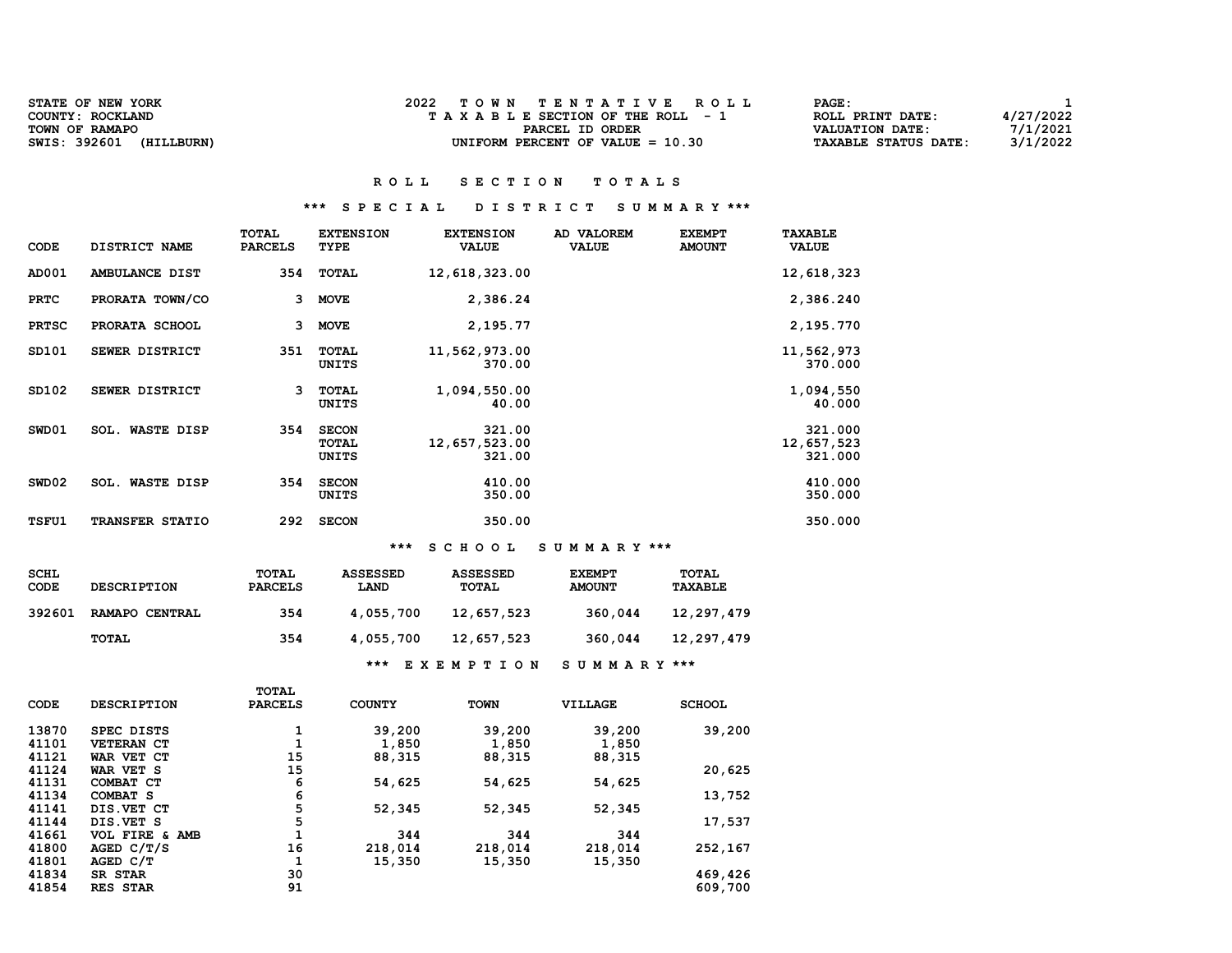| <b>STATE OF NEW YORK</b><br>COUNTY: ROCKLAND | TOWN TENTATIVE ROLL<br>T A X A B L E SECTION OF THE ROLL - 1 | <b>PAGE :</b><br>ROLL PRINT DATE:              | 4/27/2022            |
|----------------------------------------------|--------------------------------------------------------------|------------------------------------------------|----------------------|
| TOWN OF RAMAPO<br>SWIS: 392601<br>(HILLBURN) | PARCEL ID ORDER<br>UNIFORM PERCENT OF VALUE $= 10.30$        | VALUATION DATE:<br><b>TAXABLE STATUS DATE:</b> | 7/1/2021<br>3/1/2022 |
|                                              |                                                              |                                                |                      |

## \*\*\* E X E M P T I O N S U M M A R Y \*\*\*

| CODE  | <b>DESCRIPTION</b> | <b>TOTAL</b><br><b>PARCELS</b> | <b>COUNTY</b> | <b>TOWN</b> | VILLAGE | <b>SCHOOL</b> |
|-------|--------------------|--------------------------------|---------------|-------------|---------|---------------|
| 41930 | DISABLE LI         |                                | 14,833        | 14,833      | 14,833  | 16,763        |
|       | TOTAL              | 194                            | 484,876       | 484,876     |         | 1,439,170     |

| <b>ROLL</b><br><b>SEC</b> | <b>DESCRIPTION</b> | <b>TOTAL</b><br><b>PARCELS</b> | <b>ASSESSED</b><br><b>LAND</b> | <b>ASSESSED</b><br>TOTAL | <b>COUNTY</b><br><b>TAXABLE</b> | <b>TOWN</b><br><b>TAXABLE</b> | <b>SCHOOL</b><br><b>TAXABLE</b> | <b>SCHOOL</b><br><b>AFTER STAR</b> |
|---------------------------|--------------------|--------------------------------|--------------------------------|--------------------------|---------------------------------|-------------------------------|---------------------------------|------------------------------------|
|                           | <b>TAXABLE</b>     | 354                            | 4,055,700                      | 12,657,523               | 12,172,647                      | 12,172,647                    | 12,297,479                      | 11,215,033                         |
|                           | ** GRAND TOTAL     | 354                            | 4,055,700                      | 12,657,523               | 12,172,647                      | 12,172,647                    | 12,297,479                      | 11,215,033                         |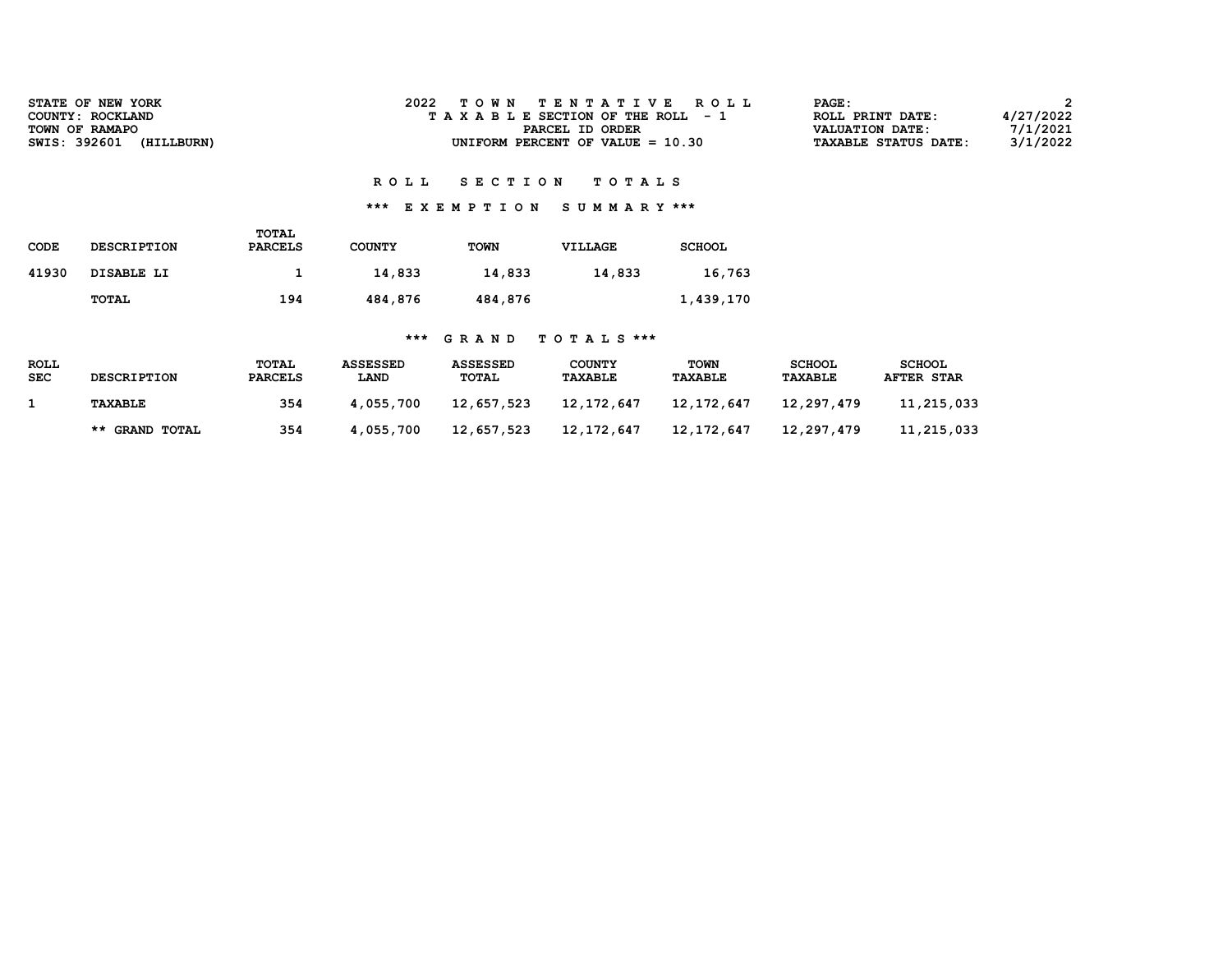| <b>STATE OF NEW YORK</b>   | TOWN TENTATIVE ROLL                         | PAGE:                       |           |
|----------------------------|---------------------------------------------|-----------------------------|-----------|
| COUNTY: ROCKLAND           | TAXABLE STATE LANDS SECTION OF THE ROLL - 3 | ROLL PRINT DATE:            | 4/27/2022 |
| TOWN OF RAMAPO             | PARCEL ID ORDER                             | VALUATION DATE:             | 7/1/2021  |
| SWIS: 392601<br>(HILLBURN) | UNIFORM PERCENT OF VALUE $= 10.30$          | <b>TAXABLE STATUS DATE:</b> | 3/1/2022  |

#### R O L L B E C T I O N T O T A L S

#### \*\*\* S P E C I A L D I S T R I C T S U M M A R Y \*\*\*

| CODE         | DISTRICT NAME          | TOTAL<br><b>PARCELS</b> | <b>EXTENSION</b><br>TYPE | <b>EXTENSION</b><br><b>VALUE</b> | AD VALOREM<br><b>VALUE</b> | <b>EXEMPT</b><br><b>AMOUNT</b> | TAXABLE<br><b>VALUE</b> |
|--------------|------------------------|-------------------------|--------------------------|----------------------------------|----------------------------|--------------------------------|-------------------------|
| AD001        | AMBULANCE DIST         | 4                       | TOTAL                    | 780,024.00                       |                            |                                | 780,024                 |
| SD100        | SEWER DISTRICT         | 3                       | TOTAL<br>UNITS           | 749,141.00                       |                            |                                | 749,141                 |
| SD101        | SEWER DISTRICT         |                         | TOTAL<br>UNITS           | 30,883.00                        |                            |                                | 30,883                  |
| <b>TSFU1</b> | <b>TRANSFER STATIO</b> |                         | <b>SECON</b>             |                                  |                            |                                |                         |

#### \*\*\* S C H O O L S U M M A R Y \*\*\*

| SCHL<br><b>CODE</b> | <b>DESCRIPTION</b> | TOTAL<br><b>PARCELS</b> | <b>ASSESSED</b><br><b>LAND</b> | ASSESSED<br>TOTAL | <b>EXEMPT</b><br><b>AMOUNT</b> | <b>TOTAL</b><br><b>TAXABLE</b> |
|---------------------|--------------------|-------------------------|--------------------------------|-------------------|--------------------------------|--------------------------------|
| 392601              | RAMAPO CENTRAL     |                         | 780,024                        | 780,024           |                                | 780,024                        |
|                     | TOTAL              |                         | 780,024                        | 780,024           |                                | 780,024                        |

### \*\*\* E X E M P T I O N S U M M A R Y \*\*\*

|      |                    | TOTAL          |        |             |                                 |               |
|------|--------------------|----------------|--------|-------------|---------------------------------|---------------|
| CODE | <b>DESCRIPTION</b> | <b>PARCELS</b> | COUNTY | <b>TOWN</b> | <b>VILLAGE</b>                  | <b>SCHOOL</b> |
|      |                    |                |        |             |                                 |               |
|      |                    |                |        | NO.         | <b>EXEMPTIONS AT THIS LEVEL</b> |               |

| <b>ROLL</b><br><b>SEC</b> | <b>DESCRIPTION</b> | TOTAL<br><b>PARCELS</b> | <b>ASSESSED</b><br><b>LAND</b> | <b>ASSESSED</b><br><b>TOTAL</b> | COUNTY<br><b>TAXABLE</b> | <b>TOWN</b><br><b>TAXABLE</b> | <b>SCHOOL</b><br><b>TAXABLE</b> | <b>SCHOOL</b><br><b>AFTER STAR</b> |
|---------------------------|--------------------|-------------------------|--------------------------------|---------------------------------|--------------------------|-------------------------------|---------------------------------|------------------------------------|
|                           | STATE LAND         |                         | 780,024                        | 780,024                         | 780,024                  | 780,024                       | 780,024                         | 780,024                            |
|                           | ** GRAND TOTAL     |                         | 780,024                        | 780,024                         | 780,024                  | 780,024                       | 780,024                         | 780,024                            |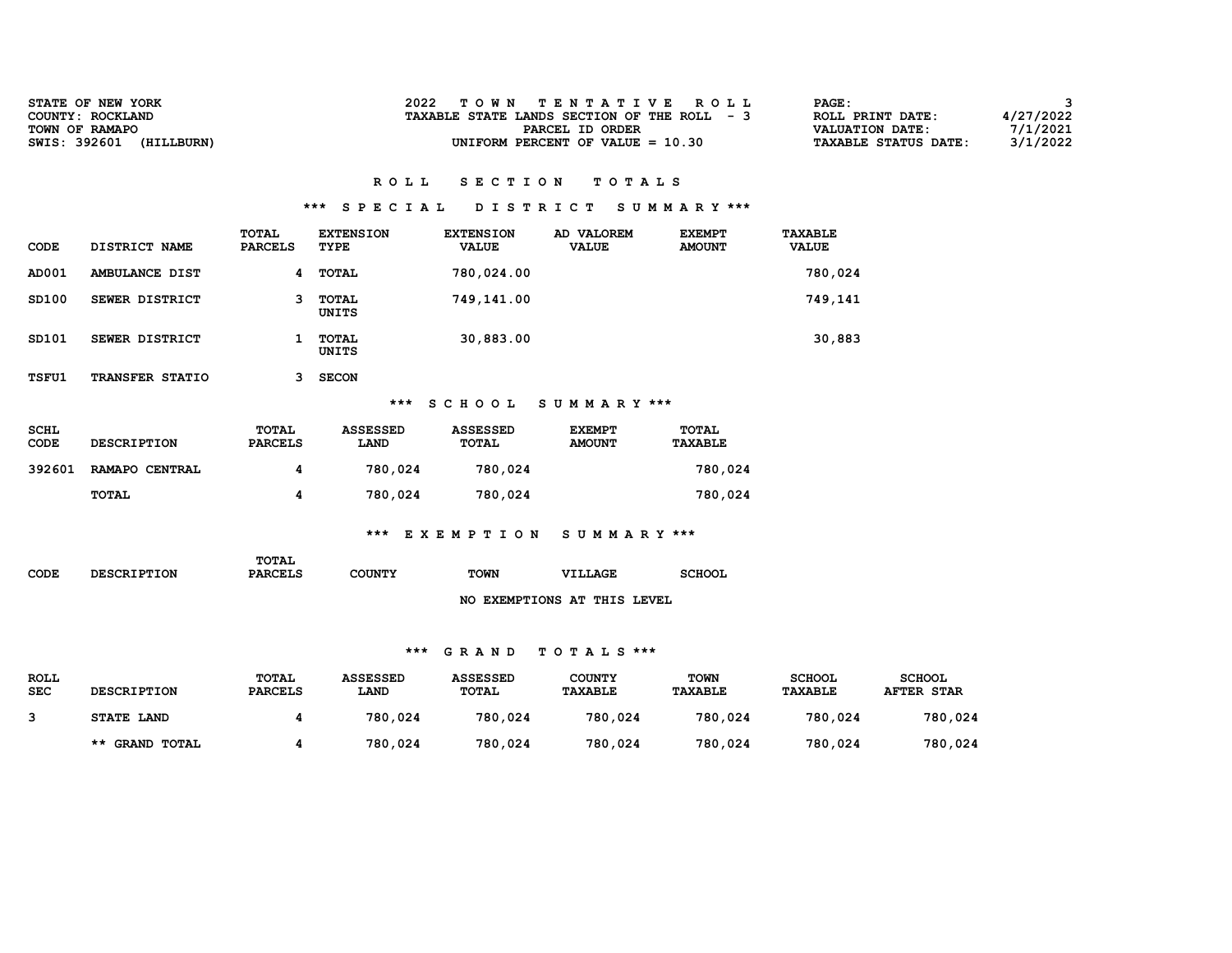| <b>STATE OF NEW YORK</b>   | TOWN TENTATIVE ROLL                       | PAGE:                       |           |
|----------------------------|-------------------------------------------|-----------------------------|-----------|
| COUNTY: ROCKLAND           | SPECIAL FRANCHISE SECTION OF THE ROLL - 5 | ROLL PRINT DATE:            | 4/27/2022 |
| TOWN OF RAMAPO             | PARCEL ID ORDER                           | VALUATION DATE:             | 7/1/2021  |
| SWIS: 392601<br>(HILLBURN) | UNIFORM PERCENT OF VALUE $= 10.30$        | <b>TAXABLE STATUS DATE:</b> | 3/1/2022  |

#### \*\*\* S P E C I A L D I S T R I C T S U M M A R Y \*\*\*

| CODE  | DISTRICT NAME          | TOTAL<br><b>PARCELS</b> | <b>EXTENSION</b><br><b>TYPE</b> | <b>EXTENSION</b><br><b>VALUE</b> | AD VALOREM<br><b>VALUE</b> | <b>EXEMPT</b><br><b>AMOUNT</b> | <b>TAXABLE</b><br><b>VALUE</b> |
|-------|------------------------|-------------------------|---------------------------------|----------------------------------|----------------------------|--------------------------------|--------------------------------|
| AD001 | AMBULANCE DIST         | 16                      | TOTAL                           | 999,715.00                       |                            |                                | 999,715                        |
| SD101 | SEWER DISTRICT         | 16                      | TOTAL<br>UNITS                  | 999,715.00                       |                            |                                | 999,715                        |
| SWD01 | <b>SOL. WASTE DISP</b> | 16                      | <b>SECON</b><br>TOTAL<br>UNITS  | 999,715.00                       |                            |                                | 999,715                        |
|       |                        |                         | ***                             | SCHOOL                           | SUMMARY ***                |                                |                                |

| SCHL<br>CODE | <b>DESCRIPTION</b> | <b>TOTAL</b><br><b>PARCELS</b> | ASSESSED<br><b>LAND</b> | <b>ASSESSED</b><br>TOTAL | <b>EXEMPT</b><br><b>AMOUNT</b> | TOTAL<br><b>TAXABLE</b> |
|--------------|--------------------|--------------------------------|-------------------------|--------------------------|--------------------------------|-------------------------|
| 392601       | RAMAPO CENTRAL     | 16                             |                         | 999,715                  |                                | 999,715                 |
|              | TOTAL              | 16                             |                         | 999,715                  |                                | 999,715                 |

# \*\*\* E X E M P T I O N S U M M A R Y \*\*\*

| CODE | <b>DESCRIPTION</b> | TOTAL<br><b>PARCELS</b> | <b>COUNTY</b> | <b>TOWN</b> | VILLAGE                     | <b>SCHOOL</b> |
|------|--------------------|-------------------------|---------------|-------------|-----------------------------|---------------|
|      |                    |                         |               |             | NO EXEMPTIONS AT THIS LEVEL |               |

| <b>ROLL</b><br><b>SEC</b> | <b>DESCRIPTION</b>    | TOTAL<br><b>PARCELS</b> | <b>ASSESSED</b><br><b>LAND</b> | <b>ASSESSED</b><br>TOTAL | <b>COUNTY</b><br><b>TAXABLE</b> | TOWN<br><b>TAXABLE</b> | <b>SCHOOL</b><br><b>TAXABLE</b> | <b>SCHOOL</b><br><b>AFTER STAR</b> |
|---------------------------|-----------------------|-------------------------|--------------------------------|--------------------------|---------------------------------|------------------------|---------------------------------|------------------------------------|
| 5                         | SPCL FRANCHISE        | 16                      |                                | 999,715                  | 999,715                         | 999,715                | 999,715                         | 999,715                            |
|                           | <b>** GRAND TOTAL</b> | 16                      |                                | 999,715                  | 999,715                         | 999,715                | 999,715                         | 999,715                            |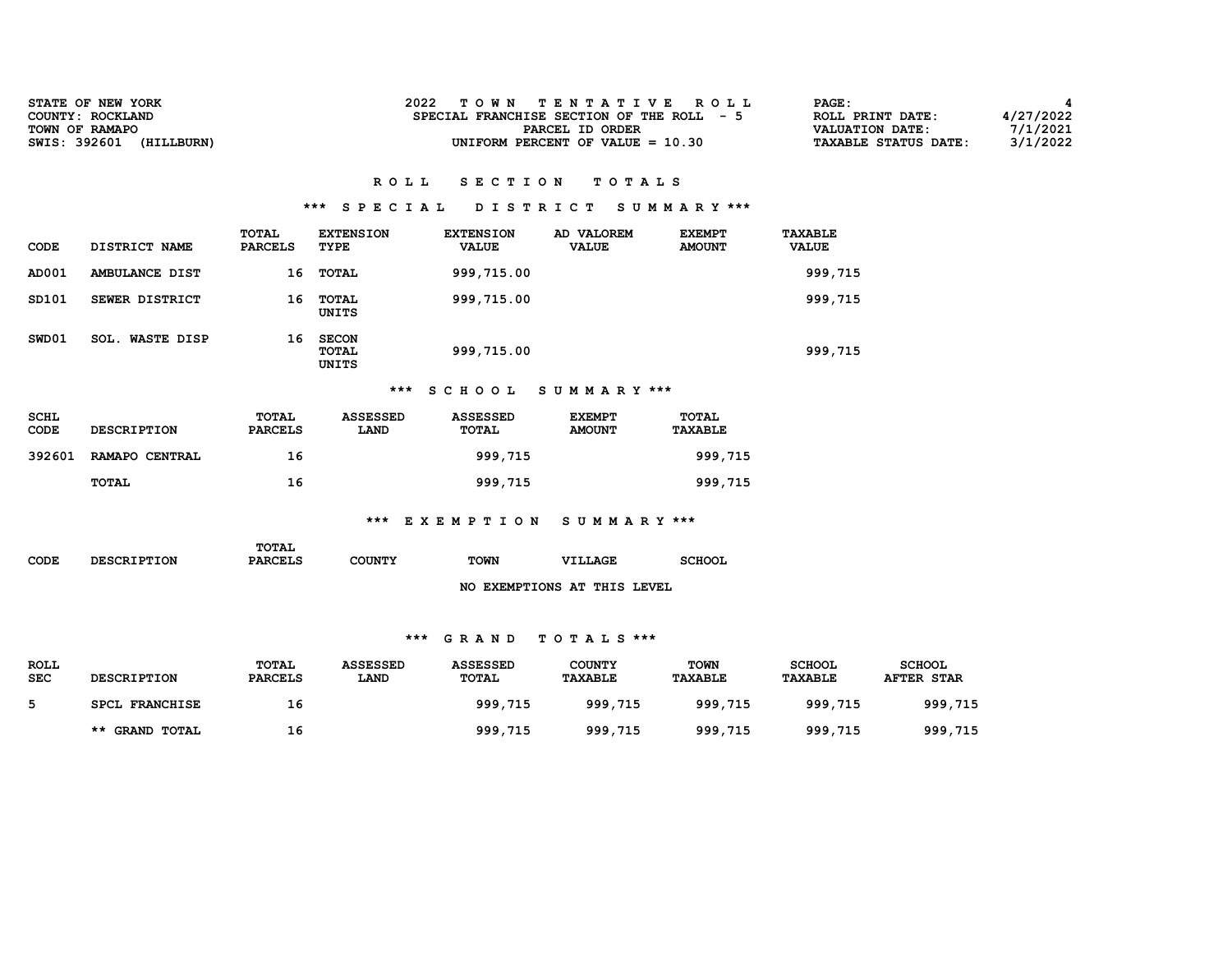| <b>STATE OF NEW YORK</b>   | TOWN TENTATIVE ROLL                     | <b>PAGE :</b>               |           |
|----------------------------|-----------------------------------------|-----------------------------|-----------|
| COUNTY: ROCKLAND           | UTILITY & R. R. SECTION OF THE ROLL - 6 | ROLL PRINT DATE:            | 4/27/2022 |
| TOWN OF RAMAPO             | PARCEL ID ORDER                         | VALUATION DATE:             | 7/1/2021  |
| SWIS: 392601<br>(HILLBURN) | UNIFORM PERCENT OF VALUE $= 10.30$      | <b>TAXABLE STATUS DATE:</b> | 3/1/2022  |

#### \*\*\* S P E C I A L D I S T R I C T S U M M A R Y \*\*\*

| <b>CODE</b>  | DISTRICT NAME             | TOTAL<br><b>PARCELS</b> | <b>EXTENSION</b><br>TYPE       | <b>EXTENSION</b><br><b>VALUE</b> | <b>VALOREM</b><br>AD.<br><b>VALUE</b> | <b>EXEMPT</b><br><b>AMOUNT</b> | TAXABLE<br><b>VALUE</b> |
|--------------|---------------------------|-------------------------|--------------------------------|----------------------------------|---------------------------------------|--------------------------------|-------------------------|
| AD001        | AMBULANCE DIST            | 36                      | TOTAL                          | 5,086,286.00                     |                                       |                                | 5,086,286               |
| SD101        | SEWER DISTRICT            | 36                      | TOTAL<br>UNITS                 | 5,086,286.00                     |                                       |                                | 5,086,286               |
| SWD01        | <b>WASTE DISP</b><br>SOL. | 36                      | <b>SECON</b><br>TOTAL<br>UNITS | 5,086,286.00                     |                                       |                                | 5,086,286               |
| SWD02        | <b>WASTE DISP</b><br>SOL. | 28                      | <b>SECON</b><br>UNITS          | 1.00<br>1.00                     |                                       |                                | 1.000<br>1.000          |
| <b>TSFU1</b> | TRANSFER STATIO           | 10                      | <b>SECON</b>                   | 1.00                             |                                       |                                | 1.000                   |

#### \*\*\* S C H O O L S U M M A R Y \*\*\*

| SCHL<br>CODE | <b>DESCRIPTION</b> | TOTAL<br><b>PARCELS</b> | <b>ASSESSED</b><br>LAND | <b>ASSESSED</b><br><b>TOTAL</b> | <b>EXEMPT</b><br><b>AMOUNT</b> | TOTAL<br><b>TAXABLE</b> |
|--------------|--------------------|-------------------------|-------------------------|---------------------------------|--------------------------------|-------------------------|
| 392601       | RAMAPO CENTRAL     | 36                      | 444,700                 | 5,086,286                       | 2,675                          | 5,083,611               |
|              | TOTAL              | 36                      | 444,700                 | 5,086,286                       | 2,675                          | 5,083,611               |
|              |                    |                         | ***                     | EXEMPTION                       | SUMMARY ***                    |                         |

| <b>CODE</b> | <b>DESCRIPTION</b> | <b>TOTAL</b><br><b>PARCELS</b> | <b>COUNTY</b> | <b>TOWN</b> | VILLAGE | <b>SCHOOL</b> |
|-------------|--------------------|--------------------------------|---------------|-------------|---------|---------------|
| 47100       | TELECOMM           | 2<br>-                         | 2,675         | 2,675       | 2,675   | 2,675         |
|             | TOTAL              | 0                              | 2,675         | 2,675       |         | 2,675         |

| <b>ROLL</b><br><b>SEC</b> | <b>DESCRIPTION</b> | TOTAL<br><b>PARCELS</b> | <b>ASSESSED</b><br><b>LAND</b> | ASSESSED<br>TOTAL | <b>COUNTY</b><br><b>TAXABLE</b> | TOWN<br><b>TAXABLE</b> | <b>SCHOOL</b><br>TAXABLE | <b>SCHOOL</b><br><b>AFTER STAR</b> |
|---------------------------|--------------------|-------------------------|--------------------------------|-------------------|---------------------------------|------------------------|--------------------------|------------------------------------|
| 6                         | UTILITY & R.R.     | 36                      | 444,700                        | 5,086,286         | 5,083,611                       | 5,083,611              | 5,083,611                | 5,083,611                          |
|                           | ** GRAND TOTAL     | 36                      | 444,700                        | 5,086,286         | 5,083,611                       | 5,083,611              | 5,083,611                | 5,083,611                          |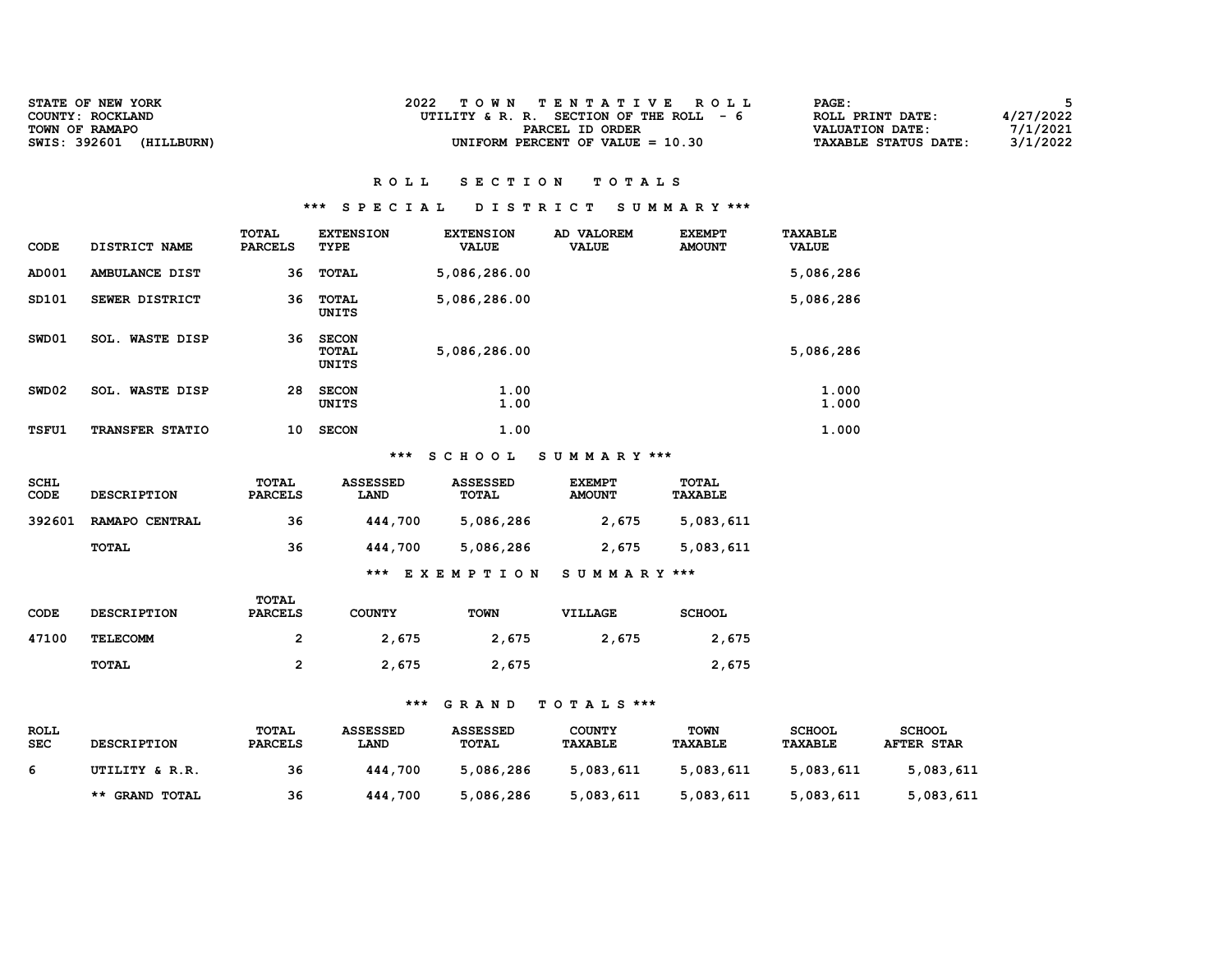| <b>STATE OF NEW YORK</b>   | TOWN TENTATIVE ROLL                      | PAGE:                       |           |
|----------------------------|------------------------------------------|-----------------------------|-----------|
| COUNTY: ROCKLAND           | CEILING RAILROAD SECTION OF THE ROLL - 7 | ROLL PRINT DATE:            | 4/27/2022 |
| TOWN OF RAMAPO             | PARCEL ID ORDER                          | VALUATION DATE:             | 7/1/2021  |
| SWIS: 392601<br>(HILLBURN) | UNIFORM PERCENT OF VALUE $= 10.30$       | <b>TAXABLE STATUS DATE:</b> | 3/1/2022  |

## R O L L S E C T I O N T O T A L S

#### \*\*\* S P E C I A L D I S T R I C T S U M M A R Y \*\*\*

| CODE         | DISTRICT NAME             | TOTAL<br><b>PARCELS</b> | <b>EXTENSION</b><br>TYPE              | <b>EXTENSION</b><br><b>VALUE</b> | AD VALOREM<br><b>VALUE</b> | <b>EXEMPT</b><br><b>AMOUNT</b> | <b>TAXABLE</b><br><b>VALUE</b> |
|--------------|---------------------------|-------------------------|---------------------------------------|----------------------------------|----------------------------|--------------------------------|--------------------------------|
| AD001        | AMBULANCE DIST            | $\mathbf{1}$            | <b>TOTAL</b>                          | 21,242.00                        |                            |                                | 21,242                         |
| SD101        | SEWER DISTRICT            | 1                       | <b>TOTAL</b><br>UNITS                 | 21,242.00                        |                            |                                | 21,242                         |
| SWD01        | <b>WASTE DISP</b><br>SOL. |                         | <b>SECON</b><br><b>TOTAL</b><br>UNITS | 21,242.00                        |                            |                                | 21,242                         |
| SWD02        | <b>WASTE DISP</b><br>SOL. | 1                       | <b>SECON</b><br>UNITS                 |                                  |                            |                                |                                |
| <b>TSFU1</b> | <b>TRANSFER STATIO</b>    | 1                       | <b>SECON</b>                          |                                  |                            |                                |                                |

#### \*\*\* S C H O O L S U M M A R Y \*\*\*

| <b>SCHL</b><br><b>CODE</b> | <b>DESCRIPTION</b>    | TOTAL<br><b>PARCELS</b> | ASSESSED<br><b>LAND</b> | <b>ASSESSED</b><br><b>TOTAL</b> | <b>EXEMPT</b><br><b>AMOUNT</b> | TOTAL<br><b>TAXABLE</b> |
|----------------------------|-----------------------|-------------------------|-------------------------|---------------------------------|--------------------------------|-------------------------|
| 392601                     | <b>RAMAPO CENTRAL</b> |                         |                         | 21,242                          |                                | 21,242                  |
|                            | <b>TOTAL</b>          |                         |                         | 21,242                          |                                | 21,242                  |

#### \*\*\* E X E M P T I O N S U M M A R Y \*\*\*

|             |                    | TOTAL          |        |      |                             |               |
|-------------|--------------------|----------------|--------|------|-----------------------------|---------------|
| <b>CODE</b> | <b>DESCRIPTION</b> | <b>PARCELS</b> | COUNTY | TOWN | VILLAGE                     | <b>SCHOOL</b> |
|             |                    |                |        |      |                             |               |
|             |                    |                |        |      | NO EXEMPTIONS AT THIS LEVEL |               |

| <b>ROLL</b><br><b>SEC</b> | <b>DESCRIPTION</b> | TOTAL<br><b>PARCELS</b> | <b>ASSESSED</b><br><b>LAND</b> | <b>ASSESSED</b><br>TOTAL | <b>COUNTY</b><br><b>TAXABLE</b> | <b>TOWN</b><br><b>TAXABLE</b> | <b>SCHOOL</b><br><b>TAXABLE</b> | <b>SCHOOL</b><br><b>AFTER STAR</b> |
|---------------------------|--------------------|-------------------------|--------------------------------|--------------------------|---------------------------------|-------------------------------|---------------------------------|------------------------------------|
| 7                         | CEILING RAILROAD   |                         |                                | 21,242                   | 21,242                          | 21,242                        | 21,242                          | 21,242                             |
|                           | ** GRAND TOTAL     |                         |                                | 21,242                   | 21,242                          | 21,242                        | 21,242                          | 21,242                             |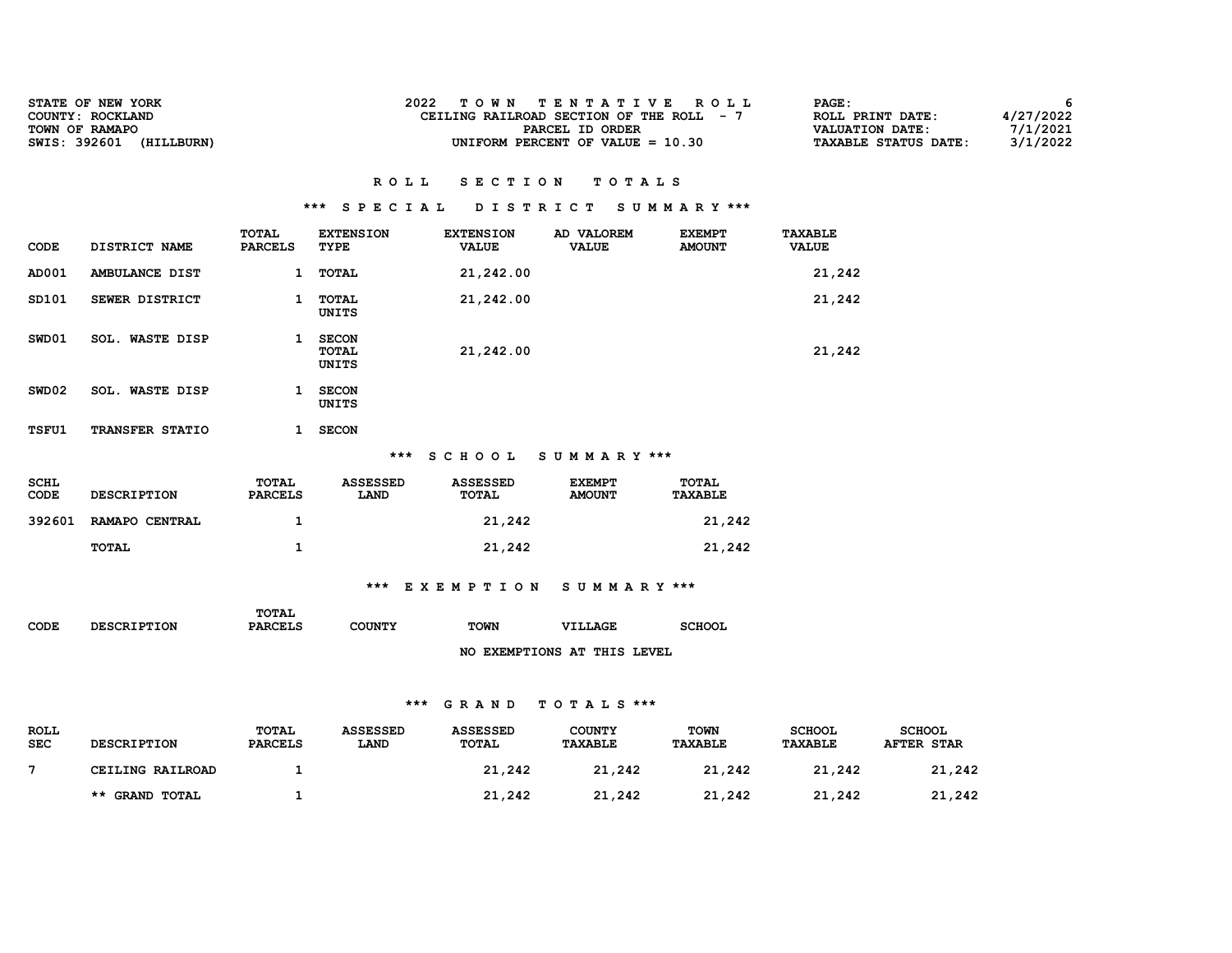| <b>STATE OF NEW YORK</b>   | 2022 TOWN TENTATIVE ROLL               | PAGE:                                   |
|----------------------------|----------------------------------------|-----------------------------------------|
| COUNTY: ROCKLAND           | WHOLLY EXEMPT SECTION OF THE ROLL $-8$ | 4/27/2022<br>ROLL PRINT DATE:           |
| TOWN OF RAMAPO             | PARCEL ID ORDER                        | 7/1/2021<br>VALUATION DATE:             |
| SWIS: 392601<br>(HILLBURN) | UNIFORM PERCENT OF VALUE $= 10.30$     | 3/1/2022<br><b>TAXABLE STATUS DATE:</b> |

# \*\*\* S P E C I A L D I S T R I C T S U M M A R Y \*\*\*

| CODE                                                                                   | DISTRICT NAME                                                                                                                                               | <b>TOTAL</b><br><b>PARCELS</b>                                                                                       | <b>EXTENSION</b><br>TYPE                                                                                        | <b>EXTENSION</b><br><b>VALUE</b>                                                                                | AD VALOREM<br><b>VALUE</b>                                                                         | <b>EXEMPT</b><br><b>AMOUNT</b>                                                              | <b>TAXABLE</b><br><b>VALUE</b> |
|----------------------------------------------------------------------------------------|-------------------------------------------------------------------------------------------------------------------------------------------------------------|----------------------------------------------------------------------------------------------------------------------|-----------------------------------------------------------------------------------------------------------------|-----------------------------------------------------------------------------------------------------------------|----------------------------------------------------------------------------------------------------|---------------------------------------------------------------------------------------------|--------------------------------|
| AD001                                                                                  | AMBULANCE DIST                                                                                                                                              | 64                                                                                                                   | <b>TOTAL</b>                                                                                                    | 45,700.00                                                                                                       |                                                                                                    |                                                                                             | 45,700                         |
| <b>FP009</b>                                                                           | RAMAPO NR #1                                                                                                                                                | 3                                                                                                                    | <b>TOTAL</b>                                                                                                    |                                                                                                                 |                                                                                                    |                                                                                             |                                |
| <b>FP010</b>                                                                           | RAMAPO NR #2                                                                                                                                                | $\overline{2}$                                                                                                       | <b>TOTAL</b>                                                                                                    |                                                                                                                 |                                                                                                    |                                                                                             |                                |
| SD101                                                                                  | SEWER DISTRICT                                                                                                                                              | 64                                                                                                                   | <b>TOTAL</b><br>UNITS                                                                                           | 6,307,812.00<br>44.00                                                                                           |                                                                                                    |                                                                                             | 6,307,812<br>44.000            |
| SWD01                                                                                  | SOL. WASTE DISP                                                                                                                                             | 64                                                                                                                   | <b>SECON</b><br>TOTAL<br><b>UNITS</b>                                                                           | 4.00<br>6,307,812.00<br>59.00                                                                                   |                                                                                                    |                                                                                             | 4.000<br>6,307,812<br>59.000   |
| SWD02                                                                                  | SOL. WASTE DISP                                                                                                                                             | 64                                                                                                                   | <b>SECON</b><br>UNITS                                                                                           | 45.00<br>12.00                                                                                                  |                                                                                                    |                                                                                             | 45.000<br>12.000               |
| TSFU1                                                                                  | TRANSFER STATIO                                                                                                                                             | 33                                                                                                                   | <b>SECON</b>                                                                                                    | 12.00                                                                                                           |                                                                                                    |                                                                                             | 12.000                         |
| WD001                                                                                  | WATER FIRE HYDR                                                                                                                                             | $\overline{2}$                                                                                                       | <b>TOTAL</b>                                                                                                    |                                                                                                                 |                                                                                                    |                                                                                             |                                |
|                                                                                        |                                                                                                                                                             |                                                                                                                      |                                                                                                                 | *** SCHOOL                                                                                                      | SUMMARY ***                                                                                        |                                                                                             |                                |
| SCHL<br>CODE                                                                           | <b>DESCRIPTION</b>                                                                                                                                          | TOTAL<br><b>PARCELS</b>                                                                                              | <b>ASSESSED</b><br>LAND                                                                                         | <b>ASSESSED</b><br>TOTAL                                                                                        | <b>EXEMPT</b><br><b>AMOUNT</b>                                                                     | <b>TOTAL</b><br><b>TAXABLE</b>                                                              |                                |
| 392601                                                                                 | RAMAPO CENTRAL                                                                                                                                              | 64                                                                                                                   | 1,268,912                                                                                                       | 6,319,372                                                                                                       | 6,318,772                                                                                          | 600                                                                                         |                                |
|                                                                                        | TOTAL                                                                                                                                                       | 64                                                                                                                   | 1,268,912                                                                                                       | 6,319,372                                                                                                       | 6,318,772                                                                                          | 600                                                                                         |                                |
|                                                                                        |                                                                                                                                                             |                                                                                                                      |                                                                                                                 | *** EXEMPTION                                                                                                   | SUMMARY ***                                                                                        |                                                                                             |                                |
| CODE                                                                                   | <b>DESCRIPTION</b>                                                                                                                                          | TOTAL<br><b>PARCELS</b>                                                                                              | <b>COUNTY</b>                                                                                                   | <b>TOWN</b>                                                                                                     | VILLAGE                                                                                            | <b>SCHOOL</b>                                                                               |                                |
| 13100<br>13500<br>13650<br>13870<br>21600<br>25110<br>25120<br>26250<br>27200<br>33201 | <b>CTY OWNED</b><br>TWN WTHIN<br>VILG OWNED<br>SPEC DISTS<br>RS REL PRP<br>NONPRO C-P<br>NON-PROF O<br>HISTOR SOC<br><b>RAIL SUB</b><br>CTY TAX SL<br>TOTAL | 8<br>5<br>26<br>$7\phantom{.0}$<br>1<br>11<br>$\overline{2}$<br>$\mathbf{1}$<br>$\mathbf{1}$<br>$\overline{2}$<br>64 | 76,100<br>191,712<br>1,118,300<br>4,376,300<br>45,200<br>469,500<br>30,200<br>500<br>10,960<br>600<br>6,319,372 | 76,100<br>191,712<br>1,118,300<br>4,376,300<br>45,200<br>469,500<br>30,200<br>500<br>10,960<br>600<br>6,319,372 | 76,100<br>191,712<br>1,118,300<br>4,376,300<br>45,200<br>469,500<br>30,200<br>500<br>10,960<br>600 | 76,100<br>191,712<br>1,118,300<br>4,376,300<br>45,200<br>469,500<br>30,200<br>500<br>10,960 |                                |
|                                                                                        |                                                                                                                                                             |                                                                                                                      |                                                                                                                 |                                                                                                                 |                                                                                                    | 6,318,772                                                                                   |                                |

| ROLL       |                    | <b>TOTAL</b>   | <b><i>SSESSED</i></b> | <i><b>\SSESSED</b></i> | COUNTY         | <b>TOWN</b>    | <b>CHOOL</b>   | <b>SCHOOL</b>                  |
|------------|--------------------|----------------|-----------------------|------------------------|----------------|----------------|----------------|--------------------------------|
| <b>SEC</b> | <b>DESCRIPTION</b> | <b>PARCELS</b> | <b>LAND</b>           | <b>TOTAL</b>           | <b>TAXABLE</b> | <b>TAXABLE</b> | <b>TAXABLE</b> | $T$ $T$ $T$ $R$<br><b>STAR</b> |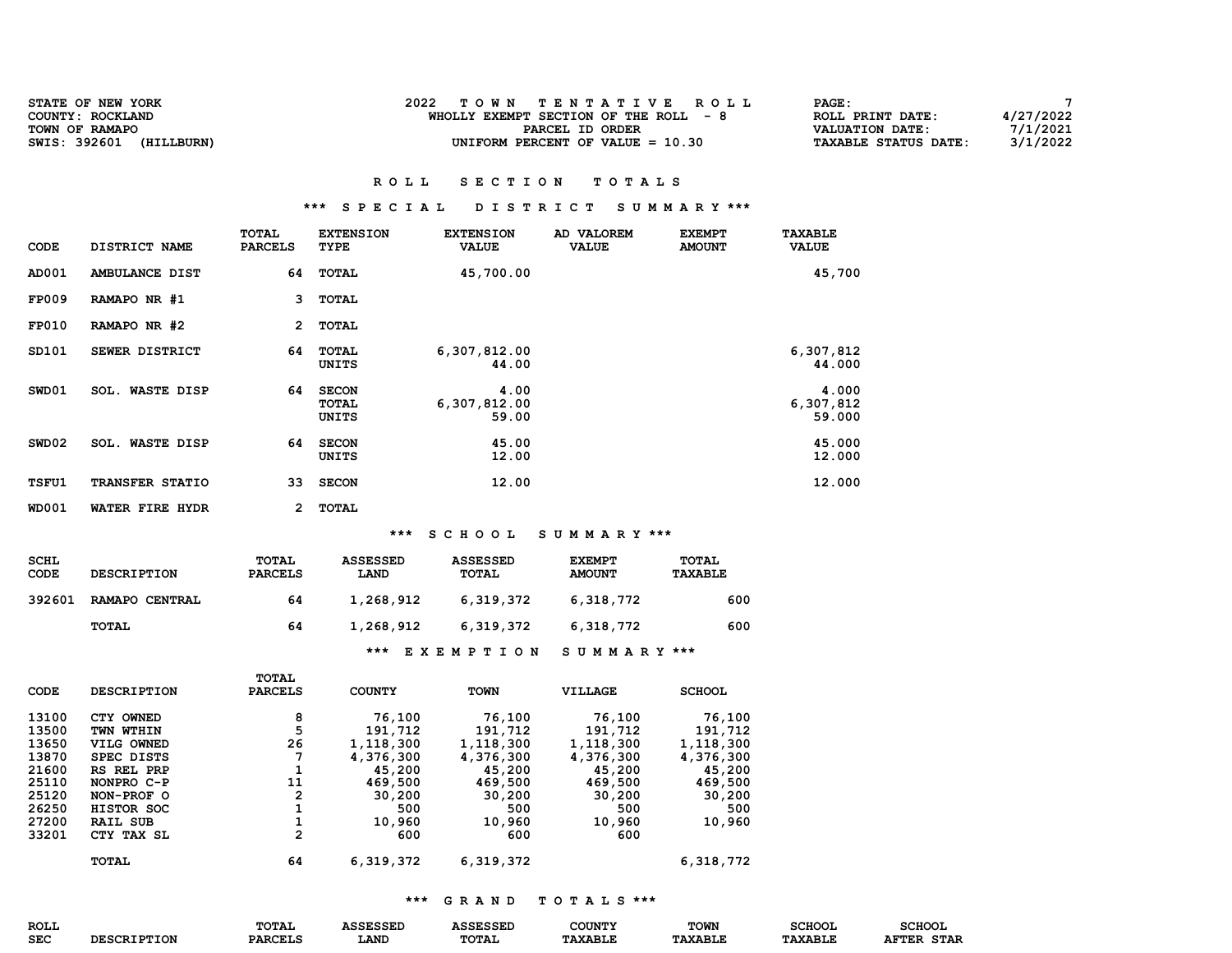| STATE OF NEW YORK<br>COUNTY: ROCKLAND<br>TOWN OF RAMAPO<br>SWIS: 392601<br>(HILLBURN) |                    |                         | 2022                    | TENTATIVE<br>T O W N<br>WHOLLY EXEMPT SECTION OF THE ROLL<br>PARCEL ID ORDER<br>UNIFORM PERCENT OF VALUE $= 10.30$ | PAGE:                           | ROLL PRINT DATE:<br><b>VALUATION DATE:</b><br><b>TAXABLE STATUS DATE:</b> |                          |                                    |  |
|---------------------------------------------------------------------------------------|--------------------|-------------------------|-------------------------|--------------------------------------------------------------------------------------------------------------------|---------------------------------|---------------------------------------------------------------------------|--------------------------|------------------------------------|--|
|                                                                                       |                    |                         | R O L L                 | SECTION                                                                                                            | TOTAL S<br>*** GRAND TOTALS *** |                                                                           |                          |                                    |  |
| <b>ROLL</b><br><b>SEC</b>                                                             | <b>DESCRIPTION</b> | TOTAL<br><b>PARCELS</b> | <b>ASSESSED</b><br>LAND | <b>ASSESSED</b><br>TOTAL                                                                                           | COUNTY<br><b>TAXABLE</b>        | TOWN<br><b>TAXABLE</b>                                                    | <b>SCHOOL</b><br>TAXABLE | <b>SCHOOL</b><br><b>AFTER STAR</b> |  |
|                                                                                       | ** GRAND TOTAL     | 64                      | 1,268,912               | 6,319,372                                                                                                          |                                 |                                                                           | 600                      | 600                                |  |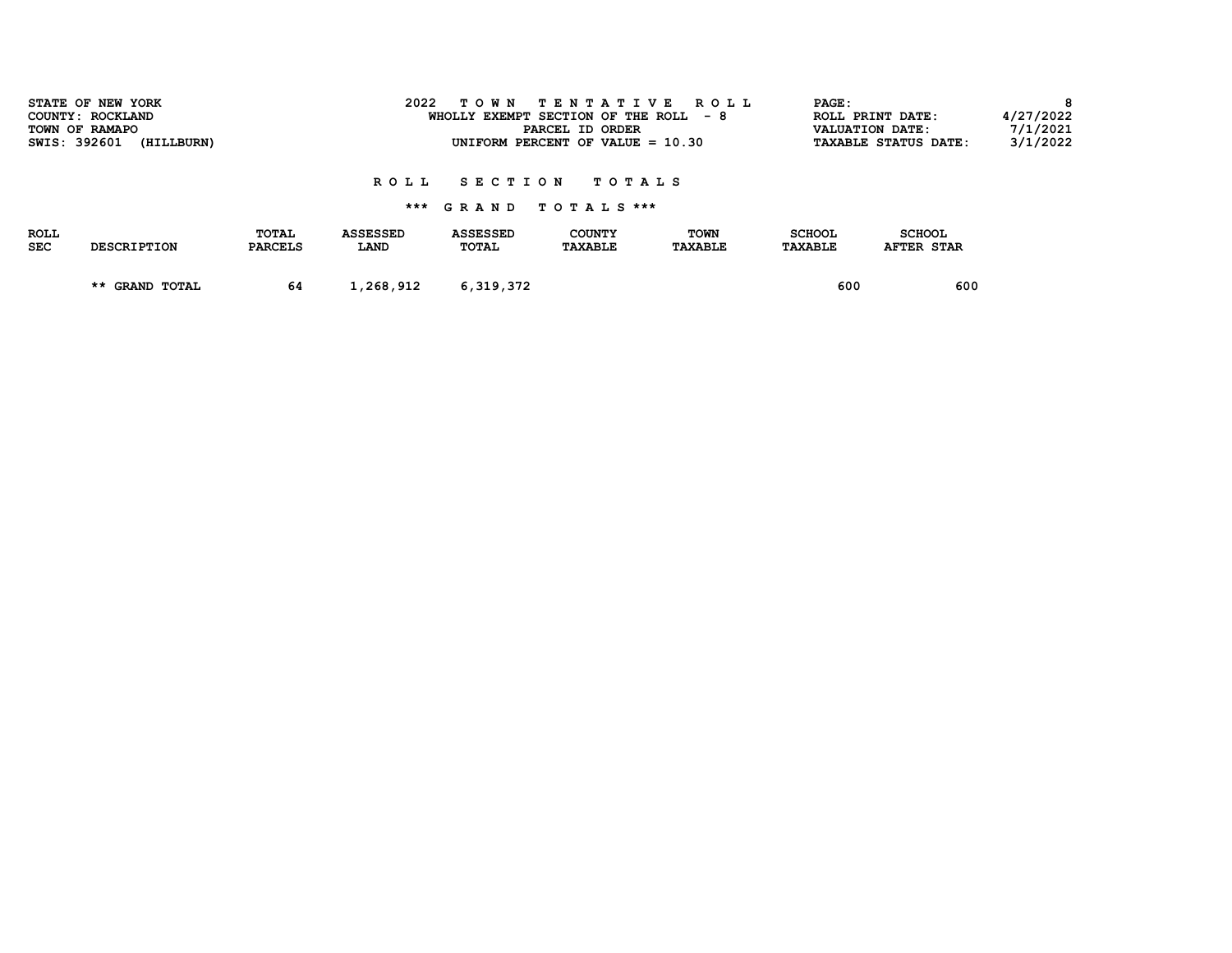| STATE OF NEW YORK<br>COUNTY: ROCKLAND<br>TOWN OF RAMAPO<br>SWIS: 392601 (HILLBURN) |                                                                | 2022<br><b>TOWN</b><br><b>SWIS</b> | TENTATIVE<br><b>ROLL</b><br>TOTALS<br>PARCEL ID ORDER<br>UNIFORM PERCENT OF VALUE = $10.30$ | PAGE:<br>ROLL PRINT DATE:<br><b>VALUATION DATE:</b><br><b>TAXABLE STATUS DATE:</b> | 9<br>4/27/2022<br>7/1/2021<br>3/1/2022 |
|------------------------------------------------------------------------------------|----------------------------------------------------------------|------------------------------------|---------------------------------------------------------------------------------------------|------------------------------------------------------------------------------------|----------------------------------------|
|                                                                                    |                                                                | S W I S                            | TOTALS                                                                                      |                                                                                    |                                        |
|                                                                                    | *** SPECIAL                                                    |                                    | DISTRICT SUMMARY ***                                                                        |                                                                                    |                                        |
|                                                                                    |                                                                | *** HOMESTEAD ***                  |                                                                                             |                                                                                    |                                        |
| <b>CODE</b><br>DISTRICT NAME                                                       | TOTAL<br><b>EXTENSION</b><br><b>PARCELS</b><br>TYPE<br>& PARTS | <b>EXTENSION</b><br><b>VALUE</b>   | AD VALOREM<br><b>EXEMPT</b><br><b>VALUE</b><br><b>AMOUNT</b>                                | <b>TAXABLE</b><br><b>VALUE</b>                                                     |                                        |
|                                                                                    |                                                                |                                    | NO SPECIAL DISTRICT TOTALS AT THIS LEVEL                                                    |                                                                                    |                                        |
|                                                                                    |                                                                |                                    |                                                                                             |                                                                                    |                                        |
|                                                                                    | *** SPECIAL                                                    |                                    | DISTRICT SUMMARY ***                                                                        |                                                                                    |                                        |
|                                                                                    |                                                                | *** NON-HOMESTEAD ***              |                                                                                             |                                                                                    |                                        |
| DISTRICT NAME<br><b>CODE</b>                                                       | TOTAL<br><b>EXTENSION</b><br><b>PARCELS</b><br>TYPE<br>& PARTS | <b>EXTENSION</b><br><b>VALUE</b>   | AD VALOREM<br><b>EXEMPT</b><br><b>VALUE</b><br><b>AMOUNT</b>                                | <b>TAXABLE</b><br><b>VALUE</b>                                                     |                                        |
|                                                                                    |                                                                |                                    | NO SPECIAL DISTRICT TOTALS AT THIS LEVEL                                                    |                                                                                    |                                        |

# \*\*\* S P E C I A L D I S T R I C T S U M M A R Y \*\*\*

#### \*\*\* S W I S \*\*\*

| CODE         | DISTRICT NAME         | <b>TOTAL</b><br><b>PARCELS</b> | <b>EXTENSION</b><br>TYPE | <b>EXTENSION</b><br><b>VALUE</b> | AD VALOREM<br><b>VALUE</b> | <b>EXEMPT</b><br><b>AMOUNT</b> | <b>TAXABLE</b><br><b>VALUE</b> |
|--------------|-----------------------|--------------------------------|--------------------------|----------------------------------|----------------------------|--------------------------------|--------------------------------|
| AD001        | AMBULANCE DIST        | 475                            | TOTAL                    | 19,551,290.00                    |                            |                                | 19,551,290                     |
| <b>FP009</b> | RAMAPO NR #1          | 3                              | <b>TOTAL</b>             |                                  |                            |                                |                                |
| <b>FP010</b> | RAMAPO NR #2          | $\mathbf{2}$                   | <b>TOTAL</b>             |                                  |                            |                                |                                |
| <b>PRTC</b>  | PRORATA TOWN/CO       | 3                              | <b>MOVE</b>              | 2,386.24                         |                            |                                | 2,386.240                      |
| <b>PRTSC</b> | PRORATA SCHOOL        | 3                              | <b>MOVE</b>              | 2,195.77                         |                            |                                | 2,195.770                      |
| SD100        | SEWER DISTRICT        | 3                              | <b>TOTAL</b><br>UNITS    | 749,141.00                       |                            |                                | 749,141                        |
| SD101        | SEWER DISTRICT        | 469                            | <b>TOTAL</b><br>UNITS    | 24,008,911.00<br>414.00          |                            |                                | 24,008,911<br>414.000          |
| SD102        | <b>SEWER DISTRICT</b> | 3                              | <b>TOTAL</b>             | 1,094,550.00                     |                            |                                | 1,094,550                      |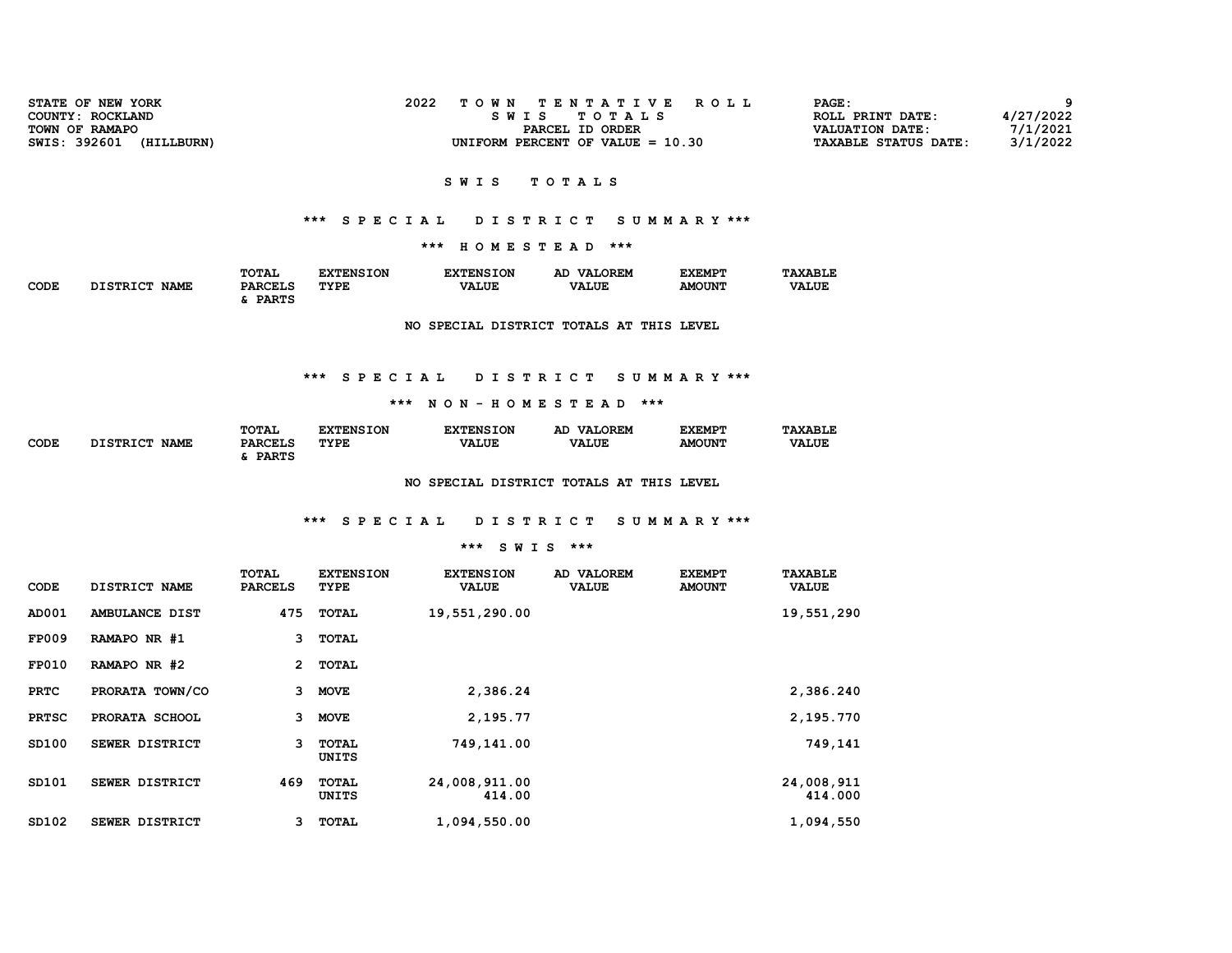| <b>STATE OF NEW YORK</b>   | 2022<br>TOWN TENTATIVE ROLL        | <b>PAGE :</b>          | 10        |
|----------------------------|------------------------------------|------------------------|-----------|
| COUNTY: ROCKLAND           | SWIS TOTALS                        | ROLL PRINT DATE:       | 4/27/2022 |
| TOWN OF RAMAPO             | PARCEL ID ORDER                    | <b>VALUATION DATE:</b> | 7/1/2021  |
| SWIS: 392601<br>(HILLBURN) | UNIFORM PERCENT OF VALUE $= 10.30$ | TAXABLE STATUS DATE:   | 3/1/2022  |

#### \*\*\* S P E C I A L D I S T R I C T S U M M A R Y \*\*\*

#### \*\*\* S W I S \*\*\*

| CODE              | DISTRICT NAME             | TOTAL<br><b>PARCELS</b> | <b>EXTENSION</b><br><b>TYPE</b> | <b>EXTENSION</b><br><b>VALUE</b>  | AD VALOREM<br><b>VALUE</b> | <b>EXEMPT</b><br><b>AMOUNT</b> | <b>TAXABLE</b><br><b>VALUE</b>   |
|-------------------|---------------------------|-------------------------|---------------------------------|-----------------------------------|----------------------------|--------------------------------|----------------------------------|
|                   |                           |                         | <b>UNITS</b>                    | 40.00                             |                            |                                | 40.000                           |
| SWD01             | <b>WASTE DISP</b><br>SOL. | 471                     | <b>SECON</b><br>TOTAL<br>UNITS  | 325.00<br>25,072,578.00<br>380.00 |                            |                                | 325.000<br>25,072,578<br>380.000 |
| SWD <sub>02</sub> | <b>WASTE DISP</b><br>SOL. | 447                     | <b>SECON</b><br>UNITS           | 456.00<br>363.00                  |                            |                                | 456.000<br>363.000               |
| <b>TSFU1</b>      | TRANSFER STATIO           | 339                     | <b>SECON</b>                    | 363.00                            |                            |                                | 363.000                          |
| <b>WD001</b>      | WATER FIRE HYDR           | 2                       | TOTAL                           |                                   |                            |                                |                                  |

\*\*\* S C H O O L S U M M A R Y \*\*\*

## \*\*\* H O M E S T E A D \*\*\*

| <b>SCHL</b><br>CODE | <b>DESCRIPTION</b> | TOTAL<br><b>PARCELS</b><br>& PARTS | <b>ASSESSED</b><br><b>LAND</b> | <b>ASSESSED</b><br>TOTAL | <b>EXEMPT</b><br><b>AMOUNT</b> | <b>TOTAL</b><br><b>TAXABLE</b> |
|---------------------|--------------------|------------------------------------|--------------------------------|--------------------------|--------------------------------|--------------------------------|
| 392601              | RAMAPO CENTRAL     | 351                                | 3,362,700                      | 13,637,823               | 5,128,844                      | 8,508,979                      |
|                     | <b>TOTAL</b>       | 351                                | 3,362,700                      | 13,637,823               | 5,128,844                      | 8,508,979                      |
|                     |                    |                                    | ***                            | NON - HOMESTEAD          | ***                            |                                |

| <b>SCHL</b> |                    | TOTAL          | ASSESSED | ASSESSED     | <b>EXEMPT</b> | <b>TOTAL</b>   |
|-------------|--------------------|----------------|----------|--------------|---------------|----------------|
| CODE        | <b>DESCRIPTION</b> | <b>PARCELS</b> | LAND     | <b>TOTAL</b> | <b>AMOUNT</b> | <b>TAXABLE</b> |
|             |                    | 55555          |          |              |               |                |

|                     |                    | & PARTS                        |                         |                          |                                |                                |
|---------------------|--------------------|--------------------------------|-------------------------|--------------------------|--------------------------------|--------------------------------|
| 392601              | RAMAPO CENTRAL     | 124                            | 3,186,636               | 12,226,339               | 1,552,647                      | 10,673,692                     |
|                     | <b>TOTAL</b>       | 124                            | 3,186,636               | 12,226,339               | 1,552,647                      | 10,673,692                     |
|                     |                    |                                |                         | $***$<br><b>SWIS</b>     | ***                            |                                |
| <b>SCHL</b><br>CODE | <b>DESCRIPTION</b> | <b>TOTAL</b><br><b>PARCELS</b> | <b>ASSESSED</b><br>LAND | <b>ASSESSED</b><br>TOTAL | <b>EXEMPT</b><br><b>AMOUNT</b> | <b>TOTAL</b><br><b>TAXABLE</b> |
| 392601              | RAMAPO CENTRAL     | 475                            | 6,549,336               | 25,864,162               | 6,681,491                      | 19, 182, 671                   |
|                     | <b>TOTAL</b>       | 475                            | 6,549,336               | 25,864,162               | 6,681,491                      | 19, 182, 671                   |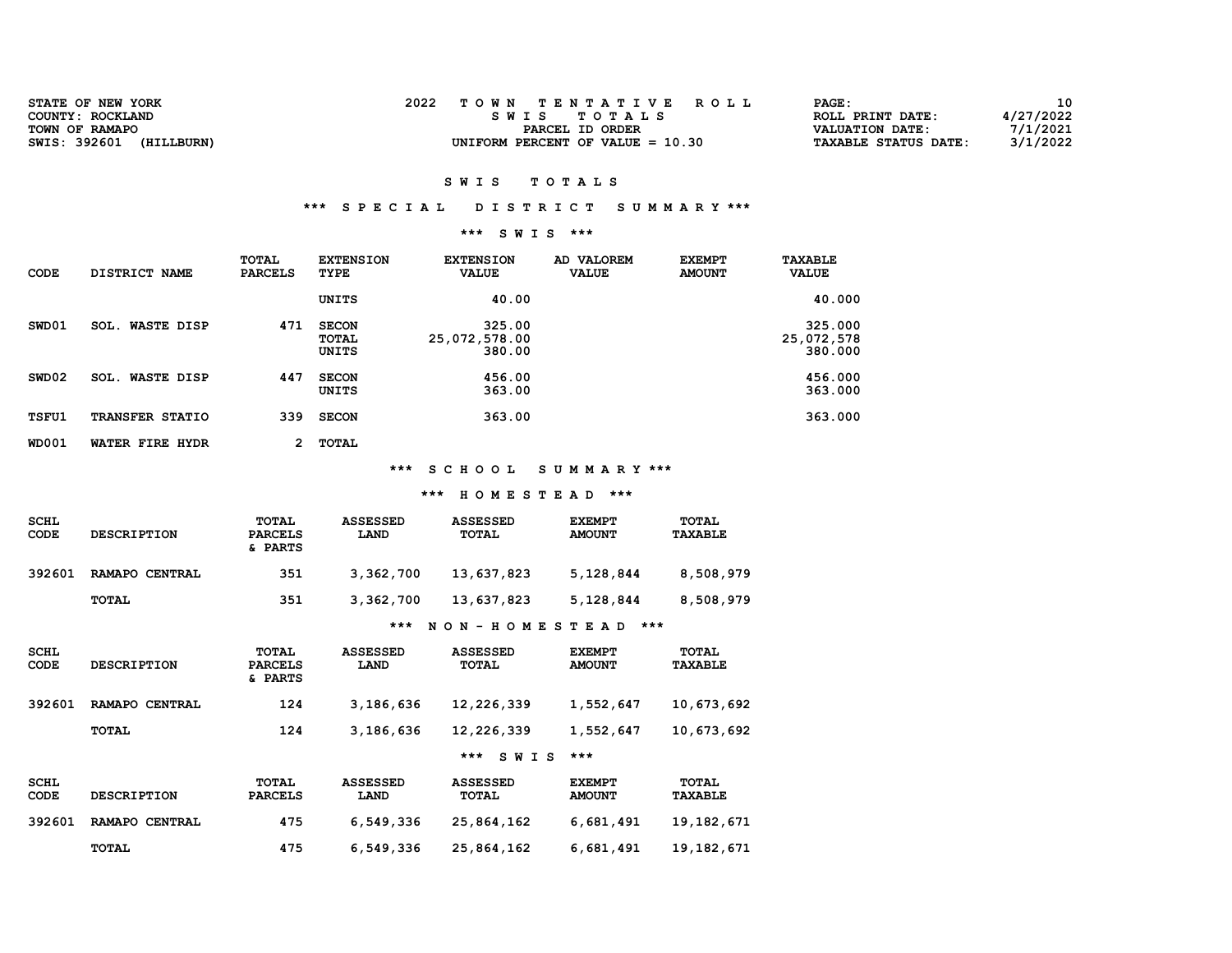| <b>STATE OF NEW YORK</b>   | TOWN TENTATIVE ROLL                | PAGE:                                   |
|----------------------------|------------------------------------|-----------------------------------------|
| COUNTY: ROCKLAND           | SWIS TOTALS                        | 4/27/2022<br>ROLL PRINT DATE:           |
| TOWN OF RAMAPO             | PARCEL ID ORDER                    | 7/1/2021<br>VALUATION DATE:             |
| SWIS: 392601<br>(HILLBURN) | UNIFORM PERCENT OF VALUE $= 10.30$ | 3/1/2022<br><b>TAXABLE STATUS DATE:</b> |

#### \*\*\* E X E M P T I O N S U M M A R Y \*\*\*

#### \*\*\* H O M E S T E A D \*\*\*

| CODE  | <b>DESCRIPTION</b> | <b>PARCELS</b><br>& PARTS | <b>COUNTY</b> | <b>TOWN</b> | <b>VILLAGE</b> | <b>SCHOOL</b> |
|-------|--------------------|---------------------------|---------------|-------------|----------------|---------------|
| 13100 | CTY OWNED          | 6                         | 51,600        | 51,600      | 51,600         | 51,600        |
| 13500 | TWN WTHIN          | $\mathbf{1}$              | 26,300        | 26,300      | 26,300         | 26,300        |
| 13650 | VILG OWNED         | 13                        | 187,400       | 187,400     | 187,400        | 187,400       |
| 13870 | SPEC DISTS         | 8                         | 4,415,500     | 4,415,500   | 4,415,500      | 4,415,500     |
| 21600 | RS REL PRP         | 1                         | 45,200        | 45,200      | 45,200         | 45,200        |
| 25110 | NONPRO C-P         | 6                         | 51,300        | 51,300      | 51,300         | 51,300        |
| 25120 | NON-PROF O         | $\overline{\mathbf{c}}$   | 30,200        | 30,200      | 30,200         | 30,200        |
| 26250 | HISTOR SOC         | $\mathbf 1$               | 500           | 500         | 500            | 500           |
| 33201 | CTY TAX SL         | $\overline{a}$            | 600           | 600         | 600            |               |
| 41101 | VETERAN CT         | $\mathbf{1}$              | 1,850         | 1,850       | 1,850          |               |
| 41121 | WAR VET CT         | 15                        | 88,315        | 88,315      | 88,315         |               |
| 41124 | WAR VET S          | 15                        |               |             |                | 20,625        |
| 41131 | COMBAT CT          | 6                         | 54,625        | 54,625      | 54,625         |               |
| 41134 | <b>COMBAT S</b>    |                           |               |             |                | 13,752        |
| 41141 | DIS. VET CT        | 6<br>5<br>5               | 52,345        | 52,345      | 52,345         |               |
| 41144 | DIS.VET S          |                           |               |             |                | 17,537        |
| 41661 | VOL FIRE & AMB     | $\mathbf{1}$              | 344           | 344         | 344            |               |
| 41800 | AGED $C/T/S$       | 16                        | 218,014       | 218,014     | 218,014        | 252,167       |
| 41801 | AGED C/T           | $\mathbf{1}$              | 15,350        | 15,350      | 15,350         |               |
| 41834 | SR STAR            | 30                        |               |             |                | 469,426       |
| 41854 | RES STAR           | 91                        |               |             |                | 609,700       |
| 41930 | DISABLE LI         | 1                         | 14,833        | 14,833      | 14,833         | 16,763        |
|       | <b>TOTAL</b>       | 233                       | 5,254,276     | 5,254,276   | 5,254,276      | 6,207,970     |

TOTAL

#### \*\*\* N O N - H O M E S T E A D \*\*\*

|       |                    | TOTAL          |               |           |           |               |
|-------|--------------------|----------------|---------------|-----------|-----------|---------------|
| CODE  | <b>DESCRIPTION</b> | <b>PARCELS</b> | <b>COUNTY</b> | TOWN      | VILLAGE   | <b>SCHOOL</b> |
|       |                    | & PARTS        |               |           |           |               |
| 13100 | CTY OWNED          | 2              | 24,500        | 24,500    | 24,500    | 24,500        |
| 13500 | TWN WTHIN          | 4              | 165,412       | 165,412   | 165,412   | 165,412       |
| 13650 | VILG OWNED         | 13             | 930,900       | 930,900   | 930,900   | 930,900       |
| 25110 | NONPRO C-P         | 5              | 418,200       | 418,200   | 418,200   | 418,200       |
| 27200 | RAIL SUB           |                | 10,960        | 10,960    | 10,960    | 10,960        |
| 47100 | <b>TELECOMM</b>    | 2              | 2,675         | 2,675     | 2,675     | 2,675         |
|       | TOTAL              | 27             | 1,552,647     | 1,552,647 | 1,552,647 | 1,552,647     |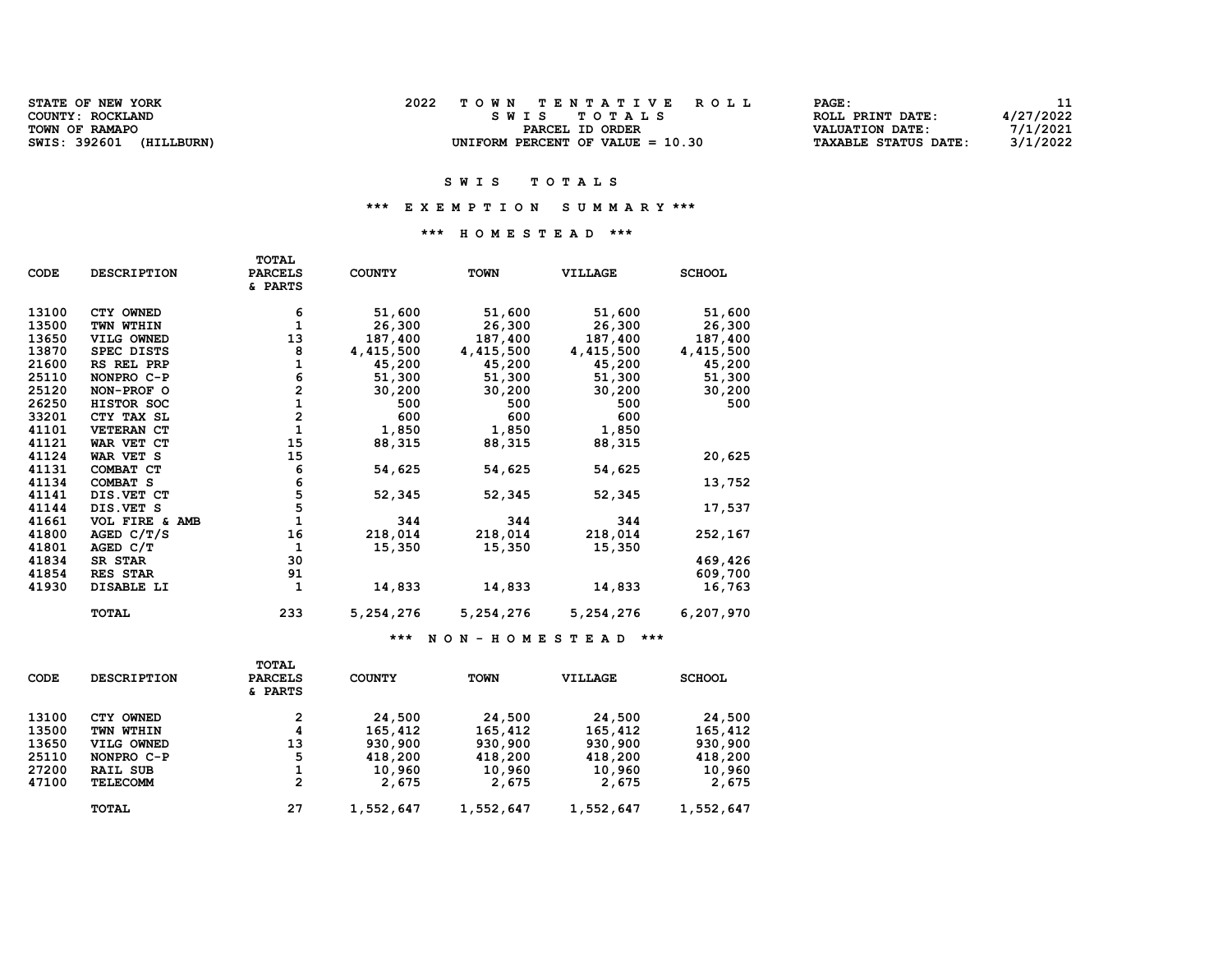| <b>STATE OF NEW YORK</b>   | TOWN TENTATIVE ROLL                | PAGE:                       |           |
|----------------------------|------------------------------------|-----------------------------|-----------|
| COUNTY: ROCKLAND           | SWIS TOTALS                        | ROLL PRINT DATE:            | 4/27/2022 |
| TOWN OF RAMAPO             | PARCEL ID ORDER                    | VALUATION DATE:             | 7/1/2021  |
| SWIS: 392601<br>(HILLBURN) | UNIFORM PERCENT OF VALUE $= 10.30$ | <b>TAXABLE STATUS DATE:</b> | 3/1/2022  |

#### \*\*\* E X E M P T I O N S U M M A R Y \*\*\*

#### \*\*\* S W I S \*\*\*

| CODE  | <b>DESCRIPTION</b>  | <b>PARCELS</b> | <b>COUNTY</b> | <b>TOWN</b>      | VILLAGE           | <b>SCHOOL</b> |
|-------|---------------------|----------------|---------------|------------------|-------------------|---------------|
| 13100 | CTY OWNED           | 8              | 76,100        | 76,100           | 76,100            | 76,100        |
| 13500 | TWN WTHIN           | 5              | 191,712       | 191,712          | 191,712           | 191,712       |
| 13650 | VILG OWNED          | 26             | 1,118,300     | 1,118,300        | 1,118,300         | 1,118,300     |
| 13870 | SPEC DISTS          | 8              | 4,415,500     | 4,415,500        | 4,415,500         | 4,415,500     |
| 21600 | RS REL PRP          | $\mathbf{1}$   | 45,200        | 45,200           | 45,200            | 45,200        |
| 25110 | NONPRO C-P          | 11             | 469,500       | 469,500          | 469,500           | 469,500       |
| 25120 | NON-PROF O          | $\mathbf{2}$   | 30,200        | 30,200           | 30,200            | 30,200        |
| 26250 | HISTOR SOC          |                | 500           | 500              | 500               | 500           |
| 27200 | <b>RAIL SUB</b>     |                | 10,960        | 10,960           | 10,960            | 10,960        |
| 33201 | CTY TAX SL          | 2              | 600           | 600              | 600               |               |
| 41101 | <b>VETERAN CT</b>   | $\mathbf{1}$   | 1,850         | 1,850            | 1,850             |               |
| 41121 | WAR VET CT          | 15             | 88,315        | 88,315           | 88,315            |               |
| 41124 | WAR VET S           | 15             |               |                  |                   | 20,625        |
| 41131 | COMBAT CT           | 6              | 54,625        | 54,625           | 54,625            |               |
| 41134 | COMBAT <sub>S</sub> | 6              |               |                  |                   | 13,752        |
| 41141 | DIS.VET CT          | 5              | 52,345        | 52,345           | 52,345            |               |
| 41144 | DIS.VET S           | 5              |               |                  |                   | 17,537        |
| 41661 | VOL FIRE & AMB      |                | 344           | 344              | 344               |               |
| 41800 | AGED C/T/S          | 16             | 218,014       | 218,014          | 218,014           | 252,167       |
| 41801 | AGED C/T            | 1              | 15,350        | 15,350           | 15,350            |               |
| 41834 | SR STAR             | 30             |               |                  |                   | 469,426       |
| 41854 | RES STAR            | 91             |               |                  |                   | 609,700       |
| 41930 | DISABLE LI          | 1              | 14,833        | 14,833           | 14,833            | 16,763        |
| 47100 | <b>TELECOMM</b>     | $\overline{2}$ | 2,675         | 2,675            | 2,675             | 2,675         |
|       | TOTAL               | 260            | 6,806,923     | 6,806,923        |                   | 7,760,617     |
|       |                     |                | ***           | <b>RAND</b><br>G | O TALS $***$<br>т |               |

TOTAL

#### \*\*\* H O M E S T E A D \*\*\*

| <b>ROLL</b><br><b>SEC</b> | <b>DESCRIPTION</b>              | TOTAL<br><b>PARCELS</b><br>& PARTS | <b>ASSESSED</b><br>LAND | <b>ASSESSED</b><br>TOTAL | <b>COUNTY</b><br><b>TAXABLE</b> | <b>TOWN</b><br><b>TAXABLE</b> | <b>SCHOOL</b><br><b>TAXABLE</b> | <b>SCHOOL</b><br><b>AFTER STAR</b> |
|---------------------------|---------------------------------|------------------------------------|-------------------------|--------------------------|---------------------------------|-------------------------------|---------------------------------|------------------------------------|
| 1<br>8                    | <b>TAXABLE</b><br>WHOLLY EXEMPT | 312<br>39                          | 2,618,800<br>743,900    | 8,868,423<br>4,769,400   | 8,383,547                       | 8,383,547                     | 8,508,379<br>600                | 7,425,933<br>600                   |
|                           | <b>GRAND TOTAL</b><br>$***$     | 351                                | 3,362,700               | 13,637,823               | 8,383,547                       | 8,383,547                     | 8,508,979                       | 7,426,533                          |
|                           |                                 |                                    | $***$                   | NON-HOMESTEAD            | ***                             |                               |                                 |                                    |
| <b>ROLL</b><br><b>SEC</b> | <b>DESCRIPTION</b>              | TOTAL<br><b>PARCELS</b><br>& PARTS | <b>ASSESSED</b><br>LAND | <b>ASSESSED</b><br>TOTAL | <b>COUNTY</b><br>TAXABLE        | <b>TOWN</b><br><b>TAXABLE</b> | <b>SCHOOL</b><br><b>TAXABLE</b> | <b>SCHOOL</b><br><b>AFTER STAR</b> |
|                           | <b>TAXABLE</b>                  | 42                                 | 1,436,900               | 3,789,100                | 3,789,100                       | 3,789,100                     | 3,789,100                       | 3,789,100                          |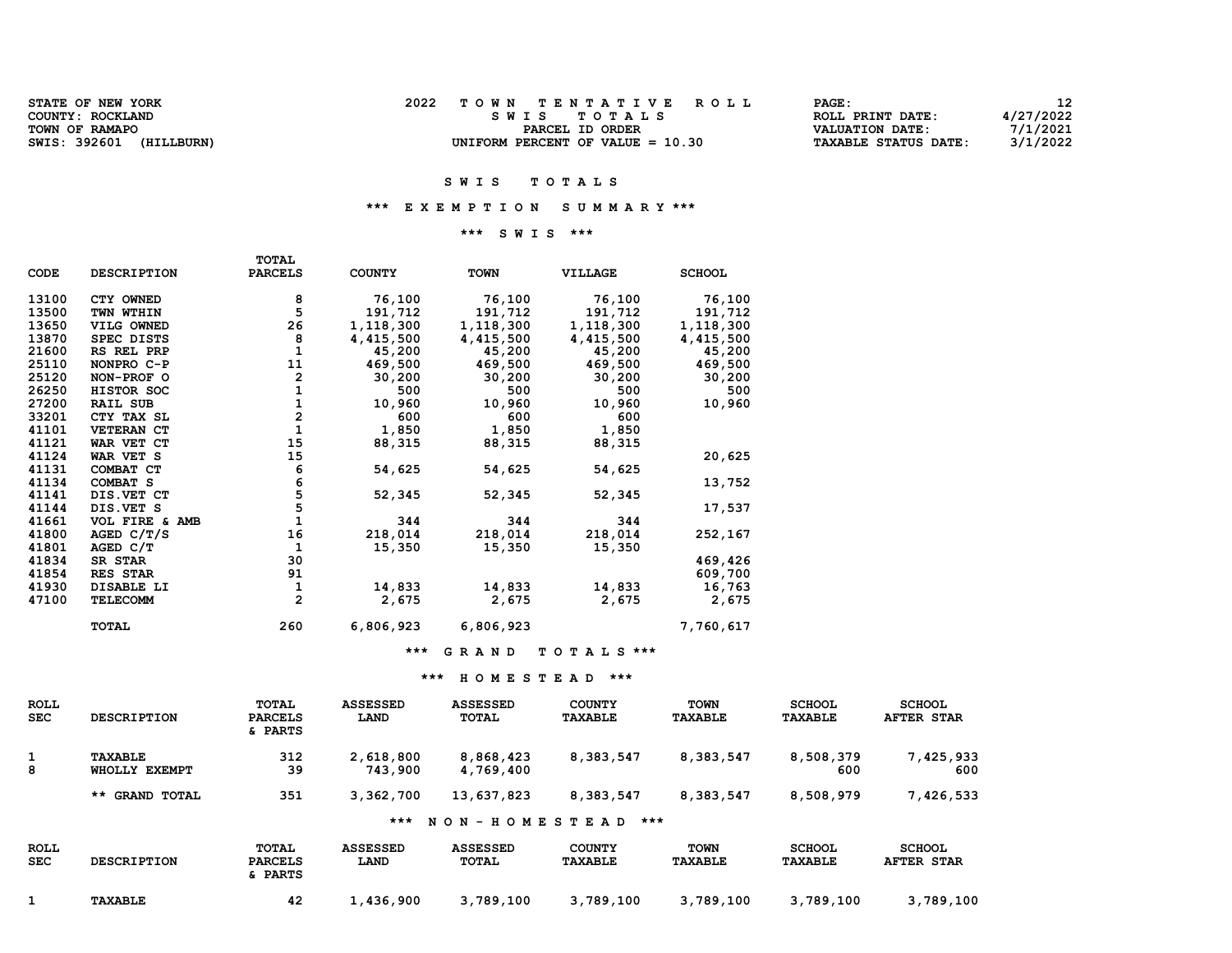| <b>STATE OF NEW YORK</b>   | TOWN TENTATIVE ROLL                | <b>PAGE :</b>               |           |
|----------------------------|------------------------------------|-----------------------------|-----------|
| COUNTY: ROCKLAND           | SWIS TOTALS                        | ROLL PRINT DATE:            | 4/27/2022 |
| TOWN OF RAMAPO             | PARCEL ID ORDER                    | <b>VALUATION DATE:</b>      | 7/1/2021  |
| SWIS: 392601<br>(HILLBURN) | UNIFORM PERCENT OF VALUE $= 10.30$ | <b>TAXABLE STATUS DATE:</b> | 3/1/2022  |

# \*\*\* G R A N D T O T A L S \*\*\*

## \*\*\* N O N - H O M E S T E A D \*\*\*

| <b>ROLL</b><br><b>SEC</b> | <b>DESCRIPTION</b>    | TOTAL<br><b>PARCELS</b><br>& PARTS | <b>ASSESSED</b><br>LAND | ASSESSED<br>TOTAL | <b>COUNTY</b><br><b>TAXABLE</b> | <b>TOWN</b><br><b>TAXABLE</b> | <b>SCHOOL</b><br><b>TAXABLE</b> | <b>SCHOOL</b><br><b>AFTER STAR</b> |
|---------------------------|-----------------------|------------------------------------|-------------------------|-------------------|---------------------------------|-------------------------------|---------------------------------|------------------------------------|
| 3                         | STATE LAND            | 4                                  | 780,024                 | 780,024           | 780,024                         | 780,024                       | 780,024                         | 780,024                            |
| 5                         | <b>SPCL FRANCHISE</b> | 16                                 |                         | 999,715           | 999,715                         | 999,715                       | 999,715                         | 999,715                            |
| 6                         | UTILITY & R.R.        | 36                                 | 444,700                 | 5,086,286         | 5,083,611                       | 5,083,611                     | 5,083,611                       | 5,083,611                          |
| 7                         | CEILING RAILROAD      |                                    |                         | 21,242            | 21,242                          | 21,242                        | 21,242                          | 21,242                             |
| 8                         | WHOLLY EXEMPT         | 25                                 | 525,012                 | 1,549,972         |                                 |                               |                                 |                                    |
|                           | ** GRAND TOTAL        | 124                                | 3,186,636               | 12,226,339        | 10,673,692                      | 10,673,692                    | 10,673,692                      | 10,673,692                         |

## \*\*\* S W I S \*\*\*

| <b>ROLL</b><br><b>SEC</b> | <b>DESCRIPTION</b> | TOTAL<br><b>PARCELS</b> | <b>ASSESSED</b><br>LAND | <b>ASSESSED</b><br>TOTAL | <b>COUNTY</b><br>TAXABLE | <b>TOWN</b><br><b>TAXABLE</b> | <b>SCHOOL</b><br><b>TAXABLE</b> | <b>SCHOOL</b><br><b>AFTER STAR</b> |
|---------------------------|--------------------|-------------------------|-------------------------|--------------------------|--------------------------|-------------------------------|---------------------------------|------------------------------------|
|                           | TAXABLE            | 354                     | 4,055,700               | 12,657,523               | 12, 172, 647             | 12, 172, 647                  | 12,297,479                      | 11,215,033                         |
| 3                         | STATE LAND         |                         | 780,024                 | 780,024                  | 780,024                  | 780,024                       | 780,024                         | 780,024                            |
| 5                         | SPCL FRANCHISE     | 16                      |                         | 999,715                  | 999,715                  | 999,715                       | 999,715                         | 999,715                            |
| 6                         | UTILITY & R.R.     | 36                      | 444,700                 | 5,086,286                | 5,083,611                | 5,083,611                     | 5,083,611                       | 5,083,611                          |
| 7                         | CEILING RAILROAD   |                         |                         | 21,242                   | 21,242                   | 21,242                        | 21,242                          | 21,242                             |
| 8                         | WHOLLY EXEMPT      | 64                      | 1,268,912               | 6,319,372                |                          |                               | 600                             | 600                                |
|                           | ** GRAND TOTAL     | 475                     | 6,549,336               | 25,864,162               | 19,057,239               | 19,057,239                    | 19,182,671                      | 18,100,225                         |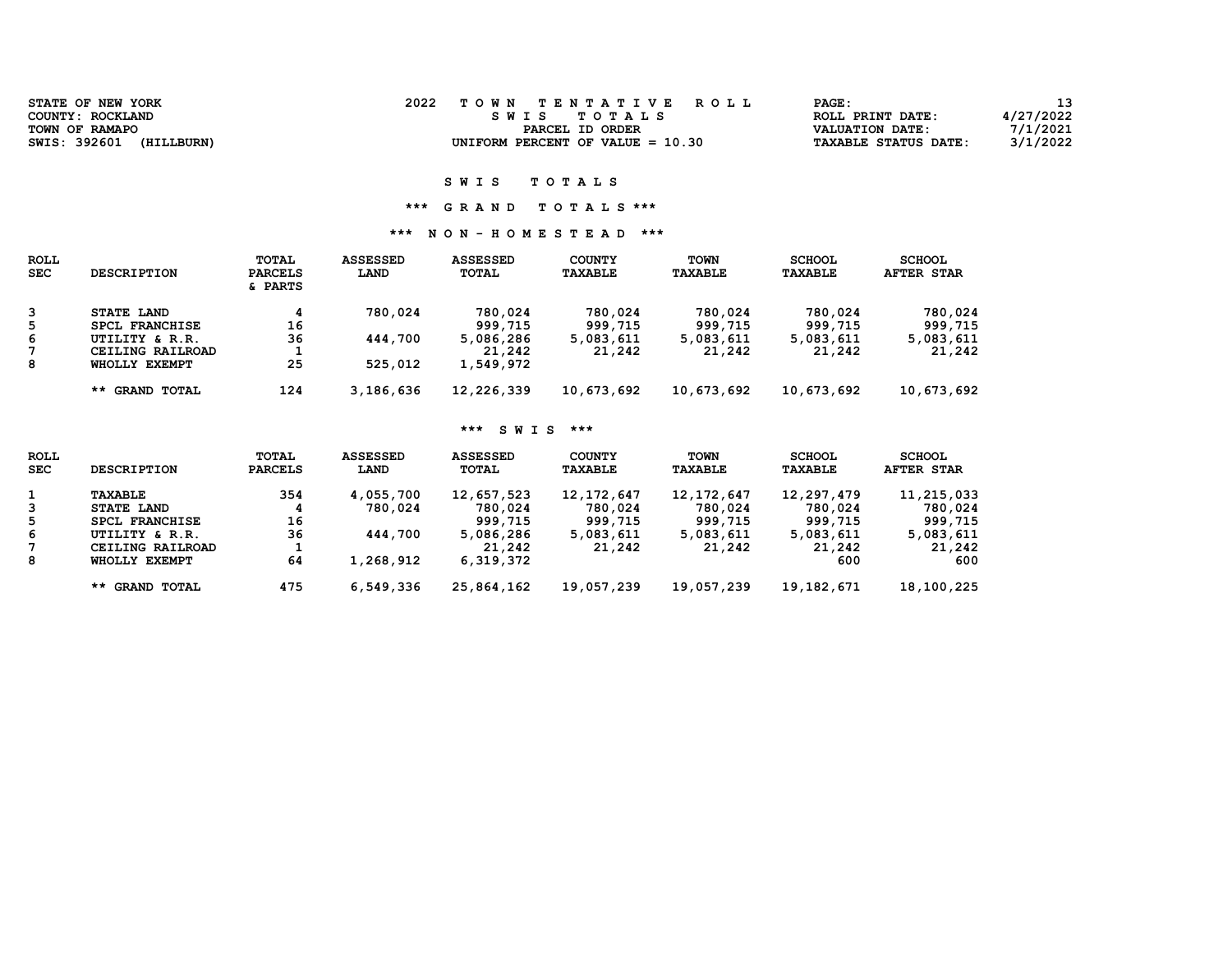| <b>STATE OF NEW YORK</b>     | TOWN TENTATIVE ROLL                   | 14<br>PAGE:                             |
|------------------------------|---------------------------------------|-----------------------------------------|
| COUNTY: ROCKLAND             | T A X A B L E SECTION OF THE ROLL - 1 | 4/27/2022<br>ROLL PRINT DATE:           |
| TOWN OF RAMAPO               | PARCEL ID ORDER                       | 7/1/2021<br><b>VALUATION DATE:</b>      |
| SWIS: 392602<br>(NEW SOUARE) | UNIFORM PERCENT OF VALUE $= 10.30$    | 3/1/2022<br><b>TAXABLE STATUS DATE:</b> |

#### R O L L B E C T I O N T O T A L S

#### \*\*\* S P E C I A L D I S T R I C T S U M M A R Y \*\*\*

| <b>CODE</b>       | DISTRICT NAME             | TOTAL<br><b>PARCELS</b> | <b>EXTENSION</b><br>TYPE              | <b>EXTENSION</b><br><b>VALUE</b>    | AD VALOREM<br><b>VALUE</b> | <b>EXEMPT</b><br><b>AMOUNT</b> | <b>TAXABLE</b><br><b>VALUE</b>     |
|-------------------|---------------------------|-------------------------|---------------------------------------|-------------------------------------|----------------------------|--------------------------------|------------------------------------|
| AD001             | AMBULANCE DIST            | 1048                    | TOTAL                                 | 39,793,994.00                       |                            |                                | 39,793,994                         |
| <b>FP001</b>      | <b>MOLESTON FD</b>        | 1048                    | TOTAL                                 | 39,793,994.00                       |                            |                                | 39,793,994                         |
| SD002             | SEWER DISTRICT            | 1044                    | TOTAL<br>UNITS                        | 43, 367, 476.00<br>1,527.00         |                            |                                | 43, 367, 476<br>1,527.000          |
| SD100             | SEWER DISTRICT            | 4                       | TOTAL<br>UNITS                        | 170,100.00<br>4.00                  |                            |                                | 170,100<br>4.000                   |
| SWD01             | <b>WASTE DISP</b><br>SOL. | 1048                    | <b>SECON</b><br><b>TOTAL</b><br>UNITS | 1,404.00<br>43,537,576.00<br>354.00 |                            |                                | 1,404.000<br>43,537,576<br>354.000 |
| SWD <sub>02</sub> | <b>SOL. WASTE DISP</b>    | 1048                    | <b>SECON</b><br>UNITS                 | 1,531.00<br>1,418.00                |                            |                                | 1,531.000<br>1,418.000             |
| <b>TSFU1</b>      | <b>TRANSFER STATIO</b>    | 1048                    | <b>SECON</b>                          | 1,418.00                            |                            |                                | 1,418.000                          |
| <b>WD001</b>      | WATER FIRE HYDR           | 1048                    | TOTAL                                 | 39,793,994.00                       |                            |                                | 39,793,994                         |

\*\*\* S C H O O L S U M M A R Y \*\*\*

| SCHL<br>CODE | <b>DESCRIPTION</b> | TOTAL<br><b>PARCELS</b> | <b>ASSESSED</b><br>LAND | <b>ASSESSED</b><br>TOTAL | <b>EXEMPT</b><br><b>AMOUNT</b> | TOTAL<br><b>TAXABLE</b> |
|--------------|--------------------|-------------------------|-------------------------|--------------------------|--------------------------------|-------------------------|
| 392602       | EAST RAMAPO CSD    | 1048                    | 9,499,491               | 43,537,576               | 4,470,677                      | 39,066,899              |
|              | TOTAL              | 1048                    | 9,499,491               | 43,537,576               | 4,470,677                      | 39,066,899              |
|              |                    |                         | ***                     | EXEMPTION                | SUMMARY ***                    |                         |

|             |                    | TOTAL          |               |             |                |               |
|-------------|--------------------|----------------|---------------|-------------|----------------|---------------|
| <b>CODE</b> | <b>DESCRIPTION</b> | <b>PARCELS</b> | <b>COUNTY</b> | <b>TOWN</b> | <b>VILLAGE</b> | <b>SCHOOL</b> |
| 21600       | RS REL PRP         | 7              | 343,530       | 343,530     | 343,530        | 343,530       |
| 25110       | NONPRO C-P         | 3              | 720,505       | 720,505     | 720,505        | 720,505       |
| 25120       | NON-PROF O         | 11             | 1,100,905     | 1,100,905   | 1,100,905      | 1,100,905     |
| 25210       | NONPRO H&C         | 1              | 1,922,172     | 1,922,172   | 1,922,172      | 1,922,172     |
| 41400       | <b>CLERGY</b>      | 8              | 12,000        | 12,000      | 12,000         | 12,000        |
| 41800       | AGED $C/T/S$       | 16             | 350,515       | 350,515     | 350,515        | 350,515       |
| 41834       | <b>SR STAR</b>     | 19             |               |             |                | 306,720       |
| 41854       | RES STAR           | 118            |               |             |                | 790,600       |
| 41930       | DISABLE LI         | 1              | 21,050        | 21,050      | 21,050         | 21,050        |
|             | <b>TOTAL</b>       | 184            | 4,470,677     | 4,470,677   |                | 5,567,997     |

| <b>ROLI</b> |     | $m \wedge m \wedge n$<br>.UTAL | 1.07777777 |             | ּיחזור | <b>TOWN</b> | $\sim$ | ----<br>$-22$     |
|-------------|-----|--------------------------------|------------|-------------|--------|-------------|--------|-------------------|
| <b>SEC</b>  | ΤЕ. | <b>DADCET</b><br>.             | <b>ANI</b> | <b>TOTA</b> | m 7    |             |        | $cm\pi$<br>ल्लाहर |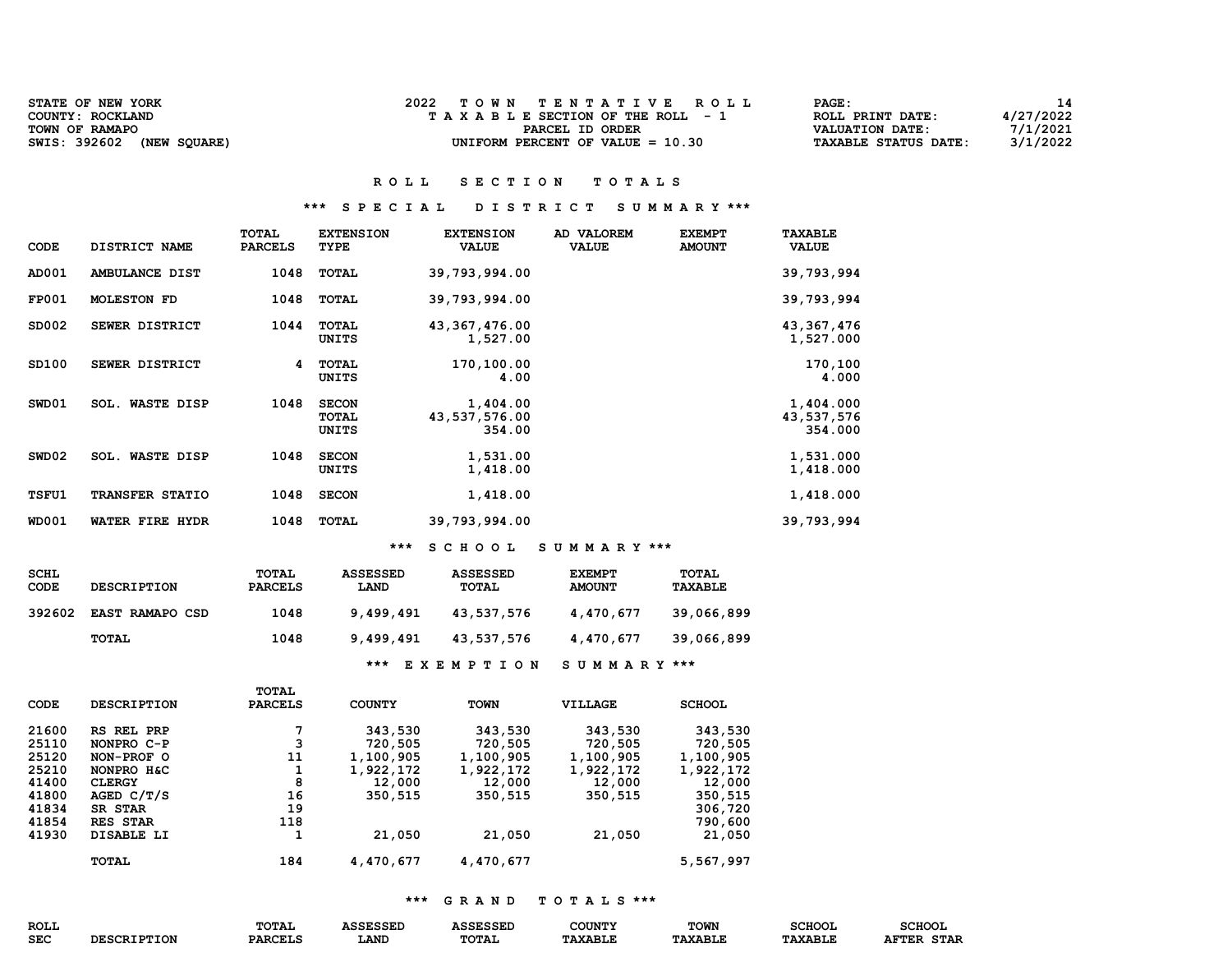|                    | STATE OF NEW YORK<br>COUNTY: ROCKLAND<br>TOWN OF RAMAPO<br>SWIS: 392602 (NEW SOUARE) |                         | 2022                    |                          | TOWN TENTATIVE ROLL<br>T A X A B L E SECTION OF THE ROLL - 1<br>PARCEL ID ORDER<br>UNIFORM PERCENT OF VALUE $= 10.30$ |                        | PAGE:<br><b>VALUATION DATE:</b> | ROLL PRINT DATE:<br><b>TAXABLE STATUS DATE:</b> | 15<br>4/27/2022<br>7/1/2021<br>3/1/2022 |
|--------------------|--------------------------------------------------------------------------------------|-------------------------|-------------------------|--------------------------|-----------------------------------------------------------------------------------------------------------------------|------------------------|---------------------------------|-------------------------------------------------|-----------------------------------------|
|                    |                                                                                      |                         | ROLL.                   | <b>SECTION</b>           | TOTAL S<br>*** GRAND TOTALS ***                                                                                       |                        |                                 |                                                 |                                         |
| ROLL<br><b>SEC</b> | <b>DESCRIPTION</b>                                                                   | TOTAL<br><b>PARCELS</b> | <b>ASSESSED</b><br>LAND | <b>ASSESSED</b><br>TOTAL | COUNTY<br><b>TAXABLE</b>                                                                                              | TOWN<br><b>TAXABLE</b> | <b>SCHOOL</b><br>TAXABLE        | <b>SCHOOL</b><br><b>AFTER STAR</b>              |                                         |

| 1048<br><b>GRAND TOTAL</b> | .499.491 | 43.537.576 | 39,066,899 | 39,066,899 | 39,066,899 | ,380,819<br>38. |
|----------------------------|----------|------------|------------|------------|------------|-----------------|
|----------------------------|----------|------------|------------|------------|------------|-----------------|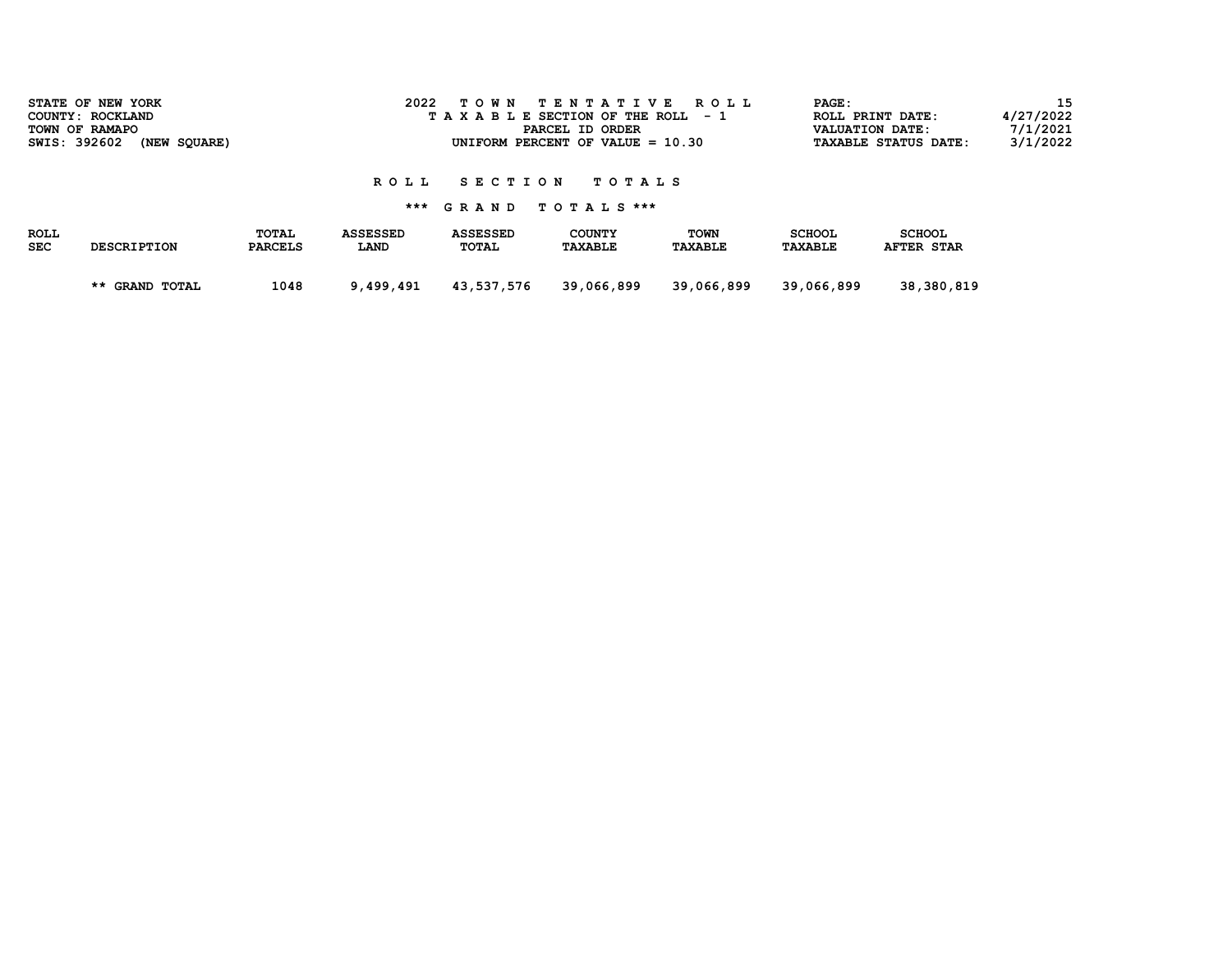| <b>STATE OF NEW YORK</b>     | TOWN TENTATIVE ROLL                       | 16<br><b>PAGE :</b>                     |
|------------------------------|-------------------------------------------|-----------------------------------------|
| COUNTY: ROCKLAND             | SPECIAL FRANCHISE SECTION OF THE ROLL - 5 | 4/27/2022<br>ROLL PRINT DATE:           |
| TOWN OF RAMAPO               | PARCEL ID ORDER                           | 7/1/2021<br>VALUATION DATE:             |
| SWIS: 392602<br>(NEW SOUARE) | UNIFORM PERCENT OF VALUE $= 10.30$        | 3/1/2022<br><b>TAXABLE STATUS DATE:</b> |

#### \*\*\* S P E C I A L D I S T R I C T S U M M A R Y \*\*\*

| CODE         | DISTRICT NAME          | <b>TOTAL</b><br><b>PARCELS</b> | <b>EXTENSION</b><br>TYPE       | <b>EXTENSION</b><br><b>VALUE</b> | AD VALOREM<br><b>VALUE</b>     | <b>EXEMPT</b><br><b>AMOUNT</b> | <b>TAXABLE</b><br><b>VALUE</b> |
|--------------|------------------------|--------------------------------|--------------------------------|----------------------------------|--------------------------------|--------------------------------|--------------------------------|
| AD001        | AMBULANCE DIST         | 3                              | TOTAL                          | 1,150,173.00                     |                                |                                | 1,150,173                      |
| <b>FP001</b> | <b>MOLESTON FD</b>     | 3                              | TOTAL                          | 1,150,173.00                     |                                |                                | 1,150,173                      |
| SD002        | SEWER DISTRICT         | 3                              | <b>TOTAL</b><br>UNITS          | 1,150,173.00                     |                                |                                | 1,150,173                      |
| SWD01        | SOL. WASTE DISP        | 3                              | <b>SECON</b><br>TOTAL<br>UNITS | 1,150,173.00                     |                                |                                | 1,150,173                      |
| SWD02        | <b>SOL. WASTE DISP</b> | 3                              | <b>SECON</b><br>UNITS          |                                  |                                |                                |                                |
| <b>TSFU1</b> | <b>TRANSFER STATIO</b> | 3                              | <b>SECON</b>                   |                                  |                                |                                |                                |
| <b>WD001</b> | WATER FIRE HYDR        | 3                              | <b>TOTAL</b>                   | 1,150,173.00                     |                                |                                | 1,150,173                      |
|              |                        |                                | $***$                          | <b>SCHOOL</b>                    | SUMMARY ***                    |                                |                                |
| SCHL<br>CODE | <b>DESCRIPTION</b>     | <b>TOTAL</b><br><b>PARCELS</b> | <b>ASSESSED</b><br>LAND        | <b>ASSESSED</b><br>TOTAL         | <b>EXEMPT</b><br><b>AMOUNT</b> | <b>TOTAL</b><br><b>TAXABLE</b> |                                |
| 392602       | <b>EAST RAMAPO CSD</b> | 3                              |                                | 1,150,173                        |                                | 1,150,173                      |                                |

TOTAL 3 3 1,150,173 1,150,173

# \*\*\* E X E M P T I O N S U M M A R Y \*\*\*

| <b>CODE</b> | <b>DESCRIPTION</b> | TOTAL<br><b>PARCELS</b> | COUNTY | <b>TOWN</b> | <b>VILLAGE</b>              | <b>SCHOOL</b> |
|-------------|--------------------|-------------------------|--------|-------------|-----------------------------|---------------|
|             |                    |                         |        |             | NO EXEMPTIONS AT THIS LEVEL |               |

| <b>ROLL</b><br><b>SEC</b> | <b>DESCRIPTION</b> | TOTAL<br><b>PARCELS</b> | <b>ASSESSED</b><br><b>LAND</b> | <b>ASSESSED</b><br>TOTAL | <b>COUNTY</b><br><b>TAXABLE</b> | TOWN<br><b>TAXABLE</b> | <b>SCHOOL</b><br>TAXABLE | <b>SCHOOL</b><br><b>AFTER STAR</b> |
|---------------------------|--------------------|-------------------------|--------------------------------|--------------------------|---------------------------------|------------------------|--------------------------|------------------------------------|
| 5.                        | SPCL FRANCHISE     |                         |                                | 1,150,173                | 1,150,173                       | 1,150,173              | 1,150,173                | 1,150,173                          |
|                           | ** GRAND TOTAL     |                         |                                | 1,150,173                | 1,150,173                       | 1,150,173              | 1,150,173                | 1,150,173                          |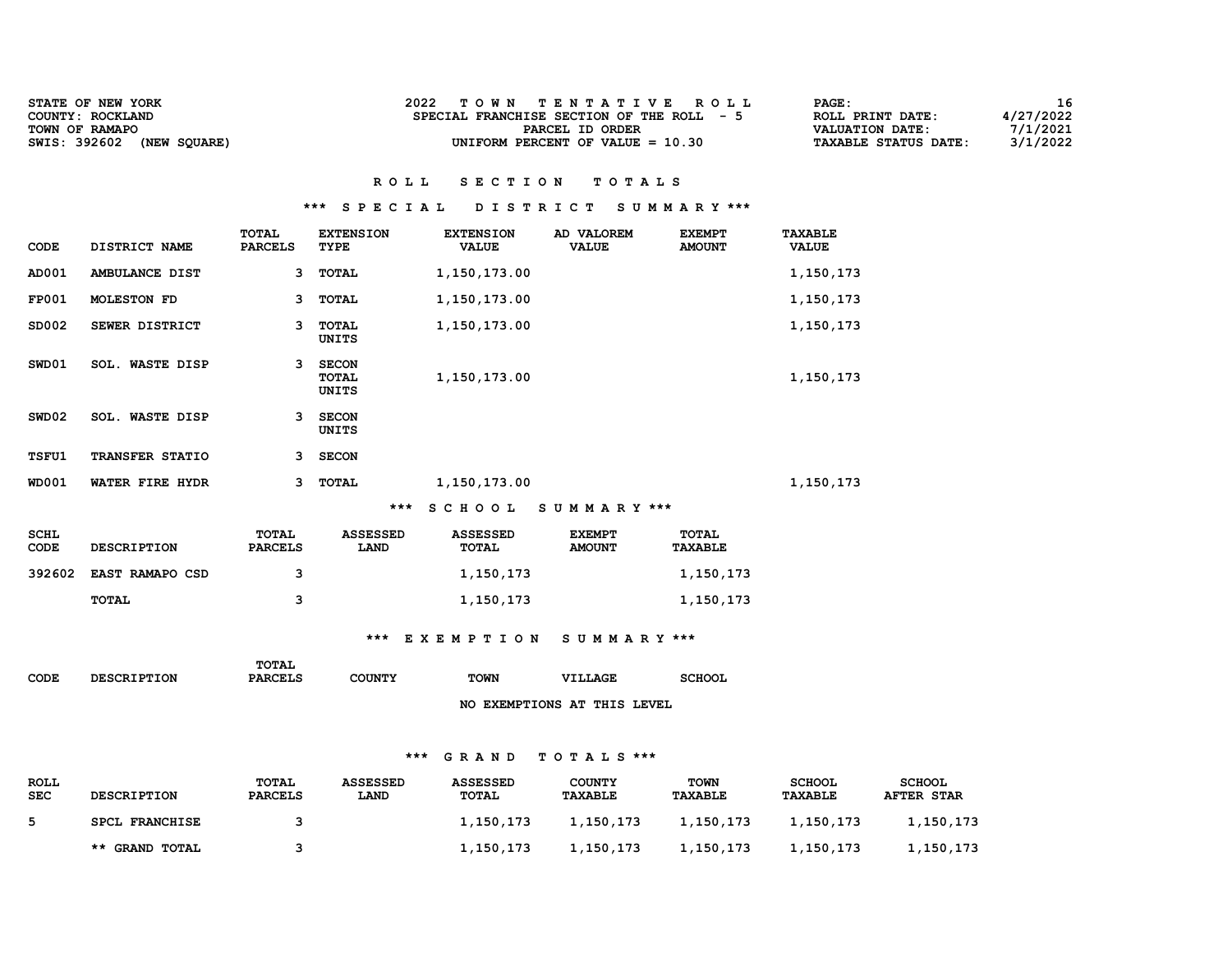| <b>STATE OF NEW YORK</b><br>COUNTY: ROCKLAND   | 2022<br>TOWN TENTATIVE ROLL<br>UTILITY & R. R. SECTION OF THE ROLL $-6$ | <b>PAGE :</b><br>ROLL PRINT DATE:              | 4/27/2022            |
|------------------------------------------------|-------------------------------------------------------------------------|------------------------------------------------|----------------------|
| TOWN OF RAMAPO<br>SWIS: 392602<br>(NEW SOUARE) | PARCEL ID ORDER<br>UNIFORM PERCENT OF VALUE $= 10.30$                   | VALUATION DATE:<br><b>TAXABLE STATUS DATE:</b> | 7/1/2021<br>3/1/2022 |

# \*\*\* S P E C I A L D I S T R I C T S U M M A R Y \*\*\*

| <b>CODE</b>                | DISTRICT NAME          | <b>TOTAL</b><br><b>PARCELS</b> | <b>EXTENSION</b><br>TYPE                | <b>EXTENSION</b><br><b>VALUE</b> | AD VALOREM<br><b>VALUE</b>     | <b>EXEMPT</b><br><b>AMOUNT</b> | <b>TAXABLE</b><br><b>VALUE</b> |
|----------------------------|------------------------|--------------------------------|-----------------------------------------|----------------------------------|--------------------------------|--------------------------------|--------------------------------|
| AD001                      | AMBULANCE DIST         | 5                              | <b>TOTAL</b>                            | 27,010.00                        |                                |                                | 27,010                         |
| <b>FP001</b>               | <b>MOLESTON FD</b>     | 5                              | <b>TOTAL</b>                            | 27,010.00                        |                                |                                | 27,010                         |
| SD002                      | SEWER DISTRICT         | 5                              | <b>TOTAL</b><br><b>UNITS</b>            | 27,010.00                        |                                |                                | 27,010                         |
| SWD01                      | SOL. WASTE DISP        |                                | 5 SECON<br><b>TOTAL</b><br><b>UNITS</b> | 27,010.00                        |                                |                                | 27,010                         |
| SWD02                      | <b>SOL. WASTE DISP</b> |                                | 5 SECON<br><b>UNITS</b>                 |                                  |                                |                                |                                |
| TSFU1                      | TRANSFER STATIO        | 5                              | <b>SECON</b>                            |                                  |                                |                                |                                |
| <b>WD001</b>               | WATER FIRE HYDR        | 5                              | TOTAL                                   | 27,010.00                        |                                |                                | 27,010                         |
|                            |                        |                                |                                         | $***$<br>SCHOOL                  | SUMMARY ***                    |                                |                                |
| <b>SCHL</b><br><b>CODE</b> | <b>DESCRIPTION</b>     | TOTAL<br><b>PARCELS</b>        | <b>ASSESSED</b><br>LAND                 | <b>ASSESSED</b><br><b>TOTAL</b>  | <b>EXEMPT</b><br><b>AMOUNT</b> | <b>TOTAL</b><br>TAXABLE        |                                |
| 392602                     | EAST RAMAPO CSD        | 5                              |                                         | 27,010                           | 389                            | 26,621                         |                                |
|                            | <b>TOTAL</b>           | 5                              |                                         | 27,010                           | 389                            | 26,621                         |                                |
|                            |                        |                                |                                         | *** EXEMPTION                    | SUMMARY ***                    |                                |                                |
| CODE                       | <b>DESCRIPTION</b>     | TOTAL<br><b>PARCELS</b>        | <b>COUNTY</b>                           | <b>TOWN</b>                      | VILLAGE                        | <b>SCHOOL</b>                  |                                |
| 47100                      | <b>TELECOMM</b>        | $\mathbf{1}$                   |                                         | 389<br>389                       | 389                            | 389                            |                                |
|                            | TOTAL                  | 1                              |                                         | 389<br>389                       |                                | 389                            |                                |

| <b>ROLL</b><br><b>SEC</b> | <b>DESCRIPTION</b> | <b>TOTAL</b><br><b>PARCELS</b> | <b>ASSESSED</b><br><b>LAND</b> | <b>ASSESSED</b><br>TOTAL | <b>COUNTY</b><br><b>TAXABLE</b> | TOWN<br><b>TAXABLE</b> | <b>SCHOOL</b><br><b>TAXABLE</b> | <b>SCHOOL</b><br><b>AFTER STAR</b> |
|---------------------------|--------------------|--------------------------------|--------------------------------|--------------------------|---------------------------------|------------------------|---------------------------------|------------------------------------|
| 6                         | UTILITY & R.R.     |                                |                                | 27,010                   | 26,621                          | 26,621                 | 26,621                          | 26,621                             |
|                           | ** GRAND TOTAL     |                                |                                | 27,010                   | 26,621                          | 26,621                 | 26,621                          | 26,621                             |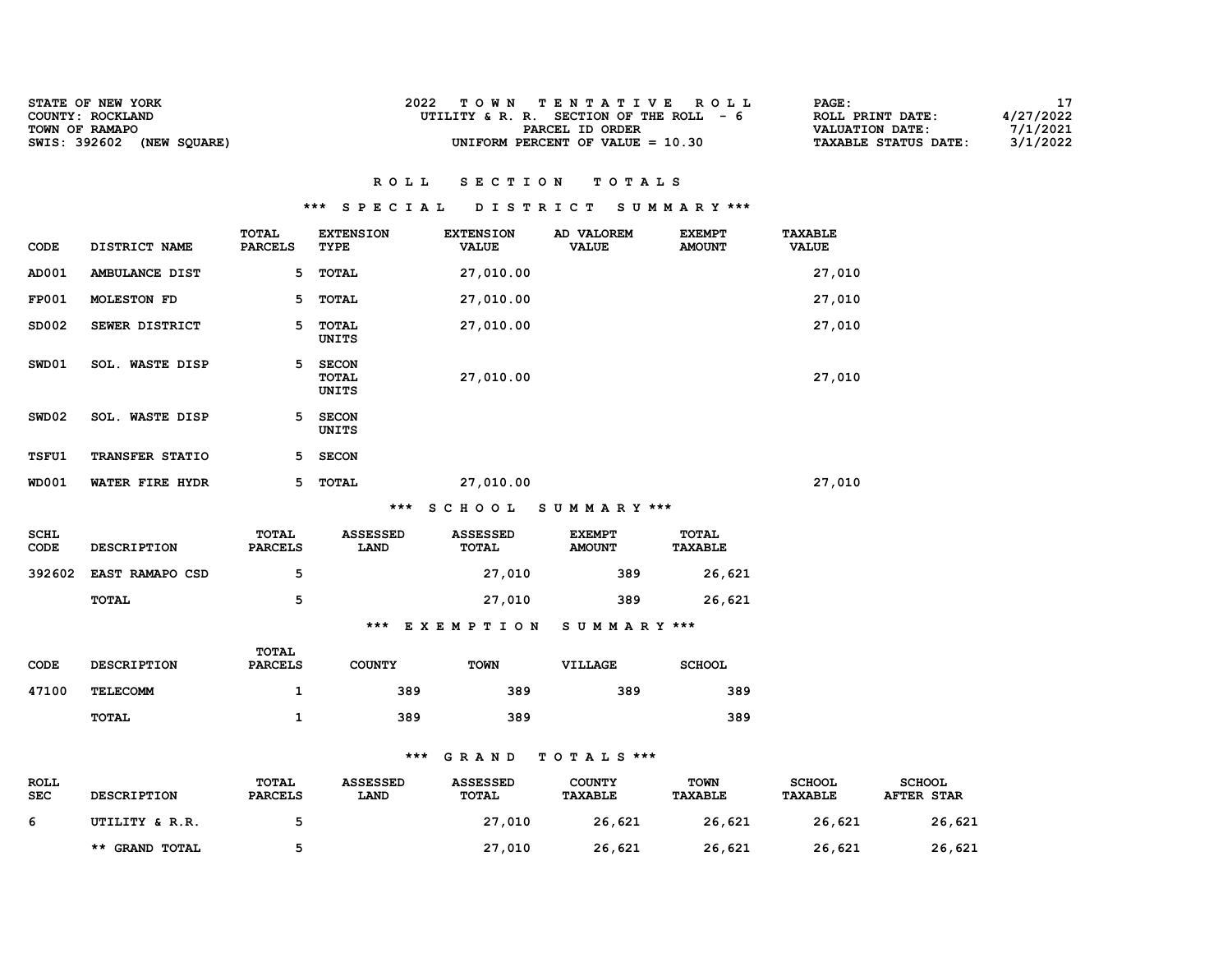| <b>STATE OF NEW YORK</b>     | TOWN TENTATIVE ROLL                    | <b>PAGE :</b>               | 18        |
|------------------------------|----------------------------------------|-----------------------------|-----------|
| COUNTY: ROCKLAND             | WHOLLY EXEMPT SECTION OF THE ROLL $-8$ | ROLL PRINT DATE:            | 4/27/2022 |
| TOWN OF RAMAPO               | PARCEL ID ORDER                        | VALUATION DATE:             | 7/1/2021  |
| SWIS: 392602<br>(NEW SOUARE) | UNIFORM PERCENT OF VALUE $= 10.30$     | <b>TAXABLE STATUS DATE:</b> | 3/1/2022  |

# \*\*\* S P E C I A L D I S T R I C T S U M M A R Y \*\*\*

| CODE         | DISTRICT NAME             | <b>TOTAL</b><br><b>PARCELS</b> | <b>EXTENSION</b><br>TYPE       | <b>EXTENSION</b><br><b>VALUE</b>   | <b>AD VALOREM</b><br><b>VALUE</b> | <b>EXEMPT</b><br><b>AMOUNT</b> | <b>TAXABLE</b><br><b>VALUE</b>  |
|--------------|---------------------------|--------------------------------|--------------------------------|------------------------------------|-----------------------------------|--------------------------------|---------------------------------|
| AD001        | AMBULANCE DIST            | 104                            | TOTAL                          | 1,830,147.00                       |                                   |                                | 1,830,147                       |
| <b>FP001</b> | <b>MOLESTON FD</b>        | 104                            | TOTAL                          | 1,830,147.00                       |                                   |                                | 1,830,147                       |
| SD002        | SEWER DISTRICT            | 100                            | <b>TOTAL</b><br>UNITS          | 19,530,240.00<br>357.00            |                                   |                                | 19,530,240<br>357.000           |
| SD100        | SEWER DISTRICT            | 4                              | TOTAL<br>UNITS                 | 4,861,100.00<br>80.00              |                                   |                                | 4,861,100<br>80.000             |
| SWD01        | <b>WASTE DISP</b><br>SOL. | 104                            | <b>SECON</b><br>TOTAL<br>UNITS | 301.00<br>24, 391, 340.00<br>57.00 |                                   |                                | 301.000<br>24,391,340<br>57.000 |
| SWD02        | <b>WASTE DISP</b><br>SOL. | 104                            | <b>SECON</b><br>UNITS          | 438.00<br>317.00                   |                                   |                                | 438.000<br>317.000              |
| <b>TSFU1</b> | TRANSFER STATIO           | 104                            | <b>SECON</b>                   | 317.00                             |                                   |                                | 317.000                         |
| <b>WD001</b> | WATER FIRE HYDR           | 104                            | TOTAL                          | 1,830,147.00                       |                                   |                                | 1,830,147                       |
|              |                           |                                | $***$                          | <b>CHOOL</b><br>s                  | SUMMARY ***                       |                                |                                 |

| SCHL<br>CODE | <b>DESCRIPTION</b>     | <b>TOTAL</b><br><b>PARCELS</b> | <b>ASSESSED</b><br>LAND | <b>ASSESSED</b><br><b>TOTAL</b> | <b>EXEMPT</b><br><b>AMOUNT</b> | TOTAL<br>TAXABLE |
|--------------|------------------------|--------------------------------|-------------------------|---------------------------------|--------------------------------|------------------|
| 392602       | <b>EAST RAMAPO CSD</b> | 104                            | 1,990,900               | 24,398,840                      | 24,398,840                     |                  |
|              | TOTAL                  | 104                            | 1,990,900               | 24,398,840                      | 24,398,840                     |                  |
|              |                        |                                | ***                     | EXEMPTION                       | SUMMARY ***                    |                  |

|             |                    | TOTAL          |               |             |            |               |
|-------------|--------------------|----------------|---------------|-------------|------------|---------------|
| <b>CODE</b> | <b>DESCRIPTION</b> | <b>PARCELS</b> | <b>COUNTY</b> | <b>TOWN</b> | VILLAGE    | <b>SCHOOL</b> |
| 13650       | VILG OWNED         | 6              | 432,000       | 432,000     | 432,000    | 432,000       |
| 21600       | RS REL PRP         | 30             | 1,830,147     | 1,830,147   | 1,830,147  | 1,830,147     |
| 25110       | NONPRO C-P         | 14             | 2,829,065     | 2,829,065   | 2,829,065  | 2,829,065     |
| 25120       | NON-PROF O         | 57             | 11,908,028    | 11,908,028  | 11,908,028 | 11,908,028    |
| 25210       | NONPRO H&C         | з              | 189,400       | 189,400     | 189,400    | 189,400       |
| 25230       | NONPRO COR         | 1              | 68,700        | 68,700      | 68,700     | 68,700        |
| 25300       | NON-PROFIT         | 1              | 153,300       | 153,300     | 153,300    | 153,300       |
| 27350       | <b>CEMETERIES</b>  | 3              | 7,500         | 7,500       | 7,500      | 7,500         |
| 28110       | UDC PROJ           | 5              | 6,980,700     | 6,980,700   | 6,980,700  | 6,980,700     |
|             | <b>TOTAL</b>       | 120            | 24,398,840    | 24,398,840  |            | 24,398,840    |

| <b>ROLI</b> |     | TOTAL          | 5005F          | _______      | <b>- ייזא</b> ט. | <b>TOWN</b> |        | $-$  |
|-------------|-----|----------------|----------------|--------------|------------------|-------------|--------|------|
| <b>SEC</b>  | ΤЕ. | <b>PARCELS</b> | ידר הי<br>LANI | <b>TOTAT</b> |                  |             | المساف | 医血管石 |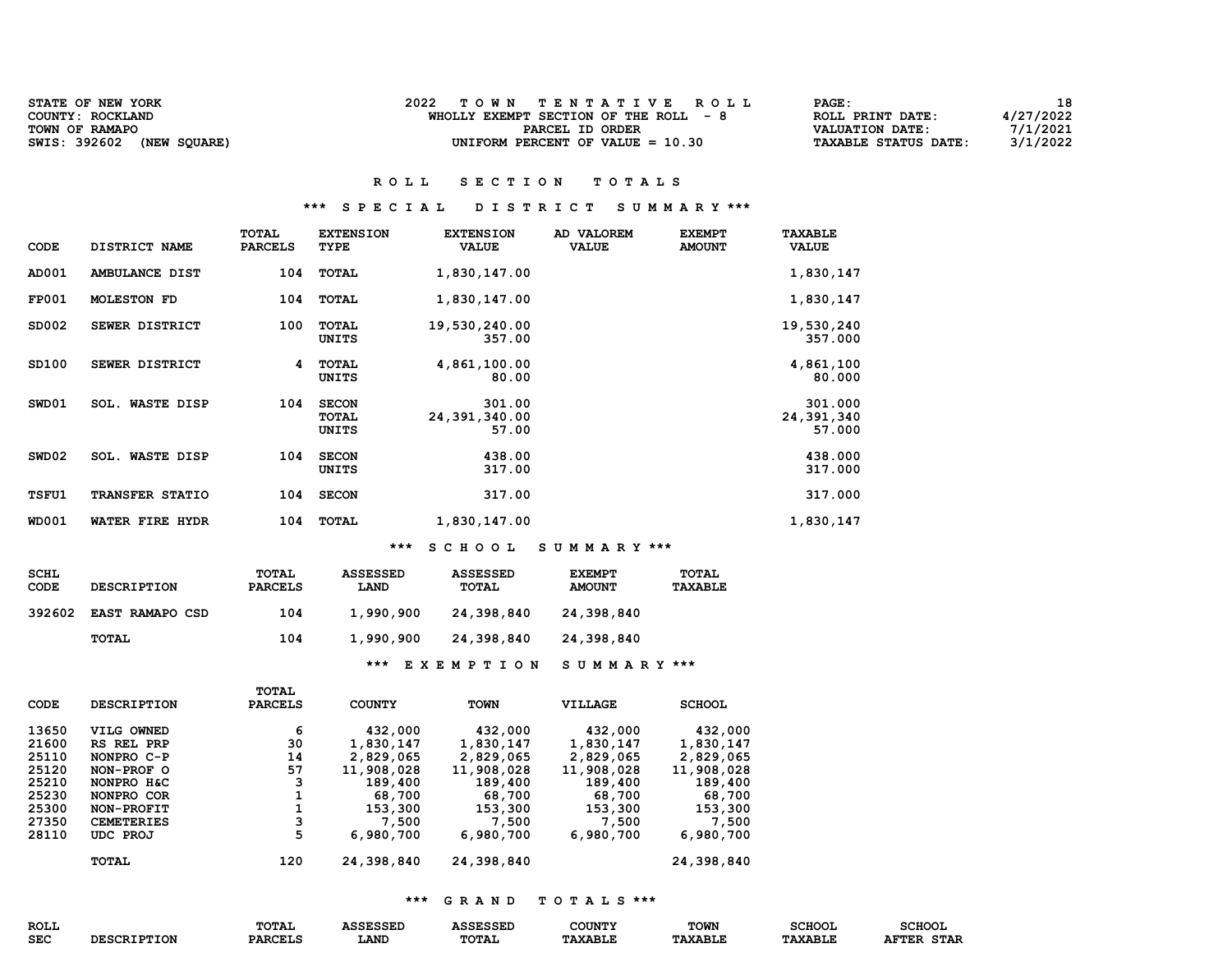| SWIS: 392602       | STATE OF NEW YORK<br>COUNTY: ROCKLAND<br>TOWN OF RAMAPO<br>(NEW SOUARE) |                         | 2022                           |                          | TOWN TENTATIVE ROLL<br>WHOLLY EXEMPT SECTION OF THE ROLL $-8$<br>PARCEL ID ORDER<br>UNIFORM PERCENT OF VALUE $= 10.30$ |                               | PAGE:                           | ROLL PRINT DATE:<br>VALUATION DATE:<br><b>TAXABLE STATUS DATE:</b> | 19<br>4/27/2022<br>7/1/2021<br>3/1/2022 |
|--------------------|-------------------------------------------------------------------------|-------------------------|--------------------------------|--------------------------|------------------------------------------------------------------------------------------------------------------------|-------------------------------|---------------------------------|--------------------------------------------------------------------|-----------------------------------------|
|                    |                                                                         |                         |                                | ROLL SECTION             | TOTAL S                                                                                                                |                               |                                 |                                                                    |                                         |
|                    | *** GRAND TOTALS ***                                                    |                         |                                |                          |                                                                                                                        |                               |                                 |                                                                    |                                         |
| ROLL<br><b>SEC</b> | <b>DESCRIPTION</b>                                                      | TOTAL<br><b>PARCELS</b> | <b>ASSESSED</b><br><b>LAND</b> | <b>ASSESSED</b><br>TOTAL | COUNTY<br>TAXABLE                                                                                                      | <b>TOWN</b><br><b>TAXABLE</b> | <b>SCHOOL</b><br><b>TAXABLE</b> | <b>SCHOOL</b><br><b>AFTER STAR</b>                                 |                                         |

\*\* GRAND TOTAL 104 1,990,900 24,398,840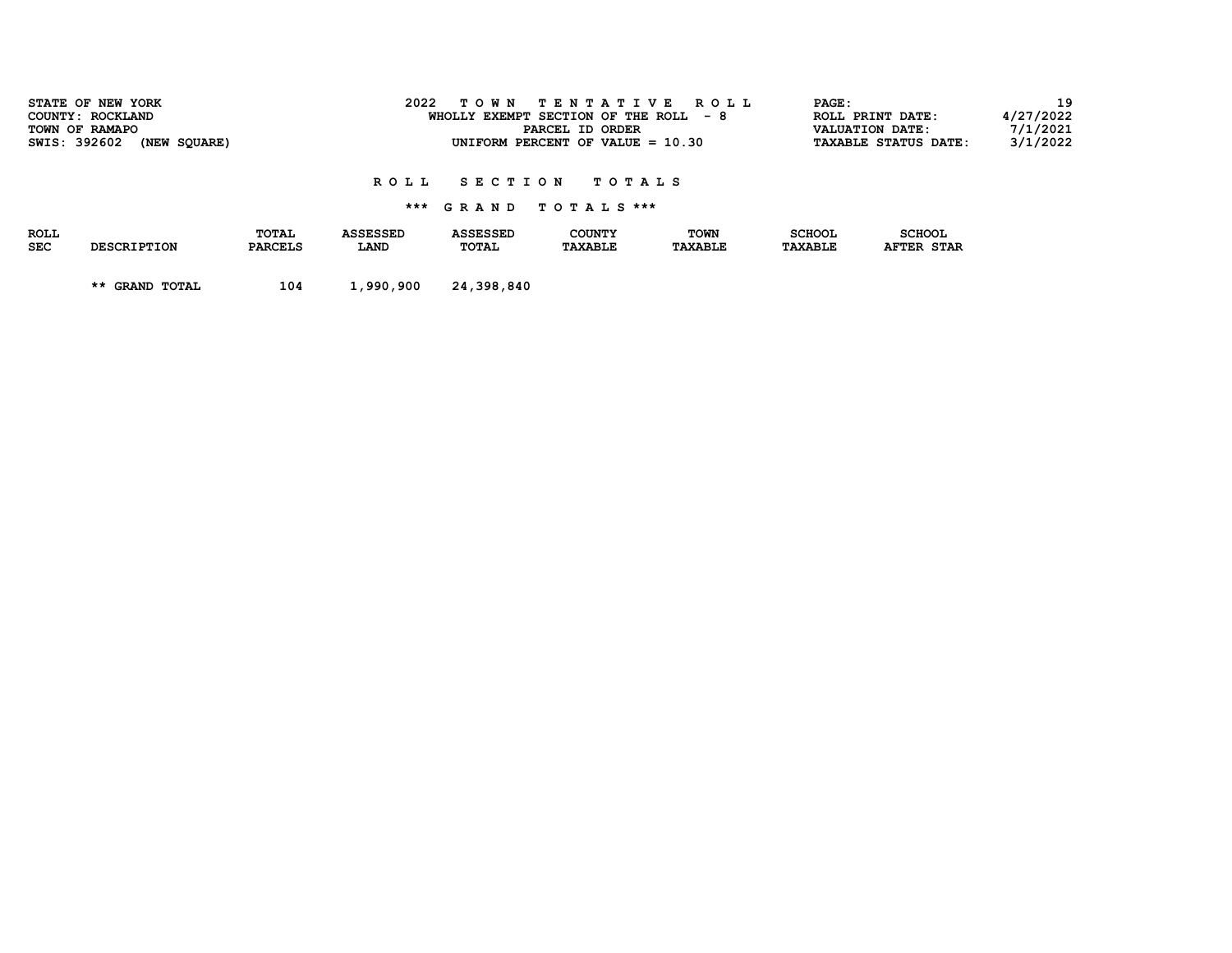| <b>STATE OF NEW YORK</b>     | 2022<br>TOWN TENTATIVE ROLL        | 20<br>PAGE:                             |
|------------------------------|------------------------------------|-----------------------------------------|
| COUNTY: ROCKLAND             | SWIS TOTALS                        | 4/27/2022<br>ROLL PRINT DATE:           |
| TOWN OF RAMAPO               | PARCEL ID ORDER                    | 7/1/2021<br><b>VALUATION DATE:</b>      |
| SWIS: 392602<br>(NEW SOUARE) | UNIFORM PERCENT OF VALUE $= 10.30$ | 3/1/2022<br><b>TAXABLE STATUS DATE:</b> |
|                              |                                    |                                         |

#### S W I S T O T A L S

## \*\*\* S P E C I A L D I S T R I C T S U M M A R Y \*\*\*

\*\*\* H O M E S T E A D \*\*\*

|             |                                | TOTAL          | <b>'XTENSION</b> | <b>EXTENSION</b> | <b>VALOREM</b><br>AD | <b>EXEMPT</b> | <b>TAXABLE</b> |
|-------------|--------------------------------|----------------|------------------|------------------|----------------------|---------------|----------------|
| CODE<br>- - | <b>DISTRICT</b><br><b>NAME</b> | <b>PARCELS</b> | TYPE             | <b>VALUE</b>     | <b>VALUE</b>         | <b>AMOUNT</b> | <b>VALUE</b>   |
|             |                                | <b>DADTC</b>   |                  |                  |                      |               |                |

NO SPECIAL DISTRICT TOTALS AT THIS LEVEL

## \*\*\* S P E C I A L D I S T R I C T S U M M A R Y \*\*\*

#### \*\*\* N O N - H O M E S T E A D \*\*\*

|             |                           | TOTAL          | <b>NSION</b><br>™TN< . | <b>EXTENSION</b> | LOREM<br>VAT.<br>АC | <b>EXEMPT</b> | <b>TAXABLE</b> |
|-------------|---------------------------|----------------|------------------------|------------------|---------------------|---------------|----------------|
| CODE<br>___ | חמד סחס דר<br><b>NAME</b> | <b>PARCELS</b> | TYPE                   | <b>VALUE</b>     | <b>VALUE</b>        | <b>AMOUNT</b> | <b>VALUE</b>   |
|             |                           | <b>DADMC</b>   |                        |                  |                     |               |                |

NO SPECIAL DISTRICT TOTALS AT THIS LEVEL

## \*\*\* S P E C I A L D I S T R I C T S U M M A R Y \*\*\*

#### \*\*\* S W I S \*\*\*

| CODE         | DISTRICT NAME             | <b>TOTAL</b><br><b>PARCELS</b> | <b>EXTENSION</b><br>TYPE       | <b>EXTENSION</b><br><b>VALUE</b>    | AD VALOREM<br><b>VALUE</b> | <b>EXEMPT</b><br><b>AMOUNT</b> | <b>TAXABLE</b><br><b>VALUE</b>     |
|--------------|---------------------------|--------------------------------|--------------------------------|-------------------------------------|----------------------------|--------------------------------|------------------------------------|
| AD001        | <b>AMBULANCE DIST</b>     | 1160                           | <b>TOTAL</b>                   | 42,801,324.00                       |                            |                                | 42,801,324                         |
| <b>FP001</b> | <b>MOLESTON FD</b>        | 1160                           | <b>TOTAL</b>                   | 42,801,324.00                       |                            |                                | 42,801,324                         |
| SD002        | SEWER DISTRICT            | 1152                           | TOTAL<br>UNITS                 | 64,074,899.00<br>1,884.00           |                            |                                | 64,074,899<br>1,884.000            |
| SD100        | SEWER DISTRICT            | 8                              | TOTAL<br>UNITS                 | 5,031,200.00<br>84.00               |                            |                                | 5,031,200<br>84.000                |
| SWD01        | <b>WASTE DISP</b><br>SOL. | 1160                           | <b>SECON</b><br>TOTAL<br>UNITS | 1,705.00<br>69,106,099.00<br>411.00 |                            |                                | 1,705.000<br>69,106,099<br>411.000 |
| SWD02        | <b>WASTE DISP</b><br>SOL. | 1160                           | <b>SECON</b><br>UNITS          | 1,969.00<br>1,735.00                |                            |                                | 1,969.000<br>1,735.000             |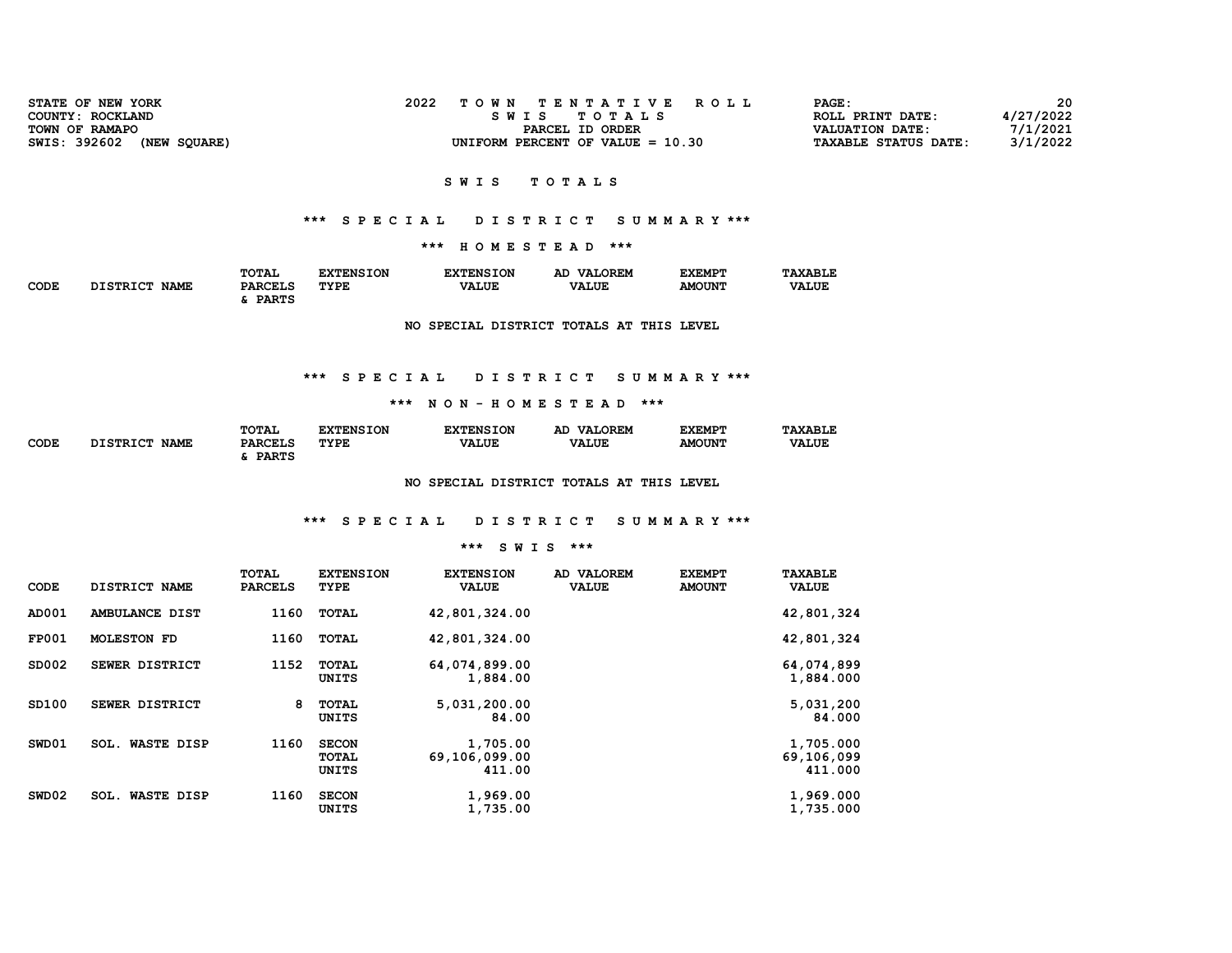| 2022<br>STATE OF NEW YORK    | TOWN TENTATIVE ROLL                | PAGE:                |           |
|------------------------------|------------------------------------|----------------------|-----------|
| COUNTY: ROCKLAND             | SWIS TOTALS                        | ROLL PRINT DATE:     | 4/27/2022 |
| TOWN OF RAMAPO               | PARCEL ID ORDER                    | VALUATION DATE:      | 7/1/2021  |
| SWIS: 392602<br>(NEW SOUARE) | UNIFORM PERCENT OF VALUE $= 10.30$ | TAXABLE STATUS DATE: | 3/1/2022  |

## S W I S T O T A L S

# \*\*\* S P E C I A L D I S T R I C T S U M M A R Y \*\*\*

#### \*\*\* S W I S \*\*\*

| <b>CODE</b>  | DISTRICT NAME          | TOTAL<br><b>PARCELS</b> | <b>EXTENSION</b><br>TYPE | <b>EXTENSION</b><br><b>VALUE</b> | AD VALOREM<br><b>VALUE</b> | <b>EXEMPT</b><br><b>AMOUNT</b> | TAXABLE<br><b>VALUE</b> |
|--------------|------------------------|-------------------------|--------------------------|----------------------------------|----------------------------|--------------------------------|-------------------------|
| TSFU1        | <b>TRANSFER STATIO</b> | 1160                    | <b>SECON</b>             | 1,735.00                         |                            |                                | 1,735.000               |
| <b>WD001</b> | WATER FIRE HYDR        | 1160                    | <b>TOTAL</b>             | 42,801,324.00                    |                            |                                | 42,801,324              |

\*\*\* S C H O O L S U M M A R Y \*\*\*

#### \*\*\* H O M E S T E A D \*\*\*

| SCHL<br>CODE | <b>DESCRIPTION</b>     | TOTAL<br><b>PARCELS</b><br>& PARTS | <b>ASSESSED</b><br>LAND | <b>ASSESSED</b><br>TOTAL | <b>EXEMPT</b><br><b>AMOUNT</b> | TOTAL<br><b>TAXABLE</b> |
|--------------|------------------------|------------------------------------|-------------------------|--------------------------|--------------------------------|-------------------------|
| 392602       | <b>EAST RAMAPO CSD</b> | 602                                | 6,410,700               | 30,683,566               | 9,356,489                      | 21,327,077              |
|              | TOTAL                  | 602                                | 6,410,700               | 30,683,566               | 9,356,489                      | 21,327,077              |
|              |                        |                                    | ***                     | NON - HOMESTEAD          | ***                            |                         |

| <b>SCHL</b><br><b>CODE</b> | <b>DESCRIPTION</b>     | TOTAL<br><b>PARCELS</b><br>& PARTS | <b>ASSESSED</b><br>LAND | <b>ASSESSED</b><br>TOTAL | <b>EXEMPT</b><br><b>AMOUNT</b> | <b>TOTAL</b><br><b>TAXABLE</b> |
|----------------------------|------------------------|------------------------------------|-------------------------|--------------------------|--------------------------------|--------------------------------|
| 392602                     | <b>EAST RAMAPO CSD</b> | 558                                | 5,079,691               | 38,430,033               | 19,513,417                     | 18,916,616                     |
|                            | <b>TOTAL</b>           | 558                                | 5,079,691               | 38,430,033               | 19,513,417                     | 18,916,616                     |
|                            |                        |                                    |                         | ***<br><b>SWIS</b>       | ***                            |                                |

| <b>SCHL</b><br>CODE | <b>DESCRIPTION</b> | <b>TOTAL</b><br><b>PARCELS</b> | <b>ASSESSED</b><br>LAND | <b>ASSESSED</b><br>TOTAL | <b>EXEMPT</b><br><b>AMOUNT</b> | <b>TOTAL</b><br><b>TAXABLE</b> |
|---------------------|--------------------|--------------------------------|-------------------------|--------------------------|--------------------------------|--------------------------------|
| 392602              | EAST RAMAPO CSD    | 1160                           | 11,490,391              | 69, 113, 599             | 28,869,906                     | 40,243,693                     |
|                     | TOTAL              | 1160                           | 11,490,391              | 69, 113, 599             | 28,869,906                     | 40,243,693                     |
|                     |                    |                                | ***                     | EXEMPTION                | SUMMARY ***                    |                                |

## \*\*\* H O M E S T E A D \*\*\*

| CODE  | <b>DESCRIPTION</b> | <b>TOTAL</b><br><b>PARCELS</b><br>& PARTS | <b>COUNTY</b> | <b>TOWN</b> | VILLAGE   | <b>SCHOOL</b> |
|-------|--------------------|-------------------------------------------|---------------|-------------|-----------|---------------|
| 13650 | VILG OWNED         | 4                                         | 382,000       | 382,000     | 382,000   | 382,000       |
| 21600 | RS REL PRP         | 28                                        | 1,681,822     | 1,681,822   | 1,681,822 | 1,681,822     |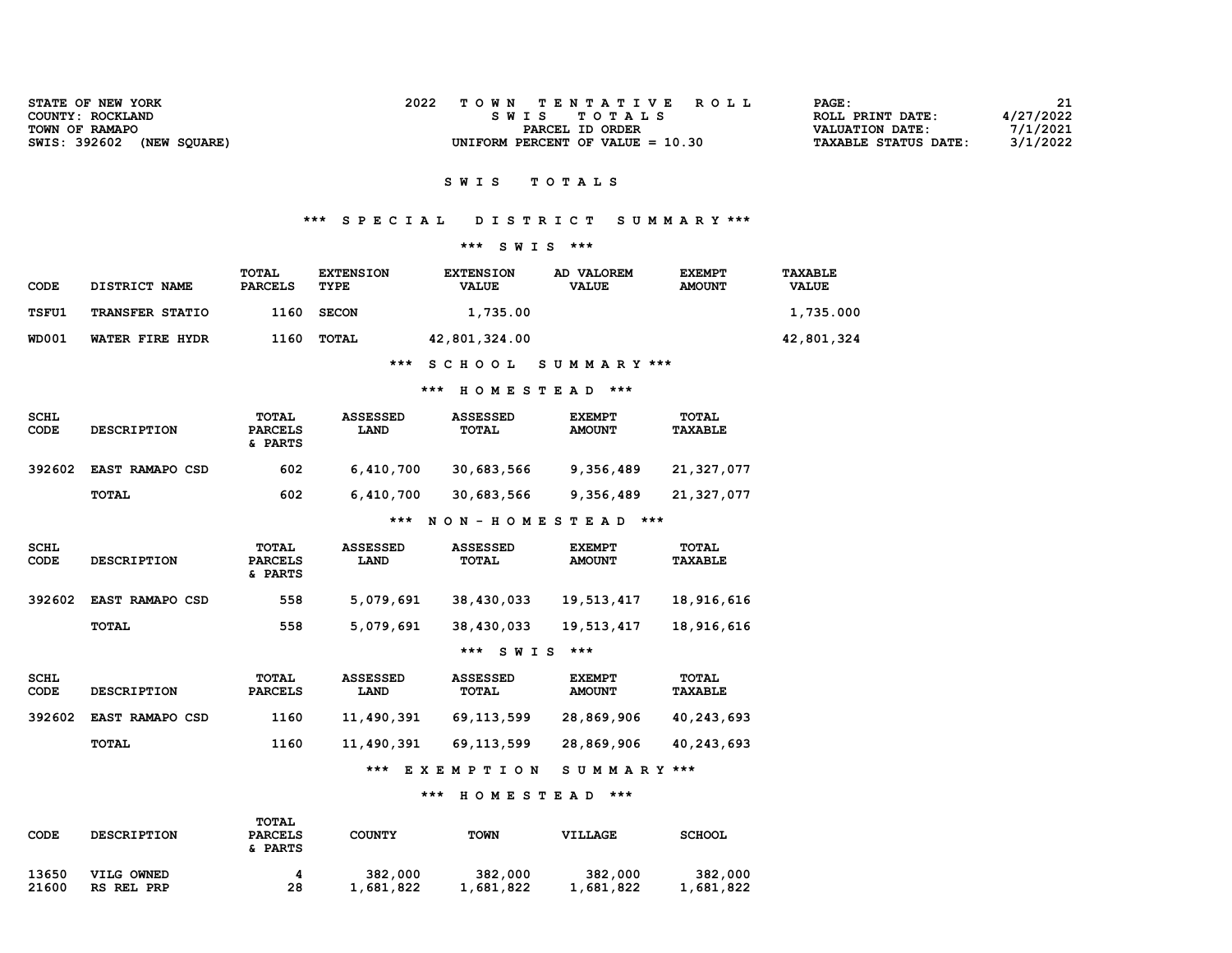| <b>STATE OF NEW YORK</b>     | TOWN TENTATIVE ROLL                | <b>PAGE:</b>                | 22        |
|------------------------------|------------------------------------|-----------------------------|-----------|
| COUNTY: ROCKLAND             | SWIS TOTALS                        | ROLL PRINT DATE:            | 4/27/2022 |
| TOWN OF RAMAPO               | PARCEL ID ORDER                    | <b>VALUATION DATE:</b>      | 7/1/2021  |
| SWIS: 392602<br>(NEW SOUARE) | UNIFORM PERCENT OF VALUE $= 10.30$ | <b>TAXABLE STATUS DATE:</b> | 3/1/2022  |

### \*\*\* E X E M P T I O N S U M M A R Y \*\*\*

#### \*\*\* H O M E S T E A D \*\*\*

| <b>CODE</b> | <b>DESCRIPTION</b> | <b>TOTAL</b><br><b>PARCELS</b><br>& PARTS | <b>COUNTY</b> | <b>TOWN</b> | <b>VILLAGE</b> | <b>SCHOOL</b> |
|-------------|--------------------|-------------------------------------------|---------------|-------------|----------------|---------------|
| 25110       | NONPRO C-P         | 9                                         | 2,290,340     | 2,290,340   | 2,290,340      | 2,290,340     |
| 25120       | NON-PROF O         | 38                                        | 4,428,412     | 4,428,412   | 4,428,412      | 4,428,412     |
| 25210       | NONPRO H&C         | 2                                         | 159,400       | 159,400     | 159,400        | 159,400       |
| 25230       | NONPRO COR         |                                           | 68,700        | 68,700      | 68,700         | 68,700        |
| 41400       | <b>CLERGY</b>      | 5                                         | 7,500         | 7,500       | 7,500          | 7,500         |
| 41800       | AGED C/T/S         | 14                                        | 317,265       | 317,265     | 317,265        | 317,265       |
| 41834       | <b>SR STAR</b>     | 19                                        |               |             |                | 306,720       |
| 41854       | <b>RES STAR</b>    | 118                                       |               |             |                | 790,600       |
| 41930       | DISABLE LI         |                                           | 21,050        | 21,050      | 21,050         | 21,050        |
|             | <b>TOTAL</b>       | 239                                       | 9,356,489     | 9,356,489   | 9,356,489      | 10,453,809    |

#### \*\*\* N O N - H O M E S T E A D \*\*\*

|             |                    | TOTAL          |               |                               |                |               |
|-------------|--------------------|----------------|---------------|-------------------------------|----------------|---------------|
| <b>CODE</b> | <b>DESCRIPTION</b> | <b>PARCELS</b> | <b>COUNTY</b> | <b>TOWN</b>                   | <b>VILLAGE</b> | <b>SCHOOL</b> |
|             |                    | & PARTS        |               |                               |                |               |
|             |                    |                |               |                               |                |               |
| 13650       | VILG OWNED         | 2              | 50,000        | 50,000                        | 50,000         | 50,000        |
| 21600       | RS REL PRP         | 9              | 491,855       | 491,855                       | 491,855        | 491,855       |
| 25110       | NONPRO C-P         | 8              | 1,259,230     | 1,259,230                     | 1,259,230      | 1,259,230     |
| 25120       | NON-PROF O         | 30             | 8,580,521     | 8,580,521                     | 8,580,521      | 8,580,521     |
| 25210       | NONPRO H&C         | $\overline{2}$ | 1,952,172     | 1,952,172                     | 1,952,172      | 1,952,172     |
| 25300       | NON-PROFIT         | 1              | 153,300       | 153,300                       | 153,300        | 153,300       |
| 27350       | <b>CEMETERIES</b>  | 3              | 7,500         | 7,500                         | 7,500          | 7,500         |
| 28110       | <b>UDC PROJ</b>    | 5              | 6,980,700     | 6,980,700                     | 6,980,700      | 6,980,700     |
| 41400       | <b>CLERGY</b>      | 3              | 4,500         | 4,500                         | 4,500          | 4,500         |
| 41800       | AGED $C/T/S$       | $\overline{2}$ | 33,250        | 33,250                        | 33,250         | 33,250        |
| 47100       | <b>TELECOMM</b>    | 1              | 389           | 389                           | 389            | 389           |
|             | <b>TOTAL</b>       | 66             | 19,513,417    | 19,513,417                    | 19,513,417     | 19,513,417    |
|             |                    |                |               | ***<br>W<br>s<br>$\mathbf{I}$ | ***<br>s       |               |

|       |                    | TOTAL          |               |             |             |               |
|-------|--------------------|----------------|---------------|-------------|-------------|---------------|
| CODE  | <b>DESCRIPTION</b> | <b>PARCELS</b> | <b>COUNTY</b> | <b>TOWN</b> | VILLAGE     | <b>SCHOOL</b> |
| 13650 | VILG OWNED         | 6              | 432,000       | 432,000     | 432,000     | 432,000       |
| 21600 | RS REL PRP         | 37             | 2, 173, 677   | 2, 173, 677 | 2, 173, 677 | 2, 173, 677   |
| 25110 | NONPRO C-P         | 17             | 3,549,570     | 3,549,570   | 3,549,570   | 3,549,570     |
| 25120 | NON-PROF O         | 68             | 13,008,933    | 13,008,933  | 13,008,933  | 13,008,933    |
| 25210 | NONPRO H&C         | 4              | 2, 111, 572   | 2, 111, 572 | 2, 111, 572 | 2, 111, 572   |
| 25230 | NONPRO COR         | 1              | 68,700        | 68,700      | 68,700      | 68,700        |
| 25300 | NON-PROFIT         | 1              | 153,300       | 153,300     | 153,300     | 153,300       |
| 27350 | <b>CEMETERIES</b>  | 3              | 7,500         | 7,500       | 7,500       | 7,500         |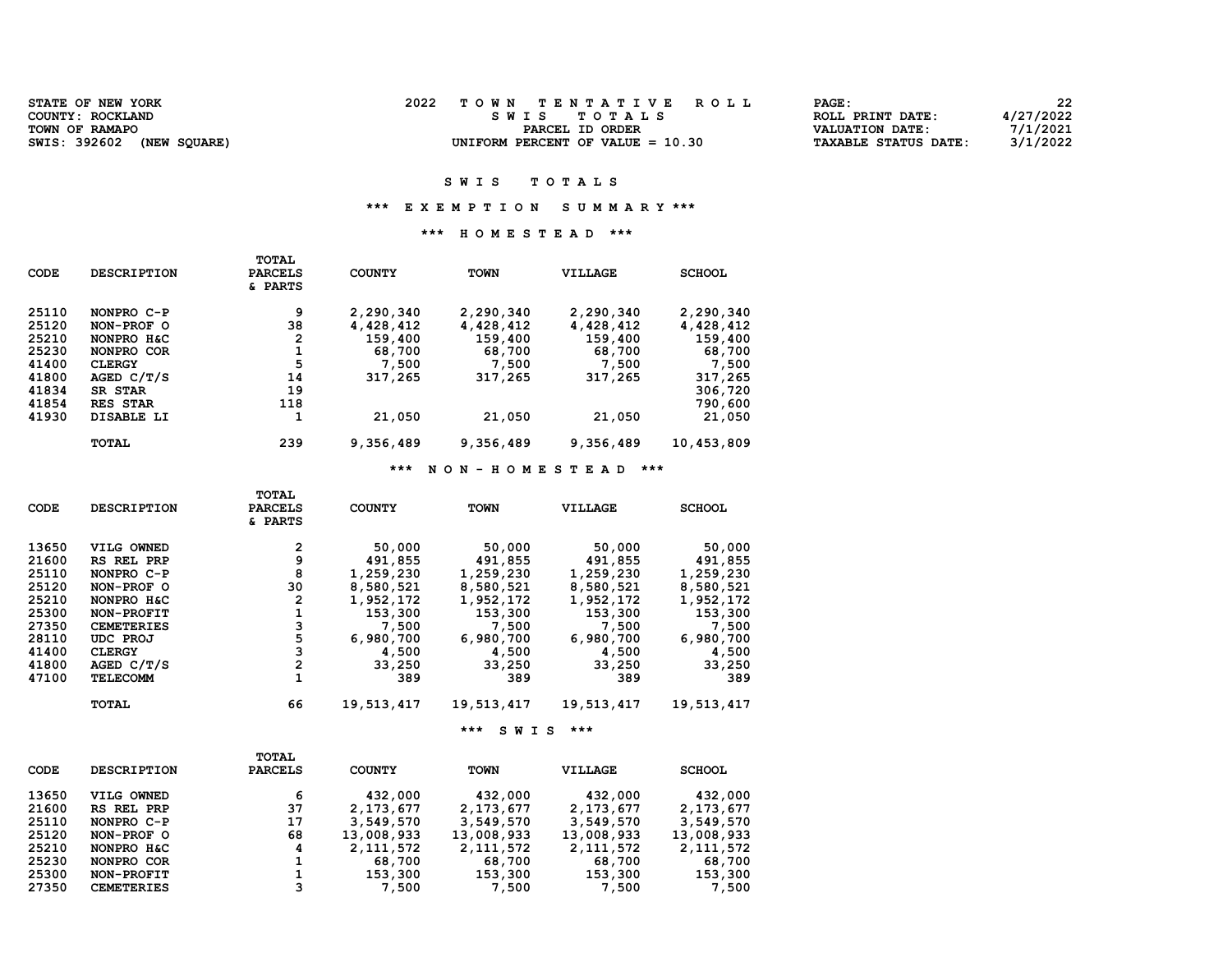| STATE OF NEW YORK            | 2022<br>TOWN TENTATIVE ROLL        | 23<br>PAGE:                             |
|------------------------------|------------------------------------|-----------------------------------------|
| COUNTY: ROCKLAND             | SWIS TOTALS                        | 4/27/2022<br>ROLL PRINT DATE:           |
| TOWN OF RAMAPO               | PARCEL ID ORDER                    | 7/1/2021<br>VALUATION DATE:             |
| SWIS: 392602<br>(NEW SOUARE) | UNIFORM PERCENT OF VALUE $= 10.30$ | 3/1/2022<br><b>TAXABLE STATUS DATE:</b> |
|                              |                                    |                                         |

#### \*\*\* E X E M P T I O N S U M M A R Y \*\*\*

#### \*\*\* S W I S \*\*\*

|             |                    | <b>TOTAL</b>   |               |             |            |               |
|-------------|--------------------|----------------|---------------|-------------|------------|---------------|
| <b>CODE</b> | <b>DESCRIPTION</b> | <b>PARCELS</b> | <b>COUNTY</b> | <b>TOWN</b> | VILLAGE    | <b>SCHOOL</b> |
| 28110       | UDC PROJ           | 5              | 6,980,700     | 6,980,700   | 6,980,700  | 6,980,700     |
| 41400       | <b>CLERGY</b>      | 8              | 12,000        | 12,000      | 12,000     | 12,000        |
| 41800       | AGED $C/T/S$       | 16             | 350,515       | 350,515     | 350,515    | 350,515       |
| 41834       | SR STAR            | 19             |               |             |            | 306,720       |
| 41854       | <b>RES STAR</b>    | 118            |               |             |            | 790,600       |
| 41930       | DISABLE LI         |                | 21,050        | 21,050      | 21,050     | 21,050        |
| 47100       | <b>TELECOMM</b>    |                | 389           | 389         | 389        | 389           |
|             | <b>TOTAL</b>       | 305            | 28,869,906    | 28,869,906  |            | 29,967,226    |
|             |                    |                | ***           | GRAND       | TOTALS *** |               |

#### \*\*\* H O M E S T E A D \*\*\*

| <b>ROLL</b><br><b>SEC</b> | <b>DESCRIPTION</b>       | TOTAL<br><b>PARCELS</b><br>& PARTS | <b>ASSESSED</b><br>LAND | <b>ASSESSED</b><br>TOTAL | <b>COUNTY</b><br><b>TAXABLE</b> | TOWN<br><b>TAXABLE</b> | <b>SCHOOL</b><br>TAXABLE | <b>SCHOOL</b><br><b>AFTER STAR</b> |
|---------------------------|--------------------------|------------------------------------|-------------------------|--------------------------|---------------------------------|------------------------|--------------------------|------------------------------------|
| 8                         | TAXABLE<br>WHOLLY EXEMPT | 541<br>61                          | 5,432,200<br>978,500    | 22,445,476<br>8,238,090  | 21,327,077                      | 21,327,077             | 21,327,077               | 20,640,997                         |
|                           | ** GRAND TOTAL           | 602                                | 6,410,700               | 30,683,566               | 21,327,077                      | 21,327,077             | 21,327,077               | 20,640,997                         |

#### \*\*\* N O N - H O M E S T E A D \*\*\*

| <b>ROLL</b><br><b>SEC</b> | <b>DESCRIPTION</b>                                                  | TOTAL<br><b>PARCELS</b><br>& PARTS | <b>ASSESSED</b><br>LAND | <b>ASSESSED</b><br>TOTAL                        | <b>COUNTY</b><br><b>TAXABLE</b>   | <b>TOWN</b><br><b>TAXABLE</b>     | <b>SCHOOL</b><br><b>TAXABLE</b>   | <b>SCHOOL</b><br><b>AFTER STAR</b> |
|---------------------------|---------------------------------------------------------------------|------------------------------------|-------------------------|-------------------------------------------------|-----------------------------------|-----------------------------------|-----------------------------------|------------------------------------|
| 5<br>6<br>8               | <b>TAXABLE</b><br>SPCL FRANCHISE<br>UTILITY & R.R.<br>WHOLLY EXEMPT | 507<br>43                          | 4,067,291<br>1,012,400  | 21,092,100<br>1,150,173<br>27,010<br>16,160,750 | 17,739,822<br>1,150,173<br>26,621 | 17,739,822<br>1,150,173<br>26,621 | 17,739,822<br>1,150,173<br>26,621 | 17,739,822<br>1,150,173<br>26,621  |
|                           | ** GRAND TOTAL                                                      | 558                                | 5,079,691               | 38,430,033                                      | 18,916,616                        | 18,916,616                        | 18,916,616                        | 18,916,616                         |

#### \*\*\* S W I S \*\*\*

| <b>ROLL</b><br><b>SEC</b> | <b>DESCRIPTION</b> | TOTAL<br><b>PARCELS</b> | <b>ASSESSED</b><br>LAND | <b>ASSESSED</b><br>TOTAL | <b>COUNTY</b><br><b>TAXABLE</b> | <b>TOWN</b><br><b>TAXABLE</b> | <b>SCHOOL</b><br>TAXABLE | <b>SCHOOL</b><br><b>AFTER STAR</b> |
|---------------------------|--------------------|-------------------------|-------------------------|--------------------------|---------------------------------|-------------------------------|--------------------------|------------------------------------|
|                           | TAXABLE            | 1048                    | 9,499,491               | 43,537,576               | 39,066,899                      | 39,066,899                    | 39,066,899               | 38,380,819                         |
| 5.                        | SPCL FRANCHISE     |                         |                         | 1,150,173                | 1,150,173                       | 1,150,173                     | 1,150,173                | 1,150,173                          |
| 6                         | UTILITY & R.R.     |                         |                         | 27,010                   | 26,621                          | 26,621                        | 26,621                   | 26,621                             |
| 8                         | WHOLLY EXEMPT      | 104                     | 1,990,900               | 24,398,840               |                                 |                               |                          |                                    |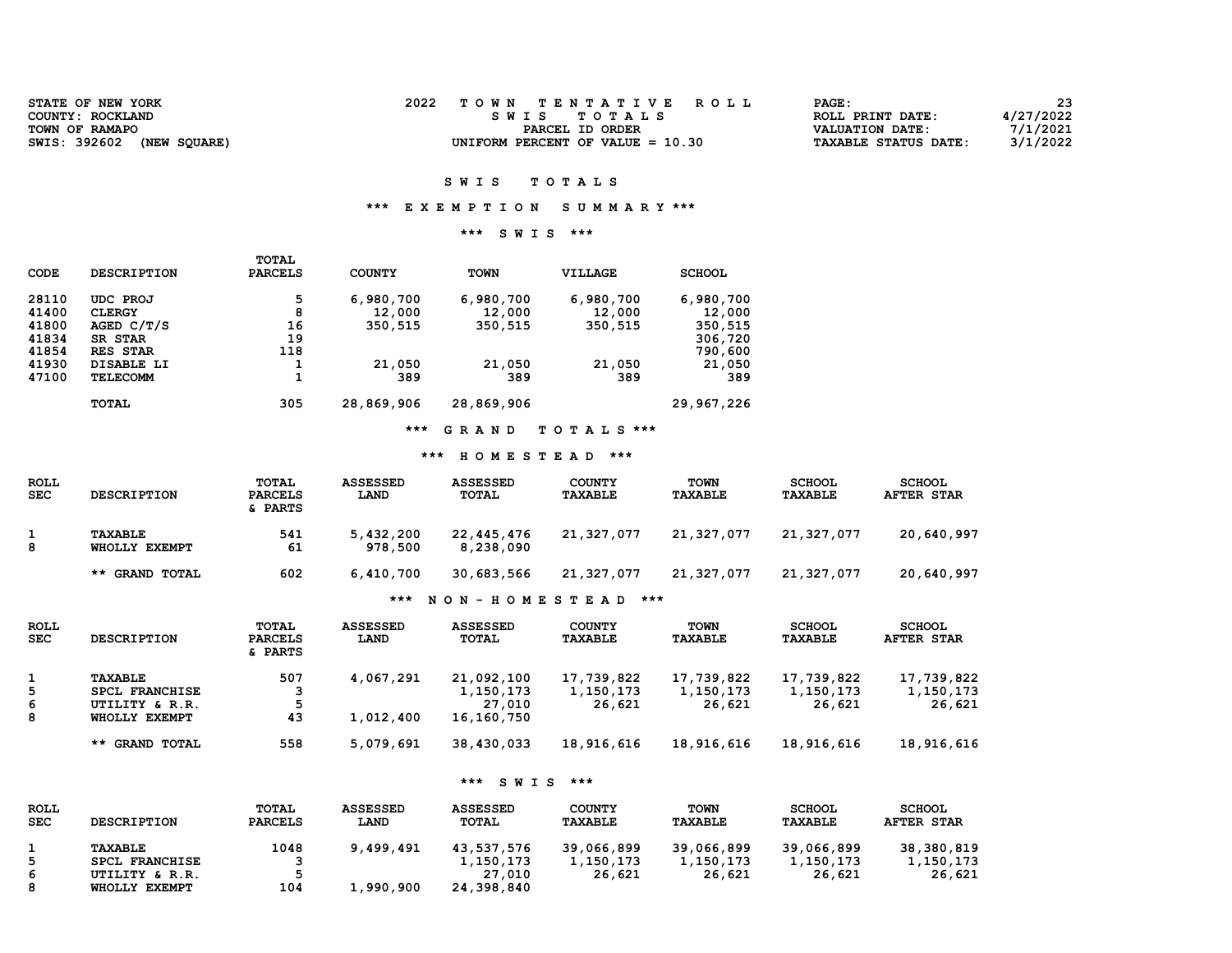| SWIS: 392602              | STATE OF NEW YORK<br>COUNTY: ROCKLAND<br>TOWN OF RAMAPO<br>(NEW SQUARE) |                         | 2022                    | T O W N<br>S W I S       | TENTATIVE<br>TOTAL S<br>PARCEL ID ORDER<br>UNIFORM PERCENT OF VALUE = $10.30$ | R O L L                       | PAGE:<br><b>VALUATION DATE:</b> | ROLL PRINT DATE:<br><b>TAXABLE STATUS DATE:</b> | -24<br>4/27/2022<br>7/1/2021<br>3/1/2022 |
|---------------------------|-------------------------------------------------------------------------|-------------------------|-------------------------|--------------------------|-------------------------------------------------------------------------------|-------------------------------|---------------------------------|-------------------------------------------------|------------------------------------------|
|                           |                                                                         |                         |                         | <b>SWIS</b>              | TOTAL S                                                                       |                               |                                 |                                                 |                                          |
|                           |                                                                         |                         |                         | *** GRAND TOTALS ***     |                                                                               |                               |                                 |                                                 |                                          |
|                           |                                                                         |                         |                         | *** SWIS ***             |                                                                               |                               |                                 |                                                 |                                          |
| <b>ROLL</b><br><b>SEC</b> | <b>DESCRIPTION</b>                                                      | TOTAL<br><b>PARCELS</b> | <b>ASSESSED</b><br>LAND | <b>ASSESSED</b><br>TOTAL | <b>COUNTY</b><br><b>TAXABLE</b>                                               | <b>TOWN</b><br><b>TAXABLE</b> | <b>SCHOOL</b><br>TAXABLE        | <b>SCHOOL</b><br><b>AFTER STAR</b>              |                                          |
|                           | ** GRAND TOTAL                                                          | 1160                    | 11,490,391              | 69,113,599               | 40,243,693                                                                    | 40,243,693                    | 40,243,693                      | 39,557,613                                      |                                          |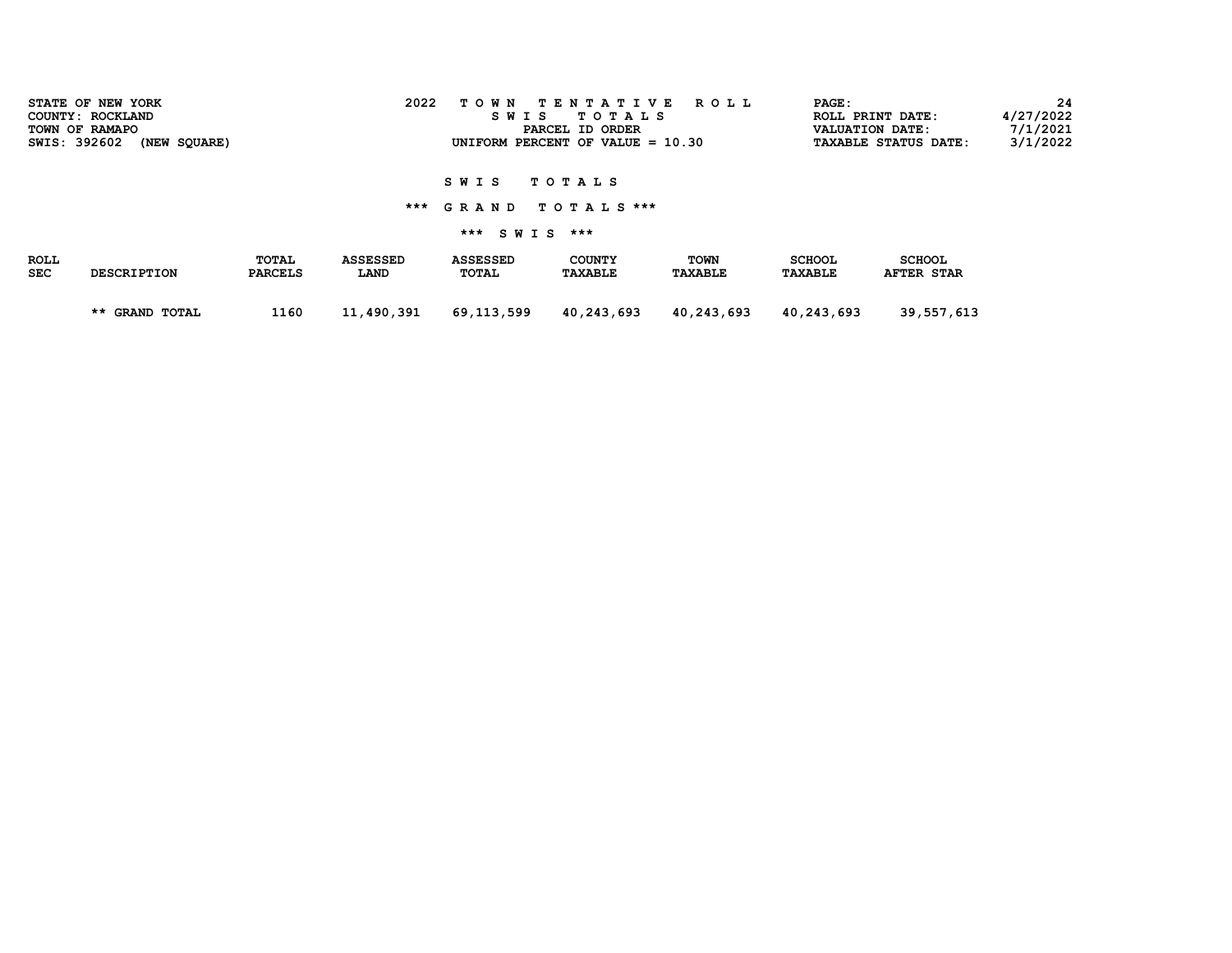| <b>STATE OF NEW YORK</b>     | TOWN TENTATIVE ROLL                | 25<br><b>PAGE :</b>                     |
|------------------------------|------------------------------------|-----------------------------------------|
| COUNTY: ROCKLAND             | TAXABLE SECTION OF THE ROLL - 1    | 4/27/2022<br>ROLL PRINT DATE:           |
| TOWN OF RAMAPO               | PARCEL ID ORDER                    | 7/1/2021<br>VALUATION DATE:             |
| SWIS: 392603<br>(SLOATSBURG) | UNIFORM PERCENT OF VALUE $= 10.30$ | 3/1/2022<br><b>TAXABLE STATUS DATE:</b> |

# R O L L S E C T I O N T O T A L S

#### \*\*\* S P E C I A L D I S T R I C T S U M M A R Y \*\*\*

| CODE         | DISTRICT NAME          | <b>TOTAL</b><br><b>PARCELS</b> | <b>EXTENSION</b><br>TYPE       | <b>EXTENSION</b><br><b>VALUE</b>      | AD VALOREM<br><b>VALUE</b> | <b>EXEMPT</b><br><b>AMOUNT</b> | <b>TAXABLE</b><br><b>VALUE</b>       |
|--------------|------------------------|--------------------------------|--------------------------------|---------------------------------------|----------------------------|--------------------------------|--------------------------------------|
| AD001        | AMBULANCE DIST         | 1177                           | TOTAL                          | 44,684,268.00                         |                            |                                | 44,684,268                           |
| PRTC         | PRORATA TOWN/CO        | 6                              | <b>MOVE</b>                    | 3,995.95                              |                            |                                | 3,995.950                            |
| <b>PRTSC</b> | PRORATA SCHOOL         | 5                              | <b>MOVE</b>                    | 3,643.89                              |                            |                                | 3,643.890                            |
| <b>S102L</b> | <b>WESTERN RAMAPO</b>  | 29                             | UNITS                          | 29.00                                 |                            |                                | 29.000                               |
| SD101        | SEWER DISTRICT         | 1177                           | <b>TOTAL</b><br>UNITS          | 44,684,268.00<br>1,066.00             |                            |                                | 44,684,268<br>1,066.000              |
| SLG01        | SLOATSBURG GARB        | 947                            | UNITS                          | 1,060.00                              |                            |                                | 1,060.000                            |
| SWD01        | SOL. WASTE DISP        | 1177                           | <b>SECON</b><br>TOTAL<br>UNITS | 1,099.00<br>44,684,268.00<br>1,132.00 |                            |                                | 1,099.000<br>44,684,268<br>1,132.000 |
| SWD02        | <b>SOL. WASTE DISP</b> | 1177                           | <b>SECON</b><br>UNITS          | 1,101.00<br>1,141.00                  |                            |                                | 1,101.000<br>1,141.000               |
| <b>TSFU1</b> | TRANSFER STATIO        | 1011                           | <b>SECON</b>                   | 1,141.00                              |                            |                                | 1,141.000                            |
|              |                        |                                |                                | .                                     | ---------------            |                                |                                      |

## \*\*\* S C H O O L S U M M A R Y \*\*\*

| <b>SCHL</b><br>CODE | <b>DESCRIPTION</b> | TOTAL<br><b>PARCELS</b> | <b>ASSESSED</b><br><b>LAND</b> | <b>ASSESSED</b><br>TOTAL | <b>EXEMPT</b><br><b>AMOUNT</b> | TOTAL<br><b>TAXABLE</b> |
|---------------------|--------------------|-------------------------|--------------------------------|--------------------------|--------------------------------|-------------------------|
| 392601              | RAMAPO CENTRAL     | 1177                    | 13,183,901                     | 44,684,268               | 947,388                        | 43,736,880              |
|                     | TOTAL              | 1177                    | 13,183,901                     | 44,684,268               | 947,388                        | 43,736,880              |
|                     |                    |                         | ***                            | EXEMPTION                | SUMMARY ***                    |                         |

|             |                    | <b>TOTAL</b>   |               |             |         |               |
|-------------|--------------------|----------------|---------------|-------------|---------|---------------|
| <b>CODE</b> | <b>DESCRIPTION</b> | <b>PARCELS</b> | <b>COUNTY</b> | <b>TOWN</b> | VILLAGE | <b>SCHOOL</b> |
| 41101       | <b>VETERAN CT</b>  | 2              | 4,650         | 4,650       |         |               |
| 41103       | <b>VETERAN T</b>   |                |               | 900         |         |               |
| 41107       | <b>VETERAN V</b>   | 3              |               |             | 5,550   |               |
| 41112       | <b>VETERAN RC</b>  |                | 6,748         |             |         |               |
| 41121       | WAR VET CT         | 61             | 374,760       | 374,760     |         |               |
| 41124       | WAR VET S          | 61             |               |             |         | 83,875        |
| 41127       | WAR VET V          | 60             |               |             | 82,500  |               |
| 41131       | COMBAT CT          | 32             | 353,104       | 353,104     |         |               |
| 41134       | COMBAT S           | 32             |               |             |         | 73,344        |
| 41137       | COMBAT V           | 32             |               |             | 73,344  |               |
| 41141       | DIS.VET CT         | 16             | 196,758       | 196,758     |         |               |
| 41144       | DIS.VET S          | 16             |               |             |         | 65,893        |
|             |                    |                |               |             |         |               |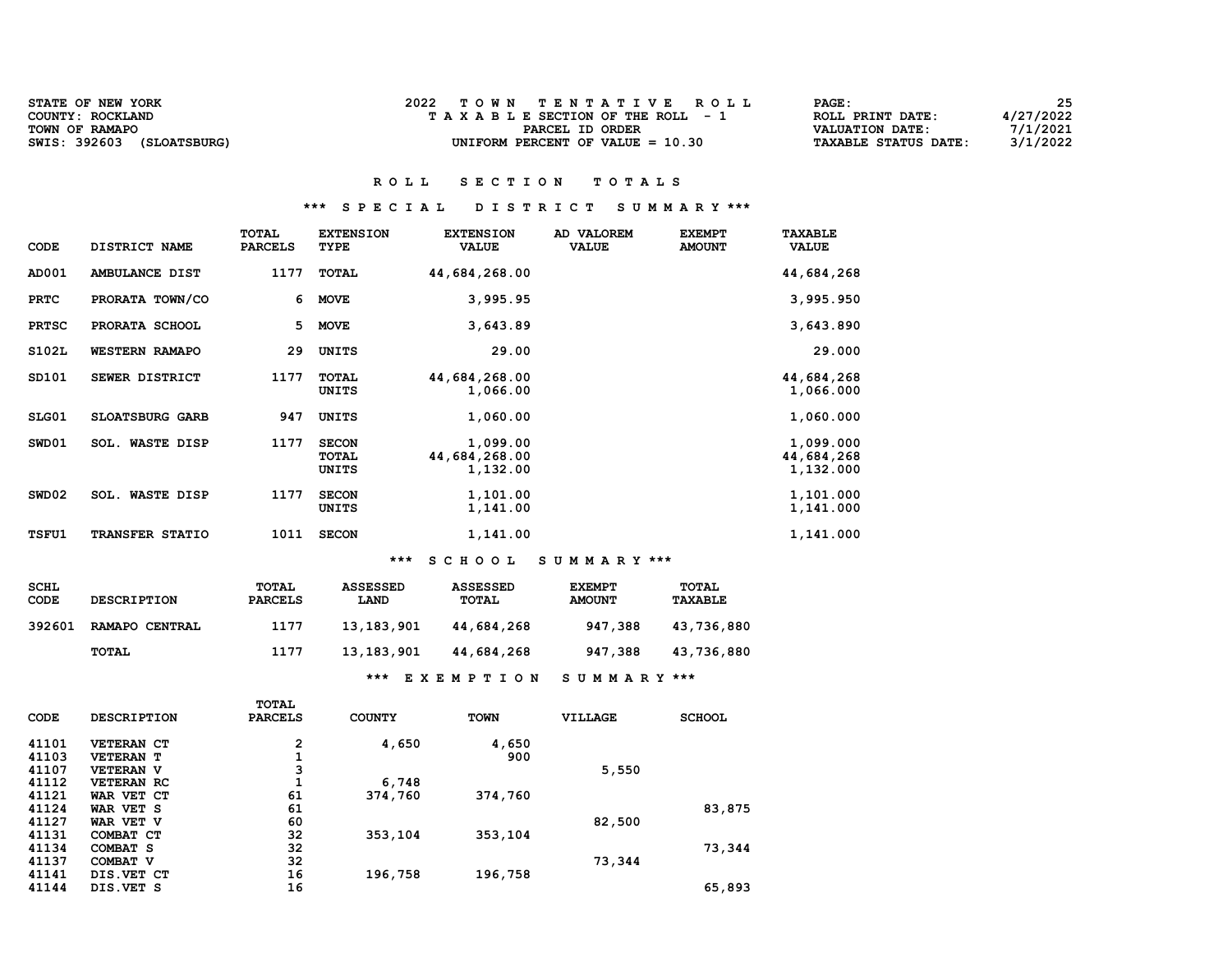| <b>STATE OF NEW YORK</b>     | TOWN TENTATIVE ROLL                | <b>PAGE :</b>               | 26        |
|------------------------------|------------------------------------|-----------------------------|-----------|
| COUNTY: ROCKLAND             | TAXABLE SECTION OF THE ROLL - 1    | ROLL PRINT DATE:            | 4/27/2022 |
| TOWN OF RAMAPO               | PARCEL ID ORDER                    | VALUATION DATE:             | 7/1/2021  |
| SWIS: 392603<br>(SLOATSBURG) | UNIFORM PERCENT OF VALUE $= 10.30$ | <b>TAXABLE STATUS DATE:</b> | 3/1/2022  |

## \*\*\* E X E M P T I O N S U M M A R Y \*\*\*

|             |                                             | <b>TOTAL</b>   |               |             |                |               |
|-------------|---------------------------------------------|----------------|---------------|-------------|----------------|---------------|
| <b>CODE</b> | <b>DESCRIPTION</b>                          | <b>PARCELS</b> | <b>COUNTY</b> | <b>TOWN</b> | <b>VILLAGE</b> | <b>SCHOOL</b> |
| 41147       | DIS.VET V                                   | 16             |               |             | 65,893         |               |
| 41151       | COLD WAR<br>VET<br>$\overline{\phantom{0}}$ | 3              | 4,125         | 4,125       | 4,125          |               |
| 41661       | VOL FIRE & AMB                              | 7              | 2,408         | 2,408       | 2,408          |               |
| 41800       | AGED $C/T/S$                                | 42             | 637,676       | 640,600     | 680,564        | 682,476       |
| 41834       | SR STAR                                     | 126            |               |             |                | 2,093,962     |
| 41854       | RES STAR                                    | 384            |               |             |                | 2,572,800     |
| 41930       | DISABLE LI                                  | 3              | 41,800        | 41,800      | 41,800         | 41,800        |
|             | <b>TOTAL</b>                                | 898            | 1,622,029     | 1,619,105   |                | 5,614,150     |

| <b>ROLL</b><br><b>SEC</b> | <b>DESCRIPTION</b> | <b>TOTAL</b><br><b>PARCELS</b> | <b>ASSESSED</b><br><b>LAND</b> | <b>ASSESSED</b><br><b>TOTAL</b> | <b>COUNTY</b><br><b>TAXABLE</b> | TOWN<br><b>TAXABLE</b> | <b>SCHOOL</b><br>TAXABLE | <b>SCHOOL</b><br><b>AFTER STAR</b> |
|---------------------------|--------------------|--------------------------------|--------------------------------|---------------------------------|---------------------------------|------------------------|--------------------------|------------------------------------|
|                           | TAXABLE            | 1177                           | 13,183,901                     | 44,684,268                      | 43,062,239                      | 43,065,163             | 43,736,880               | 39,090,218                         |
|                           | ** GRAND TOTAL     | 1177                           | 13,183,901                     | 44,684,268                      | 43,062,239                      | 43,065,163             | 43,736,880               | 39,090,218                         |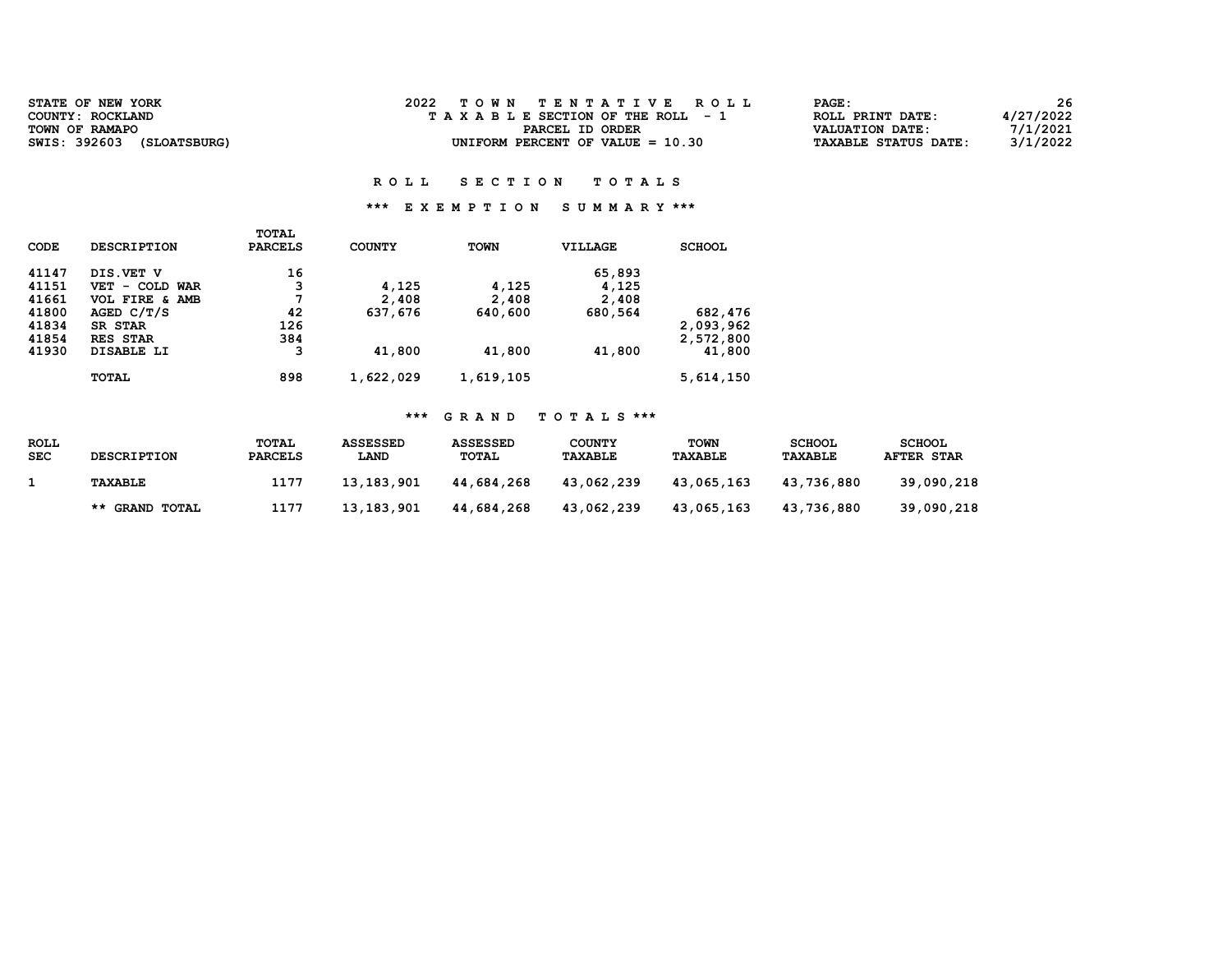| <b>STATE OF NEW YORK</b>     | TOWN TENTATIVE ROLL                         | $\mathtt{PAGE}$ :                       | 27 |
|------------------------------|---------------------------------------------|-----------------------------------------|----|
| COUNTY: ROCKLAND             | TAXABLE STATE LANDS SECTION OF THE ROLL - 3 | 4/27/2022<br>ROLL PRINT DATE:           |    |
| TOWN OF RAMAPO               | PARCEL ID ORDER                             | 7/1/2021<br>VALUATION DATE:             |    |
| SWIS: 392603<br>(SLOATSBURG) | UNIFORM PERCENT OF VALUE $= 10.30$          | 3/1/2022<br><b>TAXABLE STATUS DATE:</b> |    |

# \*\*\* S P E C I A L D I S T R I C T S U M M A R Y \*\*\*

| CODE                | DISTRICT NAME      | TOTAL<br><b>PARCELS</b> | <b>EXTENSION</b><br>TYPE | <b>EXTENSION</b><br><b>VALUE</b> | AD VALOREM<br><b>VALUE</b>     | <b>EXEMPT</b><br><b>AMOUNT</b> | <b>TAXABLE</b><br><b>VALUE</b> |
|---------------------|--------------------|-------------------------|--------------------------|----------------------------------|--------------------------------|--------------------------------|--------------------------------|
| AD001               | AMBULANCE DIST     | 3                       | TOTAL                    | 580,781.00                       |                                |                                | 580,781                        |
| SD100               | SEWER DISTRICT     | 3                       | <b>TOTAL</b><br>UNITS    | 580,781.00                       |                                |                                | 580,781                        |
| TSFU1               | TRANSFER STATIO    | $\mathbf{2}$            | <b>SECON</b>             |                                  |                                |                                |                                |
|                     |                    |                         |                          | $***$ SCHOOL                     | SUMMARY ***                    |                                |                                |
| <b>SCHL</b><br>CODE | <b>DESCRIPTION</b> | TOTAL<br><b>PARCELS</b> | <b>ASSESSED</b><br>LAND  | <b>ASSESSED</b><br>TOTAL         | <b>EXEMPT</b><br><b>AMOUNT</b> | TOTAL<br><b>TAXABLE</b>        |                                |
| 392601              | RAMAPO CENTRAL     | з                       | 580,781                  | 580,781                          |                                | 580,781                        |                                |
|                     | TOTAL              | 3                       | 580,781                  | 580,781                          |                                | 580,781                        |                                |
|                     |                    |                         |                          | *** EXEMPTION                    | SUMMARY ***                    |                                |                                |
| <b>CODE</b>         | <b>DESCRIPTION</b> | TOTAL<br><b>PARCELS</b> | <b>COUNTY</b>            | <b>TOWN</b>                      | VILLAGE                        | <b>SCHOOL</b>                  |                                |

## NO EXEMPTIONS AT THIS LEVEL

| <b>ROLL</b><br><b>SEC</b> | <b>DESCRIPTION</b>    | TOTAL<br><b>PARCELS</b> | <b>ASSESSED</b><br><b>LAND</b> | <b>ASSESSED</b><br><b>TOTAL</b> | <b>COUNTY</b><br><b>TAXABLE</b> | <b>TOWN</b><br><b>TAXABLE</b> | <b>SCHOOL</b><br>TAXABLE | <b>SCHOOL</b><br><b>AFTER STAR</b> |
|---------------------------|-----------------------|-------------------------|--------------------------------|---------------------------------|---------------------------------|-------------------------------|--------------------------|------------------------------------|
|                           | STATE LAND            |                         | 580,781                        | 580,781                         | 580,781                         | 580,781                       | 580,781                  | 580,781                            |
|                           | <b>** GRAND TOTAL</b> |                         | 580,781                        | 580,781                         | 580,781                         | 580,781                       | 580,781                  | 580,781                            |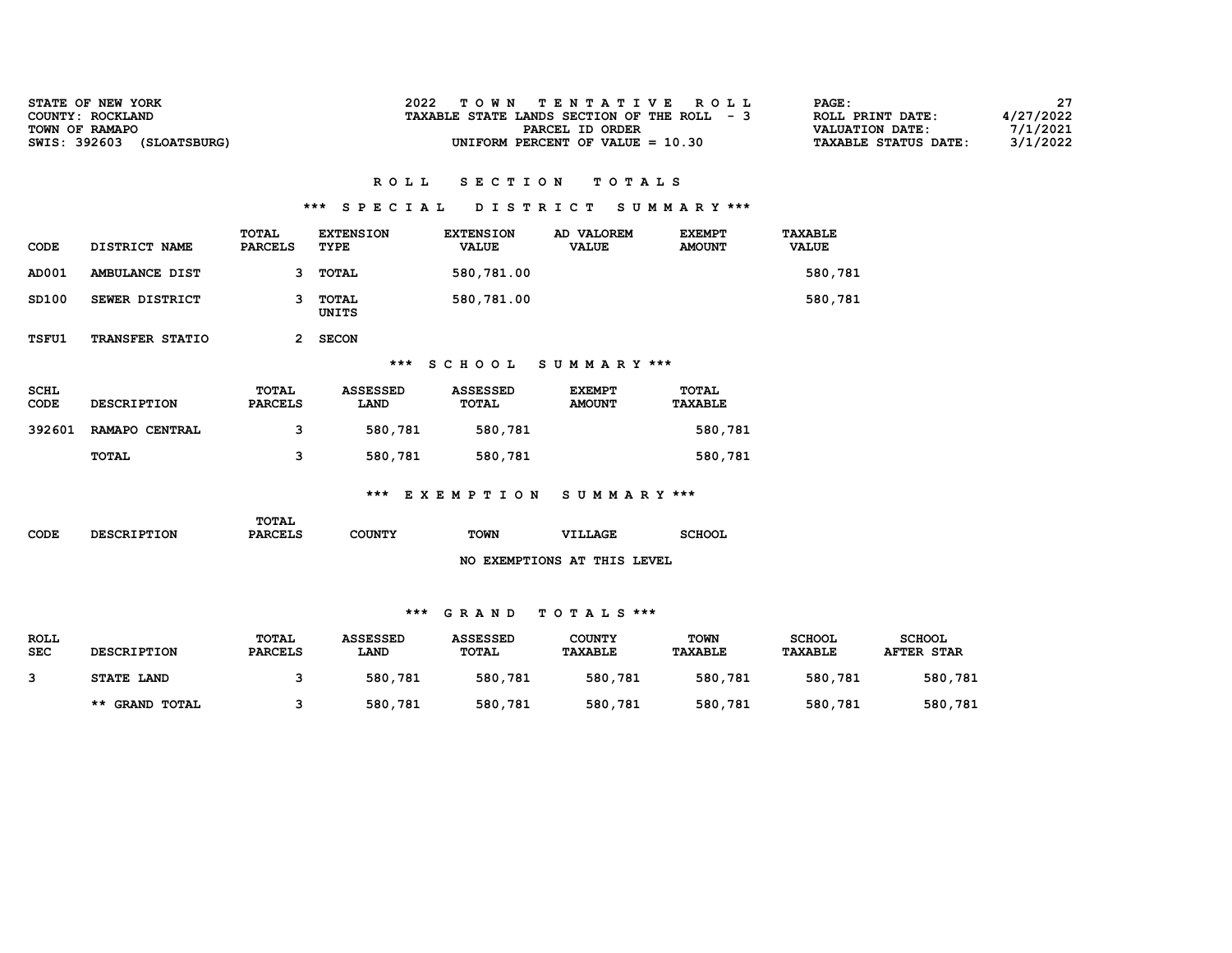| <b>STATE OF NEW YORK</b><br>COUNTY: ROCKLAND   | 2022<br>TOWN TENTATIVE ROLL<br>SPECIAL FRANCHISE SECTION OF THE ROLL - 5 | 28<br>PAGE:<br>4/27/2022<br>ROLL PRINT DATE:                           |
|------------------------------------------------|--------------------------------------------------------------------------|------------------------------------------------------------------------|
| TOWN OF RAMAPO<br>SWIS: 392603<br>(SLOATSBURG) | PARCEL ID ORDER<br>UNIFORM PERCENT OF VALUE $= 10.30$                    | 7/1/2021<br><b>VALUATION DATE:</b><br>3/1/2022<br>TAXABLE STATUS DATE: |
|                                                |                                                                          |                                                                        |

### \*\*\* S P E C I A L D I S T R I C T S U M M A R Y \*\*\*

| <b>CODE</b>       | DISTRICT NAME             | TOTAL<br><b>PARCELS</b> | <b>EXTENSION</b><br>TYPE       | <b>EXTENSION</b><br><b>VALUE</b> | AD VALOREM<br><b>VALUE</b> | <b>EXEMPT</b><br><b>AMOUNT</b> | TAXABLE<br><b>VALUE</b> |
|-------------------|---------------------------|-------------------------|--------------------------------|----------------------------------|----------------------------|--------------------------------|-------------------------|
| AD001             | AMBULANCE DIST            | 17                      | TOTAL                          | 4,101,958.00                     |                            |                                | 4,101,958               |
| SD101             | SEWER DISTRICT            | 17                      | TOTAL<br>UNITS                 | 4,101,958.00                     |                            |                                | 4,101,958               |
| SWD01             | <b>WASTE DISP</b><br>SOL. | 17                      | <b>SECON</b><br>TOTAL<br>UNITS | 4,101,958.00                     |                            |                                | 4,101,958               |
| SWD <sub>02</sub> | <b>WASTE DISP</b><br>SOL. | 17                      | <b>SECON</b><br><b>UNITS</b>   |                                  |                            |                                |                         |

#### \*\*\* S C H O O L S U M M A R Y \*\*\*

| SCHL<br><b>CODE</b> | <b>DESCRIPTION</b> | <b>TOTAL</b><br><b>PARCELS</b> | ASSESSED<br><b>LAND</b> | ASSESSED<br>TOTAL | <b>EXEMPT</b><br><b>AMOUNT</b> | <b>TOTAL</b><br><b>TAXABLE</b> |
|---------------------|--------------------|--------------------------------|-------------------------|-------------------|--------------------------------|--------------------------------|
| 392601              | RAMAPO CENTRAL     | 17                             |                         | 4,101,958         |                                | 4,101,958                      |
|                     | TOTAL              | 17                             |                         | 4,101,958         |                                | 4,101,958                      |

### \*\*\* E X E M P T I O N S U M M A R Y \*\*\*

|                    | TOTAL          |        |             |                |                             |
|--------------------|----------------|--------|-------------|----------------|-----------------------------|
| <b>DESCRIPTION</b> | <b>PARCELS</b> | COUNTY | <b>TOWN</b> | <b>VILLAGE</b> | <b>SCHOOL</b>               |
|                    |                |        |             |                |                             |
|                    |                |        |             |                | NO EXEMPTIONS AT THIS LEVEL |

| <b>ROLL</b><br><b>SEC</b> | <b>DESCRIPTION</b>    | <b>TOTAL</b><br><b>PARCELS</b> | <b>ASSESSED</b><br><b>LAND</b> | <b>ASSESSED</b><br>TOTAL | <b>COUNTY</b><br><b>TAXABLE</b> | TOWN<br>TAXABLE | <b>SCHOOL</b><br><b>TAXABLE</b> | <b>SCHOOL</b><br><b>AFTER STAR</b> |
|---------------------------|-----------------------|--------------------------------|--------------------------------|--------------------------|---------------------------------|-----------------|---------------------------------|------------------------------------|
|                           | <b>SPCL FRANCHISE</b> |                                |                                | 4,101,958                | 4,101,958                       | 4,101,958       | 4,101,958                       | 4,101,958                          |
|                           | ** GRAND TOTAL        | 17                             |                                | 4,101,958                | 4,101,958                       | 4,101,958       | 4,101,958                       | 4,101,958                          |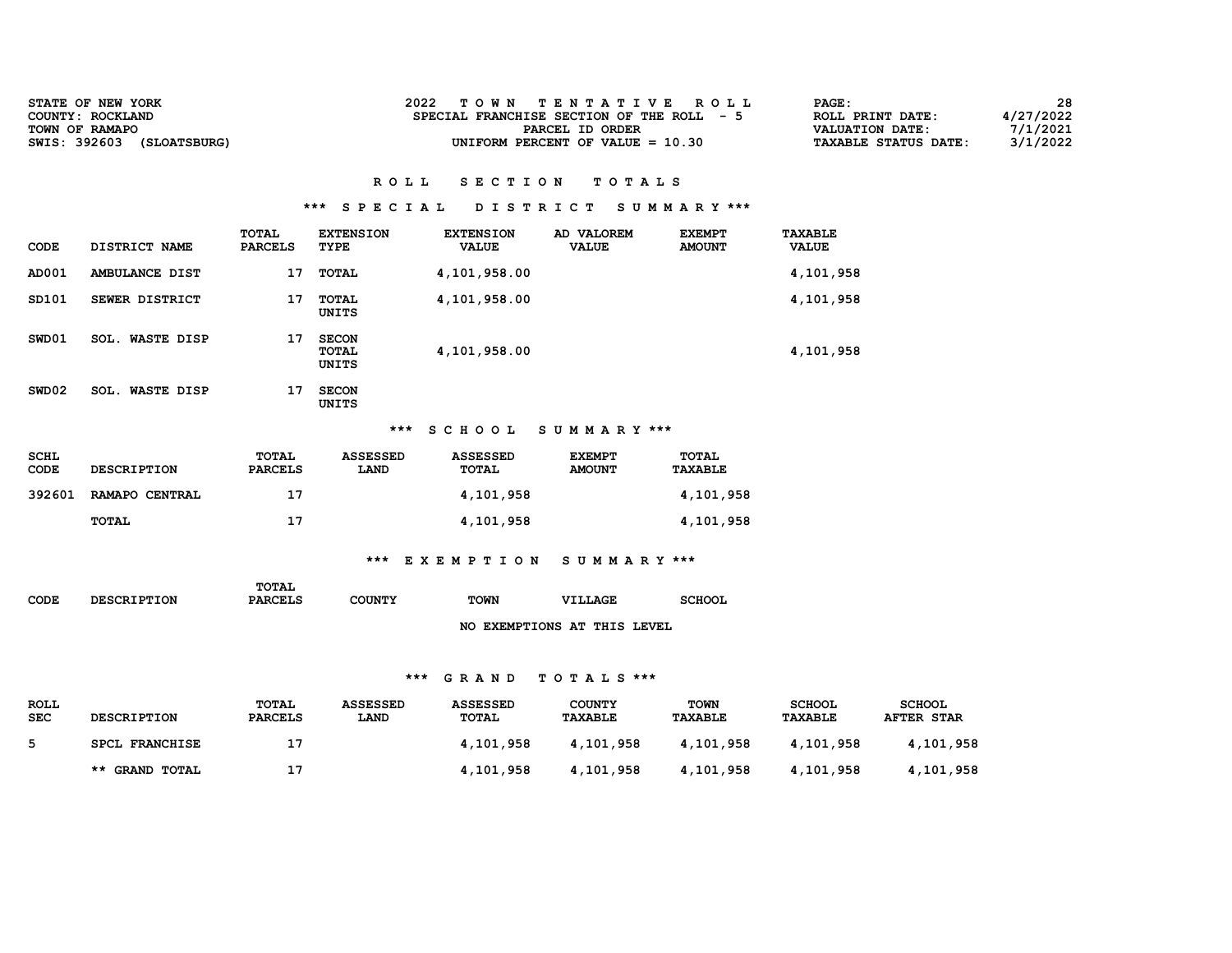| <b>STATE OF NEW YORK</b>     | TOWN TENTATIVE ROLL                     | 29<br><b>PAGE :</b>                     |
|------------------------------|-----------------------------------------|-----------------------------------------|
| COUNTY: ROCKLAND             | UTILITY & R. R. SECTION OF THE ROLL - 6 | 4/27/2022<br>ROLL PRINT DATE:           |
| TOWN OF RAMAPO               | PARCEL ID ORDER                         | 7/1/2021<br>VALUATION DATE:             |
| SWIS: 392603<br>(SLOATSBURG) | UNIFORM PERCENT OF VALUE $= 10.30$      | 3/1/2022<br><b>TAXABLE STATUS DATE:</b> |

#### \*\*\* S P E C I A L D I S T R I C T S U M M A R Y \*\*\*

| <b>CODE</b>  | DISTRICT NAME             | TOTAL<br><b>PARCELS</b> | <b>EXTENSION</b><br>TYPE                     | <b>EXTENSION</b><br><b>VALUE</b> | <b>VALOREM</b><br>AD<br><b>VALUE</b> | <b>EXEMPT</b><br><b>AMOUNT</b> | <b>TAXABLE</b><br><b>VALUE</b> |
|--------------|---------------------------|-------------------------|----------------------------------------------|----------------------------------|--------------------------------------|--------------------------------|--------------------------------|
| AD001        | AMBULANCE DIST            | 18                      | <b>TOTAL</b>                                 | 1,518,105.00                     |                                      |                                | 1,518,105                      |
| SD101        | SEWER DISTRICT            | 18                      | <b>TOTAL</b><br>UNITS                        | 1,518,105.00<br>1.00             |                                      |                                | 1,518,105<br>1.000             |
| SWD01        | <b>WASTE DISP</b><br>SOL. | 18                      | <b>SECON</b><br><b>TOTAL</b><br><b>UNITS</b> | 1,518,105.00<br>1.00             |                                      |                                | 1,518,105<br>1.000             |
| SWD02        | <b>WASTE DISP</b><br>SOL. | 18                      | <b>SECON</b><br>UNITS                        | 1.00<br>1.00                     |                                      |                                | 1.000<br>1.000                 |
| <b>TSFU1</b> | TRANSFER STATIO           | 5                       | <b>SECON</b>                                 | 1.00                             |                                      |                                | 1.000                          |

#### \*\*\* S C H O O L S U M M A R Y \*\*\*

| <b>SCHL</b><br>CODE | <b>DESCRIPTION</b> | TOTAL<br><b>PARCELS</b> | <b>ASSESSED</b><br>LAND | <b>ASSESSED</b><br><b>TOTAL</b> | <b>EXEMPT</b><br><b>AMOUNT</b> | TOTAL<br><b>TAXABLE</b> |
|---------------------|--------------------|-------------------------|-------------------------|---------------------------------|--------------------------------|-------------------------|
| 392601              | RAMAPO CENTRAL     | 18                      | 100,500                 | 1,518,105                       | 5,750                          | 1,512,355               |
|                     | TOTAL              | 18                      | 100,500                 | 1,518,105                       | 5,750                          | 1,512,355               |
|                     |                    |                         | ***                     | EXEMPTION                       | SUMMARY ***                    |                         |

| <b>CODE</b> | <b>DESCRIPTION</b> | TOTAL<br><b>PARCELS</b> | <b>COUNTY</b> | <b>TOWN</b> | VILLAGE | <b>SCHOOL</b> |
|-------------|--------------------|-------------------------|---------------|-------------|---------|---------------|
| 47100       | <b>TELECOMM</b>    |                         | 5,750         | 5,750       | 5,750   | 5,750         |
|             | TOTAL              |                         | 5,750         | 5,750       |         | 5,750         |

| <b>ROLL</b><br><b>SEC</b> | <b>DESCRIPTION</b> | TOTAL<br><b>PARCELS</b> | <b>ASSESSED</b><br><b>LAND</b> | ASSESSED<br>TOTAL | <b>COUNTY</b><br><b>TAXABLE</b> | <b>TOWN</b><br><b>TAXABLE</b> | <b>SCHOOL</b><br>TAXABLE | <b>SCHOOL</b><br><b>AFTER STAR</b> |
|---------------------------|--------------------|-------------------------|--------------------------------|-------------------|---------------------------------|-------------------------------|--------------------------|------------------------------------|
| -6                        | UTILITY & R.R.     | 18                      | 100,500                        | 1,518,105         | 1,512,355                       | 1,512,355                     | 1,512,355                | 1,512,355                          |
|                           | ** GRAND TOTAL     | 18                      | 100,500                        | 1,518,105         | 1,512,355                       | 1,512,355                     | 1,512,355                | 1,512,355                          |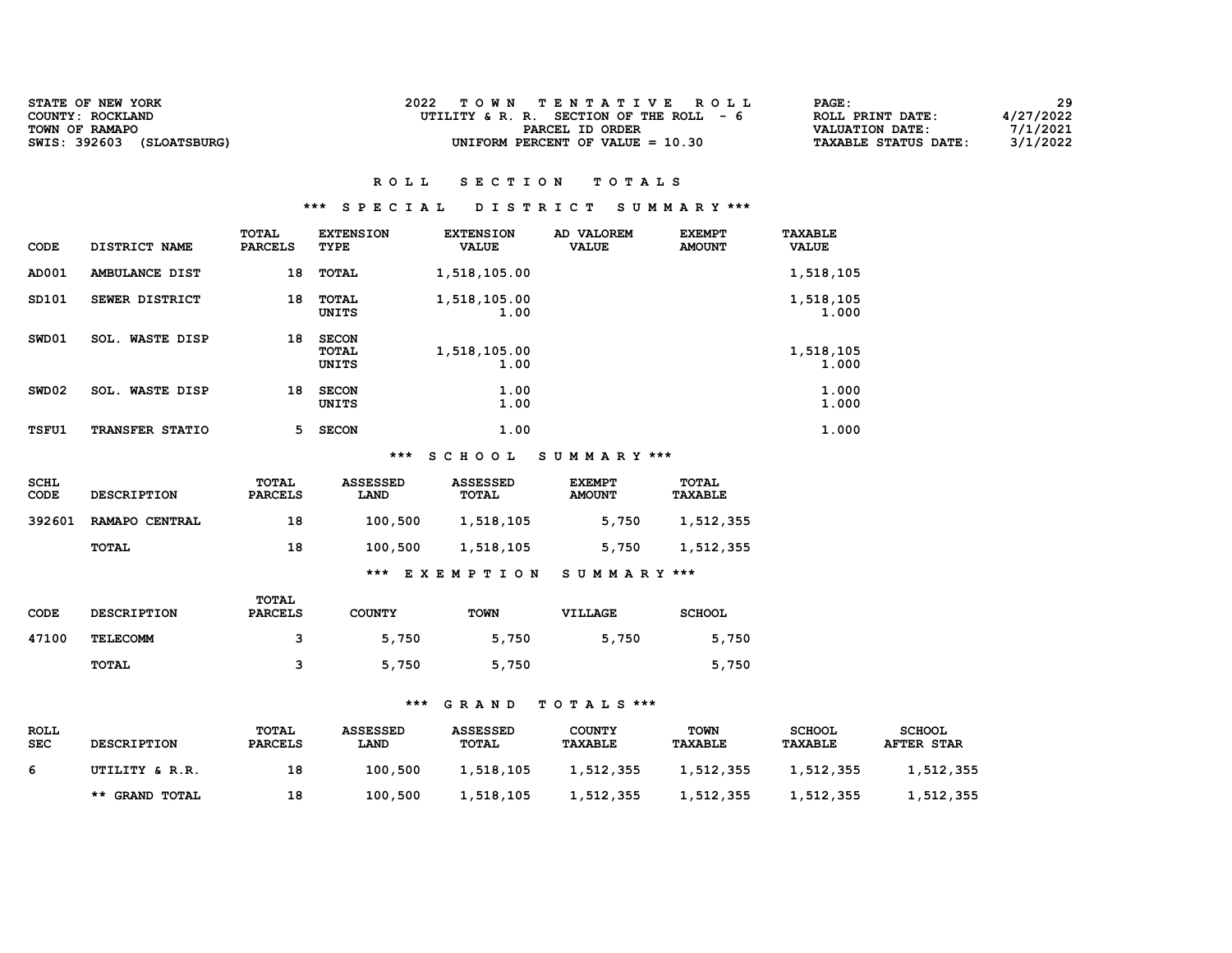| <b>STATE OF NEW YORK</b>     | TOWN TENTATIVE ROLL                   | 30<br><b>PAGE :</b>                     |
|------------------------------|---------------------------------------|-----------------------------------------|
| COUNTY: ROCKLAND             | WHOLLY EXEMPT SECTION OF THE ROLL - 8 | 4/27/2022<br>ROLL PRINT DATE:           |
| TOWN OF RAMAPO               | PARCEL ID ORDER                       | 7/1/2021<br>VALUATION DATE:             |
| SWIS: 392603<br>(SLOATSBURG) | UNIFORM PERCENT OF VALUE $= 10.30$    | 3/1/2022<br><b>TAXABLE STATUS DATE:</b> |

#### \*\*\* S P E C I A L D I S T R I C T S U M M A R Y \*\*\*

| CODE         | DISTRICT NAME             | TOTAL<br><b>PARCELS</b> | <b>EXTENSION</b><br>TYPE              | <b>EXTENSION</b><br><b>VALUE</b> | AD VALOREM<br><b>VALUE</b> | <b>EXEMPT</b><br><b>AMOUNT</b> | <b>TAXABLE</b><br><b>VALUE</b> |
|--------------|---------------------------|-------------------------|---------------------------------------|----------------------------------|----------------------------|--------------------------------|--------------------------------|
| AD001        | AMBULANCE DIST            | 95                      | <b>TOTAL</b>                          | 110,000.00                       |                            |                                | 110,000                        |
| SD101        | SEWER DISTRICT            | 86                      | TOTAL<br>UNITS                        | 4,110,600.00<br>25.00            |                            |                                | 4,110,600<br>25.000            |
| SLG01        | SLOATSBURG GARB           | 1                       | UNITS                                 | 2.00                             |                            |                                | 2.000                          |
| SWD01        | <b>WASTE DISP</b><br>SOL. | 86                      | <b>SECON</b><br><b>TOTAL</b><br>UNITS | 4.00<br>4,110,600.00<br>82.00    |                            |                                | 4.000<br>4,110,600<br>82.000   |
| SWD02        | <b>WASTE DISP</b><br>SOL. | 87                      | <b>SECON</b><br>UNITS                 | 26.00<br>15.00                   |                            |                                | 26.000<br>15.000               |
| <b>TSFU1</b> | <b>TRANSFER STATIO</b>    | 19                      | <b>SECON</b>                          | 15.00                            |                            |                                | 15.000                         |

## \*\*\* S C H O O L S U M M A R Y \*\*\*

| SCHL<br>CODE | <b>DESCRIPTION</b> | TOTAL<br><b>PARCELS</b> | <b>ASSESSED</b><br><b>LAND</b> | ASSESSED<br>TOTAL | <b>EXEMPT</b><br><b>AMOUNT</b> | TOTAL<br>TAXABLE |
|--------------|--------------------|-------------------------|--------------------------------|-------------------|--------------------------------|------------------|
| 392601       | RAMAPO CENTRAL     | 95                      | 1,946,100                      | 4,343,400         | 4,313,400                      | 30,000           |
|              | TOTAL              | 95                      | 1,946,100                      | 4,343,400         | 4,313,400                      | 30,000           |

# \*\*\* E X E M P T I O N S U M M A R Y \*\*\*

|             |                    | <b>TOTAL</b>   |               |             |                |               |
|-------------|--------------------|----------------|---------------|-------------|----------------|---------------|
| <b>CODE</b> | <b>DESCRIPTION</b> | <b>PARCELS</b> | <b>COUNTY</b> | <b>TOWN</b> | <b>VILLAGE</b> | <b>SCHOOL</b> |
|             |                    |                |               |             |                |               |
| 12100       | N Y STATE          |                | 45,600        | 45,600      | 45,600         | 45,600        |
| 13100       | CTY OWNED          | 46             | 675,200       | 675,200     | 675,200        | 675,200       |
| 13500       | TWN WTHIN          | 4              | 660,000       | 660,000     | 660,000        | 660,000       |
| 13650       | VILG OWNED         | 27             | 1,386,600     | 1,386,600   | 1,386,600      | 1,386,600     |
| 13800       | <b>SCHOOL DIS</b>  | $\overline{2}$ | 1,185,000     | 1,185,000   | 1,185,000      | 1,185,000     |
| 21600       | RS REL PRP         |                | 110,000       | 110,000     | 110,000        | 110,000       |
| 25110       | NONPRO C-P         |                | 203,800       | 203,800     | 203,800        | 203,800       |
| 27350       | <b>CEMETERIES</b>  |                | 47,200        | 47,200      | 47,200         | 47,200        |
| 33201       | CTY TAX SL         | 6              | 30,000        | 30,000      | 30,000         |               |
|             | TOTAL              | 95             | 4,343,400     | 4,343,400   |                | 4,313,400     |
|             |                    |                |               |             |                |               |

| ROLL       |                    | TOTAL          | <b>ASSESSED</b> | <b>ASSESSED</b> | <b>COUNTY</b>  | <b>TOWN</b>    | <b>SCHOOL</b>         | <b>SCHOOL</b>     |
|------------|--------------------|----------------|-----------------|-----------------|----------------|----------------|-----------------------|-------------------|
| <b>SEC</b> | <b>DESCRIPTION</b> | <b>PARCELS</b> | <b>LAND</b>     | TOTAL           | <b>TAXABLE</b> | <b>TAXABLE</b> | <b><i>TAXABLE</i></b> | <b>AFTER STAR</b> |
|            |                    |                |                 |                 |                |                |                       |                   |
| 8          | WHOLLY EXEMPT      | QF             | 1,946,100       | 4,343,400       |                |                | 30,000                | 30,000            |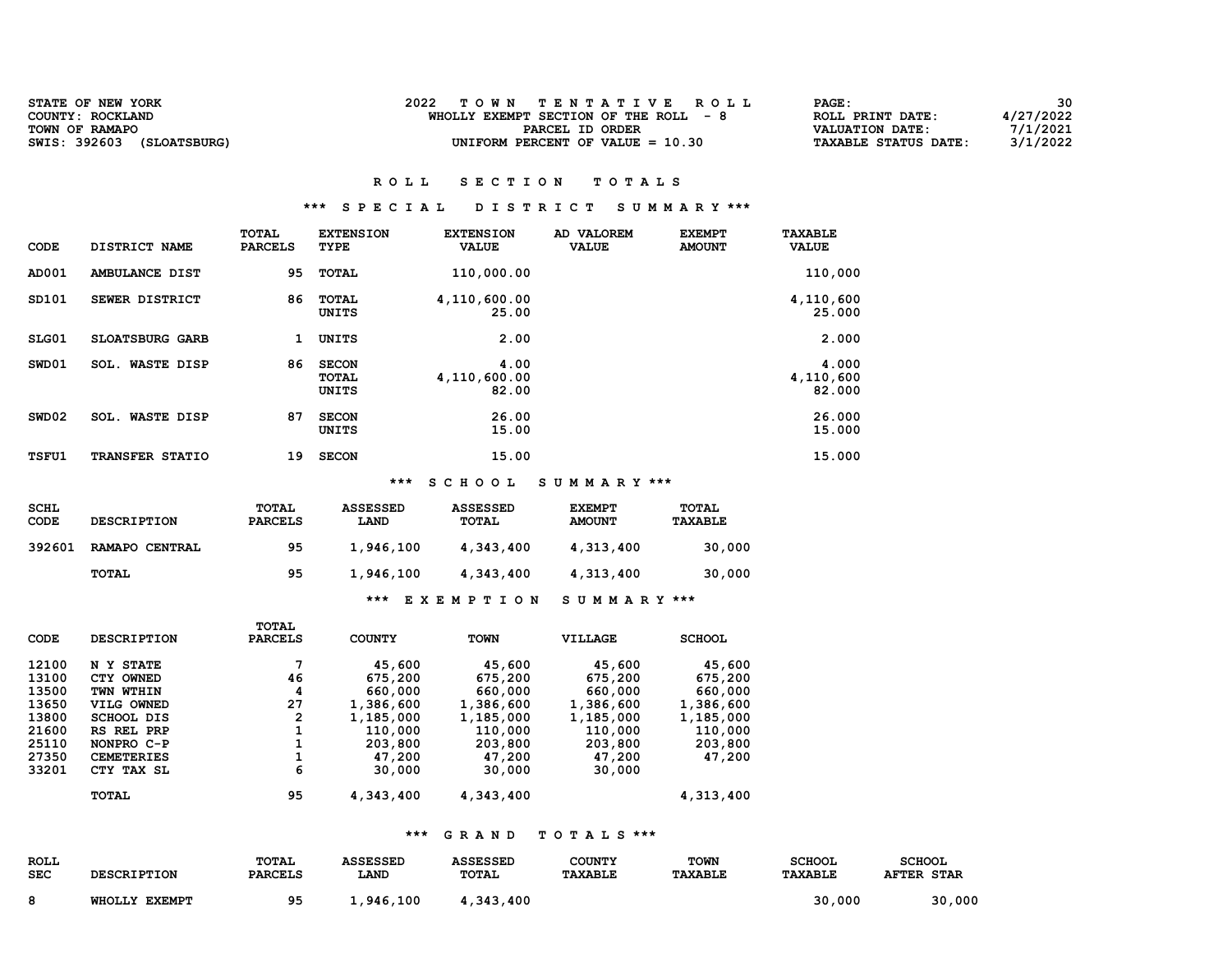| STATE OF NEW YORK<br>COUNTY: ROCKLAND<br>TOWN OF RAMAPO<br>SWIS: 392603<br>(SLOATSBURG) |                    |                         | 2022                    | T O W N                  | TENTATIVE<br>WHOLLY EXEMPT SECTION OF THE ROLL<br>PARCEL ID ORDER<br>UNIFORM PERCENT OF VALUE $= 10.30$ | R O L L<br>- 8         | PAGE:                    | ROLL PRINT DATE:<br><b>VALUATION DATE:</b><br><b>TAXABLE STATUS DATE:</b> | 31<br>4/27/2022<br>7/1/2021<br>3/1/2022 |
|-----------------------------------------------------------------------------------------|--------------------|-------------------------|-------------------------|--------------------------|---------------------------------------------------------------------------------------------------------|------------------------|--------------------------|---------------------------------------------------------------------------|-----------------------------------------|
|                                                                                         |                    |                         | R O L L                 | <b>SECTION</b>           | TOTAL S<br>*** GRAND TOTALS ***                                                                         |                        |                          |                                                                           |                                         |
| <b>ROLL</b><br><b>SEC</b>                                                               | <b>DESCRIPTION</b> | TOTAL<br><b>PARCELS</b> | <b>ASSESSED</b><br>LAND | <b>ASSESSED</b><br>TOTAL | COUNTY<br><b>TAXABLE</b>                                                                                | TOWN<br><b>TAXABLE</b> | <b>SCHOOL</b><br>TAXABLE | <b>SCHOOL</b><br><b>AFTER STAR</b>                                        |                                         |
|                                                                                         | ** GRAND TOTAL     | 95                      | 1,946,100               | 4,343,400                |                                                                                                         |                        | 30,000                   | 30,000                                                                    |                                         |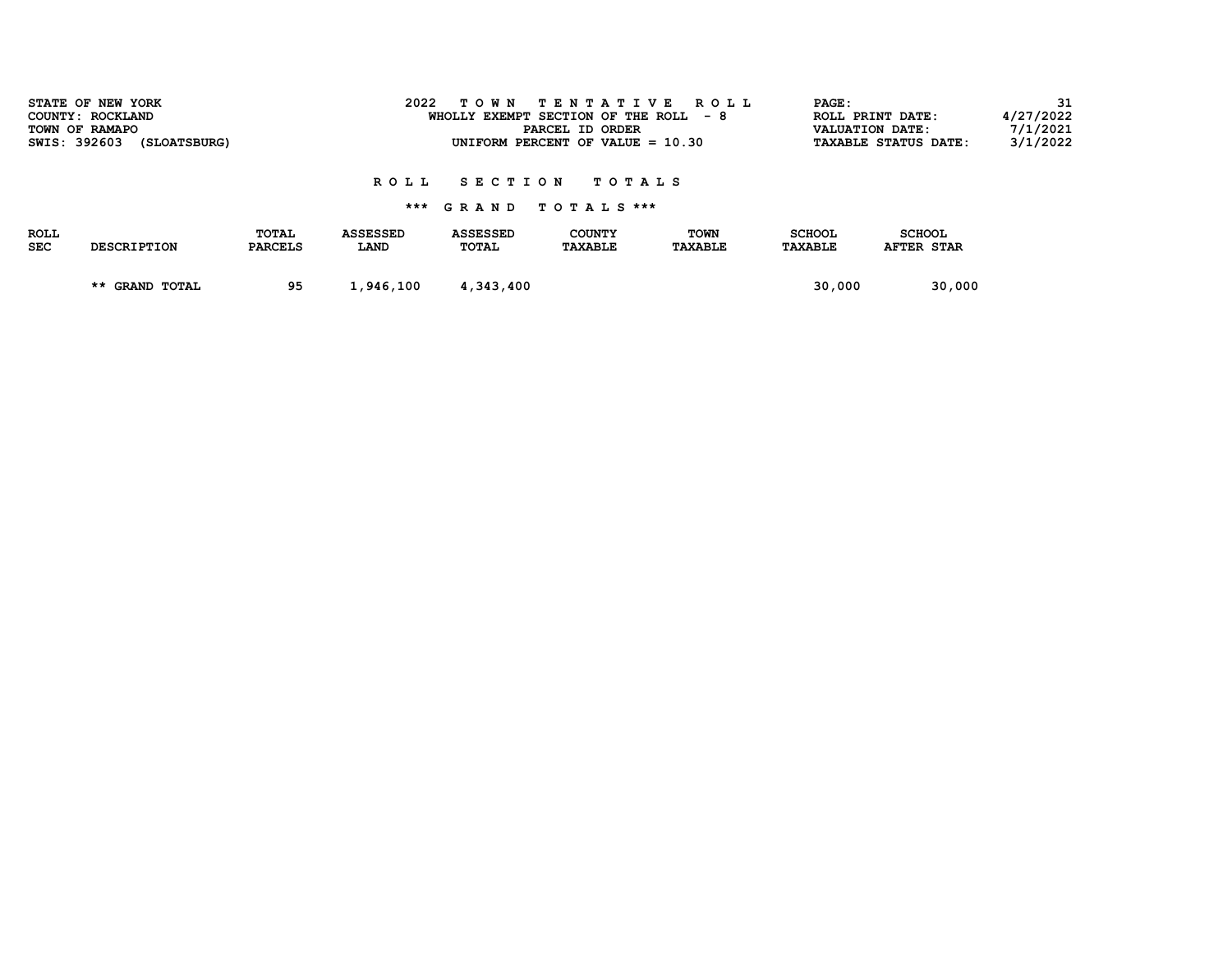| <b>STATE OF NEW YORK</b>     | TOWN TENTATIVE ROLL                | 32<br>PAGE:                             |
|------------------------------|------------------------------------|-----------------------------------------|
| COUNTY: ROCKLAND             | SWIS TOTALS                        | 4/27/2022<br>ROLL PRINT DATE:           |
| TOWN OF RAMAPO               | PARCEL ID ORDER                    | 7/1/2021<br><b>VALUATION DATE:</b>      |
| SWIS: 392603<br>(SLOATSBURG) | UNIFORM PERCENT OF VALUE $= 10.30$ | 3/1/2022<br><b>TAXABLE STATUS DATE:</b> |
|                              |                                    |                                         |

#### S W I S T O T A L S

## \*\*\* S P E C I A L D I S T R I C T S U M M A R Y \*\*\*

\*\*\* H O M E S T E A D \*\*\*

|             |                                | TOTAL          | <b>'XTENSION</b> | <b>EXTENSION</b> | <b>VALOREM</b><br>AD | <b>EXEMPT</b> | <b>TAXABLE</b> |
|-------------|--------------------------------|----------------|------------------|------------------|----------------------|---------------|----------------|
| CODE<br>- - | <b>DISTRICT</b><br><b>NAME</b> | <b>PARCELS</b> | TYPE             | <b>VALUE</b>     | <b>VALUE</b>         | <b>AMOUNT</b> | <b>VALUE</b>   |
|             |                                | <b>DADTC</b>   |                  |                  |                      |               |                |

NO SPECIAL DISTRICT TOTALS AT THIS LEVEL

## \*\*\* S P E C I A L D I S T R I C T S U M M A R Y \*\*\*

#### \*\*\* N O N - H O M E S T E A D \*\*\*

|             |                                | TOTAL          | <b>TXTENSION</b> | <b>EXTENSION</b> | <b>VALOREM</b><br>AD | <b>EXEMPT</b> | <b>TAXABLE</b> |
|-------------|--------------------------------|----------------|------------------|------------------|----------------------|---------------|----------------|
| <b>CODE</b> | <b>DISTRICT</b><br><b>NAME</b> | <b>PARCELS</b> | TYPE             | <b>VALUE</b>     | <b>VALUE</b>         | <b>AMOUNT</b> | <b>VALUE</b>   |
|             |                                | <b>PARTS</b>   |                  |                  |                      |               |                |

NO SPECIAL DISTRICT TOTALS AT THIS LEVEL

# \*\*\* S P E C I A L D I S T R I C T S U M M A R Y \*\*\*

#### \*\*\* S W I S \*\*\*

| CODE         | DISTRICT NAME          | TOTAL<br><b>PARCELS</b> | <b>EXTENSION</b><br>TYPE | <b>EXTENSION</b><br><b>VALUE</b> | AD VALOREM<br><b>VALUE</b> | <b>EXEMPT</b><br><b>AMOUNT</b> | <b>TAXABLE</b><br><b>VALUE</b> |
|--------------|------------------------|-------------------------|--------------------------|----------------------------------|----------------------------|--------------------------------|--------------------------------|
| AD001        | AMBULANCE DIST         | 1310                    | TOTAL                    | 50, 995, 112.00                  |                            |                                | 50,995,112                     |
| <b>PRTC</b>  | PRORATA TOWN/CO        | 6                       | <b>MOVE</b>              | 3,995.95                         |                            |                                | 3,995.950                      |
| <b>PRTSC</b> | PRORATA SCHOOL         | 5                       | <b>MOVE</b>              | 3,643.89                         |                            |                                | 3,643.890                      |
| S102L        | <b>WESTERN RAMAPO</b>  | 29                      | UNITS                    | 29.00                            |                            |                                | 29.000                         |
| SD100        | SEWER DISTRICT         | з                       | <b>TOTAL</b><br>UNITS    | 580,781.00                       |                            |                                | 580,781                        |
| SD101        | SEWER DISTRICT         | 1298                    | <b>TOTAL</b><br>UNITS    | 54, 414, 931.00<br>1,092.00      |                            |                                | 54, 414, 931<br>1,092.000      |
| SLG01        | SLOATSBURG GARB        | 948                     | UNITS                    | 1,062.00                         |                            |                                | 1,062.000                      |
| SWD01        | <b>SOL. WASTE DISP</b> | 1298                    | <b>SECON</b>             | 1,103.00                         |                            |                                | 1,103.000                      |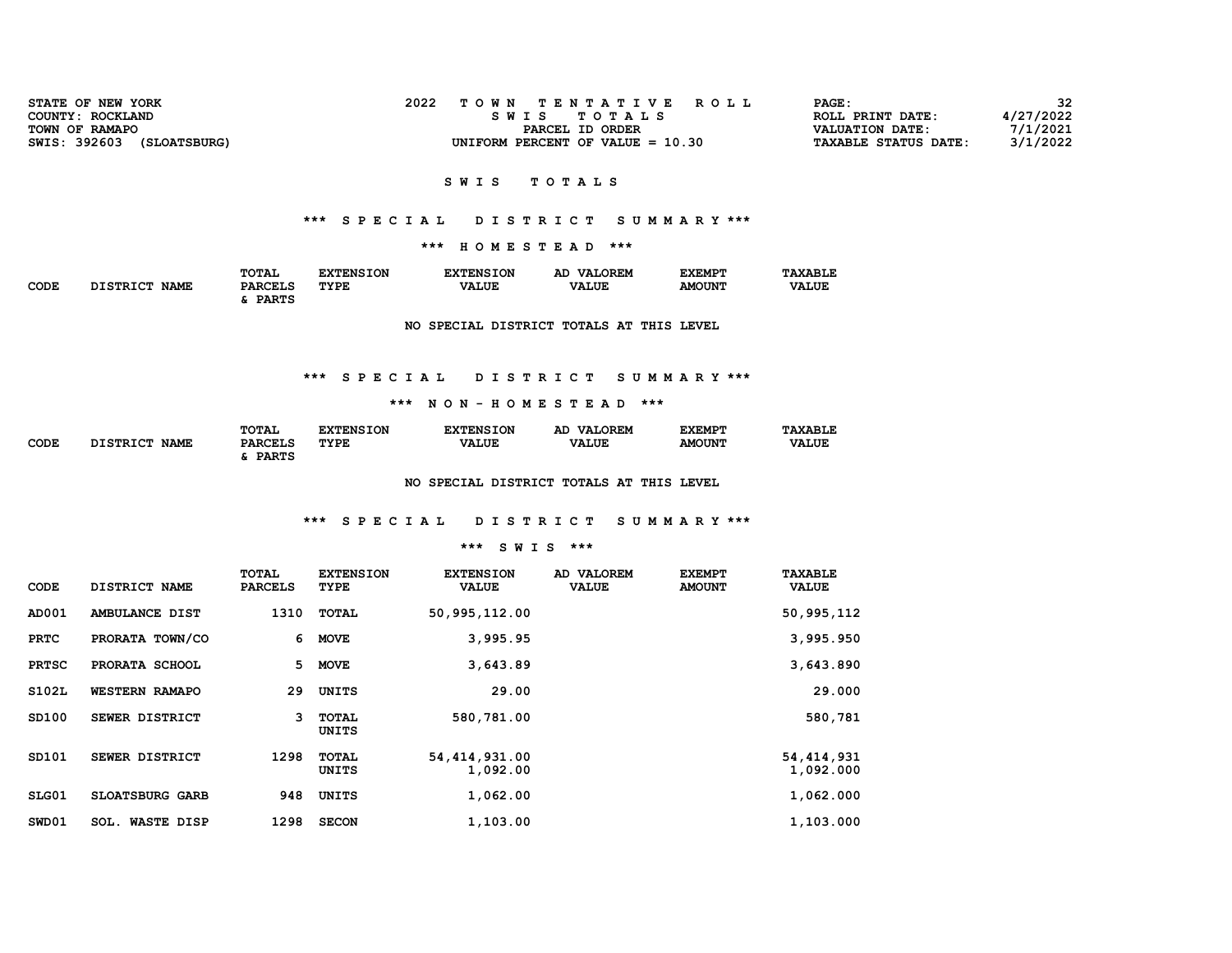| STATE OF NEW YORK            | TOWN TENTATIVE ROLL                | PAGE:                       | 33        |
|------------------------------|------------------------------------|-----------------------------|-----------|
| COUNTY: ROCKLAND             | SWIS TOTALS                        | ROLL PRINT DATE:            | 4/27/2022 |
| TOWN OF RAMAPO               | PARCEL ID ORDER                    | <b>VALUATION DATE:</b>      | 7/1/2021  |
| SWIS: 392603<br>(SLOATSBURG) | UNIFORM PERCENT OF VALUE $= 10.30$ | <b>TAXABLE STATUS DATE:</b> | 3/1/2022  |

# S W I S T O T A L S

# \*\*\* S P E C I A L D I S T R I C T S U M M A R Y \*\*\*

## \*\*\* S W I S \*\*\*

| CODE         | DISTRICT NAME             | TOTAL<br><b>PARCELS</b> | <b>EXTENSION</b><br>TYPE | <b>EXTENSION</b><br><b>VALUE</b> | AD VALOREM<br><b>VALUE</b> | <b>EXEMPT</b><br><b>AMOUNT</b> | <b>TAXABLE</b><br><b>VALUE</b> |
|--------------|---------------------------|-------------------------|--------------------------|----------------------------------|----------------------------|--------------------------------|--------------------------------|
|              |                           |                         | TOTAL<br>UNITS           | 54, 414, 931, 00<br>1,215.00     |                            |                                | 54, 414, 931<br>1,215.000      |
| SWD02        | <b>WASTE DISP</b><br>SOL. | 1299                    | <b>SECON</b><br>UNITS    | 1,128.00<br>1,157.00             |                            |                                | 1,128.000<br>1,157.000         |
| <b>TSFU1</b> | <b>TRANSFER STATIO</b>    | 1037                    | <b>SECON</b>             | 1,157.00                         |                            |                                | 1,157.000                      |

\*\*\* S C H O O L S U M M A R Y \*\*\*

## \*\*\* H O M E S T E A D \*\*\*

| <b>SCHL</b><br><b>CODE</b> | <b>DESCRIPTION</b> | <b>TOTAL</b><br><b>PARCELS</b><br>& PARTS | <b>ASSESSED</b><br><b>LAND</b> | <b>ASSESSED</b><br><b>TOTAL</b> | <b>EXEMPT</b><br><b>AMOUNT</b> | <b>TOTAL</b><br><b>TAXABLE</b> |
|----------------------------|--------------------|-------------------------------------------|--------------------------------|---------------------------------|--------------------------------|--------------------------------|
| 392601                     | RAMAPO CENTRAL     | 1162                                      | 12,243,882                     | 41,529,228                      | 2,092,188                      | 39,437,040                     |
|                            | <b>TOTAL</b>       | 1162                                      | 12,243,882                     | 41,529,228                      | 2,092,188                      | 39,437,040                     |
|                            |                    |                                           | ***                            | NON-HOMESTEAD                   | ***                            |                                |

| <b>SCHL</b><br><b>CODE</b> | <b>DESCRIPTION</b>              | TOTAL<br><b>PARCELS</b><br>& PARTS | <b>ASSESSED</b><br>LAND | <b>ASSESSED</b><br>TOTAL        | <b>EXEMPT</b><br><b>AMOUNT</b> | <b>TOTAL</b><br><b>TAXABLE</b> |
|----------------------------|---------------------------------|------------------------------------|-------------------------|---------------------------------|--------------------------------|--------------------------------|
| 392601                     | RAMAPO CENTRAL                  | 150                                | 3,567,400               | 13,699,284                      | 3, 174, 350                    | 10,524,934                     |
|                            | <b>TOTAL</b>                    | 150                                | 3,567,400               | 13,699,284                      | 3, 174, 350                    | 10,524,934                     |
|                            |                                 |                                    |                         | ***<br><b>SWIS</b>              | $***$                          |                                |
| <b>SCHL</b><br>CODE        | <b>DESCRIPTION</b>              | <b>TOTAL</b><br><b>PARCELS</b>     | <b>ASSESSED</b><br>LAND | <b>ASSESSED</b><br><b>TOTAL</b> | <b>EXEMPT</b><br><b>AMOUNT</b> | <b>TOTAL</b><br><b>TAXABLE</b> |
| 392601                     | <b>RAMAPO</b><br><b>CENTRAL</b> | 1310                               | 15,811,282              | 55, 228, 512                    | 5,266,538                      | 49,961,974                     |
|                            | <b>TOTAL</b>                    | 1310                               | 15,811,282              | 55, 228, 512                    | 5,266,538                      | 49,961,974                     |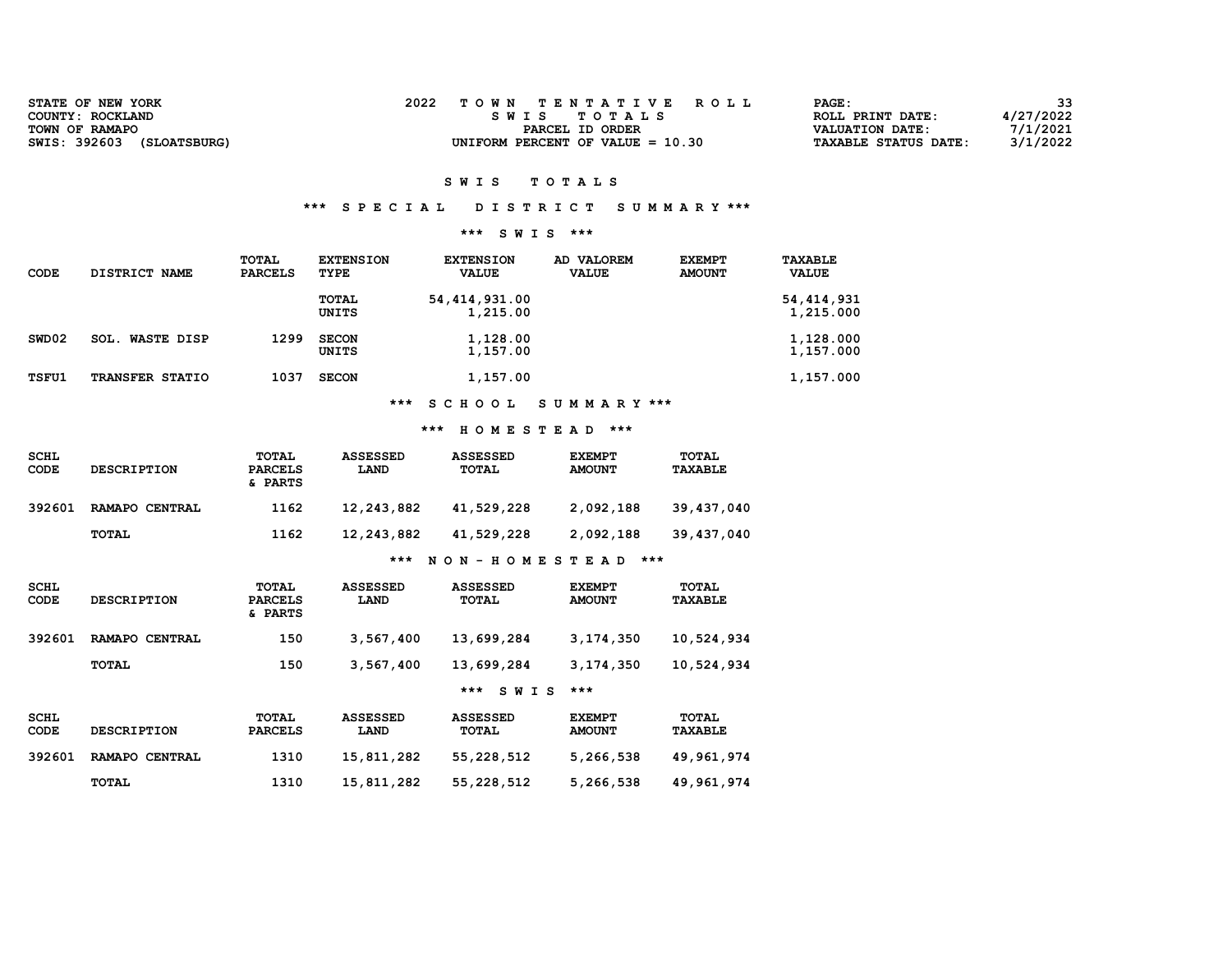| <b>STATE OF NEW YORK</b>     | TOWN TENTATIVE ROLL                | PAGE :                      | 34        |
|------------------------------|------------------------------------|-----------------------------|-----------|
| COUNTY: ROCKLAND             | SWIS TOTALS                        | ROLL PRINT DATE:            | 4/27/2022 |
| TOWN OF RAMAPO               | PARCEL ID ORDER                    | <b>VALUATION DATE:</b>      | 7/1/2021  |
| SWIS: 392603<br>(SLOATSBURG) | UNIFORM PERCENT OF VALUE $= 10.30$ | <b>TAXABLE STATUS DATE:</b> | 3/1/2022  |

#### \*\*\* E X E M P T I O N S U M M A R Y \*\*\*

#### \*\*\* H O M E S T E A D \*\*\*

| CODE  | <b>DESCRIPTION</b> | TOTAL<br><b>PARCELS</b><br>& PARTS         | <b>COUNTY</b> | <b>TOWN</b>     | <b>VILLAGE</b> | <b>SCHOOL</b> |
|-------|--------------------|--------------------------------------------|---------------|-----------------|----------------|---------------|
| 13100 | CTY OWNED          | 39                                         | 339,900       | 339,900         | 339,900        | 339,900       |
| 13500 | TWN WTHIN          | 3                                          | 540,000       | 540,000         | 540,000        | 540,000       |
| 13650 | VILG OWNED         | 11                                         | 139,900       | 139,900         | 139,900        | 139,900       |
| 13800 | <b>SCHOOL DIS</b>  | 1                                          | 15,000        | 15,000          | 15,000         | 15,000        |
| 21600 | RS REL PRP         | $\mathbf{1}$                               | 110,000       | 110,000         | 110,000        | 110,000       |
| 33201 | CTY TAX SL         | 6                                          | 30,000        | 30,000          | 30,000         |               |
| 41101 | <b>VETERAN CT</b>  |                                            | 4,650         | 4,650           |                |               |
| 41103 | <b>VETERAN T</b>   | $\begin{array}{c} 2 \\ 1 \\ 3 \end{array}$ |               | 900             |                |               |
| 41107 | <b>VETERAN V</b>   |                                            |               |                 | 5,550          |               |
| 41112 | <b>VETERAN RC</b>  | $\mathbf 1$                                | 6,748         |                 |                |               |
| 41121 | WAR VET CT         | 61                                         | 374,760       | 374,760         |                |               |
| 41124 | WAR VET S          | 61                                         |               |                 |                | 83,875        |
| 41127 | WAR VET V          | 60                                         |               |                 | 82,500         |               |
| 41131 | COMBAT CT          | 32                                         | 353,104       | 353,104         |                |               |
| 41134 | <b>COMBAT S</b>    | 32                                         |               |                 |                | 73,344        |
| 41137 | COMBAT V           | 32                                         |               |                 | 73,344         |               |
| 41141 | DIS.VET CT         | 16                                         | 196,758       | 196,758         |                |               |
| 41144 | DIS.VET S          | 16                                         |               |                 |                | 65,893        |
| 41147 | DIS.VET V          | 16                                         |               |                 | 65,893         |               |
| 41151 | VET - COLD WAR     | 3                                          | 4,125         | 4,125           | 4,125          |               |
| 41661 | VOL FIRE & AMB     | 7                                          | 2,408         | 2,408           | 2,408          |               |
| 41800 | AGED C/T/S         | 42                                         | 637,676       | 640,600         | 680,564        | 682,476       |
| 41834 | SR STAR            | 126                                        |               |                 |                | 2,093,962     |
| 41854 | RES STAR           | 384                                        |               |                 |                | 2,572,800     |
| 41930 | DISABLE LI         | 3                                          | 41,800        | 41,800          | 41,800         | 41,800        |
|       | <b>TOTAL</b>       | 959                                        | 2,796,829     | 2,793,905       | 2,130,984      | 6,758,950     |
|       |                    |                                            | ***           | NON - HOMESTEAD | ***            |               |

| <b>DESCRIPTION</b> | TOTAL<br><b>PARCELS</b><br>& PARTS | <b>COUNTY</b> | <b>TOWN</b> | VILLAGE   | <b>SCHOOL</b> |
|--------------------|------------------------------------|---------------|-------------|-----------|---------------|
| N Y STATE          |                                    | 45,600        | 45,600      | 45,600    | 45,600        |
| CTY OWNED          | 7                                  | 335,300       | 335,300     | 335,300   | 335,300       |
| TWN WTHIN          |                                    | 120,000       | 120,000     | 120,000   | 120,000       |
| VILG OWNED         | 16                                 | 1,246,700     | 1,246,700   | 1,246,700 | 1,246,700     |
| <b>SCHOOL DIS</b>  |                                    | 1,170,000     | 1,170,000   | 1,170,000 | 1,170,000     |
| NONPRO C-P         |                                    | 203,800       | 203,800     | 203,800   | 203,800       |
| <b>CEMETERIES</b>  |                                    | 47,200        | 47,200      | 47,200    | 47,200        |
| <b>TELECOMM</b>    | 3                                  | 5,750         | 5,750       | 5,750     | 5,750         |
| <b>TOTAL</b>       | 37                                 | 3,174,350     | 3, 174, 350 | 3,174,350 | 3,174,350     |
|                    |                                    |               |             |           |               |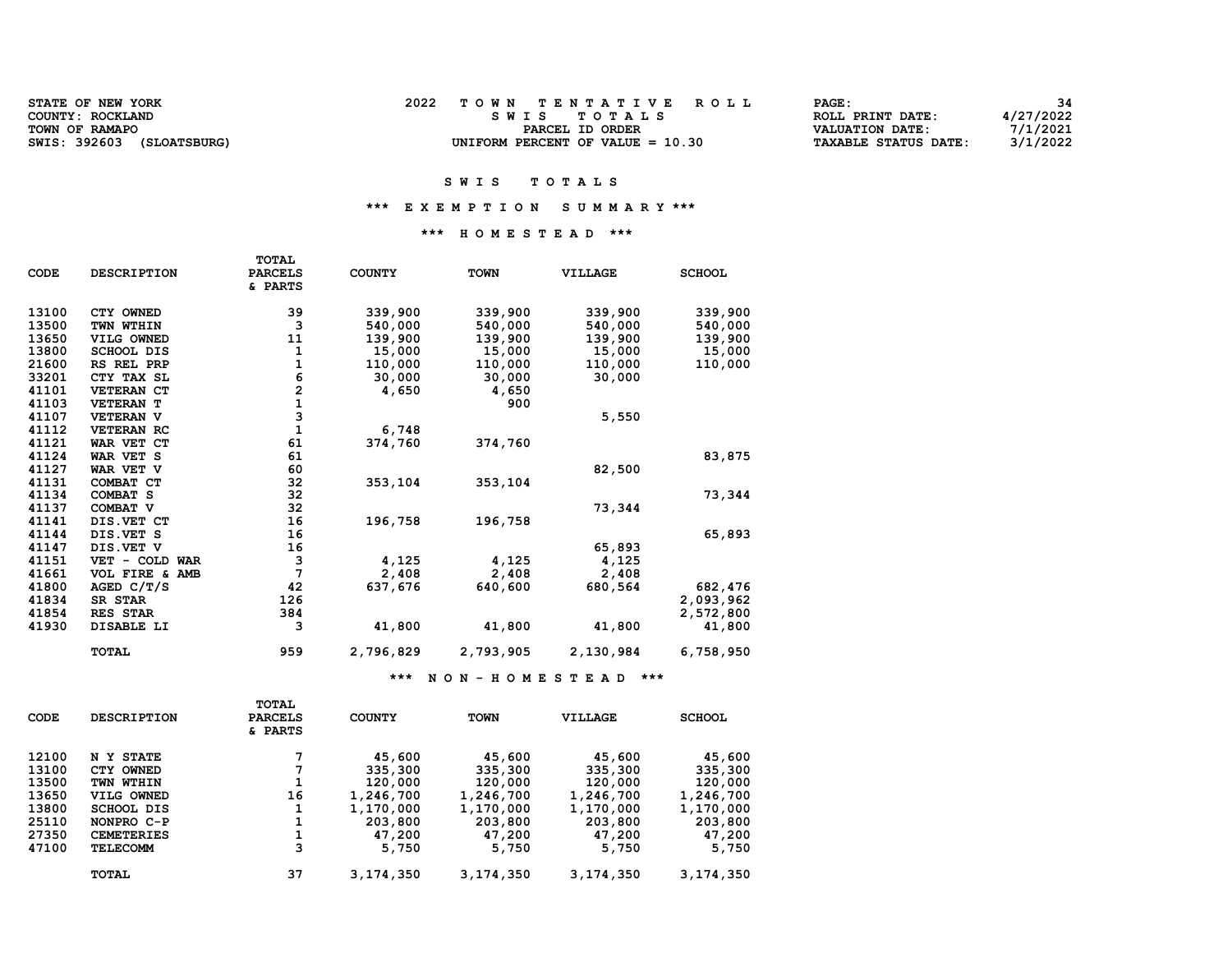| <b>STATE OF NEW YORK</b>     | TOWN TENTATIVE ROLL                | <b>PAGE :</b>               | 35        |
|------------------------------|------------------------------------|-----------------------------|-----------|
| COUNTY: ROCKLAND             | SWIS TOTALS                        | ROLL PRINT DATE:            | 4/27/2022 |
| TOWN OF RAMAPO               | PARCEL ID ORDER                    | VALUATION DATE:             | 7/1/2021  |
| SWIS: 392603<br>(SLOATSBURG) | UNIFORM PERCENT OF VALUE $= 10.30$ | <b>TAXABLE STATUS DATE:</b> | 3/1/2022  |

#### S W I S T O T A L S

#### \*\*\* E X E M P T I O N S U M M A R Y \*\*\*

#### \*\*\* S W I S \*\*\*

| CODE  | <b>DESCRIPTION</b> | <b>PARCELS</b> | <b>COUNTY</b> | <b>TOWN</b> | VILLAGE   | <b>SCHOOL</b> |
|-------|--------------------|----------------|---------------|-------------|-----------|---------------|
| 12100 | N Y STATE          | 7              | 45,600        | 45,600      | 45,600    | 45,600        |
| 13100 | CTY OWNED          | 46             | 675,200       | 675,200     | 675,200   | 675,200       |
| 13500 | TWN WTHIN          | 4              | 660,000       | 660,000     | 660,000   | 660,000       |
| 13650 | VILG OWNED         | 27             | 1,386,600     | 1,386,600   | 1,386,600 | 1,386,600     |
| 13800 | <b>SCHOOL DIS</b>  | 2              | 1,185,000     | 1,185,000   | 1,185,000 | 1,185,000     |
| 21600 | RS REL PRP         | 1              | 110,000       | 110,000     | 110,000   | 110,000       |
| 25110 | NONPRO C-P         | $\mathbf 1$    | 203,800       | 203,800     | 203,800   | 203,800       |
| 27350 | <b>CEMETERIES</b>  | 1              | 47,200        | 47,200      | 47,200    | 47,200        |
| 33201 | CTY TAX SL         | 6              | 30,000        | 30,000      | 30,000    |               |
| 41101 | <b>VETERAN CT</b>  | 2              | 4,650         | 4,650       |           |               |
| 41103 | <b>VETERAN T</b>   | $\frac{1}{3}$  |               | 900         |           |               |
| 41107 | <b>VETERAN V</b>   |                |               |             | 5,550     |               |
| 41112 | <b>VETERAN RC</b>  | $\mathbf{1}$   | 6,748         |             |           |               |
| 41121 | WAR VET CT         | 61             | 374,760       | 374,760     |           |               |
| 41124 | WAR VET S          | 61             |               |             |           | 83,875        |
| 41127 | WAR VET V          | 60             |               |             | 82,500    |               |
| 41131 | COMBAT CT          | 32             | 353,104       | 353,104     |           |               |
| 41134 | <b>COMBAT S</b>    | 32             |               |             |           | 73,344        |
| 41137 | COMBAT V           | 32             |               |             | 73,344    |               |
| 41141 | DIS.VET CT         | 16             | 196,758       | 196,758     |           |               |
| 41144 | DIS.VET S          | 16             |               |             |           | 65,893        |
| 41147 | DIS.VET V          | 16             |               |             | 65,893    |               |
| 41151 | VET - COLD WAR     | 3              | 4,125         | 4,125       | 4,125     |               |
| 41661 | VOL FIRE & AMB     | 7              | 2,408         | 2,408       | 2,408     |               |
| 41800 | AGED C/T/S         | 42             | 637,676       | 640,600     | 680,564   | 682,476       |
| 41834 | SR STAR            | 126            |               |             |           | 2,093,962     |
| 41854 | <b>RES STAR</b>    | 384            |               |             |           | 2,572,800     |
| 41930 | DISABLE LI         | з              | 41,800        | 41,800      | 41,800    | 41,800        |
| 47100 | <b>TELECOMM</b>    | 3              | 5,750         | 5,750       | 5,750     | 5,750         |
|       | <b>TOTAL</b>       | 996            | 5,971,179     | 5,968,255   |           | 9,933,300     |

TOTAL

\*\*\* G R A N D T O T A L S \*\*\*

#### \*\*\* H O M E S T E A D \*\*\*

| ROLL<br><b>SEC</b> | <b>DESCRIPTION</b>                            | TOTAL<br><b>PARCELS</b><br>& PARTS | <b>ASSESSED</b><br>LAND            | <b>ASSESSED</b><br>TOTAL           | <b>COUNTY</b><br><b>TAXABLE</b> | <b>TOWN</b><br><b>TAXABLE</b> | <b>SCHOOL</b><br><b>TAXABLE</b> | <b>SCHOOL</b><br><b>AFTER STAR</b> |
|--------------------|-----------------------------------------------|------------------------------------|------------------------------------|------------------------------------|---------------------------------|-------------------------------|---------------------------------|------------------------------------|
| 3<br>8             | TAXABLE<br><b>STATE LAND</b><br>WHOLLY EXEMPT | 1100<br>61                         | 10,896,367<br>311,015<br>1,036,500 | 40,043,413<br>311,015<br>1,174,800 | 38, 421, 384<br>311,015         | 38,424,308<br>311,015         | 39,096,025<br>311,015<br>30,000 | 34,449,363<br>311,015<br>30,000    |
|                    | ** GRAND TOTAL                                | 1162                               | 12,243,882                         | 41,529,228                         | 38,732,399                      | 38,735,323                    | 39,437,040                      | 34,790,378                         |
|                    |                                               |                                    | ***                                | NON - HOMESTEAD                    | ***                             |                               |                                 |                                    |

| <b>ROLL</b> | <b>TOTA1</b>                       | 2.00000 |             | <b>COUNTY</b> | <b>TOWN</b>        | 0011001 | <b>SCHOOL</b>       |
|-------------|------------------------------------|---------|-------------|---------------|--------------------|---------|---------------------|
| <b>SEC</b>  | <b>DORT C</b><br><b>DAL</b><br>. . | LAND    | <b>TOTA</b> | DT E<br>יים   | <b>XABLI</b><br>גת |         | <b>STAR</b><br>医血管下 |
|             | n n n n                            |         |             |               |                    |         |                     |
|             |                                    |         |             |               |                    |         |                     |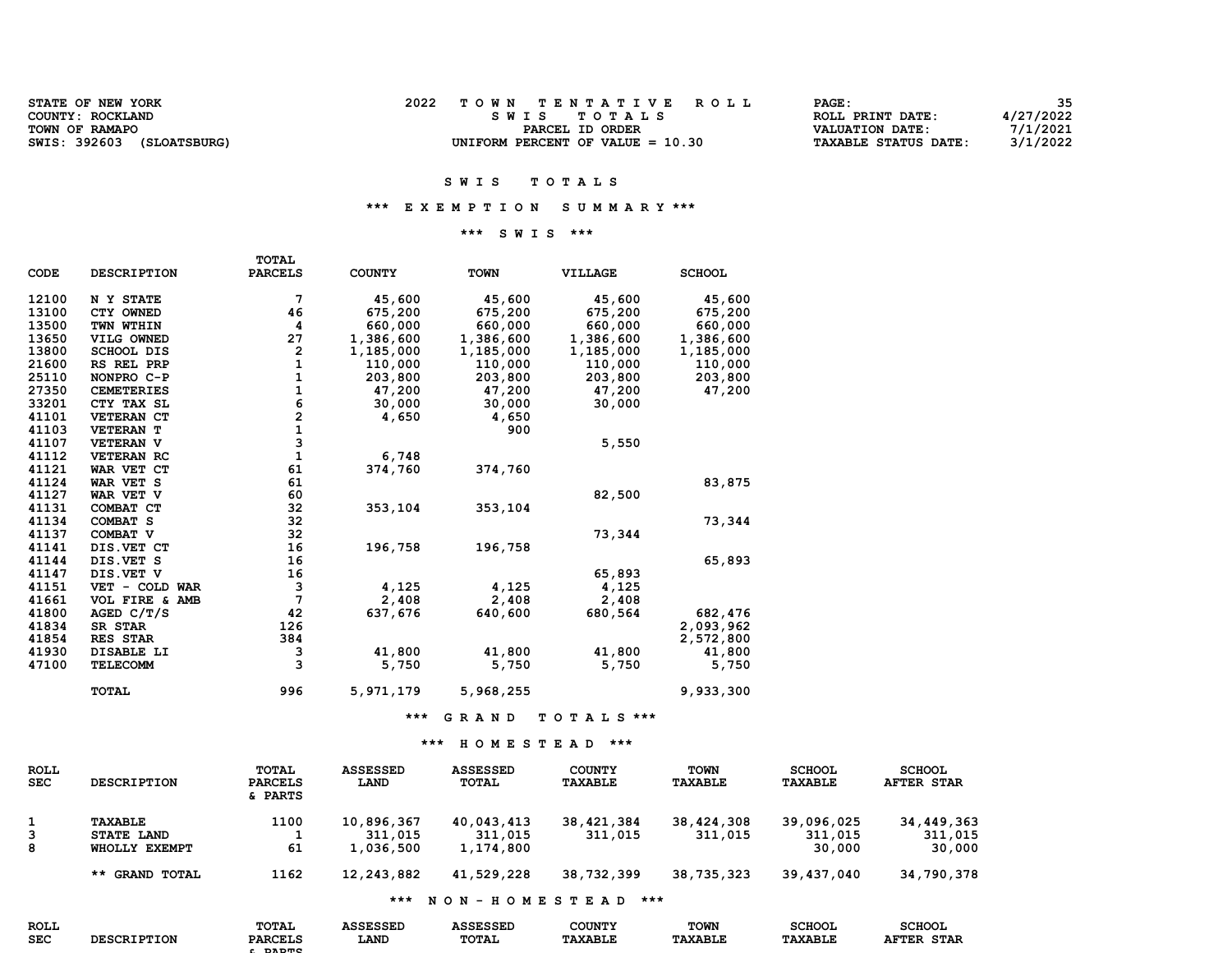| STATE OF NEW YORK            | 2022<br>TOWN TENTATIVE ROLL        | PAGE:                       | 36        |
|------------------------------|------------------------------------|-----------------------------|-----------|
| COUNTY: ROCKLAND             | SWIS TOTALS                        | ROLL PRINT DATE:            | 4/27/2022 |
| TOWN OF RAMAPO               | PARCEL ID ORDER                    | <b>VALUATION DATE:</b>      | 7/1/2021  |
| SWIS: 392603<br>(SLOATSBURG) | UNIFORM PERCENT OF VALUE $= 10.30$ | <b>TAXABLE STATUS DATE:</b> | 3/1/2022  |
|                              |                                    |                             |           |

# S W I S T O T A L S

# \*\*\* G R A N D T O T A L S \*\*\*

# \*\*\* N O N - H O M E S T E A D \*\*\*

| <b>ROLL</b><br><b>SEC</b> | <b>DESCRIPTION</b>    | TOTAL<br><b>PARCELS</b><br>& PARTS | <b>ASSESSED</b><br>LAND | <b>ASSESSED</b><br>TOTAL | <b>COUNTY</b><br><b>TAXABLE</b> | <b>TOWN</b><br><b>TAXABLE</b> | <b>SCHOOL</b><br>TAXABLE | <b>SCHOOL</b><br><b>AFTER STAR</b> |
|---------------------------|-----------------------|------------------------------------|-------------------------|--------------------------|---------------------------------|-------------------------------|--------------------------|------------------------------------|
| 3                         | <b>STATE LAND</b>     |                                    | 269,766                 | 269,766                  | 269,766                         | 269,766                       | 269,766                  | 269,766                            |
| 5                         | <b>SPCL FRANCHISE</b> | 17                                 |                         | 4,101,958                | 4,101,958                       | 4,101,958                     | 4,101,958                | 4,101,958                          |
| 6                         | UTILITY & R.R.        | 18                                 | 100,500                 | 1,518,105                | 1,512,355                       | 1,512,355                     | 1,512,355                | 1,512,355                          |
| 8                         | WHOLLY EXEMPT         | 34                                 | 909,600                 | 3,168,600                |                                 |                               |                          |                                    |
|                           | ** GRAND TOTAL        | 150                                | 3,567,400               | 13,699,284               | 10,524,934                      | 10,524,934                    | 10,524,934               | 10,524,934                         |

## \*\*\* S W I S \*\*\*

| ROLL       |                    | TOTAL          | <b>ASSESSED</b> | ASSESSED   | <b>COUNTY</b>  | <b>TOWN</b>    | <b>SCHOOL</b>  | <b>SCHOOL</b>     |
|------------|--------------------|----------------|-----------------|------------|----------------|----------------|----------------|-------------------|
| <b>SEC</b> | <b>DESCRIPTION</b> | <b>PARCELS</b> | LAND            | TOTAL      | <b>TAXABLE</b> | <b>TAXABLE</b> | <b>TAXABLE</b> | <b>AFTER STAR</b> |
|            | TAXABLE            | 1177           | 13,183,901      | 44,684,268 | 43,062,239     | 43,065,163     | 43,736,880     | 39,090,218        |
| 3          | <b>STATE LAND</b>  |                | 580,781         | 580,781    | 580,781        | 580,781        | 580,781        | 580,781           |
| 5.         | SPCL FRANCHISE     | 17             |                 | 4,101,958  | 4,101,958      | 4,101,958      | 4,101,958      | 4,101,958         |
| 6          | UTILITY & R.R.     | 18             | 100,500         | 1,518,105  | 1,512,355      | 1,512,355      | 1,512,355      | 1,512,355         |
| 8          | WHOLLY EXEMPT      | 95             | 1,946,100       | 4,343,400  |                |                | 30,000         | 30,000            |
|            | ** GRAND TOTAL     | 1310           | 15,811,282      | 55,228,512 | 49,257,333     | 49,260,257     | 49,961,974     | 45, 315, 312      |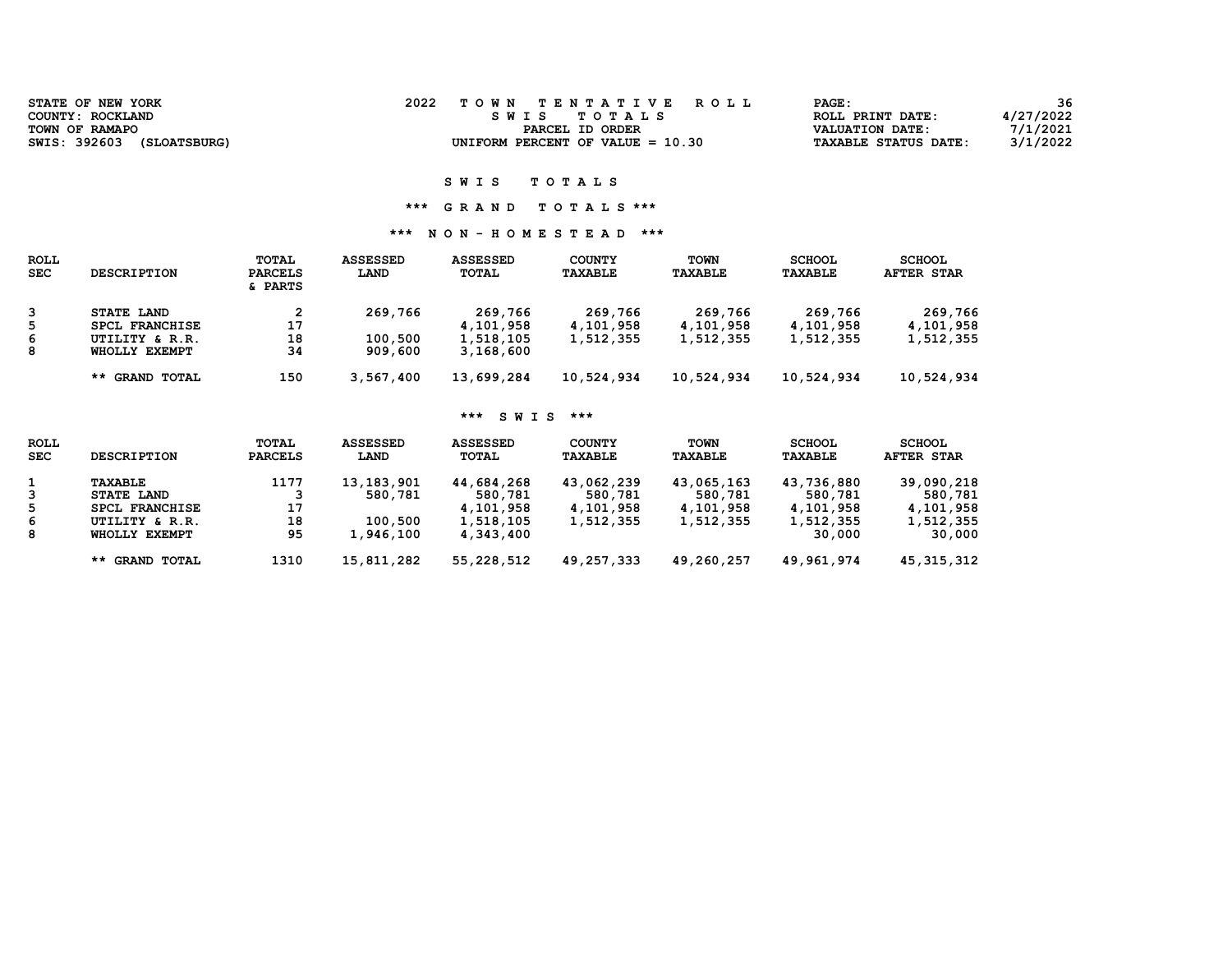| <b>STATE OF NEW YORK</b>        | TOWN TENTATIVE ROLL                | 37<br><b>PAGE :</b>                     |
|---------------------------------|------------------------------------|-----------------------------------------|
| COUNTY: ROCKLAND                | TAXABLE SECTION OF THE ROLL - 1    | 4/27/2022<br>ROLL PRINT DATE:           |
| TOWN OF RAMAPO                  | PARCEL ID ORDER                    | 7/1/2021<br>VALUATION DATE:             |
| SWIS: 392605<br>(SPRING VALLEY) | UNIFORM PERCENT OF VALUE $= 10.30$ | 3/1/2022<br><b>TAXABLE STATUS DATE:</b> |

#### \*\*\* S P E C I A L D I S T R I C T S U M M A R Y \*\*\*

| CODE         | DISTRICT NAME             | <b>TOTAL</b><br><b>PARCELS</b> | <b>EXTENSION</b><br>TYPE       | <b>EXTENSION</b><br><b>VALUE</b>       | AD VALOREM<br><b>VALUE</b> | <b>EXEMPT</b><br><b>AMOUNT</b> | <b>TAXABLE</b><br><b>VALUE</b>        |
|--------------|---------------------------|--------------------------------|--------------------------------|----------------------------------------|----------------------------|--------------------------------|---------------------------------------|
| AD001        | AMBULANCE DIST            | 3671                           | <b>TOTAL</b>                   | 169, 160, 531.00                       |                            |                                | 169,160,531                           |
| <b>FP002</b> | SPRING VALLEY N           | 130                            | TOTAL                          | 2,056,021.00                           |                            |                                | 2,056,021                             |
| <b>FP003</b> | MONSEY FD                 | 600                            | <b>TOTAL</b>                   | 23,622,118.00                          |                            |                                | 23,622,118                            |
| PRTC         | PRORATA TOWN/CO           | 13                             | <b>MOVE</b>                    | 16,240.12                              |                            |                                | 16,240.120                            |
| <b>PRTSC</b> | PRORATA SCHOOL            | 12                             | <b>MOVE</b>                    | 33,048.01                              |                            |                                | 33,048.010                            |
| SVG01        | <b>GARBAGE DIS</b><br>s v | 2196                           | UNITS                          | 2,662.00                               |                            |                                | 2,662.000                             |
| SVR04        | VILL SP VALLEY            | 3671                           | TOTAL<br>UNITS                 | 169,903,413.00<br>10,005.50            |                            |                                | 169,903,413<br>10,005.500             |
| SWD01        | SOL. WASTE DISP           | 3671                           | <b>SECON</b><br>TOTAL<br>UNITS | 8,735.00<br>169,886,163.00<br>1,881.00 |                            |                                | 8,735.000<br>169,886,163<br>1,881.000 |
| SWD02        | <b>SOL. WASTE DISP</b>    | 3671                           | <b>SECON</b><br>UNITS          | 9,989.50<br>8,715.00                   |                            |                                | 9,989.500<br>8,715.000                |
| <b>TSFU1</b> | TRANSFER STATIO           | 3582                           | <b>SECON</b>                   | 8,715.00                               |                            |                                | 8,715.000                             |

#### \*\*\* S C H O O L S U M M A R Y \*\*\*

| <b>SCHL</b><br>CODE | <b>DESCRIPTION</b> | TOTAL<br><b>PARCELS</b> | <b>ASSESSED</b><br>LAND | <b>ASSESSED</b><br><b>TOTAL</b> | <b>EXEMPT</b><br><b>AMOUNT</b> | TOTAL<br><b>TAXABLE</b> |
|---------------------|--------------------|-------------------------|-------------------------|---------------------------------|--------------------------------|-------------------------|
| 392602              | EAST RAMAPO CSD    | 3671                    | 48,110,163              | 169,903,413                     | 3,328,042                      | 166,575,371             |
|                     | TOTAL              | 3671                    | 48,110,163              | 169,903,413                     | 3,328,042                      | 166,575,371             |
|                     |                    |                         | ***                     | EXEMPTION                       | SUMMARY ***                    |                         |

|       |                    | TOTAL          |               |             |                |               |
|-------|--------------------|----------------|---------------|-------------|----------------|---------------|
| CODE  | <b>DESCRIPTION</b> | <b>PARCELS</b> | <b>COUNTY</b> | <b>TOWN</b> | <b>VILLAGE</b> | <b>SCHOOL</b> |
| 13650 | VILG OWNED         |                | 425,000       | 425,000     | 425,000        | 425,000       |
| 21600 | RS REL PRP         | з              | 171,350       | 171,350     | 171,350        | 171,350       |
| 25120 | NON-PROF O         | 4              | 198,632       | 198,632     | 198,632        | 198,632       |
| 26400 | INC VOL FI         | 1              | 102,000       | 102,000     | 102,000        | 102,000       |
| 28220 | COM DEV CP         | 1              | 1,096,326     | 1,096,326   | 1,096,326      | 1,096,326     |
| 41101 | <b>VETERAN CT</b>  | 1              | 5,000         | 5,000       | 5,000          |               |
| 41121 | WAR VET CT         | 22             | 91,893        | 91,893      | 91,893         |               |
| 41131 | COMBAT CT          | 16             | 95,437        | 95,437      | 95,437         |               |
| 41141 | DIS.VET CT         | 9              | 74,743        | 74,743      | 74,743         |               |
| 41151 | VET - COLD WAR     |                | 1,375         | 1,375       | 1,375          |               |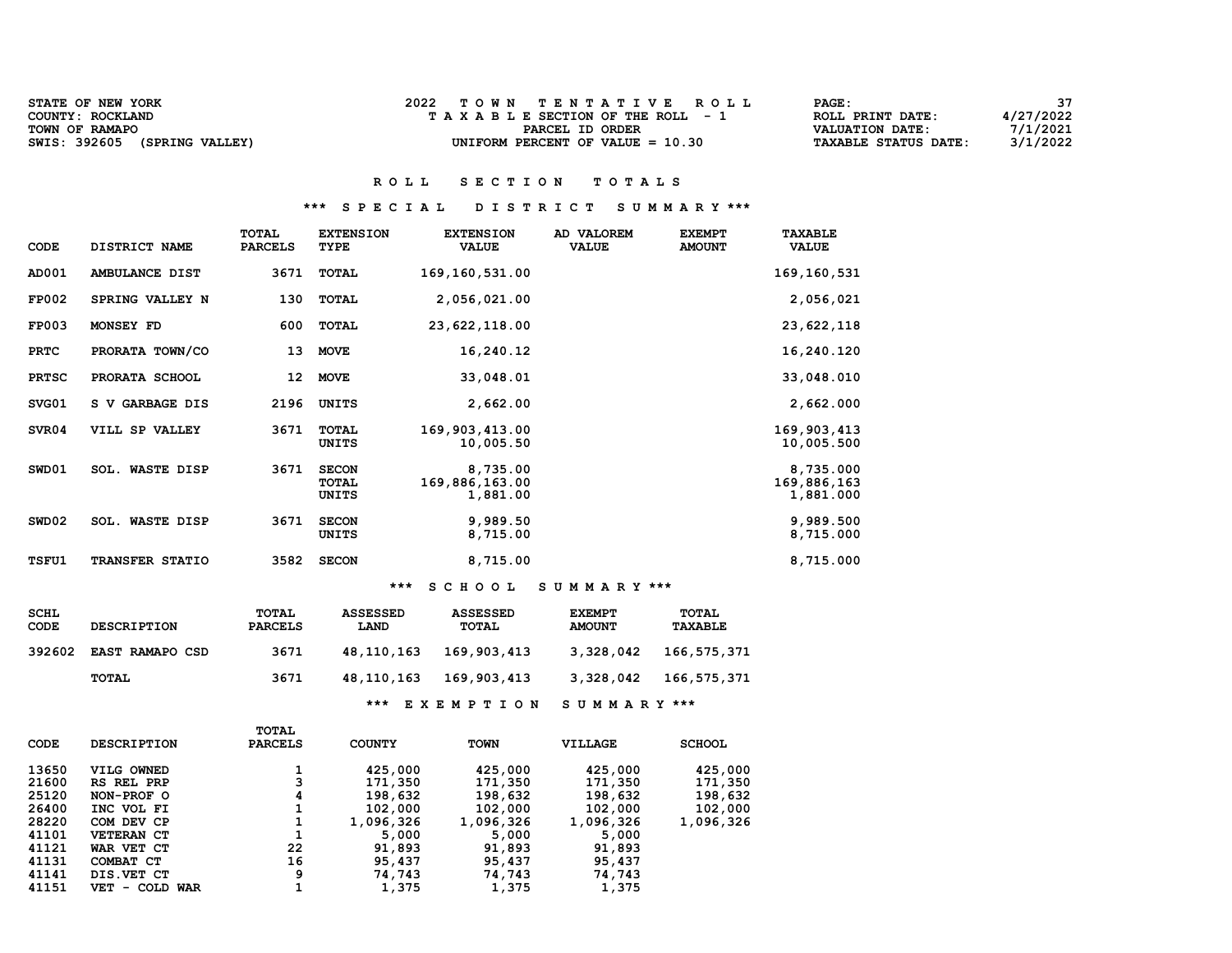| <b>STATE OF NEW YORK</b>        | TOWN TENTATIVE ROLL                | <b>PAGE :</b>               | 38        |
|---------------------------------|------------------------------------|-----------------------------|-----------|
| COUNTY: ROCKLAND                | TAXABLE SECTION OF THE ROLL - 1    | ROLL PRINT DATE:            | 4/27/2022 |
| TOWN OF RAMAPO                  | PARCEL ID ORDER                    | VALUATION DATE:             | 7/1/2021  |
| SWIS: 392605<br>(SPRING VALLEY) | UNIFORM PERCENT OF VALUE $= 10.30$ | <b>TAXABLE STATUS DATE:</b> | 3/1/2022  |

## \*\*\* E X E M P T I O N S U M M A R Y \*\*\*

|             |                    | TOTAL          |               |             |                |               |
|-------------|--------------------|----------------|---------------|-------------|----------------|---------------|
| <b>CODE</b> | <b>DESCRIPTION</b> | <b>PARCELS</b> | <b>COUNTY</b> | <b>TOWN</b> | <b>VILLAGE</b> | <b>SCHOOL</b> |
|             |                    |                |               |             |                |               |
| 41400       | <b>CLERGY</b>      | 19             | 28,500        | 28,500      | 28,500         | 28,500        |
| 41661       | VOL FIRE & AMB     |                | 344           | 344         | 344            |               |
| 41800       | AGED $C/T/S$       | 86             | 1,177,990     | 1,177,990   | 1,177,990      | 1,226,029     |
| 41801       | AGED C/T           | $\overline{2}$ | 23,184        | 23,184      | 23,184         |               |
| 41834       | SR STAR            | 159            |               |             |                | 2,639,831     |
| 41854       | <b>RES STAR</b>    | 613            |               |             |                | 5,903,679     |
| 41900       | <b>DISABLE</b>     |                | 7,000         | 7,000       | 7,000          | 7,000         |
| 41910       | DISABLED CRIME     |                | 5,800         | 5,800       | 5,800          | 5,800         |
| 41930       | DISABLE LI         | 3              | 50,155        | 50,155      | 50,155         | 50,155        |
| 47600       | <b>BUSI IMPRO</b>  |                | 17,250        | 17,250      | 17,250         | 17,250        |
|             | <b>TOTAL</b>       | 945            | 3,571,979     | 3,571,979   |                | 11,871,552    |

| <b>ROLL</b><br><b>SEC</b> | <b>DESCRIPTION</b> | TOTAL<br><b>PARCELS</b> | <b>ASSESSED</b><br><b>LAND</b> | <b>ASSESSED</b><br>TOTAL | <b>COUNTY</b><br><b>TAXABLE</b> | <b>TOWN</b><br><b>TAXABLE</b> | <b>SCHOOL</b><br>TAXABLE | <b>SCHOOL</b><br><b>AFTER STAR</b> |
|---------------------------|--------------------|-------------------------|--------------------------------|--------------------------|---------------------------------|-------------------------------|--------------------------|------------------------------------|
|                           | TAXABLE            | 3671                    | 48,110,163                     | 169,903,413              | 166,331,434                     | 166,331,434                   | 166,575,371              | 161,924,209                        |
|                           | ** GRAND TOTAL     | 3671                    | 48,110,163                     | 169,903,413              | 166, 331, 434                   | 166,331,434                   | 166,575,371              | 161,924,209                        |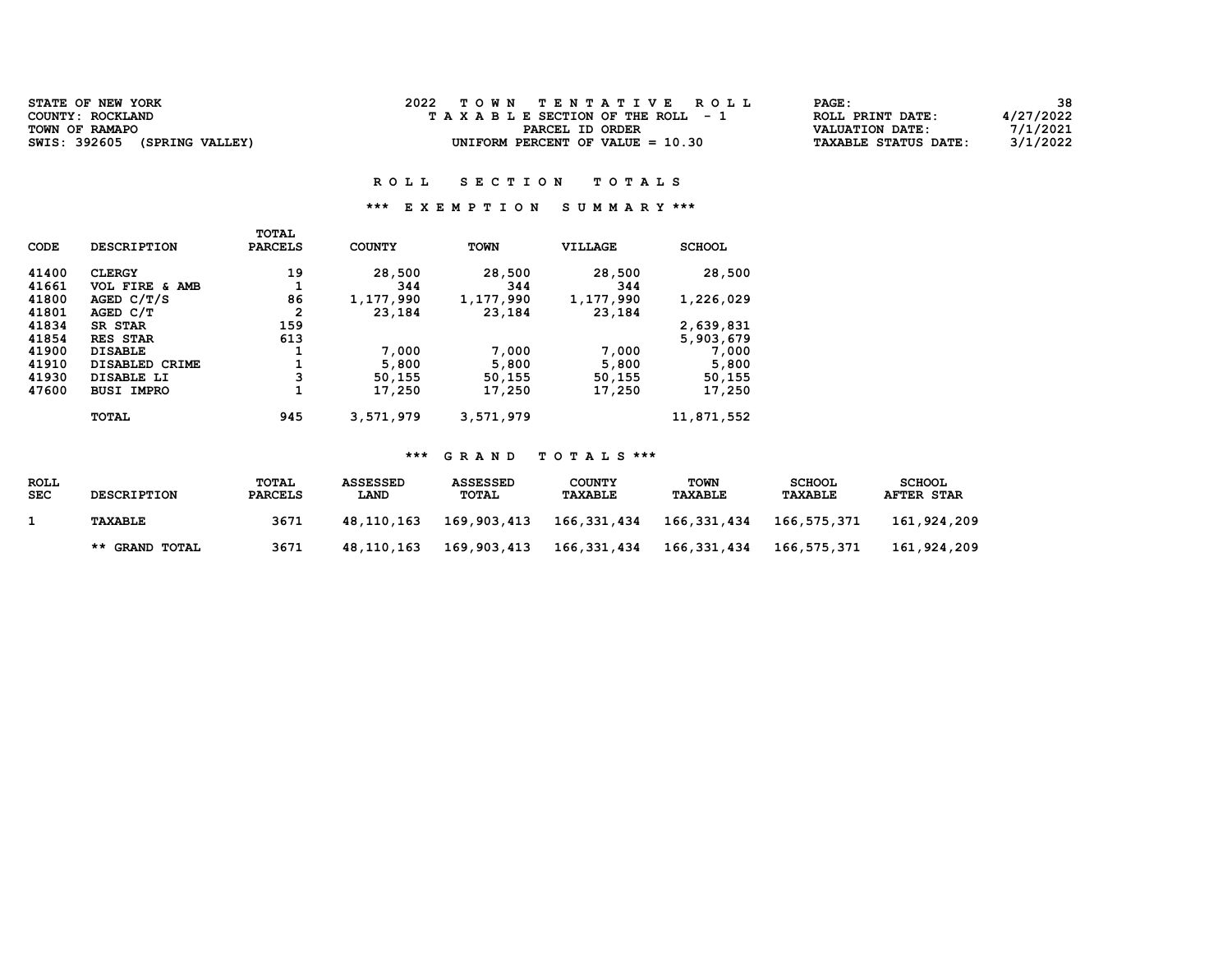| <b>STATE OF NEW YORK</b>        | TOWN TENTATIVE ROLL                         | $\mathtt{PAGE}$ :           | 39        |
|---------------------------------|---------------------------------------------|-----------------------------|-----------|
| COUNTY: ROCKLAND                | TAXABLE STATE LANDS SECTION OF THE ROLL - 3 | ROLL PRINT DATE:            | 4/27/2022 |
| TOWN OF RAMAPO                  | PARCEL ID ORDER                             | VALUATION DATE:             | 7/1/2021  |
| SWIS: 392605<br>(SPRING VALLEY) | UNIFORM PERCENT OF VALUE $= 10.30$          | <b>TAXABLE STATUS DATE:</b> | 3/1/2022  |

# R O L L S E C T I O N T O T A L S

## \*\*\* S P E C I A L D I S T R I C T S U M M A R Y \*\*\*

| CODE         | DISTRICT NAME      | TOTAL<br><b>PARCELS</b> | <b>EXTENSION</b><br>TYPE | <b>EXTENSION</b><br><b>VALUE</b> | AD VALOREM<br><b>VALUE</b>     | <b>EXEMPT</b><br><b>AMOUNT</b> | <b>TAXABLE</b><br><b>VALUE</b> |
|--------------|--------------------|-------------------------|--------------------------|----------------------------------|--------------------------------|--------------------------------|--------------------------------|
| AD001        | AMBULANCE DIST     | $\overline{2}$          | TOTAL                    | 78,569.00                        |                                |                                | 78,569                         |
| SVR04        | VILL SP VALLEY     | 2                       | TOTAL<br>UNITS           | 78,569.00                        |                                |                                | 78,569                         |
| <b>TSFU1</b> | TRANSFER STATIO    | $\mathbf{1}$            | <b>SECON</b>             |                                  |                                |                                |                                |
|              |                    |                         | ***                      | <b>SCHOOL</b>                    | SUMMARY ***                    |                                |                                |
| SCHL<br>CODE | <b>DESCRIPTION</b> | TOTAL<br><b>PARCELS</b> | <b>ASSESSED</b><br>LAND  | <b>ASSESSED</b><br><b>TOTAL</b>  | <b>EXEMPT</b><br><b>AMOUNT</b> | TOTAL<br><b>TAXABLE</b>        |                                |
| 392602       | EAST RAMAPO CSD    | 2                       | 55,501                   | 78,569                           |                                | 78,569                         |                                |
|              | TOTAL              | 2                       | 55,501                   | 78,569                           |                                | 78,569                         |                                |
|              |                    |                         | ***                      | <b>EXEMPTION</b>                 | SUMMARY ***                    |                                |                                |
| CODE         | <b>DESCRIPTION</b> | TOTAL<br><b>PARCELS</b> | <b>COUNTY</b>            | <b>TOWN</b>                      | <b>VILLAGE</b>                 | <b>SCHOOL</b>                  |                                |

#### NO EXEMPTIONS AT THIS LEVEL

| <b>ROLL</b><br><b>SEC</b> | <b>DESCRIPTION</b> | <b>TOTAL</b><br><b>PARCELS</b> | <b>ASSESSED</b><br><b>LAND</b> | <b>ASSESSED</b><br>TOTAL | <b>COUNTY</b><br><b>TAXABLE</b> | <b>TOWN</b><br><b>TAXABLE</b> | <b>SCHOOL</b><br>TAXABLE | <b>SCHOOL</b><br><b>AFTER STAR</b> |
|---------------------------|--------------------|--------------------------------|--------------------------------|--------------------------|---------------------------------|-------------------------------|--------------------------|------------------------------------|
|                           | STATE LAND         |                                | 55,501                         | 78,569                   | 78,569                          | 78,569                        | 78,569                   | 78,569                             |
|                           | ** GRAND TOTAL     |                                | 55,501                         | 78,569                   | 78,569                          | 78,569                        | 78,569                   | 78,569                             |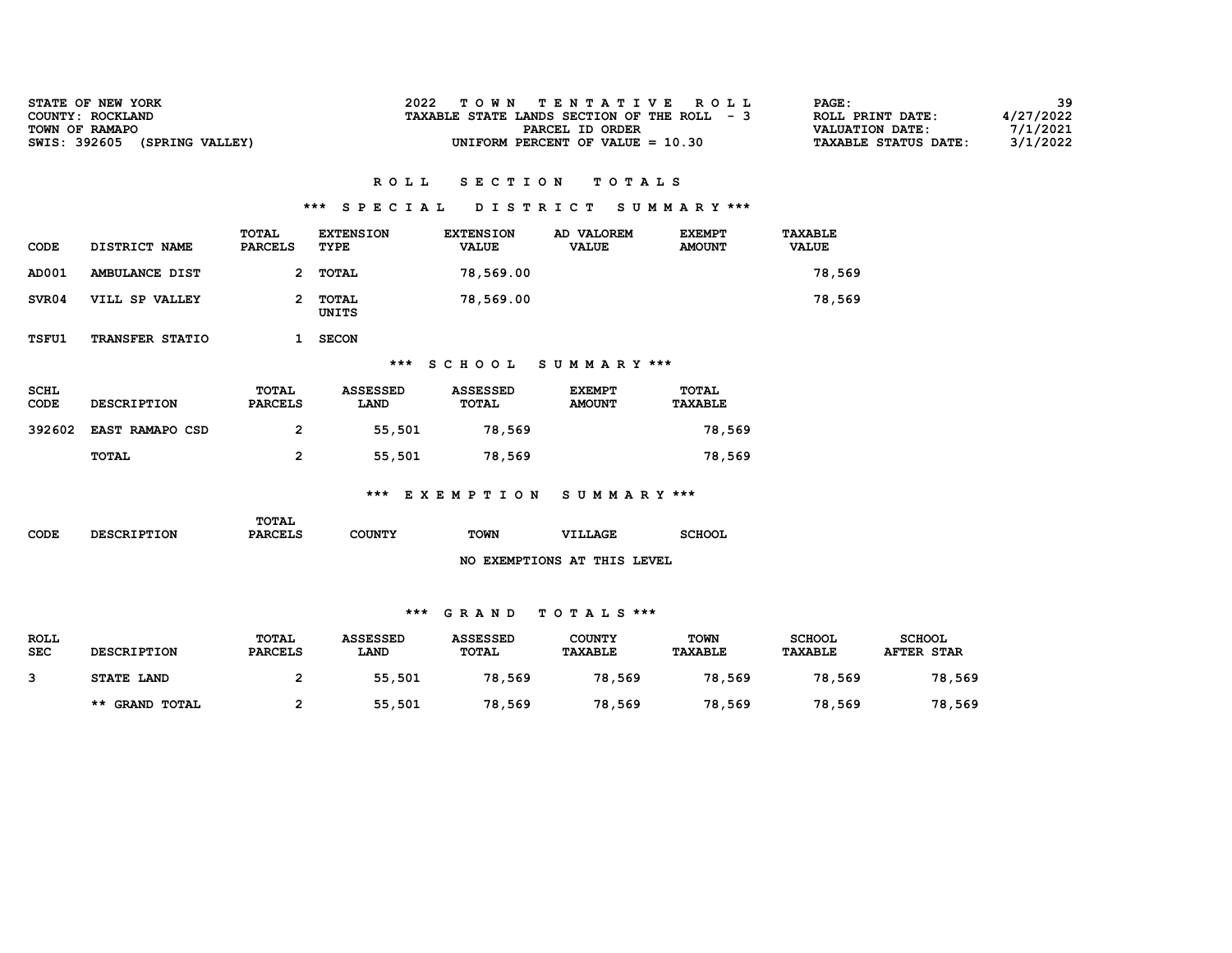| <b>STATE OF NEW YORK</b>        | TOWN TENTATIVE ROLL                        | PAGE:                | 40        |
|---------------------------------|--------------------------------------------|----------------------|-----------|
| COUNTY: ROCKLAND                | SPECIAL FRANCHISE SECTION OF THE ROLL $-5$ | ROLL PRINT DATE:     | 4/27/2022 |
| TOWN OF RAMAPO                  | PARCEL ID ORDER                            | VALUATION DATE:      | 7/1/2021  |
| SWIS: 392605<br>(SPRING VALLEY) | UNIFORM PERCENT OF VALUE $= 10.30$         | TAXABLE STATUS DATE: | 3/1/2022  |

#### \*\*\* S P E C I A L D I S T R I C T S U M M A R Y \*\*\*

| CODE  | DISTRICT NAME             | TOTAL<br><b>PARCELS</b> | <b>EXTENSION</b><br>TYPE       | <b>EXTENSION</b><br><b>VALUE</b> | AD VALOREM<br><b>VALUE</b> | <b>EXEMPT</b><br><b>AMOUNT</b> | <b>TAXABLE</b><br><b>VALUE</b> |
|-------|---------------------------|-------------------------|--------------------------------|----------------------------------|----------------------------|--------------------------------|--------------------------------|
| AD001 | AMBULANCE DIST            | 6                       | TOTAL                          | 5,785,836.00                     |                            |                                | 5,785,836                      |
| SVR04 | VILL SP VALLEY            | 6                       | TOTAL<br>UNITS                 | 5,785,836.00                     |                            |                                | 5,785,836                      |
| SWD01 | <b>WASTE DISP</b><br>SOL. | 6                       | <b>SECON</b><br>TOTAL<br>UNITS | 5,785,836.00                     |                            |                                | 5,785,836                      |
| SWD02 | <b>SOL. WASTE DISP</b>    | 4                       | <b>SECON</b><br>UNITS          |                                  |                            |                                |                                |

#### \*\*\* S C H O O L S U M M A R Y \*\*\*

| SCHL<br><b>CODE</b> | <b>DESCRIPTION</b>     | <b>TOTAL</b><br><b>PARCELS</b> | ASSESSED<br><b>LAND</b> | ASSESSED<br><b>TOTAL</b> | <b>EXEMPT</b><br><b>AMOUNT</b> | <b>TOTAL</b><br><b>TAXABLE</b> |
|---------------------|------------------------|--------------------------------|-------------------------|--------------------------|--------------------------------|--------------------------------|
| 392602              | <b>EAST RAMAPO CSD</b> | 6                              |                         | 5,785,836                |                                | 5,785,836                      |
|                     | TOTAL                  | 6                              |                         | 5,785,836                |                                | 5,785,836                      |

## \*\*\* E X E M P T I O N S U M M A R Y \*\*\*

|             |                    | TOTAL          |        |             |         |               |
|-------------|--------------------|----------------|--------|-------------|---------|---------------|
| <b>CODE</b> | <b>DESCRIPTION</b> | <b>PARCELS</b> | COUNTY | <b>TOWN</b> | VILLAGE | <b>SCHOOL</b> |
|             |                    |                |        |             |         |               |

#### NO EXEMPTIONS AT THIS LEVEL

| <b>ROLL</b><br><b>SEC</b> | <b>DESCRIPTION</b> | <b>TOTAL</b><br><b>PARCELS</b> | <b>ASSESSED</b><br>LAND | ASSESSED<br><b>TOTAL</b> | <b>COUNTY</b><br><b>TAXABLE</b> | <b>TOWN</b><br><b>TAXABLE</b> | <b>SCHOOL</b><br><b>TAXABLE</b> | <b>SCHOOL</b><br><b>AFTER STAR</b> |
|---------------------------|--------------------|--------------------------------|-------------------------|--------------------------|---------------------------------|-------------------------------|---------------------------------|------------------------------------|
|                           | SPCL FRANCHISE     |                                |                         | 5,785,836                | 5,785,836                       | 5,785,836                     | 5,785,836                       | 5,785,836                          |
|                           | ** GRAND TOTAL     |                                |                         | 5,785,836                | 5,785,836                       | 5,785,836                     | 5,785,836                       | 5,785,836                          |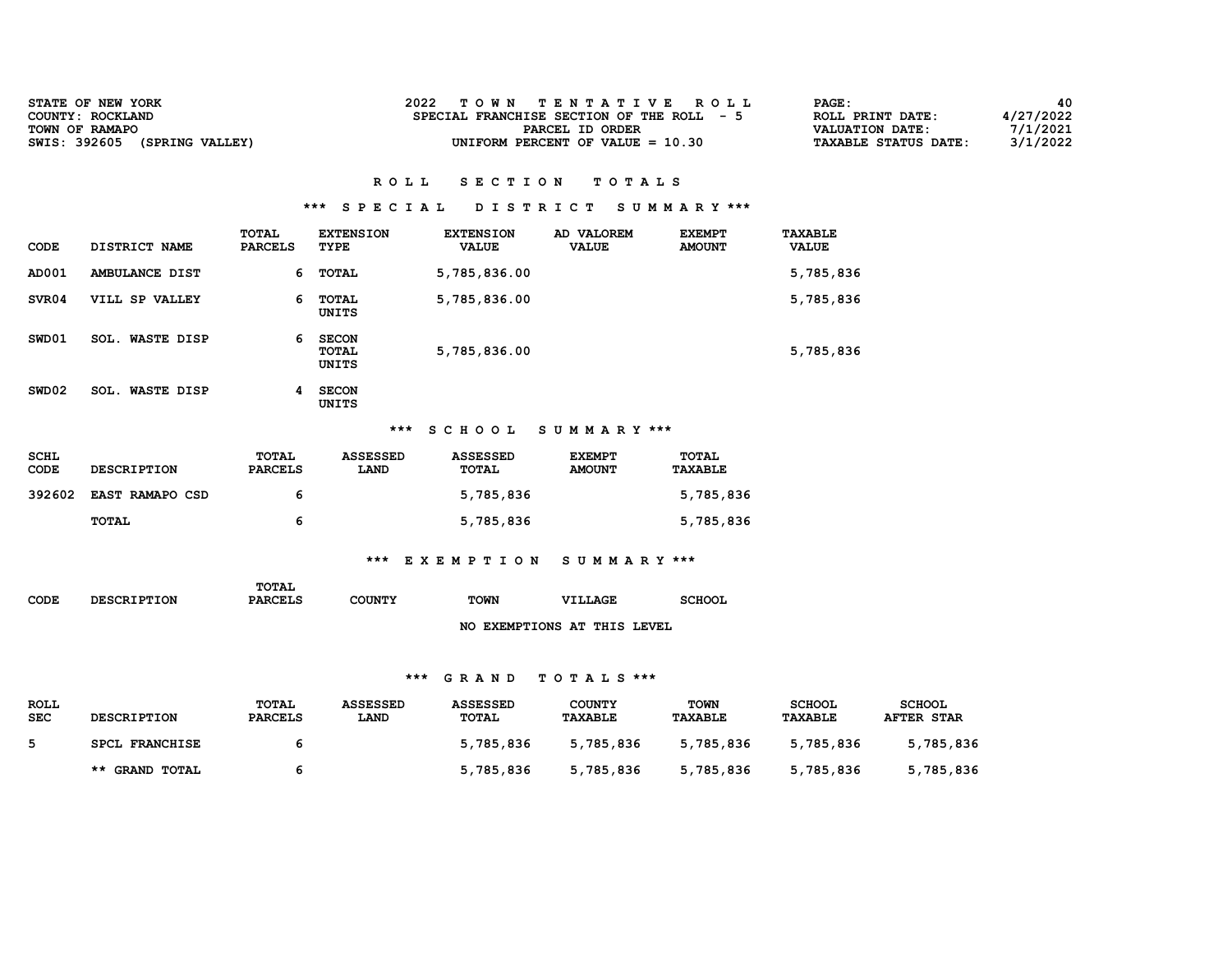| <b>STATE OF NEW YORK</b><br>COUNTY: ROCKLAND      | TOWN TENTATIVE ROLL<br>UTILITY & R. R. SECTION OF THE ROLL - 6 | <b>PAGE :</b><br>4/27/2022<br>ROLL PRINT DATE:                         |
|---------------------------------------------------|----------------------------------------------------------------|------------------------------------------------------------------------|
| TOWN OF RAMAPO<br>SWIS: 392605<br>(SPRING VALLEY) | PARCEL ID ORDER<br>UNIFORM PERCENT OF VALUE $= 10.30$          | 7/1/2021<br>VALUATION DATE:<br>3/1/2022<br><b>TAXABLE STATUS DATE:</b> |

#### \*\*\* S P E C I A L D I S T R I C T S U M M A R Y \*\*\*

| CODE         | DISTRICT NAME             | TOTAL<br><b>PARCELS</b> | <b>EXTENSION</b><br>TYPE              | <b>EXTENSION</b><br><b>VALUE</b> | AD VALOREM<br><b>VALUE</b> | <b>EXEMPT</b><br><b>AMOUNT</b> | TAXABLE<br><b>VALUE</b> |
|--------------|---------------------------|-------------------------|---------------------------------------|----------------------------------|----------------------------|--------------------------------|-------------------------|
| AD001        | AMBULANCE DIST            | 15                      | <b>TOTAL</b>                          | 5,872,473.00                     |                            |                                | 5,872,473               |
| SVR04        | VILL SP VALLEY            | 15                      | TOTAL<br>UNITS                        | 5,872,473.00<br>139.00           |                            |                                | 5,872,473<br>139.000    |
| SWD01        | <b>WASTE DISP</b><br>SOL. | 15                      | <b>SECON</b><br><b>TOTAL</b><br>UNITS | 5,872,473.00                     |                            |                                | 5,872,473               |
| SWD02        | <b>WASTE DISP</b><br>SOL. | 14                      | <b>SECON</b><br>UNITS                 | 139.00<br>3.00                   |                            |                                | 139.000<br>3.000        |
| <b>TSFU1</b> | TRANSFER STATIO           | 6                       | <b>SECON</b>                          | 3.00                             |                            |                                | 3.000                   |

#### \*\*\* S C H O O L S U M M A R Y \*\*\*

| SCHL<br>CODE | <b>DESCRIPTION</b>     | TOTAL<br><b>PARCELS</b> | <b>ASSESSED</b><br>LAND | <b>ASSESSED</b><br>TOTAL | <b>EXEMPT</b><br><b>AMOUNT</b> | TOTAL<br><b>TAXABLE</b> |
|--------------|------------------------|-------------------------|-------------------------|--------------------------|--------------------------------|-------------------------|
| 392602       | <b>EAST RAMAPO CSD</b> | 15                      | 1,240,680               | 5,872,473                | 31,811                         | 5,840,662               |
|              | TOTAL                  | 15                      | 1,240,680               | 5,872,473                | 31,811                         | 5,840,662               |
|              |                        |                         | ***                     | EXEMPTION                | SUMMARY ***                    |                         |

| <b>CODE</b> | <b>DESCRIPTION</b> | TOTAL<br><b>PARCELS</b> | <b>COUNTY</b> | <b>TOWN</b> | VILLAGE | <b>SCHOOL</b> |
|-------------|--------------------|-------------------------|---------------|-------------|---------|---------------|
| 47100       | TELECOMM           |                         | 31,811        | 31,811      | 31,811  | 31,811        |
|             | TOTAL              |                         | 31,811        | 31,811      |         | 31,811        |

| <b>ROLL</b><br><b>SEC</b> | <b>DESCRIPTION</b> | TOTAL<br><b>PARCELS</b> | <b>ASSESSED</b><br><b>LAND</b> | ASSESSED<br>TOTAL | <b>COUNTY</b><br><b>TAXABLE</b> | TOWN<br><b>TAXABLE</b> | <b>SCHOOL</b><br>TAXABLE | <b>SCHOOL</b><br><b>AFTER STAR</b> |
|---------------------------|--------------------|-------------------------|--------------------------------|-------------------|---------------------------------|------------------------|--------------------------|------------------------------------|
| 6                         | UTILITY & R.R.     | 15                      | 1,240,680                      | 5,872,473         | 5,840,662                       | 5,840,662              | 5,840,662                | 5,840,662                          |
|                           | ** GRAND TOTAL     | 15                      | 1,240,680                      | 5,872,473         | 5,840,662                       | 5,840,662              | 5,840,662                | 5,840,662                          |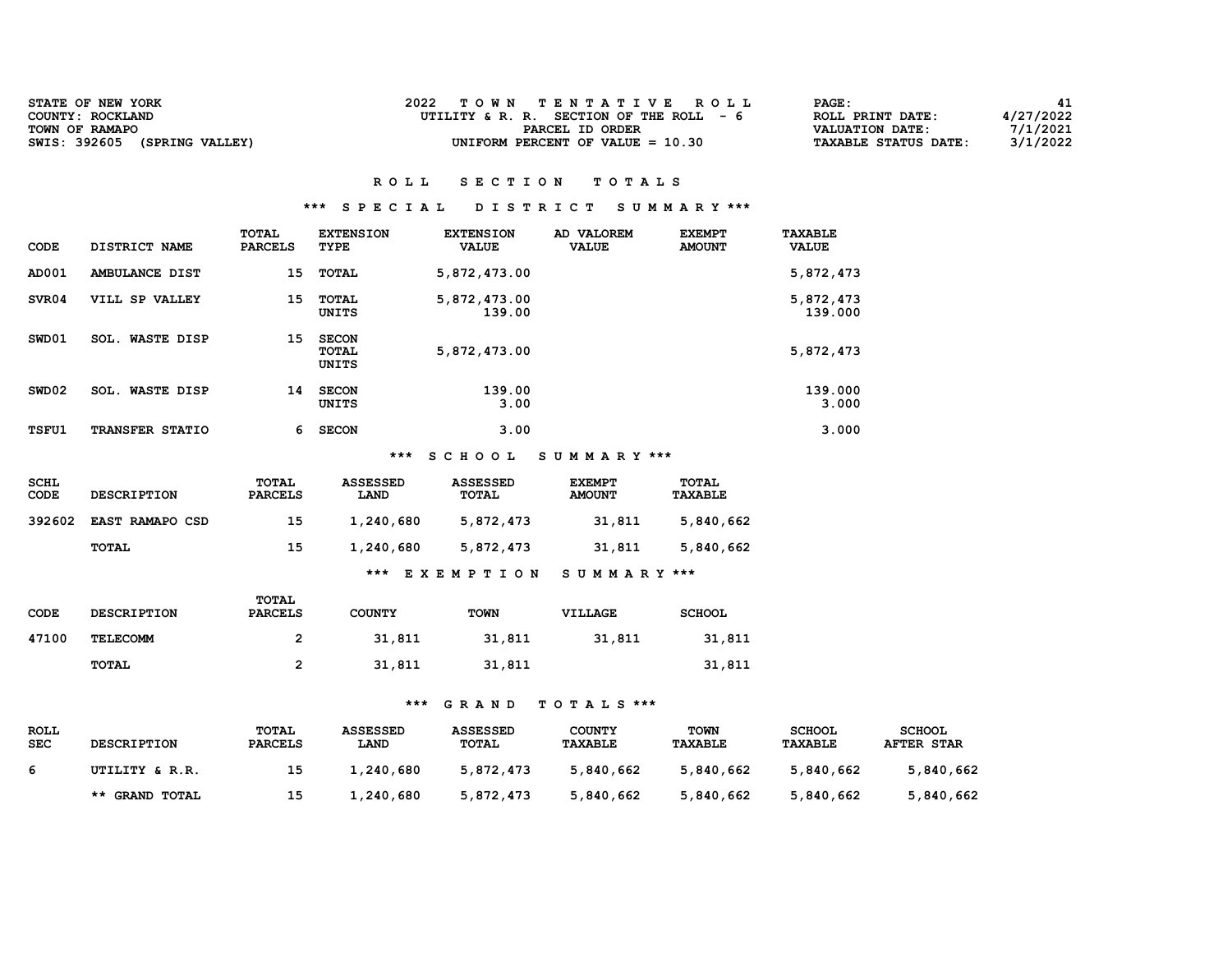| STATE OF NEW YORK               | TOWN TENTATIVE ROLL                    | 42<br>PAGE:                             |
|---------------------------------|----------------------------------------|-----------------------------------------|
| COUNTY: ROCKLAND                | WHOLLY EXEMPT SECTION OF THE ROLL $-8$ | 4/27/2022<br>ROLL PRINT DATE:           |
| TOWN OF RAMAPO                  | PARCEL ID ORDER                        | 7/1/2021<br>VALUATION DATE:             |
| SWIS: 392605<br>(SPRING VALLEY) | UNIFORM PERCENT OF VALUE $= 10.30$     | 3/1/2022<br><b>TAXABLE STATUS DATE:</b> |

#### \*\*\* S P E C I A L D I S T R I C T S U M M A R Y \*\*\*

| CODE         | DISTRICT NAME             | TOTAL<br><b>PARCELS</b> | <b>EXTENSION</b><br>TYPE              | <b>EXTENSION</b><br><b>VALUE</b>  | AD VALOREM<br><b>VALUE</b> | <b>EXEMPT</b><br><b>AMOUNT</b> | <b>TAXABLE</b><br><b>VALUE</b>   |
|--------------|---------------------------|-------------------------|---------------------------------------|-----------------------------------|----------------------------|--------------------------------|----------------------------------|
| AD001        | AMBULANCE DIST            | 215                     | <b>TOTAL</b>                          | 9,627,774.00                      |                            |                                | 9,627,774                        |
| <b>FP003</b> | MONSEY FD                 | 6                       | TOTAL                                 |                                   |                            |                                |                                  |
| <b>PRTC</b>  | PRORATA TOWN/CO           | 1                       | <b>MOVE</b>                           | 5,384.67                          |                            |                                | 5,384.670                        |
| <b>PRTSC</b> | PRORATA SCHOOL            | 1                       | <b>MOVE</b>                           | 10,411.73                         |                            |                                | 10,411.730                       |
| SVG01        | S V GARBAGE DIS           | 50                      | <b>UNITS</b>                          | 63.00                             |                            |                                | 63.000                           |
| SVR04        | VILL SP VALLEY            | 210                     | <b>TOTAL</b><br>UNITS                 | 36,923,981.00<br>895.00           |                            |                                | 36, 923, 981<br>895.000          |
| SWD01        | <b>WASTE DISP</b><br>SOL. | 211                     | <b>SECON</b><br><b>TOTAL</b><br>UNITS | 592.00<br>36,768,869.00<br>153.00 |                            |                                | 592.000<br>36,768,869<br>153.000 |
| SWD02        | <b>SOL. WASTE DISP</b>    | 211                     | <b>SECON</b><br>UNITS                 | 895.00<br>633.00                  |                            |                                | 895.000<br>633.000               |
| <b>TSFU1</b> | <b>TRANSFER STATIO</b>    | 164                     | <b>SECON</b>                          | 633.00                            |                            |                                | 633.000                          |

## \*\*\* S C H O O L S U M M A R Y \*\*\*

| <b>SCHL</b><br>CODE | <b>DESCRIPTION</b>     | TOTAL<br><b>PARCELS</b> | <b>ASSESSED</b><br><b>LAND</b> | <b>ASSESSED</b><br>TOTAL | <b>EXEMPT</b><br><b>AMOUNT</b> | TOTAL<br><b>TAXABLE</b> |
|---------------------|------------------------|-------------------------|--------------------------------|--------------------------|--------------------------------|-------------------------|
| 392602              | <b>EAST RAMAPO CSD</b> | 215                     | 7,608,525                      | 37,346,607               | 37,343,795                     | 2,812                   |
|                     | TOTAL                  | 215                     | 7,608,525                      | 37,346,607               | 37,343,795                     | 2,812                   |

## \*\*\* E X E M P T I O N S U M M A R Y \*\*\*

|                    | TOTAL          |               |             |                |               |
|--------------------|----------------|---------------|-------------|----------------|---------------|
| <b>DESCRIPTION</b> | <b>PARCELS</b> | <b>COUNTY</b> | <b>TOWN</b> | <b>VILLAGE</b> | <b>SCHOOL</b> |
| N Y STATE          | 4              | 51,300        | 51,300      | 51,300         | 51,300        |
| CTY OWNED          | 9              | 98,812        | 98,812      | 98,812         | 98,812        |
| TWN WTHIN          |                | 50,000        | 50,000      | 50,000         | 50,000        |
| VILG OWNED         | 31             | 5, 274, 225   | 5, 274, 225 | 5,274,225      | 5,274,225     |
| <b>SCHOOL DIS</b>  | 9              | 4,482,700     | 4,482,700   | 4,482,700      | 4,482,700     |
| <b>US PROP</b>     |                | 230,700       | 230,700     | 230,700        | 230,700       |
| URBAN RNWL         |                | 631,000       | 631,000     | 631,000        | 631,000       |
| <b>MUN HSNG</b>    | 6              | 5,498,500     | 5,498,500   | 5,498,500      | 5,498,500     |
| RS REL PRP         | 39             | 2,458,774     | 2,458,774   | 2,458,774      | 2,458,774     |
| NONPRO C-P         | 62             | 6,038,032     | 6,038,032   | 6,038,032      | 6,038,032     |
| NON-PROF O         | 31             | 8,789,594     | 8,789,594   | 8,789,594      | 8,789,594     |
| NON-PRO CH         |                | 1,030,200     | 1,030,200   | 1,030,200      | 1,030,200     |
|                    |                |               |             |                |               |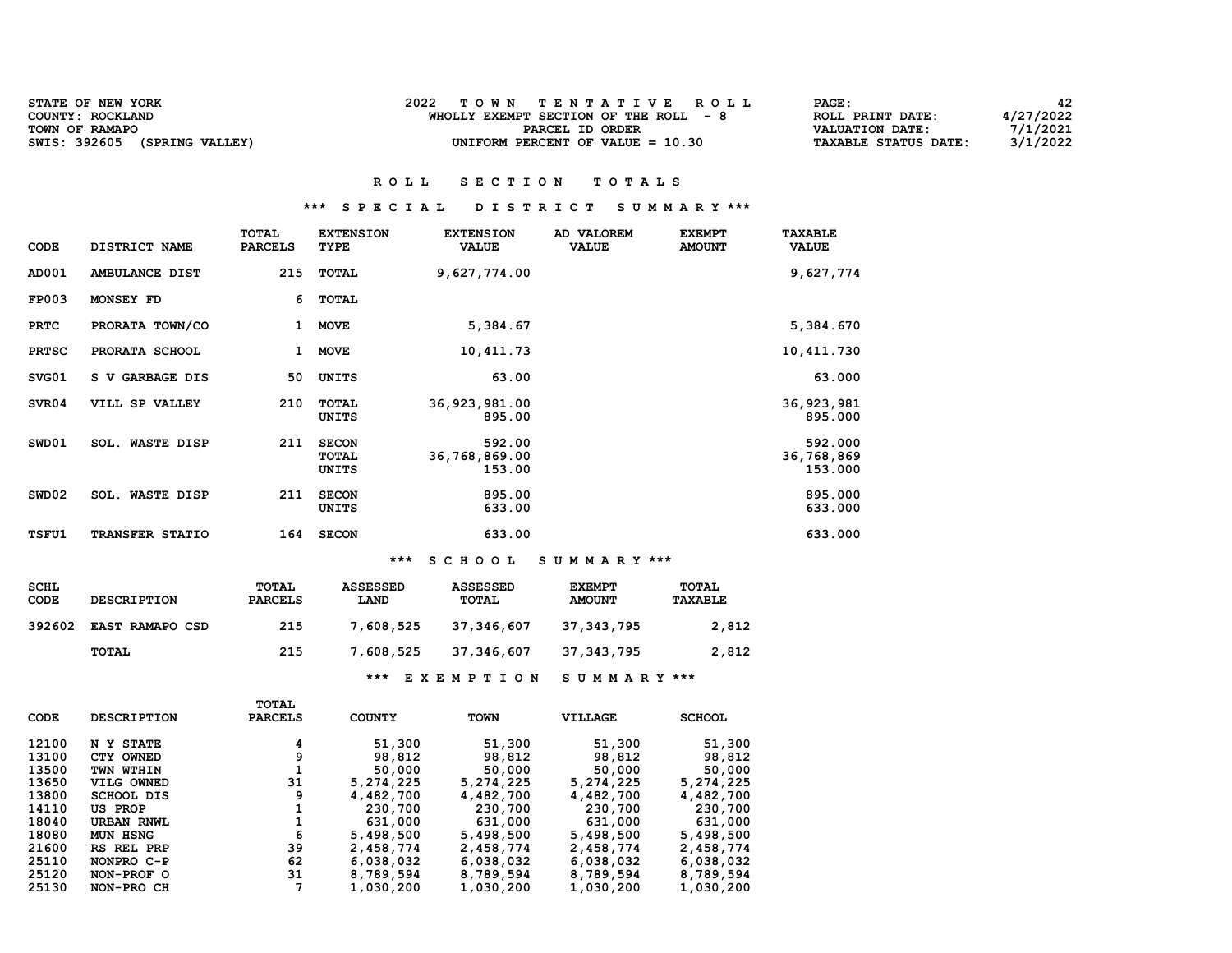| STATE OF NEW YORK               | TOWN TENTATIVE ROLL                   | <b>PAGE :</b>                           |
|---------------------------------|---------------------------------------|-----------------------------------------|
| COUNTY: ROCKLAND                | WHOLLY EXEMPT SECTION OF THE ROLL - 8 | 4/27/2022<br>ROLL PRINT DATE:           |
| TOWN OF RAMAPO                  | PARCEL ID ORDER                       | 7/1/2021<br>VALUATION DATE:             |
| SWIS: 392605<br>(SPRING VALLEY) | UNIFORM PERCENT OF VALUE $= 10.30$    | 3/1/2022<br><b>TAXABLE STATUS DATE:</b> |
|                                 |                                       |                                         |

### \*\*\* E X E M P T I O N S U M M A R Y \*\*\*

|       |                    | <b>TOTAL</b>   |               |             |                |               |
|-------|--------------------|----------------|---------------|-------------|----------------|---------------|
| CODE  | <b>DESCRIPTION</b> | <b>PARCELS</b> | <b>COUNTY</b> | <b>TOWN</b> | <b>VILLAGE</b> | <b>SCHOOL</b> |
| 25210 | NONPRO H&C         |                | 39,400        | 39,400      | 39,400         | 39,400        |
| 25230 | NONPRO COR         | 11             | 314,032       | 314,032     | 314,032        | 314,032       |
| 25300 | NON-PROFIT         | 2              | 153,100       | 153,100     | 153,100        | 153,100       |
| 26400 | INC VOL FI         | 2              | 398,000       | 398,000     | 398,000        | 398,000       |
| 27200 | <b>RAIL SUB</b>    | 8              | 292,926       | 292,926     | 292,926        | 292,926       |
| 28110 | <b>UDC PROJ</b>    | 2              | 473,000       | 473,000     | 473,000        | 473,000       |
| 28220 | COM DEV CP         | 4              | 1,039,500     | 1,039,500   | 1,039,500      | 1,039,500     |
| 33201 | CTY TAX SL         |                | 2,812         | 2,812       | 2,812          |               |
|       | TOTAL              | 232            | 37,346,607    | 37,346,607  |                | 37, 343, 795  |

| <b>ROLL</b><br><b>SEC</b> | <b>DESCRIPTION</b> | TOTAL<br><b>PARCELS</b> | <b>ASSESSED</b><br><b>LAND</b> | <b>ASSESSED</b><br><b>TOTAL</b> | <b>COUNTY</b><br><b>TAXABLE</b> | <b>TOWN</b><br><b>TAXABLE</b> | <b>SCHOOL</b><br>TAXABLE | <b>SCHOOL</b><br><b>AFTER STAR</b> |
|---------------------------|--------------------|-------------------------|--------------------------------|---------------------------------|---------------------------------|-------------------------------|--------------------------|------------------------------------|
| 8                         | WHOLLY EXEMPT      | 215                     | 7,608,525                      | 37,346,607                      |                                 |                               | 2,812                    | 2,812                              |
|                           | ** GRAND TOTAL     | 215                     | 7,608,525                      | 37,346,607                      |                                 |                               | 2,812                    | 2,812                              |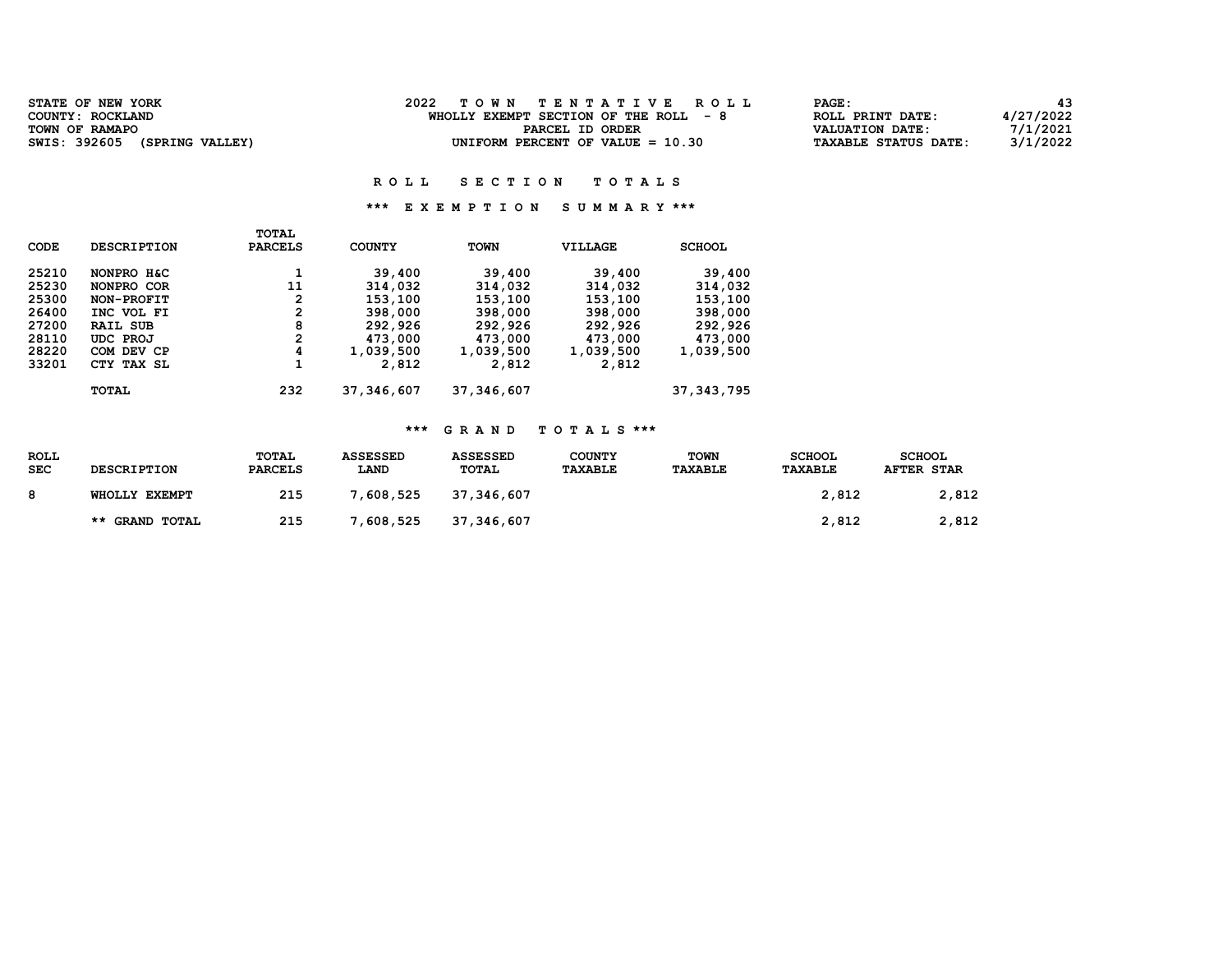| STATE OF NEW YORK               | TOWN TENTATIVE ROLL                | 44<br>PAGE:                             |
|---------------------------------|------------------------------------|-----------------------------------------|
| COUNTY: ROCKLAND                | SWIS TOTALS                        | 4/27/2022<br>ROLL PRINT DATE:           |
| TOWN OF RAMAPO                  | PARCEL ID ORDER                    | 7/1/2021<br><b>VALUATION DATE:</b>      |
| SWIS: 392605<br>(SPRING VALLEY) | UNIFORM PERCENT OF VALUE $= 10.30$ | 3/1/2022<br><b>TAXABLE STATUS DATE:</b> |
|                                 |                                    |                                         |

### \*\*\* S P E C I A L D I S T R I C T S U M M A R Y \*\*\*

\*\*\* H O M E S T E A D \*\*\*

|             |                                | TOTAL          | <b>'XTENSION</b> | <b>EXTENSION</b> | <b>VALOREM</b><br>AD | <b>EXEMPT</b> | <b>TAXABLE</b> |
|-------------|--------------------------------|----------------|------------------|------------------|----------------------|---------------|----------------|
| CODE<br>- - | <b>DISTRICT</b><br><b>NAME</b> | <b>PARCELS</b> | TYPE             | <b>VALUE</b>     | <b>VALUE</b>         | <b>AMOUNT</b> | <b>VALUE</b>   |
|             |                                | <b>DADTC</b>   |                  |                  |                      |               |                |

NO SPECIAL DISTRICT TOTALS AT THIS LEVEL

### \*\*\* S P E C I A L D I S T R I C T S U M M A R Y \*\*\*

#### \*\*\* N O N - H O M E S T E A D \*\*\*

|             |                                | TOTAL          | <b>TXTENSION</b> | <b>EXTENSION</b> | <b>VALOREM</b><br>AD | <b>EXEMPT</b> | <b>TAXABLE</b> |
|-------------|--------------------------------|----------------|------------------|------------------|----------------------|---------------|----------------|
| <b>CODE</b> | <b>DISTRICT</b><br><b>NAME</b> | <b>PARCELS</b> | TYPE             | <b>VALUE</b>     | <b>VALUE</b>         | <b>AMOUNT</b> | <b>VALUE</b>   |
|             |                                | <b>PARTS</b>   |                  |                  |                      |               |                |

NO SPECIAL DISTRICT TOTALS AT THIS LEVEL

# \*\*\* S P E C I A L D I S T R I C T S U M M A R Y \*\*\*

| CODE         | DISTRICT NAME          | <b>TOTAL</b><br><b>PARCELS</b> | <b>EXTENSION</b><br>TYPE | <b>EXTENSION</b><br><b>VALUE</b> | AD VALOREM<br><b>VALUE</b> | <b>EXEMPT</b><br><b>AMOUNT</b> | <b>TAXABLE</b><br><b>VALUE</b> |
|--------------|------------------------|--------------------------------|--------------------------|----------------------------------|----------------------------|--------------------------------|--------------------------------|
| AD001        | AMBULANCE DIST         | 3909                           | TOTAL                    | 190, 525, 183.00                 |                            |                                | 190,525,183                    |
| <b>FP002</b> | SPRING VALLEY N        | 130                            | <b>TOTAL</b>             | 2,056,021.00                     |                            |                                | 2,056,021                      |
| <b>FP003</b> | MONSEY FD              | 606                            | <b>TOTAL</b>             | 23,622,118.00                    |                            |                                | 23,622,118                     |
| <b>PRTC</b>  | PRORATA TOWN/CO        | 14                             | <b>MOVE</b>              | 21,624.79                        |                            |                                | 21,624.790                     |
| <b>PRTSC</b> | PRORATA SCHOOL         | 13                             | <b>MOVE</b>              | 43,459.74                        |                            |                                | 43,459.740                     |
| SVG01        | S V GARBAGE DIS        | 2246                           | <b>UNITS</b>             | 2,725.00                         |                            |                                | 2,725.000                      |
| SVR04        | VILL SP VALLEY         | 3904                           | TOTAL<br>UNITS           | 218,564,272.00<br>11,039.50      |                            |                                | 218,564,272<br>11,039.500      |
| SWD01        | <b>SOL. WASTE DISP</b> | 3903                           | <b>SECON</b>             | 9,327.00                         |                            |                                | 9,327.000                      |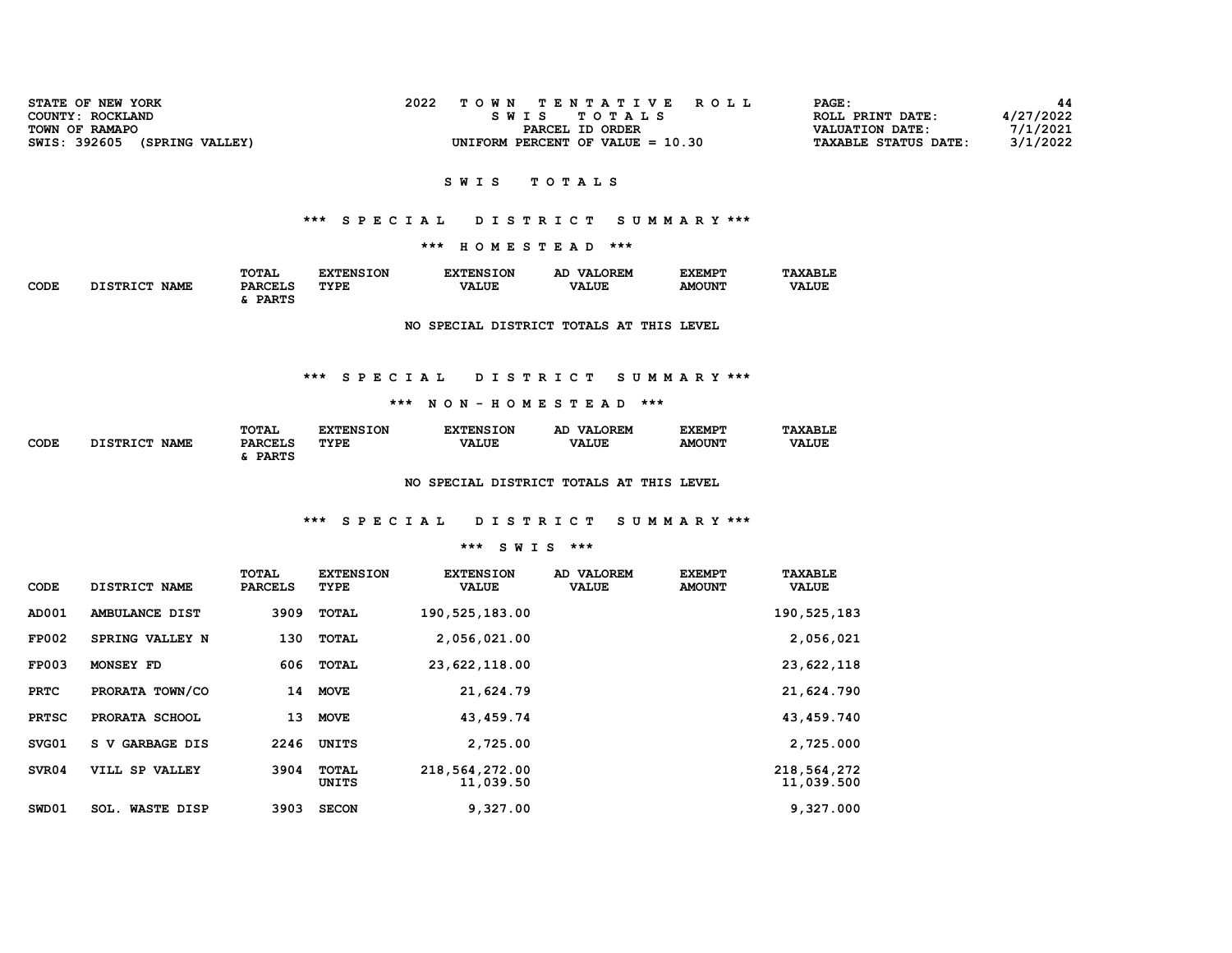| STATE OF NEW YORK               | TOWN TENTATIVE ROLL                | PAGE:                       | 45        |
|---------------------------------|------------------------------------|-----------------------------|-----------|
| COUNTY: ROCKLAND                | SWIS TOTALS                        | ROLL PRINT DATE:            | 4/27/2022 |
| TOWN OF RAMAPO                  | PARCEL ID ORDER                    | <b>VALUATION DATE:</b>      | 7/1/2021  |
| SWIS: 392605<br>(SPRING VALLEY) | UNIFORM PERCENT OF VALUE $= 10.30$ | <b>TAXABLE STATUS DATE:</b> | 3/1/2022  |

# \*\*\* S P E C I A L D I S T R I C T S U M M A R Y \*\*\*

## \*\*\* S W I S \*\*\*

| CODE         | DISTRICT NAME             | TOTAL<br><b>PARCELS</b> | <b>EXTENSION</b><br>TYPE | <b>EXTENSION</b><br><b>VALUE</b> | <b>VALOREM</b><br>AD.<br><b>VALUE</b> | <b>EXEMPT</b><br><b>AMOUNT</b> | TAXABLE<br><b>VALUE</b>    |
|--------------|---------------------------|-------------------------|--------------------------|----------------------------------|---------------------------------------|--------------------------------|----------------------------|
|              |                           |                         | TOTAL<br>UNITS           | 218, 313, 341.00<br>2,034.00     |                                       |                                | 218, 313, 341<br>2,034.000 |
| SWD02        | <b>WASTE DISP</b><br>SOL. | 3900                    | <b>SECON</b><br>UNITS    | 11,023.50<br>9,351.00            |                                       |                                | 11,023.500<br>9,351.000    |
| <b>TSFU1</b> | <b>TRANSFER STATIO</b>    | 3753                    | <b>SECON</b>             | 9,351.00                         |                                       |                                | 9,351.000                  |

\*\*\* S C H O O L S U M M A R Y \*\*\*

#### \*\*\* H O M E S T E A D \*\*\*

| <b>SCHL</b><br><b>CODE</b> | <b>DESCRIPTION</b>     | TOTAL<br><b>PARCELS</b><br>& PARTS | <b>ASSESSED</b><br><b>LAND</b> | <b>ASSESSED</b><br><b>TOTAL</b> | <b>EXEMPT</b><br><b>AMOUNT</b> | TOTAL<br>TAXABLE |
|----------------------------|------------------------|------------------------------------|--------------------------------|---------------------------------|--------------------------------|------------------|
| 392602                     | <b>EAST RAMAPO CSD</b> | 2409                               | 25, 175, 614                   | 107,074,143                     | 7,313,974                      | 99,760,169       |
|                            | <b>TOTAL</b>           | 2409                               | 25,175,614                     | 107,074,143                     | 7,313,974                      | 99,760,169       |
|                            |                        |                                    | ***                            | NON - HOMESTEAD                 | ***                            |                  |

| <b>SCHL</b><br><b>CODE</b> | <b>DESCRIPTION</b>     | TOTAL<br><b>PARCELS</b><br>& PARTS | <b>ASSESSED</b><br><b>LAND</b> | <b>ASSESSED</b><br><b>TOTAL</b> | <b>EXEMPT</b><br><b>AMOUNT</b> | <b>TOTAL</b><br><b>TAXABLE</b> |
|----------------------------|------------------------|------------------------------------|--------------------------------|---------------------------------|--------------------------------|--------------------------------|
| 392602                     | <b>EAST RAMAPO CSD</b> | 1500                               | 31,839,255                     | 111,912,755                     | 33, 389, 674                   | 78,523,081                     |
|                            | <b>TOTAL</b>           | 1500                               | 31,839,255                     | 111,912,755                     | 33, 389, 674                   | 78,523,081                     |
|                            |                        |                                    |                                | ***<br><b>SWIS</b>              | ***                            |                                |
| <b>SCHL</b><br>CODE        | <b>DESCRIPTION</b>     | TOTAL<br><b>PARCELS</b>            | <b>ASSESSED</b><br>LAND        | <b>ASSESSED</b><br>TOTAL        | <b>EXEMPT</b><br><b>AMOUNT</b> | <b>TOTAL</b><br><b>TAXABLE</b> |
| 392602                     | <b>EAST RAMAPO CSD</b> | 3909                               | 57,014,869                     | 218,986,898                     | 40,703,648                     | 178,283,250                    |
|                            | TOTAL                  | 3909                               | 57,014,869                     | 218,986,898                     | 40,703,648                     | 178,283,250                    |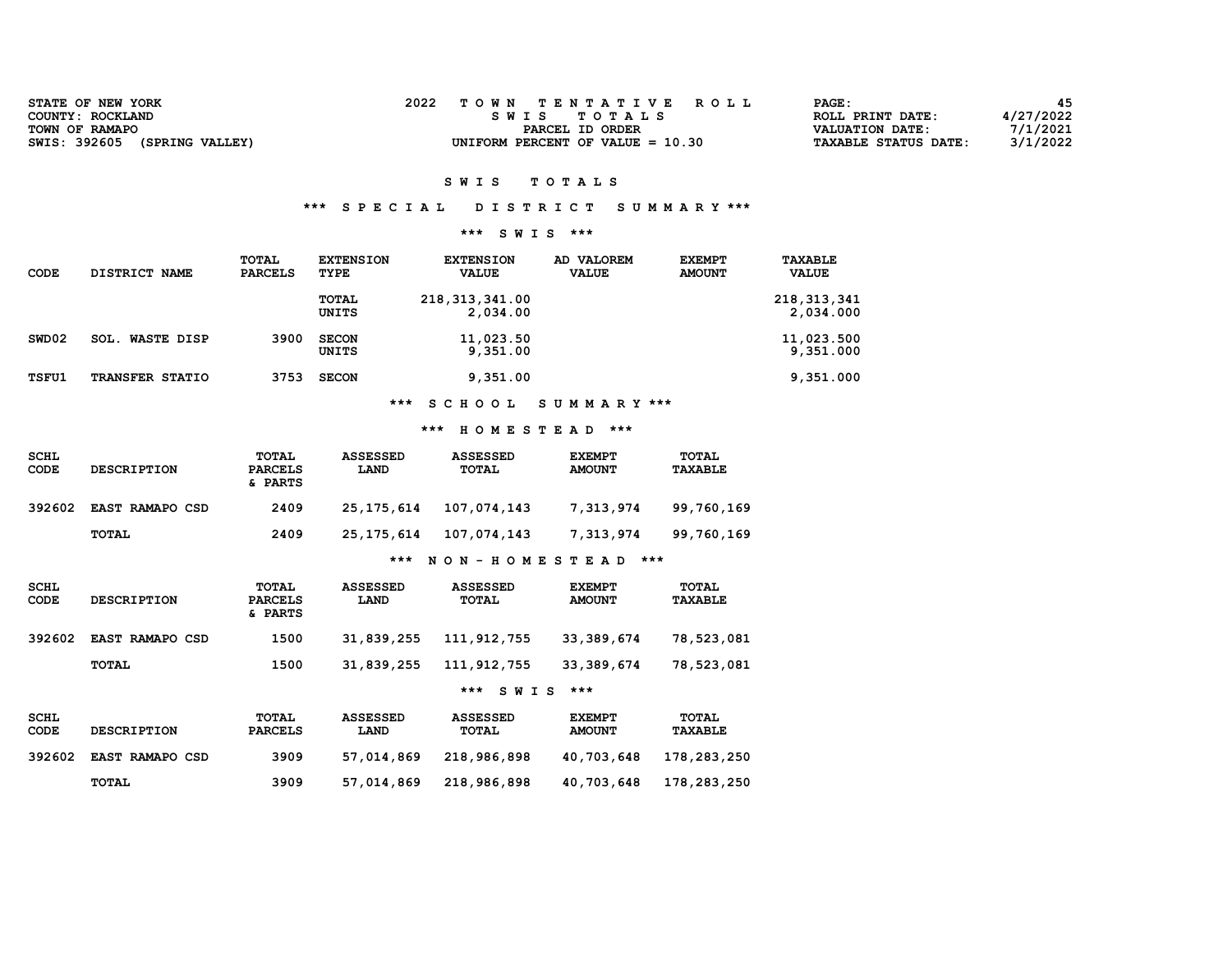| STATE OF NEW YORK               | TOWN TENTATIVE ROLL                | 46<br>PAGE:                             |
|---------------------------------|------------------------------------|-----------------------------------------|
| COUNTY: ROCKLAND                | SWIS TOTALS                        | 4/27/2022<br>ROLL PRINT DATE:           |
| TOWN OF RAMAPO                  | PARCEL ID ORDER                    | 7/1/2021<br>VALUATION DATE:             |
| SWIS: 392605<br>(SPRING VALLEY) | UNIFORM PERCENT OF VALUE $= 10.30$ | 3/1/2022<br><b>TAXABLE STATUS DATE:</b> |

#### \*\*\* E X E M P T I O N S U M M A R Y \*\*\*

#### \*\*\* H O M E S T E A D \*\*\*

| <b>CODE</b> | <b>DESCRIPTION</b> | <b>TOTAL</b><br><b>PARCELS</b><br>& PARTS | <b>COUNTY</b> | <b>TOWN</b>     | <b>VILLAGE</b> | <b>SCHOOL</b> |
|-------------|--------------------|-------------------------------------------|---------------|-----------------|----------------|---------------|
| 13100       | CTY OWNED          | 7                                         | 81,800        | 81,800          | 81,800         | 81,800        |
| 13650       | VILG OWNED         | 7                                         | 118,300       | 118,300         | 118,300        | 118,300       |
| 13800       | <b>SCHOOL DIS</b>  | $\overline{2}$                            | 59,400        | 59,400          | 59,400         | 59,400        |
| 21600       | RS REL PRP         | 40                                        | 2,471,252     | 2,471,252       | 2,471,252      | 2,471,252     |
| 25110       | NONPRO C-P         | 31                                        | 1,714,179     | 1,714,179       | 1,714,179      | 1,714,179     |
| 25120       | NON-PROF O         | 20                                        | 1,241,651     | 1,241,651       | 1,241,651      | 1,241,651     |
| 25130       | NON-PRO CH         | 5                                         | 111,400       | 111,400         | 111,400        | 111,400       |
| 25210       | NONPRO H&C         | $\mathbf 1$                               | 39,400        | 39,400          | 39,400         | 39,400        |
| 25230       | NONPRO COR         | 4                                         | 101,800       | 101,800         | 101,800        | 101,800       |
| 25300       | NON-PROFIT         | $\mathbf{1}$                              | 76,800        | 76,800          | 76,800         | 76,800        |
| 28110       | UDC PROJ           | $\mathbf 1$                               | 50,000        | 50,000          | 50,000         | 50,000        |
| 28220       | COM DEV CP         | $\frac{1}{3}$                             | 159,500       | 159,500         | 159,500        | 159,500       |
| 41101       | VETERAN CT         |                                           | 5,000         | 5,000           | 5,000          |               |
| 41121       | WAR VET CT         | 13                                        | 72,180        | 72,180          | 72,180         |               |
| 41131       | COMBAT CT          | 7                                         | 65,050        | 65,050          | 65,050         |               |
| 41141       | DIS. VET CT        | 4                                         | 54,900        | 54,900          | 54,900         |               |
| 41400       | <b>CLERGY</b>      | 17                                        | 25,500        | 25,500          | 25,500         | 25,500        |
| 41661       | VOL FIRE & AMB     | 1                                         | 344           | 344             | 344            |               |
| 41800       | AGED C/T/S         | 55                                        | 953,961       | 953,961         | 953,961        | 982,787       |
| 41801       | AGED C/T           | 1                                         | 20,300        | 20,300          | 20,300         |               |
| 41834       | SR STAR            | 159                                       |               |                 |                | 2,639,831     |
| 41854       | <b>RES STAR</b>    | 613                                       |               |                 |                | 5,903,679     |
| 41900       | <b>DISABLE</b>     | 1                                         | 7,000         | 7,000           | 7,000          | 7,000         |
| 41910       | DISABLED CRIME     | 1                                         | 5,800         | 5,800           | 5,800          | 5,800         |
| 41930       | DISABLE LI         | 3                                         | 50,155        | 50,155          | 50,155         | 50,155        |
| 47600       | <b>BUSI IMPRO</b>  | $\mathbf{1}$                              | 17,250        | 17,250          | 17,250         | 17,250        |
|             | TOTAL              | 999                                       | 7,502,922     | 7,502,922       | 7,502,922      | 15,857,484    |
|             |                    |                                           | ***           | NON - HOMESTEAD | ***            |               |

| CODE  | <b>DESCRIPTION</b> | <b>TOTAL</b><br><b>PARCELS</b><br>& PARTS | <b>COUNTY</b> | <b>TOWN</b> | <b>VILLAGE</b> | <b>SCHOOL</b> |
|-------|--------------------|-------------------------------------------|---------------|-------------|----------------|---------------|
| 12100 | N Y STATE          | 4                                         | 51,300        | 51,300      | 51,300         | 51,300        |
| 13100 | CTY OWNED          | 2                                         | 17,012        | 17,012      | 17,012         | 17,012        |
| 13500 | TWN WTHIN          | 1                                         | 50,000        | 50,000      | 50,000         | 50,000        |
| 13650 | VILG OWNED         | 25                                        | 5,580,925     | 5,580,925   | 5,580,925      | 5,580,925     |
| 13800 | SCHOOL DIS         | 7                                         | 4,423,300     | 4,423,300   | 4,423,300      | 4,423,300     |
| 14110 | US PROP            | 1                                         | 230,700       | 230,700     | 230,700        | 230,700       |
| 18040 | URBAN RNWL         | 1                                         | 631,000       | 631,000     | 631,000        | 631,000       |
| 18080 | MUN HSNG           | 6                                         | 5,498,500     | 5,498,500   | 5,498,500      | 5,498,500     |
| 21600 | RS REL PRP         | $\mathbf{2}$                              | 158,872       | 158,872     | 158,872        | 158,872       |
| 25110 | NONPRO C-P         | 31                                        | 4,323,853     | 4,323,853   | 4,323,853      | 4,323,853     |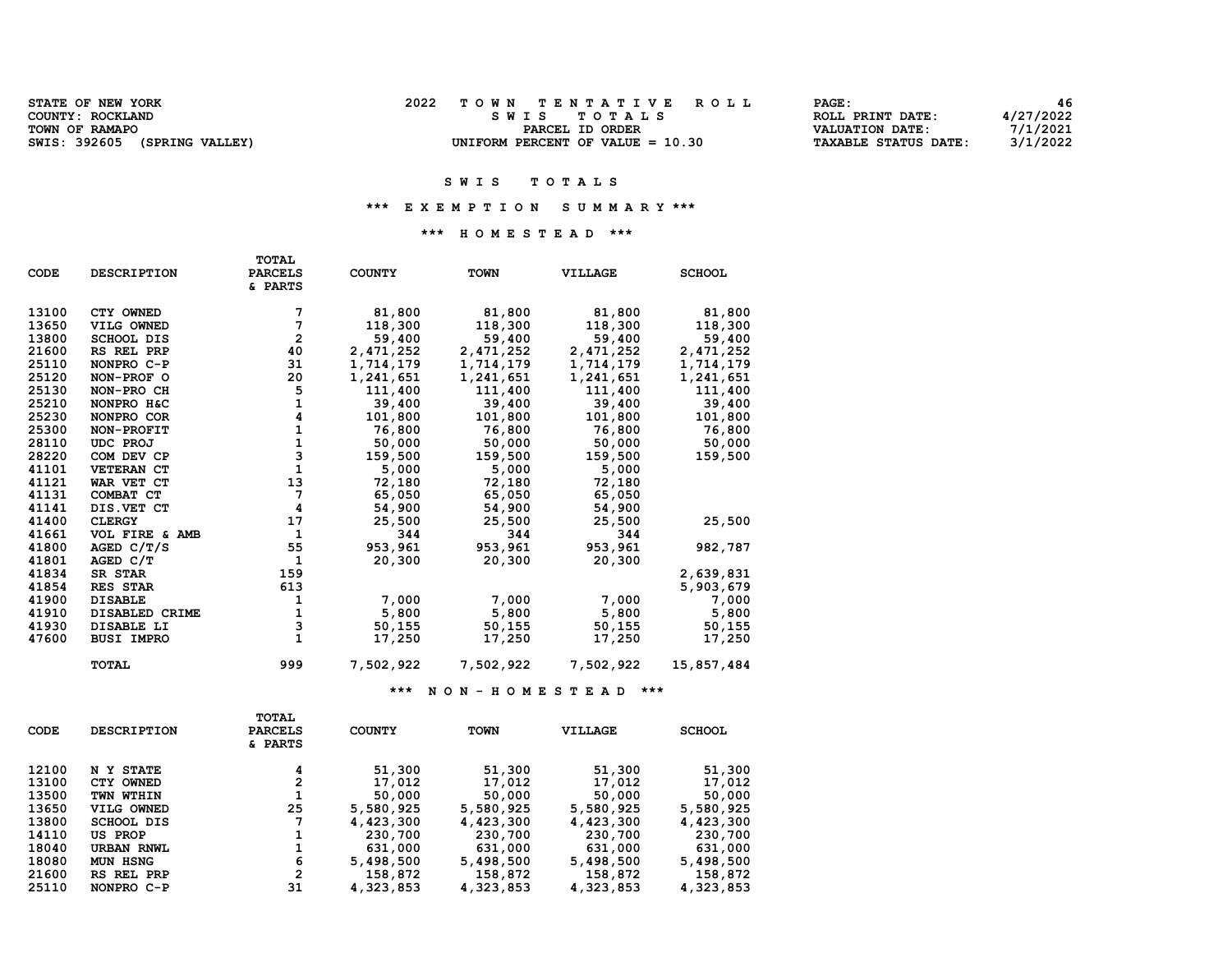| <b>STATE OF NEW YORK</b>        | TOWN TENTATIVE ROLL                | PAGE:                                   |
|---------------------------------|------------------------------------|-----------------------------------------|
| COUNTY: ROCKLAND                | SWIS TOTALS                        | 4/27/2022<br>ROLL PRINT DATE:           |
| TOWN OF RAMAPO                  | PARCEL ID ORDER                    | 7/1/2021<br>VALUATION DATE:             |
| SWIS: 392605<br>(SPRING VALLEY) | UNIFORM PERCENT OF VALUE $= 10.30$ | 3/1/2022<br><b>TAXABLE STATUS DATE:</b> |

#### \*\*\* E X E M P T I O N S U M M A R Y \*\*\*

#### \*\*\* N O N - H O M E S T E A D \*\*\*

| <b>CODE</b> | <b>DESCRIPTION</b> | TOTAL<br><b>PARCELS</b><br>& PARTS | <b>COUNTY</b> | <b>TOWN</b> | VILLAGE      | <b>SCHOOL</b> |
|-------------|--------------------|------------------------------------|---------------|-------------|--------------|---------------|
| 25120       | NON-PROF O         | 15                                 | 7,746,575     | 7,746,575   | 7,746,575    | 7,746,575     |
| 25130       | NON-PRO CH         | 2                                  | 918,800       | 918,800     | 918,800      | 918,800       |
| 25230       | NONPRO COR         | 7                                  | 212,232       | 212,232     | 212,232      | 212,232       |
| 25300       | NON-PROFIT         | 1                                  | 76,300        | 76,300      | 76,300       | 76,300        |
| 26400       | INC VOL FI         | з                                  | 500,000       | 500,000     | 500,000      | 500,000       |
| 27200       | <b>RAIL SUB</b>    | 8                                  | 292,926       | 292,926     | 292,926      | 292,926       |
| 28110       | <b>UDC PROJ</b>    | 1                                  | 423,000       | 423,000     | 423,000      | 423,000       |
| 28220       | COM DEV CP         | $\overline{2}$                     | 1,976,326     | 1,976,326   | 1,976,326    | 1,976,326     |
| 33201       | CTY TAX SL         | 1                                  | 2,812         | 2,812       | 2,812        |               |
| 41121       | WAR VET<br>CТ      | 9                                  | 19,713        | 19,713      | 19,713       |               |
| 41131       | COMBAT CT          | 9                                  | 30,387        | 30,387      | 30,387       |               |
| 41141       | DIS. VET CT        | 5                                  | 19,843        | 19,843      | 19,843       |               |
| 41151       | VET - COLD WAR     | $\mathbf{1}$                       | 1,375         | 1,375       | 1,375        |               |
| 41400       | <b>CLERGY</b>      | $\overline{2}$                     | 3,000         | 3,000       | 3,000        | 3,000         |
| 41800       | AGED $C/T/S$       | 31                                 | 224,029       | 224,029     | 224,029      | 243,242       |
| 41801       | AGED C/T           | 1                                  | 2,884         | 2,884       | 2,884        |               |
| 47100       | <b>TELECOMM</b>    | $\overline{2}$                     | 31,811        | 31,811      | 31,811       | 31,811        |
|             | TOTAL              | 180                                | 33,447,475    | 33,447,475  | 33, 447, 475 | 33,389,674    |

|       |                    | <b>TOTAL</b>   |               |             |                |               |
|-------|--------------------|----------------|---------------|-------------|----------------|---------------|
| CODE  | <b>DESCRIPTION</b> | <b>PARCELS</b> | <b>COUNTY</b> | <b>TOWN</b> | <b>VILLAGE</b> | <b>SCHOOL</b> |
|       |                    |                |               |             |                |               |
| 12100 | N Y STATE          |                | 51,300        | 51,300      | 51,300         | 51,300        |
| 13100 | CTY OWNED          | 9              | 98,812        | 98,812      | 98,812         | 98,812        |
| 13500 | TWN WTHIN          |                | 50,000        | 50,000      | 50,000         | 50,000        |
| 13650 | VILG OWNED         | 32             | 5,699,225     | 5,699,225   | 5,699,225      | 5,699,225     |
| 13800 | <b>SCHOOL DIS</b>  | 9              | 4,482,700     | 4,482,700   | 4,482,700      | 4,482,700     |
| 14110 | <b>US PROP</b>     |                | 230,700       | 230,700     | 230,700        | 230,700       |
| 18040 | <b>URBAN RNWL</b>  |                | 631,000       | 631,000     | 631,000        | 631,000       |
| 18080 | MUN HSNG           | 6              | 5,498,500     | 5,498,500   | 5,498,500      | 5,498,500     |
| 21600 | RS REL PRP         | 42             | 2,630,124     | 2,630,124   | 2,630,124      | 2,630,124     |
| 25110 | NONPRO C-P         | 62             | 6,038,032     | 6,038,032   | 6,038,032      | 6,038,032     |
| 25120 | NON-PROF O         | 35             | 8,988,226     | 8,988,226   | 8,988,226      | 8,988,226     |
| 25130 | NON-PRO CH         | 7              | 1,030,200     | 1,030,200   | 1,030,200      | 1,030,200     |
| 25210 | NONPRO H&C         |                | 39,400        | 39,400      | 39,400         | 39,400        |
| 25230 | NONPRO COR         | 11             | 314,032       | 314,032     | 314,032        | 314,032       |
| 25300 | NON-PROFIT         | 2              | 153,100       | 153,100     | 153,100        | 153,100       |
| 26400 | INC VOL FI         | 3              | 500,000       | 500,000     | 500,000        | 500,000       |
| 27200 | <b>RAIL SUB</b>    | 8              | 292,926       | 292,926     | 292,926        | 292,926       |
| 28110 | <b>UDC PROJ</b>    | $\overline{2}$ | 473,000       | 473,000     | 473,000        | 473,000       |
| 28220 | COM DEV CP         | 5              | 2,135,826     | 2,135,826   | 2,135,826      | 2,135,826     |
| 33201 | CTY TAX SL         |                | 2,812         | 2,812       | 2,812          |               |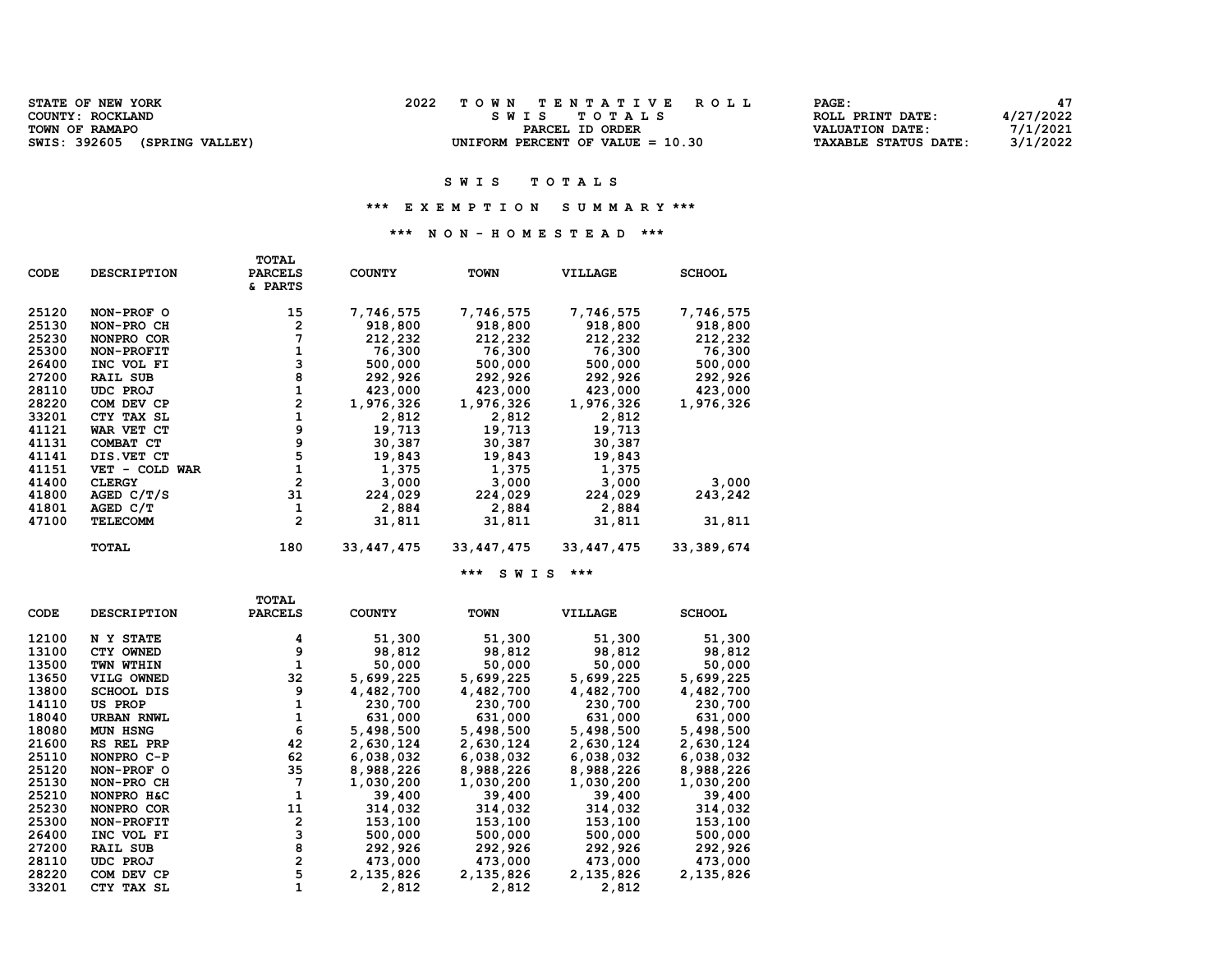| <b>STATE OF NEW YORK</b>        | TOWN TENTATIVE ROLL                | PAGE :                      | 48        |
|---------------------------------|------------------------------------|-----------------------------|-----------|
| COUNTY: ROCKLAND                | SWIS TOTALS                        | ROLL PRINT DATE:            | 4/27/2022 |
| TOWN OF RAMAPO                  | PARCEL ID ORDER                    | <b>VALUATION DATE:</b>      | 7/1/2021  |
| SWIS: 392605<br>(SPRING VALLEY) | UNIFORM PERCENT OF VALUE $= 10.30$ | <b>TAXABLE STATUS DATE:</b> | 3/1/2022  |

#### \*\*\* E X E M P T I O N S U M M A R Y \*\*\*

#### \*\*\* S W I S \*\*\*

|       |                    | TOTAL          |               |             |           |               |
|-------|--------------------|----------------|---------------|-------------|-----------|---------------|
| CODE  | <b>DESCRIPTION</b> | <b>PARCELS</b> | <b>COUNTY</b> | <b>TOWN</b> | VILLAGE   | <b>SCHOOL</b> |
| 41101 | <b>VETERAN CT</b>  | 1              | 5,000         | 5,000       | 5,000     |               |
| 41121 | WAR VET CT         | 22             | 91,893        | 91,893      | 91,893    |               |
|       |                    |                |               |             |           |               |
| 41131 | COMBAT CT          | 16             | 95,437        | 95,437      | 95,437    |               |
| 41141 | DIS. VET CT        | 9              | 74,743        | 74,743      | 74,743    |               |
| 41151 | VET - COLD WAR     |                | 1,375         | 1,375       | 1,375     |               |
| 41400 | <b>CLERGY</b>      | 19             | 28,500        | 28,500      | 28,500    | 28,500        |
| 41661 | VOL FIRE & AMB     | $\mathbf{1}$   | 344           | 344         | 344       |               |
| 41800 | AGED C/T/S         | 86             | 1,177,990     | 1,177,990   | 1,177,990 | 1,226,029     |
| 41801 | AGED C/T           | $\mathbf{2}$   | 23,184        | 23,184      | 23,184    |               |
| 41834 | SR STAR            | 159            |               |             |           | 2,639,831     |
| 41854 | <b>RES STAR</b>    | 613            |               |             |           | 5,903,679     |
| 41900 | <b>DISABLE</b>     |                | 7,000         | 7,000       | 7,000     | 7,000         |
| 41910 | DISABLED CRIME     |                | 5,800         | 5,800       | 5,800     | 5,800         |
| 41930 | DISABLE LI         |                | 50,155        | 50,155      | 50,155    | 50,155        |
| 47100 | <b>TELECOMM</b>    | $\mathbf{2}$   | 31,811        | 31,811      | 31,811    | 31,811        |
| 47600 | <b>BUSI IMPRO</b>  |                | 17,250        | 17,250      | 17,250    | 17,250        |
|       | TOTAL              | 1179           | 40,950,397    | 40,950,397  |           | 49,247,158    |

\*\*\* G R A N D T O T A L S \*\*\*

### \*\*\* H O M E S T E A D \*\*\*

| <b>ROLL</b><br><b>SEC</b> | <b>DESCRIPTION</b>                     | <b>TOTAL</b><br><b>PARCELS</b><br>& PARTS | <b>ASSESSED</b><br>LAND          | <b>ASSESSED</b><br>TOTAL           | <b>COUNTY</b><br><b>TAXABLE</b> | <b>TOWN</b><br><b>TAXABLE</b> | <b>SCHOOL</b><br><b>TAXABLE</b> | <b>SCHOOL</b><br><b>AFTER STAR</b> |
|---------------------------|----------------------------------------|-------------------------------------------|----------------------------------|------------------------------------|---------------------------------|-------------------------------|---------------------------------|------------------------------------|
| 3<br>8                    | TAXABLE<br>STATE LAND<br>WHOLLY EXEMPT | 2308<br>100                               | 23,819,814<br>9,000<br>1,346,800 | 101,186,575<br>32,068<br>5,855,500 | 99,539,153<br>32,068            | 99,539,153<br>32,068          | 99,728,101<br>32,068            | 95,076,939<br>32,068               |
|                           | ** GRAND TOTAL                         | 2409                                      | 25,175,614                       | 107,074,143                        | 99,571,221                      | 99,571,221                    | 99,760,169                      | 95,109,007                         |

#### \*\*\* N O N - H O M E S T E A D \*\*\*

| <b>ROLL</b> |                    | TOTAL          | <b>ASSESSED</b> | <b>ASSESSED</b> | <b>COUNTY</b>  | <b>TOWN</b>    | <b>SCHOOL</b>  | <b>SCHOOL</b>     |
|-------------|--------------------|----------------|-----------------|-----------------|----------------|----------------|----------------|-------------------|
| <b>SEC</b>  | <b>DESCRIPTION</b> | <b>PARCELS</b> | LAND            | TOTAL           | <b>TAXABLE</b> | <b>TAXABLE</b> | <b>TAXABLE</b> | <b>AFTER STAR</b> |
|             |                    | & PARTS        |                 |                 |                |                |                |                   |
|             | <b>TAXABLE</b>     | 1363           | 24,290,349      | 68,716,838      | 66,792,281     | 66,792,281     | 66,847,270     | 66,847,270        |
| 3           | STATE LAND         |                | 46,501          | 46,501          | 46,501         | 46,501         | 46,501         | 46,501            |
| 5           | SPCL FRANCHISE     | 6              |                 | 5,785,836       | 5,785,836      | 5,785,836      | 5,785,836      | 5,785,836         |
| 6           | UTILITY & R.R.     | 15             | 1,240,680       | 5,872,473       | 5,840,662      | 5,840,662      | 5,840,662      | 5,840,662         |
| 8           | WHOLLY EXEMPT      | 115            | 6,261,725       | 31,491,107      |                |                | 2,812          | 2,812             |
|             | ** GRAND TOTAL     | 1500           | 31,839,255      | 111,912,755     | 78,465,280     | 78,465,280     | 78,523,081     | 78,523,081        |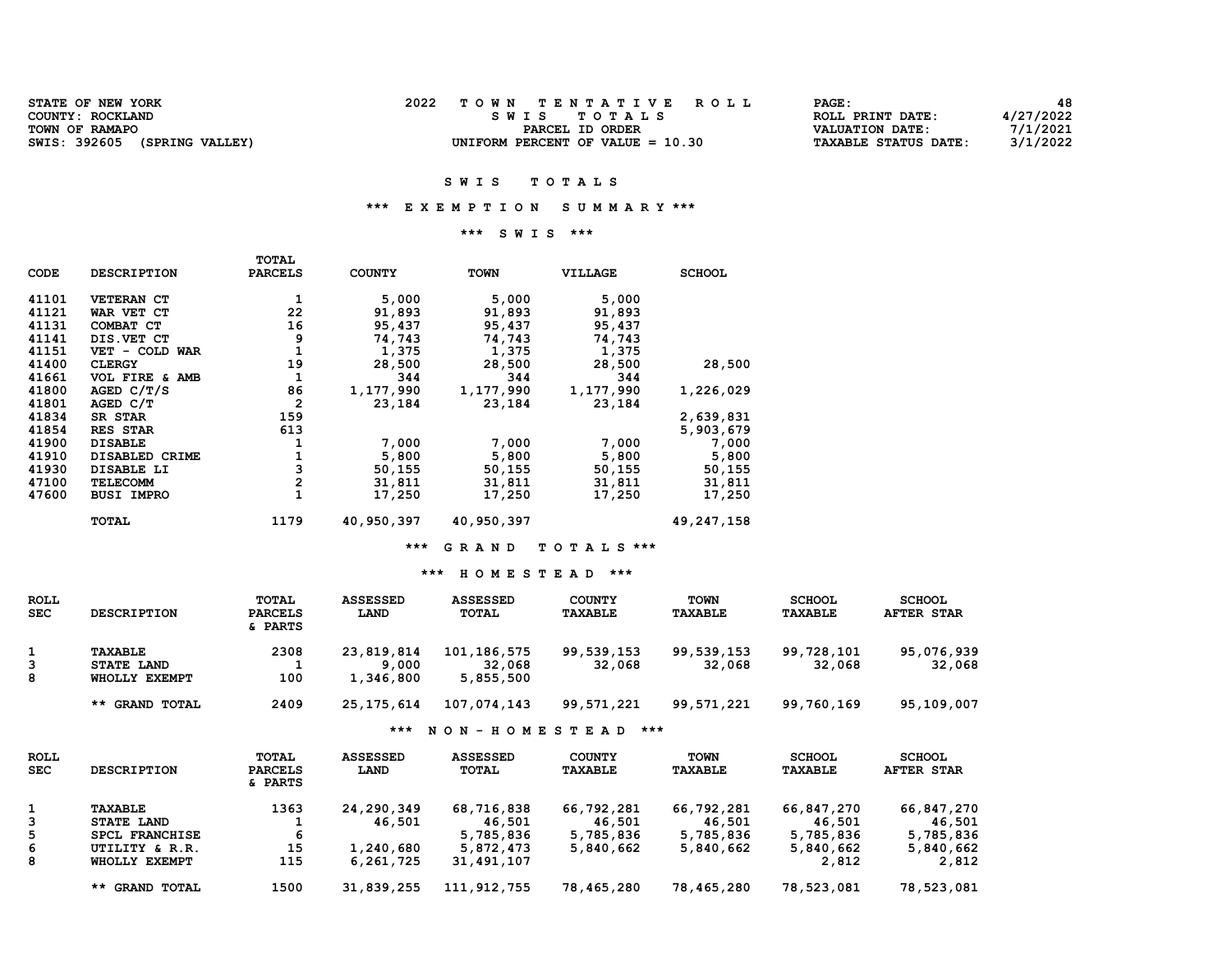| STATE OF NEW YORK               | 2022<br>TOWN TENTATIVE ROLL        | PAGE:                | 49        |
|---------------------------------|------------------------------------|----------------------|-----------|
| COUNTY: ROCKLAND                | SWIS TOTALS                        | ROLL PRINT DATE:     | 4/27/2022 |
| TOWN OF RAMAPO                  | PARCEL ID ORDER                    | VALUATION DATE:      | 7/1/2021  |
| SWIS: 392605<br>(SPRING VALLEY) | UNIFORM PERCENT OF VALUE $= 10.30$ | TAXABLE STATUS DATE: | 3/1/2022  |

\*\*\* G R A N D T O T A L S \*\*\*

| ROLL       |                       | TOTAL          | <b>ASSESSED</b> | <b>ASSESSED</b> | <b>COUNTY</b>  | TOWN           | <b>SCHOOL</b> | <b>SCHOOL</b>     |
|------------|-----------------------|----------------|-----------------|-----------------|----------------|----------------|---------------|-------------------|
| <b>SEC</b> | <b>DESCRIPTION</b>    | <b>PARCELS</b> | LAND            | TOTAL           | <b>TAXABLE</b> | <b>TAXABLE</b> | TAXABLE       | <b>AFTER STAR</b> |
|            | TAXABLE               | 3671           | 48,110,163      | 169,903,413     | 166, 331, 434  | 166, 331, 434  | 166,575,371   | 161,924,209       |
| 3          | STATE LAND            |                | 55,501          | 78,569          | 78,569         | 78,569         | 78,569        | 78,569            |
| 5          | <b>SPCL FRANCHISE</b> |                |                 | 5,785,836       | 5,785,836      | 5,785,836      | 5,785,836     | 5,785,836         |
| 6          | UTILITY & R.R.        | 15             | 1,240,680       | 5,872,473       | 5,840,662      | 5,840,662      | 5,840,662     | 5,840,662         |
| 8          | WHOLLY EXEMPT         | 215            | 7,608,525       | 37,346,607      |                |                | 2,812         | 2,812             |
|            | <b>** GRAND TOTAL</b> | 3909           | 57,014,869      | 218,986,898     | 178,036,501    | 178,036,501    | 178,283,250   | 173,632,088       |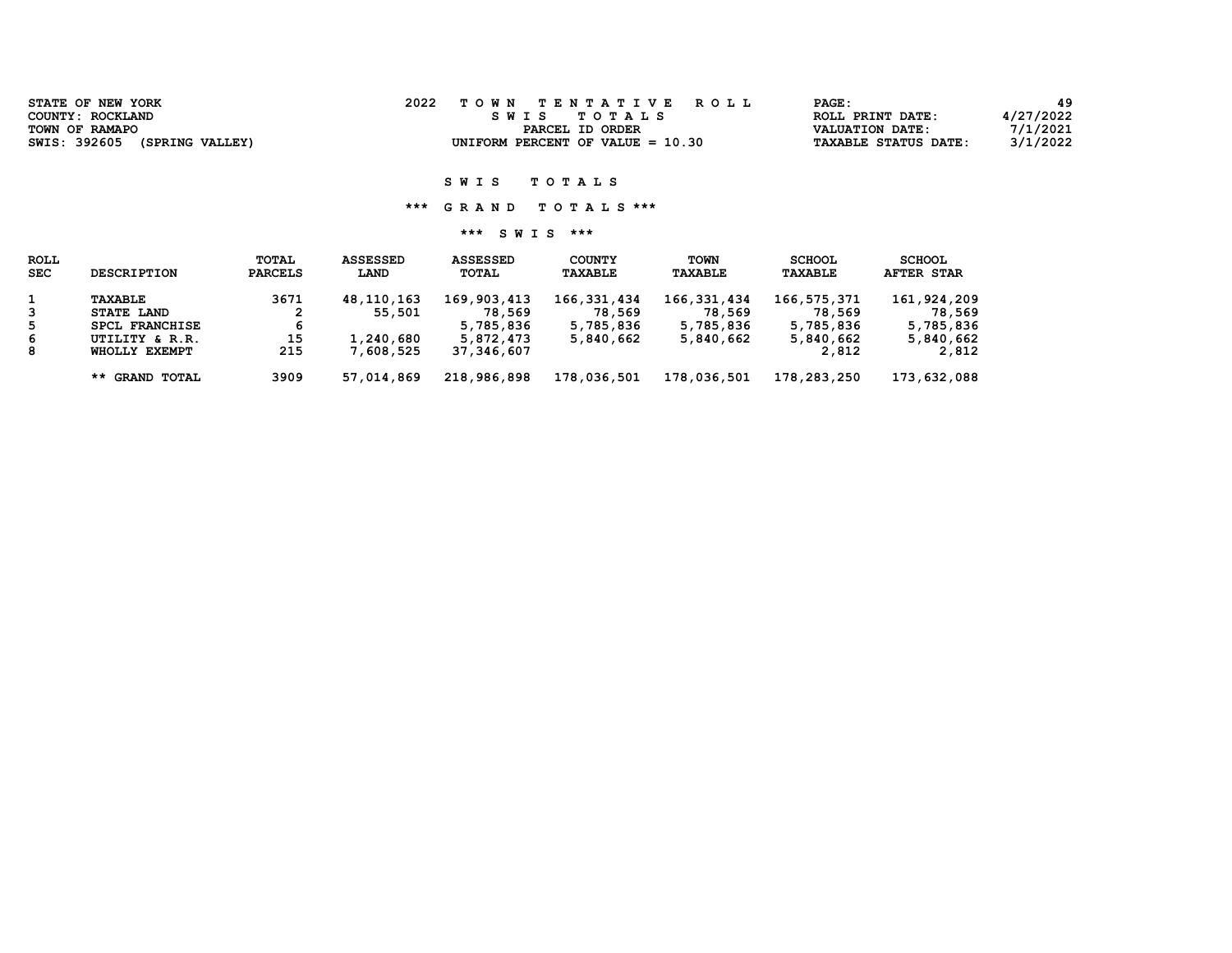| <b>STATE OF NEW YORK</b>  | TOWN TENTATIVE ROLL                | <b>PAGE :</b>               | 50        |
|---------------------------|------------------------------------|-----------------------------|-----------|
| COUNTY: ROCKLAND          | TAXABLE SECTION OF THE ROLL - 1    | ROLL PRINT DATE:            | 4/27/2022 |
| TOWN OF RAMAPO            | PARCEL ID ORDER                    | VALUATION DATE:             | 7/1/2021  |
| SWIS: 392607<br>(SUFFERN) | UNIFORM PERCENT OF VALUE $= 10.30$ | <b>TAXABLE STATUS DATE:</b> | 3/1/2022  |

#### \*\*\* S P E C I A L D I S T R I C T S U M M A R Y \*\*\*

| <b>CODE</b>  | DISTRICT NAME             | TOTAL<br><b>PARCELS</b> | <b>EXTENSION</b><br><b>TYPE</b> | <b>EXTENSION</b><br><b>VALUE</b>       | AD VALOREM<br><b>VALUE</b> | <b>EXEMPT</b><br><b>AMOUNT</b> | <b>TAXABLE</b><br><b>VALUE</b>        |
|--------------|---------------------------|-------------------------|---------------------------------|----------------------------------------|----------------------------|--------------------------------|---------------------------------------|
| AD001        | AMBULANCE DIST            | 3302                    | <b>TOTAL</b>                    | 132, 927, 337.00                       |                            |                                | 132, 927, 337                         |
| <b>PRTC</b>  | PRORATA TOWN/CO           | 30                      | <b>MOVE</b>                     | 40,863.25                              |                            |                                | 40,863.250                            |
| <b>PRTSC</b> | PRORATA SCHOOL            | 29                      | <b>MOVE</b>                     | 114,613.50                             |                            |                                | 114,613.500                           |
| SWD01        | <b>WASTE DISP</b><br>SOL. | 3302                    | <b>SECON</b><br>TOTAL<br>UNITS  | 4,983.00<br>148,792,022.00<br>1,784.00 |                            |                                | 4,983.000<br>148,792,022<br>1,784.000 |
| SWD02        | <b>WASTE DISP</b><br>SOL. | 3302                    | <b>SECON</b><br>UNITS           | 5,781.00<br>5,039.00                   |                            |                                | 5,781.000<br>5,039.000                |
| <b>TSFU1</b> | TRANSFER STATIO           | 3233                    | <b>SECON</b>                    | 5,041.00                               |                            |                                | 5,041.000                             |
| <b>WD001</b> | WATER FIRE HYDR           | 77                      | <b>TOTAL</b>                    | 3, 175, 275.00                         |                            |                                | 3, 175, 275                           |

\*\*\* S C H O O L S U M M A R Y \*\*\*

| SCHL<br>CODE | <b>DESCRIPTION</b> | TOTAL<br><b>PARCELS</b> | <b>ASSESSED</b><br>LAND | <b>ASSESSED</b><br>TOTAL | <b>EXEMPT</b><br><b>AMOUNT</b> | <b>TOTAL</b><br><b>TAXABLE</b> |
|--------------|--------------------|-------------------------|-------------------------|--------------------------|--------------------------------|--------------------------------|
| 392601       | RAMAPO CENTRAL     | 3302                    | 39,517,510              | 148,838,055              | 18,889,689                     | 129,948,366                    |
|              | TOTAL              | 3302                    | 39,517,510              | 148,838,055              | 18,889,689                     | 129,948,366                    |
|              |                    |                         | ***                     | EXEMPTION                | SUMMARY ***                    |                                |

|             |                                             | TOTAL          |               |            |            |               |
|-------------|---------------------------------------------|----------------|---------------|------------|------------|---------------|
| <b>CODE</b> | <b>DESCRIPTION</b>                          | <b>PARCELS</b> | <b>COUNTY</b> | TOWN       | VILLAGE    | <b>SCHOOL</b> |
| 13650       | VILG OWNED                                  |                | 647,885       | 647,885    | 647,885    | 647,885       |
| 25110       | NONPRO C-P                                  |                | 358,800       | 358,800    | 358,800    | 358,800       |
| 25210       | NONPRO H&C                                  |                | 14,760,000    | 14,760,000 | 14,760,000 | 14,760,000    |
| 26100       | <b>VETS ORGNS</b>                           |                | 98,000        | 98,000     | 98,000     | 98,000        |
| 41101       | <b>VETERAN CT</b>                           |                | 5,000         | 5,000      | 5,000      |               |
| 41103       | <b>VETERAN T</b>                            | 3              |               | 4,750      | 4,750      |               |
| 41112       | <b>VETERAN RC</b>                           | 3              | 40,989        |            |            |               |
| 41122       | WAR VET C                                   | 161            | 804,136       |            |            |               |
| 41123       | WAR VET T                                   | 161            |               | 804,136    | 804,136    |               |
| 41124       | WAR VET S                                   | 161            |               |            |            | 228,057       |
| 41132       | COMBAT C                                    | 100            | 858,945       |            |            |               |
| 41133       | COMBAT T                                    | 100            |               | 858,945    | 858,945    |               |
| 41134       | COMBAT S                                    | 101            |               |            |            | 238,368       |
| 41142       | DIS.VET C                                   | 55             | 559,276       |            |            |               |
| 41143       | DIS.VET T                                   | 55             |               | 557,851    | 557,851    |               |
| 41144       | DIS. VET S                                  | 55             |               |            |            | 218,101       |
| 41151       | COLD WAR<br>VET<br>$\overline{\phantom{a}}$ | 7              | 9,625         | 9,625      | 9,625      |               |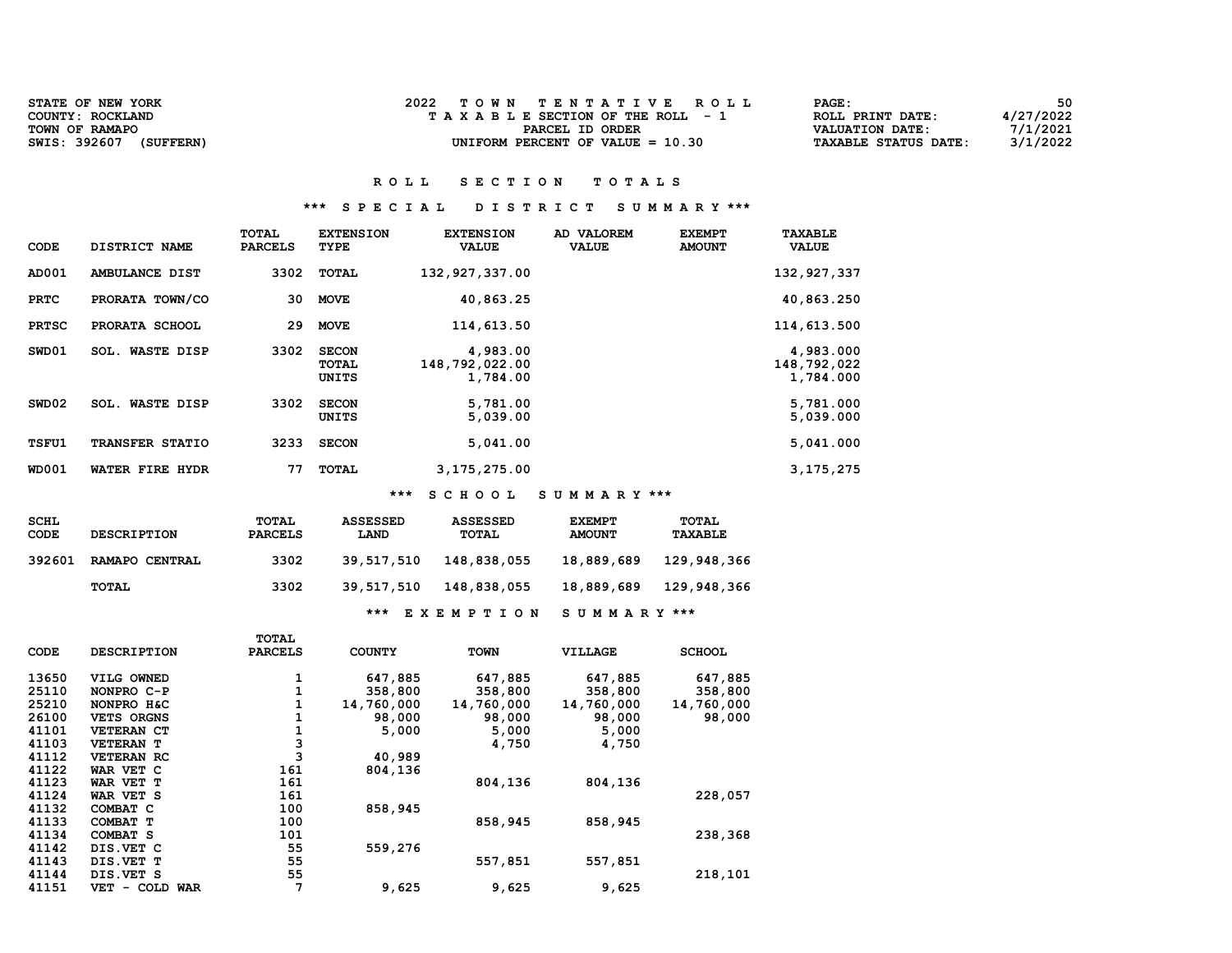| STATE OF NEW YORK<br>COUNTY: ROCKLAND       | 2022<br>TOWN TENTATIVE ROLL<br>$T A X A B L E$ SECTION OF THE ROLL - 1 | PAGE:<br>ROLL PRINT DATE:               | 4/27/2022            |
|---------------------------------------------|------------------------------------------------------------------------|-----------------------------------------|----------------------|
| TOWN OF RAMAPO<br>SWIS: 392607<br>(SUFFERN) | PARCEL ID ORDER<br>UNIFORM PERCENT OF VALUE $= 10.30$                  | VALUATION DATE:<br>TAXABLE STATUS DATE: | 7/1/2021<br>3/1/2022 |

### \*\*\* E X E M P T I O N S U M M A R Y \*\*\*

|             |                                              | <b>TOTAL</b>   |               |              |           |               |
|-------------|----------------------------------------------|----------------|---------------|--------------|-----------|---------------|
| <b>CODE</b> | <b>DESCRIPTION</b>                           | <b>PARCELS</b> | <b>COUNTY</b> | <b>TOWN</b>  | VILLAGE   | <b>SCHOOL</b> |
| 41171       | DIS. VET<br>COLD<br>$\overline{\phantom{a}}$ | 2              | 9,168         | 9,168        | 9,168     |               |
| 41661       | VOL FIRE & AMB                               | 10             | 3,440         | 3,440        | 3,440     |               |
| 41800       | AGED $C/T/S$                                 | 165            | 2,070,271     | 2,074,443    | 2,074,443 | 2,173,237     |
| 41801       | AGED C/T                                     | 2              | 24,050        | 24,050       | 24,050    |               |
| 41834       | <b>SR STAR</b>                               | 414            |               |              |           | 7,394,580     |
| 41854       | <b>RES STAR</b>                              | 1019           |               |              |           | 8,173,962     |
| 41900       | <b>DISABLE</b>                               | 2              | 34,150        | 34,150       | 34,150    | 34,150        |
| 41930       | DISABLE LI                                   | 7              | 76,452        | 76,452       | 76,452    | 87,058        |
| 47600       | <b>BUSI IMPRO</b>                            | 3              | 46,033        | 46,033       | 46,033    | 46,033        |
|             | <b>TOTAL</b>                                 | 2591           | 20,406,220    | 20, 372, 728 |           | 34,458,231    |

| <b>ROLL</b><br><b>SEC</b> | <b>DESCRIPTION</b> | <b>TOTAL</b><br><b>PARCELS</b> | <b>ASSESSED</b><br><b>LAND</b> | <b>ASSESSED</b><br><b>TOTAL</b> | <b>COUNTY</b><br><b>TAXABLE</b> | TOWN<br><b>TAXABLE</b> | <b>SCHOOL</b><br><b>TAXABLE</b> | <b>SCHOOL</b><br><b>AFTER STAR</b> |
|---------------------------|--------------------|--------------------------------|--------------------------------|---------------------------------|---------------------------------|------------------------|---------------------------------|------------------------------------|
|                           | TAXABLE            | 3302                           | 39,517,510                     | 148,838,055                     | 128,431,835                     | 128,465,327            | 129,948,366                     | 122,481,371                        |
|                           | ** GRAND TOTAL     | 3302                           | 39,517,510                     | 148,838,055                     | 128,431,835                     | 128,465,327            | 129,948,366                     | 122,481,371                        |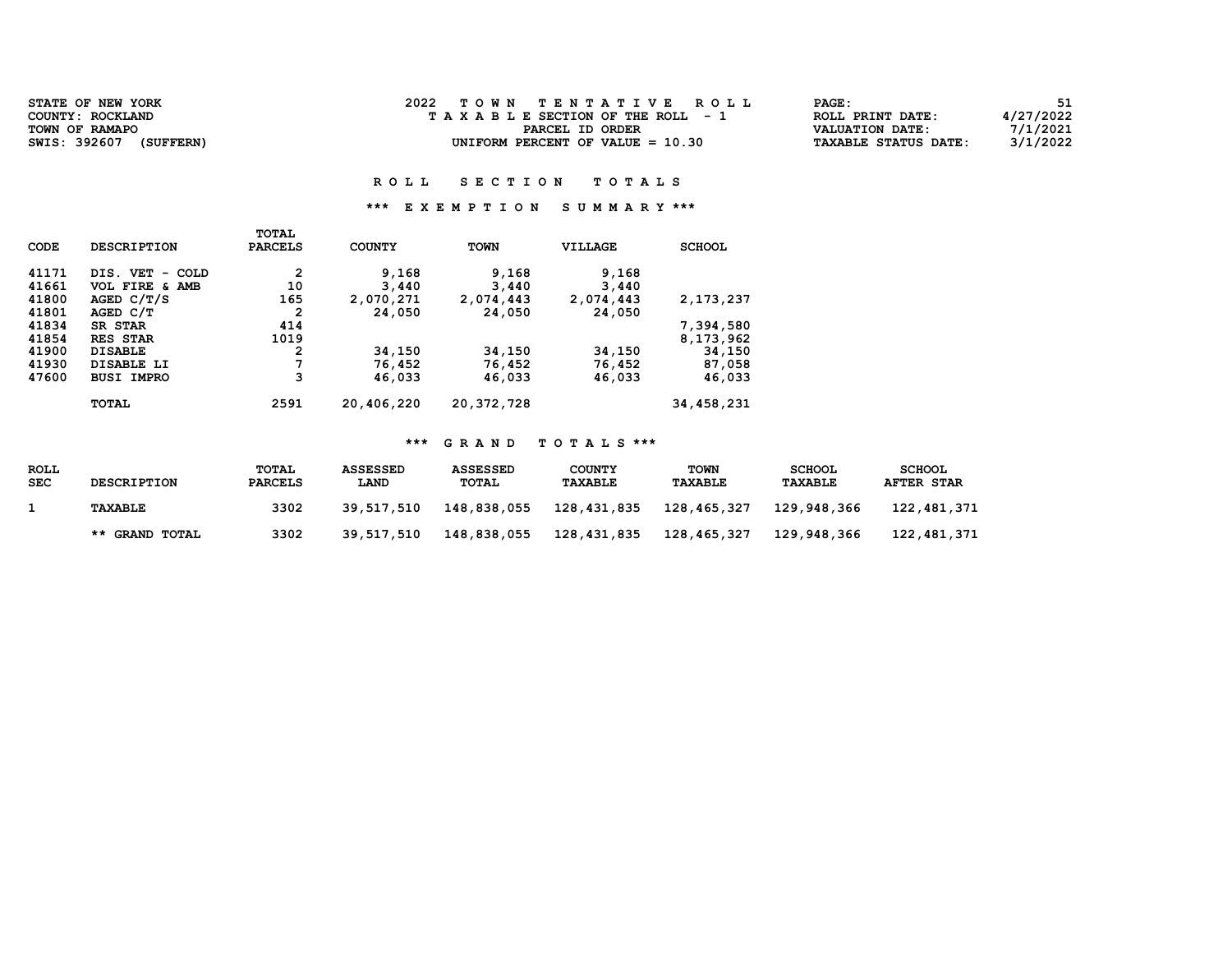| <b>STATE OF NEW YORK</b><br>COUNTY: ROCKLAND | TOWN TENTATIVE ROLL<br>TAXABLE STATE LANDS SECTION OF THE ROLL - 3 | 52<br>PAGE:<br>4/27/2022<br>ROLL PRINT DATE:                           |
|----------------------------------------------|--------------------------------------------------------------------|------------------------------------------------------------------------|
| TOWN OF RAMAPO<br>SWIS: 392607<br>(SUFFERN)  | PARCEL ID ORDER<br>UNIFORM PERCENT OF VALUE $= 10.30$              | 7/1/2021<br>VALUATION DATE:<br>3/1/2022<br><b>TAXABLE STATUS DATE:</b> |

#### \*\*\* S P E C I A L D I S T R I C T S U M M A R Y \*\*\*

| CODE  | DISTRICT NAME  | <b>TOTAL</b><br><b>PARCELS</b> | <b>EXTENSION</b><br>TYPE | <b>EXTENSION</b><br><b>VALUE</b> | AD VALOREM<br><b>VALUE</b> | <b>EXEMPT</b><br><b>AMOUNT</b> | <b>TAXABLE</b><br><b>VALUE</b> |
|-------|----------------|--------------------------------|--------------------------|----------------------------------|----------------------------|--------------------------------|--------------------------------|
| AD001 | AMBULANCE DIST |                                | TOTAL                    | 503,754.00                       |                            |                                | 503,754                        |
|       |                |                                |                          |                                  | *** SCHOOL SUMMARY ***     |                                |                                |

| SCHL<br>CODE | <b>DESCRIPTION</b> | <b>TOTAL</b><br><b>PARCELS</b> | ASSESSED<br><b>LAND</b> | ASSESSED<br>TOTAL | <b>EXEMPT</b><br><b>AMOUNT</b> | <b>TOTAL</b><br><b>TAXABLE</b> |
|--------------|--------------------|--------------------------------|-------------------------|-------------------|--------------------------------|--------------------------------|
| 392601       | RAMAPO CENTRAL     | д                              | 503,754                 | 503,754           |                                | 503,754                        |
|              | TOTAL              | 4                              | 503,754                 | 503,754           |                                | 503,754                        |

\*\*\* E X E M P T I O N S U M M A R Y \*\*\*

|                    | <b>TOTAL</b>   |        |             |      |               |
|--------------------|----------------|--------|-------------|------|---------------|
| <b>DESCRIPTION</b> | <b>PARCELS</b> | COUNTY | <b>TOWN</b> | LACE | <b>SCHOOL</b> |
|                    |                |        |             |      |               |
|                    |                |        |             |      |               |

NO EXEMPTIONS AT THIS LEVEL

| <b>ROLL</b><br><b>SEC</b> | <b>DESCRIPTION</b> | TOTAL<br><b>PARCELS</b> | <b>ASSESSED</b><br><b>LAND</b> | <b>ASSESSED</b><br><b>TOTAL</b> | <b>COUNTY</b><br><b>TAXABLE</b> | <b>TOWN</b><br><b>TAXABLE</b> | <b>SCHOOL</b><br>TAXABLE | <b>SCHOOL</b><br><b>AFTER STAR</b> |
|---------------------------|--------------------|-------------------------|--------------------------------|---------------------------------|---------------------------------|-------------------------------|--------------------------|------------------------------------|
|                           | <b>STATE LAND</b>  |                         | 503,754                        | 503,754                         | 503,754                         | 503,754                       | 503,754                  | 503,754                            |
|                           | ** GRAND TOTAL     |                         | 503,754                        | 503,754                         | 503,754                         | 503,754                       | 503,754                  | 503,754                            |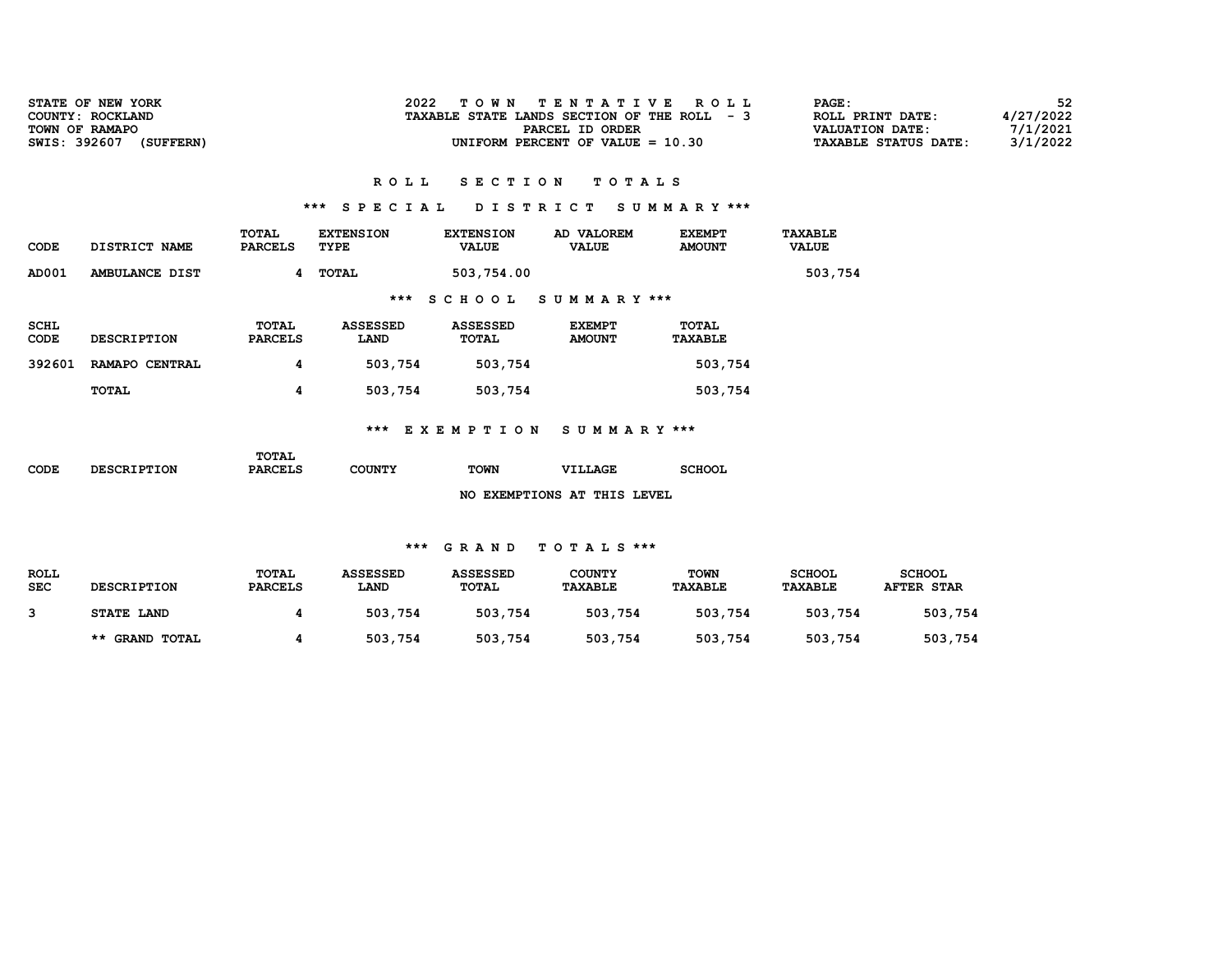| <b>STATE OF NEW YORK</b><br>COUNTY: ROCKLAND | 2022<br>TOWN TENTATIVE ROLL<br>SPECIAL FRANCHISE SECTION OF THE ROLL - 5 | PAGE:<br>4/27/2022<br>ROLL PRINT DATE:                          |  |
|----------------------------------------------|--------------------------------------------------------------------------|-----------------------------------------------------------------|--|
| TOWN OF RAMAPO<br>SWIS: 392607<br>(SUFFERN)  | PARCEL ID ORDER<br>UNIFORM PERCENT OF VALUE $= 10.30$                    | 7/1/2021<br>VALUATION DATE:<br>3/1/2022<br>TAXABLE STATUS DATE: |  |

## \*\*\* S P E C I A L D I S T R I C T S U M M A R Y \*\*\*

| CODE                | DISTRICT NAME          | TOTAL<br><b>PARCELS</b>        | <b>EXTENSION</b><br><b>TYPE</b>       | <b>EXTENSION</b><br><b>VALUE</b> | AD VALOREM<br><b>VALUE</b>     | <b>EXEMPT</b><br><b>AMOUNT</b> | <b>TAXABLE</b><br><b>VALUE</b> |
|---------------------|------------------------|--------------------------------|---------------------------------------|----------------------------------|--------------------------------|--------------------------------|--------------------------------|
| AD001               | AMBULANCE DIST         | 19                             | TOTAL                                 | 3,015,818.00                     |                                |                                | 3,015,818                      |
| SWD01               | SOL. WASTE DISP        | 19                             | <b>SECON</b><br><b>TOTAL</b><br>UNITS | 3,015,818.00                     |                                |                                | 3,015,818                      |
| SWD02               | <b>SOL. WASTE DISP</b> | 8                              | <b>SECON</b><br><b>UNITS</b>          |                                  |                                |                                |                                |
|                     |                        |                                |                                       | *** SCHOOL                       | SUMMARY ***                    |                                |                                |
| <b>SCHL</b><br>CODE | <b>DESCRIPTION</b>     | TOTAL<br><b>PARCELS</b>        | <b>ASSESSED</b><br>LAND               | <b>ASSESSED</b><br><b>TOTAL</b>  | <b>EXEMPT</b><br><b>AMOUNT</b> | TOTAL<br><b>TAXABLE</b>        |                                |
| 392601              | RAMAPO CENTRAL         | 19                             |                                       | 3,015,818                        |                                | 3,015,818                      |                                |
|                     | <b>TOTAL</b>           | 19                             |                                       | 3,015,818                        |                                | 3,015,818                      |                                |
|                     |                        |                                |                                       | *** EXEMPTION                    | SUMMARY ***                    |                                |                                |
| <b>CODE</b>         | <b>DESCRIPTION</b>     | <b>TOTAL</b><br><b>PARCELS</b> | <b>COUNTY</b>                         | <b>TOWN</b>                      | <b>VILLAGE</b>                 | <b>SCHOOL</b>                  |                                |
|                     |                        |                                |                                       |                                  | NO EXEMPTIONS AT THIS LEVEL    |                                |                                |
|                     |                        |                                |                                       |                                  |                                |                                |                                |

| <b>ROLL</b><br><b>SEC</b> | <b>DESCRIPTION</b> | TOTAL<br><b>PARCELS</b> | <b>ASSESSED</b><br><b>LAND</b> | <b>ASSESSED</b><br>TOTAL | <b>COUNTY</b><br>TAXABLE | TOWN<br><b>TAXABLE</b> | <b>SCHOOL</b><br><b>TAXABLE</b> | <b>SCHOOL</b><br><b>AFTER STAR</b> |
|---------------------------|--------------------|-------------------------|--------------------------------|--------------------------|--------------------------|------------------------|---------------------------------|------------------------------------|
|                           | SPCL FRANCHISE     | 19                      |                                | 3,015,818                | 3,015,818                | 3,015,818              | 3,015,818                       | 3,015,818                          |
|                           | ** GRAND TOTAL     | 19                      |                                | 3,015,818                | 3,015,818                | 3,015,818              | 3,015,818                       | 3,015,818                          |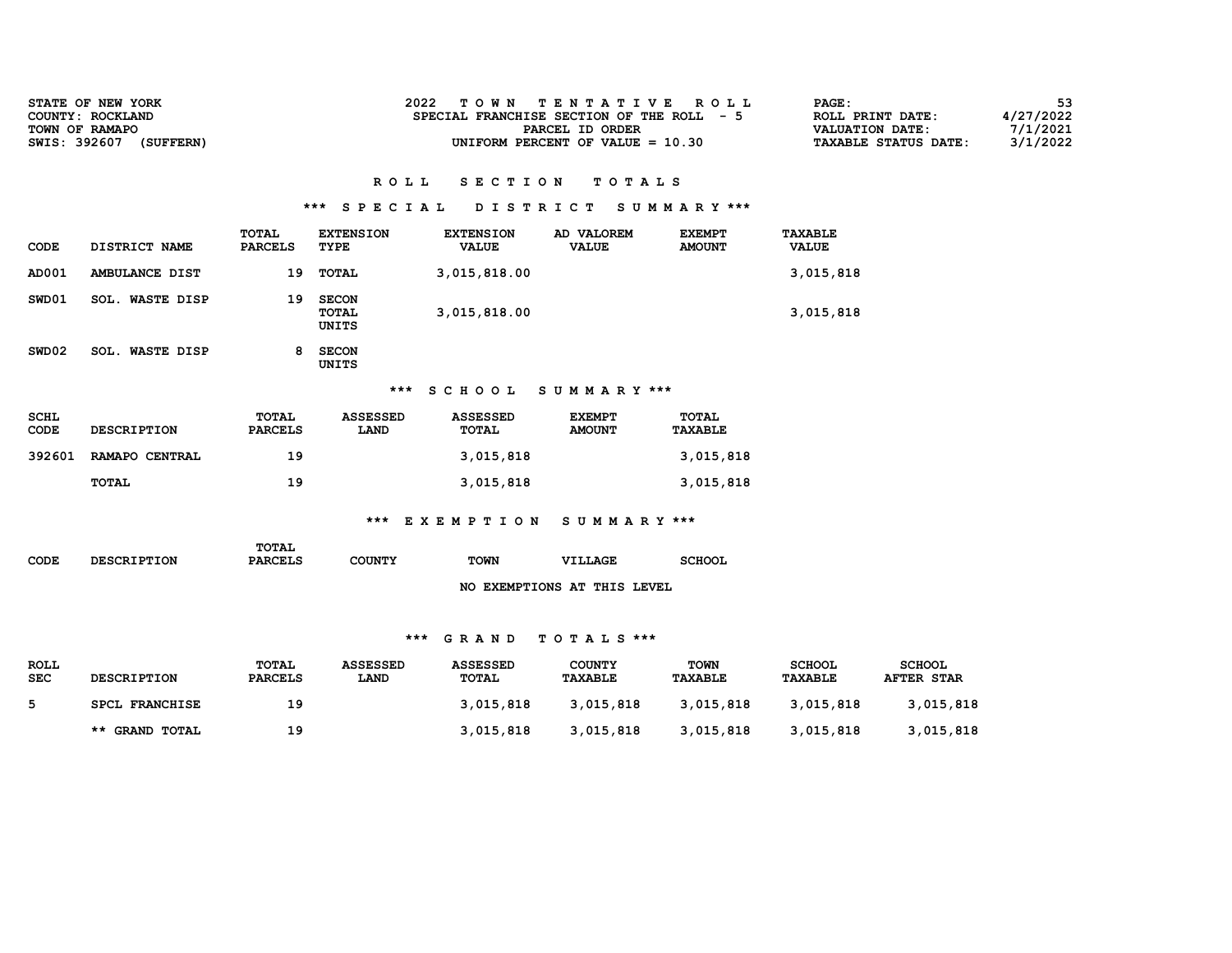| <b>STATE OF NEW YORK</b><br>COUNTY: ROCKLAND | 2022<br>TOWN TENTATIVE ROLL<br>UTILITY & R. R. SECTION OF THE ROLL $-6$ | -54<br><b>PAGE :</b><br>4/27/2022<br>ROLL PRINT DATE:                  |
|----------------------------------------------|-------------------------------------------------------------------------|------------------------------------------------------------------------|
| TOWN OF RAMAPO<br>SWIS: 392607<br>(SUFFERN)  | PARCEL ID ORDER<br>UNIFORM PERCENT OF VALUE $= 10.30$                   | 7/1/2021<br>VALUATION DATE:<br>3/1/2022<br><b>TAXABLE STATUS DATE:</b> |

#### \*\*\* S P E C I A L D I S T R I C T S U M M A R Y \*\*\*

| CODE  | DISTRICT NAME             | TOTAL<br><b>PARCELS</b> | <b>EXTENSION</b><br>TYPE       | <b>EXTENSION</b><br><b>VALUE</b> | AD VALOREM<br><b>VALUE</b> | <b>EXEMPT</b><br><b>AMOUNT</b> | <b>TAXABLE</b><br><b>VALUE</b> |
|-------|---------------------------|-------------------------|--------------------------------|----------------------------------|----------------------------|--------------------------------|--------------------------------|
| AD001 | AMBULANCE DIST            | 26                      | TOTAL                          | 1,312,225.00                     |                            |                                | 1,312,225                      |
| SWD01 | <b>WASTE DISP</b><br>SOL. | 26                      | <b>SECON</b><br>TOTAL<br>UNITS | 1,312,225.00<br>1.00             |                            |                                | 1,312,225<br>1.000             |
| SWD02 | <b>SOL. WASTE DISP</b>    | 21                      | <b>SECON</b><br>UNITS          | 1.00<br>1.00                     |                            |                                | 1.000<br>1.000                 |
| TSFU1 | <b>TRANSFER STATIO</b>    |                         | <b>SECON</b>                   | 1.00                             |                            |                                | 1.000                          |

## \*\*\* S C H O O L S U M M A R Y \*\*\*

| <b>SCHL</b><br>CODE | <b>DESCRIPTION</b> | TOTAL<br><b>PARCELS</b> | <b>ASSESSED</b><br>LAND | <b>ASSESSED</b><br><b>TOTAL</b> | <b>EXEMPT</b><br><b>AMOUNT</b> | TOTAL<br><b>TAXABLE</b> |
|---------------------|--------------------|-------------------------|-------------------------|---------------------------------|--------------------------------|-------------------------|
| 392601              | RAMAPO CENTRAL     | 26                      | 199,500                 | 1,312,225                       | 40,350                         | 1,271,875               |
|                     | TOTAL              | 26                      | 199,500                 | 1,312,225                       | 40,350                         | 1,271,875               |
|                     |                    |                         | ***                     | EXEMPTION                       | SUMMARY ***                    |                         |

| <b>CODE</b> | <b>DESCRIPTION</b> | TOTAL<br><b>PARCELS</b> | <b>COUNTY</b> | <b>TOWN</b> | <b>VILLAGE</b> | <b>SCHOOL</b> |
|-------------|--------------------|-------------------------|---------------|-------------|----------------|---------------|
| 47100       | <b>TELECOMM</b>    | ີ                       | 40,350        | 40,350      | 40,350         | 40,350        |
|             | TOTAL              | ີ                       | 40,350        | 40,350      |                | 40,350        |

| ROLL<br><b>SEC</b> | <b>DESCRIPTION</b> | TOTAL<br><b>PARCELS</b> | <b>ASSESSED</b><br><b>LAND</b> | <b>ASSESSED</b><br><b>TOTAL</b> | <b>COUNTY</b><br><b>TAXABLE</b> | <b>TOWN</b><br><b>TAXABLE</b> | <b>SCHOOL</b><br><b>TAXABLE</b> | <b>SCHOOL</b><br><b>AFTER STAR</b> |
|--------------------|--------------------|-------------------------|--------------------------------|---------------------------------|---------------------------------|-------------------------------|---------------------------------|------------------------------------|
| -6                 | UTILITY & R.R.     | 26                      | 199,500                        | 1,312,225                       | 1,271,875                       | 1,271,875                     | 1,271,875                       | 1,271,875                          |
|                    | ** GRAND TOTAL     | 26                      | 199,500                        | 1,312,225                       | 1,271,875                       | 1,271,875                     | 1,271,875                       | 1,271,875                          |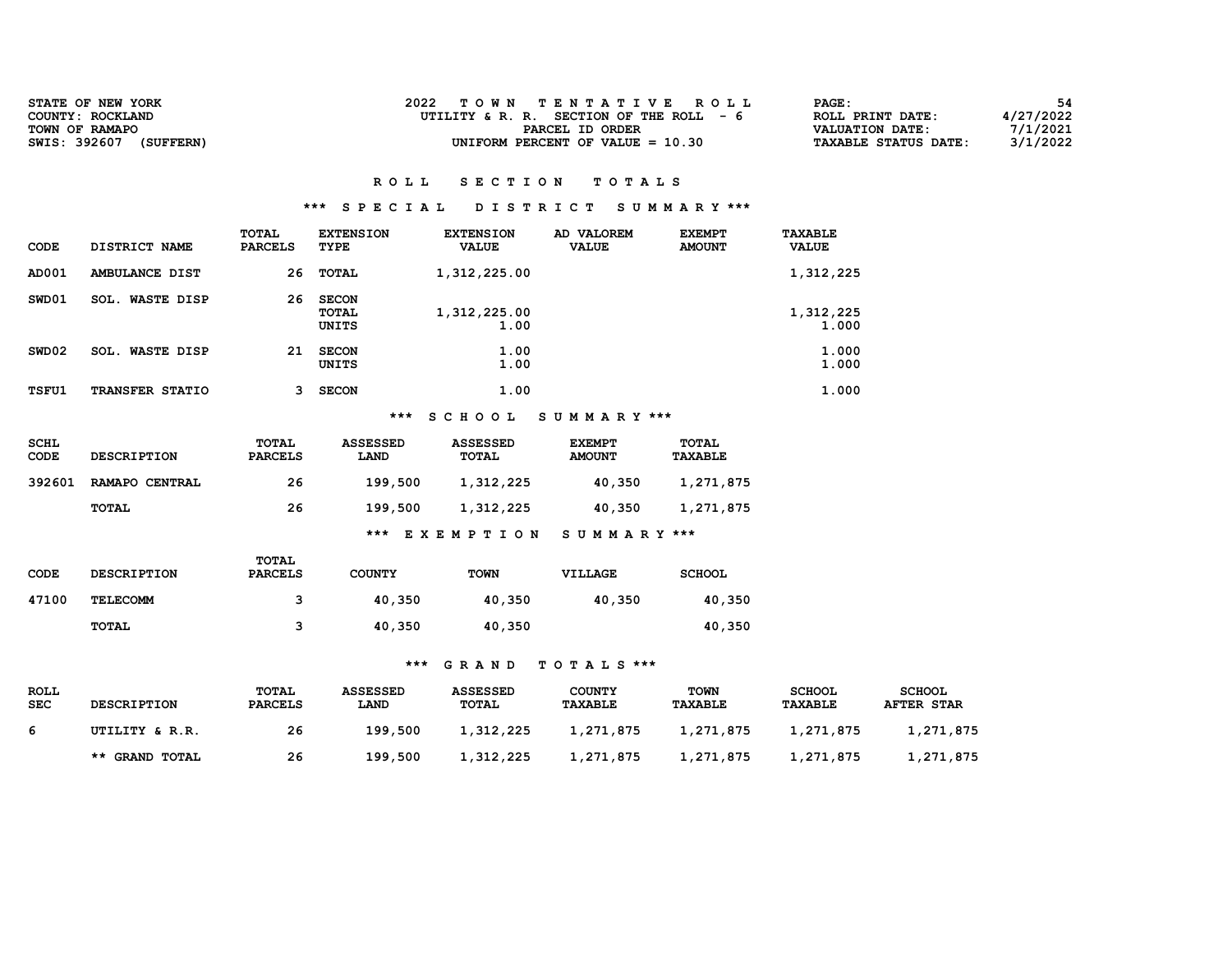| <b>STATE OF NEW YORK</b><br>COUNTY: ROCKLAND | TOWN TENTATIVE ROLL<br>WHOLLY EXEMPT SECTION OF THE ROLL $-8$ | 55<br><b>PAGE :</b><br>4/27/2022<br>ROLL PRINT DATE:                   |
|----------------------------------------------|---------------------------------------------------------------|------------------------------------------------------------------------|
| TOWN OF RAMAPO<br>SWIS: 392607<br>(SUFFERN)  | PARCEL ID ORDER<br>UNIFORM PERCENT OF VALUE $= 10.30$         | 7/1/2021<br>VALUATION DATE:<br>3/1/2022<br><b>TAXABLE STATUS DATE:</b> |

#### \*\*\* S P E C I A L D I S T R I C T S U M M A R Y \*\*\*

| CODE  | DISTRICT NAME          | TOTAL<br><b>PARCELS</b> | <b>EXTENSION</b><br>TYPE              | <b>EXTENSION</b><br><b>VALUE</b>  | AD VALOREM<br><b>VALUE</b> | <b>EXEMPT</b><br><b>AMOUNT</b> | <b>TAXABLE</b><br><b>VALUE</b>   |
|-------|------------------------|-------------------------|---------------------------------------|-----------------------------------|----------------------------|--------------------------------|----------------------------------|
| AD001 | AMBULANCE DIST         | 146                     | TOTAL                                 | 11, 116, 176.00                   |                            |                                | 11, 116, 176                     |
| SWD01 | <b>SOL. WASTE DISP</b> | 145                     | <b>SECON</b><br>TOTAL<br><b>UNITS</b> | 302.00<br>39,939,438.00<br>114.00 |                            |                                | 302.000<br>39,939,438<br>114,000 |
| SWD02 | <b>SOL. WASTE DISP</b> | 120                     | <b>SECON</b><br>UNITS                 | 507.00<br>336.00                  |                            |                                | 507.000<br>336.000               |
| TSFU1 | <b>TRANSFER STATIO</b> | 104                     | <b>SECON</b>                          | 336.00                            |                            |                                | 336.000                          |

## \*\*\* S C H O O L S U M M A R Y \*\*\*

| <b>SCHL</b><br>CODE | <b>DESCRIPTION</b> | <b>TOTAL</b><br><b>PARCELS</b> | <b>ASSESSED</b><br>LAND | <b>ASSESSED</b><br>TOTAL | <b>EXEMPT</b><br><b>AMOUNT</b> | <b>TOTAL</b><br><b>TAXABLE</b> |
|---------------------|--------------------|--------------------------------|-------------------------|--------------------------|--------------------------------|--------------------------------|
| 392601              | RAMAPO CENTRAL     | 146                            | 4,616,400               | 40,819,034               | 40,782,534                     | 36,500                         |
|                     | TOTAL              | 146                            | 4,616,400               | 40,819,034               | 40,782,534                     | 36,500                         |
|                     |                    |                                | ***                     | EXEMPTION                | SUMMARY ***                    |                                |

|             |                    | TOTAL          |               |             |                |               |
|-------------|--------------------|----------------|---------------|-------------|----------------|---------------|
| <b>CODE</b> | <b>DESCRIPTION</b> | <b>PARCELS</b> | <b>COUNTY</b> | <b>TOWN</b> | <b>VILLAGE</b> | <b>SCHOOL</b> |
| 13500       | TWN WTHIN          | 1              | 10,000        | 10,000      | 10,000         | 10,000        |
| 13650       | VILG OWNED         | 46             | 3,022,900     | 3,022,900   | 3,022,900      | 3,022,900     |
| 13800       | <b>SCHOOL DIS</b>  | 4              | 2,989,800     | 2,989,800   | 2,989,800      | 2,989,800     |
| 14110       | US PROP            | $\mathbf{2}$   | 296,800       | 296,800     | 296,800        | 296,800       |
| 18020       | MUN-IND-DV         | 2              | 6,811,800     | 6,811,800   | 6,811,800      | 6,811,800     |
| 18040       | <b>URBAN RNWL</b>  | $\mathbf{1}$   | 2,860,000     | 2,860,000   | 2,860,000      | 2,860,000     |
| 18120       | <b>PUB HOUSING</b> | 58             | 397,300       | 397,300     | 397,300        | 397,300       |
| 21600       | RS REL PRP         | 11             | 1,047,076     | 1,047,076   | 1,047,076      | 1,047,076     |
| 25110       | NONPRO C-P         | 7              | 1,987,909     | 1,987,909   | 1,987,909      | 1,987,909     |
| 25120       | NON-PROF O         | $\mathbf{2}$   | 13,100,753    | 13,100,753  | 13,100,753     | 13,100,753    |
| 25130       | NON-PRO CH         | 1              | 164,000       | 164,000     | 164,000        | 164,000       |
| 25210       | NONPRO H&C         |                | 159,300       | 159,300     | 159,300        | 159,300       |
| 25230       | NONPRO COR         |                | 217,254       | 217,254     | 217,254        | 217,254       |
| 25400       | <b>FRAT ORGNS</b>  |                | 53,000        | 53,000      | 53,000         | 53,000        |
| 27200       | <b>RAIL SUB</b>    |                | 452,342       | 452,342     | 452,342        | 452,342       |
| 28110       | <b>UDC PROJ</b>    | 3              | 7,212,300     | 7,212,300   | 7,212,300      | 7,212,300     |
| 33201       | CTY TAX SL         | 1              | 36,500        | 36,500      | 36,500         |               |
|             | <b>TOTAL</b>       | 148            | 40,819,034    | 40,819,034  |                | 40,782,534    |

| ROLL       |                    | TOTAL          | <b>ASSESSED</b> | <b>ASSESSED</b> | COUNTY         | <b>TOWN</b>    | <b>SCHOOL</b>  | <b>SCHOOL</b>     |
|------------|--------------------|----------------|-----------------|-----------------|----------------|----------------|----------------|-------------------|
| <b>SEC</b> | <b>DESCRIPTION</b> | <b>PARCELS</b> | LAND            | TOTAL           | <b>TAXABLE</b> | <b>TAXABLE</b> | <b>TAXABLE</b> | <b>AFTER STAR</b> |
|            |                    |                |                 |                 |                |                |                |                   |
| 8          | WHOLLY EXEMPT      | 146            | , 616, 400      | 40,819,034      |                |                | 36,500         | 36,500            |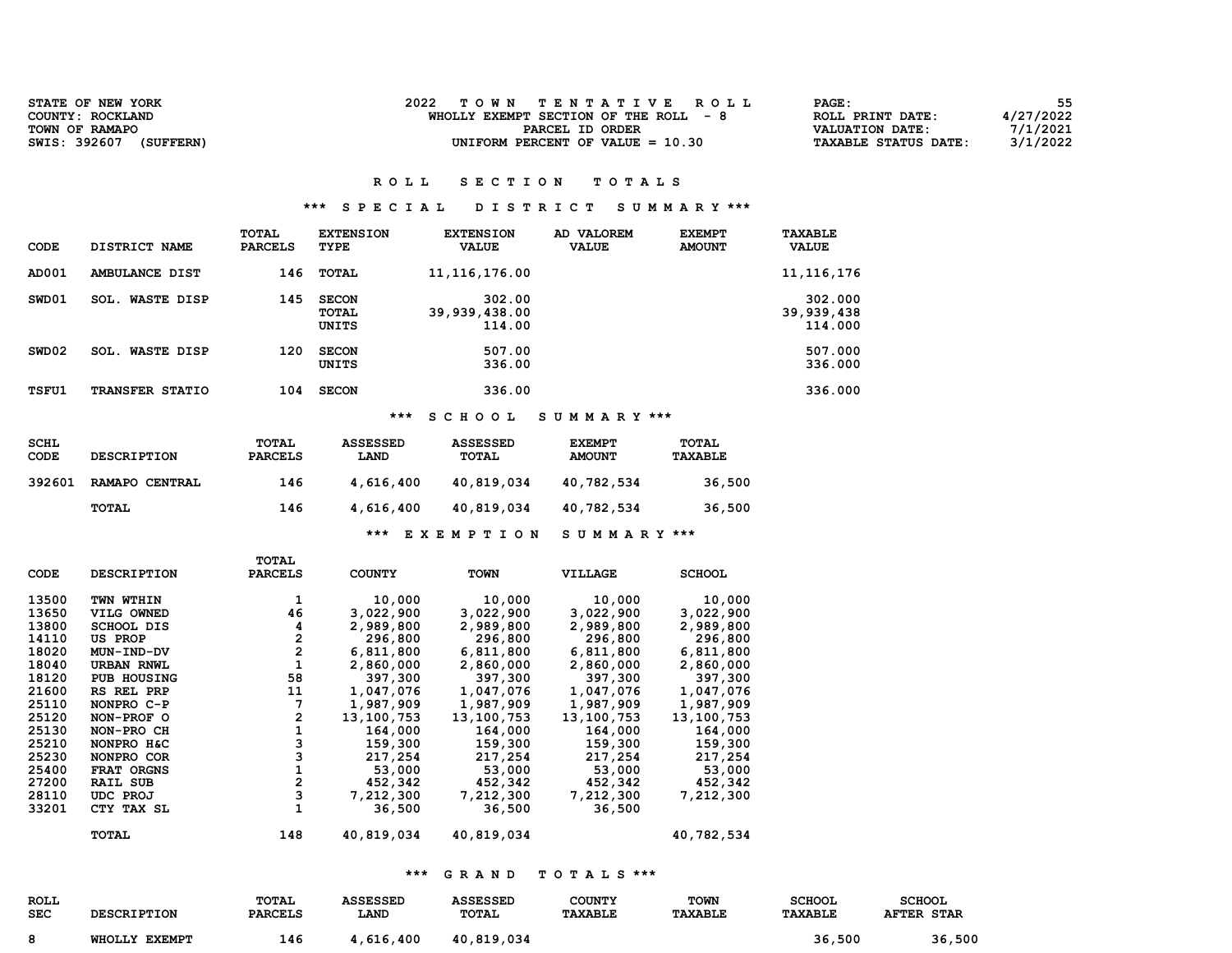| SWIS: 392607              | STATE OF NEW YORK<br>COUNTY: ROCKLAND<br>TOWN OF RAMAPO<br>(SUFFERN) |                         | 2022                    | T O W N                  | TENTATIVE<br>WHOLLY EXEMPT SECTION OF THE ROLL<br>PARCEL ID ORDER<br>UNIFORM PERCENT OF VALUE = $10.30$ | ROLL<br>- 8            | PAGE:                    | ROLL PRINT DATE:<br><b>VALUATION DATE:</b><br><b>TAXABLE STATUS DATE:</b> | 56<br>4/27/2022<br>7/1/2021<br>3/1/2022 |
|---------------------------|----------------------------------------------------------------------|-------------------------|-------------------------|--------------------------|---------------------------------------------------------------------------------------------------------|------------------------|--------------------------|---------------------------------------------------------------------------|-----------------------------------------|
|                           |                                                                      |                         | ROLL.                   | <b>SECTION</b>           | TOTAL S<br>*** GRAND TOTALS ***                                                                         |                        |                          |                                                                           |                                         |
| <b>ROLL</b><br><b>SEC</b> | <b>DESCRIPTION</b>                                                   | TOTAL<br><b>PARCELS</b> | <b>ASSESSED</b><br>LAND | <b>ASSESSED</b><br>TOTAL | COUNTY<br><b>TAXABLE</b>                                                                                | TOWN<br><b>TAXABLE</b> | <b>SCHOOL</b><br>TAXABLE | <b>SCHOOL</b><br><b>AFTER STAR</b>                                        |                                         |
|                           | ** GRAND TOTAL                                                       | 146                     | 4,616,400               | 40,819,034               |                                                                                                         |                        | 36,500                   | 36,500                                                                    |                                         |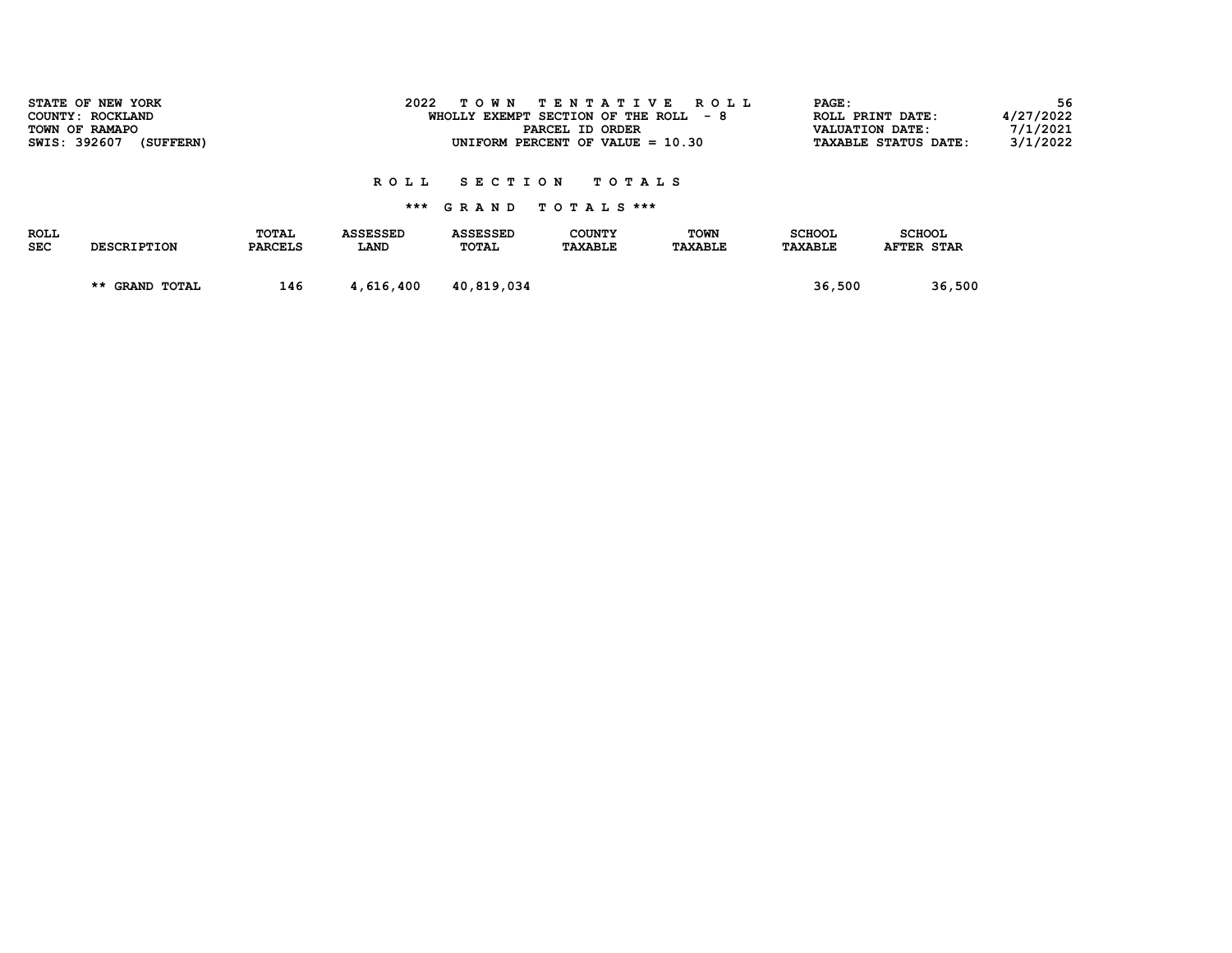| <b>STATE OF NEW YORK</b><br>COUNTY: ROCKLAND<br>TOWN OF RAMAPO | 2022<br>TOWN TENTATIVE ROLL<br>SWIS TOTALS<br>PARCEL ID ORDER | <b>PAGE :</b><br>ROLL PRINT DATE:<br><b>VALUATION DATE:</b> | 57<br>4/27/2022<br>7/1/2021 |
|----------------------------------------------------------------|---------------------------------------------------------------|-------------------------------------------------------------|-----------------------------|
| SWIS: 392607<br>(SUFFERN)                                      | UNIFORM PERCENT OF VALUE $= 10.30$                            | <b>TAXABLE STATUS DATE:</b>                                 | 3/1/2022                    |

## \*\*\* S P E C I A L D I S T R I C T S U M M A R Y \*\*\*

\*\*\* H O M E S T E A D \*\*\*

|      |                         | <b>TOTAL</b>                            | <b>XTENSION</b> | <b>EXTENSION</b> | <b>VALOREM</b><br>AD | <b>EXEMPT</b> | <b>TAXABLE</b> |
|------|-------------------------|-----------------------------------------|-----------------|------------------|----------------------|---------------|----------------|
| CODE | <b>NAME</b><br>DISTRICT | <b>PARCELS</b><br>_____<br><b>PARTS</b> | TYPE            | <b>VALUE</b>     | <b>VALUE</b>         | <b>AMOUNT</b> | <b>VALUE</b>   |
|      |                         |                                         |                 |                  |                      |               |                |

NO SPECIAL DISTRICT TOTALS AT THIS LEVEL

#### \*\*\* S P E C I A L D I S T R I C T S U M M A R Y \*\*\*

#### \*\*\* N O N - H O M E S T E A D \*\*\*

|             |                                | TOTAL          | <b>TXTENSION</b> | <b>EXTENSION</b> | <b>VALOREM</b><br>AD | <b>EXEMPT</b> | <b>TAXABLE</b> |
|-------------|--------------------------------|----------------|------------------|------------------|----------------------|---------------|----------------|
| <b>CODE</b> | <b>DISTRICT</b><br><b>NAME</b> | <b>PARCELS</b> | TYPE             | <b>VALUE</b>     | <b>VALUE</b>         | <b>AMOUNT</b> | <b>VALUE</b>   |
|             |                                | <b>PARTS</b>   |                  |                  |                      |               |                |

NO SPECIAL DISTRICT TOTALS AT THIS LEVEL

#### \*\*\* S P E C I A L D I S T R I C T S U M M A R Y \*\*\*

#### \*\*\* S W I S \*\*\*

| CODE         | DISTRICT NAME             | TOTAL<br><b>PARCELS</b> | <b>EXTENSION</b><br>TYPE       | <b>EXTENSION</b><br><b>VALUE</b>       | AD VALOREM<br><b>VALUE</b> | <b>EXEMPT</b><br><b>AMOUNT</b> | TAXABLE<br><b>VALUE</b>               |
|--------------|---------------------------|-------------------------|--------------------------------|----------------------------------------|----------------------------|--------------------------------|---------------------------------------|
| AD001        | AMBULANCE DIST            | 3497                    | <b>TOTAL</b>                   | 148,875,310.00                         |                            |                                | 148,875,310                           |
| <b>PRTC</b>  | PRORATA TOWN/CO           | 30                      | <b>MOVE</b>                    | 40,863.25                              |                            |                                | 40,863.250                            |
| <b>PRTSC</b> | PRORATA SCHOOL            | 29                      | <b>MOVE</b>                    | 114,613.50                             |                            |                                | 114,613.500                           |
| SWD01        | <b>SOL. WASTE DISP</b>    | 3492                    | <b>SECON</b><br>TOTAL<br>UNITS | 5,285.00<br>193,059,503.00<br>1,899.00 |                            |                                | 5,285.000<br>193,059,503<br>1,899.000 |
| SWD02        | <b>WASTE DISP</b><br>SOL. | 3451                    | <b>SECON</b><br>UNITS          | 6,289.00<br>5,376.00                   |                            |                                | 6,289.000<br>5,376.000                |
| <b>TSFU1</b> | TRANSFER STATIO           | 3340                    | <b>SECON</b>                   | 5,378.00                               |                            |                                | 5,378.000                             |
| <b>WD001</b> | WATER FIRE HYDR           | 77                      | <b>TOTAL</b>                   | 3, 175, 275.00                         |                            |                                | 3, 175, 275                           |

#### \*\*\* S C H O O L S U M M A R Y \*\*\*

#### \*\*\* H O M E S T E A D \*\*\*

| <b>SCHL</b><br>CODE | <b>DESCRIPTION</b> | <b>TOTAL</b><br><b>PARCELS</b><br>& PARTS | <b>ASSESSED</b><br><b>LAND</b> | <b>ASSESSED</b><br>TOTAL | <b>EXEMPT</b><br><b>AMOUNT</b> | <b>TOTAL</b><br>TAXABLE |
|---------------------|--------------------|-------------------------------------------|--------------------------------|--------------------------|--------------------------------|-------------------------|
| 392601              | RAMAPO CENTRAL     | 1848                                      | 24,750,310                     | 74,157,980               | 3,076,195                      | 71,081,785              |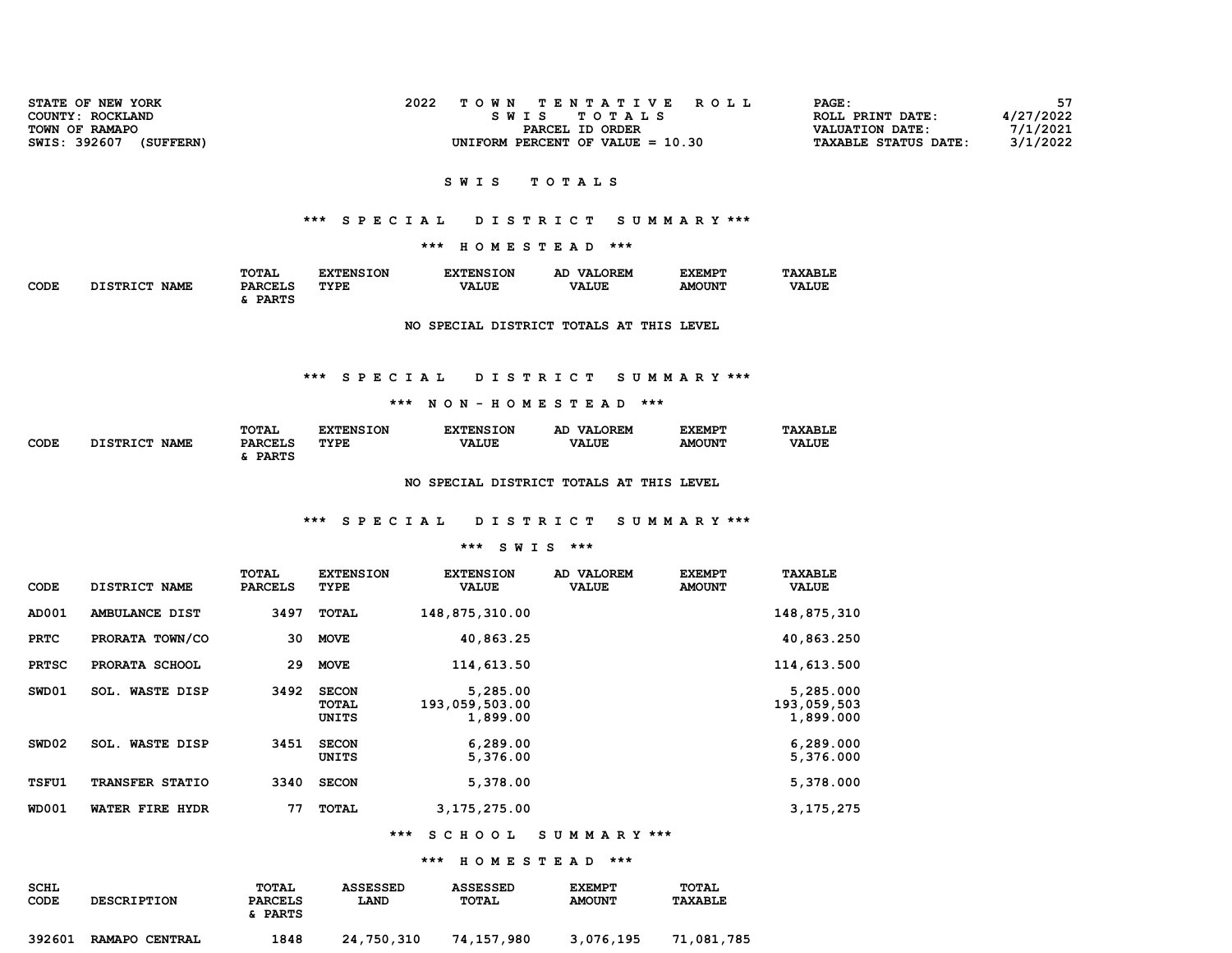| STATE OF NEW YORK<br>COUNTY: ROCKLAND<br>TOWN OF RAMAPO<br>SWIS: 392607 (SUFFERN) |                          | 2022<br>TENTATIVE<br>ROLL<br>T O W N<br>SWIS<br>TOTALS<br>PARCEL ID ORDER<br>UNIFORM PERCENT OF VALUE = 10.30 |                         |                                 |                                | PAGE:<br>ROLL PRINT DATE:<br><b>VALUATION DATE:</b><br><b>TAXABLE STATUS DATE:</b> | 58<br>4/27/2022<br>7/1/2021<br>3/1/2022 |  |
|-----------------------------------------------------------------------------------|--------------------------|---------------------------------------------------------------------------------------------------------------|-------------------------|---------------------------------|--------------------------------|------------------------------------------------------------------------------------|-----------------------------------------|--|
|                                                                                   |                          |                                                                                                               |                         | SWIS                            | TOTALS                         |                                                                                    |                                         |  |
|                                                                                   |                          |                                                                                                               | ***                     | <b>SCHOOL</b>                   | SUMMARY ***                    |                                                                                    |                                         |  |
|                                                                                   |                          |                                                                                                               |                         | HOMESTEAD ***<br>***            |                                |                                                                                    |                                         |  |
| <b>SCHL</b><br>CODE                                                               | <b>DESCRIPTION</b>       | TOTAL<br><b>PARCELS</b><br>& PARTS                                                                            | <b>ASSESSED</b><br>LAND | <b>ASSESSED</b><br>TOTAL        | <b>EXEMPT</b><br><b>AMOUNT</b> | TOTAL<br><b>TAXABLE</b>                                                            |                                         |  |
|                                                                                   | TOTAL                    | 1848                                                                                                          | 24,750,310              | 74,157,980                      | 3,076,195                      | 71,081,785                                                                         |                                         |  |
|                                                                                   |                          |                                                                                                               |                         | *** NON-HOMESTEAD ***           |                                |                                                                                    |                                         |  |
| <b>SCHL</b><br>CODE                                                               | <b>DESCRIPTION</b>       | TOTAL<br><b>PARCELS</b><br>& PARTS                                                                            | <b>ASSESSED</b><br>LAND | <b>ASSESSED</b><br>TOTAL        | <b>EXEMPT</b><br><b>AMOUNT</b> | TOTAL<br><b>TAXABLE</b>                                                            |                                         |  |
| 392601                                                                            | RAMAPO CENTRAL           | 1649                                                                                                          | 20,086,854              | 120,330,906                     | 56,636,378                     | 63,694,528                                                                         |                                         |  |
|                                                                                   | TOTAL                    | 1649                                                                                                          | 20,086,854              | 120,330,906                     | 56,636,378                     | 63,694,528                                                                         |                                         |  |
|                                                                                   |                          |                                                                                                               |                         | *** SWIS                        | ***                            |                                                                                    |                                         |  |
| <b>SCHL</b><br>CODE                                                               | <b>DESCRIPTION</b>       | <b>TOTAL</b><br><b>PARCELS</b>                                                                                | <b>ASSESSED</b><br>LAND | <b>ASSESSED</b><br><b>TOTAL</b> | <b>EXEMPT</b><br><b>AMOUNT</b> | TOTAL<br><b>TAXABLE</b>                                                            |                                         |  |
| 392601                                                                            | RAMAPO CENTRAL           | 3497                                                                                                          | 44,837,164              | 194,488,886                     | 59,712,573                     | 134, 776, 313                                                                      |                                         |  |
|                                                                                   | TOTAL                    | 3497                                                                                                          | 44,837,164              | 194,488,886                     | 59, 712, 573                   | 134, 776, 313                                                                      |                                         |  |
|                                                                                   |                          |                                                                                                               |                         | *** EXEMPTION                   | SUMMARY ***                    |                                                                                    |                                         |  |
|                                                                                   |                          |                                                                                                               |                         | *** HOMESTEAD ***               |                                |                                                                                    |                                         |  |
| CODE                                                                              | <b>DESCRIPTION</b>       | TOTAL<br><b>PARCELS</b><br>& PARTS                                                                            | <b>COUNTY</b>           | <b>TOWN</b>                     | VILLAGE                        | <b>SCHOOL</b>                                                                      |                                         |  |
| 13650                                                                             | VILG OWNED               | 23                                                                                                            | 255,200                 | 255,200                         | 255,200                        | 255,200                                                                            |                                         |  |
| 13800                                                                             | <b>SCHOOL DIS</b>        | $\overline{2}$                                                                                                | 23,900                  | 23,900                          | 23,900                         | 23,900                                                                             |                                         |  |
| 18120                                                                             | <b>PUB HOUSING</b>       | 58                                                                                                            | 397,300                 | 397,300                         | 397,300                        | 397,300                                                                            |                                         |  |
| 21600<br>25110                                                                    | RS REL PRP<br>NONPRO C-P | 6<br>$\mathbf{1}$                                                                                             | 301,700<br>68,000       | 301,700<br>68,000               | 301,700<br>68,000              | 301,700<br>68,000                                                                  |                                         |  |

 25210 NONPRO H&C 2 123,300 123,300 123,300 123,300 25230 NONPRO COR 2 143,754 143,754 143,754 143,754

41124 WAR VET S 82 112,750

 33201 CTY TAX SL 1 36,500 36,500 36,500 41101 VETERAN CT 1 5,000 5,000 5,000 41103 VETERAN T 2 4,450 4,450

41123 WAR VET T 82 537,686 537,686

41112 VETERAN RC 2 40,308 41122 WAR VET C 82 537,686

41132 COMBAT C 65 666,495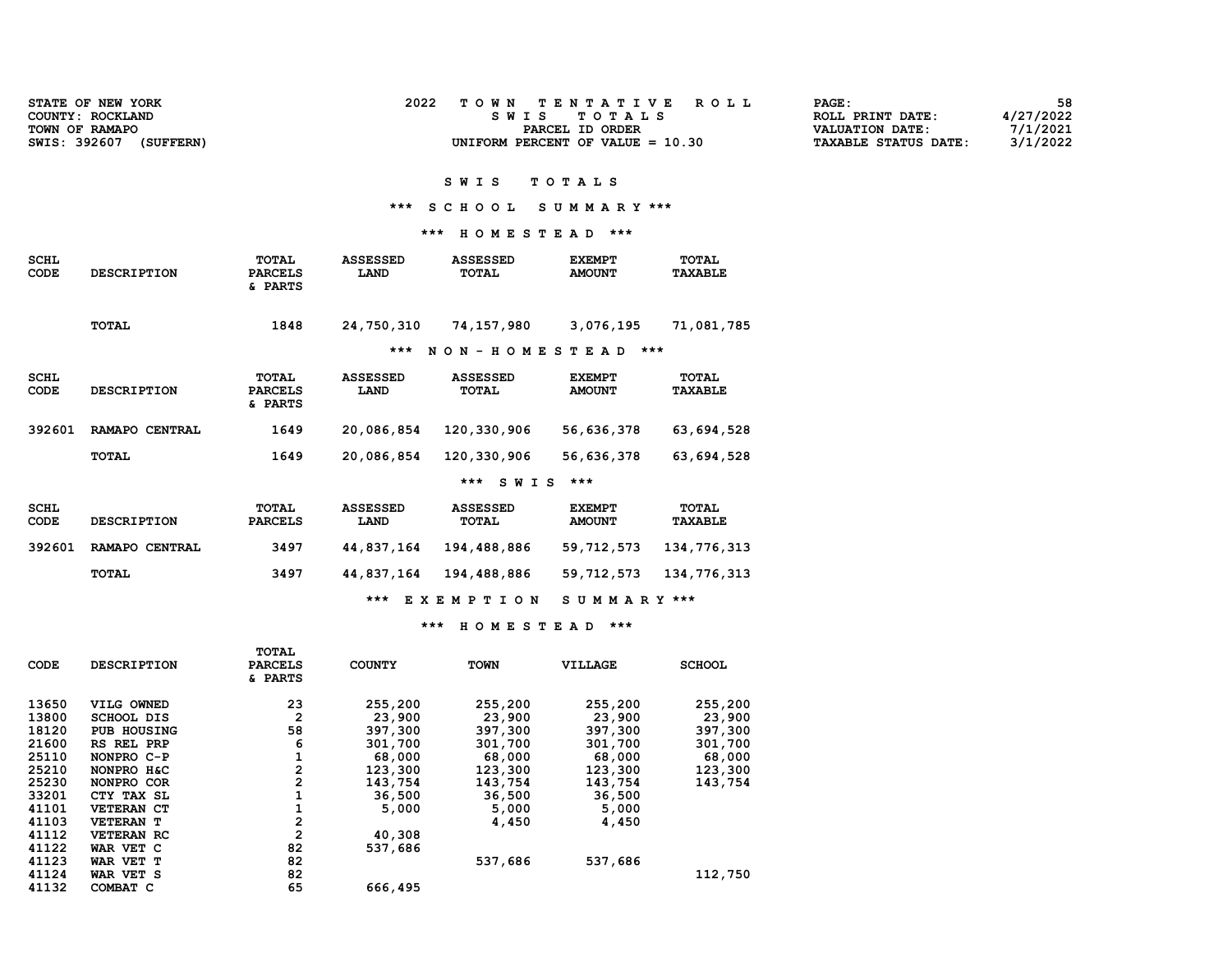| <b>STATE OF NEW YORK</b>  | TOWN TENTATIVE ROLL                | 59<br>PAGE:                             |
|---------------------------|------------------------------------|-----------------------------------------|
| COUNTY: ROCKLAND          | SWIS TOTALS                        | 4/27/2022<br>ROLL PRINT DATE:           |
| TOWN OF RAMAPO            | PARCEL ID ORDER                    | 7/1/2021<br>VALUATION DATE:             |
| SWIS: 392607<br>(SUFFERN) | UNIFORM PERCENT OF VALUE $= 10.30$ | 3/1/2022<br><b>TAXABLE STATUS DATE:</b> |

#### \*\*\* E X E M P T I O N S U M M A R Y \*\*\*

#### \*\*\* H O M E S T E A D \*\*\*

| <b>CODE</b> | <b>DESCRIPTION</b>                           | TOTAL<br><b>PARCELS</b><br>& PARTS | <b>COUNTY</b> | <b>TOWN</b> | <b>VILLAGE</b> | <b>SCHOOL</b> |
|-------------|----------------------------------------------|------------------------------------|---------------|-------------|----------------|---------------|
| 41133       | COMBAT T                                     | 65                                 |               | 666,495     | 666,495        |               |
| 41134       | COMBAT S                                     | 66                                 |               |             |                | 151,272       |
| 41142       | DIS.VET C                                    | 37                                 | 449,896       |             |                |               |
| 41143       | DIS.VET T                                    | 37                                 |               | 448,471     | 448,471        |               |
| 41144       | DIS. VET S                                   | 37                                 |               |             |                | 154,977       |
| 41151       | VET - COLD WAR                               | 5                                  | 6,875         | 6,875       | 6,875          |               |
| 41171       | DIS. VET<br>COLD<br>$\overline{\phantom{a}}$ | 2                                  | 9,168         | 9,168       | 9,168          |               |
| 41661       | VOL FIRE &<br>AMB                            | 9                                  | 3,096         | 3,096       | 3,096          |               |
| 41800       | AGED C/T/S                                   | 75                                 | 1,166,400     | 1,170,572   | 1,170,572      | 1,250,321     |
| 41801       | AGED C/T                                     | $\mathbf{2}$                       | 24,050        | 24,050      | 24,050         |               |
| 41834       | SR STAR                                      | 414                                |               |             |                | 7,394,580     |
| 41854       | <b>RES STAR</b>                              | 1019                               |               |             |                | 8,173,962     |
| 41900       | <b>DISABLE</b>                               | 2                                  | 34,150        | 34,150      | 34,150         | 34,150        |
| 41930       | DISABLE LI                                   | 3                                  | 48,965        | 48,965      | 48,965         | 59,571        |
|             | <b>TOTAL</b>                                 | 2184                               | 4,341,743     | 4,308,632   | 4,308,632      | 18,644,737    |

\*\*\* N O N - H O M E S T E A D \*\*\*

| CODE  | <b>DESCRIPTION</b> | <b>TOTAL</b><br><b>PARCELS</b><br>& PARTS | <b>COUNTY</b> | <b>TOWN</b> | <b>VILLAGE</b> | <b>SCHOOL</b> |
|-------|--------------------|-------------------------------------------|---------------|-------------|----------------|---------------|
| 13500 | TWN WTHIN          | 1                                         | 10,000        | 10,000      | 10,000         | 10,000        |
| 13650 | VILG OWNED         | 24                                        | 3,415,585     | 3,415,585   | 3,415,585      | 3,415,585     |
| 13800 | <b>SCHOOL DIS</b>  | 2                                         | 2,965,900     | 2,965,900   | 2,965,900      | 2,965,900     |
| 14110 | US PROP            | 2                                         | 296,800       | 296,800     | 296,800        | 296,800       |
| 18020 | MUN-IND-DV         | $\overline{\mathbf{c}}$                   | 6,811,800     | 6,811,800   | 6,811,800      | 6,811,800     |
| 18040 | <b>URBAN RNWL</b>  | $\frac{1}{5}$                             | 2,860,000     | 2,860,000   | 2,860,000      | 2,860,000     |
| 21600 | RS REL PRP         |                                           | 745,376       | 745,376     | 745,376        | 745,376       |
| 25110 | NONPRO C-P         | 7                                         | 2,278,709     | 2,278,709   | 2,278,709      | 2,278,709     |
| 25120 | NON-PROF O         | 2                                         | 13,100,753    | 13,100,753  | 13,100,753     | 13,100,753    |
| 25130 | NON-PRO CH         | 1                                         | 164,000       | 164,000     | 164,000        | 164,000       |
| 25210 | NONPRO H&C         | $\overline{2}$                            | 14,796,000    | 14,796,000  | 14,796,000     | 14,796,000    |
| 25230 | NONPRO COR         |                                           | 73,500        | 73,500      | 73,500         | 73,500        |
| 25400 | FRAT ORGNS         |                                           | 53,000        | 53,000      | 53,000         | 53,000        |
| 26100 | <b>VETS ORGNS</b>  |                                           | 98,000        | 98,000      | 98,000         | 98,000        |
| 27200 | <b>RAIL SUB</b>    | 2                                         | 452,342       | 452,342     | 452,342        | 452,342       |
| 28110 | <b>UDC PROJ</b>    | 3                                         | 7,212,300     | 7,212,300   | 7,212,300      | 7,212,300     |
| 41103 | <b>VETERAN T</b>   |                                           |               | 300         | 300            |               |
| 41112 | <b>VETERAN RC</b>  |                                           | 681           |             |                |               |
| 41122 | WAR VET C          | 79                                        | 266,450       |             |                |               |
| 41123 | WAR VET T          | 79                                        |               | 266,450     | 266,450        |               |
| 41124 | WAR VET S          | 79                                        |               |             |                | 115,307       |
| 41132 | COMBAT C           | 35                                        | 192,450       |             |                |               |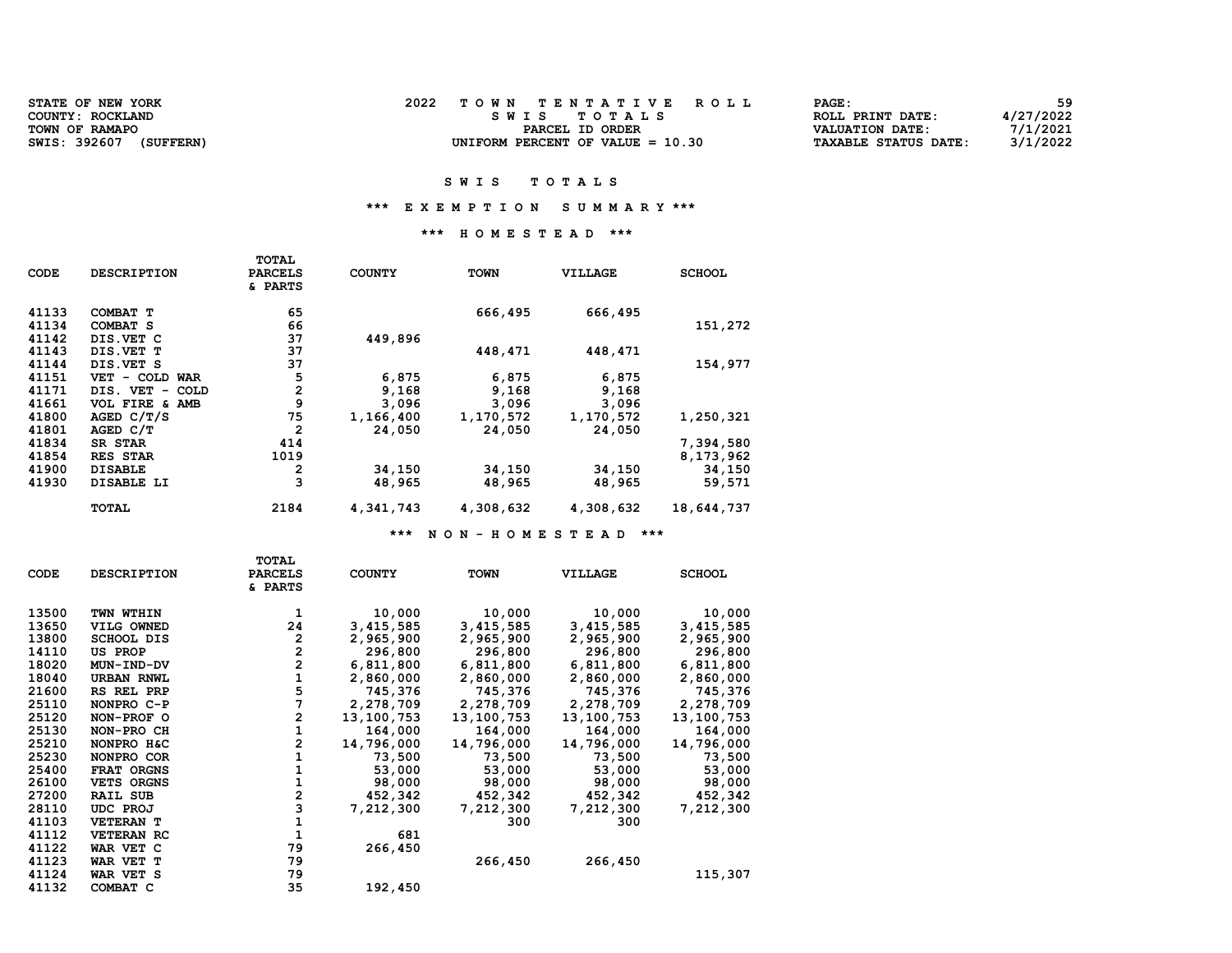| <b>STATE OF NEW YORK</b>  | TOWN TENTATIVE ROLL                | PAGE:                                   | 60 |
|---------------------------|------------------------------------|-----------------------------------------|----|
| COUNTY: ROCKLAND          | SWIS TOTALS                        | 4/27/2022<br>ROLL PRINT DATE:           |    |
| TOWN OF RAMAPO            | PARCEL ID ORDER                    | 7/1/2021<br>VALUATION DATE:             |    |
| SWIS: 392607<br>(SUFFERN) | UNIFORM PERCENT OF VALUE $= 10.30$ | 3/1/2022<br><b>TAXABLE STATUS DATE:</b> |    |

#### \*\*\* E X E M P T I O N S U M M A R Y \*\*\*

#### \*\*\* N O N - H O M E S T E A D \*\*\*

| <b>CODE</b> | <b>DESCRIPTION</b>  | TOTAL<br><b>PARCELS</b><br>& PARTS | <b>COUNTY</b> | <b>TOWN</b>  | VILLAGE    | <b>SCHOOL</b> |
|-------------|---------------------|------------------------------------|---------------|--------------|------------|---------------|
| 41133       | COMBAT T            | 35                                 |               | 192,450      | 192,450    |               |
| 41134       | COMBAT <sub>S</sub> | 35                                 |               |              |            | 87,096        |
| 41142       | DIS.VET C           | 18                                 | 109,380       |              |            |               |
| 41143       | DIS. VET T          | 18                                 |               | 109,380      | 109,380    |               |
| 41144       | DIS. VET S          | 18                                 |               |              |            | 63,124        |
| 41151       | VET - COLD<br>WAR   | $\mathbf{2}$                       | 2,750         | 2,750        | 2,750      |               |
| 41661       | VOL FIRE & AMB      |                                    | 344           | 344          | 344        |               |
| 41800       | AGED C/T/S          | 90                                 | 903,871       | 903,871      | 903,871    | 922,916       |
| 41930       | DISABLE LI          | 4                                  | 27,487        | 27,487       | 27,487     | 27,487        |
| 47100       | <b>TELECOMM</b>     | 3                                  | 40,350        | 40,350       | 40,350     | 40,350        |
| 47600       | <b>BUSI IMPRO</b>   | 3                                  | 46,033        | 46,033       | 46,033     | 46,033        |
|             | TOTAL               | 558                                | 56,923,861    | 56, 923, 480 | 56,923,480 | 56,636,378    |

TOTAL

| CODE  | <b>DESCRIPTION</b> | <b>PARCELS</b> | <b>COUNTY</b> | <b>TOWN</b> | VILLAGE    | <b>SCHOOL</b> |
|-------|--------------------|----------------|---------------|-------------|------------|---------------|
| 13500 | TWN WTHIN          | 1              | 10,000        | 10,000      | 10,000     | 10,000        |
| 13650 | VILG OWNED         | 47             | 3,670,785     | 3,670,785   | 3,670,785  | 3,670,785     |
| 13800 | <b>SCHOOL DIS</b>  | 4              | 2,989,800     | 2,989,800   | 2,989,800  | 2,989,800     |
| 14110 | <b>US PROP</b>     | 2              | 296,800       | 296,800     | 296,800    | 296,800       |
| 18020 | MUN-IND-DV         | $\overline{a}$ | 6,811,800     | 6,811,800   | 6,811,800  | 6,811,800     |
| 18040 | <b>URBAN RNWL</b>  | $\mathbf{1}$   | 2,860,000     | 2,860,000   | 2,860,000  | 2,860,000     |
| 18120 | <b>PUB HOUSING</b> | 58             | 397,300       | 397,300     | 397,300    | 397,300       |
| 21600 | RS REL PRP         | 11             | 1,047,076     | 1,047,076   | 1,047,076  | 1,047,076     |
| 25110 | NONPRO C-P         | 8              | 2,346,709     | 2,346,709   | 2,346,709  | 2,346,709     |
| 25120 | NON-PROF O         | 2              | 13,100,753    | 13,100,753  | 13,100,753 | 13,100,753    |
| 25130 | NON-PRO CH         | $\mathbf{1}$   | 164,000       | 164,000     | 164,000    | 164,000       |
| 25210 | NONPRO H&C         | 4              | 14,919,300    | 14,919,300  | 14,919,300 | 14,919,300    |
| 25230 | NONPRO COR         | 3              | 217,254       | 217,254     | 217,254    | 217,254       |
| 25400 | FRAT ORGNS         |                | 53,000        | 53,000      | 53,000     | 53,000        |
| 26100 | <b>VETS ORGNS</b>  | 1              | 98,000        | 98,000      | 98,000     | 98,000        |
| 27200 | <b>RAIL SUB</b>    | $\frac{2}{3}$  | 452,342       | 452,342     | 452,342    | 452,342       |
| 28110 | UDC PROJ           |                | 7,212,300     | 7,212,300   | 7,212,300  | 7,212,300     |
| 33201 | CTY TAX SL         | 1              | 36,500        | 36,500      | 36,500     |               |
| 41101 | <b>VETERAN CT</b>  | $\mathbf{1}$   | 5,000         | 5,000       | 5,000      |               |
| 41103 | <b>VETERAN T</b>   | 3              |               | 4,750       | 4,750      |               |
| 41112 | <b>VETERAN RC</b>  | 3              | 40,989        |             |            |               |
| 41122 | WAR VET C          | 161            | 804,136       |             |            |               |
| 41123 | WAR VET T          | 161            |               | 804,136     | 804,136    |               |
| 41124 | WAR VET S          | 161            |               |             |            | 228,057       |
| 41132 | COMBAT C           | 100            | 858,945       |             |            |               |
| 41133 | COMBAT T           | 100            |               | 858,945     | 858,945    |               |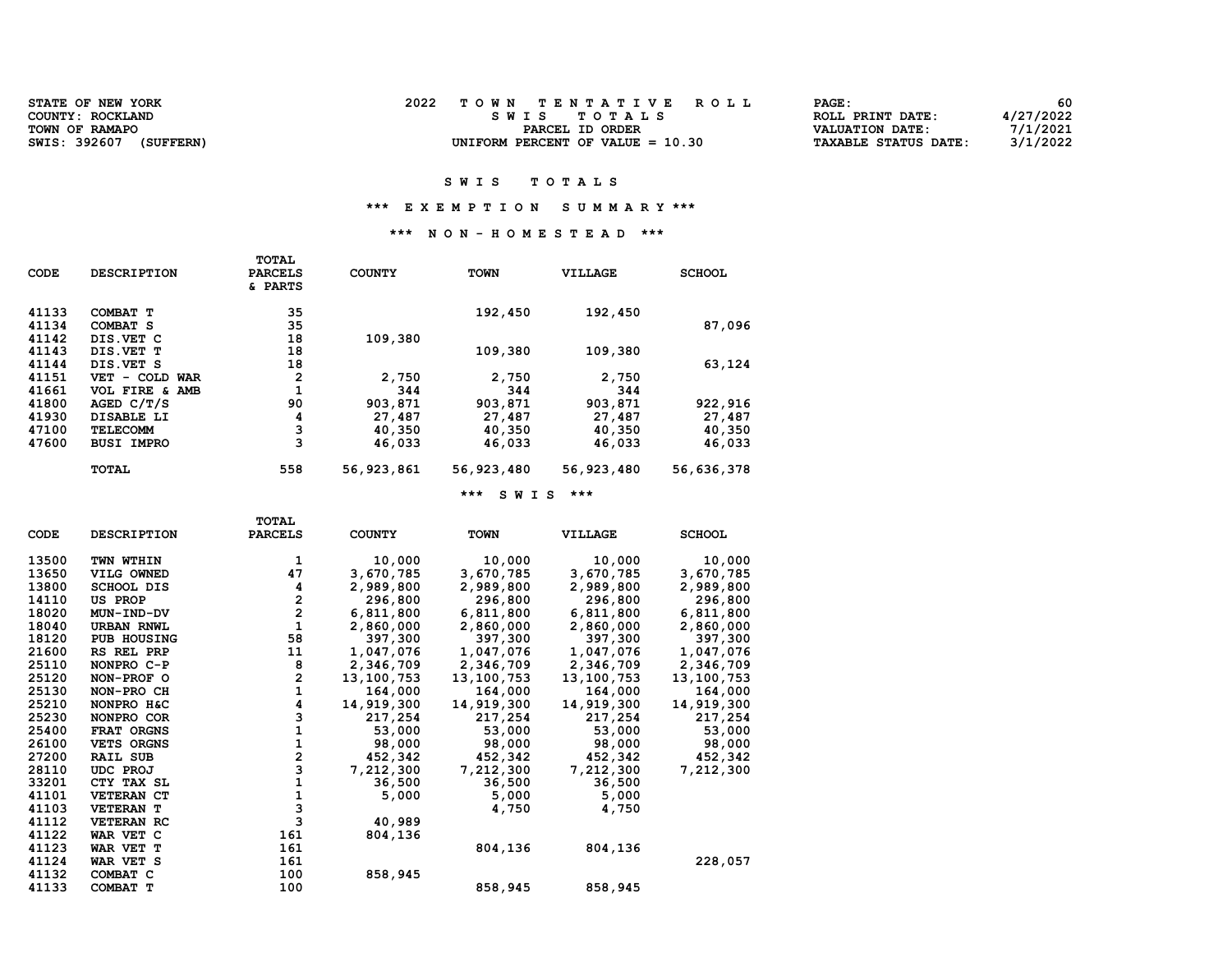| COUNTY: ROCKLAND<br>ROLL PRINT DATE:<br>SWIS TOTALS                                            | 4/27/2022 |
|------------------------------------------------------------------------------------------------|-----------|
| TOWN OF RAMAPO<br>PARCEL ID ORDER<br>VALUATION DATE:                                           | 7/1/2021  |
| SWIS: 392607<br>(SUFFERN)<br>UNIFORM PERCENT OF VALUE $= 10.30$<br><b>TAXABLE STATUS DATE:</b> | 3/1/2022  |

#### \*\*\* E X E M P T I O N S U M M A R Y \*\*\*

#### \*\*\* S W I S \*\*\*

| <b>CODE</b> | <b>DESCRIPTION</b>                             | <b>PARCELS</b> | <b>COUNTY</b> | <b>TOWN</b>  | VILLAGE   | <b>SCHOOL</b> |
|-------------|------------------------------------------------|----------------|---------------|--------------|-----------|---------------|
| 41134       | COMBAT S                                       | 101            |               |              |           | 238,368       |
| 41142       | DIS.VET C                                      | 55             | 559,276       |              |           |               |
| 41143       | DIS.VET T                                      | 55             |               | 557,851      | 557,851   |               |
| 41144       | DIS. VET S                                     | 55             |               |              |           | 218,101       |
| 41151       | COLD<br>VET<br>WAR<br>$\overline{\phantom{a}}$ | 7              | 9,625         | 9,625        | 9,625     |               |
| 41171       | DIS. VET<br>COLD<br>$\overline{\phantom{m}}$   | $\mathbf{2}$   | 9,168         | 9,168        | 9,168     |               |
| 41661       | VOL FIRE &<br>AMB                              | 10             | 3,440         | 3,440        | 3,440     |               |
| 41800       | AGED C/T/S                                     | 165            | 2,070,271     | 2,074,443    | 2,074,443 | 2, 173, 237   |
| 41801       | AGED C/T                                       | 2              | 24,050        | 24,050       | 24,050    |               |
| 41834       | SR STAR                                        | 414            |               |              |           | 7,394,580     |
| 41854       | RES STAR                                       | 1019           |               |              |           | 8,173,962     |
| 41900       | <b>DISABLE</b>                                 | 2              | 34,150        | 34,150       | 34,150    | 34,150        |
| 41930       | DISABLE LI                                     | 7              | 76,452        | 76,452       | 76,452    | 87,058        |
| 47100       | <b>TELECOMM</b>                                | 3              | 40,350        | 40,350       | 40,350    | 40,350        |
| 47600       | <b>BUSI IMPRO</b>                              | 3              | 46,033        | 46,033       | 46,033    | 46,033        |
|             | TOTAL                                          | 2742           | 61,265,604    | 61, 232, 112 |           | 75,281,115    |

TOTAL

\*\*\* G R A N D T O T A L S \*\*\*

#### \*\*\* H O M E S T E A D \*\*\*

| ROLL<br><b>SEC</b> | <b>DESCRIPTION</b>       | TOTAL<br><b>PARCELS</b><br>& PARTS | <b>ASSESSED</b><br>LAND | <b>ASSESSED</b><br>TOTAL | <b>COUNTY</b><br><b>TAXABLE</b> | <b>TOWN</b><br><b>TAXABLE</b> | <b>SCHOOL</b><br><b>TAXABLE</b> | <b>SCHOOL</b><br><b>AFTER STAR</b> |
|--------------------|--------------------------|------------------------------------|-------------------------|--------------------------|---------------------------------|-------------------------------|---------------------------------|------------------------------------|
| 1<br>8             | TAXABLE<br>WHOLLY EXEMPT | 1753<br>95                         | 23,823,010<br>927,300   | 72,808,326<br>1,349,654  | 69,816,237                      | 69,849,348                    | 71,045,285<br>36,500            | 63,578,290<br>36,500               |
|                    | ** GRAND TOTAL           | 1848                               | 24,750,310              | 74,157,980               | 69,816,237                      | 69,849,348                    | 71,081,785                      | 63, 614, 790                       |
|                    |                          |                                    | ***                     | NON - HOMESTEAD          | ***                             |                               |                                 |                                    |

| ROLL<br><b>SEC</b> | <b>DESCRIPTION</b>    | TOTAL<br><b>PARCELS</b><br>& PARTS | <b>ASSESSED</b><br>LAND | <b>ASSESSED</b><br>TOTAL | <b>COUNTY</b><br><b>TAXABLE</b> | <b>TOWN</b><br><b>TAXABLE</b> | <b>SCHOOL</b><br><b>TAXABLE</b> | <b>SCHOOL</b><br><b>AFTER STAR</b> |
|--------------------|-----------------------|------------------------------------|-------------------------|--------------------------|---------------------------------|-------------------------------|---------------------------------|------------------------------------|
|                    | TAXABLE               | 1549                               | 15,694,500              | 76,029,729               | 58,615,598                      | 58,615,979                    | 58,903,081                      | 58,903,081                         |
| 3                  | STATE LAND            | 4                                  | 503,754                 | 503,754                  | 503,754                         | 503,754                       | 503,754                         | 503,754                            |
| 5                  | <b>SPCL FRANCHISE</b> | 19                                 |                         | 3,015,818                | 3,015,818                       | 3,015,818                     | 3,015,818                       | 3,015,818                          |
| 6                  | UTILITY & R.R.        | 26                                 | 199,500                 | 1,312,225                | 1,271,875                       | 1,271,875                     | 1,271,875                       | 1,271,875                          |
| 8                  | WHOLLY EXEMPT         | 51                                 | 3,689,100               | 39,469,380               |                                 |                               |                                 |                                    |
|                    | ** GRAND TOTAL        | 1649                               | 20,086,854              | 120,330,906              | 63,407,045                      | 63,407,426                    | 63,694,528                      | 63,694,528                         |

| <b>ROLI</b> | <b>TOTAI</b> |             | -----       | <sup>יידו</sup> או יי | <b>TOWN</b> |     | ------<br>.          |
|-------------|--------------|-------------|-------------|-----------------------|-------------|-----|----------------------|
| <b>SEC</b>  | .            | <b>.AND</b> | <b>momn</b> |                       |             | m 7 | <b>CTAC</b><br>emp e |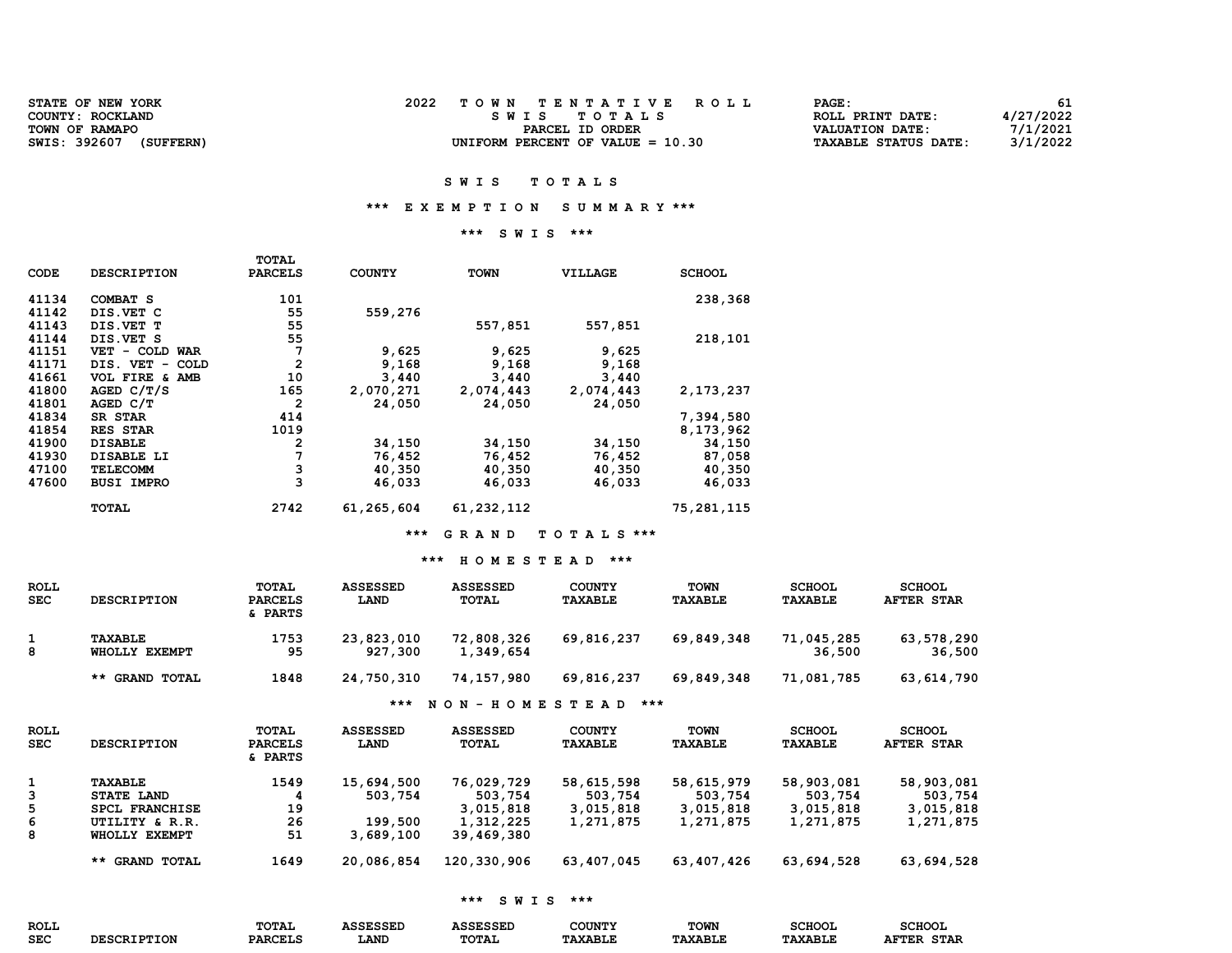| STATE OF NEW YORK<br>COUNTY: ROCKLAND       | 2022<br>TOWN TENTATIVE ROLL<br>SWIS TOTALS            | 62<br>PAGE:<br>4/27/2022<br>ROLL PRINT DATE:                                  |
|---------------------------------------------|-------------------------------------------------------|-------------------------------------------------------------------------------|
| TOWN OF RAMAPO<br>SWIS: 392607<br>(SUFFERN) | PARCEL ID ORDER<br>UNIFORM PERCENT OF VALUE $= 10.30$ | 7/1/2021<br><b>VALUATION DATE:</b><br>3/1/2022<br><b>TAXABLE STATUS DATE:</b> |

## \*\*\* G R A N D T O T A L S \*\*\*

| ROLL<br><b>SEC</b> | <b>DESCRIPTION</b>    | TOTAL<br><b>PARCELS</b> | <b>ASSESSED</b><br>LAND | <b>ASSESSED</b><br>TOTAL | <b>COUNTY</b><br><b>TAXABLE</b> | TOWN<br><b>TAXABLE</b> | <b>SCHOOL</b><br><b>TAXABLE</b> | <b>SCHOOL</b><br><b>AFTER STAR</b> |
|--------------------|-----------------------|-------------------------|-------------------------|--------------------------|---------------------------------|------------------------|---------------------------------|------------------------------------|
| 3                  | <b>STATE LAND</b>     |                         | 503,754                 | 503,754                  | 503,754                         | 503,754                | 503,754                         | 503,754                            |
| 5.                 | <b>SPCL FRANCHISE</b> | 19                      |                         | 3,015,818                | 3,015,818                       | 3,015,818              | 3,015,818                       | 3,015,818                          |
| 6                  | UTILITY & R.R.        | 26                      | 199,500                 | 1,312,225                | 1,271,875                       | 1,271,875              | 1,271,875                       | 1,271,875                          |
| 8                  | WHOLLY EXEMPT         | 146                     | 4,616,400               | 40,819,034               |                                 |                        | 36,500                          | 36,500                             |
|                    | ** GRAND TOTAL        | 3497                    | 44,837,164              | 194,488,886              | 133, 223, 282                   | 133,256,774            | 134,776,313                     | 127,309,318                        |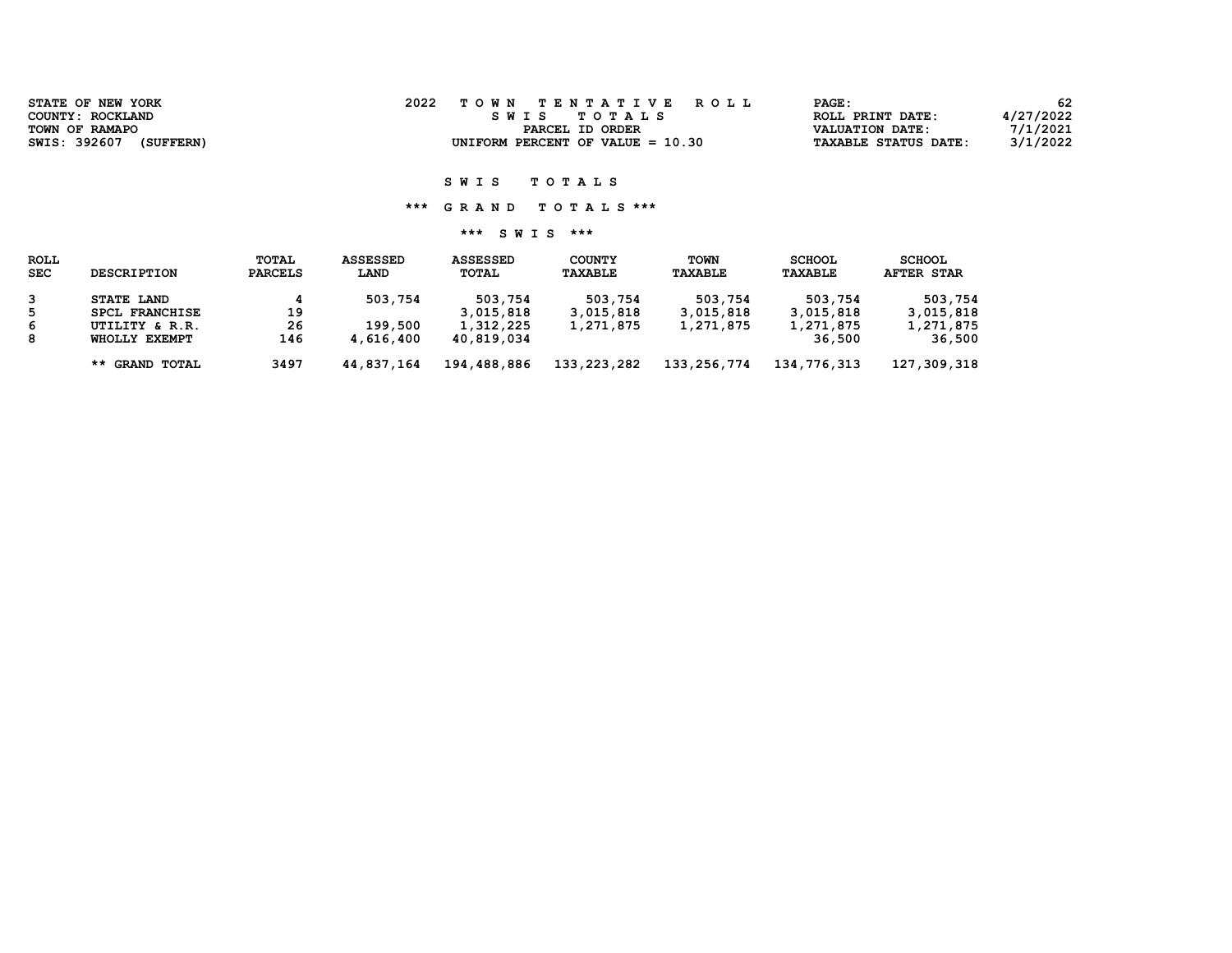| <b>STATE OF NEW YORK</b> | TOWN TENTATIVE ROLL                   | <b>PAGE :</b>               | 63        |
|--------------------------|---------------------------------------|-----------------------------|-----------|
| COUNTY: ROCKLAND         | T A X A B L E SECTION OF THE ROLL - 1 | ROLL PRINT DATE:            | 4/27/2022 |
| TOWN OF RAMAPO           | PARCEL ID ORDER                       | VALUATION DATE:             | 7/1/2021  |
| SWIS: 392609<br>(POMONA) | UNIFORM PERCENT OF VALUE $= 10.30$    | <b>TAXABLE STATUS DATE:</b> | 3/1/2022  |

#### \*\*\* S P E C I A L D I S T R I C T S U M M A R Y \*\*\*

| <b>CODE</b>  | DISTRICT NAME                 | <b>TOTAL</b><br><b>PARCELS</b> | <b>EXTENSION</b><br><b>TYPE</b> | <b>EXTENSION</b><br><b>VALUE</b>  | AD VALOREM<br><b>VALUE</b> | <b>EXEMPT</b><br><b>AMOUNT</b> | <b>TAXABLE</b><br><b>VALUE</b>   |
|--------------|-------------------------------|--------------------------------|---------------------------------|-----------------------------------|----------------------------|--------------------------------|----------------------------------|
| AD001        | AMBULANCE DIST                | 421                            | TOTAL                           | 26, 356, 658.00                   |                            |                                | 26,356,658                       |
| <b>FP001</b> | <b>MOLESTON FD</b>            | 421                            | TOTAL                           | 26,356,658.00                     |                            |                                | 26,356,658                       |
| <b>PRTC</b>  | PRORATA TOWN/CO               | 4                              | <b>MOVE</b>                     | 12,389.80                         |                            |                                | 12,389.800                       |
| <b>PRTSC</b> | PRORATA SCHOOL                | 2                              | <b>MOVE</b>                     | 14,354.60                         |                            |                                | 14,354.600                       |
| SD009        | SEWER DISTRICT                | 421                            | TOTAL<br>UNITS                  | 26,356,658.00<br>425.00           |                            |                                | 26,356,658<br>425.000            |
| SD120        | <b>GARBAGE DISPOSA</b>        | 1                              | UNITS                           | 1.00                              |                            |                                | 1.000                            |
| SD145        | <b>POMONA</b><br><b>SEWER</b> | 421                            | <b>UNITS</b>                    | 425.00                            |                            |                                | 425.000                          |
| SWD01        | <b>SOL. WASTE DISP</b>        | 421                            | <b>SECON</b><br>TOTAL<br>UNITS  | 422.00<br>26,356,658.00<br>421.00 |                            |                                | 422.000<br>26,356,658<br>421.000 |
| SWD02        | SOL. WASTE DISP               | 421                            | <b>SECON</b><br>UNITS           | 425.00<br>422.00                  |                            |                                | 425.000<br>422.000               |
| <b>TSFU1</b> | TRANSFER STATIO               | 420                            | <b>SECON</b>                    | 422.00                            |                            |                                | 422.000                          |
| <b>WD001</b> | WATER FIRE HYDR               | 346                            | TOTAL                           | 21,903,086.00                     |                            |                                | 21,903,086                       |

## \*\*\* S C H O O L S U M M A R Y \*\*\*

| <b>SCHL</b><br>CODE | <b>DESCRIPTION</b>     | <b>TOTAL</b><br><b>PARCELS</b> | <b>ASSESSED</b><br><b>LAND</b> | <b>ASSESSED</b><br>TOTAL | <b>EXEMPT</b><br><b>AMOUNT</b> | <b>TOTAL</b><br><b>TAXABLE</b> |
|---------------------|------------------------|--------------------------------|--------------------------------|--------------------------|--------------------------------|--------------------------------|
| 392602              | <b>EAST RAMAPO CSD</b> | 421                            | 8,792,700                      | 26,356,658               | 183,500                        | 26,173,158                     |
|                     | TOTAL                  | 421                            | 8,792,700                      | 26,356,658               | 183,500                        | 26,173,158                     |
|                     |                        |                                | ***                            | EXEMPTION                | SUMMARY ***                    |                                |

|             |                    | TOTAL          |               |             |                |               |
|-------------|--------------------|----------------|---------------|-------------|----------------|---------------|
| <b>CODE</b> | <b>DESCRIPTION</b> | <b>PARCELS</b> | <b>COUNTY</b> | <b>TOWN</b> | <b>VILLAGE</b> | <b>SCHOOL</b> |
| 41103       | <b>VETERAN T</b>   | 2              |               | 3,050       | 3,050          |               |
|             |                    |                |               |             |                |               |
| 41112       | <b>VETERAN RC</b>  | 2              | 20,427        |             |                |               |
| 41122       | WAR VET C          | 18             | 142,245       |             |                |               |
| 41123       | WAR VET T          | 17             |               | 135,510     | 135,510        |               |
| 41132       | COMBAT C           | 4              | 52,650        |             |                |               |
| 41133       | COMBAT T           | 4              |               | 52,650      | 52,650         |               |
| 41142       | DIS.VET C          | 6              | 47,735        |             |                |               |
| 41143       | DIS.VET T          | 6              |               | 47,735      | 47,735         |               |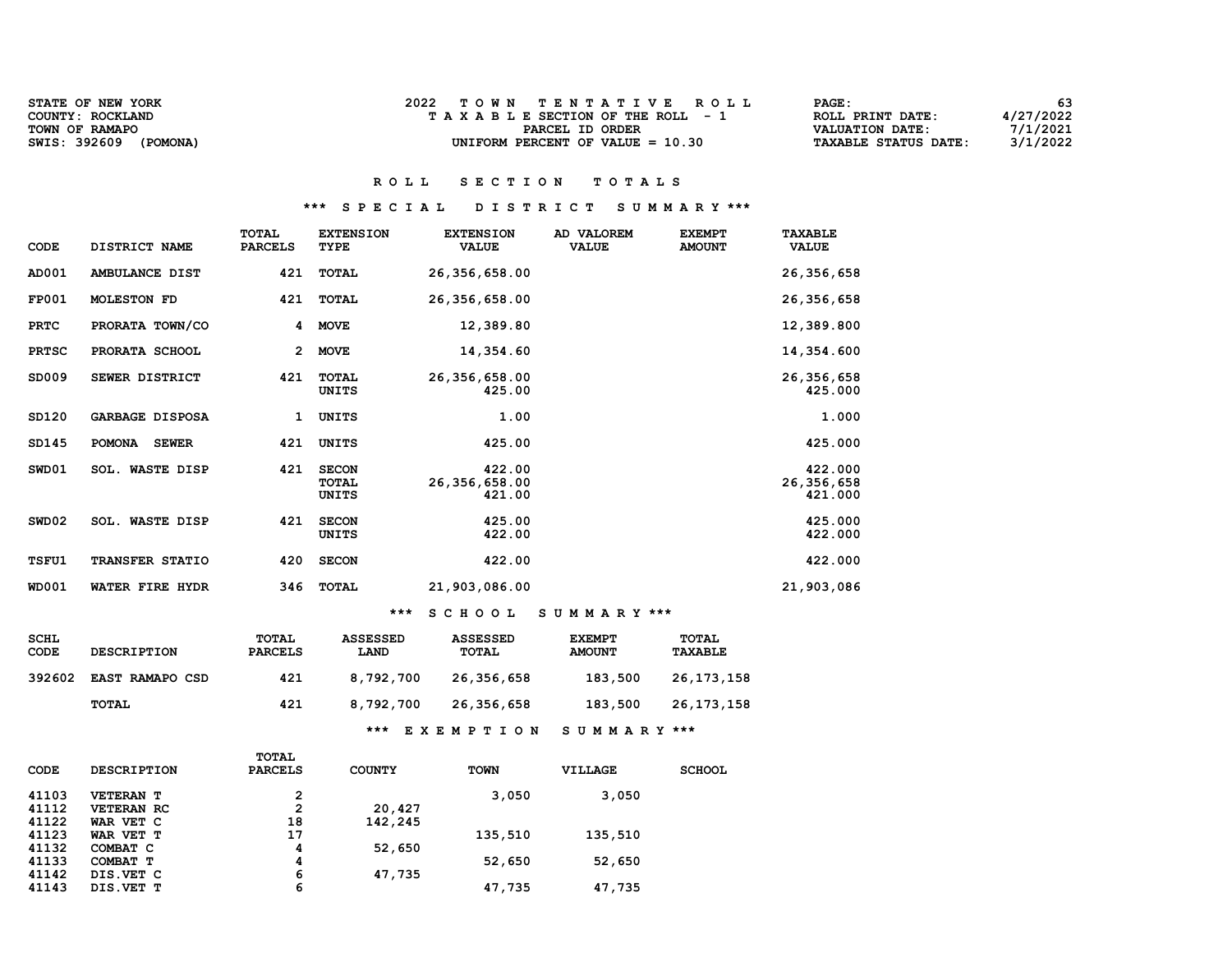| <b>STATE OF NEW YORK</b> | 2022 TOWN TENTATIVE ROLL           | 64<br><b>PAGE :</b>                     |
|--------------------------|------------------------------------|-----------------------------------------|
| COUNTY: ROCKLAND         | TAXABLE SECTION OF THE ROLL - 1    | 4/27/2022<br>ROLL PRINT DATE:           |
| TOWN OF RAMAPO           | PARCEL ID ORDER                    | 7/1/2021<br>VALUATION DATE:             |
| SWIS: 392609<br>(POMONA) | UNIFORM PERCENT OF VALUE $= 10.30$ | 3/1/2022<br><b>TAXABLE STATUS DATE:</b> |

## \*\*\* E X E M P T I O N S U M M A R Y \*\*\*

|             |                    | TOTAL          |               |             |                |               |
|-------------|--------------------|----------------|---------------|-------------|----------------|---------------|
| <b>CODE</b> | <b>DESCRIPTION</b> | <b>PARCELS</b> | <b>COUNTY</b> | <b>TOWN</b> | <b>VILLAGE</b> | <b>SCHOOL</b> |
| 41400       | <b>CLERGY</b>      | з              | 4,500         | 4,500       | 4,500          | 4,500         |
| 41661       | VOL FIRE & AMB     |                | 344           | 344         | 344            |               |
| 41800       | AGED C/T/S         | 6              | 162,348       | 162,348     | 162,348        | 172,500       |
| 41834       | SR STAR            | 31             |               |             |                | 518,320       |
| 41854       | RES STAR           | 112            |               |             |                | 750,400       |
| 41900       | <b>DISABLE</b>     |                | 6,500         | 6,500       | 6,500          | 6,500         |
|             | TOTAL              | 213            | 436,749       | 412,637     |                | 1,452,220     |

| <b>ROLL</b><br><b>SEC</b> | <b>DESCRIPTION</b> | <b>TOTAL</b><br><b>PARCELS</b> | <b>ASSESSED</b><br><b>LAND</b> | ASSESSED<br>TOTAL | <b>COUNTY</b><br><b>TAXABLE</b> | TOWN<br><b>TAXABLE</b> | <b>SCHOOL</b><br>TAXABLE | <b>SCHOOL</b><br><b>AFTER STAR</b> |
|---------------------------|--------------------|--------------------------------|--------------------------------|-------------------|---------------------------------|------------------------|--------------------------|------------------------------------|
|                           | TAXABLE            | 421                            | 8,792,700                      | 26,356,658        | 25,919,909                      | 25,944,021             | 26, 173, 158             | 24,897,738                         |
|                           | ** GRAND TOTAL     | 421                            | 8,792,700                      | 26,356,658        | 25,919,909                      | 25,944,021             | 26, 173, 158             | 24,897,738                         |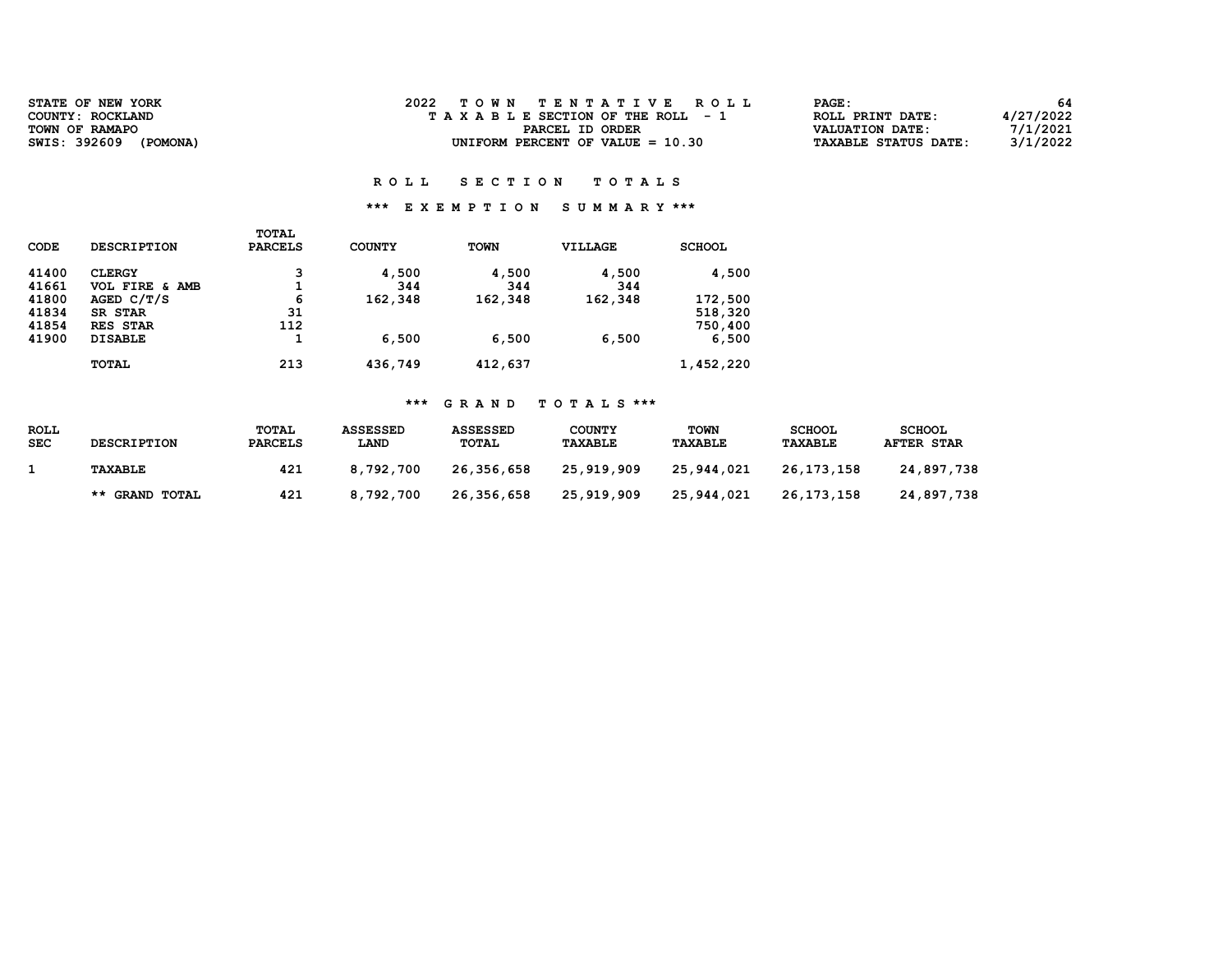| <b>STATE OF NEW YORK</b> | 2022 TOWN TENTATIVE ROLL                    | 65<br>PAGE:                             |
|--------------------------|---------------------------------------------|-----------------------------------------|
| COUNTY: ROCKLAND         | TAXABLE STATE LANDS SECTION OF THE ROLL - 3 | 4/27/2022<br>ROLL PRINT DATE:           |
| TOWN OF RAMAPO           | PARCEL ID ORDER                             | 7/1/2021<br>VALUATION DATE:             |
| SWIS: 392609<br>(POMONA) | UNIFORM PERCENT OF VALUE $= 10.30$          | 3/1/2022<br><b>TAXABLE STATUS DATE:</b> |

#### \*\*\* S P E C I A L D I S T R I C T S U M M A R Y \*\*\*

| CODE         | DISTRICT NAME      | TOTAL<br><b>PARCELS</b> | <b>EXTENSION</b><br>TYPE | <b>EXTENSION</b><br><b>VALUE</b> | AD VALOREM<br><b>VALUE</b> | <b>EXEMPT</b><br><b>AMOUNT</b> | TAXABLE<br><b>VALUE</b> |
|--------------|--------------------|-------------------------|--------------------------|----------------------------------|----------------------------|--------------------------------|-------------------------|
| AD001        | AMBULANCE DIST     | 2                       | TOTAL                    | 179,167.00                       |                            |                                | 179,167                 |
| <b>FP001</b> | <b>MOLESTON FD</b> | 2                       | TOTAL                    | 179,167.00                       |                            |                                | 179,167                 |
| SD100        | SEWER DISTRICT     | 2                       | TOTAL<br>UNITS           | 179,167.00                       |                            |                                | 179,167                 |
| <b>WD001</b> | WATER FIRE HYDR    |                         | TOTAL                    | 69,919.00                        |                            |                                | 69,919                  |
|              |                    |                         | ***                      | <b>SCHOOL</b>                    | SUMMARY ***                |                                |                         |

| SCHL<br><b>CODE</b> | <b>DESCRIPTION</b>     | TOTAL<br><b>PARCELS</b> | <b>ASSESSED</b><br><b>LAND</b> | ASSESSED<br><b>TOTAL</b> | <b>EXEMPT</b><br><b>AMOUNT</b> | <b>TOTAL</b><br><b>TAXABLE</b> |
|---------------------|------------------------|-------------------------|--------------------------------|--------------------------|--------------------------------|--------------------------------|
| 392602              | <b>EAST RAMAPO CSD</b> |                         | 38,447                         | 179,167                  |                                | 179,167                        |
|                     | TOTAL                  | 2                       | 38,447                         | 179,167                  |                                | 179,167                        |

## \*\*\* E X E M P T I O N S U M M A R Y \*\*\*

| CODE | <b>DESCRIPTION</b> | TOTAL<br><b>PARCELS</b> | <b>COUNTY</b> | TOWN | VILLAGE                         | <b>SCHOOL</b> |
|------|--------------------|-------------------------|---------------|------|---------------------------------|---------------|
|      |                    |                         |               | NO.  | <b>EXEMPTIONS AT THIS LEVEL</b> |               |

| ROLL<br><b>SEC</b> | <b>DESCRIPTION</b>    | TOTAL<br><b>PARCELS</b> | <b>ASSESSED</b><br>LAND | <b>ASSESSED</b><br>TOTAL | <b>COUNTY</b><br><b>TAXABLE</b> | TOWN<br><b>TAXABLE</b> | <b>SCHOOL</b><br><b>TAXABLE</b> | <b>SCHOOL</b><br><b>AFTER STAR</b> |
|--------------------|-----------------------|-------------------------|-------------------------|--------------------------|---------------------------------|------------------------|---------------------------------|------------------------------------|
|                    | <b>STATE LAND</b>     |                         | 38,447                  | 179,167                  | 179,167                         | 179,167                | 179,167                         | 179,167                            |
|                    | <b>** GRAND TOTAL</b> |                         | 38,447                  | 179,167                  | 179,167                         | 179,167                | 179,167                         | 179,167                            |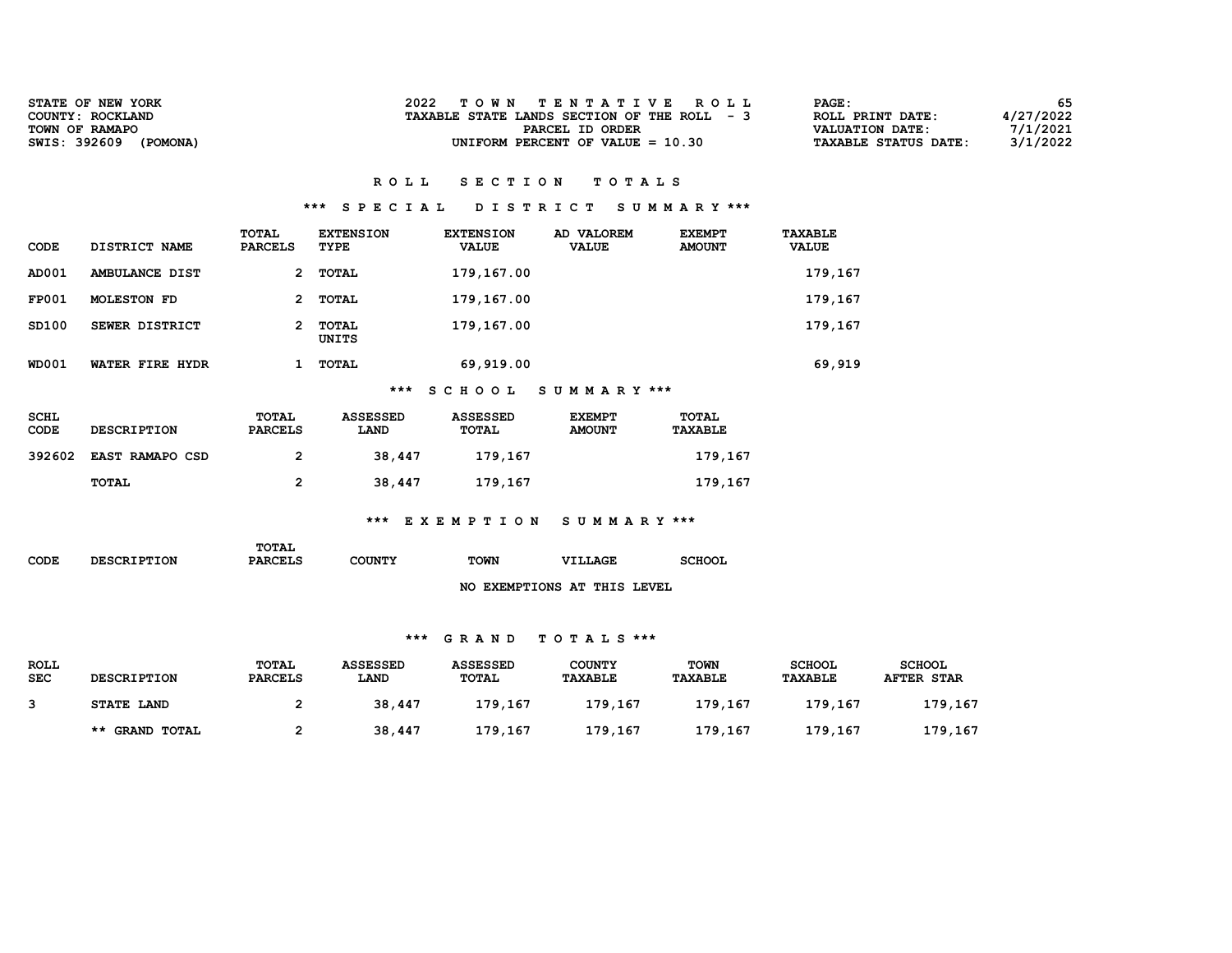| <b>STATE OF NEW YORK</b> | TOWN TENTATIVE ROLL                       | <b>PAGE :</b>               | 66        |
|--------------------------|-------------------------------------------|-----------------------------|-----------|
| COUNTY: ROCKLAND         | SPECIAL FRANCHISE SECTION OF THE ROLL - 5 | ROLL PRINT DATE:            | 4/27/2022 |
| TOWN OF RAMAPO           | PARCEL ID ORDER                           | VALUATION DATE:             | 7/1/2021  |
| SWIS: 392609<br>(POMONA) | UNIFORM PERCENT OF VALUE $= 10.30$        | <b>TAXABLE STATUS DATE:</b> | 3/1/2022  |

#### \*\*\* S P E C I A L D I S T R I C T S U M M A R Y \*\*\*

| CODE                | DISTRICT NAME                 | <b>TOTAL</b><br><b>PARCELS</b> | <b>EXTENSION</b><br>TYPE              | <b>EXTENSION</b><br><b>VALUE</b> | AD VALOREM<br><b>VALUE</b>     | <b>EXEMPT</b><br><b>AMOUNT</b> | <b>TAXABLE</b><br><b>VALUE</b> |
|---------------------|-------------------------------|--------------------------------|---------------------------------------|----------------------------------|--------------------------------|--------------------------------|--------------------------------|
| AD001               | AMBULANCE DIST                | 5                              | <b>TOTAL</b>                          | 769,152.00                       |                                |                                | 769,152                        |
| <b>FP001</b>        | <b>MOLESTON FD</b>            | 5                              | <b>TOTAL</b>                          | 769,152.00                       |                                |                                | 769,152                        |
| SD009               | SEWER DISTRICT                | 5                              | <b>TOTAL</b><br>UNITS                 | 769,152.00                       |                                |                                | 769,152                        |
| SD145               | <b>POMONA</b><br><b>SEWER</b> | 5.                             | UNITS                                 |                                  |                                |                                |                                |
| SWD01               | <b>SOL. WASTE DISP</b>        | 5                              | <b>SECON</b><br><b>TOTAL</b><br>UNITS | 769,152.00                       |                                |                                | 769,152                        |
| SWD02               | <b>SOL. WASTE DISP</b>        | 4                              | <b>SECON</b><br>UNITS                 |                                  |                                |                                |                                |
| <b>WD001</b>        | WATER FIRE HYDR               | 5                              | TOTAL                                 | 769,152.00                       |                                |                                | 769,152                        |
|                     |                               |                                | $***$                                 | <b>SCHOOL</b>                    | SUMMARY ***                    |                                |                                |
| <b>SCHL</b><br>CODE | <b>DESCRIPTION</b>            | TOTAL<br><b>PARCELS</b>        | <b>ASSESSED</b><br>LAND               | <b>ASSESSED</b><br>TOTAL         | <b>EXEMPT</b><br><b>AMOUNT</b> | <b>TOTAL</b><br><b>TAXABLE</b> |                                |
| 392602              | EAST RAMAPO CSD               | 5                              |                                       | 769,152                          |                                | 769,152                        |                                |
|                     | TOTAL                         | 5                              |                                       | 769,152                          |                                | 769,152                        |                                |

\*\*\* E X E M P T I O N S U M M A R Y \*\*\*

| <b>CODE</b> | <b>DESCRIPTION</b> | <b>TOTAL</b><br><b>PARCELS</b> | <b>COUNTY</b> | <b>TOWN</b> | <b>VILLAGE</b>                       | <b>SCHOOL</b> |
|-------------|--------------------|--------------------------------|---------------|-------------|--------------------------------------|---------------|
|             |                    |                                |               | ,,,         | <b>MISSISSON TAIL AN MILLA IMITS</b> |               |

NO EXEMPTIONS AT THIS LEVEL

| <b>ROLL</b><br><b>SEC</b> | <b>DESCRIPTION</b>    | <b>TOTAL</b><br><b>PARCELS</b> | <b>ASSESSED</b><br><b>LAND</b> | <b>ASSESSED</b><br>TOTAL | <b>COUNTY</b><br><b>TAXABLE</b> | <b>TOWN</b><br><b>TAXABLE</b> | <b>SCHOOL</b><br>TAXABLE | <b>SCHOOL</b><br><b>AFTER STAR</b> |
|---------------------------|-----------------------|--------------------------------|--------------------------------|--------------------------|---------------------------------|-------------------------------|--------------------------|------------------------------------|
|                           | <b>SPCL FRANCHISE</b> |                                |                                | 769,152                  | 769,152                         | 769,152                       | 769,152                  | 769,152                            |
|                           | ** GRAND TOTAL        |                                |                                | 769,152                  | 769,152                         | 769,152                       | 769,152                  | 769,152                            |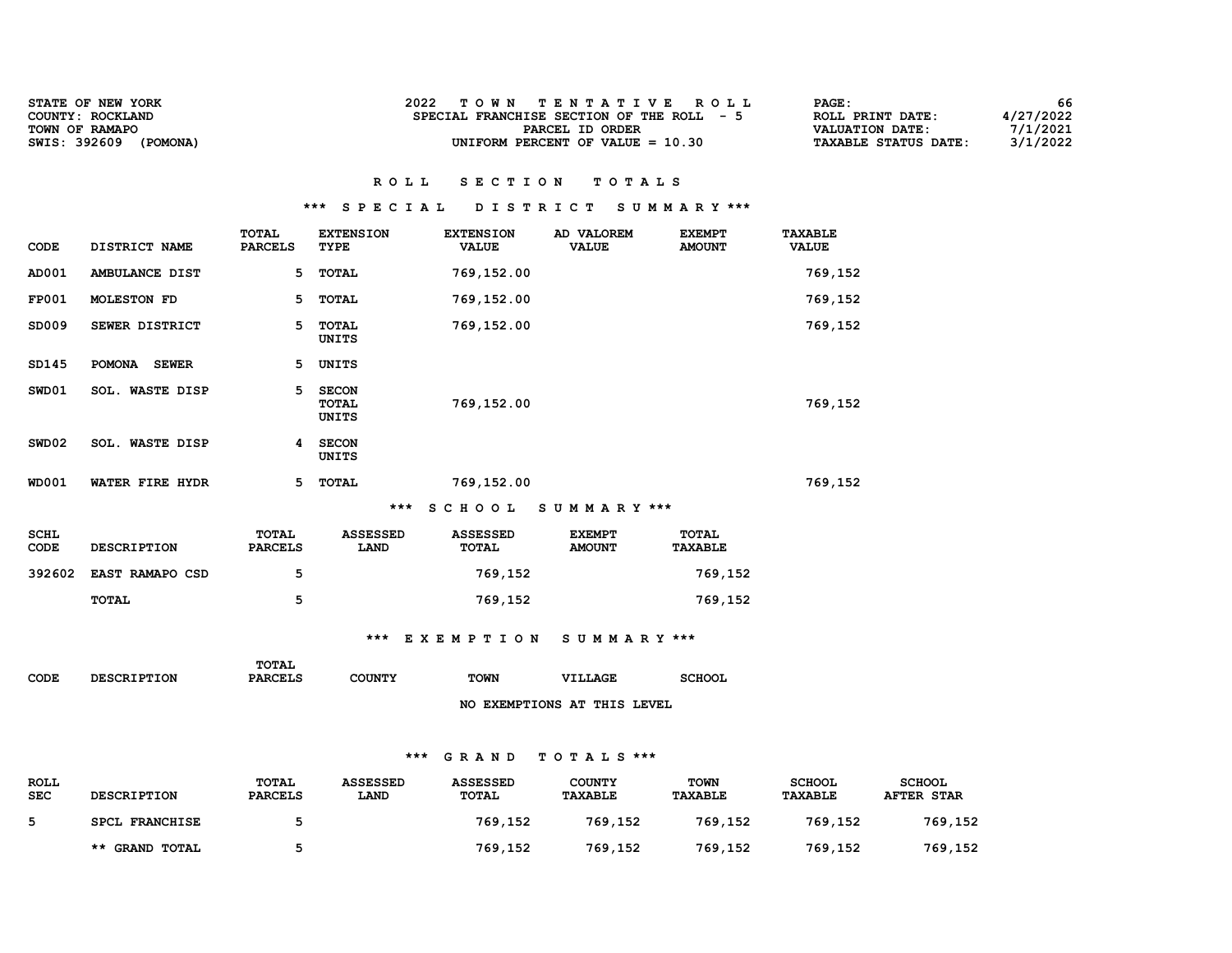| <b>STATE OF NEW YORK</b> | TOWN TENTATIVE ROLL                      | <b>PAGE :</b>                           |  |
|--------------------------|------------------------------------------|-----------------------------------------|--|
| COUNTY: ROCKLAND         | UTILITY & R. R. SECTION OF THE ROLL $-6$ | 4/27/2022<br>ROLL PRINT DATE:           |  |
| TOWN OF RAMAPO           | PARCEL ID ORDER                          | 7/1/2021<br>VALUATION DATE:             |  |
| SWIS: 392609<br>(POMONA) | UNIFORM PERCENT OF VALUE $= 10.30$       | 3/1/2022<br><b>TAXABLE STATUS DATE:</b> |  |

#### \*\*\* S P E C I A L D I S T R I C T S U M M A R Y \*\*\*

| CODE                | DISTRICT NAME                 | TOTAL<br><b>PARCELS</b>        | <b>EXTENSION</b><br>TYPE                     | <b>EXTENSION</b><br><b>VALUE</b> | AD VALOREM<br><b>VALUE</b>     | <b>EXEMPT</b><br><b>AMOUNT</b> | <b>TAXABLE</b><br><b>VALUE</b> |
|---------------------|-------------------------------|--------------------------------|----------------------------------------------|----------------------------------|--------------------------------|--------------------------------|--------------------------------|
| AD001               | AMBULANCE DIST                | 4                              | <b>TOTAL</b>                                 | 111,372.00                       |                                |                                | 111,372                        |
| <b>FP001</b>        | <b>MOLESTON FD</b>            | 4                              | <b>TOTAL</b>                                 | 111,372.00                       |                                |                                | 111,372                        |
| SD009               | SEWER DISTRICT                | 4                              | <b>TOTAL</b><br><b>UNITS</b>                 | 111,372.00                       |                                |                                | 111,372                        |
| SD145               | <b>POMONA</b><br><b>SEWER</b> | 4                              | UNITS                                        |                                  |                                |                                |                                |
| SWD01               | SOL. WASTE DISP               | 4                              | <b>SECON</b><br><b>TOTAL</b><br><b>UNITS</b> | 111,372.00                       |                                |                                | 111,372                        |
| SWD02               | SOL. WASTE DISP               | 4                              | <b>SECON</b><br><b>UNITS</b>                 |                                  |                                |                                |                                |
| <b>WD001</b>        | WATER FIRE HYDR               | 4                              | <b>TOTAL</b>                                 | 111,372.00                       |                                |                                | 111,372                        |
|                     |                               |                                | ***                                          | <b>SCHOOL</b>                    | SUMMARY ***                    |                                |                                |
| <b>SCHL</b><br>CODE | <b>DESCRIPTION</b>            | <b>TOTAL</b><br><b>PARCELS</b> | <b>ASSESSED</b><br>LAND                      | <b>ASSESSED</b><br><b>TOTAL</b>  | <b>EXEMPT</b><br><b>AMOUNT</b> | <b>TOTAL</b><br><b>TAXABLE</b> |                                |
| 392602              | EAST RAMAPO CSD               | 4                              |                                              | 111,372                          | 4,143                          | 107,229                        |                                |
|                     | <b>TOTAL</b>                  | 4                              |                                              | 111,372                          | 4,143                          | 107,229                        |                                |
|                     |                               |                                | ***                                          | <b>EXEMPTION</b>                 | SUMMARY ***                    |                                |                                |
| CODE                | <b>DESCRIPTION</b>            | <b>TOTAL</b><br><b>PARCELS</b> | <b>COUNTY</b>                                | <b>TOWN</b>                      | VILLAGE                        | <b>SCHOOL</b>                  |                                |
| 47100               | <b>TELECOMM</b>               | 1                              | 4,143                                        | 4,143                            | 4,143                          | 4,143                          |                                |

TOTAL 1 4,143 4,143 4,143

| ROLL<br><b>SEC</b> | <b>DESCRIPTION</b> | TOTAL<br><b>PARCELS</b> | <b>ASSESSED</b><br><b>LAND</b> | <b>ASSESSED</b><br>TOTAL | <b>COUNTY</b><br><b>TAXABLE</b> | <b>TOWN</b><br><b>TAXABLE</b> | <b>SCHOOL</b><br><b>TAXABLE</b> | <b>SCHOOL</b><br><b>AFTER STAR</b> |
|--------------------|--------------------|-------------------------|--------------------------------|--------------------------|---------------------------------|-------------------------------|---------------------------------|------------------------------------|
| 6                  | UTILITY & R.R.     |                         |                                | 111,372                  | 107,229                         | 107,229                       | 107,229                         | 107,229                            |
|                    | ** GRAND TOTAL     |                         |                                | 111,372                  | 107,229                         | 107,229                       | 107,229                         | 107,229                            |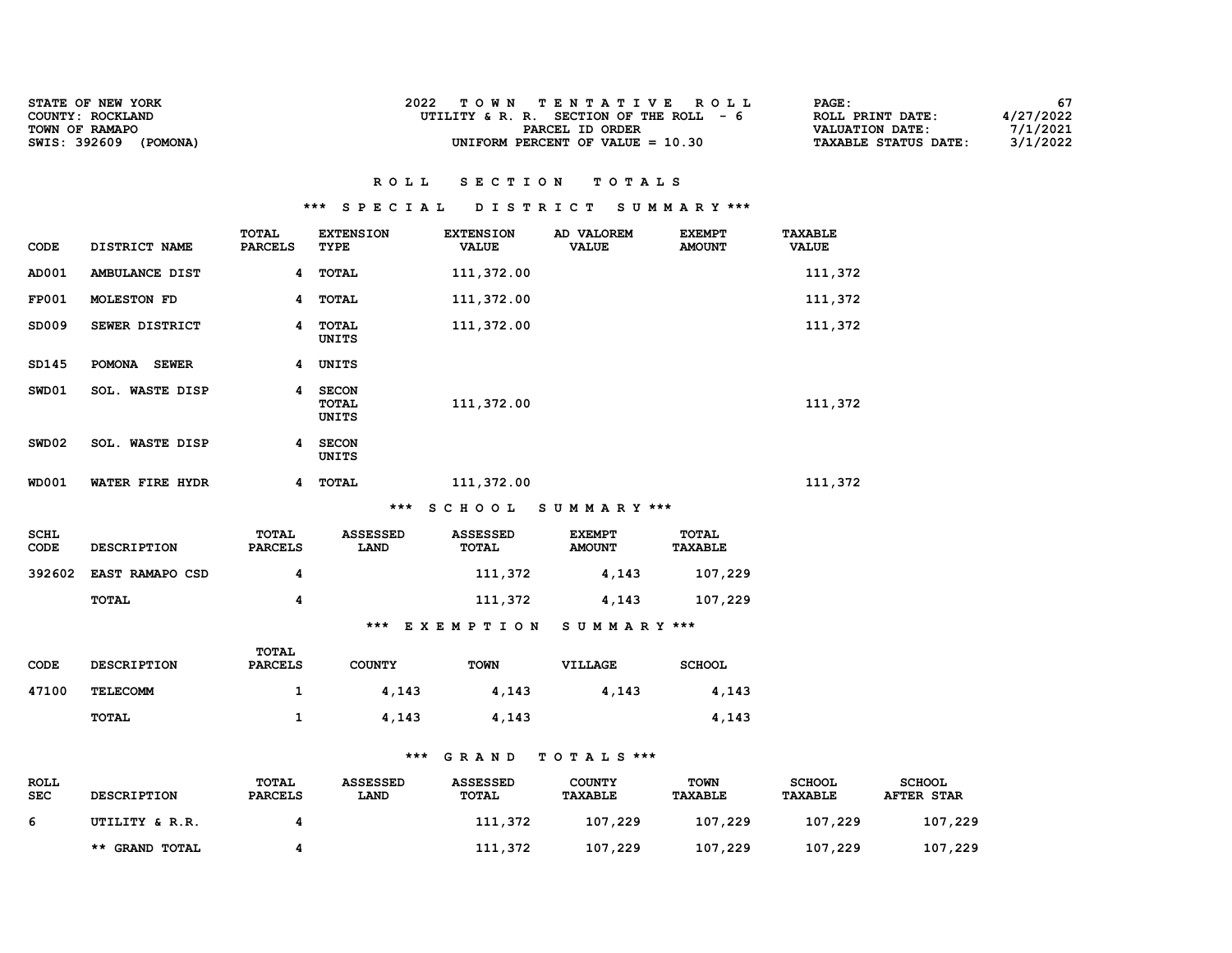| STATE OF NEW YORK<br>COUNTY: ROCKLAND      | TOWN TENTATIVE ROLL<br>WHOLLY EXEMPT SECTION OF THE ROLL - 8 | 68<br><b>PAGE :</b><br>4/27/2022<br>ROLL PRINT DATE:                   |
|--------------------------------------------|--------------------------------------------------------------|------------------------------------------------------------------------|
| TOWN OF RAMAPO<br>SWIS: 392609<br>(POMONA) | PARCEL ID ORDER<br>UNIFORM PERCENT OF VALUE $= 10.30$        | 7/1/2021<br>VALUATION DATE:<br>3/1/2022<br><b>TAXABLE STATUS DATE:</b> |

## \*\*\* S P E C I A L D I S T R I C T S U M M A R Y \*\*\*

| <b>CODE</b>                                                                   | DISTRICT NAME                                                                                                                      | TOTAL<br><b>PARCELS</b>                              | <b>EXTENSION</b><br>TYPE                                                                  | <b>EXTENSION</b><br><b>VALUE</b>                                                          | AD VALOREM<br><b>VALUE</b>                                                                | <b>EXEMPT</b><br><b>AMOUNT</b>                                                            | <b>TAXABLE</b><br><b>VALUE</b> |
|-------------------------------------------------------------------------------|------------------------------------------------------------------------------------------------------------------------------------|------------------------------------------------------|-------------------------------------------------------------------------------------------|-------------------------------------------------------------------------------------------|-------------------------------------------------------------------------------------------|-------------------------------------------------------------------------------------------|--------------------------------|
| AD001                                                                         | AMBULANCE DIST                                                                                                                     | 20                                                   | <b>TOTAL</b>                                                                              | 50,300.00                                                                                 |                                                                                           |                                                                                           | 50,300                         |
| <b>FP001</b>                                                                  | <b>MOLESTON FD</b>                                                                                                                 | 20                                                   | <b>TOTAL</b>                                                                              | 50,300.00                                                                                 |                                                                                           |                                                                                           | 50,300                         |
| SD009                                                                         | SEWER DISTRICT                                                                                                                     | 20                                                   | <b>TOTAL</b><br><b>UNITS</b>                                                              | 2,124,600.00<br>16.00                                                                     |                                                                                           |                                                                                           | 2,124,600<br>16.000            |
| SD145                                                                         | POMONA SEWER                                                                                                                       | 20                                                   | UNITS                                                                                     | 16.00                                                                                     |                                                                                           |                                                                                           | 16.000                         |
| SWD01                                                                         | SOL. WASTE DISP                                                                                                                    | 20                                                   | <b>SECON</b><br><b>TOTAL</b><br><b>UNITS</b>                                              | 7.00<br>2,124,600.00<br>19.00                                                             |                                                                                           |                                                                                           | 7.000<br>2,124,600<br>19.000   |
| SWD02                                                                         | SOL. WASTE DISP                                                                                                                    | 20                                                   | <b>SECON</b><br>UNITS                                                                     | 17.00<br>13.00                                                                            |                                                                                           |                                                                                           | 17.000<br>13.000               |
| <b>TSFU1</b>                                                                  | TRANSFER STATIO                                                                                                                    | 20                                                   | <b>SECON</b>                                                                              | 13.00                                                                                     |                                                                                           |                                                                                           | 13.000                         |
| WD001                                                                         | WATER FIRE HYDR                                                                                                                    | 13                                                   | <b>TOTAL</b>                                                                              |                                                                                           |                                                                                           |                                                                                           |                                |
|                                                                               |                                                                                                                                    |                                                      | ***                                                                                       | <b>SCHOOL</b>                                                                             | SUMMARY ***                                                                               |                                                                                           |                                |
| SCHL<br>CODE                                                                  | <b>DESCRIPTION</b>                                                                                                                 | <b>TOTAL</b><br><b>PARCELS</b>                       | <b>ASSESSED</b><br>LAND                                                                   | <b>ASSESSED</b><br>TOTAL                                                                  | <b>EXEMPT</b><br><b>AMOUNT</b>                                                            | TOTAL<br><b>TAXABLE</b>                                                                   |                                |
| 392602                                                                        | <b>EAST RAMAPO CSD</b>                                                                                                             | 20                                                   | 561,400                                                                                   | 2,124,600                                                                                 | 2,124,600                                                                                 |                                                                                           |                                |
|                                                                               | TOTAL                                                                                                                              | 20                                                   | 561,400                                                                                   | 2,124,600                                                                                 | 2,124,600                                                                                 |                                                                                           |                                |
|                                                                               |                                                                                                                                    |                                                      |                                                                                           | *** EXEMPTION                                                                             | SUMMARY ***                                                                               |                                                                                           |                                |
| CODE                                                                          | <b>DESCRIPTION</b>                                                                                                                 | TOTAL<br><b>PARCELS</b>                              | <b>COUNTY</b>                                                                             | <b>TOWN</b>                                                                               | VILLAGE                                                                                   | <b>SCHOOL</b>                                                                             |                                |
| 13100<br>13650<br>13800<br>13850<br>13870<br>21600<br>25110<br>25130<br>25230 | CTY OWNED<br>VILG OWNED<br><b>SCHOOL DIS</b><br><b>BOCES</b><br>SPEC DISTS<br>RS REL PRP<br>NONPRO C-P<br>NON-PRO CH<br>NONPRO COR | 2<br>6<br>1<br>1<br>1<br>$\mathbf{1}$<br>4<br>1<br>3 | 28,200<br>196,700<br>15,000<br>25,000<br>8,000<br>50,300<br>969,100<br>597,500<br>234,800 | 28,200<br>196,700<br>15,000<br>25,000<br>8,000<br>50,300<br>969,100<br>597,500<br>234,800 | 28,200<br>196,700<br>15,000<br>25,000<br>8,000<br>50,300<br>969,100<br>597,500<br>234,800 | 28,200<br>196,700<br>15,000<br>25,000<br>8,000<br>50,300<br>969,100<br>597,500<br>234,800 |                                |
|                                                                               | <b>TOTAL</b>                                                                                                                       | 20                                                   | 2,124,600                                                                                 | 2,124,600                                                                                 |                                                                                           | 2,124,600                                                                                 |                                |

| <b>ROLL</b> |                      | TOTAL          | <b>\SSESSED</b>          | ASSESSED       | <b>COUNTY</b>  | <b>TOWN</b>    | <b>SCHOOL</b>  | <b>SCHOOL</b>               |
|-------------|----------------------|----------------|--------------------------|----------------|----------------|----------------|----------------|-----------------------------|
| <b>SEC</b>  | <b>DESCRIPTION</b>   | <b>PARCELS</b> | LAND                     | TOTAL          | <b>TAXABLE</b> | <b>TAXABLE</b> | <b>TAXABLE</b> | <b>AFTER</b><br><b>STAR</b> |
|             |                      |                |                          |                |                |                |                |                             |
|             | <b>MUALLY RYBVOR</b> | $\sim$         | $\sqrt{2}$<br><b>EC1</b> | $0.101$ $0.00$ |                |                |                |                             |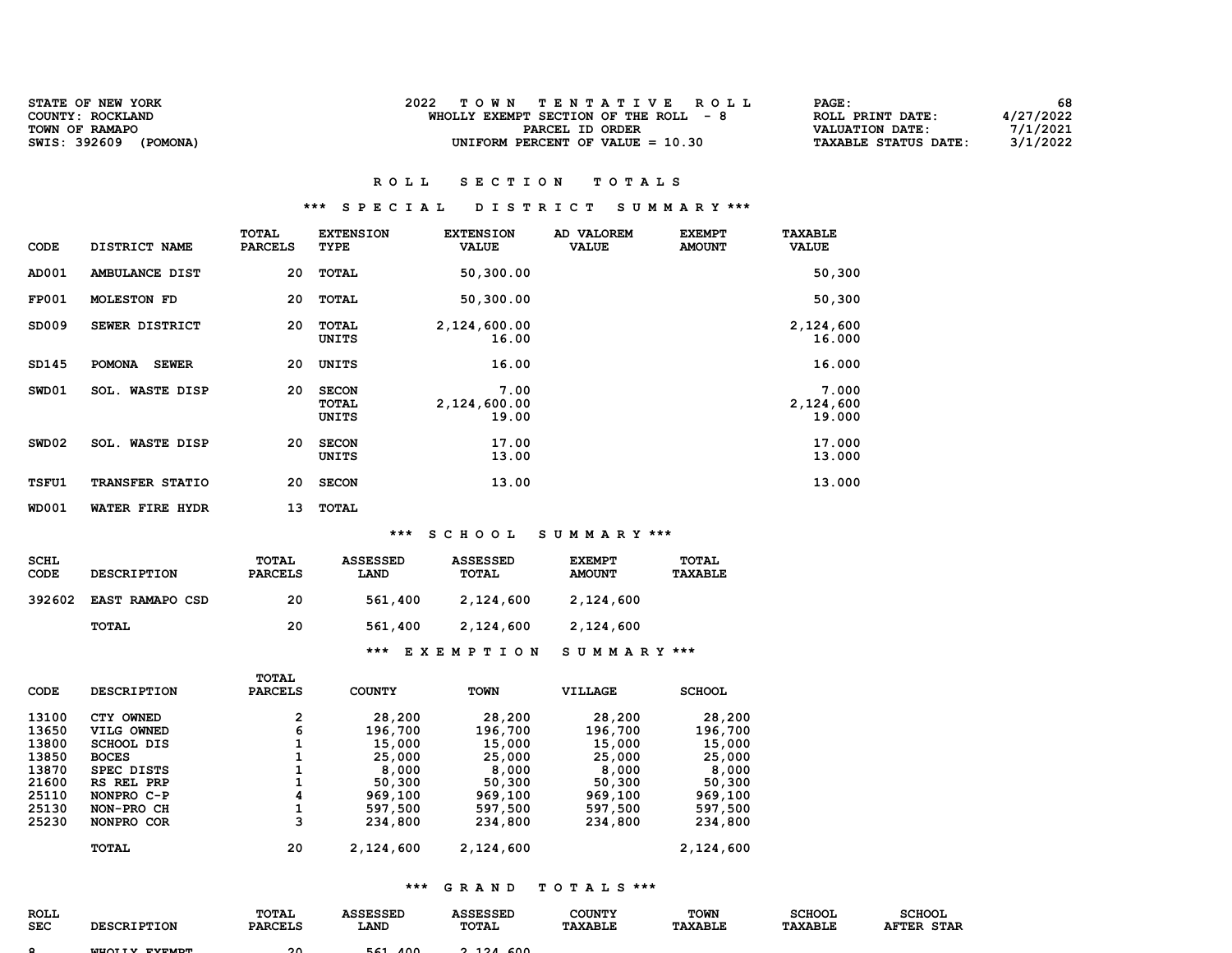| SWIS: 392609              | STATE OF NEW YORK<br>COUNTY: ROCKLAND<br>TOWN OF RAMAPO<br>(POMONA) |                         | 2022                    | T O W N                         | TENTATIVE ROLL<br>WHOLLY EXEMPT SECTION OF THE ROLL $-8$<br>PARCEL ID ORDER<br>UNIFORM PERCENT OF VALUE $= 10.30$ |                               | PAGE:                           | ROLL PRINT DATE:<br><b>VALUATION DATE:</b><br>TAXABLE STATUS DATE: | 69<br>4/27/2022<br>7/1/2021<br>3/1/2022 |
|---------------------------|---------------------------------------------------------------------|-------------------------|-------------------------|---------------------------------|-------------------------------------------------------------------------------------------------------------------|-------------------------------|---------------------------------|--------------------------------------------------------------------|-----------------------------------------|
|                           |                                                                     |                         | ROLL.                   | <b>SECTION</b>                  | TOTAL S<br>*** GRAND TOTALS ***                                                                                   |                               |                                 |                                                                    |                                         |
| <b>ROLL</b><br><b>SEC</b> | <b>DESCRIPTION</b>                                                  | TOTAL<br><b>PARCELS</b> | <b>ASSESSED</b><br>LAND | <b>ASSESSED</b><br><b>TOTAL</b> | <b>COUNTY</b><br><b>TAXABLE</b>                                                                                   | <b>TOWN</b><br><b>TAXABLE</b> | <b>SCHOOL</b><br><b>TAXABLE</b> | <b>SCHOOL</b><br><b>AFTER STAR</b>                                 |                                         |
|                           | ** GRAND TOTAL                                                      | 20                      | 561,400                 | 2,124,600                       |                                                                                                                   |                               |                                 |                                                                    |                                         |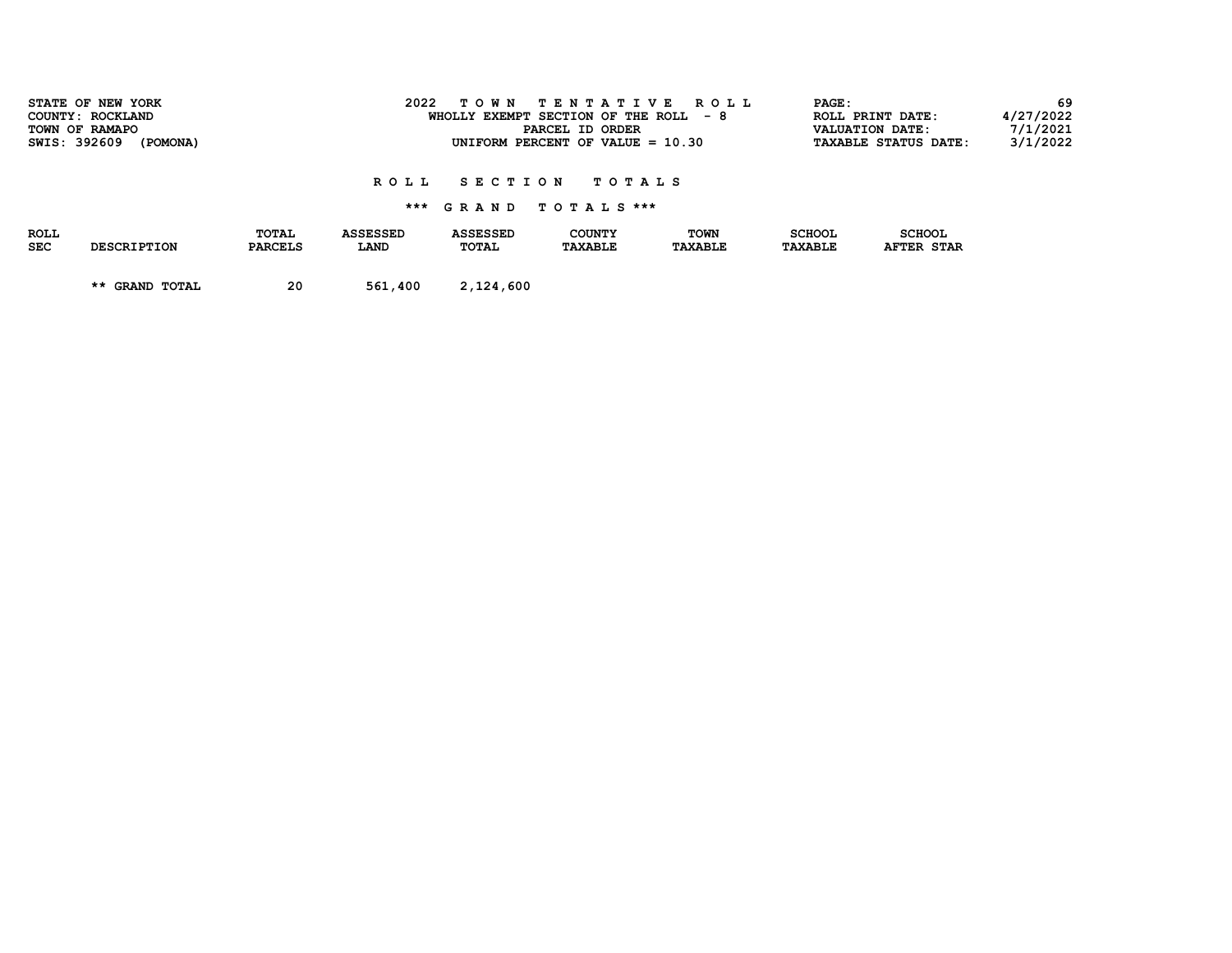| STATE OF NEW YORK<br><b>COUNTY: ROCKLAND</b> | 2022<br>TOWN TENTATIVE ROLL<br>SWIS TOTALS            | PAGE:<br>ROLL PRINT DATE:                      | 70<br>4/27/2022      |
|----------------------------------------------|-------------------------------------------------------|------------------------------------------------|----------------------|
| TOWN OF RAMAPO<br>SWIS: 392609<br>(POMONA)   | PARCEL ID ORDER<br>UNIFORM PERCENT OF VALUE $= 10.30$ | VALUATION DATE:<br><b>TAXABLE STATUS DATE:</b> | 7/1/2021<br>3/1/2022 |
|                                              |                                                       |                                                |                      |

## \*\*\* S P E C I A L D I S T R I C T S U M M A R Y \*\*\*

\*\*\* H O M E S T E A D \*\*\*

| <b>CODE</b><br><b>PARCELS</b><br>DISTRICT NAME<br><b>VALUE</b><br>TYPE<br><b>PARTS</b> | <b>VALUE</b> | <b>AMOUNT</b> | <b>VALUE</b> |
|----------------------------------------------------------------------------------------|--------------|---------------|--------------|

NO SPECIAL DISTRICT TOTALS AT THIS LEVEL

### \*\*\* S P E C I A L D I S T R I C T S U M M A R Y \*\*\*

#### \*\*\* N O N - H O M E S T E A D \*\*\*

|             |                                | TOTAL          | <b>TXTENSION</b> | <b>EXTENSION</b> | <b>VALOREM</b><br>AD | <b>EXEMPT</b> | <b>TAXABLE</b> |
|-------------|--------------------------------|----------------|------------------|------------------|----------------------|---------------|----------------|
| <b>CODE</b> | <b>DISTRICT</b><br><b>NAME</b> | <b>PARCELS</b> | TYPE             | <b>VALUE</b>     | <b>VALUE</b>         | <b>AMOUNT</b> | <b>VALUE</b>   |
|             |                                | <b>PARTS</b>   |                  |                  |                      |               |                |

NO SPECIAL DISTRICT TOTALS AT THIS LEVEL

# \*\*\* S P E C I A L D I S T R I C T S U M M A R Y \*\*\*

| CODE         | DISTRICT NAME                 | <b>TOTAL</b><br><b>PARCELS</b> | <b>EXTENSION</b><br>TYPE | <b>EXTENSION</b><br><b>VALUE</b> | AD VALOREM<br><b>VALUE</b> | <b>EXEMPT</b><br><b>AMOUNT</b> | <b>TAXABLE</b><br><b>VALUE</b> |
|--------------|-------------------------------|--------------------------------|--------------------------|----------------------------------|----------------------------|--------------------------------|--------------------------------|
| AD001        | AMBULANCE DIST                | 452                            | TOTAL                    | 27,466,649.00                    |                            |                                | 27,466,649                     |
| <b>FP001</b> | <b>MOLESTON FD</b>            | 452                            | <b>TOTAL</b>             | 27,466,649.00                    |                            |                                | 27,466,649                     |
| <b>PRTC</b>  | PRORATA TOWN/CO               | 4                              | <b>MOVE</b>              | 12,389.80                        |                            |                                | 12,389.800                     |
| <b>PRTSC</b> | PRORATA SCHOOL                | $\mathbf{2}$                   | <b>MOVE</b>              | 14,354.60                        |                            |                                | 14,354.600                     |
| SD009        | SEWER DISTRICT                | 450                            | <b>TOTAL</b><br>UNITS    | 29, 361, 782.00<br>441.00        |                            |                                | 29,361,782<br>441.000          |
| SD100        | SEWER DISTRICT                | 2                              | <b>TOTAL</b><br>UNITS    | 179,167.00                       |                            |                                | 179,167                        |
| SD120        | <b>GARBAGE DISPOSA</b>        | 1                              | <b>UNITS</b>             | 1.00                             |                            |                                | 1.000                          |
| SD145        | <b>POMONA</b><br><b>SEWER</b> | 450                            | <b>UNITS</b>             | 441.00                           |                            |                                | 441.000                        |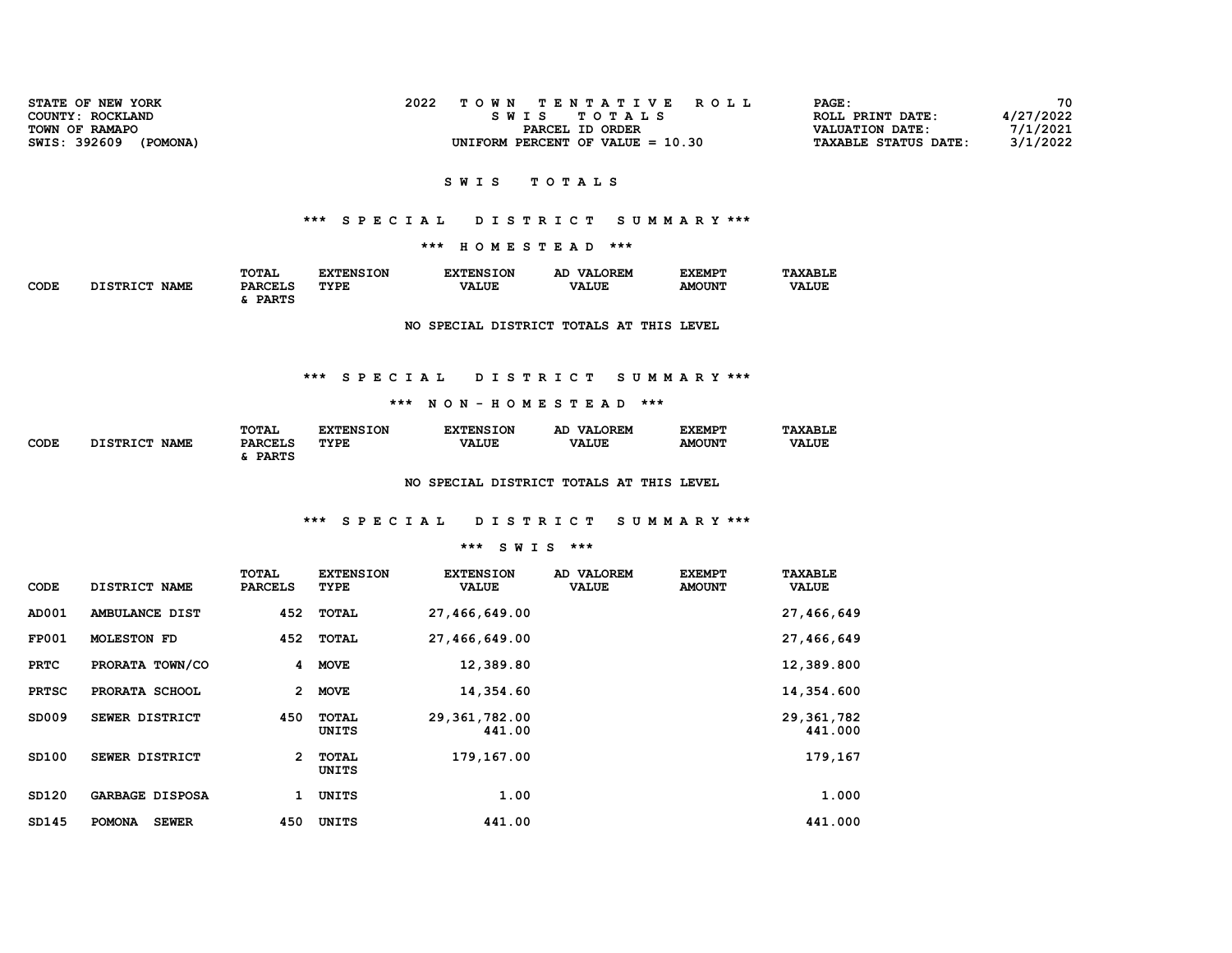| <b>STATE OF NEW YORK</b> | TOWN TENTATIVE ROLL                | <b>PAGE :</b>                           |
|--------------------------|------------------------------------|-----------------------------------------|
| COUNTY: ROCKLAND         | SWIS TOTALS                        | 4/27/2022<br>ROLL PRINT DATE:           |
| TOWN OF RAMAPO           | PARCEL ID ORDER                    | 7/1/2021<br>VALUATION DATE:             |
| SWIS: 392609<br>(POMONA) | UNIFORM PERCENT OF VALUE $= 10.30$ | 3/1/2022<br><b>TAXABLE STATUS DATE:</b> |
|                          |                                    |                                         |

## \*\*\* S P E C I A L D I S T R I C T S U M M A R Y \*\*\*

### \*\*\* S W I S \*\*\*

| <b>CODE</b>  | DISTRICT NAME             | TOTAL<br><b>PARCELS</b> | <b>EXTENSION</b><br>TYPE       | <b>EXTENSION</b><br><b>VALUE</b>    | AD VALOREM<br><b>VALUE</b> | <b>EXEMPT</b><br><b>AMOUNT</b> | TAXABLE<br><b>VALUE</b>          |
|--------------|---------------------------|-------------------------|--------------------------------|-------------------------------------|----------------------------|--------------------------------|----------------------------------|
| SWD01        | <b>WASTE DISP</b><br>SOL. | 450                     | <b>SECON</b><br>TOTAL<br>UNITS | 429.00<br>29, 361, 782.00<br>440.00 |                            |                                | 429.000<br>29,361,782<br>440.000 |
| SWD02        | <b>SOL. WASTE DISP</b>    | 449                     | <b>SECON</b><br>UNITS          | 442.00<br>435.00                    |                            |                                | 442.000<br>435.000               |
| TSFU1        | <b>TRANSFER STATIO</b>    | 440                     | <b>SECON</b>                   | 435.00                              |                            |                                | 435.000                          |
| <b>WD001</b> | WATER FIRE HYDR           | 369                     | TOTAL                          | 22,853,529.00                       |                            |                                | 22,853,529                       |

\*\*\* S C H O O L S U M M A R Y \*\*\*

## \*\*\* H O M E S T E A D \*\*\*

| <b>SCHL</b><br>CODE | <b>DESCRIPTION</b>     | TOTAL<br><b>PARCELS</b><br>& PARTS | <b>ASSESSED</b><br><b>LAND</b> | <b>ASSESSED</b><br>TOTAL | <b>EXEMPT</b><br><b>AMOUNT</b> | <b>TOTAL</b><br><b>TAXABLE</b> |
|---------------------|------------------------|------------------------------------|--------------------------------|--------------------------|--------------------------------|--------------------------------|
| 392602              | <b>EAST RAMAPO CSD</b> | 434                                | 9,095,147                      | 27, 317, 325             | 965,000                        | 26,352,325                     |
|                     | <b>TOTAL</b>           | 434                                | 9,095,147                      | 27, 317, 325             | 965,000                        | 26,352,325                     |

## \*\*\* N O N - H O M E S T E A D \*\*\*

| <b>SCHL</b><br><b>CODE</b> | <b>DESCRIPTION</b>     | TOTAL<br><b>PARCELS</b><br>& PARTS | <b>ASSESSED</b><br>LAND | <b>ASSESSED</b><br><b>TOTAL</b> | <b>EXEMPT</b><br><b>AMOUNT</b> | <b>TOTAL</b><br><b>TAXABLE</b> |
|----------------------------|------------------------|------------------------------------|-------------------------|---------------------------------|--------------------------------|--------------------------------|
| 392602                     | <b>EAST RAMAPO CSD</b> | 18                                 | 297,400                 | 2,223,624                       | 1,347,243                      | 876,381                        |
|                            | <b>TOTAL</b>           | 18                                 | 297,400                 | 2,223,624                       | 1,347,243                      | 876,381                        |
|                            |                        |                                    |                         | $***$<br><b>SWIS</b>            | $***$                          |                                |
| <b>SCHL</b><br><b>CODE</b> | <b>DESCRIPTION</b>     | <b>TOTAL</b><br><b>PARCELS</b>     | <b>ASSESSED</b><br>LAND | <b>ASSESSED</b><br><b>TOTAL</b> | <b>EXEMPT</b><br><b>AMOUNT</b> | <b>TOTAL</b><br><b>TAXABLE</b> |
| 392602                     | <b>EAST RAMAPO CSD</b> | 452                                | 9,392,547               | 29,540,949                      | 2,312,243                      | 27,228,706                     |
|                            | <b>TOTAL</b>           | 452                                | 9,392,547               | 29,540,949                      | 2,312,243                      | 27,228,706                     |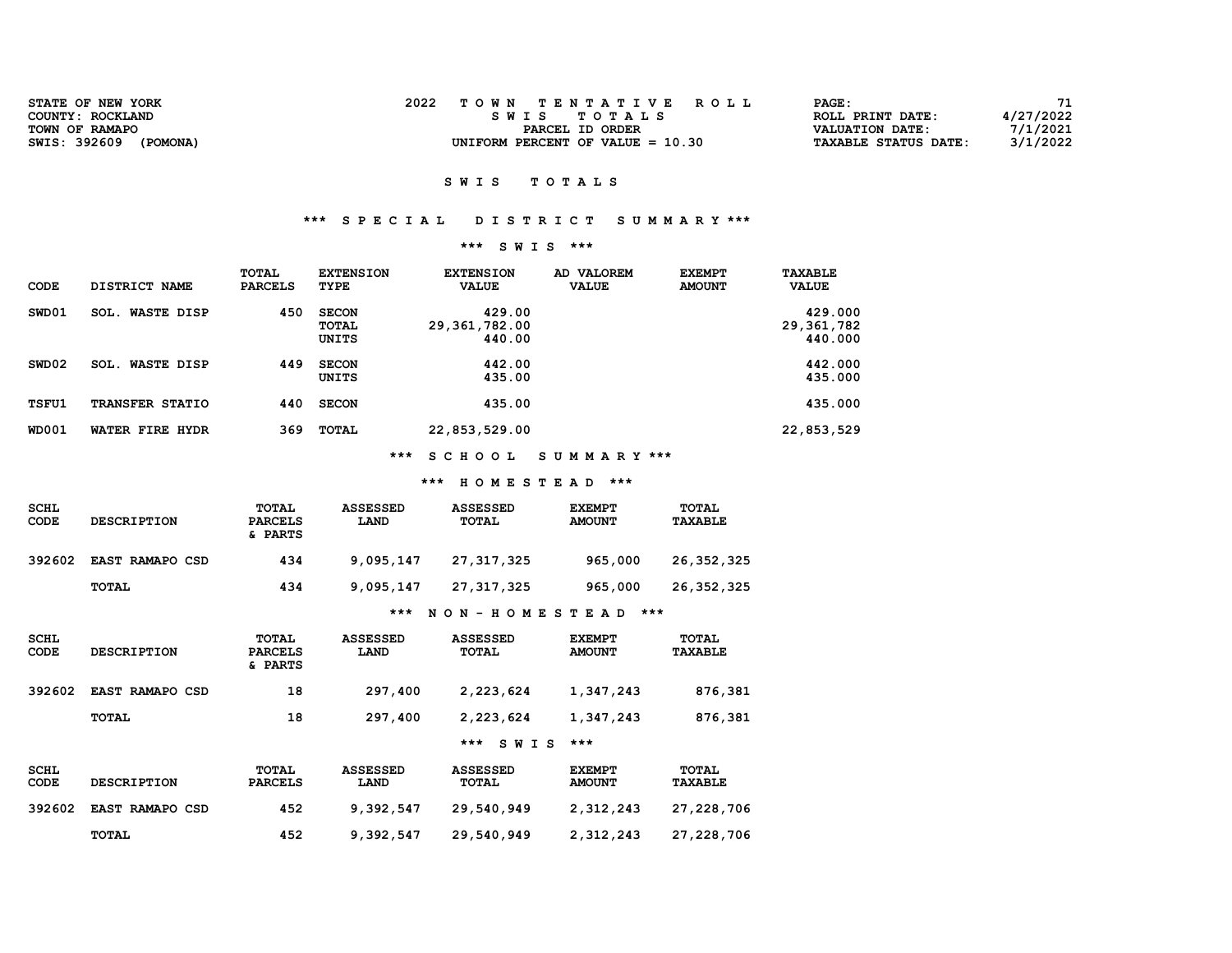| <b>STATE OF NEW YORK</b> | TOWN TENTATIVE ROLL                | PAGE:                       | 72        |
|--------------------------|------------------------------------|-----------------------------|-----------|
| COUNTY: ROCKLAND         | SWIS TOTALS                        | ROLL PRINT DATE:            | 4/27/2022 |
| TOWN OF RAMAPO           | PARCEL ID ORDER                    | VALUATION DATE:             | 7/1/2021  |
| SWIS: 392609<br>(POMONA) | UNIFORM PERCENT OF VALUE $= 10.30$ | <b>TAXABLE STATUS DATE:</b> | 3/1/2022  |

#### \*\*\* E X E M P T I O N S U M M A R Y \*\*\*

#### \*\*\* H O M E S T E A D \*\*\*

| CODE  | <b>DESCRIPTION</b> | <b>TOTAL</b><br><b>PARCELS</b><br>& PARTS  | <b>COUNTY</b> | <b>TOWN</b> | VILLAGE   | <b>SCHOOL</b> |
|-------|--------------------|--------------------------------------------|---------------|-------------|-----------|---------------|
| 13100 | CTY OWNED          | 2                                          | 28,200        | 28,200      | 28,200    | 28,200        |
| 13650 | VILG OWNED         | 2                                          | 47,400        | 47,400      | 47,400    | 47,400        |
| 13800 | <b>SCHOOL DIS</b>  | 1                                          | 15,000        | 15,000      | 15,000    | 15,000        |
| 21600 | RS REL PRP         | 1                                          | 50,300        | 50,300      | 50,300    | 50,300        |
| 25110 | NONPRO C-P         | $\overline{\mathbf{c}}$                    | 405,800       | 405,800     | 405,800   | 405,800       |
| 25230 | NONPRO COR         | $\begin{array}{c} 3 \\ 2 \\ 2 \end{array}$ | 234,800       | 234,800     | 234,800   | 234,800       |
| 41103 | <b>VETERAN T</b>   |                                            |               | 3,050       | 3,050     |               |
| 41112 | VETERAN RC         |                                            | 20,427        |             |           |               |
| 41122 | WAR VET C          | 18                                         | 142,245       |             |           |               |
| 41123 | WAR VET T          | 17                                         |               | 135,510     | 135,510   |               |
| 41132 | COMBAT C           | 4                                          | 52,650        |             |           |               |
| 41133 | COMBAT T           | 4                                          |               | 52,650      | 52,650    |               |
| 41142 | DIS.VET C          | 6                                          | 47,735        |             |           |               |
| 41143 | DIS. VET T         | 6                                          |               | 47,735      | 47,735    |               |
| 41400 | <b>CLERGY</b>      | 3                                          | 4,500         | 4,500       | 4,500     | 4,500         |
| 41661 | VOL FIRE & AMB     | 1                                          | 344           | 344         | 344       |               |
| 41800 | AGED $C/T/S$       | 6                                          | 162,348       | 162,348     | 162,348   | 172,500       |
| 41834 | SR STAR            | 31                                         |               |             |           | 518,320       |
| 41854 | <b>RES STAR</b>    | 112                                        |               |             |           | 750,400       |
| 41900 | <b>DISABLE</b>     | 1                                          | 6,500         | 6,500       | 6,500     | 6,500         |
|       | TOTAL              | 224                                        | 1,218,249     | 1,194,137   | 1,194,137 | 2,233,720     |

#### \*\*\* N O N - H O M E S T E A D \*\*\*

| <b>CODE</b> | <b>DESCRIPTION</b> | TOTAL<br><b>PARCELS</b><br>& PARTS | <b>COUNTY</b> | <b>TOWN</b> | VILLAGE   | <b>SCHOOL</b> |
|-------------|--------------------|------------------------------------|---------------|-------------|-----------|---------------|
| 13650       | VILG OWNED         | 4                                  | 149,300       | 149,300     | 149,300   | 149,300       |
| 13850       | <b>BOCES</b>       | 1                                  | 25,000        | 25,000      | 25,000    | 25,000        |
| 13870       | <b>SPEC DISTS</b>  | 1                                  | 8,000         | 8,000       | 8,000     | 8,000         |
| 25110       | NONPRO C-P         | 2                                  | 563,300       | 563,300     | 563,300   | 563,300       |
| 25130       | NON-PRO CH         | 1                                  | 597,500       | 597,500     | 597,500   | 597,500       |
| 47100       | <b>TELECOMM</b>    | 1                                  | 4,143         | 4,143       | 4,143     | 4,143         |
|             | <b>TOTAL</b>       | 10                                 | 1,347,243     | 1,347,243   | 1,347,243 | 1,347,243     |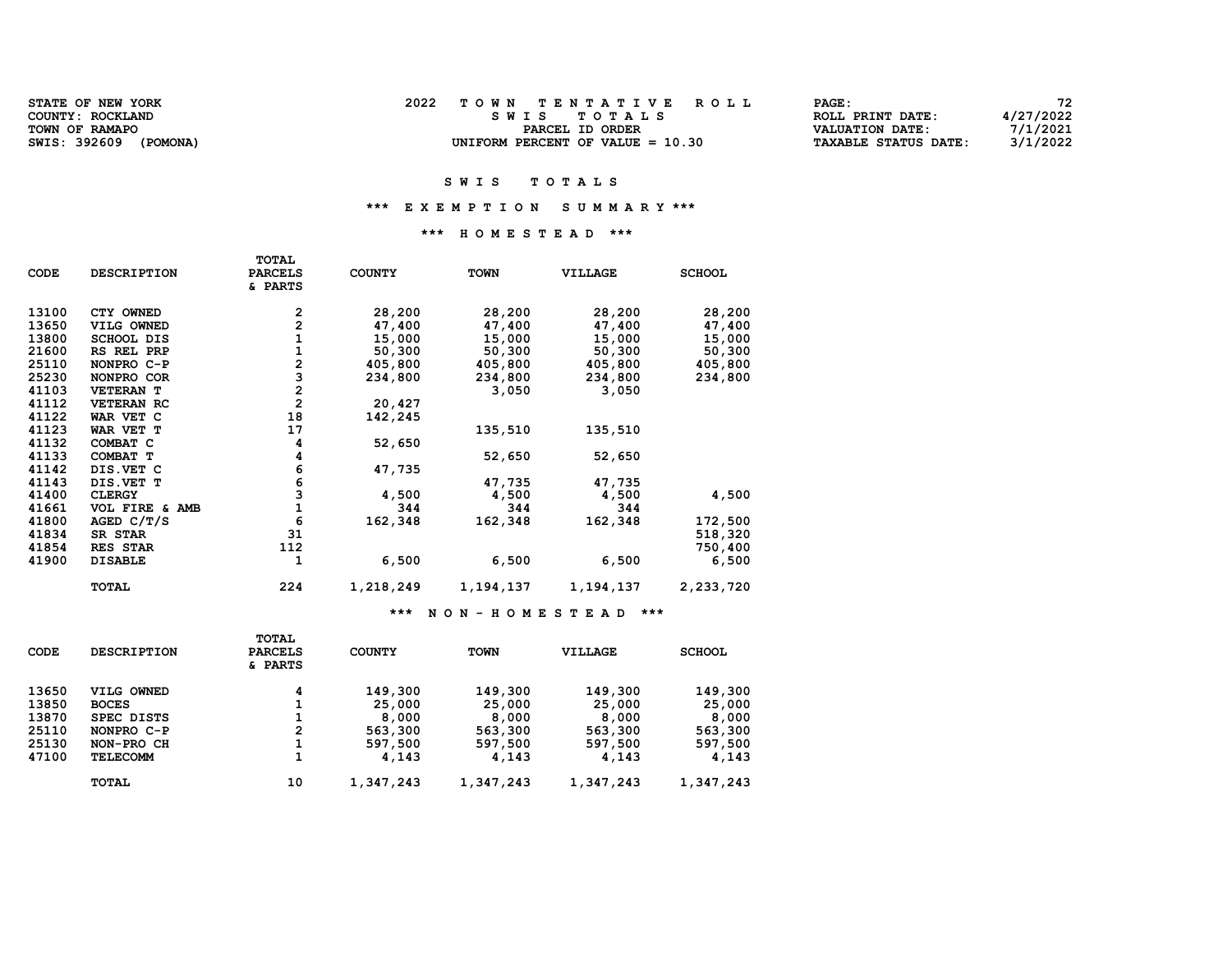| STATE OF NEW YORK     |  |
|-----------------------|--|
| COUNTY: ROCKLAND      |  |
| TOWN OF RAMAPO        |  |
| SWIS: 392609 (POMONA) |  |

| STATE OF NEW YORK        | TOWN TENTATIVE ROLL                | PAGE:                       | 73        |
|--------------------------|------------------------------------|-----------------------------|-----------|
| COUNTY: ROCKLAND         | SWIS TOTALS                        | ROLL PRINT DATE:            | 4/27/2022 |
| TOWN OF RAMAPO           | PARCEL ID ORDER                    | VALUATION DATE:             | 7/1/2021  |
| SWIS: 392609<br>(POMONA) | UNIFORM PERCENT OF VALUE $= 10.30$ | <b>TAXABLE STATUS DATE:</b> | 3/1/2022  |

### \*\*\* E X E M P T I O N S U M M A R Y \*\*\*

### \*\*\* S W I S \*\*\*

|             |                    | <b>TOTAL</b>   |               |             |            |               |
|-------------|--------------------|----------------|---------------|-------------|------------|---------------|
| <b>CODE</b> | <b>DESCRIPTION</b> | <b>PARCELS</b> | <b>COUNTY</b> | <b>TOWN</b> | VILLAGE    | <b>SCHOOL</b> |
| 13100       | CTY OWNED          | 2              | 28,200        | 28,200      | 28,200     | 28,200        |
| 13650       | VILG OWNED         | 6              | 196,700       | 196,700     | 196,700    | 196,700       |
| 13800       | <b>SCHOOL DIS</b>  |                | 15,000        | 15,000      | 15,000     | 15,000        |
| 13850       | <b>BOCES</b>       | 1              | 25,000        | 25,000      | 25,000     | 25,000        |
| 13870       | <b>SPEC DISTS</b>  | 1              | 8,000         | 8,000       | 8,000      | 8,000         |
| 21600       | RS REL PRP         |                | 50,300        | 50,300      | 50,300     | 50,300        |
| 25110       | NONPRO C-P         | 4              | 969,100       | 969,100     | 969,100    | 969,100       |
| 25130       | NON-PRO CH         |                | 597,500       | 597,500     | 597,500    | 597,500       |
| 25230       | NONPRO COR         | 3              | 234,800       | 234,800     | 234,800    | 234,800       |
| 41103       | <b>VETERAN T</b>   | $\overline{2}$ |               | 3,050       | 3,050      |               |
| 41112       | <b>VETERAN RC</b>  | $\overline{2}$ | 20,427        |             |            |               |
| 41122       | WAR VET C          | 18             | 142,245       |             |            |               |
| 41123       | WAR VET T          | 17             |               | 135,510     | 135,510    |               |
| 41132       | COMBAT C           | 4              | 52,650        |             |            |               |
| 41133       | COMBAT T           | 4              |               | 52,650      | 52,650     |               |
| 41142       | DIS.VET C          | 6              | 47,735        |             |            |               |
| 41143       | DIS.VET T          | 6              |               | 47,735      | 47,735     |               |
| 41400       | <b>CLERGY</b>      | 3              | 4,500         | 4,500       | 4,500      | 4,500         |
| 41661       | VOL FIRE & AMB     | $\mathbf{1}$   | 344           | 344         | 344        |               |
| 41800       | AGED C/T/S         | 6              | 162,348       | 162,348     | 162,348    | 172,500       |
| 41834       | SR STAR            | 31             |               |             |            | 518,320       |
| 41854       | RES STAR           | 112            |               |             |            | 750,400       |
| 41900       | <b>DISABLE</b>     | 1              | 6,500         | 6,500       | 6,500      | 6,500         |
| 47100       | <b>TELECOMM</b>    | $\mathbf{1}$   | 4,143         | 4,143       | 4,143      | 4,143         |
|             | <b>TOTAL</b>       | 234            | 2,565,492     | 2,541,380   |            | 3,580,963     |
|             |                    |                | ***           | GRAND       | TOTALS *** |               |

### \*\*\* H O M E S T E A D \*\*\*

| ROLL<br><b>SEC</b> | <b>DESCRIPTION</b>                     | TOTAL<br><b>PARCELS</b><br>& PARTS | <b>ASSESSED</b><br>LAND        | <b>ASSESSED</b><br>TOTAL         | <b>COUNTY</b><br><b>TAXABLE</b> | <b>TOWN</b><br><b>TAXABLE</b> | <b>SCHOOL</b><br><b>TAXABLE</b> | <b>SCHOOL</b><br><b>AFTER STAR</b> |
|--------------------|----------------------------------------|------------------------------------|--------------------------------|----------------------------------|---------------------------------|-------------------------------|---------------------------------|------------------------------------|
| 1<br>3<br>8        | TAXABLE<br>STATE LAND<br>WHOLLY EXEMPT | 421<br>2<br>11                     | 8,792,700<br>38,447<br>264,000 | 26,356,658<br>179,167<br>781,500 | 25,919,909<br>179,167           | 25,944,021<br>179,167         | 26, 173, 158<br>179,167         | 24,897,738<br>179,167              |
|                    | ** GRAND TOTAL                         | 434                                | 9,095,147                      | 27, 317, 325                     | 26,099,076                      | 26, 123, 188                  | 26, 352, 325                    | 25,076,905                         |
|                    |                                        |                                    | ***                            | NON - HOMESTEAD                  | ***                             |                               |                                 |                                    |
| ROLL<br><b>SEC</b> | <b>DESCRIPTION</b>                     | TOTAL<br><b>PARCELS</b><br>& PARTS | <b>ASSESSED</b><br>LAND        | <b>ASSESSED</b><br><b>TOTAL</b>  | <b>COUNTY</b><br><b>TAXABLE</b> | <b>TOWN</b><br><b>TAXABLE</b> | <b>SCHOOL</b><br><b>TAXABLE</b> | <b>SCHOOL</b><br><b>AFTER STAR</b> |

5 SPCL FRANCHISE 5 769,152 769,152 769,152 769,152 769,152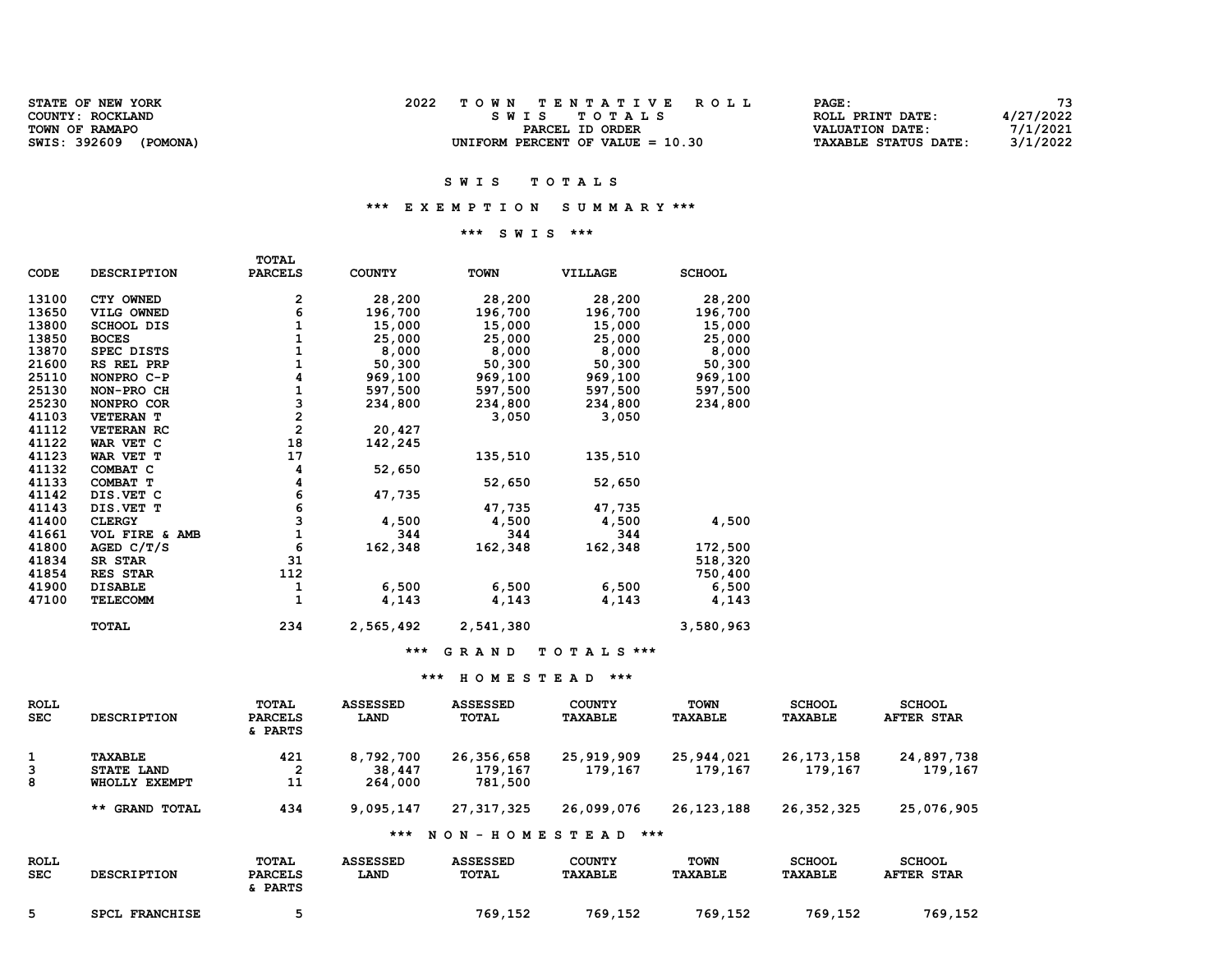| <b>STATE OF NEW YORK</b><br>COUNTY: ROCKLAND | 2022<br>TOWN TENTATIVE ROLL<br>SWIS TOTALS | PAGE:<br>ROLL PRINT DATE:   | 74<br>4/27/2022 |
|----------------------------------------------|--------------------------------------------|-----------------------------|-----------------|
| TOWN OF RAMAPO                               | PARCEL ID ORDER                            | VALUATION DATE:             | 7/1/2021        |
| SWIS: 392609<br>(POMONA)                     | UNIFORM PERCENT OF VALUE $= 10.30$         | <b>TAXABLE STATUS DATE:</b> | 3/1/2022        |
|                                              |                                            |                             |                 |

## \*\*\* G R A N D T O T A L S \*\*\*

## \*\*\* N O N - H O M E S T E A D \*\*\*

| <b>ROLL</b><br><b>SEC</b> | <b>DESCRIPTION</b>              | TOTAL<br><b>PARCELS</b><br>& PARTS | <b>ASSESSED</b><br>LAND | <b>ASSESSED</b><br>TOTAL | <b>COUNTY</b><br>TAXABLE | <b>TOWN</b><br><b>TAXABLE</b> | <b>SCHOOL</b><br><b>TAXABLE</b> | <b>SCHOOL</b><br><b>AFTER STAR</b> |
|---------------------------|---------------------------------|------------------------------------|-------------------------|--------------------------|--------------------------|-------------------------------|---------------------------------|------------------------------------|
| 6<br>8                    | UTILITY & R.R.<br>WHOLLY EXEMPT | 9                                  | 297,400                 | 111,372<br>1,343,100     | 107,229                  | 107,229                       | 107,229                         | 107,229                            |
|                           | ** GRAND TOTAL                  | 18                                 | 297,400                 | 2,223,624                | 876,381                  | 876,381                       | 876,381                         | 876,381                            |

## \*\*\* S W I S \*\*\*

| <b>ROLL</b><br><b>SEC</b> | <b>DESCRIPTION</b> | <b>TOTAL</b><br><b>PARCELS</b> | <b>ASSESSED</b><br>LAND | <b>ASSESSED</b><br>TOTAL | <b>COUNTY</b><br><b>TAXABLE</b> | <b>TOWN</b><br>TAXABLE | <b>SCHOOL</b><br><b>TAXABLE</b> | <b>SCHOOL</b><br><b>AFTER STAR</b> |
|---------------------------|--------------------|--------------------------------|-------------------------|--------------------------|---------------------------------|------------------------|---------------------------------|------------------------------------|
|                           |                    |                                |                         |                          |                                 |                        |                                 |                                    |
|                           | TAXABLE            | 421                            | 8,792,700               | 26,356,658               | 25,919,909                      | 25,944,021             | 26,173,158                      | 24,897,738                         |
| 3                         | <b>STATE LAND</b>  |                                | 38,447                  | 179,167                  | 179,167                         | 179,167                | 179,167                         | 179,167                            |
| 5                         | SPCL FRANCHISE     |                                |                         | 769,152                  | 769,152                         | 769,152                | 769,152                         | 769,152                            |
| 6                         | UTILITY & R.R.     |                                |                         | 111,372                  | 107,229                         | 107,229                | 107,229                         | 107,229                            |
| 8                         | WHOLLY EXEMPT      | 20                             | 561,400                 | 2,124,600                |                                 |                        |                                 |                                    |
|                           | ** GRAND TOTAL     | 452                            | 9,392,547               | 29,540,949               | 26,975,457                      | 26,999,569             | 27,228,706                      | 25,953,286                         |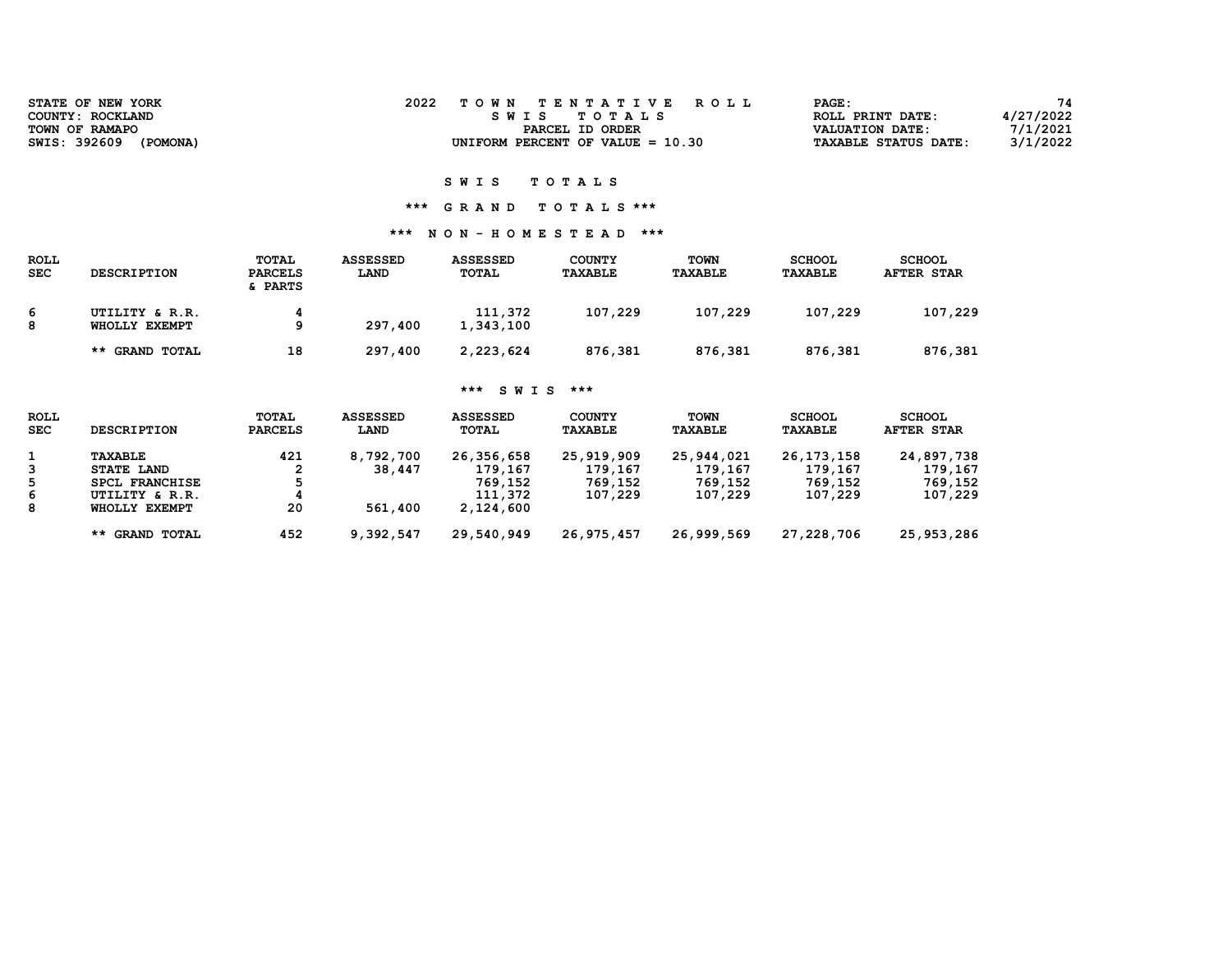| <b>STATE OF NEW YORK</b>       | TOWN TENTATIVE ROLL                | <b>PAGE :</b>               | 75        |
|--------------------------------|------------------------------------|-----------------------------|-----------|
| COUNTY: ROCKLAND               | TAXABLE SECTION OF THE ROLL - 1    | ROLL PRINT DATE:            | 4/27/2022 |
| TOWN OF RAMAPO                 | PARCEL ID ORDER                    | <b>VALUATION DATE:</b>      | 7/1/2021  |
| SWIS: 392611<br>(WESLEY HILLS) | UNIFORM PERCENT OF VALUE $= 10.30$ | <b>TAXABLE STATUS DATE:</b> | 3/1/2022  |

# R O L L S E C T I O N T O T A L S

## \*\*\* S P E C I A L D I S T R I C T S U M M A R Y \*\*\*

| <b>CODE</b>  | DISTRICT NAME          | <b>TOTAL</b><br><b>PARCELS</b> | <b>EXTENSION</b><br>TYPE                     | <b>EXTENSION</b><br><b>VALUE</b>       | AD VALOREM<br><b>VALUE</b> | <b>EXEMPT</b><br><b>AMOUNT</b> | <b>TAXABLE</b><br><b>VALUE</b>        |
|--------------|------------------------|--------------------------------|----------------------------------------------|----------------------------------------|----------------------------|--------------------------------|---------------------------------------|
| AD001        | AMBULANCE DIST         | 1618                           | <b>TOTAL</b>                                 | 122, 247, 579.00                       |                            |                                | 122,247,579                           |
| <b>FP001</b> | <b>MOLESTON FD</b>     | 1029                           | <b>TOTAL</b>                                 | 75,661,791.00                          |                            |                                | 75,661,791                            |
| <b>FP003</b> | MONSEY FD              | 383                            | <b>TOTAL</b>                                 | 30,670,455.00                          |                            |                                | 30,670,455                            |
| <b>FP004</b> | <b>TALLMAN FD</b>      | 206                            | <b>TOTAL</b>                                 | 15,915,333.00                          |                            |                                | 15, 915, 333                          |
| <b>PRTC</b>  | PRORATA TOWN/CO        | 10                             | <b>MOVE</b>                                  | 20,568.24                              |                            |                                | 20,568.240                            |
| <b>PRTSC</b> | PRORATA SCHOOL         | 5                              | <b>MOVE</b>                                  | 17,733.42                              |                            |                                | 17,733.420                            |
| SD100        | SEWER DISTRICT         | 1618                           | <b>TOTAL</b><br><b>UNITS</b>                 | 122,680,821.00<br>1,524.00             |                            |                                | 122,680,821<br>1,524.000              |
| SD120        | <b>GARBAGE DISPOSA</b> | 81                             | <b>UNITS</b>                                 | 79.00                                  |                            |                                | 79.000                                |
| SWD01        | <b>SOL. WASTE DISP</b> | 1618                           | <b>SECON</b><br><b>TOTAL</b><br><b>UNITS</b> | 1,558.00<br>122,680,821.00<br>1,609.00 |                            |                                | 1,558.000<br>122,680,821<br>1,609.000 |
| SWD02        | <b>SOL. WASTE DISP</b> | 1618                           | <b>SECON</b><br>UNITS                        | 1,650.00<br>1,571.00                   |                            |                                | 1,650.000<br>1,571.000                |
| TSFU1        | TRANSFER STATIO        | 1576                           | <b>SECON</b>                                 | 1,571.00                               |                            |                                | 1,571.000                             |
| <b>WD001</b> | WATER FIRE HYDR        | 1605                           | <b>TOTAL</b>                                 | 121, 472, 479.00                       |                            |                                | 121, 472, 479                         |
| WHG01        | WESLEY HILLS GA        | 1538                           | <b>UNITS</b>                                 | 1,549.00                               |                            |                                | 1,549.000                             |

### \*\*\* S C H O O L S U M M A R Y \*\*\*

| SCHL   | <b>DESCRIPTION</b>     | TOTAL          | <b>ASSESSED</b> | <b>ASSESSED</b> | <b>EXEMPT</b> | <b>TOTAL</b>   |
|--------|------------------------|----------------|-----------------|-----------------|---------------|----------------|
| CODE   |                        | <b>PARCELS</b> | LAND            | TOTAL           | <b>AMOUNT</b> | <b>TAXABLE</b> |
| 392601 | RAMAPO CENTRAL         | 185            | 4,306,400       | 14,903,091      | 525,670       | 14,377,421     |
| 392602 | <b>EAST RAMAPO CSD</b> | 1433           | 29,574,310      | 107,777,730     | 1,370,024     | 106,407,706    |
|        | TOTAL                  | 1618           | 33,880,710      | 122,680,821     | 1,895,694     | 120,785,127    |

## \*\*\* E X E M P T I O N S U M M A R Y \*\*\*

| CODE  | <b>DESCRIPTION</b> | <b>TOTAL</b><br><b>PARCELS</b> | <b>COUNTY</b> | <b>TOWN</b> | VILLAGE | <b>SCHOOL</b> |
|-------|--------------------|--------------------------------|---------------|-------------|---------|---------------|
| 13500 | TWN WTHIN          |                                | 232,192       | 232,192     | 232,192 | 232,192       |
| 13650 | VILG OWNED         |                                | 124,250       | 124,250     | 124,250 | 124,250       |
| 25110 | NONPRO C-P         |                                | 76,800        | 76,800      | 76,800  | 76,800        |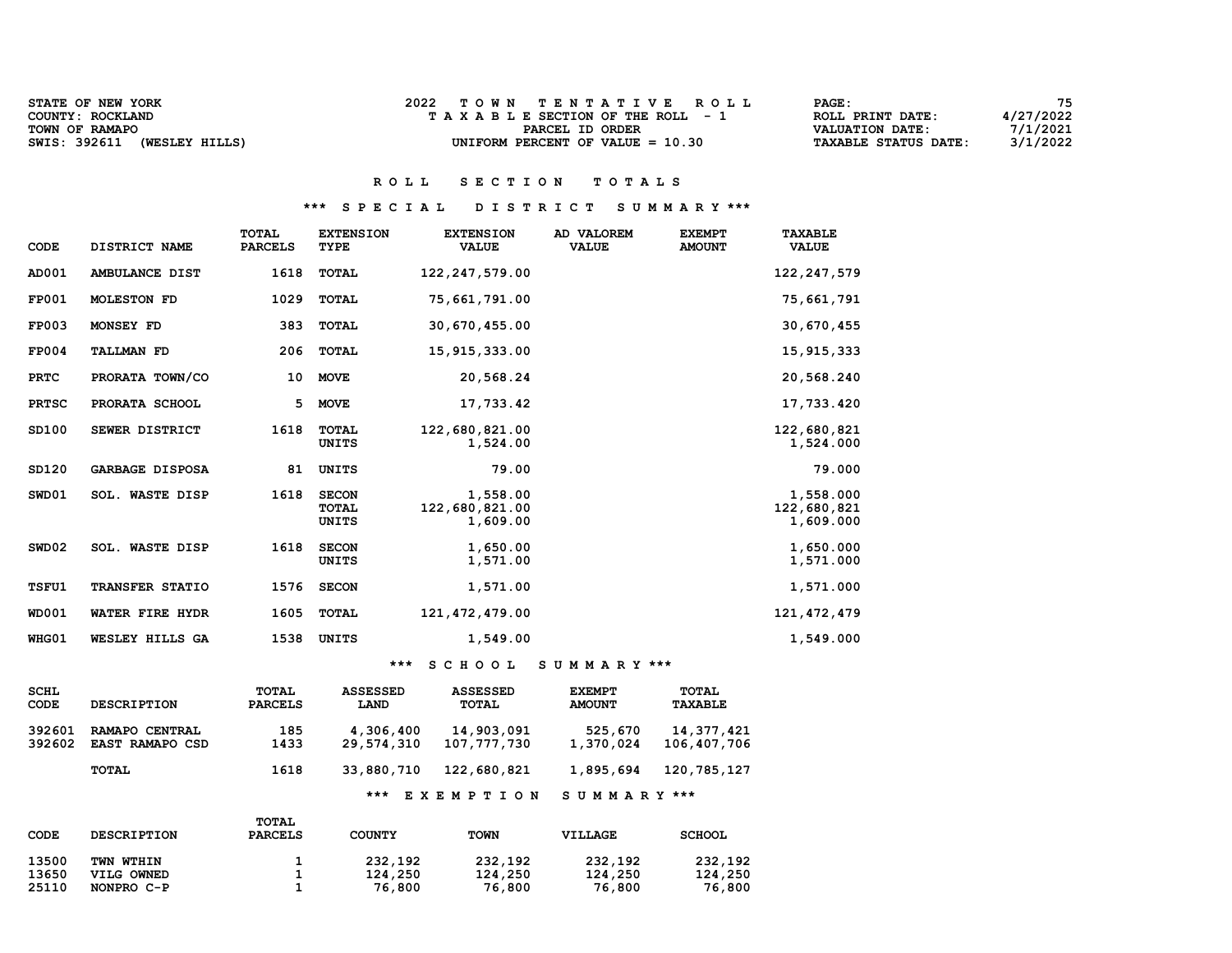| STATE OF NEW YORK              | 2022<br>TOWN TENTATIVE ROLL        | PAGE:                       | 76        |
|--------------------------------|------------------------------------|-----------------------------|-----------|
| COUNTY: ROCKLAND               | TAXABLE SECTION OF THE ROLL - 1    | ROLL PRINT DATE:            | 4/27/2022 |
| TOWN OF RAMAPO                 | PARCEL ID ORDER                    | VALUATION DATE:             | 7/1/2021  |
| SWIS: 392611<br>(WESLEY HILLS) | UNIFORM PERCENT OF VALUE $= 10.30$ | <b>TAXABLE STATUS DATE:</b> | 3/1/2022  |
|                                |                                    |                             |           |

### \*\*\* E X E M P T I O N S U M M A R Y \*\*\*

|             |                    | TOTAL          |               |             |           |               |
|-------------|--------------------|----------------|---------------|-------------|-----------|---------------|
| <b>CODE</b> | <b>DESCRIPTION</b> | <b>PARCELS</b> | <b>COUNTY</b> | <b>TOWN</b> | VILLAGE   | <b>SCHOOL</b> |
| 41101       | <b>VETERAN CT</b>  | 2              | 6,900         | 6,900       | 6,900     |               |
| 41103       | <b>VETERAN T</b>   |                |               | 750         | 750       |               |
| 41112       | <b>VETERAN RC</b>  |                | 5,328         |             |           |               |
| 41121       | WAR VET CT         | 37             | 308,070       | 308,070     | 308,070   |               |
| 41124       | WAR VET S          | 8              |               |             |           | 10,313        |
| 41131       | COMBAT CT          | 15             | 208,800       | 208,800     | 208,800   |               |
|             |                    |                |               |             |           |               |
| 41141       | DIS. VET CT        | 7              | 115,145       | 115,145     | 115,145   |               |
| 41144       | DIS.VET S          |                |               |             |           | 2,750         |
| 41151       | COLD WAR<br>VET -  | 3              | 4,125         | 4,125       | 4,125     |               |
| 41400       | <b>CLERGY</b>      | 8              | 12,000        | 12,000      | 12,000    | 12,000        |
| 41661       | VOL FIRE & AMB     | $\overline{2}$ | 688           | 688         | 688       |               |
| 41800       | AGED C/T/S         | 47             | 1,267,075     | 1,267,075   | 1,267,075 | 1,315,739     |
| 41834       | SR STAR            | 106            |               |             |           | 1,772,320     |
| 41854       | RES STAR           | 384            |               |             |           | 2,572,800     |
| 41900       | <b>DISABLE</b>     | 2              | 13,300        | 13,300      | 13,300    | 13,300        |
| 41930       | DISABLE LI         | 3              | 108,350       | 108,350     | 108,350   | 108,350       |
|             | TOTAL              | 630            | 2,483,023     | 2,478,445   |           | 6,240,814     |

| <b>ROLL</b><br><b>SEC</b> | <b>DESCRIPTION</b> | <b>TOTAL</b><br><b>PARCELS</b> | <b>ASSESSED</b><br><b>LAND</b> | <b>ASSESSED</b><br><b>TOTAL</b> | <b>COUNTY</b><br>TAXABLE | TOWN<br><b>TAXABLE</b> | <b>SCHOOL</b><br>TAXABLE | <b>SCHOOL</b><br><b>AFTER STAR</b> |
|---------------------------|--------------------|--------------------------------|--------------------------------|---------------------------------|--------------------------|------------------------|--------------------------|------------------------------------|
|                           | TAXABLE            | 1618                           | 33.880.710                     | 122,680,821                     | 120,197,798              | 120,202,376            | 120,785,127              | 116,440,007                        |
|                           | ** GRAND TOTAL     | 1618                           | 33,880,710                     | 122,680,821                     | 120,197,798              | 120,202,376            | 120,785,127              | 116,440,007                        |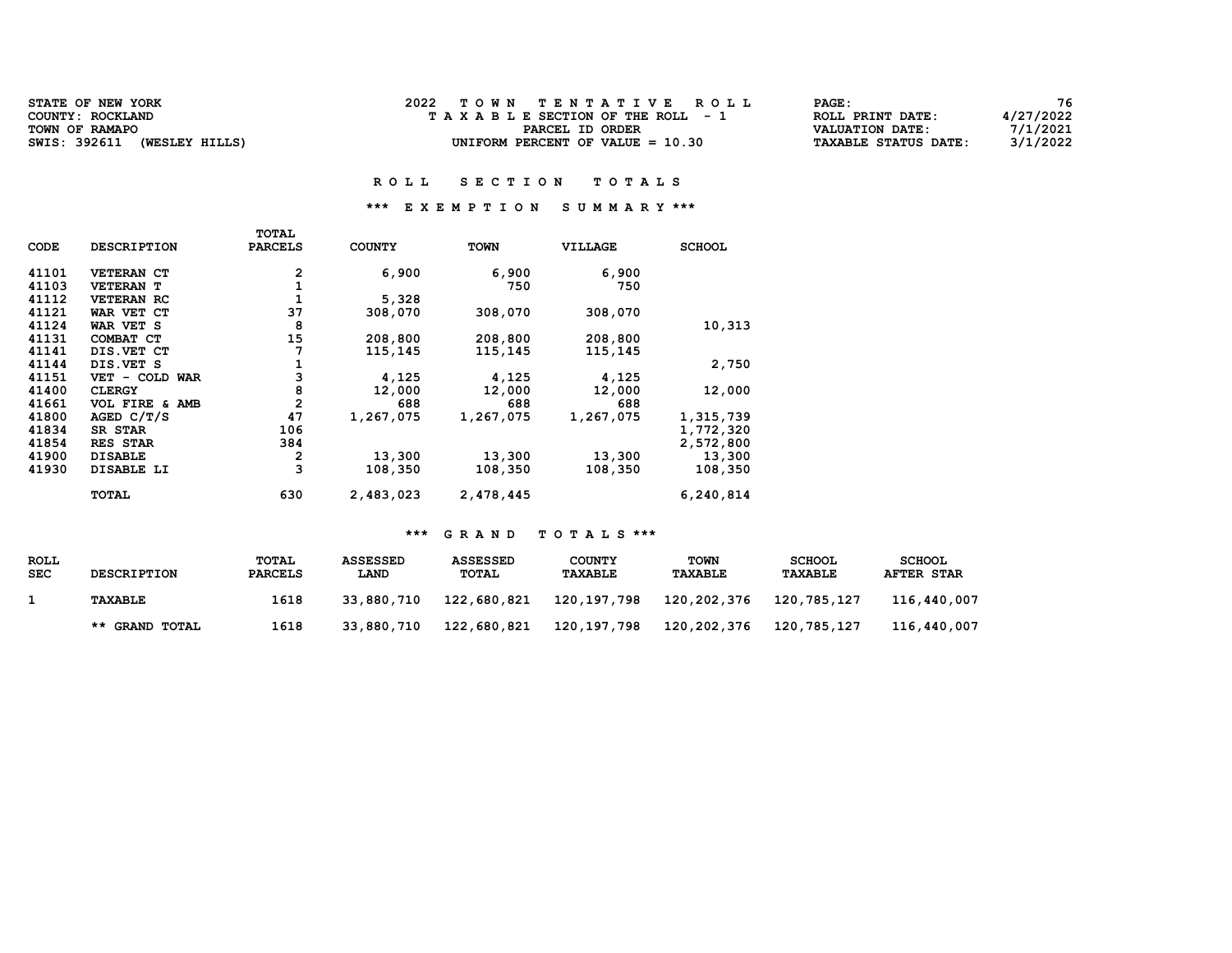| <b>STATE OF NEW YORK</b>       | TOWN TENTATIVE ROLL                         | $\mathtt{PAGE}$ :           | 77        |
|--------------------------------|---------------------------------------------|-----------------------------|-----------|
| COUNTY: ROCKLAND               | TAXABLE STATE LANDS SECTION OF THE ROLL - 3 | ROLL PRINT DATE:            | 4/27/2022 |
| TOWN OF RAMAPO                 | PARCEL ID ORDER                             | VALUATION DATE:             | 7/1/2021  |
| SWIS: 392611<br>(WESLEY HILLS) | UNIFORM PERCENT OF VALUE $= 10.30$          | <b>TAXABLE STATUS DATE:</b> | 3/1/2022  |

### \*\*\* S P E C I A L D I S T R I C T S U M M A R Y \*\*\*

| CODE         | DISTRICT NAME      | TOTAL<br><b>PARCELS</b> | <b>EXTENSION</b><br>TYPE | <b>EXTENSION</b><br><b>VALUE</b> | AD VALOREM<br><b>VALUE</b> | <b>EXEMPT</b><br><b>AMOUNT</b> | <b>TAXABLE</b><br><b>VALUE</b> |
|--------------|--------------------|-------------------------|--------------------------|----------------------------------|----------------------------|--------------------------------|--------------------------------|
| AD001        | AMBULANCE DIST     | 2                       | TOTAL                    | 160,158.00                       |                            |                                | 160,158                        |
| <b>FP001</b> | <b>MOLESTON FD</b> | 1                       | <b>TOTAL</b>             | 83,029.00                        |                            |                                | 83,029                         |
| <b>FP004</b> | <b>TALLMAN FD</b>  | 1                       | <b>TOTAL</b>             | 77,129.00                        |                            |                                | 77,129                         |
| SD100        | SEWER DISTRICT     | 2                       | <b>TOTAL</b><br>UNITS    | 160,158.00                       |                            |                                | 160,158                        |
| <b>WD001</b> | WATER FIRE HYDR    | 2                       | TOTAL                    | 160,158.00                       |                            |                                | 160,158                        |

### \*\*\* S C H O O L S U M M A R Y \*\*\*

| SCHL<br>CODE | <b>DESCRIPTION</b>     | <b>TOTAL</b><br><b>PARCELS</b> | <b>ASSESSED</b><br><b>LAND</b> | <b>ASSESSED</b><br>TOTAL | <b>EXEMPT</b><br><b>AMOUNT</b> | <b>TOTAL</b><br><b>TAXABLE</b> |
|--------------|------------------------|--------------------------------|--------------------------------|--------------------------|--------------------------------|--------------------------------|
| 392602       | <b>EAST RAMAPO CSD</b> |                                | 42,625                         | 160,158                  |                                | 160,158                        |
|              | TOTAL                  |                                | 42,625                         | 160,158                  |                                | 160,158                        |

### \*\*\* E X E M P T I O N S U M M A R Y \*\*\*

|      |                    | TOTAL          |        |      |                             |               |
|------|--------------------|----------------|--------|------|-----------------------------|---------------|
| CODE | <b>DESCRIPTION</b> | <b>PARCELS</b> | COUNTY | TOWN | VILLAGE                     | <b>SCHOOL</b> |
|      |                    |                |        |      |                             |               |
|      |                    |                |        |      | NO EXEMPTIONS AT THIS LEVEL |               |

| <b>ROLL</b><br><b>SEC</b> | <b>DESCRIPTION</b> | TOTAL<br><b>PARCELS</b> | <b>ASSESSED</b><br><b>LAND</b> | <b>ASSESSED</b><br>TOTAL | <b>COUNTY</b><br>TAXABLE | TOWN<br><b>TAXABLE</b> | <b>SCHOOL</b><br><b>TAXABLE</b> | <b>SCHOOL</b><br><b>AFTER STAR</b> |
|---------------------------|--------------------|-------------------------|--------------------------------|--------------------------|--------------------------|------------------------|---------------------------------|------------------------------------|
|                           | <b>STATE LAND</b>  | -                       | 42,625                         | 160,158                  | 160,158                  | 160,158                | 160,158                         | 160,158                            |
|                           | ** GRAND TOTAL     |                         | 42,625                         | 160,158                  | 160,158                  | 160,158                | 160,158                         | 160,158                            |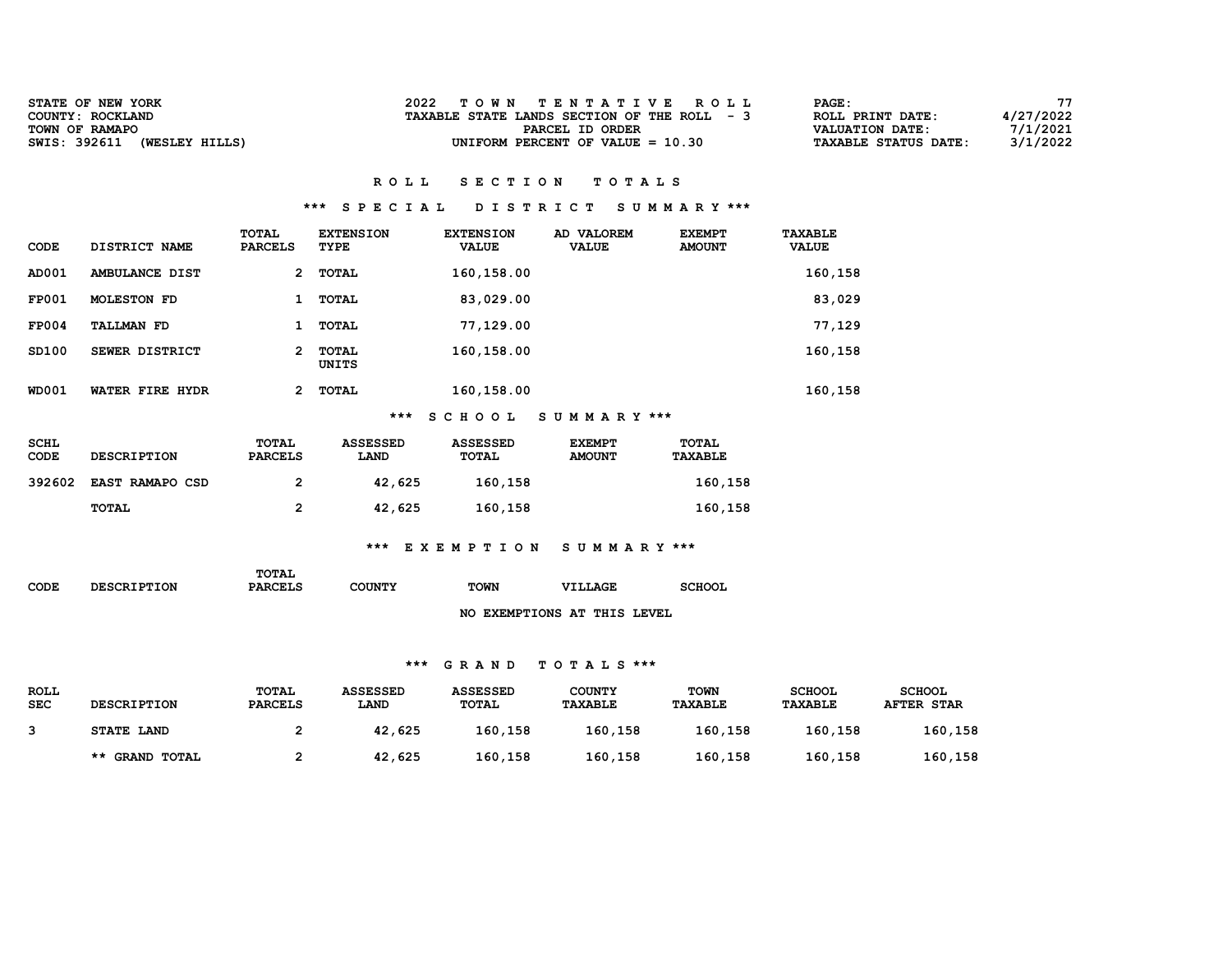| <b>STATE OF NEW YORK</b>       | 2022<br>TOWN TENTATIVE ROLL               | 78<br><b>PAGE :</b>                     |
|--------------------------------|-------------------------------------------|-----------------------------------------|
| COUNTY: ROCKLAND               | SPECIAL FRANCHISE SECTION OF THE ROLL - 5 | 4/27/2022<br>ROLL PRINT DATE:           |
| TOWN OF RAMAPO                 | PARCEL ID ORDER                           | 7/1/2021<br>VALUATION DATE:             |
| SWIS: 392611<br>(WESLEY HILLS) | UNIFORM PERCENT OF VALUE $= 10.30$        | 3/1/2022<br><b>TAXABLE STATUS DATE:</b> |

### \*\*\* S P E C I A L D I S T R I C T S U M M A R Y \*\*\*

| CODE                | DISTRICT NAME          | TOTAL<br><b>PARCELS</b>        | <b>EXTENSION</b><br>TYPE       | <b>EXTENSION</b><br><b>VALUE</b> | AD VALOREM<br><b>VALUE</b>     | <b>EXEMPT</b><br><b>AMOUNT</b> | <b>TAXABLE</b><br><b>VALUE</b> |
|---------------------|------------------------|--------------------------------|--------------------------------|----------------------------------|--------------------------------|--------------------------------|--------------------------------|
| AD001               | AMBULANCE DIST         | 12                             | TOTAL                          | 3,052,912.00                     |                                |                                | 3,052,912                      |
| <b>FP001</b>        | <b>MOLESTON FD</b>     | 6                              | TOTAL                          | 1,324,220.00                     |                                |                                | 1,324,220                      |
| <b>FP003</b>        | MONSEY FD              | 11                             | TOTAL                          | 568,062.00                       |                                |                                | 568,062                        |
| <b>FP004</b>        | <b>TALLMAN FD</b>      | 11                             | TOTAL                          | 1,160,633.00                     |                                |                                | 1,160,633                      |
| SD100               | SEWER DISTRICT         | 12                             | TOTAL<br>UNITS                 | 3,052,912.00                     |                                |                                | 3,052,912                      |
| SWD01               | <b>SOL. WASTE DISP</b> | 12                             | <b>SECON</b><br>TOTAL<br>UNITS | 3,052,912.00                     |                                |                                | 3,052,912                      |
| SWD02               | SOL. WASTE DISP        | 8                              | <b>SECON</b><br>UNITS          |                                  |                                |                                |                                |
| <b>WD001</b>        | WATER FIRE HYDR        | 12                             | TOTAL                          | 3,052,912.00                     |                                |                                | 3,052,912                      |
|                     |                        |                                | ***                            | <b>SCHOOL</b>                    | SUMMARY ***                    |                                |                                |
| <b>SCHL</b><br>CODE | <b>DESCRIPTION</b>     | <b>TOTAL</b><br><b>PARCELS</b> | <b>ASSESSED</b><br>LAND        | <b>ASSESSED</b><br><b>TOTAL</b>  | <b>EXEMPT</b><br><b>AMOUNT</b> | <b>TOTAL</b><br><b>TAXABLE</b> |                                |

| 392601 | <b>RAMAPO CENTRAL</b>  | 'n | 366,349   | 366,349   |
|--------|------------------------|----|-----------|-----------|
|        | 392602 EAST RAMAPO CSD | ∽  | 2,686,563 | 2,686,563 |
|        | TOTAL                  | 12 | 3,052,912 | 3,052,912 |

### \*\*\* E X E M P T I O N S U M M A R Y \*\*\*

| CODE | <b>DESCRIPTION</b> | TOTAL<br><b>PARCELS</b> | COUNTY | <b>TOWN</b> | <b>VILLAGE</b>              | <b>SCHOOL</b> |
|------|--------------------|-------------------------|--------|-------------|-----------------------------|---------------|
|      |                    |                         |        |             | NO EXEMPTIONS AT THIS LEVEL |               |

| <b>ROLL</b><br><b>SEC</b> | <b>DESCRIPTION</b>    | TOTAL<br><b>PARCELS</b> | <b>ASSESSED</b><br><b>LAND</b> | <b>ASSESSED</b><br>TOTAL | <b>COUNTY</b><br>TAXABLE | <b>TOWN</b><br><b>TAXABLE</b> | <b>SCHOOL</b><br>TAXABLE | <b>SCHOOL</b><br><b>AFTER STAR</b> |
|---------------------------|-----------------------|-------------------------|--------------------------------|--------------------------|--------------------------|-------------------------------|--------------------------|------------------------------------|
|                           | <b>SPCL FRANCHISE</b> | 12                      |                                | 3.052.912                | 3.052.912                | 3.052.912                     | 3,052,912                | 3,052,912                          |
|                           | ** GRAND TOTAL        | 12                      |                                | 3,052,912                | 3.052.912                | 3.052.912                     | 3,052,912                | 3,052,912                          |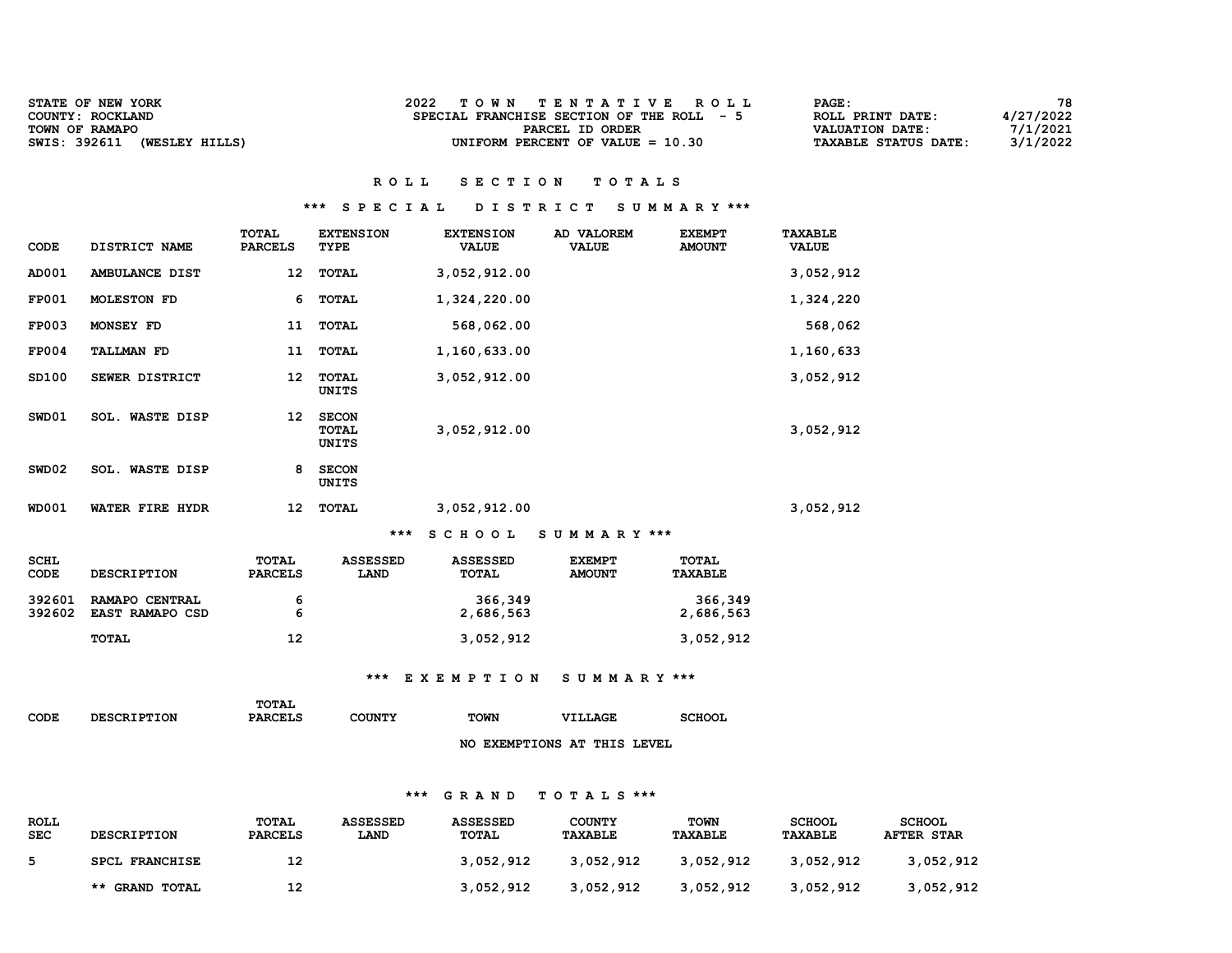| <b>STATE OF NEW YORK</b><br>COUNTY: ROCKLAND     | TOWN TENTATIVE ROLL<br>UTILITY & R. R. SECTION OF THE ROLL $-6$ | <b>PAGE :</b><br>4/27/2022<br>ROLL PRINT DATE:                         | 79 |
|--------------------------------------------------|-----------------------------------------------------------------|------------------------------------------------------------------------|----|
| TOWN OF RAMAPO<br>SWIS: 392611<br>(WESLEY HILLS) | PARCEL ID ORDER<br>UNIFORM PERCENT OF VALUE $= 10.30$           | 7/1/2021<br>VALUATION DATE:<br>3/1/2022<br><b>TAXABLE STATUS DATE:</b> |    |

### \*\*\* S P E C I A L D I S T R I C T S U M M A R Y \*\*\*

| <b>CODE</b>         | DISTRICT NAME                     | <b>TOTAL</b><br><b>PARCELS</b> | <b>EXTENSION</b><br>TYPE                     | <b>EXTENSION</b><br><b>VALUE</b> | AD VALOREM<br><b>VALUE</b>     | <b>EXEMPT</b><br><b>AMOUNT</b> | <b>TAXABLE</b><br><b>VALUE</b> |
|---------------------|-----------------------------------|--------------------------------|----------------------------------------------|----------------------------------|--------------------------------|--------------------------------|--------------------------------|
| AD001               | AMBULANCE DIST                    | 10                             | <b>TOTAL</b>                                 | 157, 137.00                      |                                |                                | 157,137                        |
| <b>FP001</b>        | <b>MOLESTON FD</b>                | 5                              | <b>TOTAL</b>                                 | 42,543.00                        |                                |                                | 42,543                         |
| <b>FP003</b>        | MONSEY FD                         | 7                              | <b>TOTAL</b>                                 | 101,537.00                       |                                |                                | 101,537                        |
| <b>FP004</b>        | <b>TALLMAN FD</b>                 | 7                              | <b>TOTAL</b>                                 | 13,059.00                        |                                |                                | 13,059                         |
| SD100               | SEWER DISTRICT                    | 10                             | <b>TOTAL</b><br><b>UNITS</b>                 | 157, 137.00                      |                                |                                | 157,137                        |
| SWD01               | <b>SOL. WASTE DISP</b>            | 10                             | <b>SECON</b><br><b>TOTAL</b><br><b>UNITS</b> | 157,137.00                       |                                |                                | 157,137                        |
| SWD02               | SOL. WASTE DISP                   | 8                              | <b>SECON</b><br><b>UNITS</b>                 |                                  |                                |                                |                                |
| <b>WD001</b>        | WATER FIRE HYDR                   | 10                             | <b>TOTAL</b>                                 | 157,137.00                       |                                |                                | 157,137                        |
|                     |                                   |                                | $***$                                        | <b>SCHOOL</b>                    | SUMMARY ***                    |                                |                                |
| <b>SCHL</b><br>CODE | <b>DESCRIPTION</b>                | TOTAL<br><b>PARCELS</b>        | <b>ASSESSED</b><br>LAND                      | <b>ASSESSED</b><br><b>TOTAL</b>  | <b>EXEMPT</b><br><b>AMOUNT</b> | TOTAL<br><b>TAXABLE</b>        |                                |
| 392601<br>392602    | RAMAPO CENTRAL<br>EAST RAMAPO CSD | 4<br>6                         | 48,100                                       | 11,564<br>145,573                | 808<br>6,576                   | 10,756<br>138,997              |                                |
|                     | <b>TOTAL</b>                      | 10                             | 48,100                                       | 157,137                          | 7,384                          | 149,753                        |                                |
|                     |                                   |                                |                                              | *** EXEMPTION                    | SUMMARY ***                    |                                |                                |
| CODE                | <b>DESCRIPTION</b>                | <b>TOTAL</b><br><b>PARCELS</b> | <b>COUNTY</b>                                | <b>TOWN</b>                      | VILLAGE                        | <b>SCHOOL</b>                  |                                |
| 47100               | <b>TELECOMM</b>                   | 4                              | 7,384                                        | 7,384                            | 7,384                          | 7,384                          |                                |

TOTAL 4 7,384 7,384 7,384

| <b>ROLL</b><br><b>SEC</b> | <b>DESCRIPTION</b> | <b>TOTAL</b><br><b>PARCELS</b> | <b>ASSESSED</b><br><b>LAND</b> | <b>ASSESSED</b><br>TOTAL | <b>COUNTY</b><br><b>TAXABLE</b> | TOWN<br><b>TAXABLE</b> | <b>SCHOOL</b><br>TAXABLE | <b>SCHOOL</b><br><b>AFTER STAR</b> |
|---------------------------|--------------------|--------------------------------|--------------------------------|--------------------------|---------------------------------|------------------------|--------------------------|------------------------------------|
| 6                         | UTILITY & R.R.     | 10                             | 48,100                         | 157.137                  | 149,753                         | 149,753                | 149,753                  | 149,753                            |
|                           | ** GRAND TOTAL     | 10                             | 48,100                         | 157,137                  | 149,753                         | 149,753                | 149,753                  | 149,753                            |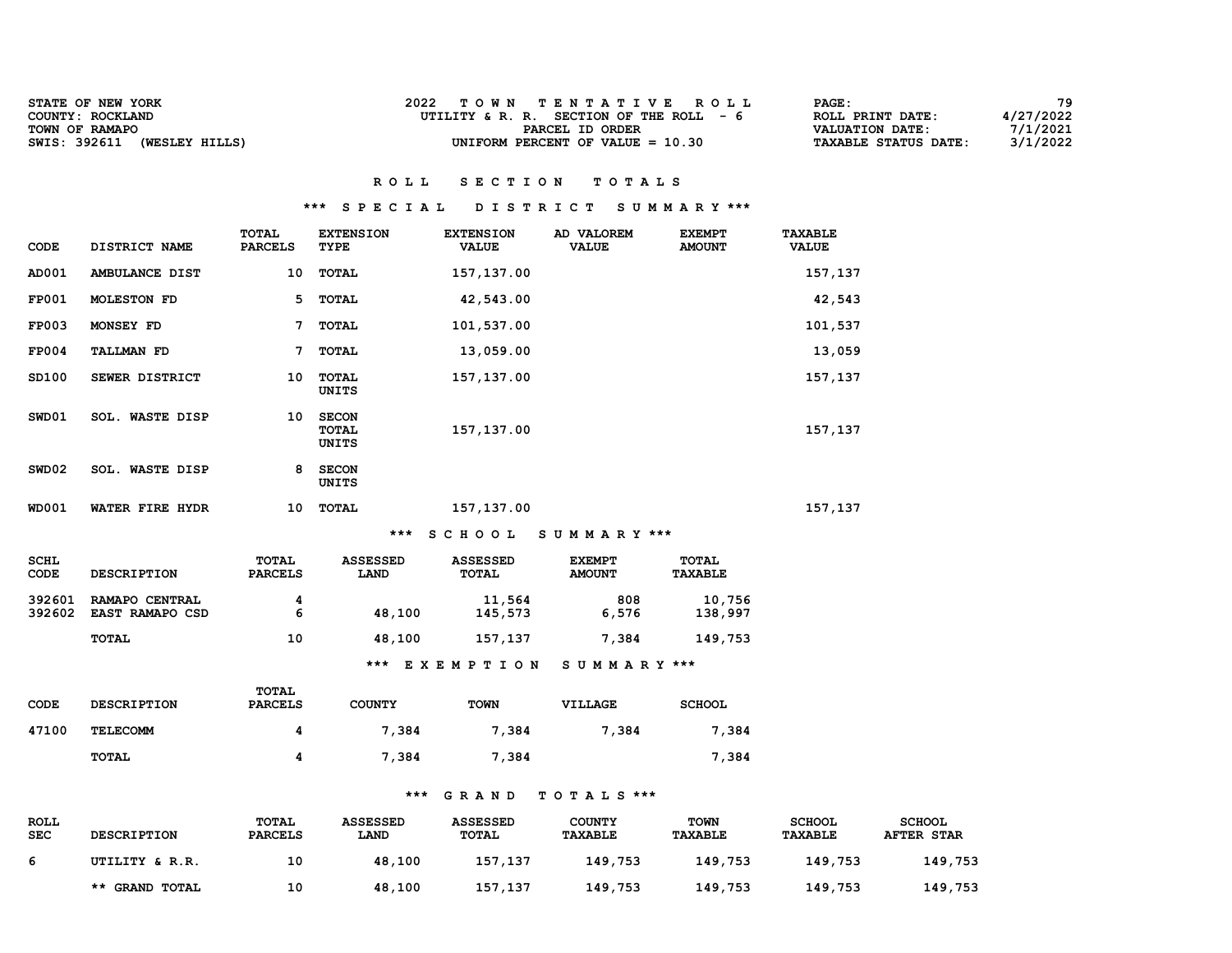| STATE OF NEW YORK              | TOWN TENTATIVE ROLL                   | 80<br>PAGE:                             |
|--------------------------------|---------------------------------------|-----------------------------------------|
| COUNTY: ROCKLAND               | WHOLLY EXEMPT SECTION OF THE ROLL - 8 | 4/27/2022<br>ROLL PRINT DATE:           |
| TOWN OF RAMAPO                 | PARCEL ID ORDER                       | 7/1/2021<br>VALUATION DATE:             |
| SWIS: 392611<br>(WESLEY HILLS) | UNIFORM PERCENT OF VALUE $= 10.30$    | 3/1/2022<br><b>TAXABLE STATUS DATE:</b> |

### \*\*\* S P E C I A L D I S T R I C T S U M M A R Y \*\*\*

| <b>CODE</b>  | DISTRICT NAME          | <b>TOTAL</b><br><b>PARCELS</b> | <b>EXTENSION</b><br><b>TYPE</b>       | <b>EXTENSION</b><br><b>VALUE</b> | AD VALOREM<br><b>VALUE</b> | <b>EXEMPT</b><br><b>AMOUNT</b> | <b>TAXABLE</b><br><b>VALUE</b> |
|--------------|------------------------|--------------------------------|---------------------------------------|----------------------------------|----------------------------|--------------------------------|--------------------------------|
| AD001        | AMBULANCE DIST         | 49                             | <b>TOTAL</b>                          | 574,424.00                       |                            |                                | 574,424                        |
| <b>FP001</b> | <b>MOLESTON FD</b>     | 26                             | <b>TOTAL</b>                          | 515,665.00                       |                            |                                | 515,665                        |
| <b>FP003</b> | MONSEY FD              | 10                             | <b>TOTAL</b>                          | 58,759.00                        |                            |                                | 58,759                         |
| <b>FP004</b> | <b>TALLMAN FD</b>      | 13                             | <b>TOTAL</b>                          |                                  |                            |                                |                                |
| <b>PRTC</b>  | PRORATA TOWN/CO        | $\mathbf{1}$                   | <b>MOVE</b>                           | 95.36                            |                            |                                | 95.360                         |
| <b>PRTSC</b> | PRORATA SCHOOL         | 1                              | <b>MOVE</b>                           | 101.23                           |                            |                                | 101.230                        |
| SD100        | SEWER DISTRICT         | 49                             | <b>TOTAL</b><br>UNITS                 | 7,501,600.00<br>56.00            |                            |                                | 7,501,600<br>56.000            |
| SWD01        | <b>SOL. WASTE DISP</b> | 49                             | <b>SECON</b><br><b>TOTAL</b><br>UNITS | 25.00<br>7,501,600.00<br>49.00   |                            |                                | 25.000<br>7,501,600<br>49.000  |
| SWD02        | SOL. WASTE DISP        | 49                             | <b>SECON</b><br>UNITS                 | 60.00<br>41.00                   |                            |                                | 60.000<br>41.000               |
| TSFU1        | <b>TRANSFER STATIO</b> | 38                             | <b>SECON</b>                          | 41.00                            |                            |                                | 41.000                         |
| <b>WD001</b> | WATER FIRE HYDR        | 48                             | TOTAL                                 | 574,424.00                       |                            |                                | 574,424                        |
| WHG01        | WESLEY HILLS GA        | 19                             | <b>UNITS</b>                          | 23.00                            |                            |                                | 23.000                         |

\*\*\* S C H O O L S U M M A R Y \*\*\*

| SCHL        | <b>DESCRIPTION</b>     | TOTAL          | <b>ASSESSED</b> | <b>ASSESSED</b> | <b>EXEMPT</b> | TOTAL          |
|-------------|------------------------|----------------|-----------------|-----------------|---------------|----------------|
| <b>CODE</b> |                        | <b>PARCELS</b> | <b>LAND</b>     | <b>TOTAL</b>    | <b>AMOUNT</b> | <b>TAXABLE</b> |
| 392601      | RAMAPO CENTRAL         | 14             | 982,700         | 2,212,700       | 2,212,700     |                |
| 392602      | <b>EAST RAMAPO CSD</b> | 35             | 1,125,000       | 5,288,900       | 5,288,900     |                |
|             | TOTAL                  | 49             | 2,107,700       | 7,501,600       | 7,501,600     |                |
|             |                        |                | ***             | EXEMPTION       | SUMMARY ***   |                |

| CODE  | <b>DESCRIPTION</b> | TOTAL<br><b>PARCELS</b> | <b>COUNTY</b> | TOWN      | <b>VILLAGE</b> | <b>SCHOOL</b> |
|-------|--------------------|-------------------------|---------------|-----------|----------------|---------------|
| 13500 | TWN WTHIN          | 11                      | 788,600       | 788,600   | 788,600        | 788,600       |
| 13650 | VILG OWNED         | 4                       | 87,200        | 87,200    | 87,200         | 87,200        |
| 13800 | <b>SCHOOL DIS</b>  | 2                       | 2,728,500     | 2,728,500 | 2,728,500      | 2,728,500     |
| 13870 | SPEC DISTS         | ı                       | 10,500        | 10,500    | 10,500         | 10,500        |
| 21600 | RS REL PRP         | 9                       | 574,424       | 574,424   | 574,424        | 574,424       |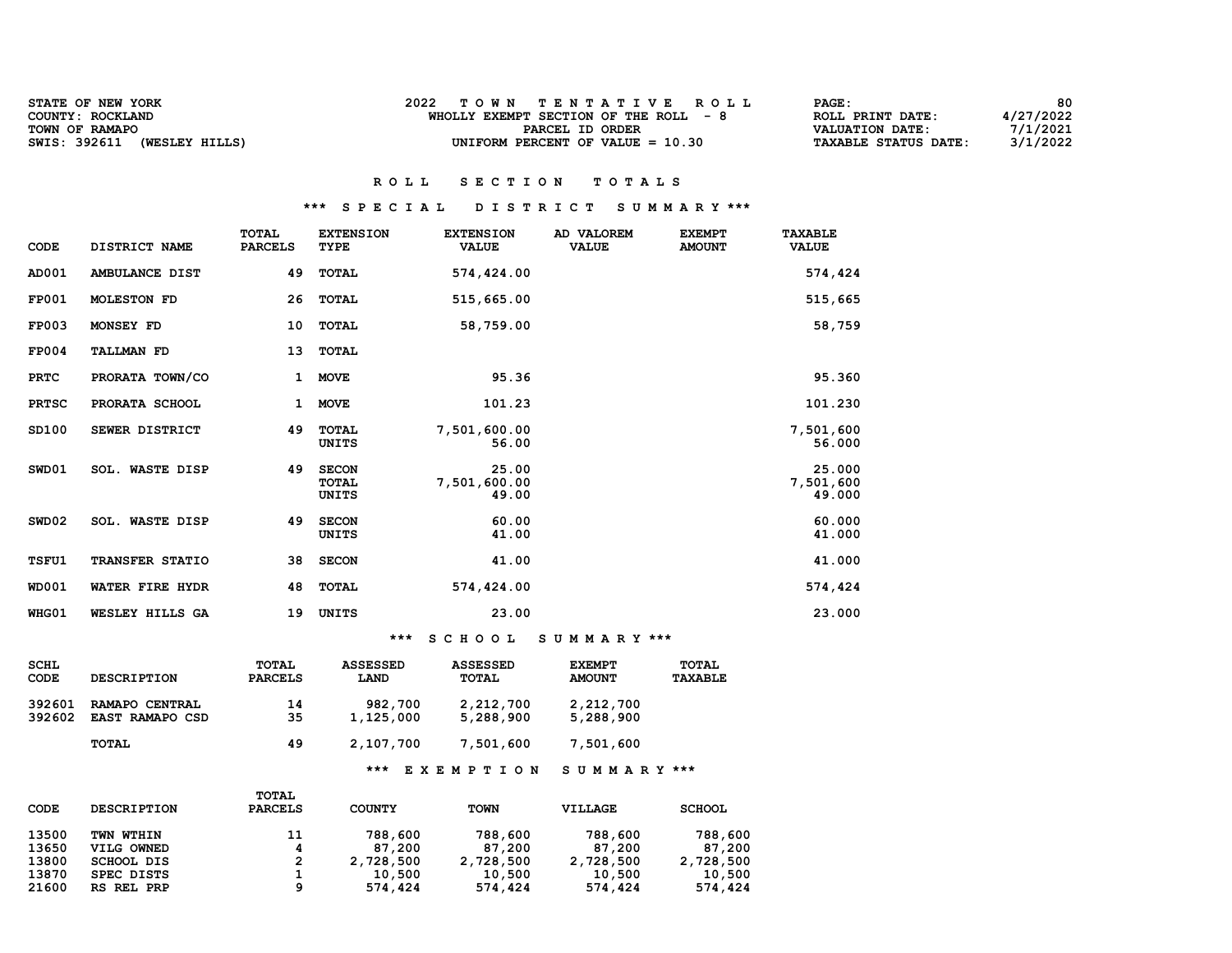| STATE OF NEW YORK              | 2022<br>TOWN TENTATIVE ROLL           | PAGE:                |           |
|--------------------------------|---------------------------------------|----------------------|-----------|
| COUNTY: ROCKLAND               | WHOLLY EXEMPT SECTION OF THE ROLL - 8 | ROLL PRINT DATE:     | 4/27/2022 |
| TOWN OF RAMAPO                 | PARCEL ID ORDER                       | VALUATION DATE:      | 7/1/2021  |
| SWIS: 392611<br>(WESLEY HILLS) | UNIFORM PERCENT OF VALUE $= 10.30$    | TAXABLE STATUS DATE: | 3/1/2022  |

### \*\*\* E X E M P T I O N S U M M A R Y \*\*\*

| CODE  | <b>DESCRIPTION</b> | <b>TOTAL</b><br><b>PARCELS</b> | <b>COUNTY</b> | <b>TOWN</b> | <b>VILLAGE</b> | <b>SCHOOL</b> |
|-------|--------------------|--------------------------------|---------------|-------------|----------------|---------------|
| 25110 | NONPRO C-P         | 14                             | 1,308,976     | 1,308,976   | 1,308,976      | 1,308,976     |
| 25120 | NON-PROF O         | 3                              | 1,146,500     | 1,146,500   | 1,146,500      | 1,146,500     |
| 25230 | NONPRO COR         | 9                              | 792,100       | 792,100     | 792,100        | 792,100       |
| 29500 | PERF ARTS          |                                | 64,800        | 64,800      | 64,800         | 64,800        |
|       | <b>TOTAL</b>       | 54                             | 7,501,600     | 7,501,600   |                | 7,501,600     |

| <b>ROLL</b><br><b>SEC</b> | <b>DESCRIPTION</b> | TOTAL<br><b>PARCELS</b> | <b>ASSESSED</b><br>LAND | <b>ASSESSED</b><br>TOTAL | <b>COUNTY</b><br>TAXABLE | <b>TOWN</b><br><b>TAXABLE</b> | <b>SCHOOL</b><br>TAXABLE | <b>SCHOOL</b><br><b>AFTER STAR</b> |
|---------------------------|--------------------|-------------------------|-------------------------|--------------------------|--------------------------|-------------------------------|--------------------------|------------------------------------|
| 8                         | WHOLLY EXEMPT      | 49                      | 2,107,700               | 7,501,600                |                          |                               |                          |                                    |
|                           | ** GRAND TOTAL     | 49                      | 2,107,700               | 7,501,600                |                          |                               |                          |                                    |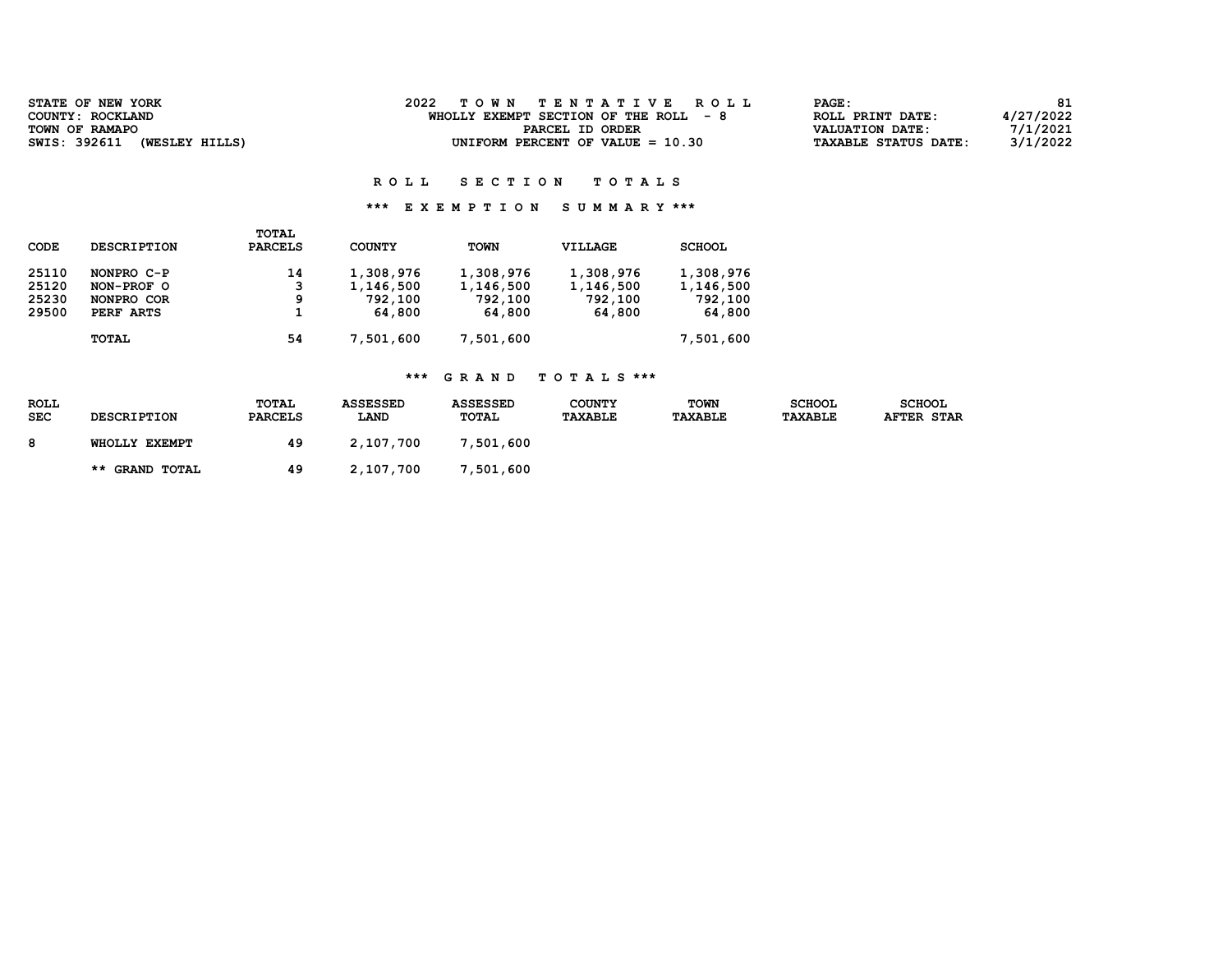| STATE OF NEW YORK              | TOWN TENTATIVE ROLL                | PAGE:                                   | 82 |
|--------------------------------|------------------------------------|-----------------------------------------|----|
| COUNTY: ROCKLAND               | SWIS TOTALS                        | 4/27/2022<br>ROLL PRINT DATE:           |    |
| TOWN OF RAMAPO                 | PARCEL ID ORDER                    | 7/1/2021<br>VALUATION DATE:             |    |
| SWIS: 392611<br>(WESLEY HILLS) | UNIFORM PERCENT OF VALUE $= 10.30$ | 3/1/2022<br><b>TAXABLE STATUS DATE:</b> |    |
|                                |                                    |                                         |    |

### \*\*\* S P E C I A L D I S T R I C T S U M M A R Y \*\*\*

\*\*\* H O M E S T E A D \*\*\*

|      |                         | <b>TOTAL</b>                             | <b>XTENSION</b> | <b>EXTENSION</b> | <b>VALOREM</b><br>AD | <b>EXEMPT</b> | <b>TAXABLE</b> |
|------|-------------------------|------------------------------------------|-----------------|------------------|----------------------|---------------|----------------|
| CODE | <b>NAME</b><br>DISTRICT | <b>PARCELS</b><br>______<br><b>PARTS</b> | TYPE            | <b>VALUE</b>     | <b>VALUE</b>         | <b>AMOUNT</b> | <b>VALUE</b>   |
|      |                         |                                          |                 |                  |                      |               |                |

NO SPECIAL DISTRICT TOTALS AT THIS LEVEL

### \*\*\* S P E C I A L D I S T R I C T S U M M A R Y \*\*\*

#### \*\*\* N O N - H O M E S T E A D \*\*\*

|             |                                | TOTAL          | <b>TXTENSION</b> | <b>EXTENSION</b> | <b>VALOREM</b><br>AD | <b>EXEMPT</b> | <b>TAXABLE</b> |
|-------------|--------------------------------|----------------|------------------|------------------|----------------------|---------------|----------------|
| <b>CODE</b> | <b>DISTRICT</b><br><b>NAME</b> | <b>PARCELS</b> | TYPE             | <b>VALUE</b>     | <b>VALUE</b>         | <b>AMOUNT</b> | <b>VALUE</b>   |
|             |                                | <b>PARTS</b>   |                  |                  |                      |               |                |

NO SPECIAL DISTRICT TOTALS AT THIS LEVEL

# \*\*\* S P E C I A L D I S T R I C T S U M M A R Y \*\*\*

#### \*\*\* S W I S \*\*\*

| CODE         | DISTRICT NAME          | TOTAL<br><b>PARCELS</b> | <b>EXTENSION</b><br>TYPE | <b>EXTENSION</b><br><b>VALUE</b> | AD VALOREM<br><b>VALUE</b> | <b>EXEMPT</b><br><b>AMOUNT</b> | <b>TAXABLE</b><br><b>VALUE</b> |
|--------------|------------------------|-------------------------|--------------------------|----------------------------------|----------------------------|--------------------------------|--------------------------------|
| AD001        | AMBULANCE DIST         | 1691                    | TOTAL                    | 126, 192, 210.00                 |                            |                                | 126, 192, 210                  |
| <b>FP001</b> | <b>MOLESTON FD</b>     | 1067                    | TOTAL                    | 77,627,248.00                    |                            |                                | 77,627,248                     |
| <b>FP003</b> | MONSEY FD              | 411                     | <b>TOTAL</b>             | 31, 398, 813.00                  |                            |                                | 31,398,813                     |
| <b>FP004</b> | <b>TALLMAN FD</b>      | 238                     | TOTAL                    | 17, 166, 154.00                  |                            |                                | 17, 166, 154                   |
| <b>PRTC</b>  | PRORATA TOWN/CO        | 11                      | <b>MOVE</b>              | 20,663.60                        |                            |                                | 20,663.600                     |
| <b>PRTSC</b> | PRORATA SCHOOL         | 6                       | <b>MOVE</b>              | 17,834.65                        |                            |                                | 17,834.650                     |
| SD100        | SEWER DISTRICT         | 1691                    | <b>TOTAL</b><br>UNITS    | 133, 552, 628.00<br>1,580.00     |                            |                                | 133, 552, 628<br>1,580.000     |
| SD120        | <b>GARBAGE DISPOSA</b> | 81                      | UNITS                    | 79.00                            |                            |                                | 79.000                         |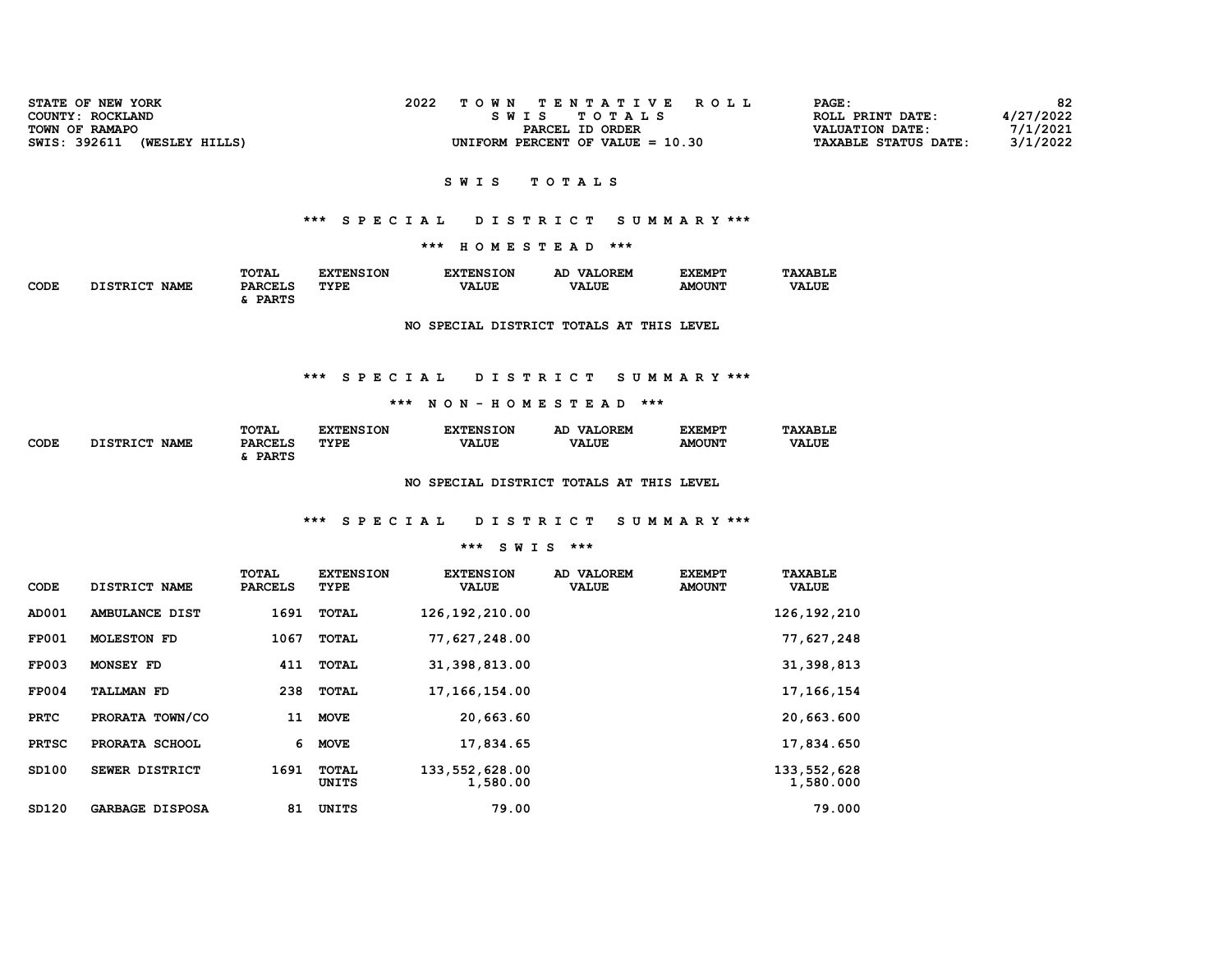| STATE OF NEW YORK              | TOWN TENTATIVE ROLL                | 83<br>PAGE:                        |
|--------------------------------|------------------------------------|------------------------------------|
| COUNTY: ROCKLAND               | SWIS TOTALS                        | 4/27/2022<br>ROLL PRINT DATE:      |
| TOWN OF RAMAPO                 | PARCEL ID ORDER                    | 7/1/2021<br><b>VALUATION DATE:</b> |
| SWIS: 392611<br>(WESLEY HILLS) | UNIFORM PERCENT OF VALUE $= 10.30$ | 3/1/2022<br>TAXABLE STATUS DATE:   |
|                                |                                    |                                    |

## \*\*\* S P E C I A L D I S T R I C T S U M M A R Y \*\*\*

### \*\*\* S W I S \*\*\*

| TOTAL<br><b>PARCELS</b> | <b>EXTENSION</b><br>TYPE       | <b>EXTENSION</b><br><b>VALUE</b>         | AD VALOREM<br><b>VALUE</b> | <b>EXEMPT</b><br><b>AMOUNT</b> | <b>TAXABLE</b><br><b>VALUE</b>        |
|-------------------------|--------------------------------|------------------------------------------|----------------------------|--------------------------------|---------------------------------------|
| 1689                    | <b>SECON</b><br>TOTAL<br>UNITS | 1,583.00<br>133, 392, 470.00<br>1,658.00 |                            |                                | 1,583.000<br>133,392,470<br>1,658.000 |
| 1683                    | <b>SECON</b><br>UNITS          | 1,710.00<br>1,612.00                     |                            |                                | 1,710.000<br>1,612.000                |
| 1614                    | <b>SECON</b>                   | 1,612.00                                 |                            |                                | 1,612.000                             |
| 1677                    | TOTAL                          | 125, 417, 110.00                         |                            |                                | 125, 417, 110                         |
| 1557                    | UNITS                          | 1,572.00                                 |                            |                                | 1,572.000                             |
|                         |                                |                                          |                            |                                |                                       |

\*\*\* S C H O O L S U M M A R Y \*\*\*

#### \*\*\* H O M E S T E A D \*\*\*

| <b>SCHL</b><br>CODE | <b>DESCRIPTION</b>                       | TOTAL<br><b>PARCELS</b><br>& PARTS | <b>ASSESSED</b><br><b>LAND</b> | <b>ASSESSED</b><br>TOTAL  | <b>EXEMPT</b><br><b>AMOUNT</b> | TOTAL<br><b>TAXABLE</b>   |
|---------------------|------------------------------------------|------------------------------------|--------------------------------|---------------------------|--------------------------------|---------------------------|
| 392601<br>392602    | RAMAPO CENTRAL<br><b>EAST RAMAPO CSD</b> | 190<br>1453                        | 4,268,200<br>29,544,722        | 14,852,391<br>106,804,308 | 1,209,278<br>3,600,524         | 13,643,113<br>103,203,784 |
|                     | TOTAL                                    | 1643                               | 33,812,922                     | 121,656,699               | 4,809,802                      | 116,846,897               |

### \*\*\* N O N - H O M E S T E A D \*\*\*

| SCHL<br>CODE     | <b>DESCRIPTION</b>                       | TOTAL<br><b>PARCELS</b><br>& PARTS | <b>ASSESSED</b><br>LAND | <b>ASSESSED</b><br>TOTAL | <b>EXEMPT</b><br><b>AMOUNT</b> | <b>TOTAL</b><br>TAXABLE |
|------------------|------------------------------------------|------------------------------------|-------------------------|--------------------------|--------------------------------|-------------------------|
| 392601<br>392602 | RAMAPO CENTRAL<br><b>EAST RAMAPO CSD</b> | 19<br>30                           | 1,020,900<br>1,245,313  | 2,641,313<br>9,254,616   | 1,529,900<br>3,064,976         | 1,111,413<br>6,189,640  |
|                  | <b>TOTAL</b>                             | 49                                 | 2,266,213               | 11,895,929               | 4,594,876                      | 7,301,053               |
|                  |                                          |                                    |                         | ***<br><b>SWIS</b>       | ***                            |                         |

| <b>SCHL</b> | <b>DESCRIPTION</b> | <b>TOTAL</b>   | ASSESSED   | ASSESSED    | <b>EXEMPT</b> | <b>TOTAL</b>   |
|-------------|--------------------|----------------|------------|-------------|---------------|----------------|
| CODE        |                    | <b>PARCELS</b> | LAND       | TOTAL       | <b>AMOUNT</b> | <b>TAXABLE</b> |
| 392601      | RAMAPO CENTRAL     | 209            | 5,289,100  | 17,493,704  | 2,739,178     | 14,754,526     |
| 392602      | EAST RAMAPO CSD    | 1482           | 30,790,035 | 116,058,924 | 6,665,500     | 109,393,424    |
|             | TOTAL              | 1691           | 36,079,135 | 133,552,628 | 9,404,678     | 124,147,950    |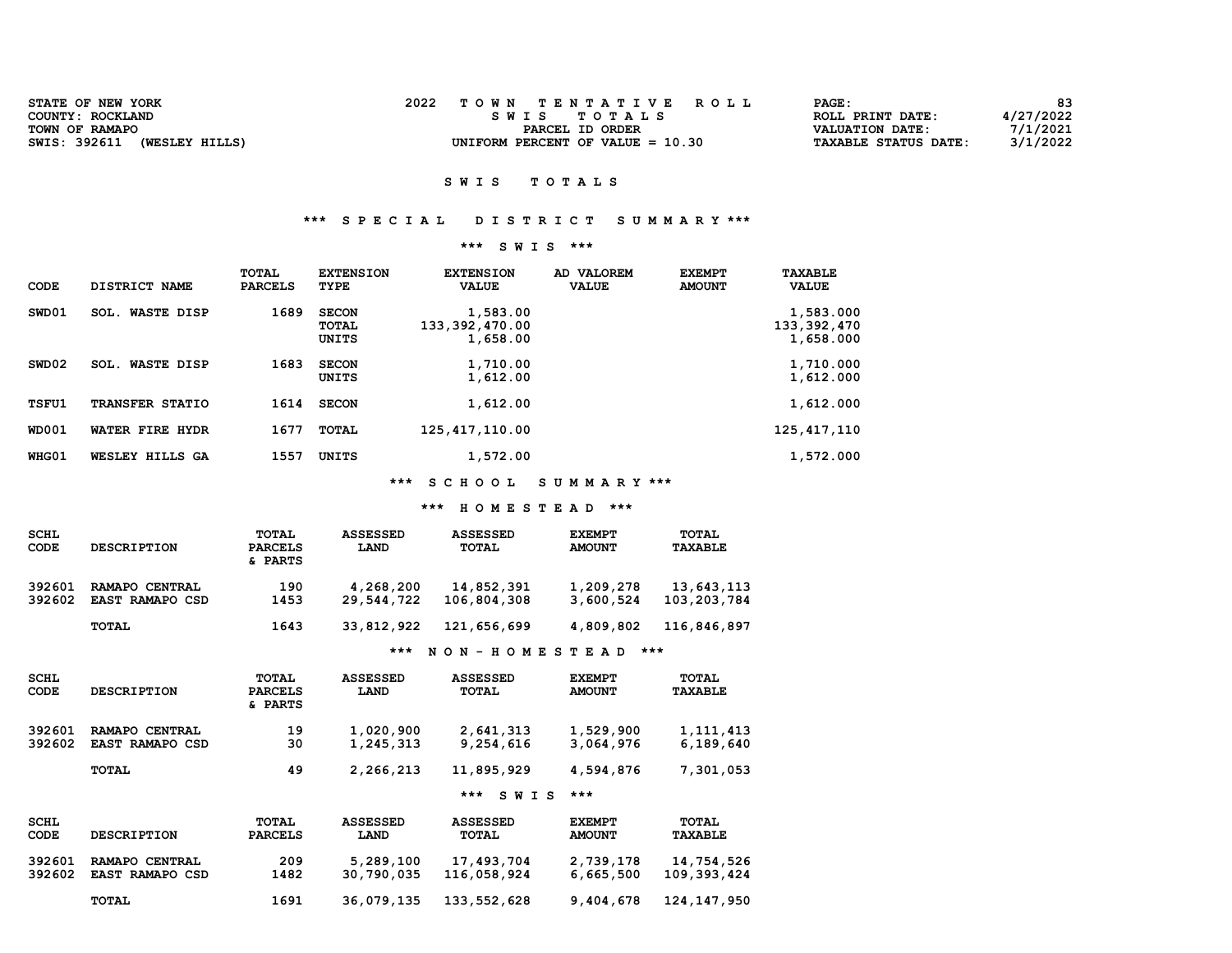| <b>STATE OF NEW YORK</b>       | TOWN TENTATIVE ROLL                | PAGE :                      | -84       |
|--------------------------------|------------------------------------|-----------------------------|-----------|
| COUNTY: ROCKLAND               | SWIS TOTALS                        | ROLL PRINT DATE:            | 4/27/2022 |
| TOWN OF RAMAPO                 | PARCEL ID ORDER                    | <b>VALUATION DATE:</b>      | 7/1/2021  |
| SWIS: 392611<br>(WESLEY HILLS) | UNIFORM PERCENT OF VALUE $= 10.30$ | <b>TAXABLE STATUS DATE:</b> | 3/1/2022  |

#### SWIS TOTALS

#### \*\*\* E X E M P T I O N S U M M A R Y \*\*\*

#### \*\*\* H O M E S T E A D \*\*\*

| <b>CODE</b> | <b>DESCRIPTION</b> | TOTAL<br><b>PARCELS</b><br>& PARTS          | <b>COUNTY</b> | <b>TOWN</b>     | VILLAGE   | <b>SCHOOL</b> |
|-------------|--------------------|---------------------------------------------|---------------|-----------------|-----------|---------------|
| 13500       | TWN WTHIN          | 6                                           | 32,100        | 32,100          | 32,100    | 32,100        |
| 13650       | VILG OWNED         | 5                                           | 211,450       | 211,450         | 211,450   | 211,450       |
| 13870       | <b>SPEC DISTS</b>  | $\mathbf 1$                                 | 10,500        | 10,500          | 10,500    | 10,500        |
| 21600       | RS REL PRP         | 9                                           | 574,424       | 574,424         | 574,424   | 574,424       |
| 25110       | NONPRO C-P         | 14                                          | 1,364,276     | 1,364,276       | 1,364,276 | 1,364,276     |
| 25120       | NON-PROF O         | $\overline{2}$                              | 362,500       | 362,500         | 362,500   | 362,500       |
| 25230       | NONPRO COR         | 9                                           | 792,100       | 792,100         | 792,100   | 792,100       |
| 41101       | <b>VETERAN CT</b>  | $\begin{smallmatrix}2\2\1\end{smallmatrix}$ | 6,900         | 6,900           | 6,900     |               |
| 41103       | <b>VETERAN T</b>   |                                             |               | 750             | 750       |               |
| 41112       | <b>VETERAN RC</b>  | $\mathbf{1}$                                | 5,328         |                 |           |               |
| 41121       | WAR VET CT         | 37                                          | 308,070       | 308,070         | 308,070   |               |
| 41124       | WAR VET S          | 8                                           |               |                 |           | 10,313        |
| 41131       | COMBAT CT          | 15                                          | 208,800       | 208,800         | 208,800   |               |
| 41141       | DIS. VET CT        | 7                                           | 115,145       | 115,145         | 115,145   |               |
| 41144       | DIS.VET S          |                                             |               |                 |           | 2,750         |
| 41151       | VET - COLD WAR     | $\frac{1}{3}$                               | 4,125         | 4,125           | 4,125     |               |
| 41400       | <b>CLERGY</b>      |                                             | 12,000        | 12,000          | 12,000    | 12,000        |
| 41661       | VOL FIRE & AMB     | $\overline{2}$                              | 688           | 688             | 688       |               |
| 41800       | AGED C/T/S         | 47                                          | 1,267,075     | 1,267,075       | 1,267,075 | 1,315,739     |
| 41834       | SR STAR            | 106                                         |               |                 |           | 1,772,320     |
| 41854       | RES STAR           | 384                                         |               |                 |           | 2,572,800     |
| 41900       | <b>DISABLE</b>     | 2                                           | 13,300        | 13,300          | 13,300    | 13,300        |
| 41930       | DISABLE LI         | $\overline{\mathbf{3}}$                     | 108,350       | 108,350         | 108,350   | 108,350       |
|             | TOTAL              | 673                                         | 5,397,131     | 5,392,553       | 5,392,553 | 9,154,922     |
|             |                    |                                             | $***$         | NON - HOMESTEAD | ***       |               |

TOTAL<br>CODE DESCRIPTION PARCELS DESCRIPTION PARCELS COUNTY TOWN VILLAGE SCHOOL & PARTS 13500 TWN WTHIN 6 988,692 988,692 988,692 988,692 13800 SCHOOL DIS 2 2,728,500 2,728,500 2,728,500 2,728,500 25110 NONPRO C-P 1 21,500 21,500 21,500 21,500 25120 NON-PROF O 1 784,000 784,000 784,000 784,000 29500 PERF ARTS 1 64,800 64,800 64,800 64,800 47100 TELECOMM 4 7,384 7,384 7,384 7,384 TOTAL 15 4,594,876 4,594,876 4,594,876 4,594,876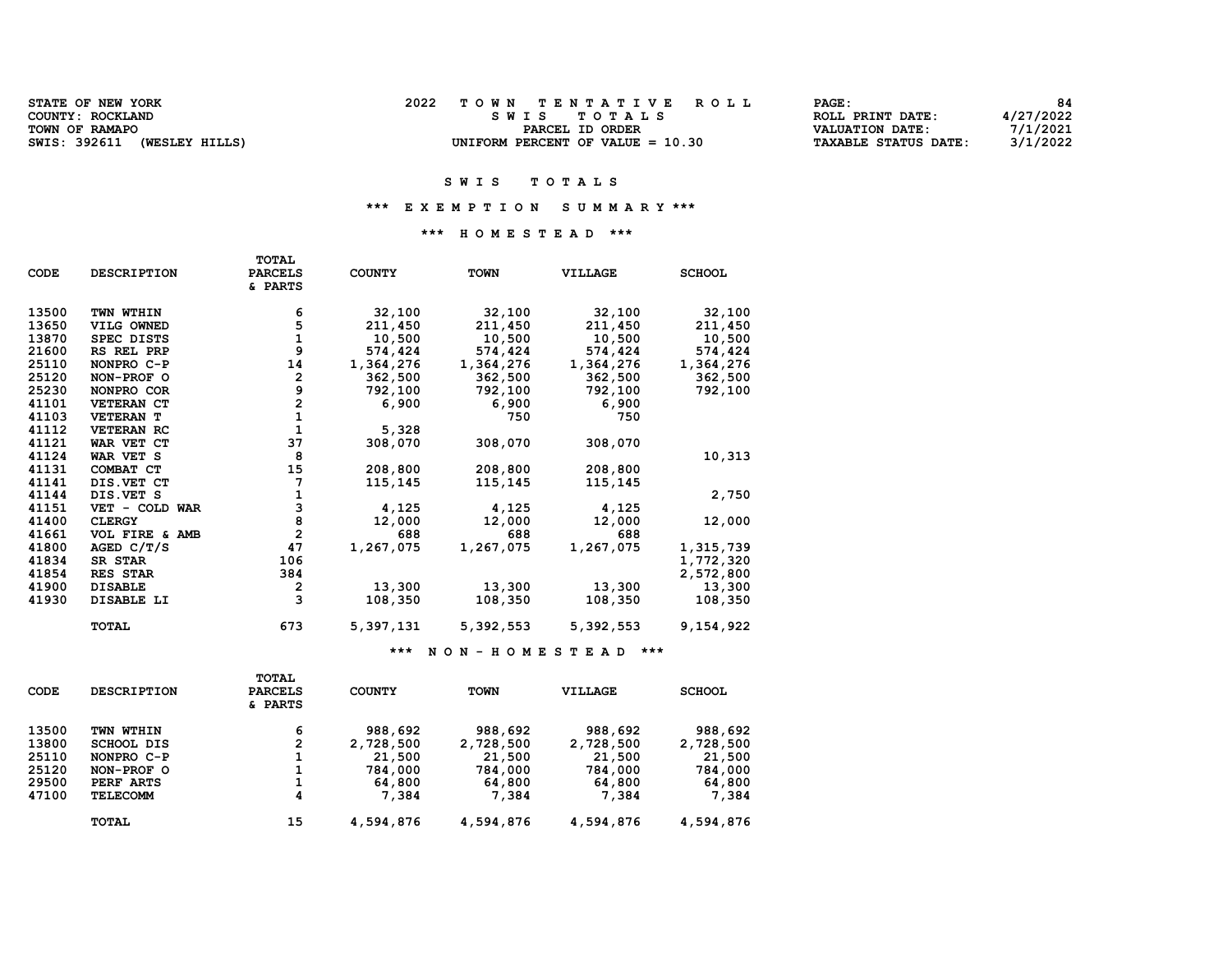| <b>STATE OF NEW YORK</b>       | TOWN TENTATIVE ROLL                | PAGE:                | 85        |
|--------------------------------|------------------------------------|----------------------|-----------|
| COUNTY: ROCKLAND               | SWIS TOTALS                        | ROLL PRINT DATE:     | 4/27/2022 |
| TOWN OF RAMAPO                 | PARCEL ID ORDER                    | VALUATION DATE:      | 7/1/2021  |
| SWIS: 392611<br>(WESLEY HILLS) | UNIFORM PERCENT OF VALUE $= 10.30$ | TAXABLE STATUS DATE: | 3/1/2022  |

### \*\*\* E X E M P T I O N S U M M A R Y \*\*\*

### \*\*\* S W I S \*\*\*

|             |                    | <b>TOTAL</b>   |               |             |                |               |
|-------------|--------------------|----------------|---------------|-------------|----------------|---------------|
| <b>CODE</b> | <b>DESCRIPTION</b> | <b>PARCELS</b> | <b>COUNTY</b> | <b>TOWN</b> | <b>VILLAGE</b> | <b>SCHOOL</b> |
| 13500       | TWN WTHIN          | 12             | 1,020,792     | 1,020,792   | 1,020,792      | 1,020,792     |
| 13650       | VILG OWNED         | 5              | 211,450       | 211,450     | 211,450        | 211,450       |
| 13800       | <b>SCHOOL DIS</b>  | 2              | 2,728,500     | 2,728,500   | 2,728,500      | 2,728,500     |
| 13870       | <b>SPEC DISTS</b>  | $\mathbf{1}$   | 10,500        | 10,500      | 10,500         | 10,500        |
| 21600       | RS REL PRP         | 9              | 574,424       | 574,424     | 574,424        | 574,424       |
| 25110       | NONPRO C-P         | 15             | 1,385,776     | 1,385,776   | 1,385,776      | 1,385,776     |
| 25120       | NON-PROF O         | 3              | 1,146,500     | 1,146,500   | 1,146,500      | 1,146,500     |
| 25230       | NONPRO COR         | 9              | 792,100       | 792,100     | 792,100        | 792,100       |
| 29500       | PERF ARTS          | $\mathbf{1}$   | 64,800        | 64,800      | 64,800         | 64,800        |
| 41101       | <b>VETERAN CT</b>  | 2              | 6,900         | 6,900       | 6,900          |               |
| 41103       | <b>VETERAN T</b>   | $\mathbf{1}$   |               | 750         | 750            |               |
| 41112       | <b>VETERAN RC</b>  | $\mathbf{1}$   | 5,328         |             |                |               |
| 41121       | WAR VET CT         | 37             | 308,070       | 308,070     | 308,070        |               |
| 41124       | WAR VET S          | 8              |               |             |                | 10,313        |
| 41131       | COMBAT CT          | 15             | 208,800       | 208,800     | 208,800        |               |
| 41141       | DIS.VET CT         | 7              | 115,145       | 115,145     | 115,145        |               |
| 41144       | DIS.VET S          | 1              |               |             |                | 2,750         |
| 41151       | VET - COLD WAR     | 3              | 4,125         | 4,125       | 4,125          |               |
| 41400       | <b>CLERGY</b>      | 8              | 12,000        | 12,000      | 12,000         | 12,000        |
| 41661       | VOL FIRE & AMB     | $\overline{2}$ | 688           | 688         | 688            |               |
| 41800       | AGED C/T/S         | 47             | 1,267,075     | 1,267,075   | 1,267,075      | 1,315,739     |
| 41834       | SR STAR            | 106            |               |             |                | 1,772,320     |
| 41854       | <b>RES STAR</b>    | 384            |               |             |                | 2,572,800     |
| 41900       | <b>DISABLE</b>     | 2              | 13,300        | 13,300      | 13,300         | 13,300        |
| 41930       | DISABLE LI         | 3              | 108,350       | 108,350     | 108,350        | 108,350       |
| 47100       | <b>TELECOMM</b>    | 4              | 7,384         | 7,384       | 7,384          | 7,384         |
|             | <b>TOTAL</b>       | 688            | 9,992,007     | 9,987,429   |                | 13,749,798    |

\*\*\* G R A N D T O T A L S \*\*\*

### \*\*\* H O M E S T E A D \*\*\*

| ROLL<br><b>SEC</b> | <b>DESCRIPTION</b>                            | TOTAL<br><b>PARCELS</b><br>& PARTS | <b>ASSESSED</b><br>LAND         | <b>ASSESSED</b><br>TOTAL            | <b>COUNTY</b><br><b>TAXABLE</b> | TOWN<br><b>TAXABLE</b> | <b>SCHOOL</b><br><b>TAXABLE</b> | <b>SCHOOL</b><br><b>AFTER STAR</b> |
|--------------------|-----------------------------------------------|------------------------------------|---------------------------------|-------------------------------------|---------------------------------|------------------------|---------------------------------|------------------------------------|
| 3<br>8             | TAXABLE<br><b>STATE LAND</b><br>WHOLLY EXEMPT | 1602<br>39                         | 32,901,397<br>42,625<br>868,900 | 118,350,241<br>160,158<br>3,146,300 | 116,099,410<br>160,158          | 116,103,988<br>160,158 | 116,686,739<br>160,158          | 112,341,619<br>160,158             |
|                    | ** GRAND TOTAL                                | 1643                               | 33,812,922                      | 121,656,699<br>*** NON-HOMESTEAD    | 116,259,568                     | 116,264,146<br>***     | 116,846,897                     | 112,501,777                        |

| ROLL<br><b>SEC</b> | <b>DESCRIPTION</b> | <b>TOTAL</b><br><b>PARCELS</b> | <b>ASSESSED</b><br>LAND | <b>ASSESSED</b><br>TOTAL | <b>COUNTY</b><br>TAXABLE | <b>TOWN</b><br><b>TAXABLE</b> | <b>SCHOOL</b><br><b>TAXABLE</b> | <b>SCHOOL</b><br><b>AFTER STAR</b> |
|--------------------|--------------------|--------------------------------|-------------------------|--------------------------|--------------------------|-------------------------------|---------------------------------|------------------------------------|
|                    |                    | & PARTS                        |                         |                          |                          |                               |                                 |                                    |
|                    | <b>TAXABLE</b>     |                                | 979,313                 | 4,330,580                | 4,098,388                | 4,098,388                     | 4,098,388                       | l.098.388                          |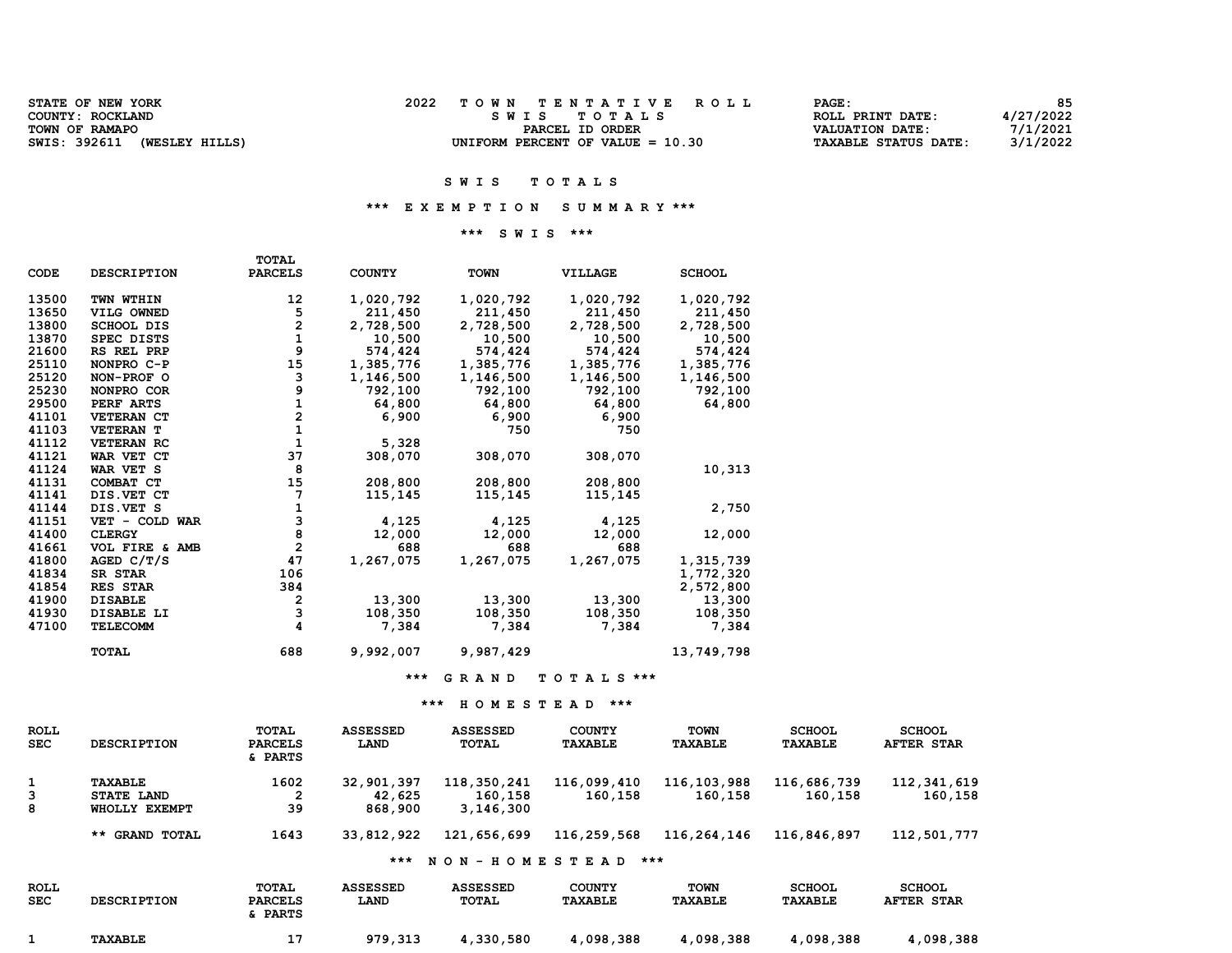| COUNTY: ROCKLAND<br>ROLL PRINT DATE:<br>SWIS TOTALS<br>TOWN OF RAMAPO<br>VALUATION DATE:<br>PARCEL ID ORDER | STATE OF NEW YORK | 2022<br>TOWN TENTATIVE ROLL | PAGE: | 86        |
|-------------------------------------------------------------------------------------------------------------|-------------------|-----------------------------|-------|-----------|
|                                                                                                             |                   |                             |       | 4/27/2022 |
|                                                                                                             |                   |                             |       | 7/1/2021  |
| SWIS: 392611<br>UNIFORM PERCENT OF VALUE $= 10.30$<br>(WESLEY HILLS)<br><b>TAXABLE STATUS DATE:</b>         |                   |                             |       | 3/1/2022  |

## \*\*\* G R A N D T O T A L S \*\*\*

## \*\*\* N O N - H O M E S T E A D \*\*\*

| ROLL<br><b>SEC</b> | <b>DESCRIPTION</b>                                       | TOTAL<br><b>PARCELS</b><br>& PARTS | <b>ASSESSED</b><br>LAND | <b>ASSESSED</b><br>TOTAL          | <b>COUNTY</b><br><b>TAXABLE</b> | TOWN<br><b>TAXABLE</b> | <b>SCHOOL</b><br><b>TAXABLE</b> | <b>SCHOOL</b><br><b>AFTER STAR</b> |
|--------------------|----------------------------------------------------------|------------------------------------|-------------------------|-----------------------------------|---------------------------------|------------------------|---------------------------------|------------------------------------|
| 5.<br>6<br>8       | <b>SPCL FRANCHISE</b><br>UTILITY & R.R.<br>WHOLLY EXEMPT | 12<br>10<br>10                     | 48,100<br>1,238,800     | 3,052,912<br>157,137<br>4,355,300 | 3,052,912<br>149,753            | 3,052,912<br>149,753   | 3,052,912<br>149,753            | 3,052,912<br>149,753               |
|                    | ** GRAND TOTAL                                           | 49                                 | 2,266,213               | 11,895,929                        | 7,301,053                       | 7,301,053              | 7,301,053                       | 7,301,053                          |

### \*\*\* S W I S \*\*\*

| ROLL<br><b>SEC</b> | <b>DESCRIPTION</b> | TOTAL<br><b>PARCELS</b> | <b>ASSESSED</b><br>LAND | <b>ASSESSED</b><br>TOTAL | <b>COUNTY</b><br><b>TAXABLE</b> | <b>TOWN</b><br><b>TAXABLE</b> | <b>SCHOOL</b><br><b>TAXABLE</b> | <b>SCHOOL</b><br><b>AFTER STAR</b> |
|--------------------|--------------------|-------------------------|-------------------------|--------------------------|---------------------------------|-------------------------------|---------------------------------|------------------------------------|
|                    | <b>TAXABLE</b>     | 1618                    | 33,880,710              | 122,680,821              | 120, 197, 798                   | 120,202,376                   | 120,785,127                     | 116,440,007                        |
| 3                  | <b>STATE LAND</b>  |                         | 42,625                  | 160,158                  | 160,158                         | 160,158                       | 160,158                         | 160,158                            |
| 5                  | SPCL FRANCHISE     | 12                      |                         | 3,052,912                | 3,052,912                       | 3,052,912                     | 3,052,912                       | 3,052,912                          |
| 6                  | UTILITY & R.R.     | 10                      | 48,100                  | 157,137                  | 149,753                         | 149,753                       | 149,753                         | 149,753                            |
| 8                  | WHOLLY EXEMPT      | 49                      | 2,107,700               | 7,501,600                |                                 |                               |                                 |                                    |
|                    | ** GRAND TOTAL     | 1691                    | 36,079,135              | 133,552,628              | 123,560,621                     | 123,565,199                   | 124, 147, 950                   | 119,802,830                        |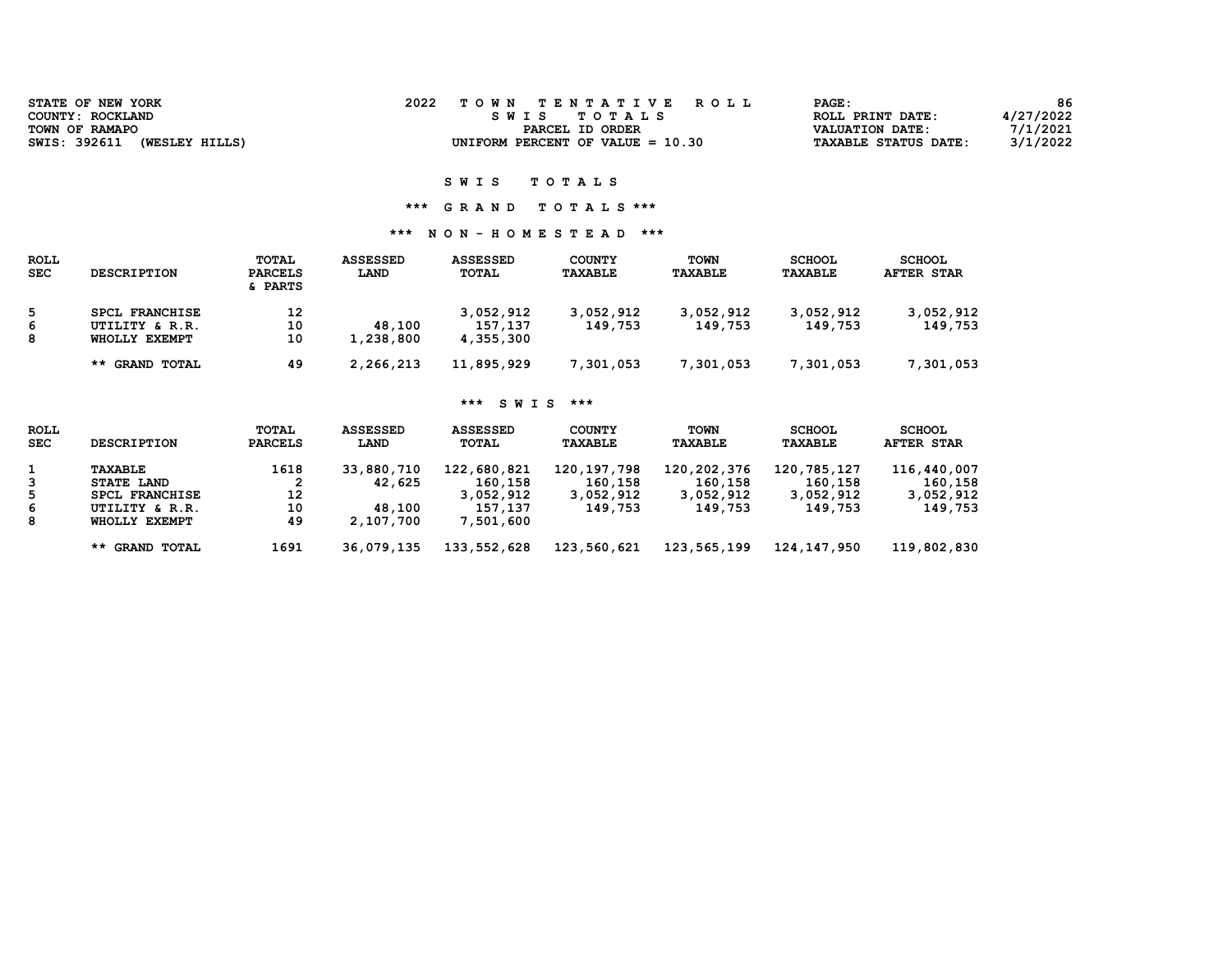| <b>STATE OF NEW YORK</b>        | 2022<br>TOWN TENTATIVE ROLL           | 87<br><b>PAGE :</b>                     |
|---------------------------------|---------------------------------------|-----------------------------------------|
| COUNTY: ROCKLAND                | T A X A B L E SECTION OF THE ROLL - 1 | 4/27/2022<br>ROLL PRINT DATE:           |
| TOWN OF RAMAPO                  | PARCEL ID ORDER                       | 7/1/2021<br>VALUATION DATE:             |
| SWIS: 392613<br>(NEW HEMPSTEAD) | UNIFORM PERCENT OF VALUE $= 10.30$    | 3/1/2022<br><b>TAXABLE STATUS DATE:</b> |

# R O L L S E C T I O N T O T A L S

## \*\*\* S P E C I A L D I S T R I C T S U M M A R Y \*\*\*

| CODE         | DISTRICT NAME          | <b>TOTAL</b><br><b>PARCELS</b> | <b>EXTENSION</b><br>TYPE              | <b>EXTENSION</b><br><b>VALUE</b>      | AD VALOREM<br><b>VALUE</b> | <b>EXEMPT</b><br><b>AMOUNT</b> | <b>TAXABLE</b><br><b>VALUE</b>       |
|--------------|------------------------|--------------------------------|---------------------------------------|---------------------------------------|----------------------------|--------------------------------|--------------------------------------|
| AD001        | AMBULANCE DIST         | 1363                           | <b>TOTAL</b>                          | 80, 878, 342.00                       |                            |                                | 80,878,342                           |
| <b>FP001</b> | <b>MOLESTON FD</b>     | 1355                           | <b>TOTAL</b>                          | 80, 378, 942.00                       |                            |                                | 80, 378, 942                         |
| <b>FP003</b> | MONSEY FD              | 8                              | <b>TOTAL</b>                          | 499,400.00                            |                            |                                | 499,400                              |
| NHG01        | NEW HEMPSTEAD G        | 1248                           | UNITS                                 | 1,249.00                              |                            |                                | 1,249.000                            |
| <b>PRTC</b>  | PRORATA TOWN/CO        | 11                             | <b>MOVE</b>                           | 15,517.84                             |                            |                                | 15,517.840                           |
| <b>PRTSC</b> | PRORATA SCHOOL         | 4                              | <b>MOVE</b>                           | 8,651.97                              |                            |                                | 8,651.970                            |
| SD100        | SEWER DISTRICT         | 1361                           | <b>TOTAL</b><br>UNITS                 | 81, 168, 792.00<br>1,388.00           |                            |                                | 81, 168, 792<br>1,388.000            |
| SD120        | <b>GARBAGE DISPOSA</b> | 14                             | UNITS                                 | 14.00                                 |                            |                                | 14.000                               |
| SWD01        | <b>SOL. WASTE DISP</b> | 1362                           | <b>SECON</b><br><b>TOTAL</b><br>UNITS | 1,336.00<br>81,229,292.00<br>1,285.00 |                            |                                | 1,336.000<br>81,229,292<br>1,285.000 |
| SWD02        | <b>SOL. WASTE DISP</b> | 1361                           | <b>SECON</b><br>UNITS                 | 1,389.00<br>1,352.00                  |                            |                                | 1,389.000<br>1,352.000               |
| <b>TSFU1</b> | TRANSFER STATIO        | 1335                           | <b>SECON</b>                          | 1,352.00                              |                            |                                | 1,352.000                            |
| <b>WD001</b> | WATER FIRE HYDR        | 1363                           | TOTAL                                 | 80, 878, 342.00                       |                            |                                | 80,878,342                           |

\*\*\* S C H O O L S U M M A R Y \*\*\*

| <b>SCHL</b><br>CODE | <b>DESCRIPTION</b> | TOTAL<br><b>PARCELS</b> | <b>ASSESSED</b><br>LAND | <b>ASSESSED</b><br>TOTAL | <b>EXEMPT</b><br><b>AMOUNT</b> | <b>TOTAL</b><br><b>TAXABLE</b> |
|---------------------|--------------------|-------------------------|-------------------------|--------------------------|--------------------------------|--------------------------------|
| 392602              | EAST RAMAPO CSD    | 1363                    | 26,308,330              | 81,229,592               | 1,178,740                      | 80,050,852                     |
|                     | TOTAL              | 1363                    | 26,308,330              | 81,229,592               | 1,178,740                      | 80,050,852                     |
|                     |                    |                         | ***                     | EXEMPTION                | SUMMARY ***                    |                                |

|       |                    | TOTAL          |               |             |         |               |
|-------|--------------------|----------------|---------------|-------------|---------|---------------|
| CODE  | <b>DESCRIPTION</b> | <b>PARCELS</b> | <b>COUNTY</b> | <b>TOWN</b> | VILLAGE | <b>SCHOOL</b> |
| 13100 | CTY OWNED          |                | 270,480       | 270,480     | 270,480 | 270,480       |
| 25120 | NON-PROF O         | 1              | 80,770        | 80,770      | 80,770  | 80,770        |
| 41103 | <b>VETERAN T</b>   | 3              |               | 9,550       | 9,550   |               |
| 41112 | <b>VETERAN RC</b>  | 3              | 49,625        |             |         |               |
| 41121 | WAR VET CT         | 30             | 247,980       | 247,980     | 247,980 |               |
| 41131 | COMBAT CT          | 22             | 283,275       | 283,275     | 283,275 |               |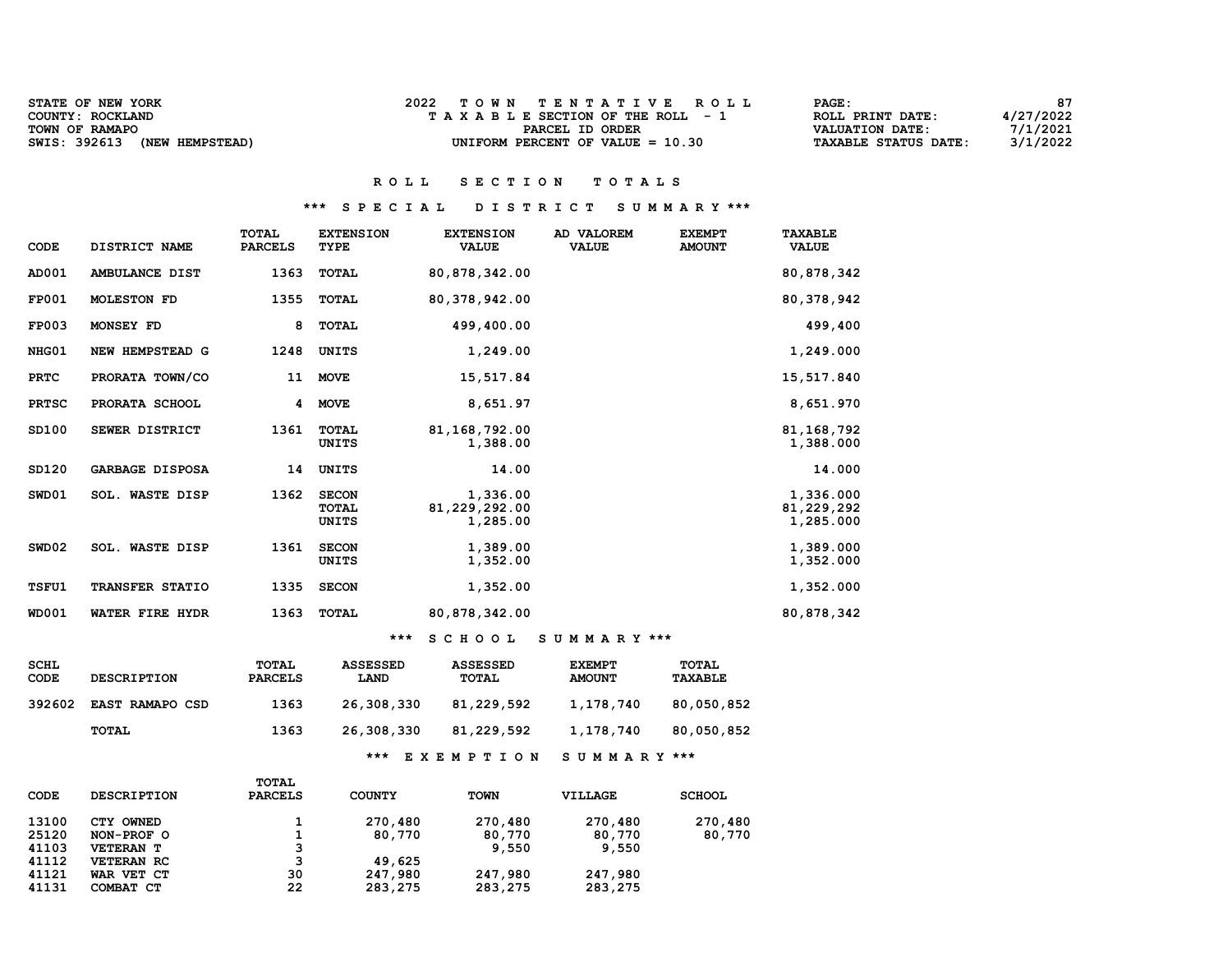| STATE OF NEW YORK               | 2022<br>TOWN TENTATIVE ROLL        | PAGE:                | 88        |
|---------------------------------|------------------------------------|----------------------|-----------|
| COUNTY: ROCKLAND                | TAXABLE SECTION OF THE ROLL - 1    | ROLL PRINT DATE:     | 4/27/2022 |
| TOWN OF RAMAPO                  | PARCEL ID ORDER                    | VALUATION DATE:      | 7/1/2021  |
| SWIS: 392613<br>(NEW HEMPSTEAD) | UNIFORM PERCENT OF VALUE $= 10.30$ | TAXABLE STATUS DATE: | 3/1/2022  |

### \*\*\* E X E M P T I O N S U M M A R Y \*\*\*

|             |                    | <b>TOTAL</b>   |               |             |         |               |
|-------------|--------------------|----------------|---------------|-------------|---------|---------------|
| <b>CODE</b> | <b>DESCRIPTION</b> | <b>PARCELS</b> | <b>COUNTY</b> | <b>TOWN</b> | VILLAGE | <b>SCHOOL</b> |
| 41141       | DIS. VET CT        | 9              | 149,470       | 149,470     | 149,470 |               |
| 41151       | VET - COLD WAR     | 3              | 4,125         | 4,125       | 4,125   |               |
| 41400       | <b>CLERGY</b>      | 5              | 7,500         | 7,500       | 7,500   | 7,500         |
| 41800       | AGED $C/T/S$       | 29             | 595,383       | 610,255     | 610,255 | 663,240       |
| 41834       | SR STAR            | 101            |               |             |         | 1,688,720     |
| 41854       | RES STAR           | 475            |               |             |         | 3,182,500     |
| 41900       | <b>DISABLE</b>     | 4              | 29,600        | 29,600      | 29,600  | 29,600        |
| 41930       | DISABLE LI         | 4              | 127,150       | 127,150     | 127,150 | 127,150       |
|             | TOTAL              | 690            | 1,845,358     | 1,820,155   |         | 6,049,960     |

| <b>ROLL</b><br><b>SEC</b> | <b>DESCRIPTION</b> | TOTAL<br><b>PARCELS</b> | <b>ASSESSED</b><br><b>LAND</b> | <b>ASSESSED</b><br><b>TOTAL</b> | <b>COUNTY</b><br><b>TAXABLE</b> | <b>TOWN</b><br><b>TAXABLE</b> | <b>SCHOOL</b><br>TAXABLE | <b>SCHOOL</b><br><b>AFTER STAR</b> |
|---------------------------|--------------------|-------------------------|--------------------------------|---------------------------------|---------------------------------|-------------------------------|--------------------------|------------------------------------|
|                           | TAXABLE            | 1363                    | 26,308,330                     | 81,229,592                      | 79,384,234                      | 79,409,437                    | 80,050,852               | 75,193,032                         |
|                           | ** GRAND TOTAL     | 1363                    | 26,308,330                     | 81,229,592                      | 79,384,234                      | 79,409,437                    | 80,050,852               | 75,193,032                         |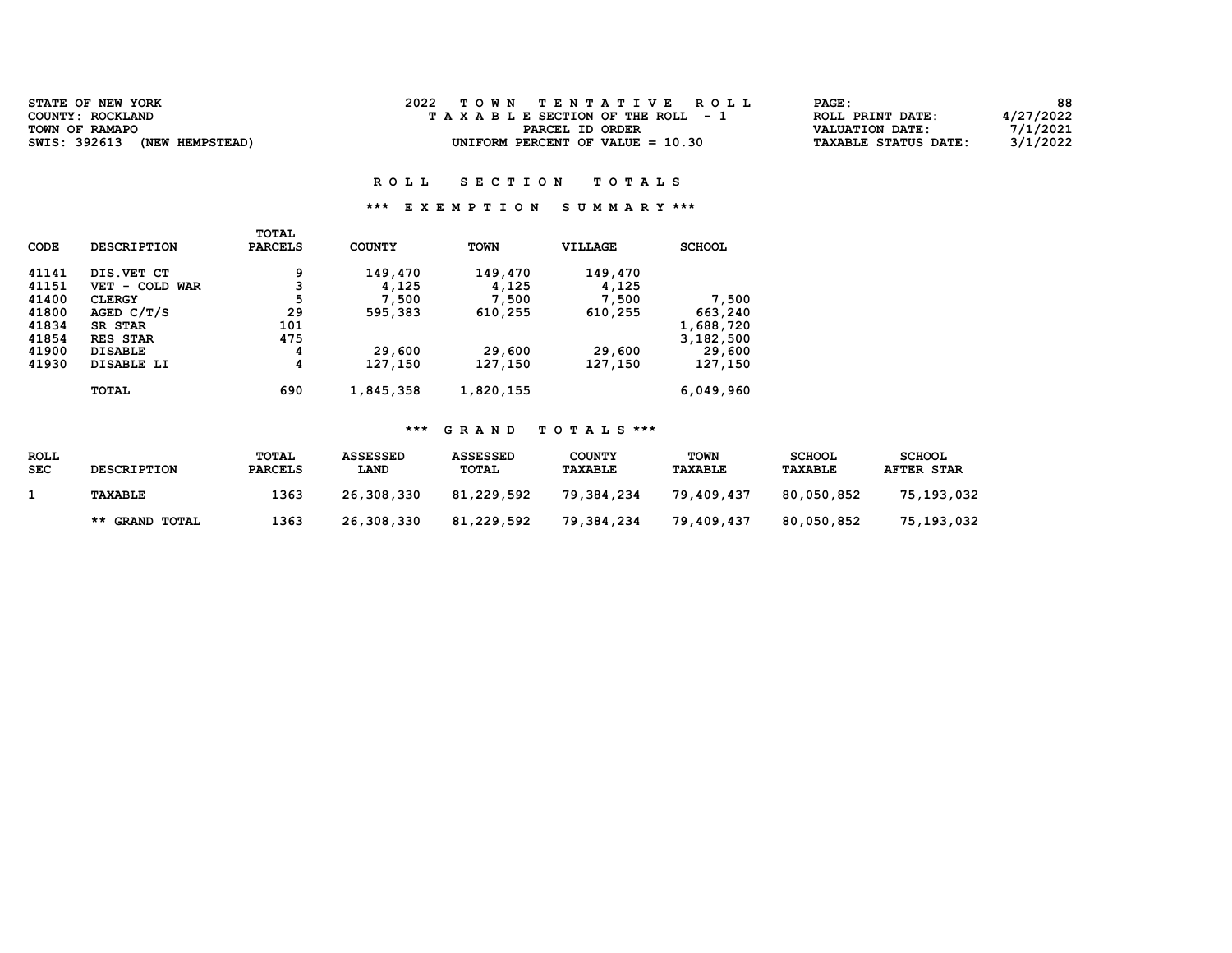| <b>STATE OF NEW YORK</b>        | TOWN TENTATIVE ROLL                         | $\mathtt{PAGE}$ :           | 89        |
|---------------------------------|---------------------------------------------|-----------------------------|-----------|
| COUNTY: ROCKLAND                | TAXABLE STATE LANDS SECTION OF THE ROLL - 3 | ROLL PRINT DATE:            | 4/27/2022 |
| TOWN OF RAMAPO                  | PARCEL ID ORDER                             | VALUATION DATE:             | 7/1/2021  |
| SWIS: 392613<br>(NEW HEMPSTEAD) | UNIFORM PERCENT OF VALUE = $10.30$          | <b>TAXABLE STATUS DATE:</b> | 3/1/2022  |

### \*\*\* S P E C I A L D I S T R I C T S U M M A R Y \*\*\*

| CODE         | DISTRICT NAME      | TOTAL<br><b>PARCELS</b> | <b>EXTENSION</b><br>TYPE | <b>EXTENSION</b><br><b>VALUE</b> | AD VALOREM<br><b>VALUE</b> | <b>EXEMPT</b><br><b>AMOUNT</b> | TAXABLE<br><b>VALUE</b> |
|--------------|--------------------|-------------------------|--------------------------|----------------------------------|----------------------------|--------------------------------|-------------------------|
| AD001        | AMBULANCE DIST     |                         | TOTAL                    | 60,451.00                        |                            |                                | 60,451                  |
| <b>FP001</b> | <b>MOLESTON FD</b> |                         | TOTAL                    | 60,451.00                        |                            |                                | 60,451                  |
| SD100        | SEWER DISTRICT     |                         | TOTAL<br>UNITS           | 60,451.00                        |                            |                                | 60,451                  |
| <b>WD001</b> | WATER FIRE HYDR    |                         | TOTAL                    | 60,451.00                        |                            |                                | 60,451                  |
|              |                    |                         | ***                      | SCHOOL                           | SUMMARY ***                |                                |                         |

| SCHL<br>CODE | <b>DESCRIPTION</b>     | TOTAL<br><b>PARCELS</b> | <b>ASSESSED</b><br><b>LAND</b> | ASSESSED<br><b>TOTAL</b> | <b>EXEMPT</b><br><b>AMOUNT</b> | <b>TOTAL</b><br><b>TAXABLE</b> |
|--------------|------------------------|-------------------------|--------------------------------|--------------------------|--------------------------------|--------------------------------|
| 392602       | <b>EAST RAMAPO CSD</b> |                         | 19,300                         | 60,451                   |                                | 60,451                         |
|              | <b>TOTAL</b>           |                         | 19,300                         | 60,451                   |                                | 60,451                         |

## \*\*\* E X E M P T I O N S U M M A R Y \*\*\*

| CODE | <b>DESCRIPTION</b> | TOTAL<br><b>PARCELS</b> | <b>COUNTY</b> | <b>TOWN</b> | <b>VILLAGE</b>              | <b>SCHOOL</b> |
|------|--------------------|-------------------------|---------------|-------------|-----------------------------|---------------|
|      |                    |                         |               |             | NO EXEMPTIONS AT THIS LEVEL |               |

| <b>ROLL</b><br><b>SEC</b> | <b>DESCRIPTION</b> | TOTAL<br><b>PARCELS</b> | <b>ASSESSED</b><br><b>LAND</b> | <b>ASSESSED</b><br>TOTAL | <b>COUNTY</b><br><b>TAXABLE</b> | <b>TOWN</b><br><b>TAXABLE</b> | <b>SCHOOL</b><br>TAXABLE | <b>SCHOOL</b><br><b>AFTER STAR</b> |
|---------------------------|--------------------|-------------------------|--------------------------------|--------------------------|---------------------------------|-------------------------------|--------------------------|------------------------------------|
| 3                         | STATE LAND         |                         | 19,300                         | 60,451                   | 60,451                          | 60,451                        | 60,451                   | 60,451                             |
|                           | ** GRAND TOTAL     |                         | 19,300                         | 60,451                   | 60,451                          | 60,451                        | 60,451                   | 60,451                             |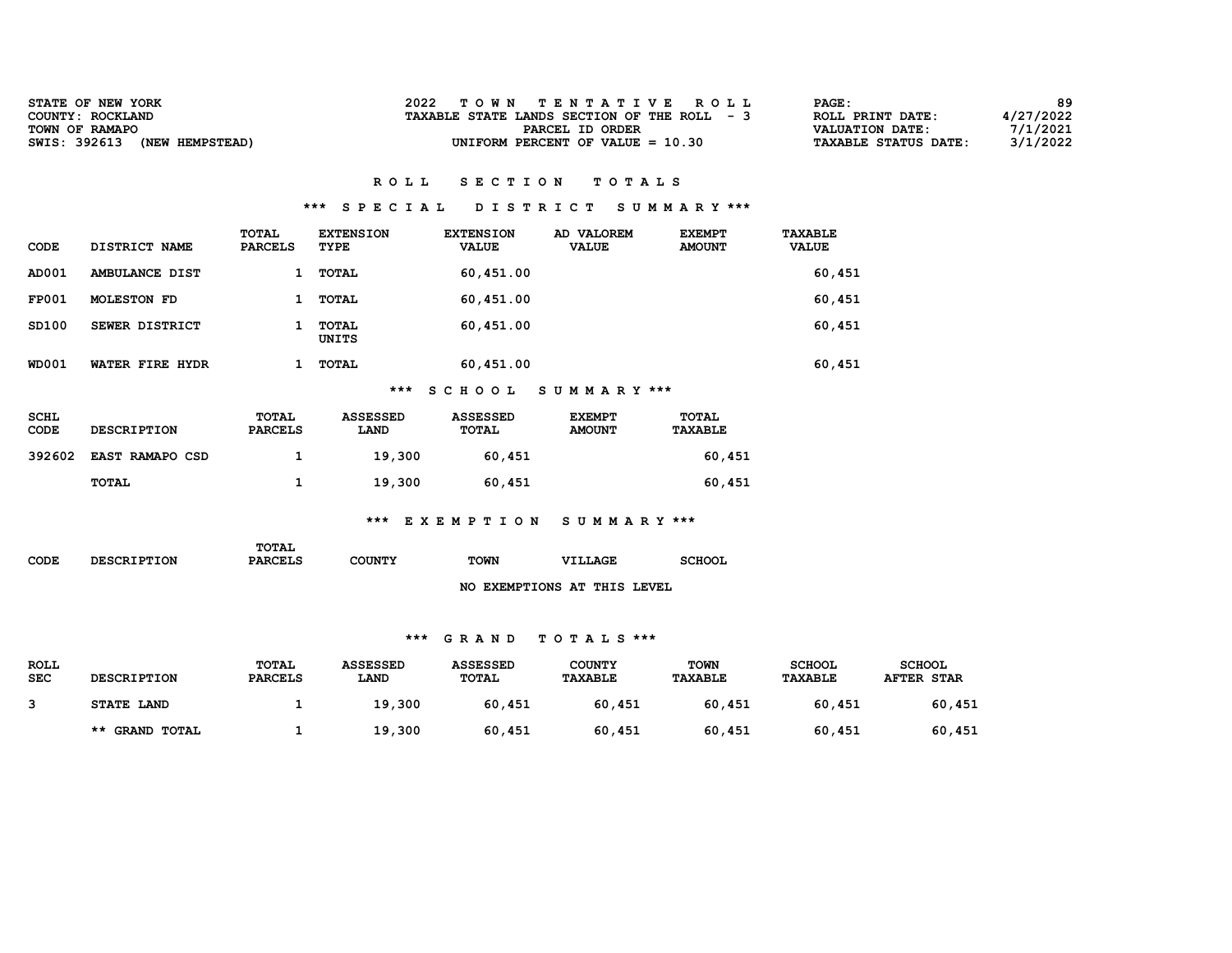| STATE OF NEW YORK               | TOWN TENTATIVE ROLL                       | PAGE:                       | 90        |
|---------------------------------|-------------------------------------------|-----------------------------|-----------|
| COUNTY: ROCKLAND                | SPECIAL FRANCHISE SECTION OF THE ROLL - 5 | ROLL PRINT DATE:            | 4/27/2022 |
| TOWN OF RAMAPO                  | PARCEL ID ORDER                           | VALUATION DATE:             | 7/1/2021  |
| SWIS: 392613<br>(NEW HEMPSTEAD) | UNIFORM PERCENT OF VALUE $= 10.30$        | <b>TAXABLE STATUS DATE:</b> | 3/1/2022  |

### \*\*\* S P E C I A L D I S T R I C T S U M M A R Y \*\*\*

| CODE         | DISTRICT NAME          | <b>TOTAL</b><br><b>PARCELS</b> | <b>EXTENSION</b><br>TYPE       | <b>EXTENSION</b><br><b>VALUE</b> | AD VALOREM<br><b>VALUE</b>     | <b>EXEMPT</b><br><b>AMOUNT</b> | <b>TAXABLE</b><br><b>VALUE</b> |
|--------------|------------------------|--------------------------------|--------------------------------|----------------------------------|--------------------------------|--------------------------------|--------------------------------|
| AD001        | AMBULANCE DIST         | 5                              | TOTAL                          | 2,804,657.00                     |                                |                                | 2,804,657                      |
| <b>FP001</b> | <b>MOLESTON FD</b>     | 5.                             | TOTAL                          | 2,776,609.00                     |                                |                                | 2,776,609                      |
| <b>FP003</b> | MONSEY FD              | 5                              | TOTAL                          | 28,048.00                        |                                |                                | 28,048                         |
| SD100        | SEWER DISTRICT         | 5                              | TOTAL<br>UNITS                 | 2,804,657.00                     |                                |                                | 2,804,657                      |
| SWD01        | <b>SOL. WASTE DISP</b> | 5.                             | <b>SECON</b><br>TOTAL<br>UNITS | 2,804,657.00                     |                                |                                | 2,804,657                      |
| SWD02        | SOL. WASTE DISP        | 4                              | <b>SECON</b><br>UNITS          |                                  |                                |                                |                                |
| <b>WD001</b> | WATER FIRE HYDR        | 5                              | TOTAL                          | 2,804,657.00                     |                                |                                | 2,804,657                      |
|              |                        |                                | $***$                          | <b>SCHOOL</b>                    | SUMMARY ***                    |                                |                                |
| SCHL<br>CODE | <b>DESCRIPTION</b>     | TOTAL<br><b>PARCELS</b>        | <b>ASSESSED</b><br>LAND        | <b>ASSESSED</b><br>TOTAL         | <b>EXEMPT</b><br><b>AMOUNT</b> | TOTAL<br><b>TAXABLE</b>        |                                |
| 392602       | EAST RAMAPO CSD        | 5                              |                                | 2,804,657                        |                                | 2,804,657                      |                                |

TOTAL 5 2,804,657 2,804,657

### \*\*\* E X E M P T I O N S U M M A R Y \*\*\*

| <b>CODE</b> | <b>DESCRIPTION</b> | TOTAL<br><b>PARCELS</b> | COUNTY | <b>TOWN</b> | VILLAGE                     | <b>SCHOOL</b> |
|-------------|--------------------|-------------------------|--------|-------------|-----------------------------|---------------|
|             |                    |                         |        |             | NO EXEMPTIONS AT THIS LEVEL |               |

| <b>ROLL</b><br><b>SEC</b> | <b>DESCRIPTION</b>    | <b>TOTAL</b><br><b>PARCELS</b> | <b>ASSESSED</b><br><b>LAND</b> | <b>ASSESSED</b><br>TOTAL | <b>COUNTY</b><br><b>TAXABLE</b> | <b>TOWN</b><br><b>TAXABLE</b> | <b>SCHOOL</b><br>TAXABLE | <b>SCHOOL</b><br><b>AFTER STAR</b> |
|---------------------------|-----------------------|--------------------------------|--------------------------------|--------------------------|---------------------------------|-------------------------------|--------------------------|------------------------------------|
|                           | <b>SPCL FRANCHISE</b> |                                |                                | 2,804,657                | 2,804,657                       | 2,804,657                     | 2,804,657                | 2,804,657                          |
|                           | ** GRAND TOTAL        |                                |                                | 2,804,657                | 2,804,657                       | 2,804,657                     | 2,804,657                | 2,804,657                          |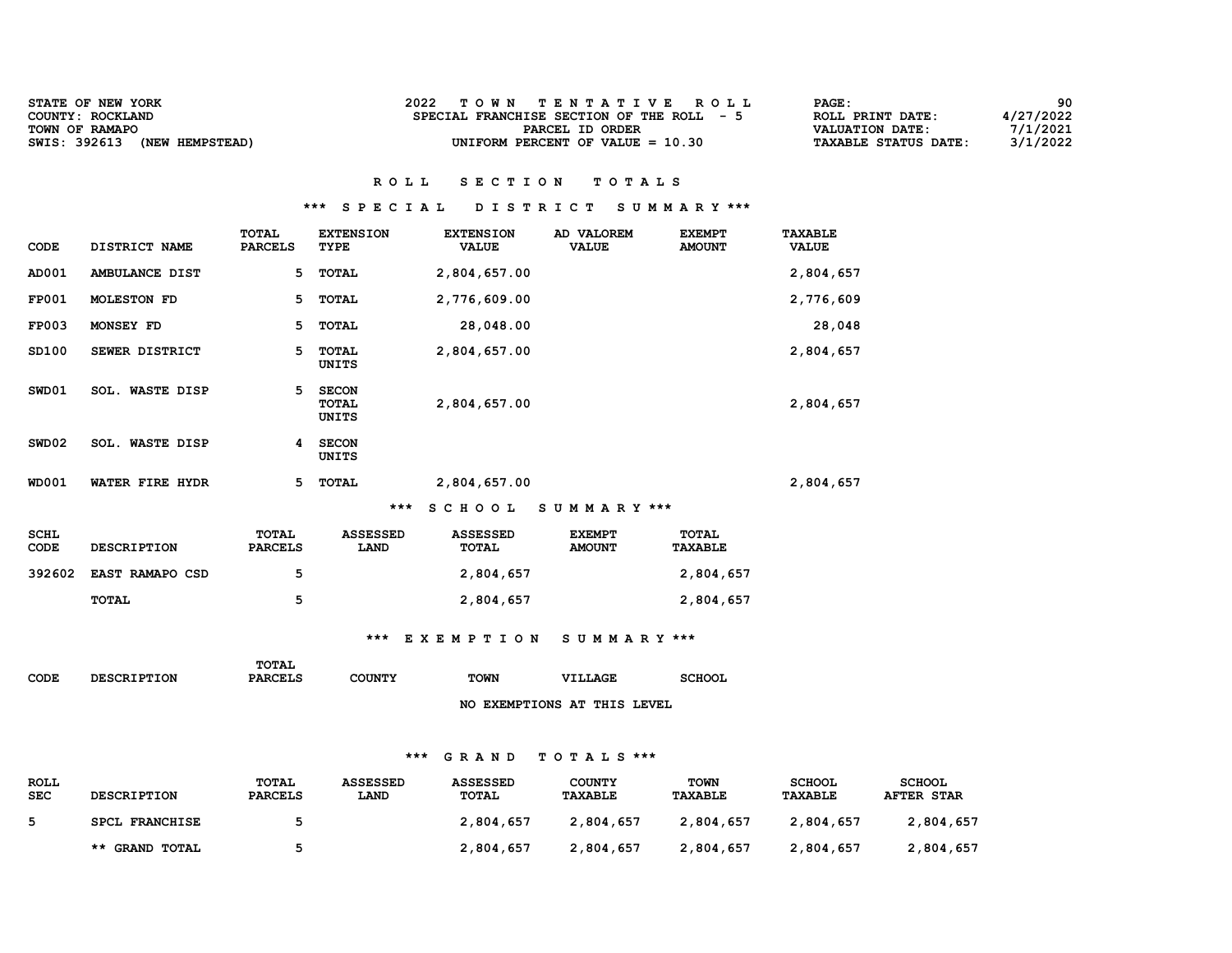| <b>STATE OF NEW YORK</b><br>COUNTY: ROCKLAND      | 2022<br>TOWN TENTATIVE ROLL<br>UTILITY & R. R. SECTION OF THE ROLL - 6 | <b>PAGE :</b><br>4/27/2022<br>ROLL PRINT DATE:                         | 91 |
|---------------------------------------------------|------------------------------------------------------------------------|------------------------------------------------------------------------|----|
| TOWN OF RAMAPO<br>SWIS: 392613<br>(NEW HEMPSTEAD) | PARCEL ID ORDER<br>UNIFORM PERCENT OF VALUE $= 10.30$                  | 7/1/2021<br>VALUATION DATE:<br>3/1/2022<br><b>TAXABLE STATUS DATE:</b> |    |

### \*\*\* S P E C I A L D I S T R I C T S U M M A R Y \*\*\*

| CODE                | DISTRICT NAME          | <b>TOTAL</b><br><b>PARCELS</b> | <b>EXTENSION</b><br><b>TYPE</b>              | <b>EXTENSION</b><br><b>VALUE</b> | AD VALOREM<br><b>VALUE</b>     | <b>EXEMPT</b><br><b>AMOUNT</b> | <b>TAXABLE</b><br><b>VALUE</b> |
|---------------------|------------------------|--------------------------------|----------------------------------------------|----------------------------------|--------------------------------|--------------------------------|--------------------------------|
| AD001               | AMBULANCE DIST         | 7                              | <b>TOTAL</b>                                 | 846,258.00                       |                                |                                | 846,258                        |
| <b>FP001</b>        | MOLESTON FD            | 6                              | <b>TOTAL</b>                                 | 826,794.00                       |                                |                                | 826,794                        |
| <b>FP003</b>        | MONSEY FD              | $\overline{2}$                 | <b>TOTAL</b>                                 | 219.00                           |                                |                                | 219                            |
| SD100               | SEWER DISTRICT         | 6                              | <b>TOTAL</b><br><b>UNITS</b>                 | 827,013.00<br>13.00              |                                |                                | 827,013<br>13.000              |
| SWD01               | SOL. WASTE DISP        | 7                              | <b>SECON</b><br><b>TOTAL</b><br><b>UNITS</b> | 846,258.00                       |                                |                                | 846,258                        |
| SWD02               | SOL. WASTE DISP        | 6                              | <b>SECON</b><br><b>UNITS</b>                 | 13.00<br>2.00                    |                                |                                | 13.000<br>2.000                |
| <b>TSFU1</b>        | <b>TRANSFER STATIO</b> | 4                              | <b>SECON</b>                                 | 2.00                             |                                |                                | 2.000                          |
| <b>WD001</b>        | WATER FIRE HYDR        | 6                              | <b>TOTAL</b>                                 | 827,013.00                       |                                |                                | 827,013                        |
|                     |                        |                                | ***                                          | <b>SCHOOL</b>                    | SUMMARY ***                    |                                |                                |
| <b>SCHL</b><br>CODE | <b>DESCRIPTION</b>     | <b>TOTAL</b><br><b>PARCELS</b> | <b>ASSESSED</b><br>LAND                      | <b>ASSESSED</b><br><b>TOTAL</b>  | <b>EXEMPT</b><br><b>AMOUNT</b> | <b>TOTAL</b><br><b>TAXABLE</b> |                                |
| 392602              | EAST RAMAPO CSD        | 7                              | 247,732                                      | 846,258                          | 14,052                         | 832,206                        |                                |
|                     | <b>TOTAL</b>           | 7                              | 247,732                                      | 846,258                          | 14,052                         | 832,206                        |                                |
|                     |                        |                                | ***                                          | <b>EXEMPTION</b>                 | SUMMARY ***                    |                                |                                |
|                     |                        | <b>TOTAL</b>                   |                                              |                                  |                                |                                |                                |

| CODE  | <b>DESCRIPTION</b> | <b>PARCELS</b> | COUNTY | <b>TOWN</b> | VILLAGE | <b>SCHOOL</b> |
|-------|--------------------|----------------|--------|-------------|---------|---------------|
| 47100 | TELECOMM           |                | 14,052 | 14,052      | 14,052  | 14,052        |
|       | TOTAL              |                | 14,052 | 14,052      |         | 14,052        |

| <b>ROLL</b><br><b>SEC</b> | <b>DESCRIPTION</b> | TOTAL<br><b>PARCELS</b> | <b>ASSESSED</b><br><b>LAND</b> | <b>ASSESSED</b><br>TOTAL | <b>COUNTY</b><br><b>TAXABLE</b> | <b>TOWN</b><br><b>TAXABLE</b> | <b>SCHOOL</b><br>TAXABLE | <b>SCHOOL</b><br><b>AFTER STAR</b> |
|---------------------------|--------------------|-------------------------|--------------------------------|--------------------------|---------------------------------|-------------------------------|--------------------------|------------------------------------|
| 6                         | UTILITY & R.R.     |                         | 247,732                        | 846,258                  | 832,206                         | 832,206                       | 832,206                  | 832,206                            |
|                           | ** GRAND TOTAL     |                         | 247,732                        | 846,258                  | 832,206                         | 832,206                       | 832,206                  | 832,206                            |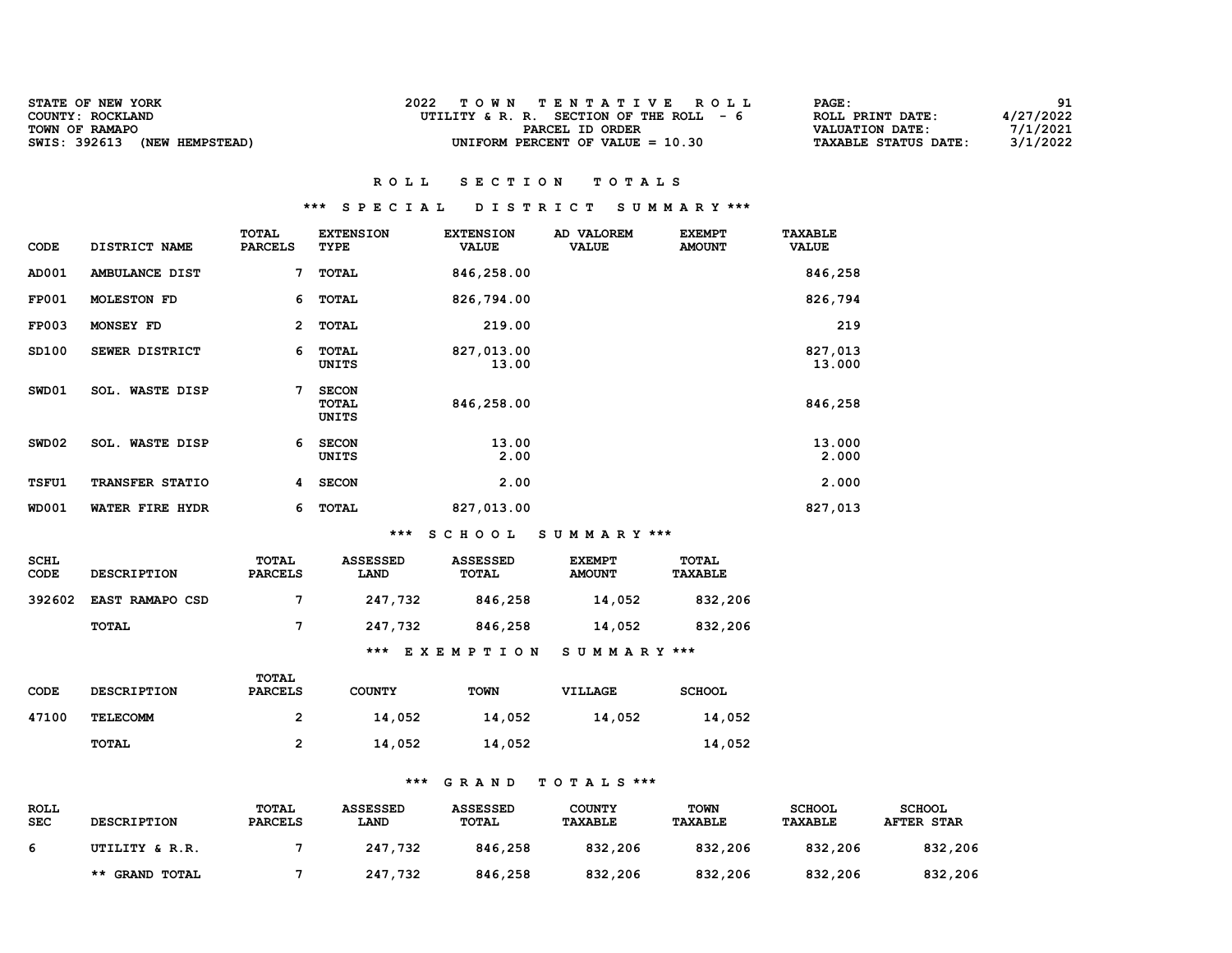| STATE OF NEW YORK               | TOWN TENTATIVE ROLL                    | 92<br>PAGE:                             |
|---------------------------------|----------------------------------------|-----------------------------------------|
| COUNTY: ROCKLAND                | WHOLLY EXEMPT SECTION OF THE ROLL $-8$ | 4/27/2022<br>ROLL PRINT DATE:           |
| TOWN OF RAMAPO                  | PARCEL ID ORDER                        | 7/1/2021<br>VALUATION DATE:             |
| SWIS: 392613<br>(NEW HEMPSTEAD) | UNIFORM PERCENT OF VALUE $= 10.30$     | 3/1/2022<br><b>TAXABLE STATUS DATE:</b> |

### \*\*\* S P E C I A L D I S T R I C T S U M M A R Y \*\*\*

| CODE         | DISTRICT NAME          | <b>TOTAL</b><br><b>PARCELS</b> | <b>EXTENSION</b><br>TYPE                     | <b>EXTENSION</b><br><b>VALUE</b>  | AD VALOREM<br><b>VALUE</b> | <b>EXEMPT</b><br><b>AMOUNT</b> | <b>TAXABLE</b><br><b>VALUE</b>   |  |
|--------------|------------------------|--------------------------------|----------------------------------------------|-----------------------------------|----------------------------|--------------------------------|----------------------------------|--|
| AD001        | AMBULANCE DIST         | 75                             | <b>TOTAL</b>                                 | 371,338.00                        |                            |                                | 371,338                          |  |
| <b>FP001</b> | <b>MOLESTON FD</b>     | 53                             | <b>TOTAL</b>                                 | 371,338.00                        |                            |                                | 371,338                          |  |
| <b>FP003</b> | MONSEY FD              | 3                              | TOTAL                                        |                                   |                            |                                |                                  |  |
| NHG01        | NEW HEMPSTEAD G        | 20                             | UNITS                                        | 23.00                             |                            |                                | 23.000                           |  |
| <b>PRTC</b>  | PRORATA TOWN/CO        | 1                              | <b>MOVE</b>                                  | 2,317.18                          |                            |                                | 2,317.180                        |  |
| <b>PRTSC</b> | PRORATA SCHOOL         | 1                              | <b>MOVE</b>                                  | 2,416.34                          |                            |                                | 2,416.340                        |  |
| SD100        | SEWER DISTRICT         | 56                             | <b>TOTAL</b><br>UNITS                        | 20, 271, 058.00<br>212.00         |                            |                                | 20, 271, 058<br>212.000          |  |
| SWD01        | SOL. WASTE DISP        | 56                             | <b>SECON</b><br><b>TOTAL</b><br><b>UNITS</b> | 44.00<br>20, 271, 058.00<br>53.00 |                            |                                | 44.000<br>20, 271, 058<br>53.000 |  |
| SWD02        | SOL. WASTE DISP        | 56                             | <b>SECON</b><br>UNITS                        | 212.00<br>66.00                   |                            |                                | 212.000<br>66.000                |  |
| <b>TSFU1</b> | <b>TRANSFER STATIO</b> | 50                             | <b>SECON</b>                                 | 66.00                             |                            |                                | 66.000                           |  |
| <b>WD001</b> | WATER FIRE HYDR        | 56                             | TOTAL                                        | 371,338.00                        |                            |                                | 371,338                          |  |

### \*\*\* S C H O O L S U M M A R Y \*\*\*

| SCHL<br>CODE | <b>DESCRIPTION</b>     | TOTAL<br><b>PARCELS</b> | <b>ASSESSED</b><br>LAND | <b>ASSESSED</b><br>TOTAL | <b>EXEMPT</b><br><b>AMOUNT</b> | TOTAL<br>TAXABLE |
|--------------|------------------------|-------------------------|-------------------------|--------------------------|--------------------------------|------------------|
| 392602       | <b>EAST RAMAPO CSD</b> | 75                      | 5,232,600               | 20,907,058               | 20,907,058                     |                  |
|              | TOTAL                  | 75                      | 5,232,600               | 20,907,058               | 20,907,058                     |                  |
|              |                        |                         | ***                     | EXEMPTION                | SUMMARY ***                    |                  |

|       |                    | TOTAL          |               |             |                |               |
|-------|--------------------|----------------|---------------|-------------|----------------|---------------|
| CODE  | <b>DESCRIPTION</b> | <b>PARCELS</b> | <b>COUNTY</b> | <b>TOWN</b> | <b>VILLAGE</b> | <b>SCHOOL</b> |
| 13100 | CTY OWNED          | з              | 2,489,400     | 2,489,400   | 2,489,400      | 2,489,400     |
| 13500 | TWN WTHIN          | 10             | 427,300       | 427,300     | 427,300        | 427,300       |
| 13650 | VILG OWNED         | 2              | 39,700        | 39,700      | 39,700         | 39,700        |
| 13800 | <b>SCHOOL DIS</b>  | 8              | 9,960,158     | 9,960,158   | 9,960,158      | 9,960,158     |
| 21600 | RS REL PRP         | 6              | 371,338       | 371,338     | 371,338        | 371,338       |
| 25110 | NONPRO C-P         | 9              | 1,475,662     | 1,475,662   | 1,475,662      | 1,475,662     |
| 25120 | NON-PROF O         | 8              | 2,594,200     | 2,594,200   | 2,594,200      | 2,594,200     |
| 25230 | NONPRO COR         | 10             | 2,514,300     | 2,514,300   | 2,514,300      | 2,514,300     |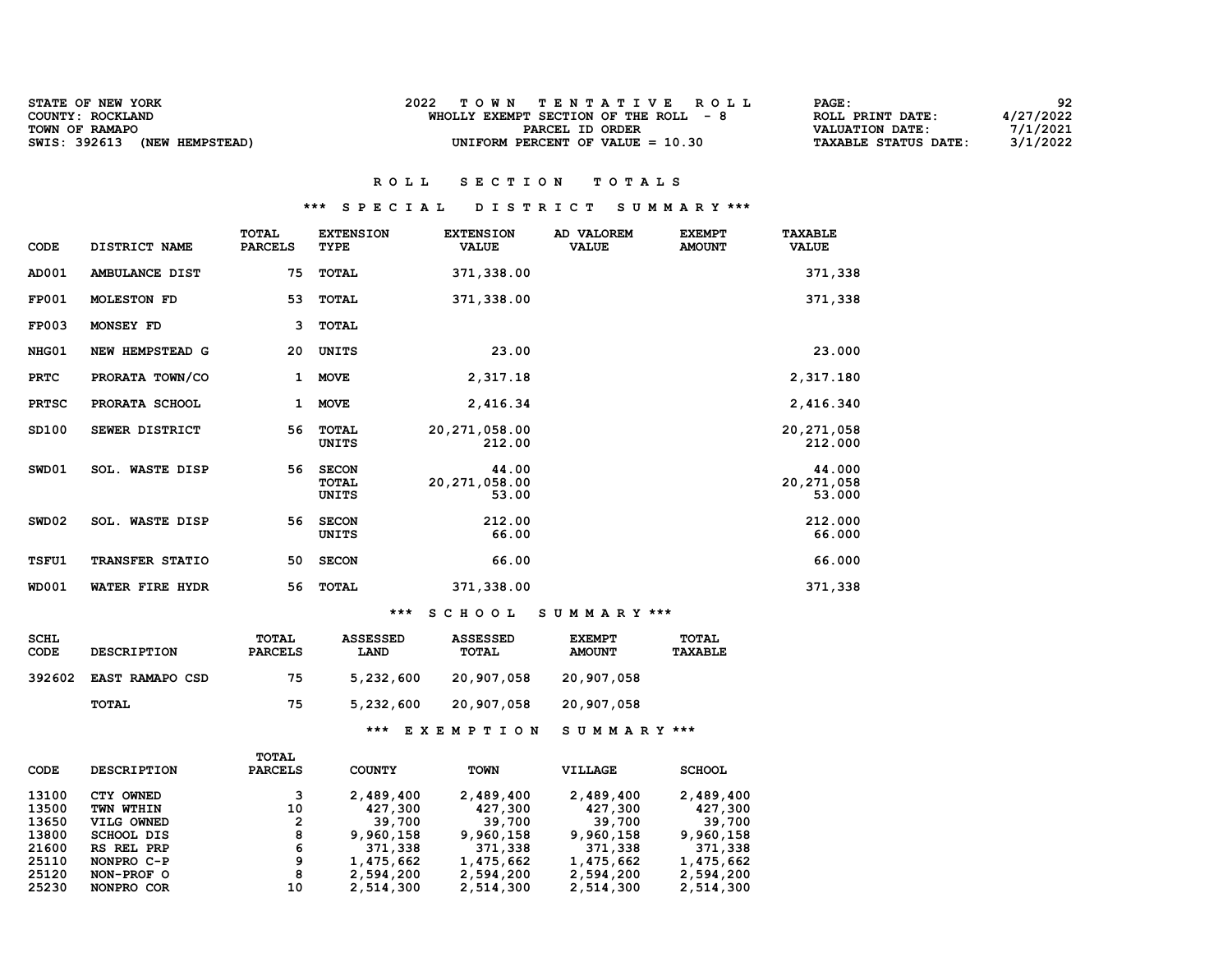| STATE OF NEW YORK               | TOWN TENTATIVE ROLL                   | PAGE:                         | 93       |
|---------------------------------|---------------------------------------|-------------------------------|----------|
| COUNTY: ROCKLAND                | WHOLLY EXEMPT SECTION OF THE ROLL - 8 | 4/27/2022<br>ROLL PRINT DATE: |          |
| TOWN OF RAMAPO                  | PARCEL ID ORDER                       | VALUATION DATE:               | 7/1/2021 |
| SWIS: 392613<br>(NEW HEMPSTEAD) | UNIFORM PERCENT OF VALUE $= 10.30$    | <b>TAXABLE STATUS DATE:</b>   | 3/1/2022 |

### \*\*\* E X E M P T I O N S U M M A R Y \*\*\*

| CODE                    | <b>DESCRIPTION</b>                          | TOTAL<br><b>PARCELS</b> | <b>COUNTY</b>                | <b>TOWN</b>                  | VILLAGE                      | <b>SCHOOL</b>                |
|-------------------------|---------------------------------------------|-------------------------|------------------------------|------------------------------|------------------------------|------------------------------|
| 26400<br>27350<br>28110 | INC VOL FI<br><b>CEMETERIES</b><br>UDC PROJ | 20                      | 75,000<br>636,000<br>324,000 | 75,000<br>636,000<br>324,000 | 75,000<br>636,000<br>324,000 | 75,000<br>636,000<br>324,000 |
|                         | TOTAL                                       | 78                      | 20,907,058                   | 20,907,058                   |                              | 20,907,058                   |

| ROLL<br><b>SEC</b> | <b>DESCRIPTION</b> | TOTAL<br><b>PARCELS</b> | <b>ASSESSED</b><br><b>LAND</b> | <b>ASSESSED</b><br>TOTAL | <b>COUNTY</b><br><b>TAXABLE</b> | <b>TOWN</b><br><b>TAXABLE</b> | <b>SCHOOL</b><br><b>TAXABLE</b> | <b>SCHOOL</b><br><b>AFTER STAR</b> |
|--------------------|--------------------|-------------------------|--------------------------------|--------------------------|---------------------------------|-------------------------------|---------------------------------|------------------------------------|
| 8                  | WHOLLY EXEMPT      | 75                      | 5.232.600                      | 20,907,058               |                                 |                               |                                 |                                    |
|                    | ** GRAND TOTAL     | 75                      | 5,232,600                      | 20,907,058               |                                 |                               |                                 |                                    |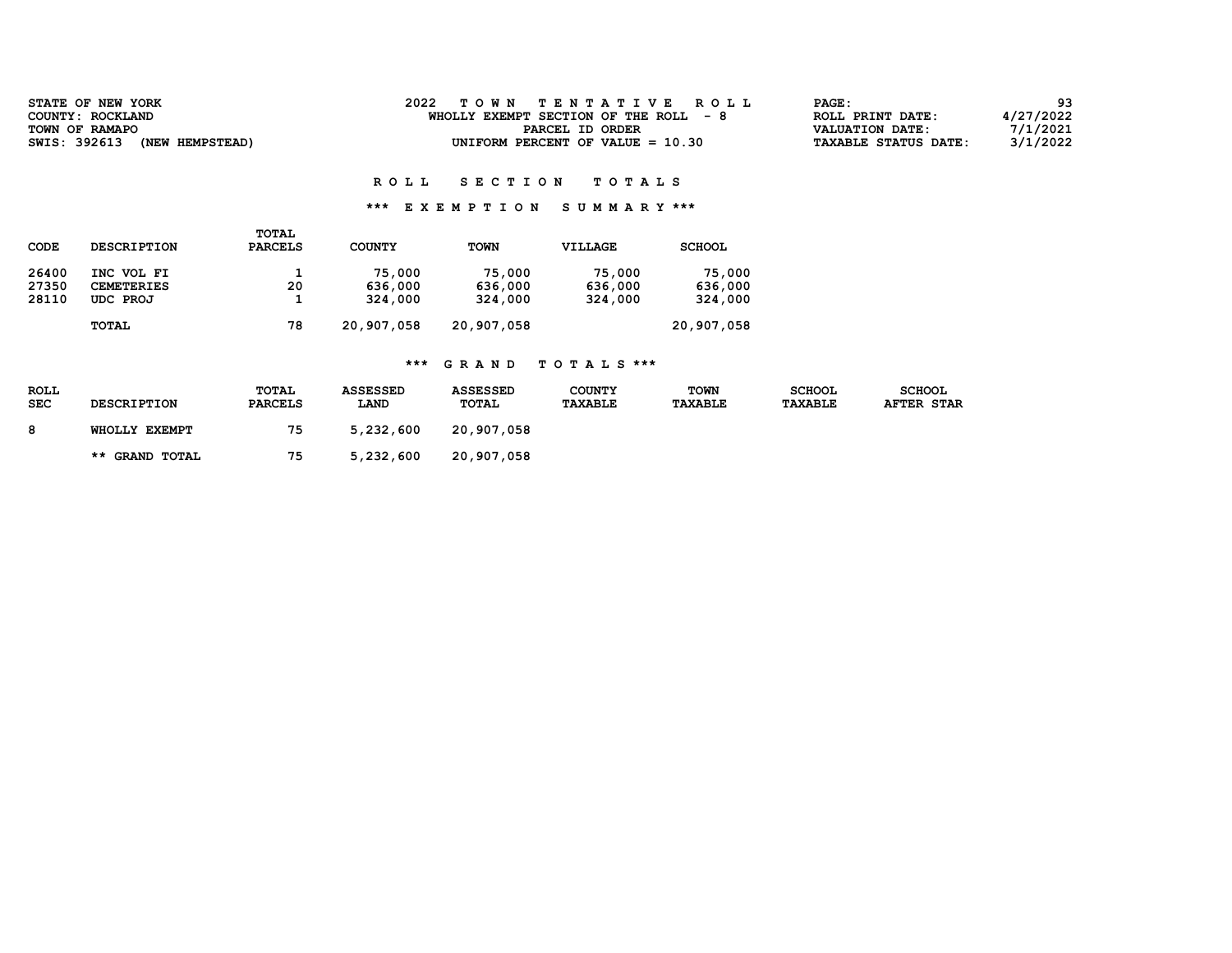| STATE OF NEW YORK               | TOWN TENTATIVE ROLL                | PAGE:                       | 94        |
|---------------------------------|------------------------------------|-----------------------------|-----------|
| COUNTY: ROCKLAND                | SWIS TOTALS                        | ROLL PRINT DATE:            | 4/27/2022 |
| TOWN OF RAMAPO                  | PARCEL ID ORDER                    | VALUATION DATE:             | 7/1/2021  |
| SWIS: 392613<br>(NEW HEMPSTEAD) | UNIFORM PERCENT OF VALUE $= 10.30$ | <b>TAXABLE STATUS DATE:</b> | 3/1/2022  |
|                                 |                                    |                             |           |

### \*\*\* S P E C I A L D I S T R I C T S U M M A R Y \*\*\*

\*\*\* H O M E S T E A D \*\*\*

|                      |                                | TOTAL          | <b>XTENSION</b> | <b>EXTENSION</b> | <b>VALOREM</b><br>AD | <b>EXEMPT</b> | <b>TAXABLE</b> |
|----------------------|--------------------------------|----------------|-----------------|------------------|----------------------|---------------|----------------|
| <b>CODE</b><br>$  -$ | <b>DISTRICT</b><br><b>NAME</b> | <b>PARCELS</b> | TYPE            | <b>VALUE</b>     | <b>VALUE</b>         | <b>AMOUNT</b> | <b>VALUE</b>   |
|                      |                                | <b>DADTC</b>   |                 |                  |                      |               |                |

NO SPECIAL DISTRICT TOTALS AT THIS LEVEL

### \*\*\* S P E C I A L D I S T R I C T S U M M A R Y \*\*\*

#### \*\*\* N O N - H O M E S T E A D \*\*\*

|             |                           | TOTAL          | <b>NSION</b><br>™TN< . | <b>EXTENSION</b> | LOREM<br>VAT.<br>АC | <b>EXEMPT</b> | <b>TAXABLE</b> |
|-------------|---------------------------|----------------|------------------------|------------------|---------------------|---------------|----------------|
| CODE<br>___ | חמד סחס דר<br><b>NAME</b> | <b>PARCELS</b> | TYPE                   | <b>VALUE</b>     | <b>VALUE</b>        | <b>AMOUNT</b> | <b>VALUE</b>   |
|             |                           | <b>DADMC</b>   |                        |                  |                     |               |                |

NO SPECIAL DISTRICT TOTALS AT THIS LEVEL

### \*\*\* S P E C I A L D I S T R I C T S U M M A R Y \*\*\*

#### \*\*\* S W I S \*\*\*

| CODE         | DISTRICT NAME          | TOTAL<br><b>PARCELS</b> | <b>EXTENSION</b><br>TYPE | <b>EXTENSION</b><br><b>VALUE</b> | AD VALOREM<br><b>VALUE</b> | <b>EXEMPT</b><br><b>AMOUNT</b> | <b>TAXABLE</b><br><b>VALUE</b> |
|--------------|------------------------|-------------------------|--------------------------|----------------------------------|----------------------------|--------------------------------|--------------------------------|
| AD001        | AMBULANCE DIST         | 1451                    | TOTAL                    | 84, 961, 046.00                  |                            |                                | 84, 961, 046                   |
| <b>FP001</b> | <b>MOLESTON FD</b>     | 1420                    | TOTAL                    | 84, 414, 134, 00                 |                            |                                | 84, 414, 134                   |
| <b>FP003</b> | MONSEY FD              | 18                      | TOTAL                    | 527,667.00                       |                            |                                | 527,667                        |
| NHG01        | NEW HEMPSTEAD G        | 1268                    | <b>UNITS</b>             | 1,272.00                         |                            |                                | 1,272.000                      |
| <b>PRTC</b>  | PRORATA TOWN/CO        | 12                      | <b>MOVE</b>              | 17,835.02                        |                            |                                | 17,835.020                     |
| <b>PRTSC</b> | PRORATA SCHOOL         | 5.                      | <b>MOVE</b>              | 11,068.31                        |                            |                                | 11,068.310                     |
| SD100        | SEWER DISTRICT         | 1429                    | TOTAL<br>UNITS           | 105, 131, 971.00<br>1,613.00     |                            |                                | 105, 131, 971<br>1,613.000     |
| SD120        | <b>GARBAGE DISPOSA</b> | 14                      | UNITS                    | 14.00                            |                            |                                | 14.000                         |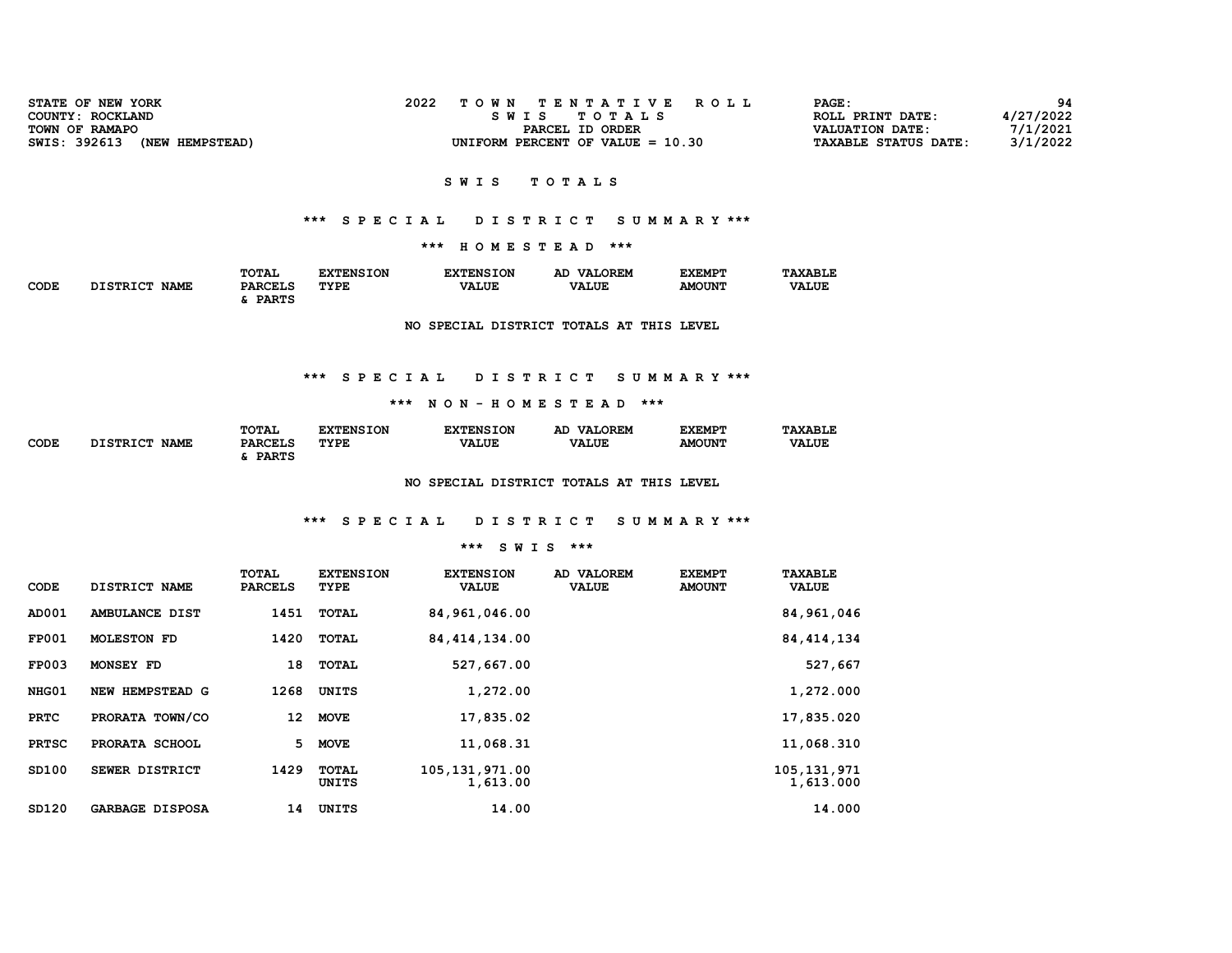| STATE OF NEW YORK               | TOWN TENTATIVE ROLL                | PAGE:                  | 95        |
|---------------------------------|------------------------------------|------------------------|-----------|
| COUNTY: ROCKLAND                | SWIS TOTALS                        | ROLL PRINT DATE:       | 4/27/2022 |
| TOWN OF RAMAPO                  | PARCEL ID ORDER                    | <b>VALUATION DATE:</b> | 7/1/2021  |
| SWIS: 392613<br>(NEW HEMPSTEAD) | UNIFORM PERCENT OF VALUE $= 10.30$ | TAXABLE STATUS DATE:   | 3/1/2022  |

## \*\*\* S P E C I A L D I S T R I C T S U M M A R Y \*\*\*

### \*\*\* S W I S \*\*\*

| CODE         | DISTRICT NAME             | TOTAL<br><b>PARCELS</b> | <b>EXTENSION</b><br>TYPE       | <b>EXTENSION</b><br><b>VALUE</b>         | AD VALOREM<br><b>VALUE</b> | <b>EXEMPT</b><br><b>AMOUNT</b> | TAXABLE<br><b>VALUE</b>               |
|--------------|---------------------------|-------------------------|--------------------------------|------------------------------------------|----------------------------|--------------------------------|---------------------------------------|
| SWD01        | <b>WASTE DISP</b><br>SOL. | 1430                    | <b>SECON</b><br>TOTAL<br>UNITS | 1,380.00<br>105, 151, 265.00<br>1,338.00 |                            |                                | 1,380.000<br>105,151,265<br>1,338.000 |
| SWD02        | <b>SOL. WASTE DISP</b>    | 1427                    | <b>SECON</b><br>UNITS          | 1,614.00<br>1,420.00                     |                            |                                | 1,614.000<br>1,420.000                |
| TSFU1        | <b>TRANSFER STATIO</b>    | 1389                    | <b>SECON</b>                   | 1,420.00                                 |                            |                                | 1,420.000                             |
| <b>WD001</b> | WATER FIRE HYDR           | 1431                    | <b>TOTAL</b>                   | 84, 941, 801.00                          |                            |                                | 84, 941, 801                          |

\*\*\* S C H O O L S U M M A R Y \*\*\*

### \*\*\* H O M E S T E A D \*\*\*

| <b>SCHL</b><br>CODE | <b>DESCRIPTION</b> | TOTAL<br><b>PARCELS</b><br>& PARTS | <b>ASSESSED</b><br><b>LAND</b> | <b>ASSESSED</b><br>TOTAL | <b>EXEMPT</b><br><b>AMOUNT</b> | TOTAL<br><b>TAXABLE</b> |
|---------------------|--------------------|------------------------------------|--------------------------------|--------------------------|--------------------------------|-------------------------|
| 392602              | EAST RAMAPO CSD    | 1369                               | 24,987,900                     | 81,018,433               | 4,371,390                      | 76,647,043              |
|                     | <b>TOTAL</b>       | 1369                               | 24,987,900                     | 81,018,433               | 4,371,390                      | 76,647,043              |

### \*\*\* N O N - H O M E S T E A D \*\*\*

| --------            |                    |                                    |                         |                          |                                |                         |
|---------------------|--------------------|------------------------------------|-------------------------|--------------------------|--------------------------------|-------------------------|
|                     |                    |                                    |                         | ***<br><b>SWIS</b>       | ***                            |                         |
|                     | TOTAL              | 82                                 | 6,820,062               | 24,829,583               | 17,728,460                     | 7,101,123               |
| 392602              | EAST RAMAPO CSD    | 82                                 | 6,820,062               | 24,829,583               | 17,728,460                     | 7,101,123               |
| SCHL<br><b>CODE</b> | <b>DESCRIPTION</b> | TOTAL<br><b>PARCELS</b><br>& PARTS | <b>ASSESSED</b><br>LAND | <b>ASSESSED</b><br>TOTAL | <b>EXEMPT</b><br><b>AMOUNT</b> | TOTAL<br><b>TAXABLE</b> |

| <b>SCHL</b><br>CODE | <b>DESCRIPTION</b>     | <b>TOTAL</b><br><b>PARCELS</b> | ASSESSED<br><b>LAND</b> | <b>ASSESSED</b><br>TOTAL | <b>EXEMPT</b><br><b>AMOUNT</b> | <b>TOTAL</b><br><b>TAXABLE</b> |
|---------------------|------------------------|--------------------------------|-------------------------|--------------------------|--------------------------------|--------------------------------|
| 392602              | <b>EAST RAMAPO CSD</b> | 1451                           | 31,807,962              | 105,848,016              | 22,099,850                     | 83,748,166                     |
|                     | <b>TOTAL</b>           | 1451                           | 31,807,962              | 105,848,016              | 22,099,850                     | 83,748,166                     |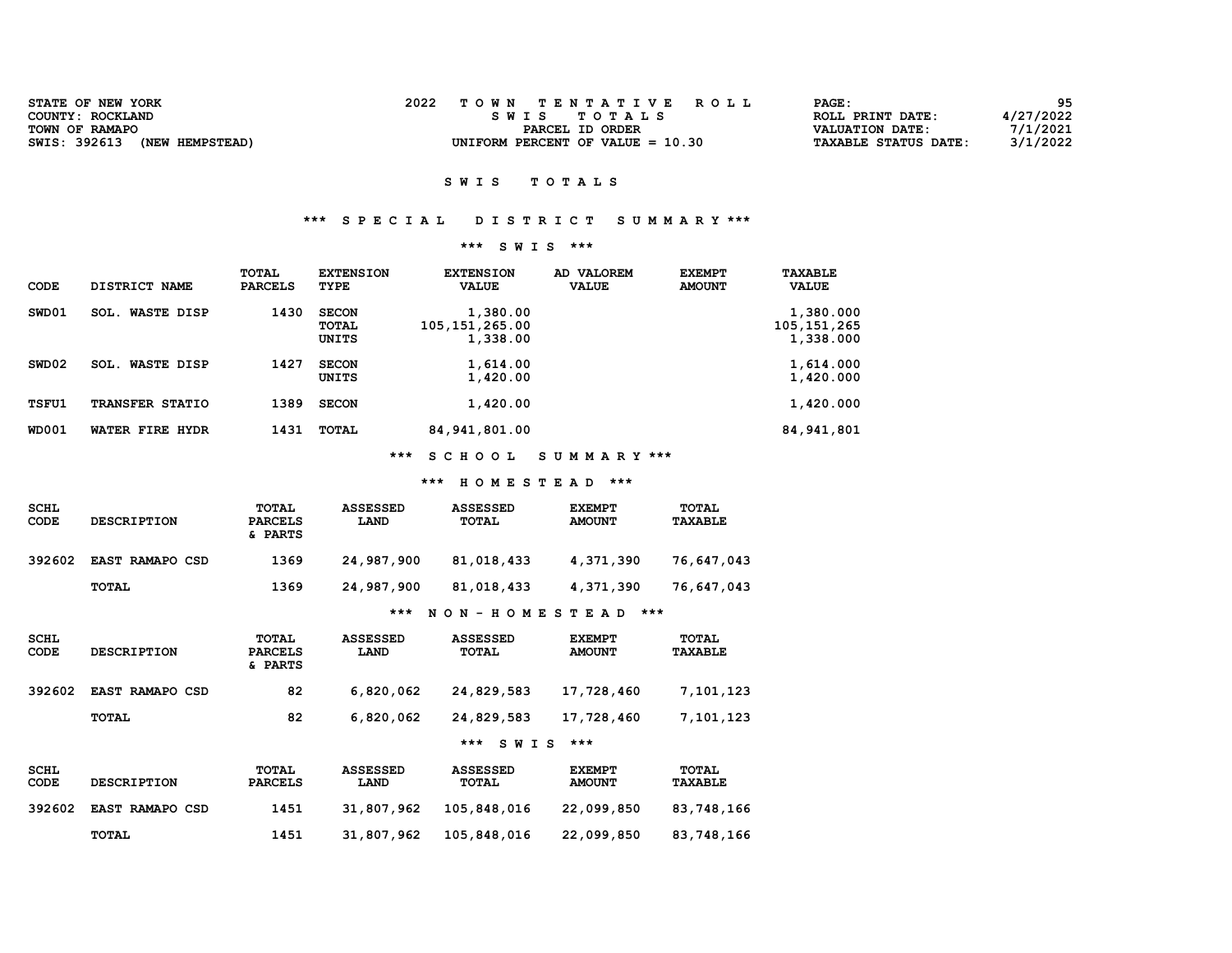| <b>STATE OF NEW YORK</b>        | TOWN TENTATIVE ROLL                | PAGE:                | 96        |
|---------------------------------|------------------------------------|----------------------|-----------|
| COUNTY: ROCKLAND                | SWIS TOTALS                        | ROLL PRINT DATE:     | 4/27/2022 |
| TOWN OF RAMAPO                  | PARCEL ID ORDER                    | VALUATION DATE:      | 7/1/2021  |
| SWIS: 392613<br>(NEW HEMPSTEAD) | UNIFORM PERCENT OF VALUE $= 10.30$ | TAXABLE STATUS DATE: | 3/1/2022  |

#### SWIS TOTALS

### \*\*\* E X E M P T I O N S U M M A R Y \*\*\*

### \*\*\* H O M E S T E A D \*\*\*

| <b>CODE</b> | <b>DESCRIPTION</b> | <b>TOTAL</b><br><b>PARCELS</b><br>& PARTS | <b>COUNTY</b> | <b>TOWN</b>     | <b>VILLAGE</b> | <b>SCHOOL</b> |
|-------------|--------------------|-------------------------------------------|---------------|-----------------|----------------|---------------|
| 13100       | CTY OWNED          | 1                                         | 14,600        | 14,600          | 14,600         | 14,600        |
| 13500       | TWN WTHIN          | з                                         | 14,700        | 14,700          | 14,700         | 14,700        |
| 13650       | VILG OWNED         | 1                                         | 3,800         | 3,800           | 3,800          | 3,800         |
| 13800       | <b>SCHOOL DIS</b>  | 1                                         | 34,700        | 34,700          | 34,700         | 34,700        |
| 21600       | RS REL PRP         | 6                                         | 371,338       | 371,338         | 371,338        | 371,338       |
| 25110       | NONPRO C-P         | 6                                         | 564,662       | 564,662         | 564,662        | 564,662       |
| 25120       | NON-PROF O         | 7                                         | 1,580,200     | 1,580,200       | 1,580,200      | 1,580,200     |
| 25230       | NONPRO COR         | 8                                         | 560,400       | 560,400         | 560,400        | 560,400       |
| 26400       | INC VOL FI         | $\mathbf{1}$                              | 75,000        | 75,000          | 75,000         | 75,000        |
| 27350       | <b>CEMETERIES</b>  | $\mathbf 1$                               | 500           | 500             | 500            | 500           |
| 28110       | <b>UDC PROJ</b>    | $\overline{1}$                            | 324,000       | 324,000         | 324,000        | 324,000       |
| 41103       | <b>VETERAN T</b>   | 3                                         |               | 9,550           | 9,550          |               |
| 41112       | <b>VETERAN RC</b>  | 3                                         | 49,625        |                 |                |               |
| 41121       | WAR VET CT         | 30                                        | 247,980       | 247,980         | 247,980        |               |
| 41131       | COMBAT CT          | 22                                        | 283,275       | 283,275         | 283,275        |               |
| 41141       | DIS.VET CT         | 9                                         | 149,470       | 149,470         | 149,470        |               |
| 41151       | VET - COLD WAR     | 3                                         | 4,125         | 4,125           | 4,125          |               |
| 41400       | <b>CLERGY</b>      | 5                                         | 7,500         | 7,500           | 7,500          | 7,500         |
| 41800       | AGED $C/T/S$       | 29                                        | 595,383       | 610,255         | 610,255        | 663,240       |
| 41834       | SR STAR            | 101                                       |               |                 |                | 1,688,720     |
| 41854       | RES STAR           | 475                                       |               |                 |                | 3,182,500     |
| 41900       | <b>DISABLE</b>     | 4                                         | 29,600        | 29,600          | 29,600         | 29,600        |
| 41930       | DISABLE LI         | 4                                         | 127,150       | 127,150         | 127,150        | 127,150       |
|             | TOTAL              | 724                                       | 5,038,008     | 5,012,805       | 5,012,805      | 9,242,610     |
|             |                    |                                           | ***           | NON - HOMESTEAD | ***            |               |

| <b>CODE</b> | <b>DESCRIPTION</b>  | TOTAL<br><b>PARCELS</b><br>& PARTS | <b>COUNTY</b> | <b>TOWN</b> | <b>VILLAGE</b> | <b>SCHOOL</b> |
|-------------|---------------------|------------------------------------|---------------|-------------|----------------|---------------|
| 13100       | <b>OWNED</b><br>CTY | 3                                  | 2,745,280     | 2,745,280   | 2,745,280      | 2,745,280     |
| 13500       | TWN WTHIN           | 7                                  | 412,600       | 412,600     | 412,600        | 412,600       |
| 13650       | VILG OWNED          | 1                                  | 35,900        | 35,900      | 35,900         | 35,900        |
| 13800       | SCHOOL DIS          | 7                                  | 9,925,458     | 9,925,458   | 9,925,458      | 9,925,458     |
| 25110       | NONPRO C-P          | 3                                  | 911,000       | 911,000     | 911,000        | 911,000       |
| 25120       | NON-PROF O          | 2                                  | 1,094,770     | 1,094,770   | 1,094,770      | 1,094,770     |
| 25230       | NONPRO COR          | 2                                  | 1,953,900     | 1,953,900   | 1,953,900      | 1,953,900     |
| 27350       | <b>CEMETERIES</b>   | 19                                 | 635,500       | 635,500     | 635,500        | 635,500       |
| 47100       | <b>TELECOMM</b>     | 2                                  | 14,052        | 14,052      | 14,052         | 14,052        |
|             | <b>TOTAL</b>        | 46                                 | 17,728,460    | 17,728,460  | 17,728,460     | 17,728,460    |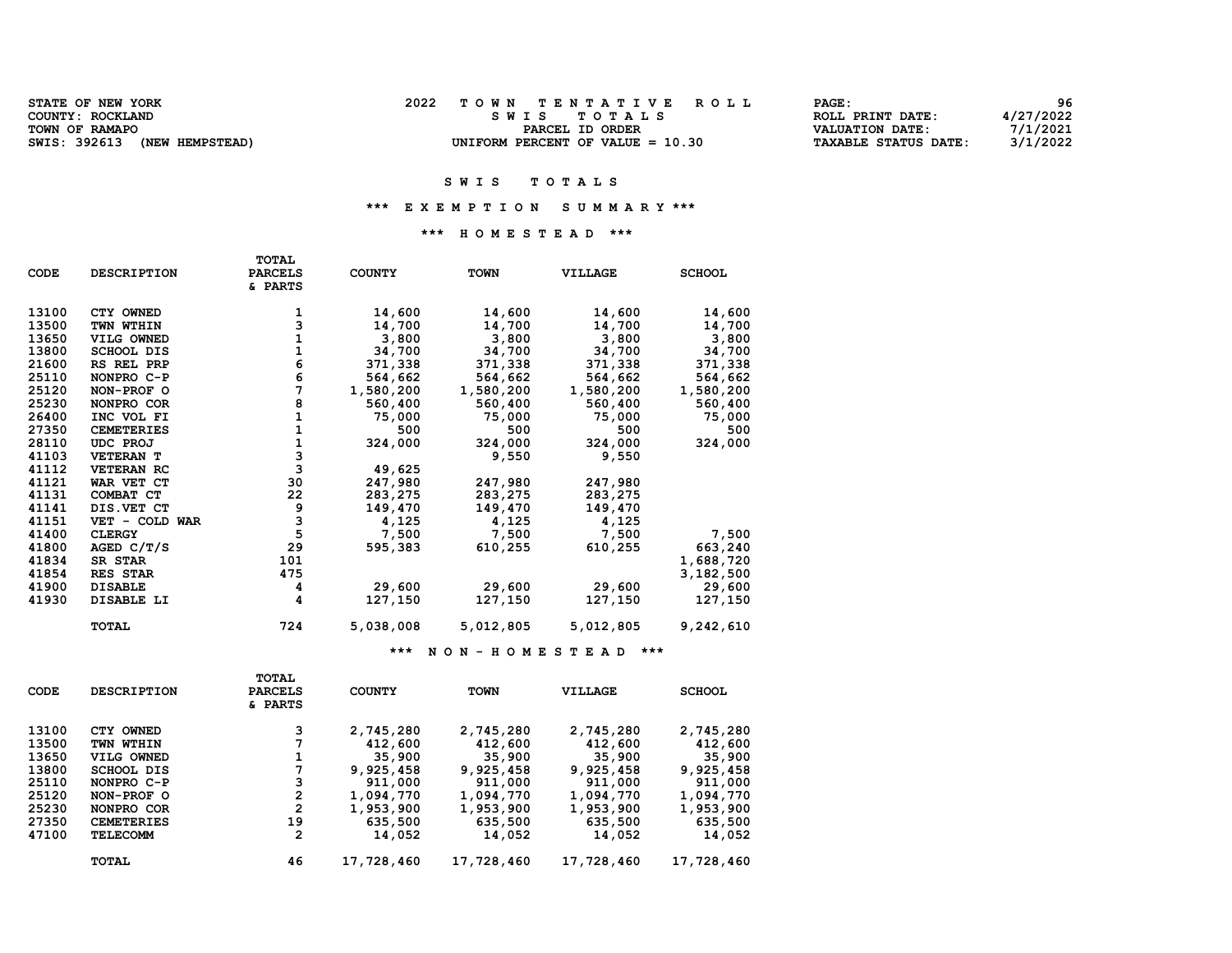| <b>STATE OF NEW YORK</b>        | TOWN TENTATIVE ROLL                | PAGE:                            | 97 |
|---------------------------------|------------------------------------|----------------------------------|----|
| COUNTY: ROCKLAND                | SWIS TOTALS                        | 4/27/2022<br>ROLL PRINT DATE:    |    |
| TOWN OF RAMAPO                  | PARCEL ID ORDER                    | 7/1/2021<br>VALUATION DATE:      |    |
| SWIS: 392613<br>(NEW HEMPSTEAD) | UNIFORM PERCENT OF VALUE $= 10.30$ | 3/1/2022<br>TAXABLE STATUS DATE: |    |

#### SWIS TOTALS

### \*\*\* E X E M P T I O N S U M M A R Y \*\*\*

### \*\*\* S W I S \*\*\*

| CODE  | <b>DESCRIPTION</b> | <b>PARCELS</b> | <b>COUNTY</b> | <b>TOWN</b> | VILLAGE          | <b>SCHOOL</b> |
|-------|--------------------|----------------|---------------|-------------|------------------|---------------|
| 13100 | CTY OWNED          | 4              | 2,759,880     | 2,759,880   | 2,759,880        | 2,759,880     |
| 13500 | TWN WTHIN          | 10             | 427,300       | 427,300     | 427,300          | 427,300       |
| 13650 | VILG OWNED         | 2              | 39,700        | 39,700      | 39,700           | 39,700        |
| 13800 | <b>SCHOOL DIS</b>  | 8              | 9,960,158     | 9,960,158   | 9,960,158        | 9,960,158     |
| 21600 | RS REL PRP         | 6              | 371,338       | 371,338     | 371,338          | 371,338       |
| 25110 | NONPRO C-P         | 9              | 1,475,662     | 1,475,662   | 1,475,662        | 1,475,662     |
| 25120 | NON-PROF O         | 9              | 2,674,970     | 2,674,970   | 2,674,970        | 2,674,970     |
| 25230 | NONPRO COR         | 10             | 2,514,300     | 2,514,300   | 2,514,300        | 2,514,300     |
| 26400 | INC VOL FI         | 1              | 75,000        | 75,000      | 75,000           | 75,000        |
| 27350 | <b>CEMETERIES</b>  | 20             | 636,000       | 636,000     | 636,000          | 636,000       |
| 28110 | <b>UDC PROJ</b>    | 1              | 324,000       | 324,000     | 324,000          | 324,000       |
| 41103 | <b>VETERAN T</b>   | 3              |               | 9,550       | 9,550            |               |
| 41112 | <b>VETERAN RC</b>  | 3              | 49,625        |             |                  |               |
| 41121 | WAR VET CT         | 30             | 247,980       | 247,980     | 247,980          |               |
| 41131 | COMBAT CT          | 22             | 283,275       | 283,275     | 283,275          |               |
| 41141 | DIS.VET CT         | 9              | 149,470       | 149,470     | 149,470          |               |
| 41151 | VET - COLD WAR     | 3              | 4,125         | 4,125       | 4,125            |               |
| 41400 | <b>CLERGY</b>      | 5              | 7,500         | 7,500       | 7,500            | 7,500         |
| 41800 | AGED $C/T/S$       | 29             | 595,383       | 610,255     | 610,255          | 663,240       |
| 41834 | SR STAR            | 101            |               |             |                  | 1,688,720     |
| 41854 | RES STAR           | 475            |               |             |                  | 3,182,500     |
| 41900 | <b>DISABLE</b>     | 4              | 29,600        | 29,600      | 29,600           | 29,600        |
| 41930 | DISABLE LI         | 4              | 127,150       | 127,150     | 127,150          | 127,150       |
| 47100 | <b>TELECOMM</b>    | $\overline{2}$ | 14,052        | 14,052      | 14,052           | 14,052        |
|       | TOTAL              | 770            | 22,766,468    | 22,741,265  |                  | 26,971,070    |
|       |                    |                | ***           | GRAND       | OTALS $***$<br>т |               |

TOTAL

### \*\*\* H O M E S T E A D \*\*\*

| ROLL<br><b>SEC</b> | <b>DESCRIPTION</b>                                   | TOTAL<br><b>PARCELS</b><br>& PARTS | <b>ASSESSED</b><br>LAND         | <b>ASSESSED</b><br>TOTAL          | <b>COUNTY</b><br><b>TAXABLE</b> | <b>TOWN</b><br><b>TAXABLE</b> | <b>SCHOOL</b><br><b>TAXABLE</b> | <b>SCHOOL</b><br><b>AFTER STAR</b> |
|--------------------|------------------------------------------------------|------------------------------------|---------------------------------|-----------------------------------|---------------------------------|-------------------------------|---------------------------------|------------------------------------|
| 1<br>3<br>8        | <b>TAXABLE</b><br><b>STATE LAND</b><br>WHOLLY EXEMPT | 1335<br>33                         | 24,015,500<br>19,300<br>953,100 | 77,414,082<br>60,451<br>3,543,900 | 75,919,974<br>60,451            | 75,945,177<br>60,451          | 76,586,592<br>60,451            | 71,728,772<br>60,451               |
|                    | ** GRAND TOTAL                                       | 1369                               | 24,987,900                      | 81,018,433                        | 75,980,425                      | 76,005,628                    | 76,647,043                      | 71,789,223                         |
|                    |                                                      |                                    | ***                             | NON-HOMESTEAD                     | ***                             |                               |                                 |                                    |
| ROLL<br><b>SEC</b> | <b>DESCRIPTION</b>                                   | TOTAL<br><b>PARCELS</b><br>& PARTS | <b>ASSESSED</b><br>LAND         | <b>ASSESSED</b><br>TOTAL          | <b>COUNTY</b><br><b>TAXABLE</b> | <b>TOWN</b><br><b>TAXABLE</b> | <b>SCHOOL</b><br><b>TAXABLE</b> | <b>SCHOOL</b><br><b>AFTER STAR</b> |

1 TAXABLE 28 2,292,830 3,815,510 3,464,260 3,464,260 3,464,260 3,464,260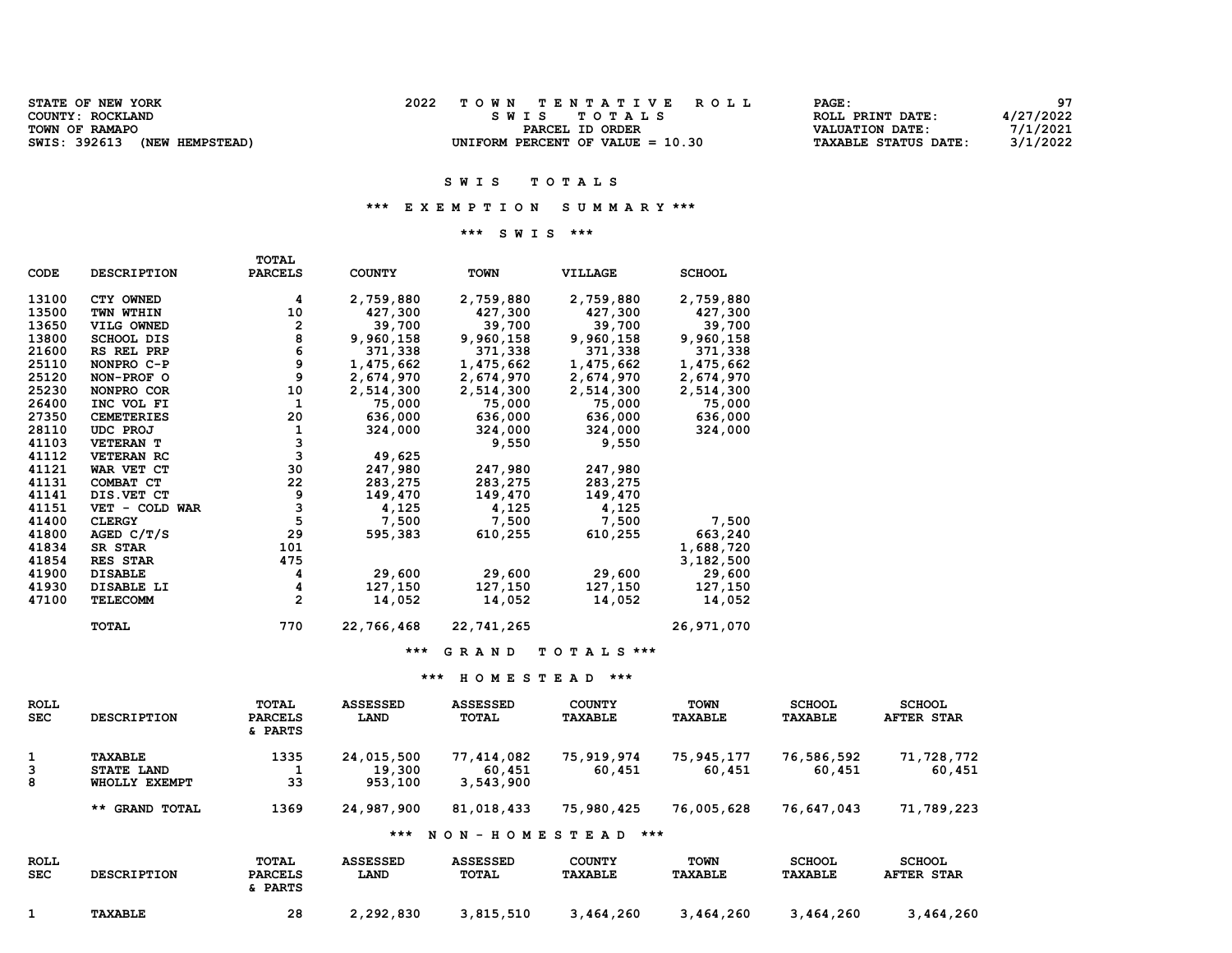| 2022<br>STATE OF NEW YORK       | TOWN TENTATIVE ROLL                | PAGE:                       | 98        |
|---------------------------------|------------------------------------|-----------------------------|-----------|
| COUNTY: ROCKLAND                | SWIS TOTALS                        | ROLL PRINT DATE:            | 4/27/2022 |
| TOWN OF RAMAPO                  | PARCEL ID ORDER                    | VALUATION DATE:             | 7/1/2021  |
| SWIS: 392613<br>(NEW HEMPSTEAD) | UNIFORM PERCENT OF VALUE $= 10.30$ | <b>TAXABLE STATUS DATE:</b> | 3/1/2022  |

# \*\*\* G R A N D T O T A L S \*\*\*

## \*\*\* N O N - H O M E S T E A D \*\*\*

| ROLL<br><b>SEC</b> | <b>DESCRIPTION</b>                                       | TOTAL<br><b>PARCELS</b><br>& PARTS | <b>ASSESSED</b><br>LAND | <b>ASSESSED</b><br>TOTAL           | <b>COUNTY</b><br><b>TAXABLE</b> | TOWN<br><b>TAXABLE</b> | <b>SCHOOL</b><br><b>TAXABLE</b> | <b>SCHOOL</b><br><b>AFTER STAR</b> |
|--------------------|----------------------------------------------------------|------------------------------------|-------------------------|------------------------------------|---------------------------------|------------------------|---------------------------------|------------------------------------|
| 5.<br>6<br>8       | <b>SPCL FRANCHISE</b><br>UTILITY & R.R.<br>WHOLLY EXEMPT | 42                                 | 247,732<br>4,279,500    | 2,804,657<br>846,258<br>17,363,158 | 2,804,657<br>832,206            | 2,804,657<br>832,206   | 2,804,657<br>832,206            | 2,804,657<br>832,206               |
|                    | ** GRAND TOTAL                                           | 82                                 | 6,820,062               | 24,829,583                         | 7,101,123                       | 7,101,123              | 7,101,123                       | 7,101,123                          |

### \*\*\* S W I S \*\*\*

| <b>ROLL</b><br><b>SEC</b> | <b>DESCRIPTION</b> | TOTAL<br><b>PARCELS</b> | <b>ASSESSED</b><br>LAND | ASSESSED<br>TOTAL | <b>COUNTY</b><br><b>TAXABLE</b> | <b>TOWN</b><br><b>TAXABLE</b> | <b>SCHOOL</b><br><b>TAXABLE</b> | <b>SCHOOL</b><br><b>AFTER STAR</b> |
|---------------------------|--------------------|-------------------------|-------------------------|-------------------|---------------------------------|-------------------------------|---------------------------------|------------------------------------|
|                           |                    |                         |                         |                   |                                 |                               |                                 |                                    |
|                           | <b>TAXABLE</b>     | 1363                    | 26,308,330              | 81,229,592        | 79,384,234                      | 79,409,437                    | 80,050,852                      | 75,193,032                         |
| 3                         | STATE LAND         |                         | 19,300                  | 60,451            | 60,451                          | 60,451                        | 60,451                          | 60,451                             |
| 5                         | SPCL FRANCHISE     |                         |                         | 2,804,657         | 2,804,657                       | 2,804,657                     | 2,804,657                       | 2,804,657                          |
| 6                         | UTILITY & R.R.     |                         | 247,732                 | 846,258           | 832,206                         | 832,206                       | 832,206                         | 832,206                            |
| 8                         | WHOLLY EXEMPT      | 75                      | 5,232,600               | 20,907,058        |                                 |                               |                                 |                                    |
|                           | ** GRAND TOTAL     | 1451                    | 31,807,962              | 105,848,016       | 83,081,548                      | 83,106,751                    | 83,748,166                      | 78,890,346                         |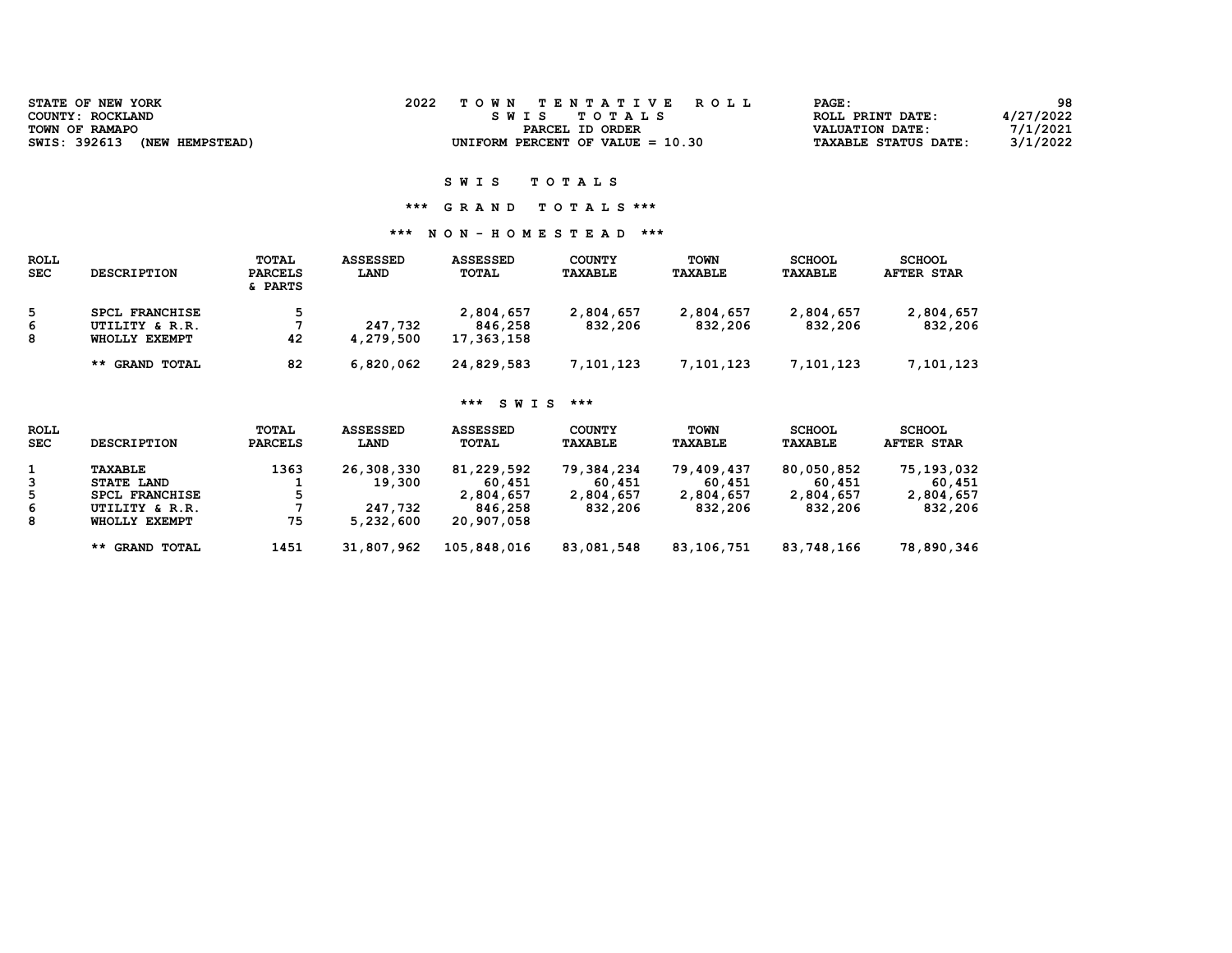| <b>STATE OF NEW YORK</b>         | TOWN TENTATIVE ROLL                | <b>PAGE :</b>               | 99        |
|----------------------------------|------------------------------------|-----------------------------|-----------|
| COUNTY: ROCKLAND                 | TAXABLE SECTION OF THE ROLL - 1    | ROLL PRINT DATE:            | 4/27/2022 |
| TOWN OF RAMAPO                   | PARCEL ID ORDER                    | <b>VALUATION DATE:</b>      | 7/1/2021  |
| SWIS: 392615<br>(CHESTNUT RIDGE) | UNIFORM PERCENT OF VALUE $= 10.30$ | <b>TAXABLE STATUS DATE:</b> | 3/1/2022  |

### \*\*\* S P E C I A L D I S T R I C T S U M M A R Y \*\*\*

| <b>CODE</b>       | DISTRICT NAME          | <b>TOTAL</b><br><b>PARCELS</b> | <b>EXTENSION</b><br>TYPE              | <b>EXTENSION</b><br><b>VALUE</b>       | AD VALOREM<br><b>VALUE</b> | <b>EXEMPT</b><br><b>AMOUNT</b> | <b>TAXABLE</b><br><b>VALUE</b>        |
|-------------------|------------------------|--------------------------------|---------------------------------------|----------------------------------------|----------------------------|--------------------------------|---------------------------------------|
| AD001             | AMBULANCE DIST         | 2570                           | TOTAL                                 | 160, 129, 008.00                       |                            |                                | 160, 129, 008                         |
| <b>FP002</b>      | SPRING VALLEY N        | 70                             | <b>TOTAL</b>                          | 3,821,674.00                           |                            |                                | 3,821,674                             |
| <b>FP003</b>      | MONSEY FD              | 631                            | TOTAL                                 | 36,642,583.00                          |                            |                                | 36,642,583                            |
| <b>FP006</b>      | SOUTH SPRING VA        | 1869                           | TOTAL                                 | 119,664,751.00                         |                            |                                | 119,664,751                           |
| <b>PRTC</b>       | PRORATA TOWN/CO        | 17                             | <b>MOVE</b>                           | 41,182.64                              |                            |                                | 41,182.640                            |
| <b>PRTSC</b>      | PRORATA SCHOOL         | 11                             | <b>MOVE</b>                           | 40,346.91                              |                            |                                | 40,346.910                            |
| SD100             | SEWER DISTRICT         | 2522                           | <b>TOTAL</b><br>UNITS                 | 158,578,320.00<br>3,116.00             |                            |                                | 158,578,320<br>3,116.000              |
| SD120             | <b>GARBAGE DISPOSA</b> | 88                             | <b>UNITS</b>                          | 88.00                                  |                            |                                | 88.000                                |
| SD140             | SEWER DISTRICT         | 48                             | <b>TOTAL</b><br>UNITS                 | 2,947,628.00<br>49.00                  |                            |                                | 2,947,628<br>49.000                   |
| SWD01             | <b>SOL. WASTE DISP</b> | 2570                           | <b>SECON</b><br><b>TOTAL</b><br>UNITS | 2,464.00<br>161,525,948.00<br>2,446.00 |                            |                                | 2,464.000<br>161,525,948<br>2,446.000 |
| SWD <sub>02</sub> | <b>SOL. WASTE DISP</b> | 2570                           | <b>SECON</b><br><b>UNITS</b>          | 3,166.00<br>2,549.00                   |                            |                                | 3,166.000<br>2,549.000                |
| <b>TSFU1</b>      | TRANSFER STATIO        | 2473                           | <b>SECON</b>                          | 2,549.00                               |                            |                                | 2,549.000                             |
| <b>WD001</b>      | WATER FIRE HYDR        | 2570                           | <b>TOTAL</b>                          | 160, 129, 008.00                       |                            |                                | 160, 129, 008                         |

### \*\*\* S C H O O L S U M M A R Y \*\*\*

| SCHL   |                        | TOTAL          | <b>ASSESSED</b> | <b>ASSESSED</b>        | <b>EXEMPT</b> | TOTAL          |
|--------|------------------------|----------------|-----------------|------------------------|---------------|----------------|
| CODE   | <b>DESCRIPTION</b>     | <b>PARCELS</b> | LAND            | TOTAL                  | <b>AMOUNT</b> | <b>TAXABLE</b> |
| 392602 | <b>EAST RAMAPO CSD</b> | 2570           | 51,778,166      | 161,525,948            | 4,134,813     | 157,391,135    |
|        | TOTAL                  | 2570           |                 | 51,778,166 161,525,948 | 4,134,813     | 157,391,135    |
|        |                        |                | ***             | EXEMPTION              | SUMMARY ***   |                |

| CODE  | <b>DESCRIPTION</b> | <b>TOTAL</b><br><b>PARCELS</b> | COUNTY    | <b>TOWN</b> | <b>VILLAGE</b> | <b>SCHOOL</b> |
|-------|--------------------|--------------------------------|-----------|-------------|----------------|---------------|
| 21600 | RS REL PRP         |                                | 404,775   | 404,775     | 404,775        | 404,775       |
| 25120 | NON-PROF O         |                                | 1,396,940 | 1,396,940   | 1,396,940      | 1,396,940     |
| 41101 | <b>VETERAN CT</b>  | 2                              | 5,600     | 5,600       | 5,600          |               |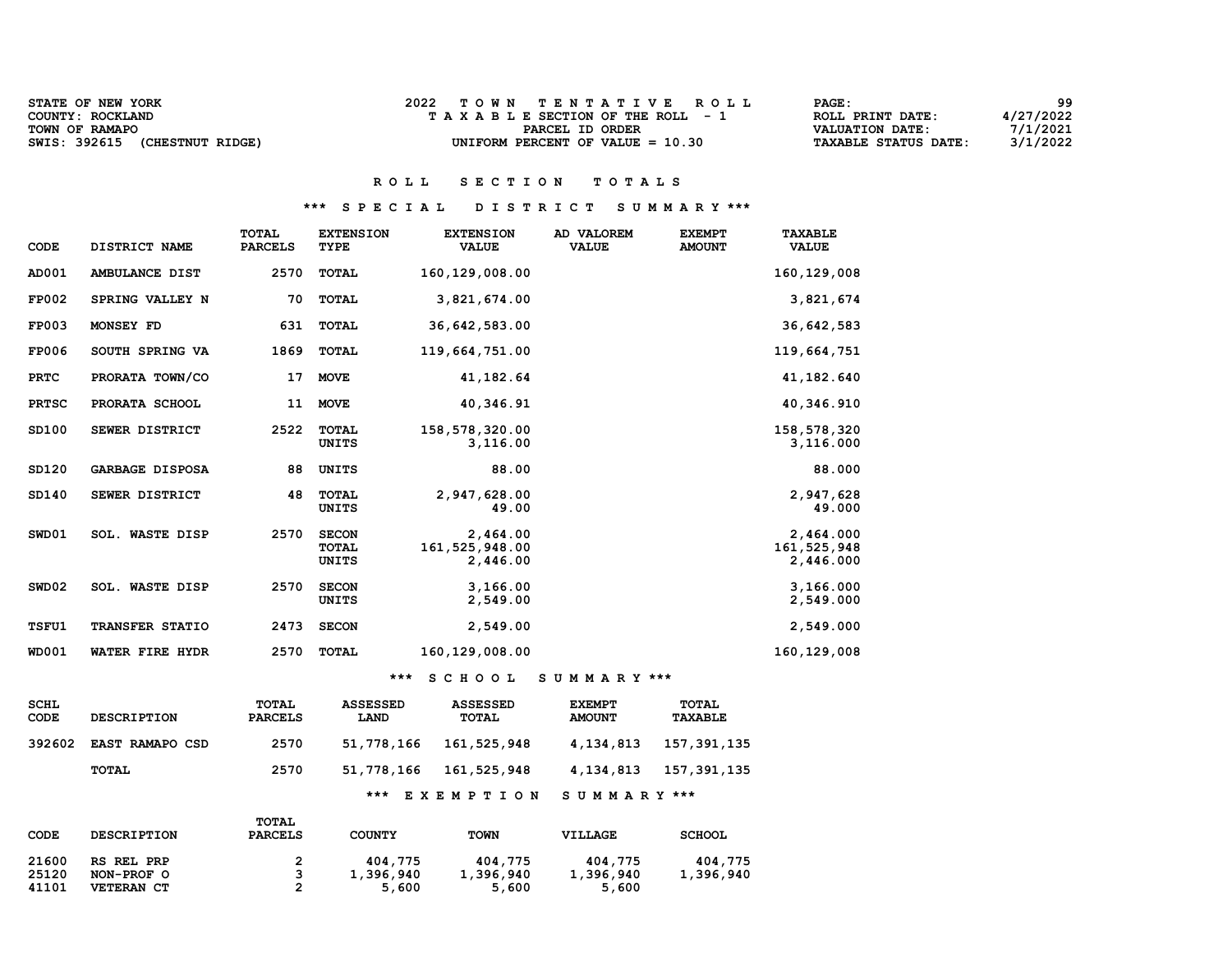| STATE OF NEW YORK                | 2022<br>TOWN TENTATIVE ROLL        | PAGE:                  | 100       |
|----------------------------------|------------------------------------|------------------------|-----------|
| COUNTY: ROCKLAND                 | TAXABLE SECTION OF THE ROLL - 1    | ROLL PRINT DATE:       | 4/27/2022 |
| TOWN OF RAMAPO                   | PARCEL ID ORDER                    | <b>VALUATION DATE:</b> | 7/1/2021  |
| SWIS: 392615<br>(CHESTNUT RIDGE) | UNIFORM PERCENT OF VALUE $= 10.30$ | TAXABLE STATUS DATE:   | 3/1/2022  |

### \*\*\* E X E M P T I O N S U M M A R Y \*\*\*

|       |                    | <b>TOTAL</b>   |               |             |                |               |
|-------|--------------------|----------------|---------------|-------------|----------------|---------------|
| CODE  | <b>DESCRIPTION</b> | <b>PARCELS</b> | <b>COUNTY</b> | <b>TOWN</b> | <b>VILLAGE</b> | <b>SCHOOL</b> |
| 41103 | <b>VETERAN T</b>   | 8              |               | 19,500      | 19,500         |               |
| 41112 | <b>VETERAN RC</b>  | 8              | 79,681        |             |                |               |
| 41122 | WAR VET C          | 80             | 640,162       |             |                |               |
| 41123 | WAR VET T          | 80             |               | 640,162     | 640,162        |               |
| 41132 | COMBAT C           | 56             | 732,938       |             |                |               |
| 41133 | COMBAT T           | 56             |               | 732,938     | 732,938        |               |
| 41142 | DIS.VET C          | 23             | 348,907       |             |                |               |
| 41143 | DIS.VET T          | 24             |               | 351,677     | 351,677        |               |
| 41151 | VET - COLD WAR     | $\overline{2}$ | 2,750         | 2,750       | 2,750          |               |
| 41400 | <b>CLERGY</b>      | 28             | 42,000        | 42,000      | 42,000         | 42,000        |
| 41661 | VOL FIRE & AMB     | 6              | 2,064         | 2,064       | 2,064          |               |
| 41730 | AG-INDIVID         | 6              | 289,111       | 289,111     | 289,111        | 289,111       |
| 41800 | AGED $C/T/S$       | 86             | 1,828,172     | 1,829,311   | 1,829,311      | 1,954,487     |
| 41801 | AGED C/T           | 1              | 33,100        | 33,100      | 33,100         |               |
| 41834 | SR STAR            | 218            |               |             |                | 3,603,770     |
| 41854 | RES STAR           | 730            |               |             |                | 4,891,000     |
| 41900 | <b>DISABLE</b>     | 1              | 23,000        | 23,000      | 23,000         | 23,000        |
| 41930 | DISABLE LI         | $\mathbf{1}$   | 24,500        | 24,500      | 24,500         | 24,500        |
|       | <b>TOTAL</b>       | 1421           | 5,853,700     | 5,797,428   |                | 12,629,583    |

| <b>ROLL</b><br><b>SEC</b> | <b>DESCRIPTION</b> | TOTAL<br><b>PARCELS</b> | <b>ASSESSED</b><br><b>LAND</b> | ASSESSED<br><b>TOTAL</b> | <b>COUNTY</b><br>TAXABLE | <b>TOWN</b><br><b>TAXABLE</b> | <b>SCHOOL</b><br>TAXABLE | <b>SCHOOL</b><br><b>AFTER STAR</b> |
|---------------------------|--------------------|-------------------------|--------------------------------|--------------------------|--------------------------|-------------------------------|--------------------------|------------------------------------|
|                           | TAXABLE            | 2570                    | 51,778,166                     | 161,525,948              | 155,672,248              | 155,728,520                   | 157,391,135              | 149, 156, 195                      |
|                           | ** GRAND TOTAL     | 2570                    | 51,778,166                     | 161,525,948              | 155,672,248              | 155,728,520                   | 157,391,135              | 149,156,195                        |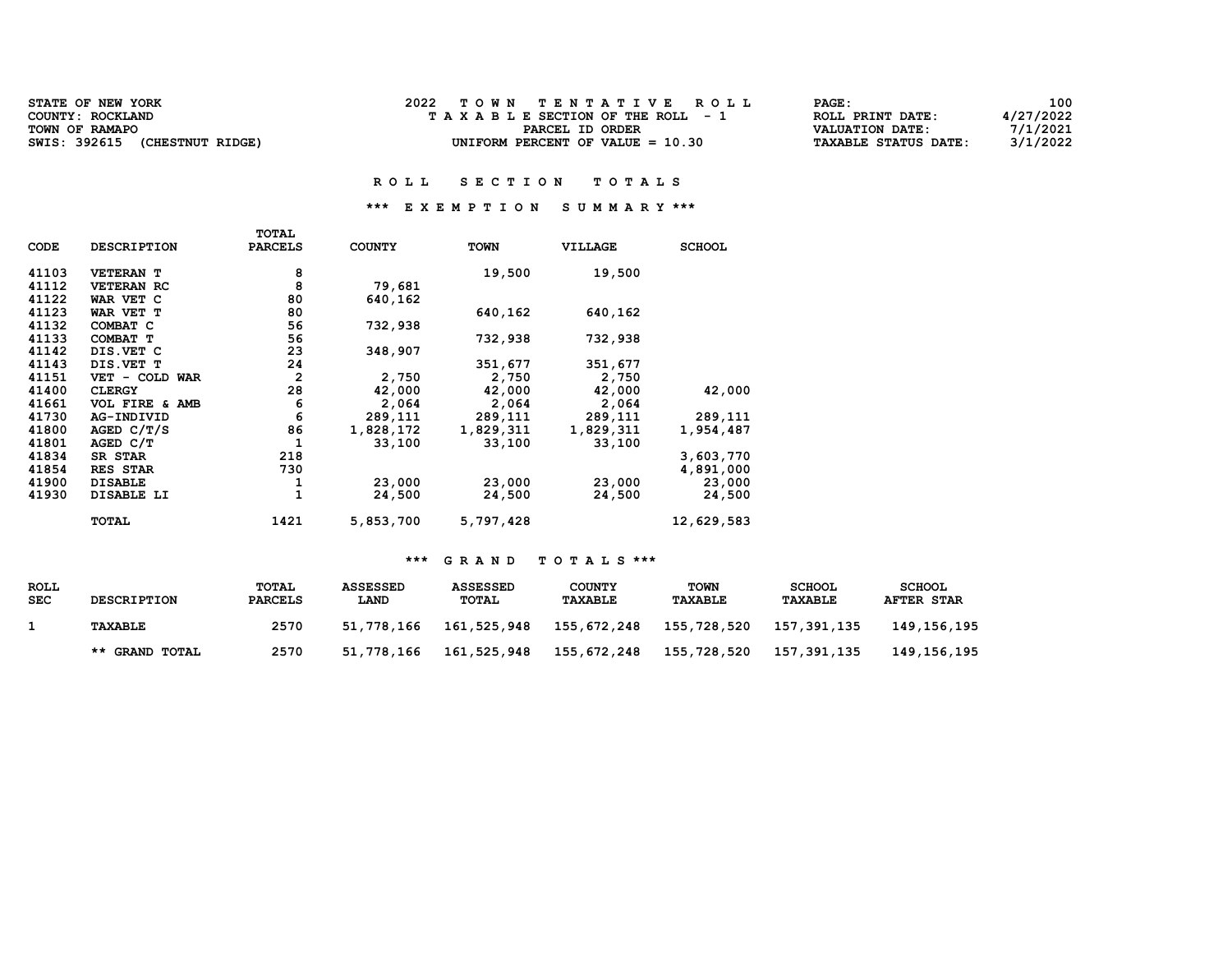| <b>STATE OF NEW YORK</b>         | TOWN TENTATIVE ROLL                         | $\mathtt{PAGE}$ :           | 101       |
|----------------------------------|---------------------------------------------|-----------------------------|-----------|
| COUNTY: ROCKLAND                 | TAXABLE STATE LANDS SECTION OF THE ROLL - 3 | ROLL PRINT DATE:            | 4/27/2022 |
| TOWN OF RAMAPO                   | PARCEL ID ORDER                             | VALUATION DATE:             | 7/1/2021  |
| SWIS: 392615<br>(CHESTNUT RIDGE) | UNIFORM PERCENT OF VALUE = $10.30$          | <b>TAXABLE STATUS DATE:</b> | 3/1/2022  |

### \*\*\* S P E C I A L D I S T R I C T S U M M A R Y \*\*\*

| CODE         | DISTRICT NAME   | TOTAL<br><b>PARCELS</b> | <b>EXTENSION</b><br>TYPE | <b>EXTENSION</b><br><b>VALUE</b> | AD VALOREM<br><b>VALUE</b> | <b>EXEMPT</b><br><b>AMOUNT</b> | <b>TAXABLE</b><br><b>VALUE</b> |
|--------------|-----------------|-------------------------|--------------------------|----------------------------------|----------------------------|--------------------------------|--------------------------------|
| AD001        | AMBULANCE DIST  |                         | TOTAL                    | 72,104.00                        |                            |                                | 72,104                         |
| <b>FP006</b> | SOUTH SPRING VA |                         | TOTAL                    | 72,104.00                        |                            |                                | 72,104                         |
| SD100        | SEWER DISTRICT  |                         | TOTAL<br>UNITS           | 72,104.00                        |                            |                                | 72,104                         |
| <b>WD001</b> | WATER FIRE HYDR |                         | TOTAL                    | 72,104.00                        |                            |                                | 72,104                         |

\*\*\* S C H O O L S U M M A R Y \*\*\*

| SCHL<br><b>CODE</b> | <b>DESCRIPTION</b>     | <b>TOTAL</b><br><b>PARCELS</b> | ASSESSED<br><b>LAND</b> | <b>ASSESSED</b><br>TOTAL | <b>EXEMPT</b><br><b>AMOUNT</b> | <b>TOTAL</b><br><b>TAXABLE</b> |
|---------------------|------------------------|--------------------------------|-------------------------|--------------------------|--------------------------------|--------------------------------|
| 392602              | <b>EAST RAMAPO CSD</b> |                                | 17,500                  | 72,104                   |                                | 72,104                         |
|                     | TOTAL                  |                                | 17,500                  | 72,104                   |                                | 72,104                         |

## \*\*\* E X E M P T I O N S U M M A R Y \*\*\*

| CODE | <b>DESCRIPTION</b> | TOTAL<br><b>PARCELS</b> | <b>COUNTY</b> | <b>TOWN</b> | <b>VILLAGE</b>              | <b>SCHOOL</b> |
|------|--------------------|-------------------------|---------------|-------------|-----------------------------|---------------|
|      |                    |                         |               |             | NO EXEMPTIONS AT THIS LEVEL |               |

| <b>ROLL</b><br><b>SEC</b> | <b>DESCRIPTION</b>    | TOTAL<br><b>PARCELS</b> | <b>ASSESSED</b><br><b>LAND</b> | <b>ASSESSED</b><br>TOTAL | <b>COUNTY</b><br>TAXABLE | <b>TOWN</b><br><b>TAXABLE</b> | <b>SCHOOL</b><br><b>TAXABLE</b> | <b>SCHOOL</b><br><b>AFTER STAR</b> |
|---------------------------|-----------------------|-------------------------|--------------------------------|--------------------------|--------------------------|-------------------------------|---------------------------------|------------------------------------|
|                           | <b>STATE LAND</b>     |                         | 17,500                         | 72,104                   | 72,104                   | 72,104                        | 72,104                          | 72,104                             |
|                           | <b>** GRAND TOTAL</b> |                         | 17,500                         | 72,104                   | 72,104                   | 72,104                        | 72,104                          | 72,104                             |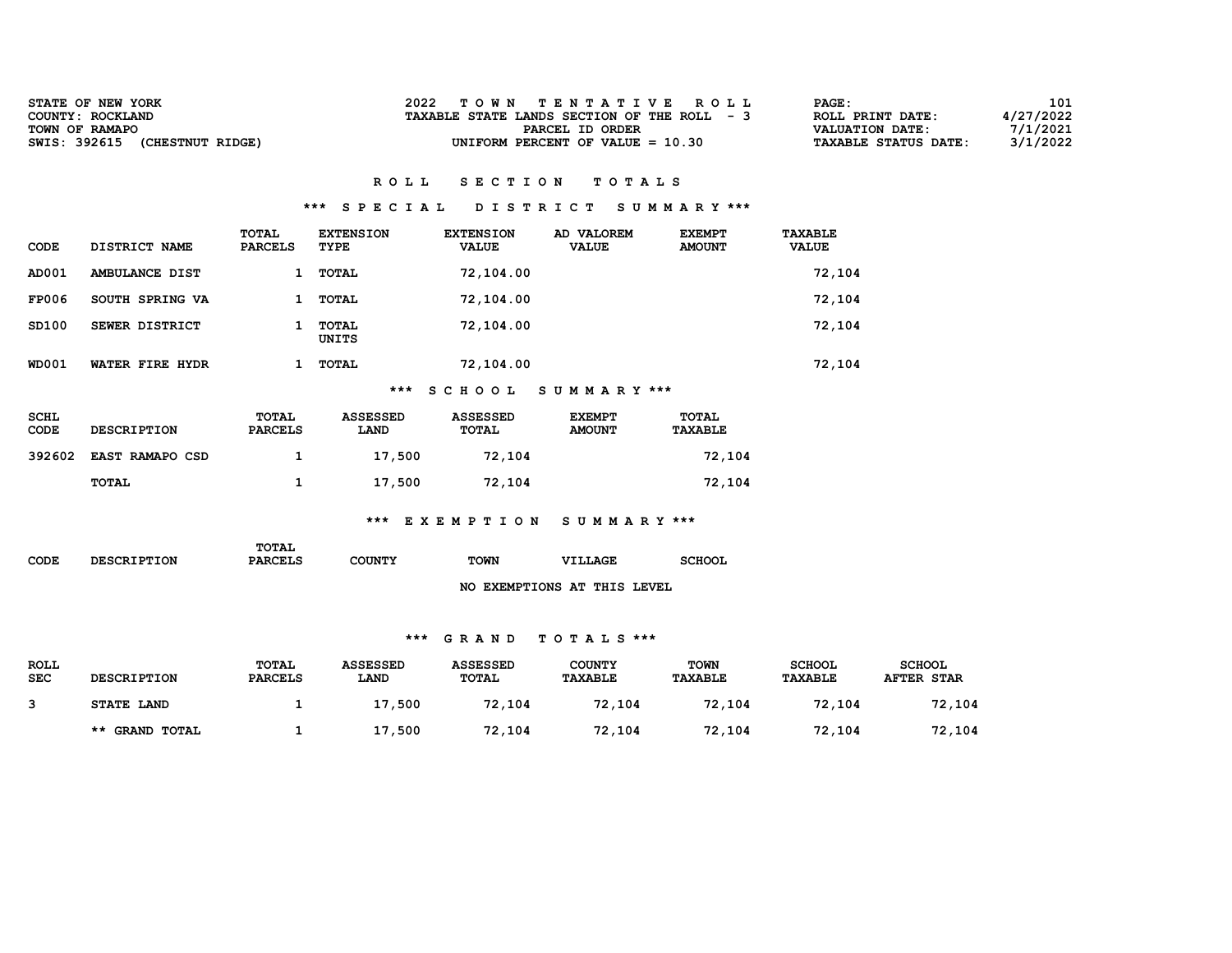| <b>STATE OF NEW YORK</b>         | 2022<br>TOWN TENTATIVE ROLL                | PAGE:                  | 102       |
|----------------------------------|--------------------------------------------|------------------------|-----------|
| COUNTY: ROCKLAND                 | SPECIAL FRANCHISE SECTION OF THE ROLL $-5$ | ROLL PRINT DATE:       | 4/27/2022 |
| TOWN OF RAMAPO                   | PARCEL ID ORDER                            | <b>VALUATION DATE:</b> | 7/1/2021  |
| SWIS: 392615<br>(CHESTNUT RIDGE) | UNIFORM PERCENT OF VALUE $= 10.30$         | TAXABLE STATUS DATE:   | 3/1/2022  |

### \*\*\* S P E C I A L D I S T R I C T S U M M A R Y \*\*\*

| CODE                | DISTRICT NAME          | <b>TOTAL</b><br><b>PARCELS</b> | <b>EXTENSION</b><br>TYPE              | <b>EXTENSION</b><br><b>VALUE</b> | AD VALOREM<br><b>VALUE</b>     | <b>EXEMPT</b><br><b>AMOUNT</b> | <b>TAXABLE</b><br><b>VALUE</b> |
|---------------------|------------------------|--------------------------------|---------------------------------------|----------------------------------|--------------------------------|--------------------------------|--------------------------------|
| AD001               | AMBULANCE DIST         | 17                             | <b>TOTAL</b>                          | 4,120,923.00                     |                                |                                | 4,120,923                      |
| <b>FP003</b>        | MONSEY FD              | 3                              | <b>TOTAL</b>                          | 15,888.00                        |                                |                                | 15,888                         |
| <b>FP006</b>        | SOUTH SPRING VA        | 15                             | <b>TOTAL</b>                          | 4,105,035.00                     |                                |                                | 4,105,035                      |
| SD100               | SEWER DISTRICT         | 17                             | <b>TOTAL</b><br>UNITS                 | 4,120,923.00                     |                                |                                | 4,120,923                      |
| SWD01               | <b>SOL. WASTE DISP</b> | 17                             | <b>SECON</b><br><b>TOTAL</b><br>UNITS | 4,120,923.00                     |                                |                                | 4,120,923                      |
| SWD02               | SOL. WASTE DISP        | 8                              | <b>SECON</b><br>UNITS                 |                                  |                                |                                |                                |
| TSFU1               | TRANSFER STATIO        | 2                              | <b>SECON</b>                          |                                  |                                |                                |                                |
| <b>WD001</b>        | WATER FIRE HYDR        | 17                             | TOTAL                                 | 4,120,923.00                     |                                |                                | 4,120,923                      |
|                     |                        |                                | $***$                                 | <b>SCHOOL</b>                    | SUMMARY ***                    |                                |                                |
| <b>SCHL</b><br>CODE | <b>DESCRIPTION</b>     | <b>TOTAL</b><br><b>PARCELS</b> | <b>ASSESSED</b><br>LAND               | <b>ASSESSED</b><br>TOTAL         | <b>EXEMPT</b><br><b>AMOUNT</b> | <b>TOTAL</b><br><b>TAXABLE</b> |                                |

| 392602 EAST RAMAPO CSD | 4,120,923 | 4,120,923 |
|------------------------|-----------|-----------|
| TOTAL                  | 4,120,923 | 4,120,923 |

### \*\*\* E X E M P T I O N S U M M A R Y \*\*\*

|      |                    | TOTAL          |               |             |                             |               |
|------|--------------------|----------------|---------------|-------------|-----------------------------|---------------|
| CODE | <b>DESCRIPTION</b> | <b>PARCELS</b> | <b>COUNTY</b> | <b>TOWN</b> | VILLAGE                     | <b>SCHOOL</b> |
|      |                    |                |               |             |                             |               |
|      |                    |                |               |             | NO EXEMPTIONS AT THIS LEVEL |               |

| <b>ROLL</b><br><b>SEC</b> | <b>DESCRIPTION</b>    | TOTAL<br><b>PARCELS</b> | <b>ASSESSED</b><br><b>LAND</b> | <b>ASSESSED</b><br>TOTAL | <b>COUNTY</b><br><b>TAXABLE</b> | <b>TOWN</b><br><b>TAXABLE</b> | <b>SCHOOL</b><br>TAXABLE | <b>SCHOOL</b><br><b>AFTER STAR</b> |
|---------------------------|-----------------------|-------------------------|--------------------------------|--------------------------|---------------------------------|-------------------------------|--------------------------|------------------------------------|
| 5.                        | <b>SPCL FRANCHISE</b> | 17                      |                                | 4,120,923                | 4,120,923                       | 4,120,923                     | 4,120,923                | 4,120,923                          |
|                           | ** GRAND TOTAL        |                         |                                | 4,120,923                | 4,120,923                       | 4,120,923                     | 4,120,923                | 4,120,923                          |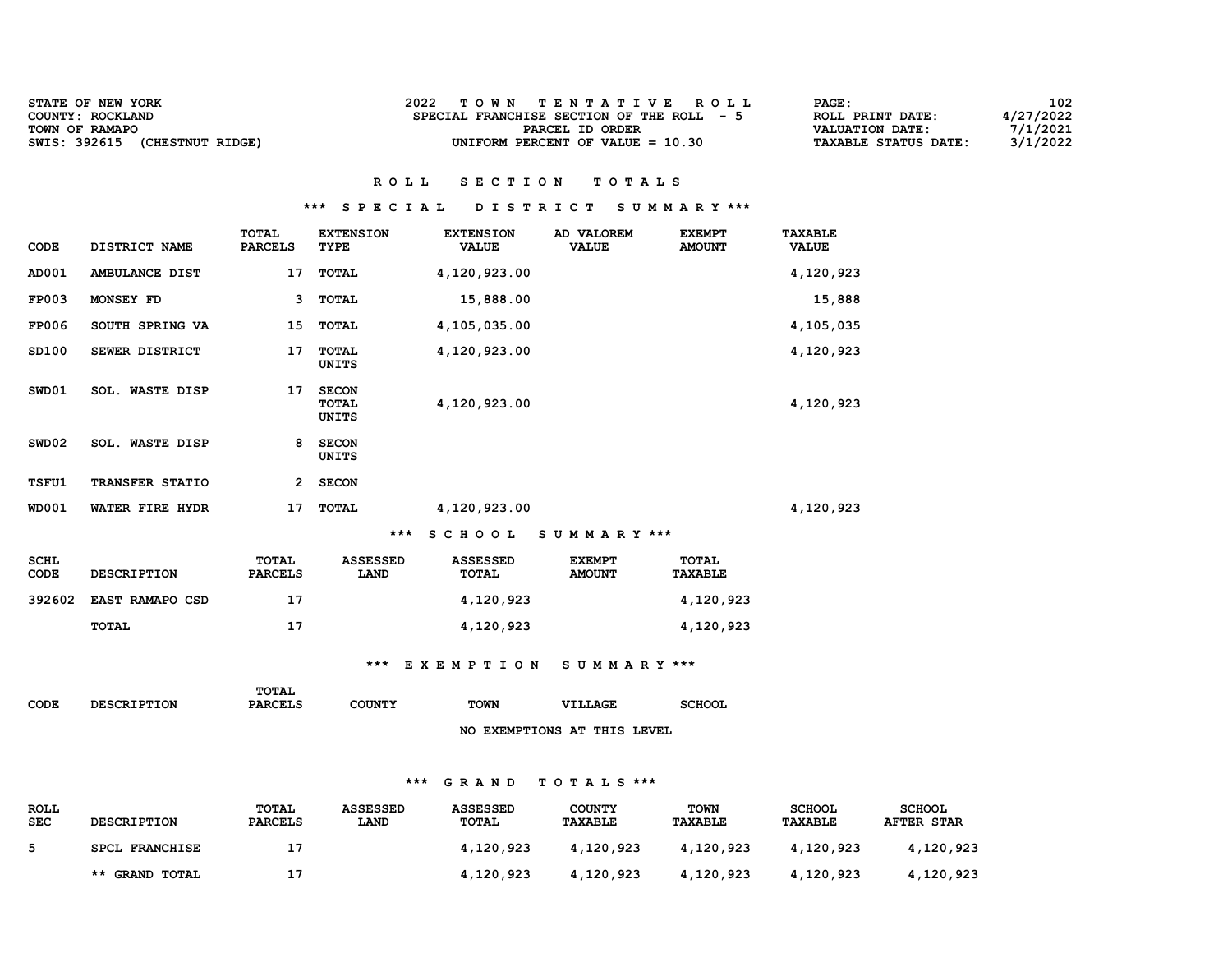| STATE OF NEW YORK<br>COUNTY: ROCKLAND              | TOWN TENTATIVE ROLL<br>UTILITY & R. R. SECTION OF THE ROLL - 6 | 103<br>PAGE:<br>4/27/2022<br>ROLL PRINT DATE:                          |
|----------------------------------------------------|----------------------------------------------------------------|------------------------------------------------------------------------|
| TOWN OF RAMAPO<br>SWIS: 392615<br>(CHESTNUT RIDGE) | PARCEL ID ORDER<br>UNIFORM PERCENT OF VALUE = $10.30$          | 7/1/2021<br>VALUATION DATE:<br>3/1/2022<br><b>TAXABLE STATUS DATE:</b> |

## R O L L S E C T I O N T O T A L S

### \*\*\* S P E C I A L D I S T R I C T S U M M A R Y \*\*\*

| CODE         | DISTRICT NAME          | TOTAL<br><b>PARCELS</b> | <b>EXTENSION</b><br><b>TYPE</b> | <b>EXTENSION</b><br><b>VALUE</b> | AD VALOREM<br><b>VALUE</b> | <b>EXEMPT</b><br><b>AMOUNT</b> | <b>TAXABLE</b><br><b>VALUE</b> |
|--------------|------------------------|-------------------------|---------------------------------|----------------------------------|----------------------------|--------------------------------|--------------------------------|
| AD001        | AMBULANCE DIST         | 8                       | <b>TOTAL</b>                    | 670,944.00                       |                            |                                | 670,944                        |
| <b>FP006</b> | SOUTH SPRING VA        | 8                       | <b>TOTAL</b>                    | 670,944.00                       |                            |                                | 670,944                        |
| SD100        | SEWER DISTRICT         | 8                       | <b>TOTAL</b><br>UNITS           | 670,944.00                       |                            |                                | 670,944                        |
| SWD01        | <b>SOL. WASTE DISP</b> | 8                       | <b>SECON</b><br>TOTAL<br>UNITS  | 670,944.00                       |                            |                                | 670,944                        |
| SWD02        | <b>SOL. WASTE DISP</b> | 2                       | <b>SECON</b><br><b>UNITS</b>    |                                  |                            |                                |                                |
| <b>WD001</b> | WATER FIRE HYDR        | 8                       | TOTAL                           | 670,944.00                       |                            |                                | 670,944                        |
|              |                        |                         | ***                             | <b>SCHOOL</b>                    | SUMMARY ***                |                                |                                |

| <b>SCHL</b><br>CODE | <b>DESCRIPTION</b>     | TOTAL<br><b>PARCELS</b> | <b>ASSESSED</b><br><b>LAND</b> | <b>ASSESSED</b><br>TOTAL | <b>EXEMPT</b><br><b>AMOUNT</b> | TOTAL<br>TAXABLE |
|---------------------|------------------------|-------------------------|--------------------------------|--------------------------|--------------------------------|------------------|
| 392602              | <b>EAST RAMAPO CSD</b> | 8                       | 28,500                         | 670,944                  | 368,405                        | 302,539          |
|                     | TOTAL                  | 8                       | 28,500                         | 670,944                  | 368,405                        | 302,539          |
|                     |                        |                         | ***                            | EXEMPTION                | SUMMARY ***                    |                  |

| CODE  | <b>DESCRIPTION</b> | TOTAL<br><b>PARCELS</b> | <b>COUNTY</b> | <b>TOWN</b> | VILLAGE | <b>SCHOOL</b> |
|-------|--------------------|-------------------------|---------------|-------------|---------|---------------|
| 47100 | <b>TELECOMM</b>    | 4                       | 368,405       | 368,405     | 368,405 | 368,405       |
|       | TOTAL              | 4                       | 368,405       | 368,405     |         | 368,405       |

| <b>ROLL</b><br><b>SEC</b> | <b>DESCRIPTION</b> | TOTAL<br><b>PARCELS</b> | <b>ASSESSED</b><br><b>LAND</b> | <b>ASSESSED</b><br>TOTAL | COUNTY<br>TAXABLE | <b>TOWN</b><br><b>TAXABLE</b> | <b>SCHOOL</b><br>TAXABLE | <b>SCHOOL</b><br><b>AFTER STAR</b> |
|---------------------------|--------------------|-------------------------|--------------------------------|--------------------------|-------------------|-------------------------------|--------------------------|------------------------------------|
| 6                         | UTILITY & R.R.     |                         | 28,500                         | 670,944                  | 302,539           | 302,539                       | 302,539                  | 302,539                            |
|                           | ** GRAND TOTAL     |                         | 28,500                         | 670,944                  | 302,539           | 302,539                       | 302,539                  | 302,539                            |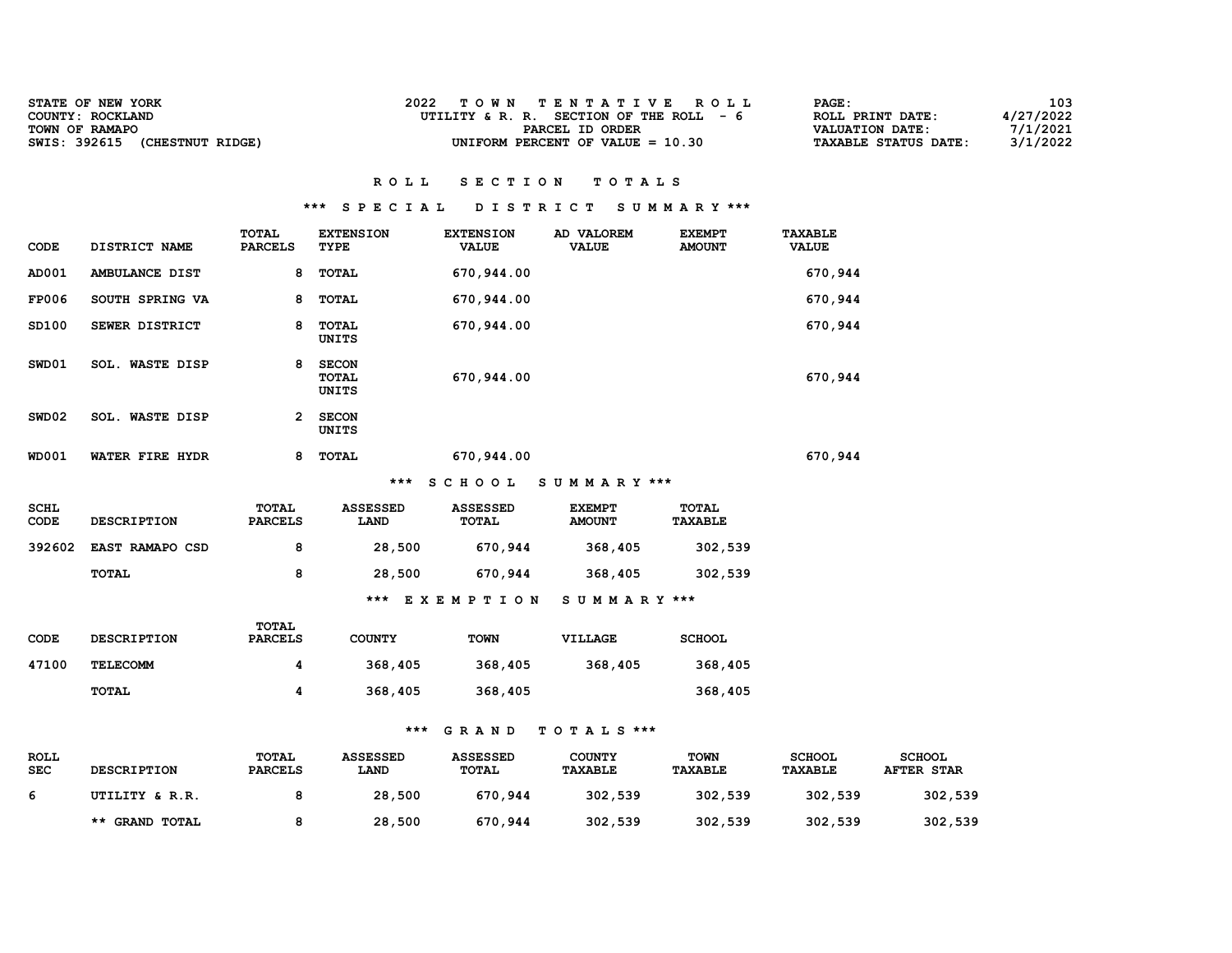| STATE OF NEW YORK                | TOWN TENTATIVE ROLL                   | 104<br>PAGE:                            |
|----------------------------------|---------------------------------------|-----------------------------------------|
| COUNTY: ROCKLAND                 | WHOLLY EXEMPT SECTION OF THE ROLL - 8 | 4/27/2022<br>ROLL PRINT DATE:           |
| TOWN OF RAMAPO                   | PARCEL ID ORDER                       | 7/1/2021<br>VALUATION DATE:             |
| SWIS: 392615<br>(CHESTNUT RIDGE) | UNIFORM PERCENT OF VALUE $= 10.30$    | 3/1/2022<br><b>TAXABLE STATUS DATE:</b> |

## \*\*\* S P E C I A L D I S T R I C T S U M M A R Y \*\*\*

| CODE                       | DISTRICT NAME          | <b>TOTAL</b><br><b>PARCELS</b> | <b>EXTENSION</b><br>TYPE                     | <b>EXTENSION</b><br><b>VALUE</b>  | AD VALOREM<br><b>VALUE</b>     | <b>EXEMPT</b><br><b>AMOUNT</b> | <b>TAXABLE</b><br><b>VALUE</b>   |
|----------------------------|------------------------|--------------------------------|----------------------------------------------|-----------------------------------|--------------------------------|--------------------------------|----------------------------------|
| AD001                      | AMBULANCE DIST         | 155                            | <b>TOTAL</b>                                 | 1,888,349.00                      |                                |                                | 1,888,349                        |
| <b>FP002</b>               | SPRING VALLEY N        | 7                              | <b>TOTAL</b>                                 |                                   |                                |                                |                                  |
| <b>FP003</b>               | MONSEY FD              | 40                             | <b>TOTAL</b>                                 | 858,449.00                        |                                |                                | 858,449                          |
| <b>FP006</b>               | SOUTH SPRING VA        | 108                            | <b>TOTAL</b>                                 | 1,029,900.00                      |                                |                                | 1,029,900                        |
| SD100                      | SEWER DISTRICT         | 154                            | <b>TOTAL</b><br><b>UNITS</b>                 | 21, 315, 664.00<br>374.00         |                                |                                | 21, 315, 664<br>374.000          |
| SD120                      | <b>GARBAGE DISPOSA</b> | 1                              | UNITS                                        | 1.00                              |                                |                                | 1.000                            |
| SD140                      | SEWER DISTRICT         | 1                              | <b>TOTAL</b><br><b>UNITS</b>                 | 64,300.00<br>1.00                 |                                |                                | 64,300<br>1.000                  |
| SWD01                      | <b>SOL. WASTE DISP</b> | 155                            | <b>SECON</b><br><b>TOTAL</b><br><b>UNITS</b> | 200.00<br>21,379,964.00<br>148.00 |                                |                                | 200.000<br>21,379,964<br>148.000 |
| SWD02                      | <b>SOL. WASTE DISP</b> | 155                            | <b>SECON</b><br>UNITS                        | 375.00<br>236.00                  |                                |                                | 375.000<br>236.000               |
| TSFU1                      | TRANSFER STATIO        | 126                            | <b>SECON</b>                                 | 236.00                            |                                |                                | 236.000                          |
| <b>WD001</b>               | WATER FIRE HYDR        | 155                            | <b>TOTAL</b>                                 | 1,888,349.00                      |                                |                                | 1,888,349                        |
|                            |                        |                                | ***                                          | <b>SCHOOL</b>                     | SUMMARY ***                    |                                |                                  |
| <b>SCHL</b><br><b>CODE</b> | <b>DESCRIPTION</b>     | <b>TOTAL</b><br><b>PARCELS</b> | <b>ASSESSED</b><br>LAND                      | <b>ASSESSED</b><br><b>TOTAL</b>   | <b>EXEMPT</b><br><b>AMOUNT</b> | <b>TOTAL</b><br><b>TAXABLE</b> |                                  |

| CODE   | <b>DESCRIPTION</b>     | <b>PARCELS</b> | LAND      | TOTAL      | <b>AMOUNT</b> | <b>TAXABLE</b> |
|--------|------------------------|----------------|-----------|------------|---------------|----------------|
| 392602 | <b>EAST RAMAPO CSD</b> | 155            | 6,079,950 | 21,379,964 | 21,379,964    |                |
|        | TOTAL                  | 155            | 6,079,950 | 21,379,964 | 21,379,964    |                |

### \*\*\* E X E M P T I O N S U M M A R Y \*\*\*

|       |                    | TOTAL          |               |             |                |               |
|-------|--------------------|----------------|---------------|-------------|----------------|---------------|
| CODE  | <b>DESCRIPTION</b> | <b>PARCELS</b> | <b>COUNTY</b> | <b>TOWN</b> | <b>VILLAGE</b> | <b>SCHOOL</b> |
| 13100 | CTY OWNED          | 11             | 1,064,000     | 1,064,000   | 1,064,000      | 1,064,000     |
| 13500 | TWN WTHIN          | 21             | 1,108,100     | 1,108,100   | 1,108,100      | 1,108,100     |
| 13650 | VILG OWNED         | 5              | 277,650       | 277,650     | 277,650        | 277,650       |
| 13800 | <b>SCHOOL DIS</b>  | 6              | 6,463,300     | 6,463,300   | 6,463,300      | 6,463,300     |
| 21600 | RS REL PRP         | 26             | 1,888,349     | 1,888,349   | 1,888,349      | 1,888,349     |
| 25110 | NONPRO C-P         | 17             | 1,917,000     | 1,917,000   | 1,917,000      | 1,917,000     |
| 25120 | NON-PROF O         | 43             | 3,427,430     | 3,427,430   | 3,427,430      | 3,427,430     |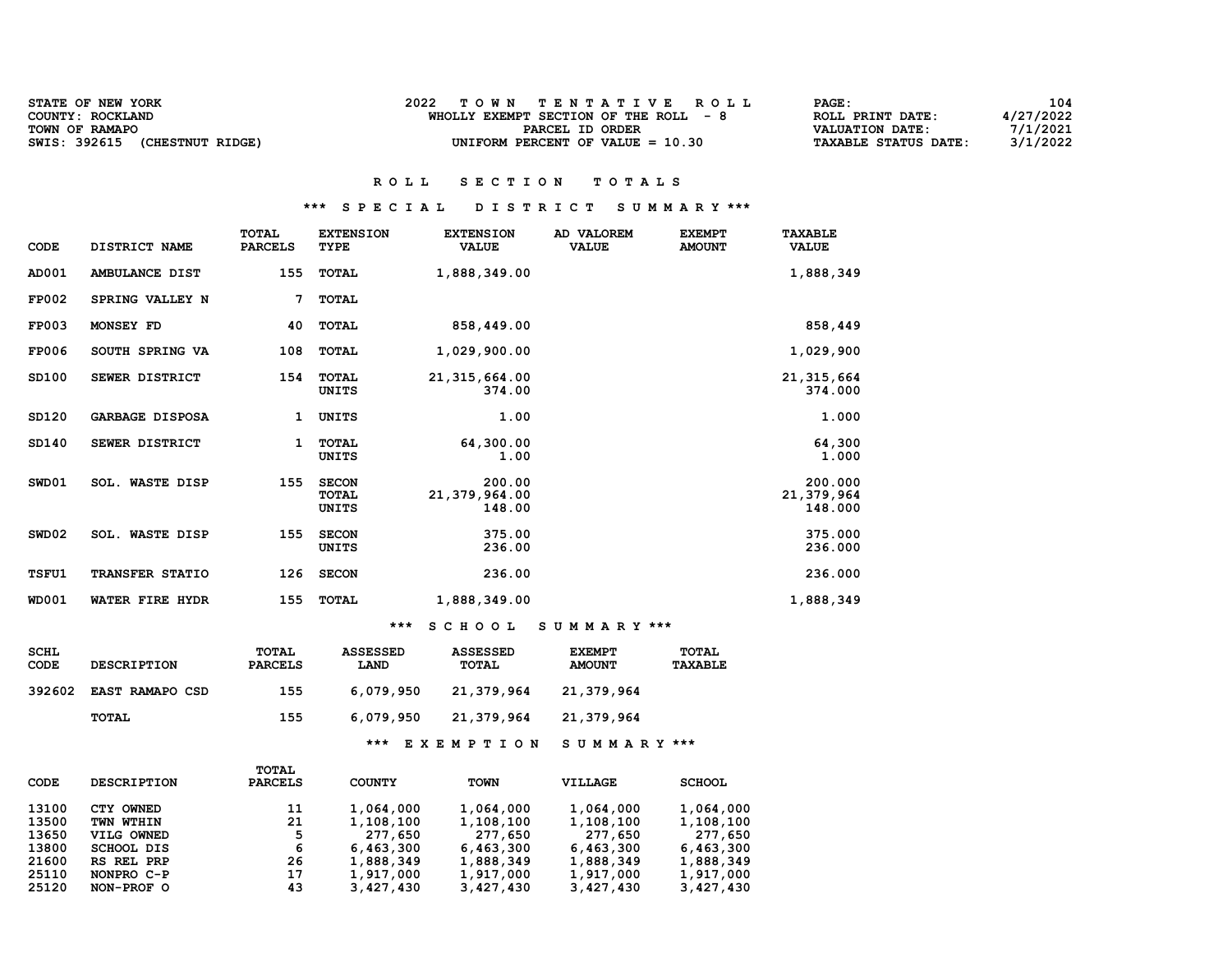| STATE OF NEW YORK                | TOWN TENTATIVE ROLL                   | 105<br>PAGE:                            |
|----------------------------------|---------------------------------------|-----------------------------------------|
| COUNTY: ROCKLAND                 | WHOLLY EXEMPT SECTION OF THE ROLL - 8 | 4/27/2022<br>ROLL PRINT DATE:           |
| TOWN OF RAMAPO                   | PARCEL ID ORDER                       | 7/1/2021<br>VALUATION DATE:             |
| SWIS: 392615<br>(CHESTNUT RIDGE) | UNIFORM PERCENT OF VALUE $= 10.30$    | 3/1/2022<br><b>TAXABLE STATUS DATE:</b> |
|                                  |                                       |                                         |

### \*\*\* E X E M P T I O N S U M M A R Y \*\*\*

|       |                    | TOTAL          |               |             |                |               |
|-------|--------------------|----------------|---------------|-------------|----------------|---------------|
| CODE  | <b>DESCRIPTION</b> | <b>PARCELS</b> | <b>COUNTY</b> | <b>TOWN</b> | <b>VILLAGE</b> | <b>SCHOOL</b> |
| 25130 | NON-PRO CH         | 5              | 1,872,200     | 1,872,200   | 1,872,200      | 1,872,200     |
| 25230 | NONPRO COR         | 11             | 857,250       | 857,250     | 857,250        | 857,250       |
| 25300 | NON-PROFIT         | 4              | 711,500       | 711,500     | 711,500        | 711,500       |
| 26100 | VETS ORGNS         | 1              | 177,000       | 177,000     | 177,000        | 177,000       |
| 26400 | INC VOL FI         | з              | 423,350       | 423,350     | 423,350        | 423,350       |
| 28110 | UDC PROJ           | 2              | 170,200       | 170,200     | 170,200        | 170,200       |
| 28120 | NON-PRO CO         | 1              | 1,022,635     | 1,022,635   | 1,022,635      | 1,022,635     |
|       | <b>TOTAL</b>       | 156            | 21,379,964    | 21,379,964  |                | 21,379,964    |

| <b>ROLL</b><br><b>SEC</b> | <b>DESCRIPTION</b>    | <b>TOTAL</b><br><b>PARCELS</b> | <b>ASSESSED</b><br><b>LAND</b> | <b>ASSESSED</b><br><b>TOTAL</b> | <b>COUNTY</b><br><b>TAXABLE</b> | <b>TOWN</b><br><b>TAXABLE</b> | <b>SCHOOL</b><br>TAXABLE | <b>SCHOOL</b><br><b>AFTER STAR</b> |
|---------------------------|-----------------------|--------------------------------|--------------------------------|---------------------------------|---------------------------------|-------------------------------|--------------------------|------------------------------------|
| 8                         | WHOLLY EXEMPT         | 155                            | 6,079,950                      | 21,379,964                      |                                 |                               |                          |                                    |
|                           | <b>** GRAND TOTAL</b> | 155.                           | 6,079,950                      | 21,379,964                      |                                 |                               |                          |                                    |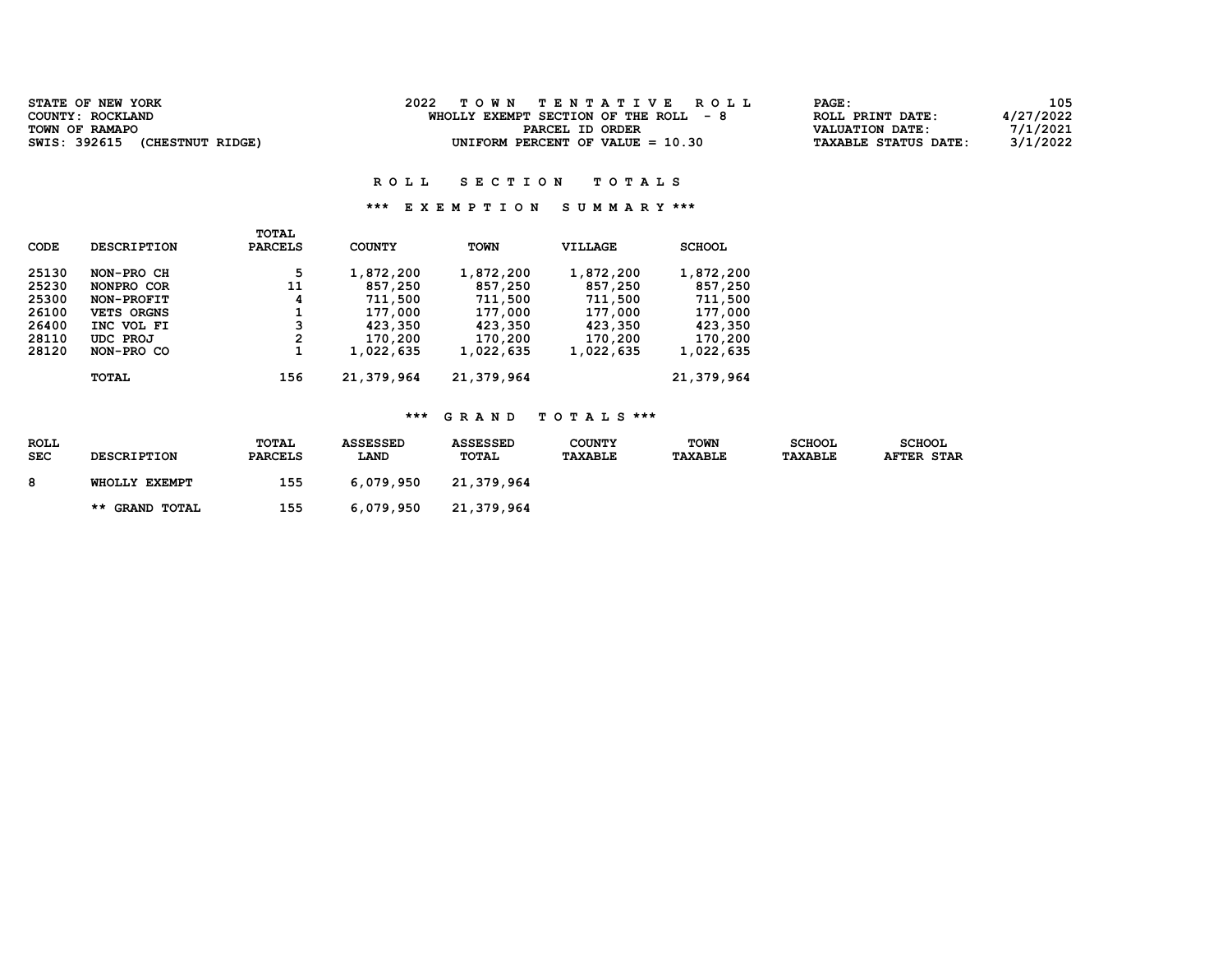| <b>STATE OF NEW YORK</b>         | TOWN TENTATIVE ROLL                | PAGE :                      | 106       |
|----------------------------------|------------------------------------|-----------------------------|-----------|
| COUNTY: ROCKLAND                 | SWIS TOTALS                        | ROLL PRINT DATE:            | 4/27/2022 |
| TOWN OF RAMAPO                   | PARCEL ID ORDER                    | <b>VALUATION DATE:</b>      | 7/1/2021  |
| SWIS: 392615<br>(CHESTNUT RIDGE) | UNIFORM PERCENT OF VALUE $= 10.30$ | <b>TAXABLE STATUS DATE:</b> | 3/1/2022  |

### \*\*\* S P E C I A L D I S T R I C T S U M M A R Y \*\*\*

\*\*\* H O M E S T E A D \*\*\*

|             |                                | TOTAL          | <b>'XTENSION</b> | <b>EXTENSION</b> | <b>VALOREM</b><br>AD | <b>EXEMPT</b> | <b>TAXABLE</b> |
|-------------|--------------------------------|----------------|------------------|------------------|----------------------|---------------|----------------|
| CODE<br>- - | <b>DISTRICT</b><br><b>NAME</b> | <b>PARCELS</b> | TYPE             | <b>VALUE</b>     | <b>VALUE</b>         | <b>AMOUNT</b> | <b>VALUE</b>   |
|             |                                | <b>DADTC</b>   |                  |                  |                      |               |                |

NO SPECIAL DISTRICT TOTALS AT THIS LEVEL

### \*\*\* S P E C I A L D I S T R I C T S U M M A R Y \*\*\*

#### \*\*\* N O N - H O M E S T E A D \*\*\*

|             |                           | TOTAL          | <b>NSION</b><br>™TN< . | <b>EXTENSION</b> | LOREM<br>VAT.<br>АC | <b>EXEMPT</b> | <b>TAXABLE</b> |
|-------------|---------------------------|----------------|------------------------|------------------|---------------------|---------------|----------------|
| CODE<br>___ | חמד סחס דר<br><b>NAME</b> | <b>PARCELS</b> | TYPE                   | <b>VALUE</b>     | <b>VALUE</b>        | <b>AMOUNT</b> | <b>VALUE</b>   |
|             |                           | <b>DADMC</b>   |                        |                  |                     |               |                |

NO SPECIAL DISTRICT TOTALS AT THIS LEVEL

# \*\*\* S P E C I A L D I S T R I C T S U M M A R Y \*\*\*

#### \*\*\* S W I S \*\*\*

| CODE         | DISTRICT NAME          | <b>TOTAL</b><br><b>PARCELS</b> | <b>EXTENSION</b><br>TYPE | <b>EXTENSION</b><br><b>VALUE</b> | AD VALOREM<br><b>VALUE</b> | <b>EXEMPT</b><br><b>AMOUNT</b> | <b>TAXABLE</b><br><b>VALUE</b> |
|--------------|------------------------|--------------------------------|--------------------------|----------------------------------|----------------------------|--------------------------------|--------------------------------|
| AD001        | AMBULANCE DIST         | 2751                           | TOTAL                    | 166,881,328.00                   |                            |                                | 166,881,328                    |
| <b>FP002</b> | SPRING VALLEY N        | 77                             | TOTAL                    | 3,821,674.00                     |                            |                                | 3,821,674                      |
| <b>FP003</b> | MONSEY FD              | 674                            | <b>TOTAL</b>             | 37,516,920.00                    |                            |                                | 37,516,920                     |
| <b>FP006</b> | SOUTH SPRING VA        | 2001                           | TOTAL                    | 125,542,734.00                   |                            |                                | 125,542,734                    |
| <b>PRTC</b>  | PRORATA TOWN/CO        | 17                             | <b>MOVE</b>              | 41,182.64                        |                            |                                | 41,182.640                     |
| <b>PRTSC</b> | PRORATA SCHOOL         | 11                             | <b>MOVE</b>              | 40,346.91                        |                            |                                | 40,346.910                     |
| SD100        | SEWER DISTRICT         | 2702                           | <b>TOTAL</b><br>UNITS    | 184, 757, 955.00<br>3,490.00     |                            |                                | 184, 757, 955<br>3,490.000     |
| SD120        | <b>GARBAGE DISPOSA</b> | 89                             | UNITS                    | 89.00                            |                            |                                | 89.000                         |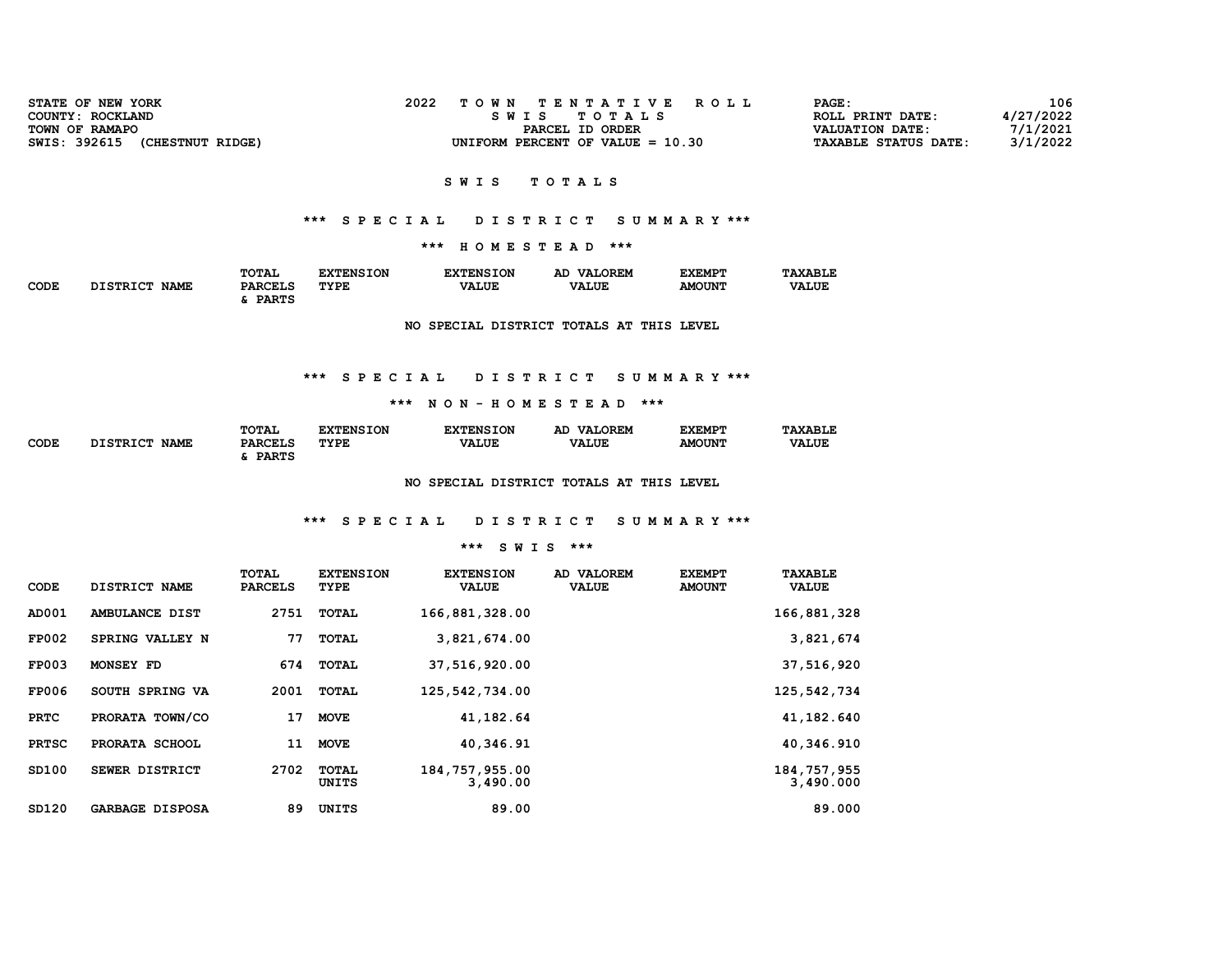| COUNTY: ROCKLAND<br>ROLL PRINT DATE:<br>SWIS TOTALS                                            | STATE OF NEW YORK | TOWN TENTATIVE ROLL | 107<br>PAGE: |
|------------------------------------------------------------------------------------------------|-------------------|---------------------|--------------|
|                                                                                                |                   |                     | 4/27/2022    |
| <b>VALUATION DATE:</b><br>PARCEL ID ORDER                                                      | TOWN OF RAMAPO    |                     | 7/1/2021     |
| SWIS: 392615<br>(CHESTNUT RIDGE)<br>UNIFORM PERCENT OF VALUE $= 10.30$<br>TAXABLE STATUS DATE: |                   |                     | 3/1/2022     |

## \*\*\* S P E C I A L D I S T R I C T S U M M A R Y \*\*\*

### \*\*\* S W I S \*\*\*

| CODE         | DISTRICT NAME             | TOTAL<br><b>PARCELS</b> | <b>EXTENSION</b><br>TYPE       | <b>EXTENSION</b><br><b>VALUE</b>       | AD VALOREM<br><b>VALUE</b> | <b>EXEMPT</b><br><b>AMOUNT</b> | <b>TAXABLE</b><br><b>VALUE</b>        |
|--------------|---------------------------|-------------------------|--------------------------------|----------------------------------------|----------------------------|--------------------------------|---------------------------------------|
| SD140        | SEWER DISTRICT            | 49                      | TOTAL<br>UNITS                 | 3,011,928.00<br>50.00                  |                            |                                | 3,011,928<br>50.000                   |
| SWD01        | <b>WASTE DISP</b><br>SOL. | 2750                    | <b>SECON</b><br>TOTAL<br>UNITS | 2,664.00<br>187,697,779.00<br>2,594.00 |                            |                                | 2,664.000<br>187,697,779<br>2,594.000 |
| SWD02        | <b>WASTE DISP</b><br>SOL. | 2735                    | <b>SECON</b><br>UNITS          | 3,541.00<br>2,785.00                   |                            |                                | 3,541.000<br>2,785.000                |
| <b>TSFU1</b> | <b>TRANSFER STATIO</b>    | 2601                    | <b>SECON</b>                   | 2,785.00                               |                            |                                | 2,785.000                             |
| <b>WD001</b> | WATER FIRE HYDR           | 2751                    | TOTAL                          | 166,881,328.00                         |                            |                                | 166,881,328                           |

\*\*\* S C H O O L S U M M A R Y \*\*\*

### \*\*\* H O M E S T E A D \*\*\*

| <b>SCHL</b><br><b>CODE</b> | <b>DESCRIPTION</b>     | TOTAL<br><b>PARCELS</b><br>& PARTS | <b>ASSESSED</b><br>LAND | <b>ASSESSED</b><br>TOTAL | <b>EXEMPT</b><br><b>AMOUNT</b> | TOTAL<br><b>TAXABLE</b> |
|----------------------------|------------------------|------------------------------------|-------------------------|--------------------------|--------------------------------|-------------------------|
| 392602                     | <b>EAST RAMAPO CSD</b> | 2516                               | 46,292,850              | 146,416,320              | 9,719,102                      | 136,697,218             |
|                            | TOTAL                  | 2516                               | 46,292,850              | 146,416,320              | 9,719,102                      | 136,697,218             |
|                            |                        |                                    | ***                     | NON - HOMESTEAD          | ***                            |                         |

| <b>SCHL</b><br>CODE | <b>DESCRIPTION</b>     | TOTAL<br><b>PARCELS</b><br>& PARTS | <b>ASSESSED</b><br>LAND | <b>ASSESSED</b><br>TOTAL | <b>EXEMPT</b><br><b>AMOUNT</b> | <b>TOTAL</b><br><b>TAXABLE</b> |
|---------------------|------------------------|------------------------------------|-------------------------|--------------------------|--------------------------------|--------------------------------|
| 392602              | <b>EAST RAMAPO CSD</b> | 237                                | 11,611,266              | 41,353,563               | 16,164,080                     | 25, 189, 483                   |
|                     | TOTAL                  | 237                                | 11,611,266              | 41,353,563               | 16,164,080                     | 25,189,483                     |
|                     |                        |                                    |                         | ***<br><b>SWIS</b>       | ***                            |                                |

| <b>SCHL</b><br>CODE | <b>DESCRIPTION</b> | TOTAL<br><b>PARCELS</b> | <b>ASSESSED</b><br><b>LAND</b> | <b>ASSESSED</b><br>TOTAL | <b>EXEMPT</b><br><b>AMOUNT</b> | <b>TOTAL</b><br><b>TAXABLE</b> |
|---------------------|--------------------|-------------------------|--------------------------------|--------------------------|--------------------------------|--------------------------------|
| 392602              | EAST RAMAPO CSD    | 2751                    | 57,904,116                     | 187,769,883              | 25,883,182                     | 161,886,701                    |
|                     | <b>TOTAL</b>       | 2751                    | 57,904,116                     | 187,769,883              | 25,883,182                     | 161,886,701                    |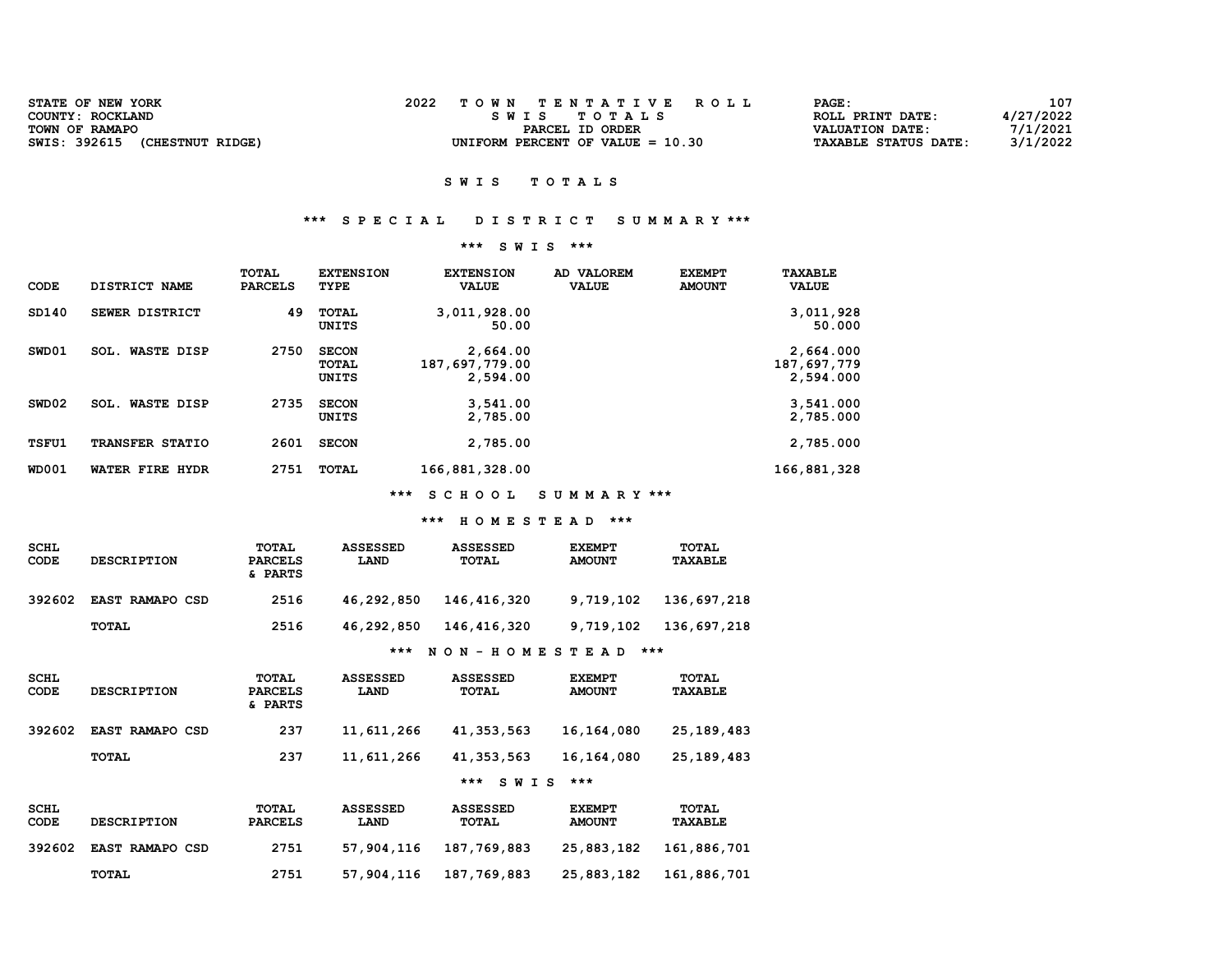| <b>STATE OF NEW YORK</b>         | TOWN TENTATIVE ROLL                | PAGE:                | 108       |
|----------------------------------|------------------------------------|----------------------|-----------|
| COUNTY: ROCKLAND                 | SWIS TOTALS                        | ROLL PRINT DATE:     | 4/27/2022 |
| TOWN OF RAMAPO                   | PARCEL ID ORDER                    | VALUATION DATE:      | 7/1/2021  |
| SWIS: 392615<br>(CHESTNUT RIDGE) | UNIFORM PERCENT OF VALUE $= 10.30$ | TAXABLE STATUS DATE: | 3/1/2022  |

### \*\*\* E X E M P T I O N S U M M A R Y \*\*\*

### \*\*\* H O M E S T E A D \*\*\*

| <b>CODE</b> | <b>DESCRIPTION</b> | <b>PARCELS</b><br>& PARTS | <b>COUNTY</b> | <b>TOWN</b> | VILLAGE    | <b>SCHOOL</b> |
|-------------|--------------------|---------------------------|---------------|-------------|------------|---------------|
|             |                    |                           |               |             |            |               |
| 13100       | CTY OWNED          | 9                         | 39,000        | 39,000      | 39,000     | 39,000        |
| 13500       | TWN WTHIN          | 8                         | 234,300       | 234,300     | 234,300    | 234,300       |
| 13650       | VILG OWNED         | 3                         | 650           | 650         | 650        | 650           |
| 21600       | RS REL PRP         | 27                        | 1,956,349     | 1,956,349   | 1,956,349  | 1,956,349     |
| 25110       | NONPRO C-P         | 14                        | 1,240,400     | 1,240,400   | 1,240,400  | 1,240,400     |
| 25120       | NON-PROF O         | 39                        | 2,630,390     | 2,630,390   | 2,630,390  | 2,630,390     |
| 25130       | NON-PRO CH         | 1                         | 170,000       | 170,000     | 170,000    | 170,000       |
| 25230       | NONPRO COR         | 9                         | 747,250       | 747,250     | 747,250    | 747,250       |
| 25300       | NON-PROFIT         |                           | 451,500       | 451,500     | 451,500    | 451,500       |
| 26400       | INC VOL FI         |                           | 89,600        | 89,600      | 89,600     | 89,600        |
| 28110       | UDC PROJ           | 3228                      | 170,200       | 170,200     | 170,200    | 170,200       |
| 41101       | VETERAN CT         |                           | 5,600         | 5,600       | 5,600      |               |
| 41103       | <b>VETERAN T</b>   |                           |               | 19,500      | 19,500     |               |
| 41112       | <b>VETERAN RC</b>  | 8                         | 79,681        |             |            |               |
| 41122       | WAR VET C          | 79                        | 636,712       |             |            |               |
| 41123       | WAR VET T          | 79                        |               | 636,712     | 636,712    |               |
| 41132       | COMBAT C           | 53                        | 715,813       |             |            |               |
| 41133       | COMBAT T           | 53                        |               | 715,813     | 715,813    |               |
| 41142       | DIS.VET C          | 23                        | 348,907       |             |            |               |
| 41143       | DIS.VET T          | 24                        |               | 351,677     | 351,677    |               |
| 41151       | VET - COLD WAR     | 2                         | 2,750         | 2,750       | 2,750      |               |
| 41400       | <b>CLERGY</b>      | 28                        | 42,000        | 42,000      | 42,000     | 42,000        |
| 41661       | VOL FIRE & AMB     | 6                         | 2,064         | 2,064       | 2,064      |               |
| 41730       | AG-INDIVID         | $\overline{2}$            | 78,726        | 78,726      | 78,726     | 78,726        |
| 41800       | AGED $C/T/S$       | 75                        | 1,705,209     | 1,706,348   | 1,706,348  | 1,821,237     |
| 41801       | AGED C/T           | $\mathbf{1}$              | 33,100        | 33,100      | 33,100     |               |
| 41834       | SR STAR            | 218                       |               |             |            | 3,603,770     |
| 41854       | <b>RES STAR</b>    | 730                       |               |             |            | 4,891,000     |
| 41900       | <b>DISABLE</b>     | 1                         | 23,000        | 23,000      | 23,000     | 23,000        |
| 41930       | DISABLE LI         | $\mathbf{1}$              | 24,500        | 24,500      | 24,500     | 24,500        |
|             | <b>TOTAL</b>       | 1510                      | 11,427,701    | 11,371,429  | 11,371,429 | 18,213,872    |

TOTAL

### \*\*\* N O N - H O M E S T E A D \*\*\*

| CODE  | <b>DESCRIPTION</b> | TOTAL<br><b>PARCELS</b><br>& PARTS | <b>COUNTY</b> | <b>TOWN</b> | <b>VILLAGE</b> | <b>SCHOOL</b> |
|-------|--------------------|------------------------------------|---------------|-------------|----------------|---------------|
| 13100 | CTY OWNED          | 2                                  | 1,025,000     | 1,025,000   | 1,025,000      | 1,025,000     |
| 13500 | TWN WTHIN          | 13                                 | 873,800       | 873,800     | 873,800        | 873,800       |
| 13650 | VILG OWNED         | 2                                  | 277,000       | 277,000     | 277,000        | 277,000       |
| 13800 | <b>SCHOOL DIS</b>  | 6                                  | 6,463,300     | 6,463,300   | 6,463,300      | 6,463,300     |
| 21600 | RS REL PRP         | 1                                  | 336,775       | 336,775     | 336,775        | 336,775       |
| 25110 | NONPRO C-P         | 3                                  | 676,600       | 676,600     | 676,600        | 676,600       |
|       |                    |                                    |               |             |                |               |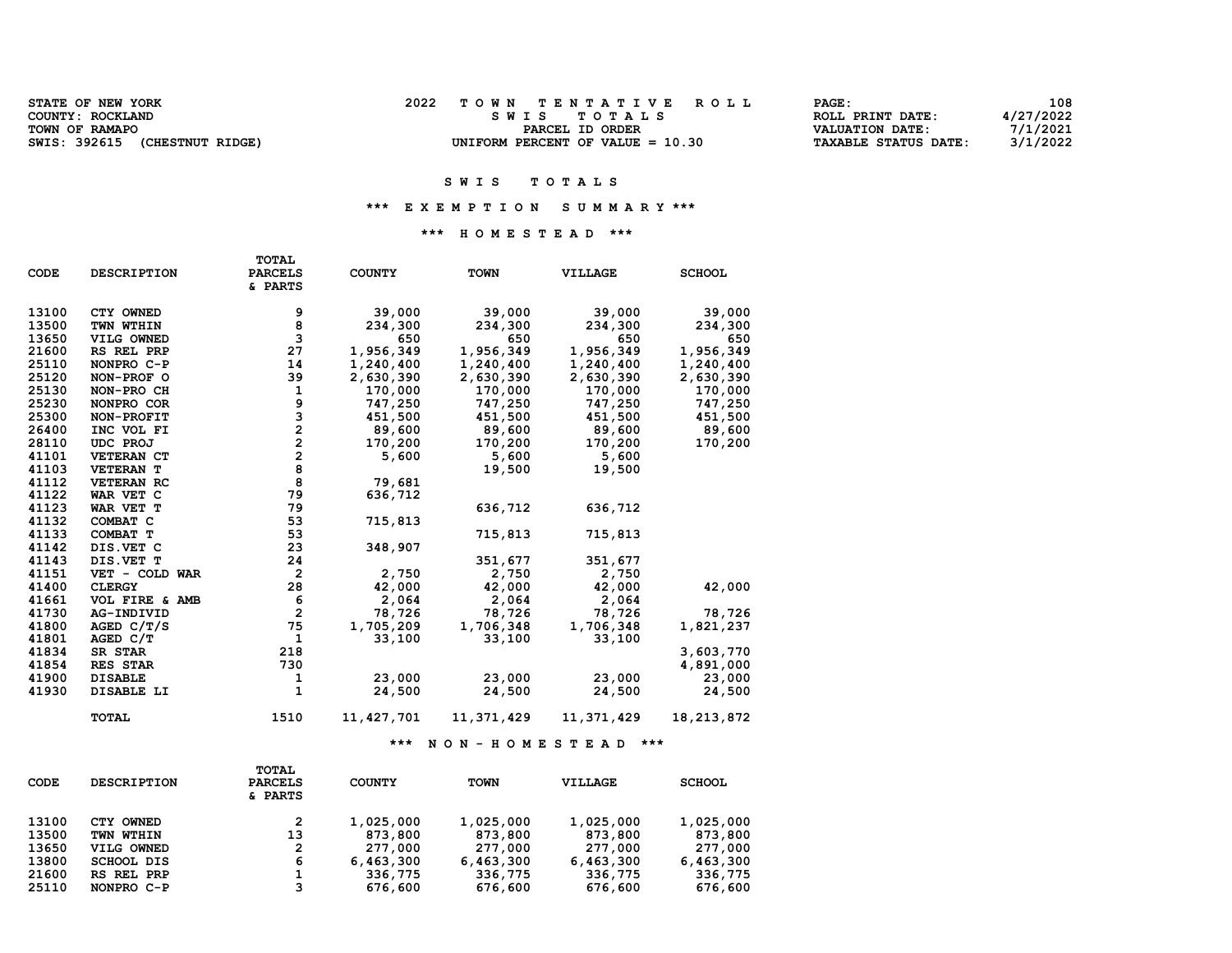| <b>STATE OF NEW YORK</b>         | TOWN TENTATIVE ROLL                | PAGE:                | 109       |
|----------------------------------|------------------------------------|----------------------|-----------|
| COUNTY: ROCKLAND                 | SWIS TOTALS                        | ROLL PRINT DATE:     | 4/27/2022 |
| TOWN OF RAMAPO                   | PARCEL ID ORDER                    | VALUATION DATE:      | 7/1/2021  |
| SWIS: 392615<br>(CHESTNUT RIDGE) | UNIFORM PERCENT OF VALUE $= 10.30$ | TAXABLE STATUS DATE: | 3/1/2022  |

### \*\*\* E X E M P T I O N S U M M A R Y \*\*\*

### \*\*\* N O N - H O M E S T E A D \*\*\*

| <b>CODE</b> | <b>DESCRIPTION</b> | TOTAL<br><b>PARCELS</b><br>& PARTS | <b>COUNTY</b> | <b>TOWN</b>  | <b>VILLAGE</b> | <b>SCHOOL</b> |
|-------------|--------------------|------------------------------------|---------------|--------------|----------------|---------------|
| 25120       | NON-PROF O         |                                    | 2,193,980     | 2,193,980    | 2,193,980      | 2,193,980     |
| 25130       | NON-PRO CH         | 4                                  | 1,702,200     | 1,702,200    | 1,702,200      | 1,702,200     |
| 25230       | NONPRO COR         | 2                                  | 110,000       | 110,000      | 110,000        | 110,000       |
| 25300       | NON-PROFIT         |                                    | 260,000       | 260,000      | 260,000        | 260,000       |
| 26100       | <b>VETS ORGNS</b>  |                                    | 177,000       | 177,000      | 177,000        | 177,000       |
| 26400       | INC VOL FI         |                                    | 333,750       | 333,750      | 333,750        | 333,750       |
| 28120       | NON-PRO CO         |                                    | 1,022,635     | 1,022,635    | 1,022,635      | 1,022,635     |
| 41122       | WAR VET C          |                                    | 3,450         |              |                |               |
| 41123       | WAR VET T          |                                    |               | 3,450        | 3,450          |               |
| 41132       | COMBAT C           | 3                                  | 17,125        |              |                |               |
| 41133       | COMBAT T           | 3                                  |               | 17,125       | 17,125         |               |
| 41730       | AG-INDIVID         | 4                                  | 210,385       | 210,385      | 210,385        | 210,385       |
| 41800       | AGED $C/T/S$       | 11                                 | 122,963       | 122,963      | 122,963        | 133,250       |
| 47100       | <b>TELECOMM</b>    | 4                                  | 368,405       | 368,405      | 368,405        | 368,405       |
|             | <b>TOTAL</b>       | 71                                 | 16, 174, 368  | 16, 174, 368 | 16,174,368     | 16,164,080    |
|             |                    |                                    |               | ***<br>S W I | ***<br>s       |               |

|       |                    | TOTAL          |               |             |           |               |
|-------|--------------------|----------------|---------------|-------------|-----------|---------------|
| CODE  | <b>DESCRIPTION</b> | <b>PARCELS</b> | <b>COUNTY</b> | <b>TOWN</b> | VILLAGE   | <b>SCHOOL</b> |
| 13100 | CTY OWNED          | 11             | 1,064,000     | 1,064,000   | 1,064,000 | 1,064,000     |
| 13500 | TWN WTHIN          | 21             | 1,108,100     | 1,108,100   | 1,108,100 | 1,108,100     |
| 13650 | VILG OWNED         | 5              | 277,650       | 277,650     | 277,650   | 277,650       |
| 13800 | <b>SCHOOL DIS</b>  | 6              | 6,463,300     | 6,463,300   | 6,463,300 | 6,463,300     |
| 21600 | RS REL PRP         | 28             | 2,293,124     | 2,293,124   | 2,293,124 | 2,293,124     |
| 25110 | NONPRO C-P         | 17             | 1,917,000     | 1,917,000   | 1,917,000 | 1,917,000     |
| 25120 | NON-PROF O         | 46             | 4,824,370     | 4,824,370   | 4,824,370 | 4,824,370     |
| 25130 | NON-PRO CH         | 5              | 1,872,200     | 1,872,200   | 1,872,200 | 1,872,200     |
| 25230 | NONPRO COR         | 11             | 857,250       | 857,250     | 857,250   | 857,250       |
| 25300 | NON-PROFIT         | 4              | 711,500       | 711,500     | 711,500   | 711,500       |
| 26100 | VETS ORGNS         | $\mathbf{1}$   | 177,000       | 177,000     | 177,000   | 177,000       |
| 26400 | INC VOL FI         | 3              | 423,350       | 423,350     | 423,350   | 423,350       |
| 28110 | UDC PROJ           | 2              | 170,200       | 170,200     | 170,200   | 170,200       |
| 28120 | NON-PRO CO         | $\mathbf 1$    | 1,022,635     | 1,022,635   | 1,022,635 | 1,022,635     |
| 41101 | <b>VETERAN CT</b>  | 2              | 5,600         | 5,600       | 5,600     |               |
| 41103 | <b>VETERAN T</b>   | 8              |               | 19,500      | 19,500    |               |
| 41112 | <b>VETERAN RC</b>  | 8              | 79,681        |             |           |               |
| 41122 | WAR VET C          | 80             | 640,162       |             |           |               |
| 41123 | WAR VET T          | 80             |               | 640,162     | 640,162   |               |
| 41132 | COMBAT C           | 56             | 732,938       |             |           |               |
| 41133 | COMBAT T           | 56             |               | 732,938     | 732,938   |               |
| 41142 | DIS.VET C          | 23             | 348,907       |             |           |               |
| 41143 | DIS.VET T          | 24             |               | 351,677     | 351,677   |               |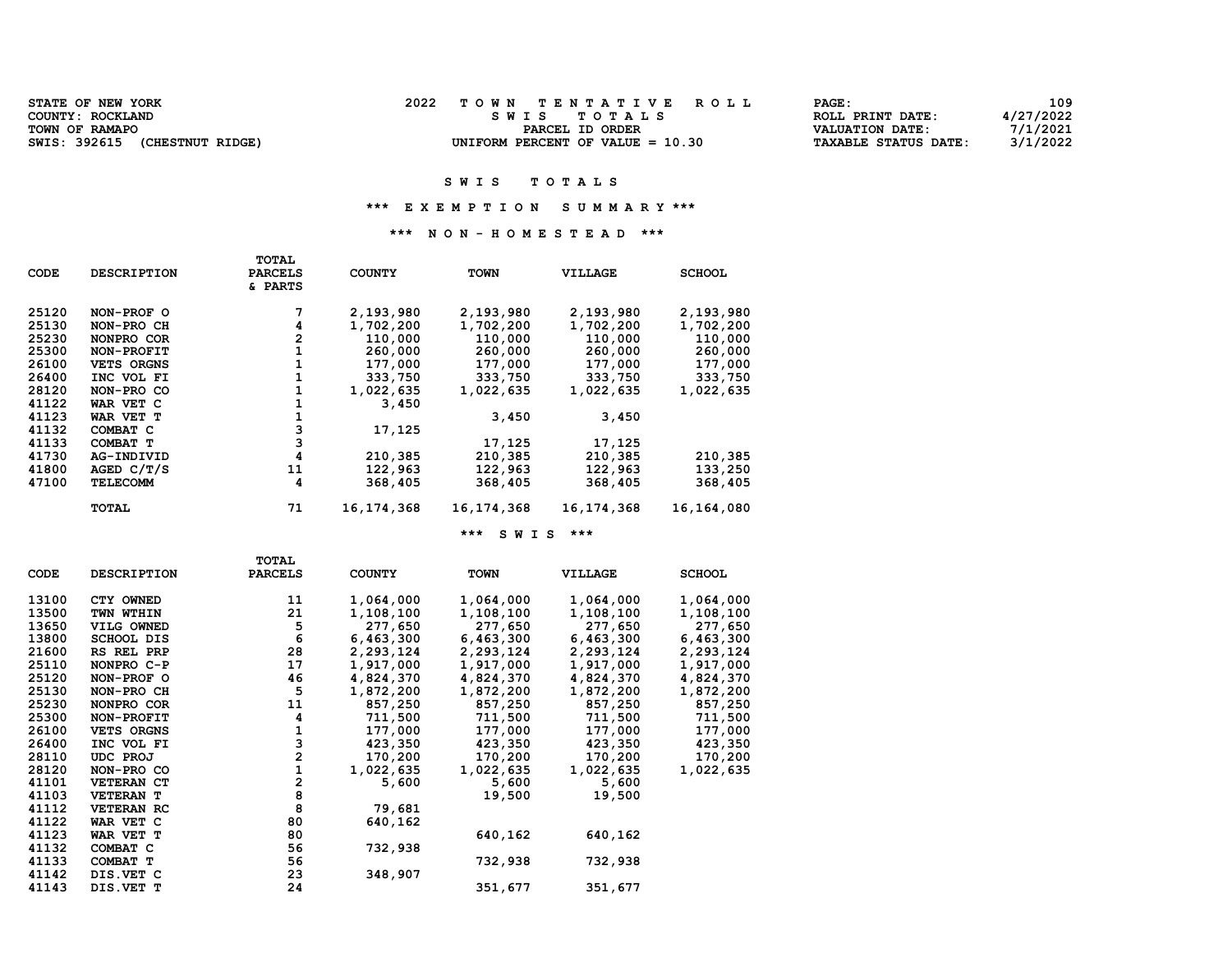| <b>STATE OF NEW YORK</b>         | TOWN TENTATIVE ROLL                | PAGE :                      | 110       |
|----------------------------------|------------------------------------|-----------------------------|-----------|
| COUNTY: ROCKLAND                 | SWIS TOTALS                        | ROLL PRINT DATE:            | 4/27/2022 |
| TOWN OF RAMAPO                   | PARCEL ID ORDER                    | <b>VALUATION DATE:</b>      | 7/1/2021  |
| SWIS: 392615<br>(CHESTNUT RIDGE) | UNIFORM PERCENT OF VALUE $= 10.30$ | <b>TAXABLE STATUS DATE:</b> | 3/1/2022  |

### \*\*\* E X E M P T I O N S U M M A R Y \*\*\*

### \*\*\* S W I S \*\*\*

| CODE  | <b>DESCRIPTION</b> | <b>PARCELS</b> | <b>COUNTY</b> | <b>TOWN</b>  | VILLAGE    | <b>SCHOOL</b> |
|-------|--------------------|----------------|---------------|--------------|------------|---------------|
| 41151 | VET - COLD WAR     | 2              | 2,750         | 2,750        | 2,750      |               |
| 41400 | <b>CLERGY</b>      | 28             | 42,000        | 42,000       | 42,000     | 42,000        |
| 41661 | VOL FIRE & AMB     | 6              | 2,064         | 2,064        | 2,064      |               |
| 41730 | AG-INDIVID         | 6              | 289,111       | 289,111      | 289,111    | 289,111       |
| 41800 | AGED C/T/S         | 86             | 1,828,172     | 1,829,311    | 1,829,311  | 1,954,487     |
| 41801 | AGED C/T           |                | 33,100        | 33,100       | 33,100     |               |
| 41834 | SR STAR            | 218            |               |              |            | 3,603,770     |
| 41854 | RES STAR           | 730            |               |              |            | 4,891,000     |
| 41900 | <b>DISABLE</b>     |                | 23,000        | 23,000       | 23,000     | 23,000        |
| 41930 | DISABLE LI         |                | 24,500        | 24,500       | 24,500     | 24,500        |
| 47100 | <b>TELECOMM</b>    | 4              | 368,405       | 368,405      | 368,405    | 368,405       |
|       | TOTAL              | 1581           | 27,602,069    | 27,545,797   |            | 34, 377, 952  |
|       |                    |                | ***           | <b>GRAND</b> | TOTALS *** |               |

TOTAL

### \*\*\* H O M E S T E A D \*\*\*

| ROLL<br><b>SEC</b> | <b>DESCRIPTION</b>                            | TOTAL<br><b>PARCELS</b><br>& PARTS | <b>ASSESSED</b><br>LAND           | <b>ASSESSED</b><br>TOTAL           | <b>COUNTY</b><br><b>TAXABLE</b> | <b>TOWN</b><br><b>TAXABLE</b> | <b>SCHOOL</b><br><b>TAXABLE</b> | <b>SCHOOL</b><br><b>AFTER STAR</b> |
|--------------------|-----------------------------------------------|------------------------------------|-----------------------------------|------------------------------------|---------------------------------|-------------------------------|---------------------------------|------------------------------------|
| 3<br>8             | TAXABLE<br><b>STATE LAND</b><br>WHOLLY EXEMPT | 2402<br>113                        | 43,483,500<br>17,500<br>2,791,850 | 138,885,937<br>72,104<br>7,458,279 | 134,916,515<br>72.104           | 134,972,787<br>72,104         | 136,625,114<br>72,104           | 128,390,174<br>72,104              |
|                    | ** GRAND TOTAL                                | 2516                               | 46,292,850                        | 146,416,320                        | 134,988,619                     | 135,044,891                   | 136,697,218                     | 128,462,278                        |
|                    |                                               |                                    | ***                               | NON - HOMESTEAD                    |                                 | ***                           |                                 |                                    |

| ROLL<br><b>SEC</b> | <b>DESCRIPTION</b>               | TOTAL<br><b>PARCELS</b><br>& PARTS | <b>ASSESSED</b><br>LAND | <b>ASSESSED</b><br>TOTAL | <b>COUNTY</b><br><b>TAXABLE</b> | <b>TOWN</b><br><b>TAXABLE</b> | <b>SCHOOL</b><br><b>TAXABLE</b> | <b>SCHOOL</b><br><b>AFTER STAR</b> |
|--------------------|----------------------------------|------------------------------------|-------------------------|--------------------------|---------------------------------|-------------------------------|---------------------------------|------------------------------------|
| 5                  | <b>TAXABLE</b><br>SPCL FRANCHISE | 170<br>17                          | 8,294,666               | 22,640,011<br>4,120,923  | 20,755,733<br>4,120,923         | 20,755,733<br>4,120,923       | 20,766,021<br>4,120,923         | 20,766,021<br>4,120,923            |
| 6<br>8             | UTILITY & R.R.<br>WHOLLY EXEMPT  | 8<br>42                            | 28,500<br>3,288,100     | 670,944<br>13,921,685    | 302,539                         | 302,539                       | 302,539                         | 302,539                            |
|                    | <b>** GRAND TOTAL</b>            | 237                                | 11,611,266              | 41,353,563               | 25,179,195                      | 25, 179, 195                  | 25, 189, 483                    | 25,189,483                         |

| <b>ROLL</b> | <b>DESCRIPTION</b> | TOTAL          | ASSESSED    | ASSESSED     | <b>COUNTY</b>  | <b>TOWN</b>    | <b>SCHOOL</b>  | <b>SCHOOL</b>     |
|-------------|--------------------|----------------|-------------|--------------|----------------|----------------|----------------|-------------------|
| <b>SEC</b>  |                    | <b>PARCELS</b> | <b>LAND</b> | <b>TOTAL</b> | <b>TAXABLE</b> | <b>TAXABLE</b> | <b>TAXABLE</b> | <b>AFTER STAR</b> |
|             | <b>TAXABLE</b>     | 2570           | 51,778,166  | 161,525,948  | 155,672,248    | 155,728,520    | 157,391,135    | 149, 156, 195     |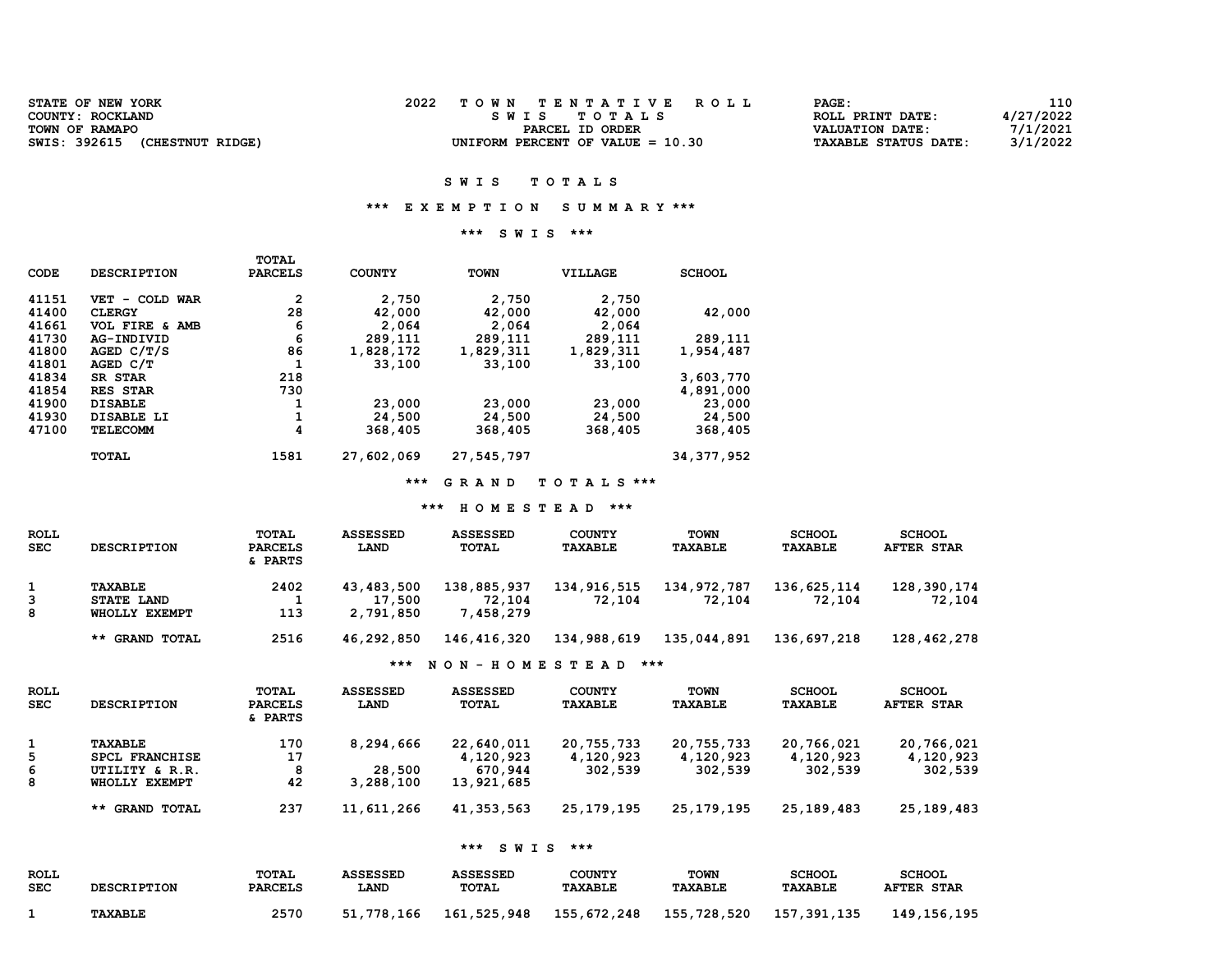| <b>STATE OF NEW YORK</b>         | 2022<br>TOWN TENTATIVE ROLL        | <b>PAGE :</b>               | 111       |
|----------------------------------|------------------------------------|-----------------------------|-----------|
| COUNTY: ROCKLAND                 | SWIS TOTALS                        | ROLL PRINT DATE:            | 4/27/2022 |
| TOWN OF RAMAPO                   | PARCEL ID ORDER                    | <b>VALUATION DATE:</b>      | 7/1/2021  |
| SWIS: 392615<br>(CHESTNUT RIDGE) | UNIFORM PERCENT OF VALUE $= 10.30$ | <b>TAXABLE STATUS DATE:</b> | 3/1/2022  |
|                                  |                                    |                             |           |

### \*\*\* G R A N D T O T A L S \*\*\*

| ROLL<br><b>SEC</b> | <b>DESCRIPTION</b>    | TOTAL<br><b>PARCELS</b> | <b>ASSESSED</b><br>LAND | <b>ASSESSED</b><br>TOTAL | <b>COUNTY</b><br><b>TAXABLE</b> | TOWN<br><b>TAXABLE</b> | <b>SCHOOL</b><br>TAXABLE | <b>SCHOOL</b><br><b>AFTER STAR</b> |
|--------------------|-----------------------|-------------------------|-------------------------|--------------------------|---------------------------------|------------------------|--------------------------|------------------------------------|
|                    | <b>STATE LAND</b>     |                         | 17,500                  | 72,104                   | 72,104                          | 72,104                 | 72,104                   | 72,104                             |
| 5.                 | <b>SPCL FRANCHISE</b> | 17                      |                         | 4,120,923                | 4,120,923                       | 4,120,923              | 4,120,923                | 4,120,923                          |
| 6                  | UTILITY & R.R.        |                         | 28,500                  | 670,944                  | 302,539                         | 302,539                | 302,539                  | 302,539                            |
| 8                  | WHOLLY EXEMPT         | 155                     | 6,079,950               | 21,379,964               |                                 |                        |                          |                                    |
|                    | ** GRAND TOTAL        | 2751                    | 57,904,116              | 187,769,883              | 160, 167, 814                   | 160,224,086            | 161,886,701              | 153,651,761                        |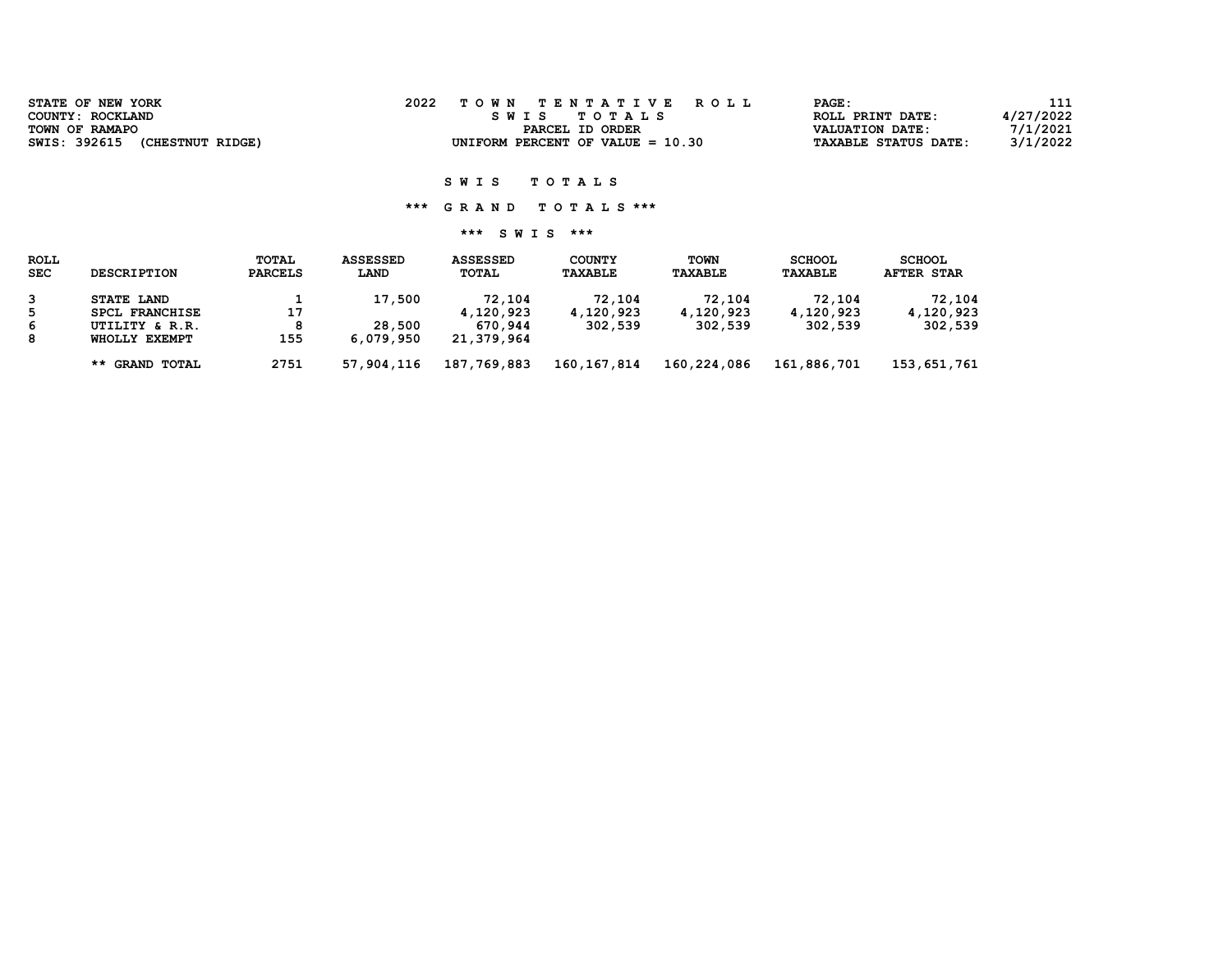| <b>STATE OF NEW YORK</b>            | TOWN TENTATIVE ROLL                | 112.<br><b>PAGE :</b>                   |
|-------------------------------------|------------------------------------|-----------------------------------------|
| COUNTY: ROCKLAND                    | TAXABLE SECTION OF THE ROLL - 1    | 4/27/2022<br>ROLL PRINT DATE:           |
| TOWN OF RAMAPO                      | PARCEL ID ORDER                    | 7/1/2021<br>VALUATION DATE:             |
| SWIS: 392617<br><b>(MONTEBELLO)</b> | UNIFORM PERCENT OF VALUE $= 10.30$ | 3/1/2022<br><b>TAXABLE STATUS DATE:</b> |

### \*\*\* S P E C I A L D I S T R I C T S U M M A R Y \*\*\*

| <b>CODE</b>  | DISTRICT NAME          | <b>TOTAL</b><br><b>PARCELS</b> | <b>EXTENSION</b><br><b>TYPE</b>       | <b>EXTENSION</b><br><b>VALUE</b>         | AD VALOREM<br><b>VALUE</b> | <b>EXEMPT</b><br><b>AMOUNT</b> | <b>TAXABLE</b><br><b>VALUE</b>          |
|--------------|------------------------|--------------------------------|---------------------------------------|------------------------------------------|----------------------------|--------------------------------|-----------------------------------------|
| AD001        | AMBULANCE DIST         | 1477                           | <b>TOTAL</b>                          | 115, 125, 921.00                         |                            |                                | 115, 125, 921                           |
| <b>FP001</b> | <b>MOLESTON FD</b>     | 1                              | <b>TOTAL</b>                          | 1,000.00                                 |                            |                                | 1,000                                   |
| <b>FP003</b> | MONSEY FD              | 98                             | <b>TOTAL</b>                          | 6,826,271.00                             |                            |                                | 6,826,271                               |
| <b>FP004</b> | <b>TALLMAN FD</b>      | 1378                           | <b>TOTAL</b>                          | 108,298,650.00                           |                            |                                | 108,298,650                             |
| <b>PRTC</b>  | PRORATA TOWN/CO        | 6                              | <b>MOVE</b>                           | 55, 417.79                               |                            |                                | 55, 417.790                             |
| <b>PRTSC</b> | PRORATA SCHOOL         | 7                              | <b>MOVE</b>                           | 103,558.58                               |                            |                                | 103,558.580                             |
| SD100        | SEWER DISTRICT         | 1477                           | <b>TOTAL</b><br><b>UNITS</b>          | 116, 105, 921.00<br>1,869.00             |                            |                                | 116, 105, 921<br>1,869.000              |
| SD120        | <b>GARBAGE DISPOSA</b> | 7                              | <b>UNITS</b>                          | 7.00                                     |                            |                                | 7.000                                   |
| SWD01        | <b>SOL. WASTE DISP</b> | 1477                           | <b>SECON</b><br><b>TOTAL</b><br>UNITS | 1,394.00<br>116, 105, 921.00<br>1,429.00 |                            |                                | 1,394.000<br>116, 105, 921<br>1,429.000 |
| SWD02        | <b>SOL. WASTE DISP</b> | 1476                           | <b>SECON</b><br>UNITS                 | 1,931.00<br>1,425.00                     |                            |                                | 1,931.000<br>1,425.000                  |
| <b>TSFU1</b> | TRANSFER STATIO        | 1428                           | <b>SECON</b>                          | 1,425.00                                 |                            |                                | 1,425.000                               |
| <b>WD001</b> | WATER FIRE HYDR        | 1397                           | TOTAL                                 | 109,667,878.00                           |                            |                                | 109,667,878                             |

\*\*\* S C H O O L S U M M A R Y \*\*\*

| SCHL<br>CODE | <b>DESCRIPTION</b> | TOTAL<br><b>PARCELS</b> | <b>ASSESSED</b><br>LAND | <b>ASSESSED</b><br>TOTAL | <b>EXEMPT</b><br><b>AMOUNT</b> | TOTAL<br><b>TAXABLE</b> |
|--------------|--------------------|-------------------------|-------------------------|--------------------------|--------------------------------|-------------------------|
| 392601       | RAMAPO CENTRAL     | 1477                    | 41,639,652              | 116,168,921              | 2,149,319                      | 114,019,602             |
|              | TOTAL              | 1477                    | 41,639,652              | 116,168,921              | 2,149,319                      | 114,019,602             |
|              |                    |                         | ***                     | EXEMPTION SUMMARY ***    |                                |                         |

| CODE           | <b>DESCRIPTION</b>              | <b>TOTAL</b><br><b>PARCELS</b> | <b>COUNTY</b>    | <b>TOWN</b>    | VILLAGE        | <b>SCHOOL</b> |
|----------------|---------------------------------|--------------------------------|------------------|----------------|----------------|---------------|
| 13500<br>41103 | TWN WTHIN<br><b>VETERAN T</b>   | 1                              | 980,000          | 980,000<br>400 | 980,000<br>400 | 980,000       |
| 41112<br>41121 | <b>VETERAN RC</b><br>WAR VET CT | 55                             | 2,088<br>438,578 | 438,578        | 438,578        |               |
| 41124<br>41131 | WAR VET S<br>COMBAT CT          | 55<br>36                       | 459,971          | 459,971        | 459,971        | 75,625        |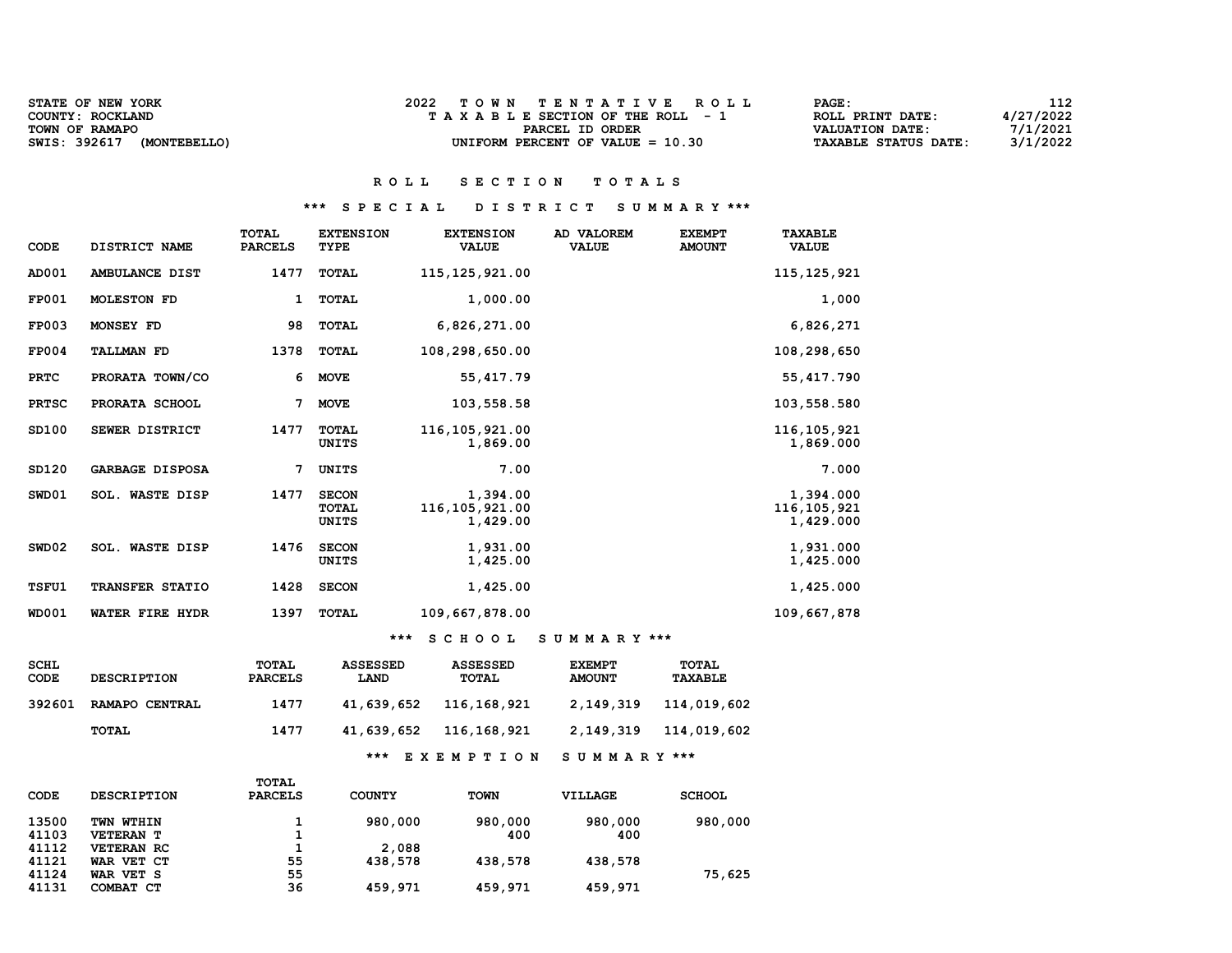| <b>STATE OF NEW YORK</b>            | 2022<br>TOWN TENTATIVE ROLL        | 113<br><b>PAGE :</b>                    |
|-------------------------------------|------------------------------------|-----------------------------------------|
| COUNTY: ROCKLAND                    | TAXABLE SECTION OF THE ROLL - 1    | 4/27/2022<br>ROLL PRINT DATE:           |
| TOWN OF RAMAPO                      | PARCEL ID ORDER                    | 7/1/2021<br>VALUATION DATE:             |
| SWIS: 392617<br><b>(MONTEBELLO)</b> | UNIFORM PERCENT OF VALUE $= 10.30$ | 3/1/2022<br><b>TAXABLE STATUS DATE:</b> |

### \*\*\* E X E M P T I O N S U M M A R Y \*\*\*

| <b>CODE</b> | <b>DESCRIPTION</b> | TOTAL<br><b>PARCELS</b> | <b>COUNTY</b> | <b>TOWN</b> | <b>VILLAGE</b> | <b>SCHOOL</b> |
|-------------|--------------------|-------------------------|---------------|-------------|----------------|---------------|
|             |                    |                         |               |             |                |               |
| 41134       | COMBAT S           | 36                      |               |             |                | 82,512        |
| 41141       | DIS. VET CT        | 18                      | 277,534       | 277,534     | 277,534        |               |
| 41144       | DIS. VET S         | 18                      |               |             |                | 73,922        |
| 41400       | <b>CLERGY</b>      | $\mathbf{2}$            | 3,000         | 3,000       | 3,000          | 3,000         |
| 41661       | VOL FIRE & AMB     | $\mathbf{2}$            | 688           | 688         | 688            |               |
| 41800       | AGED $C/T/S$       | 34                      | 778,232       | 779,076     | 779,076        | 819,707       |
| 41834       | <b>SR STAR</b>     | 108                     |               |             |                | 1,796,120     |
| 41854       | RES STAR           | 323                     |               |             |                | 2,164,100     |
| 41900       | <b>DISABLE</b>     | 5                       | 51,553        | 51,553      | 51,553         | 51,553        |
| 47600       | <b>BUSI IMPRO</b>  | 1                       | 63,000        | 63,000      | 63,000         | 63,000        |
|             | <b>TOTAL</b>       | 696                     | 3,054,644     | 3,053,800   |                | 6,109,539     |

| <b>ROLL</b><br><b>SEC</b> | <b>DESCRIPTION</b>    | <b>TOTAL</b><br><b>PARCELS</b> | <b>ASSESSED</b><br><b>LAND</b> | <b>ASSESSED</b><br>TOTAL | <b>COUNTY</b><br><b>TAXABLE</b> | TOWN<br><b>TAXABLE</b> | <b>SCHOOL</b><br>TAXABLE | <b>SCHOOL</b><br><b>AFTER STAR</b> |
|---------------------------|-----------------------|--------------------------------|--------------------------------|--------------------------|---------------------------------|------------------------|--------------------------|------------------------------------|
|                           | TAXABLE               | 1477                           | 41,639,652                     | 116,168,921              | 113, 114, 277                   | 113, 115, 121          | 114,019,602              | 110,066,082                        |
|                           | <b>** GRAND TOTAL</b> | 1477                           | 41,639,652                     | 116,168,921              | 113, 114, 277                   | 113, 115, 121          | 114,019,602              | 110,066,082                        |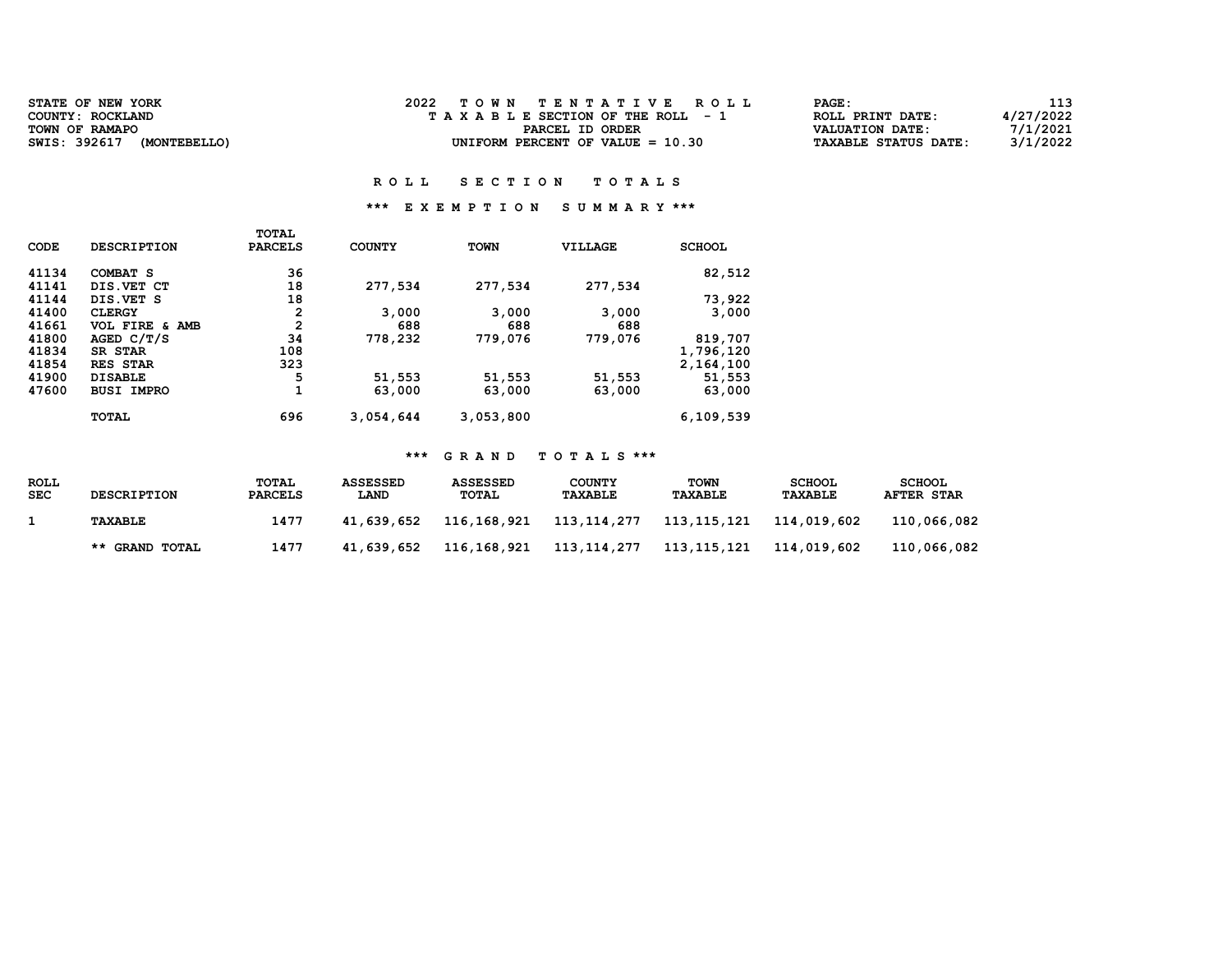| <b>STATE OF NEW YORK</b>            | 2022<br>TOWN TENTATIVE ROLL                 | 114<br>PAGE:                       |
|-------------------------------------|---------------------------------------------|------------------------------------|
| COUNTY: ROCKLAND                    | TAXABLE STATE LANDS SECTION OF THE ROLL - 3 | 4/27/2022<br>ROLL PRINT DATE:      |
| TOWN OF RAMAPO                      | PARCEL ID ORDER                             | 7/1/2021<br><b>VALUATION DATE:</b> |
| SWIS: 392617<br><b>(MONTEBELLO)</b> | UNIFORM PERCENT OF VALUE $= 10.30$          | 3/1/2022<br>TAXABLE STATUS DATE:   |

### \*\*\* S P E C I A L D I S T R I C T S U M M A R Y \*\*\*

| CODE         | DISTRICT NAME     | <b>TOTAL</b><br><b>PARCELS</b> | <b>EXTENSION</b><br>TYPE | <b>EXTENSION</b><br><b>VALUE</b> | AD VALOREM<br><b>VALUE</b> | <b>EXEMPT</b><br><b>AMOUNT</b> | <b>TAXABLE</b><br><b>VALUE</b> |
|--------------|-------------------|--------------------------------|--------------------------|----------------------------------|----------------------------|--------------------------------|--------------------------------|
| AD001        | AMBULANCE DIST    | 13                             | TOTAL                    | 372,550.00                       |                            |                                | 372,550                        |
| <b>FP004</b> | <b>TALLMAN FD</b> | 13                             | TOTAL                    | 372,550.00                       |                            |                                | 372,550                        |
| SD100        | SEWER DISTRICT    | 3                              | <b>TOTAL</b><br>UNITS    | 223,408.00                       |                            |                                | 223,408                        |
| <b>TSFU1</b> | TRANSFER STATIO   |                                | <b>SECON</b>             |                                  |                            |                                |                                |
| <b>WD001</b> | WATER FIRE HYDR   | 4                              | TOTAL                    | 228,385.00                       |                            |                                | 228,385                        |
|              |                   |                                |                          |                                  |                            |                                |                                |

### \*\*\* S C H O O L S U M M A R Y \*\*\*

| SCHL<br><b>CODE</b> | <b>DESCRIPTION</b> | <b>TOTAL</b><br><b>PARCELS</b> | <b>ASSESSED</b><br><b>LAND</b> | ASSESSED<br><b>TOTAL</b> | <b>EXEMPT</b><br><b>AMOUNT</b> | TOTAL<br>TAXABLE |
|---------------------|--------------------|--------------------------------|--------------------------------|--------------------------|--------------------------------|------------------|
| 392601              | RAMAPO CENTRAL     | 13                             | 300,038                        | 372,550                  |                                | 372,550          |
|                     | <b>TOTAL</b>       | 13                             | 300,038                        | 372,550                  |                                | 372,550          |

### \*\*\* E X E M P T I O N S U M M A R Y \*\*\*

|             |                    | TOTAL          |               |             |                                 |               |
|-------------|--------------------|----------------|---------------|-------------|---------------------------------|---------------|
| <b>CODE</b> | <b>DESCRIPTION</b> | <b>PARCELS</b> | <b>COUNTY</b> | <b>TOWN</b> | VILLAGE                         | <b>SCHOOL</b> |
|             |                    |                |               |             |                                 |               |
|             |                    |                |               | NO.         | <b>EXEMPTIONS AT THIS LEVEL</b> |               |

| <b>ROLL</b><br><b>SEC</b> | <b>DESCRIPTION</b>    | TOTAL<br><b>PARCELS</b> | <b>ASSESSED</b><br><b>LAND</b> | <b>ASSESSED</b><br>TOTAL | <b>COUNTY</b><br><b>TAXABLE</b> | <b>TOWN</b><br><b>TAXABLE</b> | <b>SCHOOL</b><br>TAXABLE | <b>SCHOOL</b><br><b>AFTER STAR</b> |
|---------------------------|-----------------------|-------------------------|--------------------------------|--------------------------|---------------------------------|-------------------------------|--------------------------|------------------------------------|
|                           | <b>STATE LAND</b>     | 13                      | 300,038                        | 372,550                  | 372,550                         | 372,550                       | 372,550                  | 372,550                            |
|                           | <b>** GRAND TOTAL</b> | 13                      | 300,038                        | 372,550                  | 372,550                         | 372,550                       | 372,550                  | 372,550                            |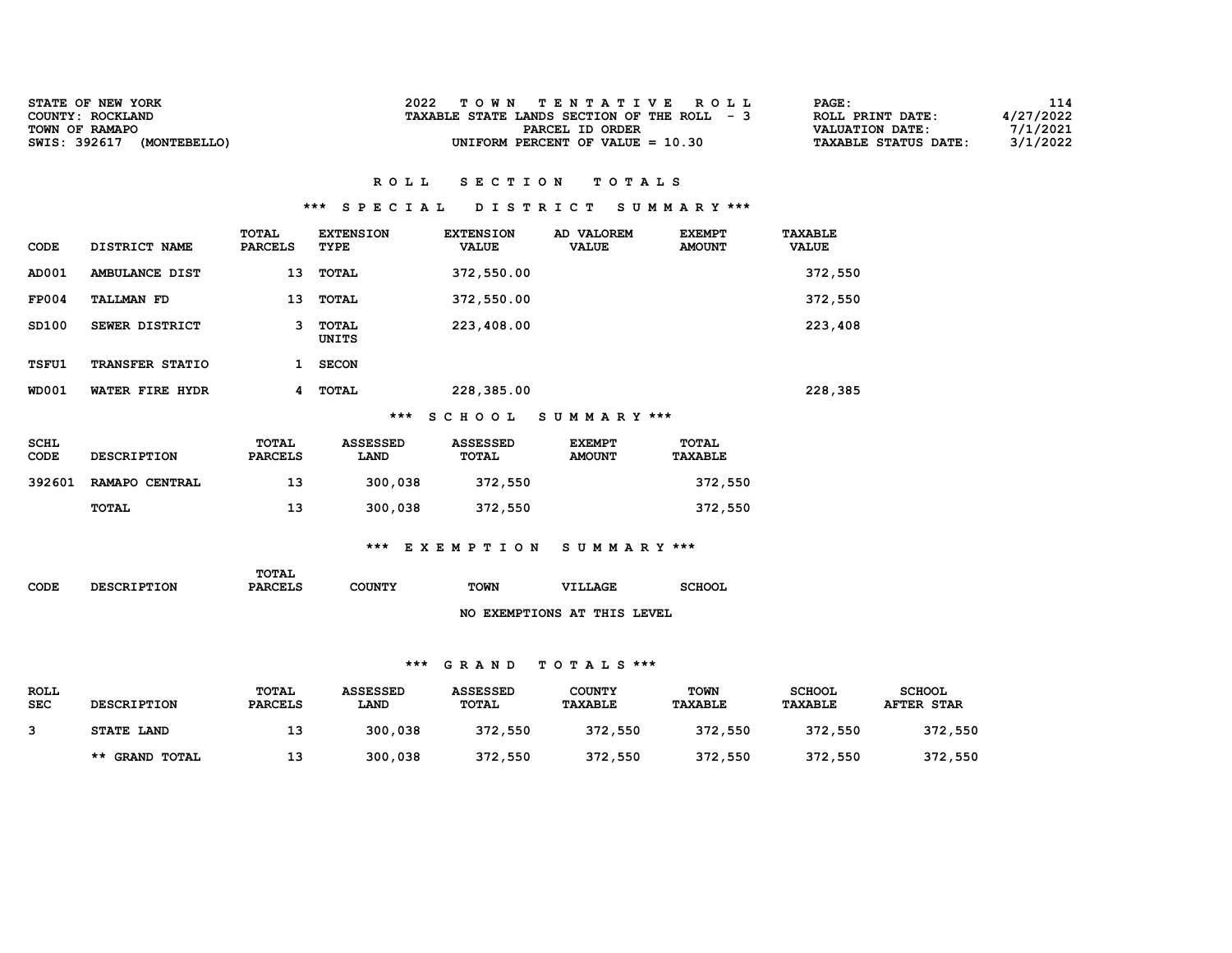| <b>STATE OF NEW YORK</b>            | TOWN TENTATIVE ROLL                        | 115<br><b>PAGE:</b>                     |
|-------------------------------------|--------------------------------------------|-----------------------------------------|
| COUNTY: ROCKLAND                    | SPECIAL FRANCHISE SECTION OF THE ROLL $-5$ | 4/27/2022<br>ROLL PRINT DATE:           |
| TOWN OF RAMAPO                      | PARCEL ID ORDER                            | 7/1/2021<br>VALUATION DATE:             |
| SWIS: 392617<br><b>(MONTEBELLO)</b> | UNIFORM PERCENT OF VALUE $= 10.30$         | 3/1/2022<br><b>TAXABLE STATUS DATE:</b> |

### \*\*\* S P E C I A L D I S T R I C T S U M M A R Y \*\*\*

| CODE         | DISTRICT NAME          | TOTAL<br><b>PARCELS</b> | <b>EXTENSION</b><br>TYPE       | <b>EXTENSION</b><br><b>VALUE</b> | AD VALOREM<br><b>VALUE</b> | <b>EXEMPT</b><br><b>AMOUNT</b> | <b>TAXABLE</b><br><b>VALUE</b> |
|--------------|------------------------|-------------------------|--------------------------------|----------------------------------|----------------------------|--------------------------------|--------------------------------|
| AD001        | AMBULANCE DIST         | 16                      | <b>TOTAL</b>                   | 2,767,551.00                     |                            |                                | 2,767,551                      |
| <b>FP003</b> | MONSEY FD              | 1                       | <b>TOTAL</b>                   | 12,141.00                        |                            |                                | 12,141                         |
| <b>FP004</b> | <b>TALLMAN FD</b>      | 16                      | <b>TOTAL</b>                   | 2,755,410.00                     |                            |                                | 2,755,410                      |
| SD100        | SEWER DISTRICT         | 16                      | <b>TOTAL</b><br>UNITS          | 2,767,551.00                     |                            |                                | 2,767,551                      |
| SWD01        | <b>SOL. WASTE DISP</b> | 16                      | <b>SECON</b><br>TOTAL<br>UNITS | 2,767,551.00                     |                            |                                | 2,767,551                      |
| SWD02        | <b>SOL. WASTE DISP</b> | 7                       | <b>SECON</b><br>UNITS          |                                  |                            |                                |                                |
| <b>TSFU1</b> | <b>TRANSFER STATIO</b> | 1                       | <b>SECON</b>                   |                                  |                            |                                |                                |
| <b>WD001</b> | WATER FIRE HYDR        | 16                      | TOTAL                          | 2,767,551.00                     |                            |                                | 2,767,551                      |
|              |                        |                         |                                | $***$<br><b>SCHOOL</b>           | SUMMARY ***                |                                |                                |

| <b>SCHL</b><br>CODE | <b>DESCRIPTION</b> | TOTAL<br><b>PARCELS</b> | <b>ASSESSED</b><br><b>LAND</b> | <b>ASSESSED</b><br><b>TOTAL</b> | <b>EXEMPT</b><br><b>AMOUNT</b> | <b>TOTAL</b><br><b>TAXABLE</b> |
|---------------------|--------------------|-------------------------|--------------------------------|---------------------------------|--------------------------------|--------------------------------|
| 392601              | RAMAPO CENTRAL     | 16                      |                                | 2,767,551                       |                                | 2,767,551                      |
|                     | <b>TOTAL</b>       | 16                      |                                | 2,767,551                       |                                | 2,767,551                      |

### \*\*\* E X E M P T I O N S U M M A R Y \*\*\*

|      |                    | TOTAL          |        |             |                             |               |
|------|--------------------|----------------|--------|-------------|-----------------------------|---------------|
| CODE | <b>DESCRIPTION</b> | <b>PARCELS</b> | COUNTY | <b>TOWN</b> | <b>VILLAGE</b>              | <b>SCHOOL</b> |
|      |                    |                |        |             |                             |               |
|      |                    |                |        |             | NO EXEMPTIONS AT THIS LEVEL |               |

| <b>ROLL</b><br><b>SEC</b> | <b>DESCRIPTION</b>    | <b>TOTAL</b><br><b>PARCELS</b> | <b>ASSESSED</b><br><b>LAND</b> | <b>ASSESSED</b><br>TOTAL | <b>COUNTY</b><br><b>TAXABLE</b> | <b>TOWN</b><br><b>TAXABLE</b> | <b>SCHOOL</b><br>TAXABLE | <b>SCHOOL</b><br><b>AFTER STAR</b> |
|---------------------------|-----------------------|--------------------------------|--------------------------------|--------------------------|---------------------------------|-------------------------------|--------------------------|------------------------------------|
| 5.                        | <b>SPCL FRANCHISE</b> | 16                             |                                | 2,767,551                | 2,767,551                       | 2,767,551                     | 2,767,551                | 2,767,551                          |
|                           | <b>** GRAND TOTAL</b> | 16                             |                                | 2,767,551                | 2,767,551                       | 2,767,551                     | 2,767,551                | 2,767,551                          |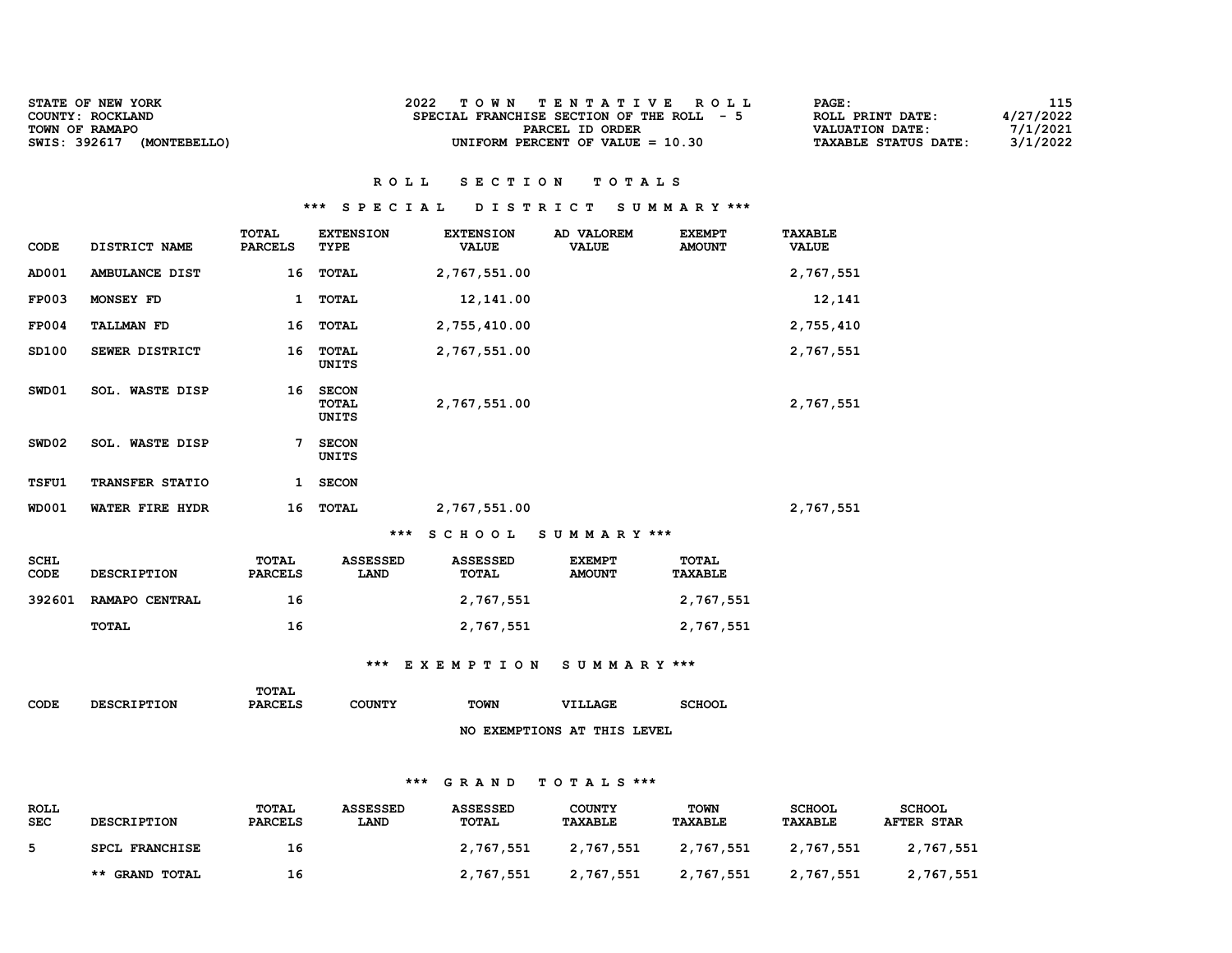| STATE OF NEW YORK<br>COUNTY: ROCKLAND          | TOWN TENTATIVE ROLL<br>UTILITY & R. R. SECTION OF THE ROLL - 6 | 116<br>PAGE:<br>4/27/2022<br>ROLL PRINT DATE:                          |
|------------------------------------------------|----------------------------------------------------------------|------------------------------------------------------------------------|
| TOWN OF RAMAPO<br>SWIS: 392617<br>(MONTEBELLO) | PARCEL ID ORDER<br>UNIFORM PERCENT OF VALUE $= 10.30$          | 7/1/2021<br>VALUATION DATE:<br>3/1/2022<br><b>TAXABLE STATUS DATE:</b> |

### \*\*\* S P E C I A L D I S T R I C T S U M M A R Y \*\*\*

| CODE                       | DISTRICT NAME          | <b>TOTAL</b><br><b>PARCELS</b> | <b>EXTENSION</b><br>TYPE              | <b>EXTENSION</b><br><b>VALUE</b> | AD VALOREM<br><b>VALUE</b>     | <b>EXEMPT</b><br><b>AMOUNT</b> | <b>TAXABLE</b><br><b>VALUE</b> |
|----------------------------|------------------------|--------------------------------|---------------------------------------|----------------------------------|--------------------------------|--------------------------------|--------------------------------|
| AD001                      | AMBULANCE DIST         | 13                             | TOTAL                                 | 768,898.00                       |                                |                                | 768,898                        |
| <b>FP004</b>               | TALLMAN FD             | 13                             | <b>TOTAL</b>                          | 768,898.00                       |                                |                                | 768,898                        |
| SD100                      | SEWER DISTRICT         | 13                             | <b>TOTAL</b><br>UNITS                 | 768,898.00                       |                                |                                | 768,898                        |
| SWD01                      | SOL. WASTE DISP        | 13                             | <b>SECON</b><br><b>TOTAL</b><br>UNITS | 768,898.00<br>1.00               |                                |                                | 768,898<br>1.000               |
| SWD02                      | <b>SOL. WASTE DISP</b> | 6                              | <b>SECON</b><br><b>UNITS</b>          |                                  |                                |                                |                                |
| <b>WD001</b>               | WATER FIRE HYDR        | 13                             | <b>TOTAL</b>                          | 768,898.00                       |                                |                                | 768,898                        |
|                            |                        |                                | $***$                                 | <b>SCHOOL</b>                    | SUMMARY ***                    |                                |                                |
| <b>SCHL</b><br><b>CODE</b> | <b>DESCRIPTION</b>     | TOTAL<br><b>PARCELS</b>        | <b>ASSESSED</b><br>LAND               | <b>ASSESSED</b><br>TOTAL         | <b>EXEMPT</b><br><b>AMOUNT</b> | <b>TOTAL</b><br><b>TAXABLE</b> |                                |
| 392601                     | RAMAPO CENTRAL         | 13                             | 248,700                               | 768,898                          | 28,293                         | 740,605                        |                                |
|                            | <b>TOTAL</b>           | 13                             | 248,700                               | 768,898                          | 28,293                         | 740,605                        |                                |
|                            |                        |                                | ***                                   | EXEMPTION                        | SUMMARY ***                    |                                |                                |

| CODE  | <b>DESCRIPTION</b> | TOTAL<br><b>PARCELS</b> | <b>COUNTY</b> | <b>TOWN</b> | VILLAGE | <b>SCHOOL</b> |
|-------|--------------------|-------------------------|---------------|-------------|---------|---------------|
| 47100 | <b>TELECOMM</b>    | 4                       | 28,293        | 28,293      | 28,293  | 28,293        |
|       | TOTAL              | 4                       | 28,293        | 28,293      |         | 28,293        |

| ROLL<br><b>SEC</b> | <b>DESCRIPTION</b>    | TOTAL<br><b>PARCELS</b> | <b>ASSESSED</b><br><b>LAND</b> | <b>ASSESSED</b><br>TOTAL | COUNTY<br>TAXABLE | <b>TOWN</b><br><b>TAXABLE</b> | <b>SCHOOL</b><br><b>TAXABLE</b> | <b>SCHOOL</b><br><b>AFTER STAR</b> |
|--------------------|-----------------------|-------------------------|--------------------------------|--------------------------|-------------------|-------------------------------|---------------------------------|------------------------------------|
| 6                  | UTILITY & R.R.        | 13                      | 248,700                        | 768,898                  | 740,605           | 740,605                       | 740,605                         | 740,605                            |
|                    | <b>** GRAND TOTAL</b> | 13                      | 248,700                        | 768,898                  | 740,605           | 740,605                       | 740,605                         | 740,605                            |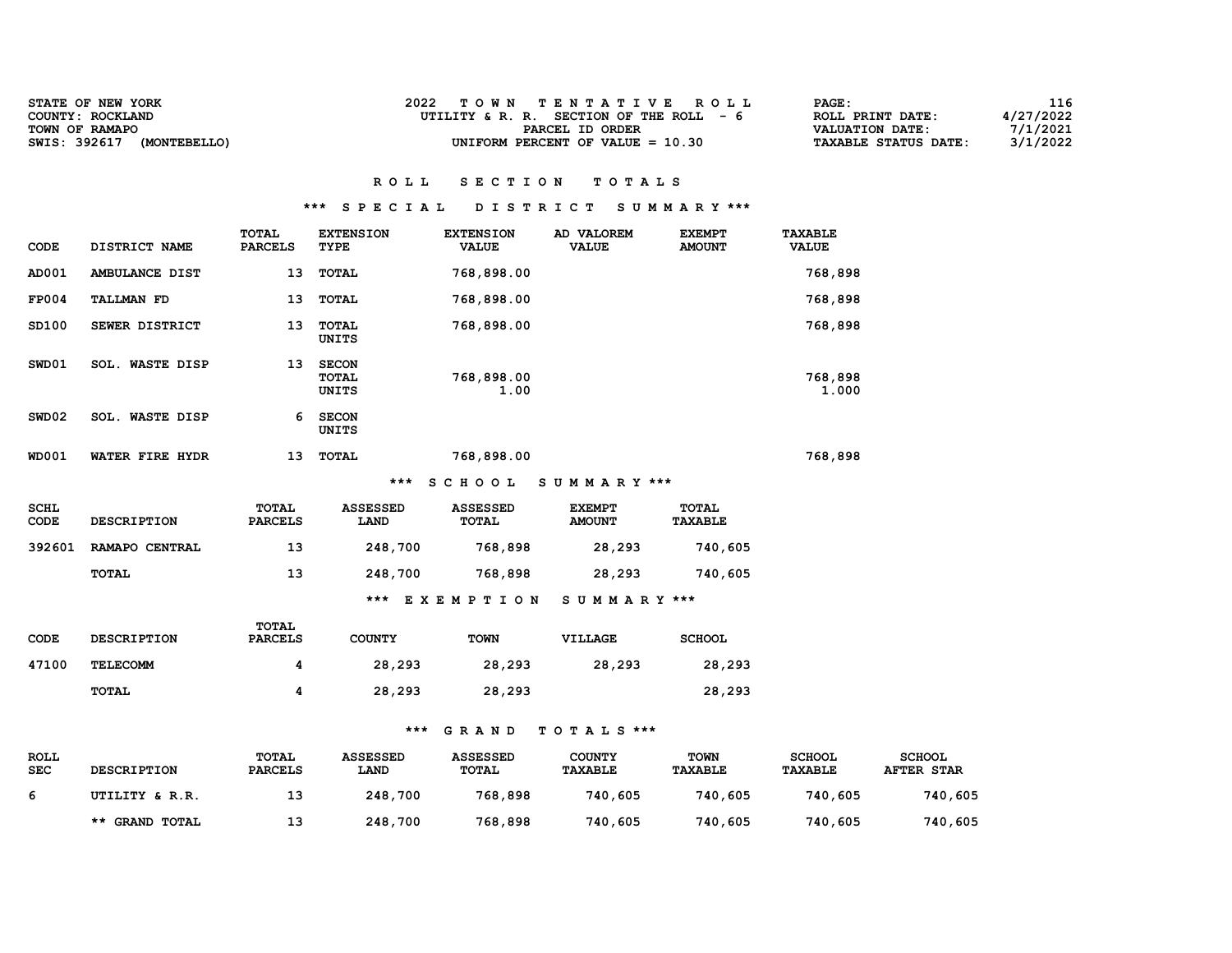| STATE OF NEW YORK                   | TOWN TENTATIVE ROLL                    | 117<br>PAGE:                            |
|-------------------------------------|----------------------------------------|-----------------------------------------|
| COUNTY: ROCKLAND                    | WHOLLY EXEMPT SECTION OF THE ROLL $-8$ | 4/27/2022<br>ROLL PRINT DATE:           |
| TOWN OF RAMAPO                      | PARCEL ID ORDER                        | 7/1/2021<br>VALUATION DATE:             |
| SWIS: 392617<br><b>(MONTEBELLO)</b> | UNIFORM PERCENT OF VALUE $= 10.30$     | 3/1/2022<br><b>TAXABLE STATUS DATE:</b> |

### \*\*\* S P E C I A L D I S T R I C T S U M M A R Y \*\*\*

| <b>CODE</b>  | DISTRICT NAME             | <b>TOTAL</b><br><b>PARCELS</b> | <b>EXTENSION</b><br>TYPE       | <b>EXTENSION</b><br><b>VALUE</b> | AD VALOREM<br><b>VALUE</b> | <b>EXEMPT</b><br><b>AMOUNT</b> | <b>TAXABLE</b><br><b>VALUE</b>  |
|--------------|---------------------------|--------------------------------|--------------------------------|----------------------------------|----------------------------|--------------------------------|---------------------------------|
| AD001        | AMBULANCE DIST            | 73                             | <b>TOTAL</b>                   | 6,527,500.00                     |                            |                                | 6,527,500                       |
| <b>FP003</b> | MONSEY FD                 | 6                              | <b>TOTAL</b>                   | 66,800.00                        |                            |                                | 66,800                          |
| <b>FP004</b> | <b>TALLMAN FD</b>         | 53                             | TOTAL                          | 6,460,700.00                     |                            |                                | 6,460,700                       |
| SD100        | SEWER DISTRICT            | 72                             | TOTAL<br>UNITS                 | 23,420,300.00<br>490.00          |                            |                                | 23,420,300<br>490.000           |
| SD120        | <b>GARBAGE DISPOSA</b>    | 1                              | UNITS                          | 4.00                             |                            |                                | 4.000                           |
| SWD01        | <b>WASTE DISP</b><br>SOL. | 72                             | <b>SECON</b><br>TOTAL<br>UNITS | 196.00<br>23,420,300.00<br>66.00 |                            |                                | 196.000<br>23,420,300<br>66.000 |
| SWD02        | <b>WASTE DISP</b><br>SOL. | 72                             | <b>SECON</b><br>UNITS          | 490.00<br>207.00                 |                            |                                | 490.000<br>207.000              |
| <b>TSFU1</b> | TRANSFER STATIO           | 36                             | <b>SECON</b>                   | 207.00                           |                            |                                | 207.000                         |
| <b>WD001</b> | WATER FIRE HYDR           | 54                             | TOTAL                          | 6,527,500.00                     |                            |                                | 6,527,500                       |

### \*\*\* S C H O O L S U M M A R Y \*\*\*

| <b>SCHL</b><br>CODE | <b>DESCRIPTION</b> | TOTAL<br><b>PARCELS</b> | ASSESSED<br>LAND | ASSESSED<br>TOTAL | <b>EXEMPT</b><br><b>AMOUNT</b> | <b>TOTAL</b><br><b>TAXABLE</b> |
|---------------------|--------------------|-------------------------|------------------|-------------------|--------------------------------|--------------------------------|
| 392601              | RAMAPO CENTRAL     | 73                      | 5,718,800        | 25,740,500        | 25,736,500                     | 4,000                          |
|                     | TOTAL              | 73                      | 5,718,800        | 25,740,500        | 25,736,500                     | 4,000                          |

# \*\*\* E X E M P T I O N S U M M A R Y \*\*\*

|             |                    | TOTAL          |               |             |                |               |
|-------------|--------------------|----------------|---------------|-------------|----------------|---------------|
| <b>CODE</b> | <b>DESCRIPTION</b> | <b>PARCELS</b> | <b>COUNTY</b> | <b>TOWN</b> | <b>VILLAGE</b> | <b>SCHOOL</b> |
| 13100       | CTY OWNED          | 14             |               |             |                | 384,700       |
|             |                    |                | 384,700       | 384,700     | 384,700        |               |
| 13500       | TWN WTHIN          | 11             | 235,100       | 235,100     | 235,100        | 235,100       |
| 13650       | VILG OWNED         | 16             | 509,400       | 509,400     | 509,400        | 509,400       |
| 13730       | OUT-VILL           | 2              | 900           | 900         | 900            | 900           |
| 13800       | <b>SCHOOL DIS</b>  | 5              | 13,319,200    | 13,319,200  | 13,319,200     | 13,319,200    |
| 13870       | SPEC DISTS         |                | 30,400        | 30,400      | 30,400         | 30,400        |
| 18020       | MUN-IND-DV         | з              | 5,907,000     | 5,907,000   | 5,907,000      | 5,907,000     |
| 21600       | RS REL PRP         |                | 619,600       | 619,600     | 619,600        | 619,600       |
| 25110       | NONPRO C-P         | 4              | 2,030,700     | 2,030,700   | 2,030,700      | 2,030,700     |
| 25120       | NON-PROF O         |                | 6,100         | 6,100       | 6,100          | 6,100         |
| 25230       | NONPRO COR         | 4              | 377,200       | 377,200     | 377,200        | 377,200       |
| 27350       | <b>CEMETERIES</b>  |                | 16,200        | 16,200      | 16,200         | 16,200        |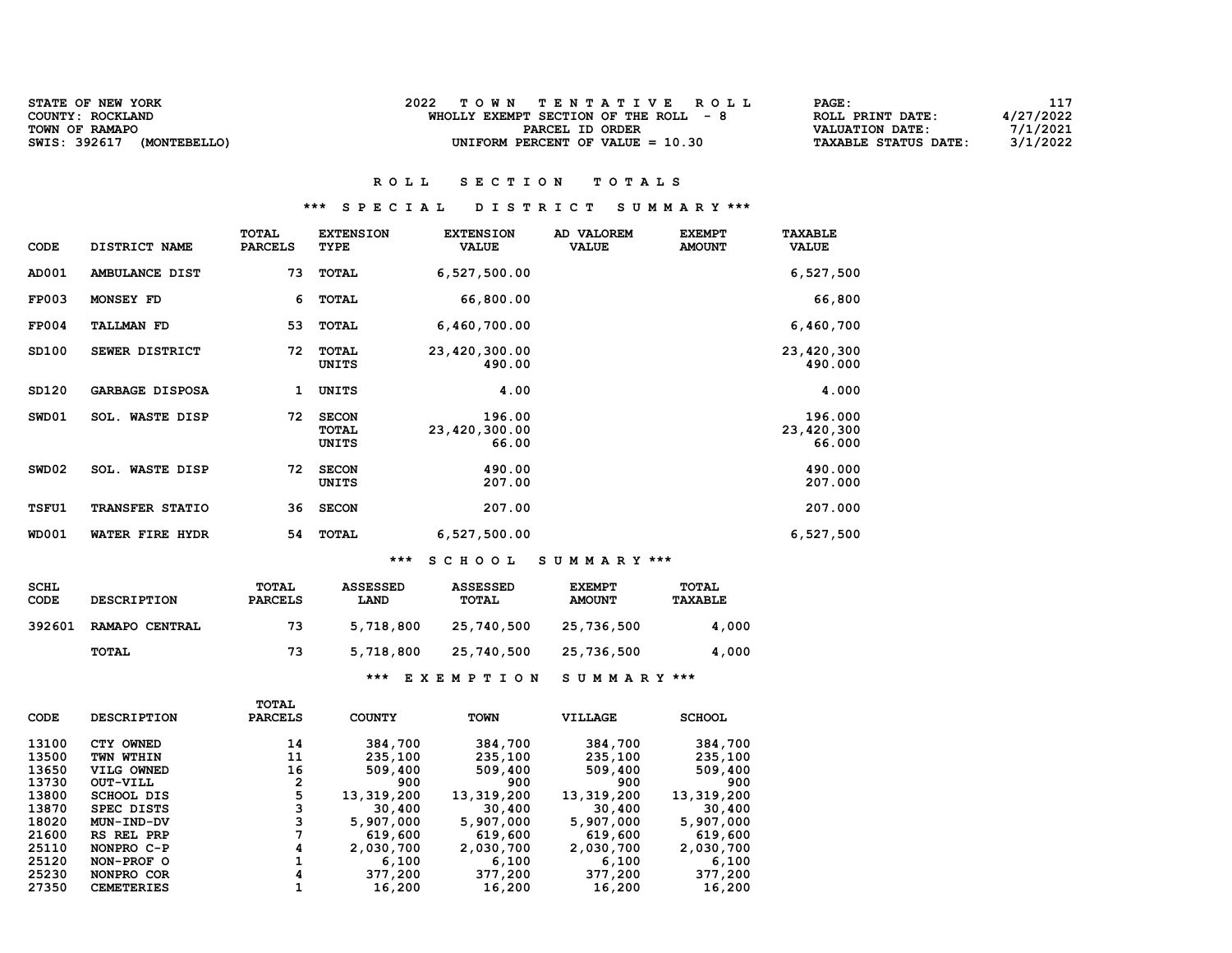| <b>STATE OF NEW YORK</b><br>COUNTY: ROCKLAND          | 2022<br>TOWN TENTATIVE ROLL<br>WHOLLY EXEMPT SECTION OF THE ROLL $-8$ | 118<br><b>PAGE:</b><br>4/27/2022<br>ROLL PRINT DATE:                   |
|-------------------------------------------------------|-----------------------------------------------------------------------|------------------------------------------------------------------------|
| TOWN OF RAMAPO<br>SWIS: 392617<br><b>(MONTEBELLO)</b> | PARCEL ID ORDER<br>UNIFORM PERCENT OF VALUE $= 10.30$                 | 7/1/2021<br><b>VALUATION DATE:</b><br>3/1/2022<br>TAXABLE STATUS DATE: |

### \*\*\* E X E M P T I O N S U M M A R Y \*\*\*

| CODE           | <b>DESCRIPTION</b>          | TOTAL<br><b>PARCELS</b> | <b>COUNTY</b>      | <b>TOWN</b>        | VILLAGE            | <b>SCHOOL</b> |
|----------------|-----------------------------|-------------------------|--------------------|--------------------|--------------------|---------------|
| 33201<br>50000 | CTY TAX SL<br>WHOLLY EXEMPT |                         | 4,000<br>2,300,000 | 4,000<br>2,300,000 | 4,000<br>2,300,000 | 2,300,000     |
|                | TOTAL                       | 73                      | 25,740,500         | 25,740,500         |                    | 25,736,500    |

| <b>ROLL</b><br><b>SEC</b> | <b>DESCRIPTION</b>    | TOTAL<br><b>PARCELS</b> | <b>ASSESSED</b><br><b>LAND</b> | <b>ASSESSED</b><br>TOTAL | <b>COUNTY</b><br>TAXABLE | <b>TOWN</b><br><b>TAXABLE</b> | <b>SCHOOL</b><br><b>TAXABLE</b> | <b>SCHOOL</b><br><b>AFTER STAR</b> |
|---------------------------|-----------------------|-------------------------|--------------------------------|--------------------------|--------------------------|-------------------------------|---------------------------------|------------------------------------|
| 8                         | WHOLLY EXEMPT         | 73                      | 5,718,800                      | 25,740,500               |                          |                               | 4,000                           | 4,000                              |
|                           | <b>** GRAND TOTAL</b> | 73                      | 5,718,800                      | 25,740,500               |                          |                               | 4,000                           | 4,000                              |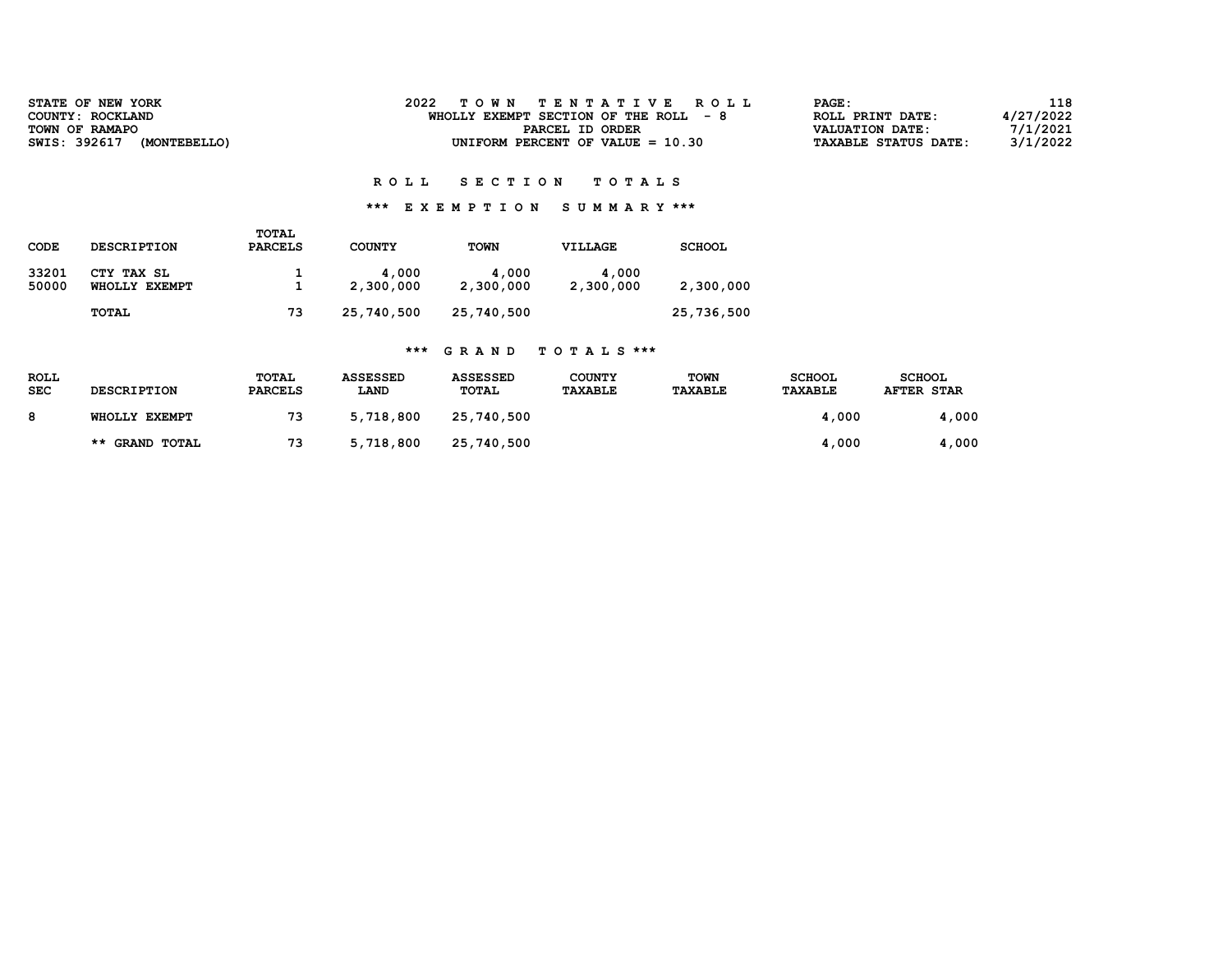| STATE OF NEW YORK            | 2022<br>TOWN TENTATIVE ROLL        | PAGE:                       | 119       |
|------------------------------|------------------------------------|-----------------------------|-----------|
| COUNTY: ROCKLAND             | SWIS TOTALS                        | ROLL PRINT DATE:            | 4/27/2022 |
| TOWN OF RAMAPO               | PARCEL ID ORDER                    | VALUATION DATE:             | 7/1/2021  |
| SWIS: 392617<br>(MONTEBELLO) | UNIFORM PERCENT OF VALUE $= 10.30$ | <b>TAXABLE STATUS DATE:</b> | 3/1/2022  |
|                              |                                    |                             |           |

### \*\*\* S P E C I A L D I S T R I C T S U M M A R Y \*\*\*

\*\*\* H O M E S T E A D \*\*\*

|             |                                | TOTAL          | <b>'XTENSION</b> | <b>EXTENSION</b> | <b>VALOREM</b><br>AD | <b>EXEMPT</b> | <b>TAXABLE</b> |
|-------------|--------------------------------|----------------|------------------|------------------|----------------------|---------------|----------------|
| CODE<br>- - | <b>DISTRICT</b><br><b>NAME</b> | <b>PARCELS</b> | TYPE             | <b>VALUE</b>     | <b>VALUE</b>         | <b>AMOUNT</b> | <b>VALUE</b>   |
|             |                                | <b>DADTC</b>   |                  |                  |                      |               |                |

NO SPECIAL DISTRICT TOTALS AT THIS LEVEL

### \*\*\* S P E C I A L D I S T R I C T S U M M A R Y \*\*\*

#### \*\*\* N O N - H O M E S T E A D \*\*\*

|             |                           | TOTAL          | <b>NSION</b><br>™TRN< | <b>EXTENSION</b> | LOREM<br>VAT.<br>АC | <b>EXEMPT</b> | <b>TAXABLE</b> |
|-------------|---------------------------|----------------|-----------------------|------------------|---------------------|---------------|----------------|
| CODE<br>___ | חמד סחס דר<br><b>NAME</b> | <b>PARCELS</b> | TYPE                  | <b>VALUE</b>     | <b>VALUE</b>        | <b>AMOUNT</b> | <b>VALUE</b>   |
|             |                           | <b>DADMC</b>   |                       |                  |                     |               |                |

NO SPECIAL DISTRICT TOTALS AT THIS LEVEL

### \*\*\* S P E C I A L D I S T R I C T S U M M A R Y \*\*\*

| CODE         | DISTRICT NAME          | <b>TOTAL</b><br><b>PARCELS</b> | <b>EXTENSION</b><br>TYPE | <b>EXTENSION</b><br><b>VALUE</b> | AD VALOREM<br><b>VALUE</b> | <b>EXEMPT</b><br><b>AMOUNT</b> | <b>TAXABLE</b><br><b>VALUE</b> |
|--------------|------------------------|--------------------------------|--------------------------|----------------------------------|----------------------------|--------------------------------|--------------------------------|
| AD001        | AMBULANCE DIST         | 1592                           | TOTAL                    | 125,562,420.00                   |                            |                                | 125,562,420                    |
| <b>FP001</b> | <b>MOLESTON FD</b>     | $\mathbf{1}$                   | <b>TOTAL</b>             | 1,000.00                         |                            |                                | 1,000                          |
| <b>FP003</b> | MONSEY FD              | 105                            | TOTAL                    | 6,905,212.00                     |                            |                                | 6,905,212                      |
| <b>FP004</b> | <b>TALLMAN FD</b>      | 1473                           | TOTAL                    | 118,656,208.00                   |                            |                                | 118,656,208                    |
| <b>PRTC</b>  | PRORATA TOWN/CO        | 6                              | <b>MOVE</b>              | 55, 417.79                       |                            |                                | 55, 417.790                    |
| <b>PRTSC</b> | PRORATA SCHOOL         | 7                              | <b>MOVE</b>              | 103,558.58                       |                            |                                | 103,558.580                    |
| SD100        | SEWER DISTRICT         | 1581                           | <b>TOTAL</b><br>UNITS    | 143,286,078.00<br>2,359.00       |                            |                                | 143,286,078<br>2,359.000       |
| SD120        | <b>GARBAGE DISPOSA</b> | 8                              | UNITS                    | 11.00                            |                            |                                | 11.000                         |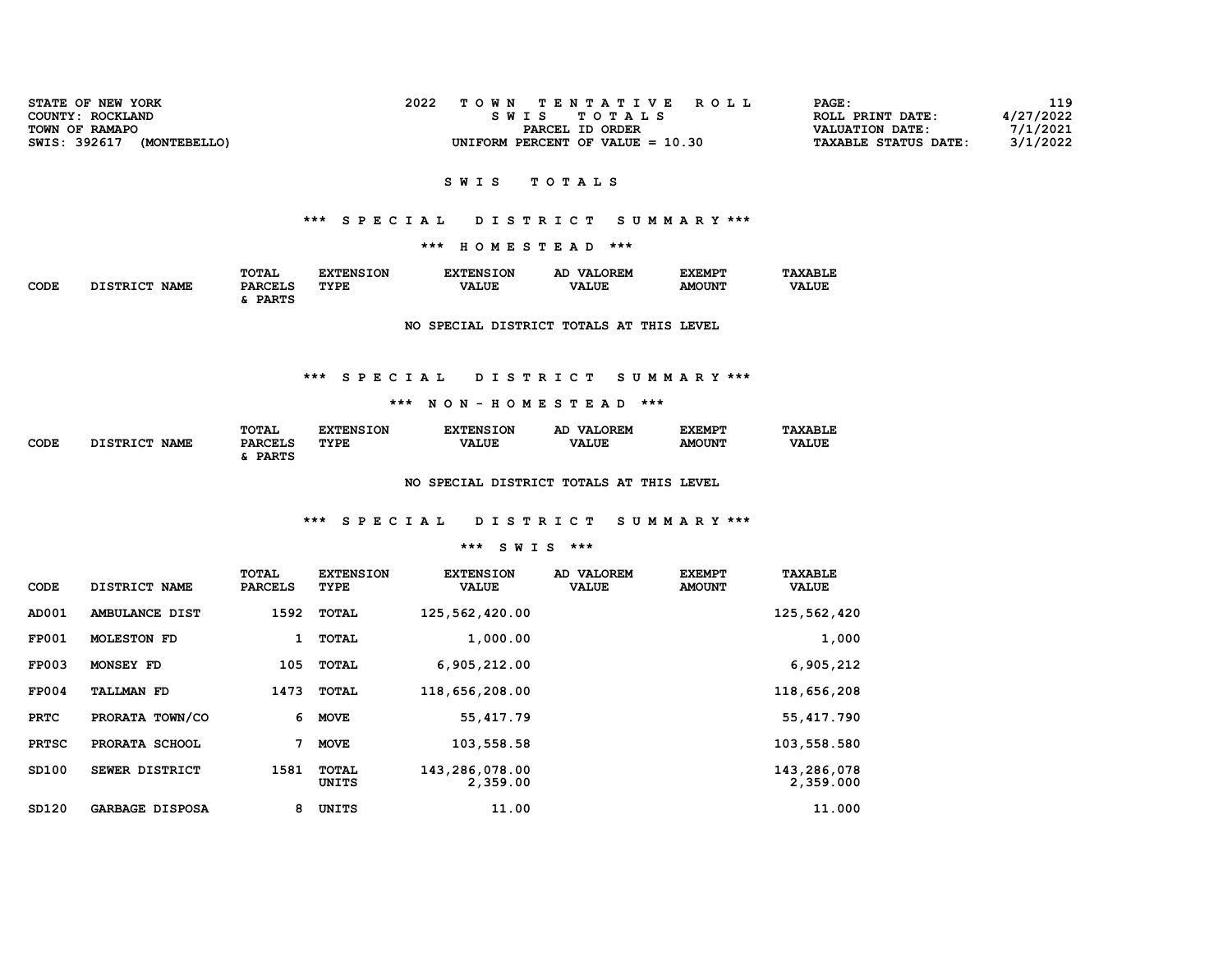| TOWN TENTATIVE ROLL                                                       | 120                                     |
|---------------------------------------------------------------------------|-----------------------------------------|
| STATE OF NEW YORK                                                         | <b>PAGE :</b>                           |
| COUNTY: ROCKLAND                                                          | 4/27/2022                               |
| SWIS TOTALS                                                               | ROLL PRINT DATE:                        |
| TOWN OF RAMAPO                                                            | 7/1/2021                                |
| PARCEL ID ORDER                                                           | VALUATION DATE:                         |
| SWIS: 392617<br>UNIFORM PERCENT OF VALUE $= 10.30$<br><b>(MONTEBELLO)</b> | 3/1/2022<br><b>TAXABLE STATUS DATE:</b> |

### \*\*\* S P E C I A L D I S T R I C T S U M M A R Y \*\*\*

### \*\*\* S W I S \*\*\*

| CODE         | DISTRICT NAME             | TOTAL<br><b>PARCELS</b> | <b>EXTENSION</b><br>TYPE       | <b>EXTENSION</b><br><b>VALUE</b>       | AD VALOREM<br><b>VALUE</b> | <b>EXEMPT</b><br><b>AMOUNT</b> | TAXABLE<br><b>VALUE</b>               |
|--------------|---------------------------|-------------------------|--------------------------------|----------------------------------------|----------------------------|--------------------------------|---------------------------------------|
| SWD01        | <b>WASTE DISP</b><br>SOL. | 1578                    | <b>SECON</b><br>TOTAL<br>UNITS | 1,590.00<br>143,062,670.00<br>1,496.00 |                            |                                | 1,590.000<br>143,062,670<br>1,496.000 |
| SWD02        | <b>WASTE DISP</b><br>SOL. | 1561                    | <b>SECON</b><br>UNITS          | 2,421.00<br>1,632.00                   |                            |                                | 2,421.000<br>1,632.000                |
| <b>TSFU1</b> | <b>TRANSFER STATIO</b>    | 1466                    | <b>SECON</b>                   | 1,632.00                               |                            |                                | 1,632.000                             |
| <b>WD001</b> | WATER FIRE HYDR           | 1484                    | <b>TOTAL</b>                   | 119,960,212.00                         |                            |                                | 119,960,212                           |

\*\*\* S C H O O L S U M M A R Y \*\*\*

### \*\*\* H O M E S T E A D \*\*\*

| <b>SCHL</b><br>CODE | <b>DESCRIPTION</b> | TOTAL<br><b>PARCELS</b><br>& PARTS | <b>ASSESSED</b><br><b>LAND</b> | <b>ASSESSED</b><br>TOTAL | <b>EXEMPT</b><br><b>AMOUNT</b> | <b>TOTAL</b><br><b>TAXABLE</b> |
|---------------------|--------------------|------------------------------------|--------------------------------|--------------------------|--------------------------------|--------------------------------|
| 392601              | RAMAPO CENTRAL     | 1452                               | 35,490,415                     | 100,870,216              | 3,420,519                      | 97,449,697                     |
|                     | <b>TOTAL</b>       | 1452                               | 35,490,415                     | 100,870,216              | 3,420,519                      | 97,449,697                     |

### \*\*\* N O N - H O M E S T E A D \*\*\*

| SCHL<br><b>CODE</b> | <b>DESCRIPTION</b> | TOTAL<br><b>PARCELS</b><br>& PARTS | <b>ASSESSED</b><br>LAND   | <b>ASSESSED</b><br>TOTAL  | <b>EXEMPT</b><br><b>AMOUNT</b> | TOTAL<br><b>TAXABLE</b> |
|---------------------|--------------------|------------------------------------|---------------------------|---------------------------|--------------------------------|-------------------------|
| 392601              | RAMAPO CENTRAL     | 142                                | 12,416,775                | 44,948,204                | 24,493,593                     | 20,454,611              |
|                     | TOTAL              | 142                                | 12,416,775                | 44,948,204                | 24,493,593                     | 20,454,611              |
|                     |                    |                                    |                           | ***<br><b>SWIS</b>        | ***                            |                         |
| SCHL<br>CODE        | אמדידפד פימדים     | TOTAL<br><b>DARCELS</b>            | <b>ASSESSED</b><br>חות ד. | <b>ASSESSED</b><br>TOTAT. | <b>EXEMPT</b><br><b>AMOUNT</b> | TOTAL<br><b>TAYARLE</b> |

| CODE   | <b>DESCRIPTION</b> | PARCELS | <b>LAND</b> | <b>TOTAL</b> | <b>AMOUNT</b> | <b>TAXABLE</b>             |
|--------|--------------------|---------|-------------|--------------|---------------|----------------------------|
| 392601 | RAMAPO CENTRAL     | 1592    | 47,907,190  | 145,818,420  |               | 27,914,112 117,904,308     |
|        | <b>TOTAL</b>       | 1592    | 47,907,190  | 145,818,420  |               | 27, 914, 112 117, 904, 308 |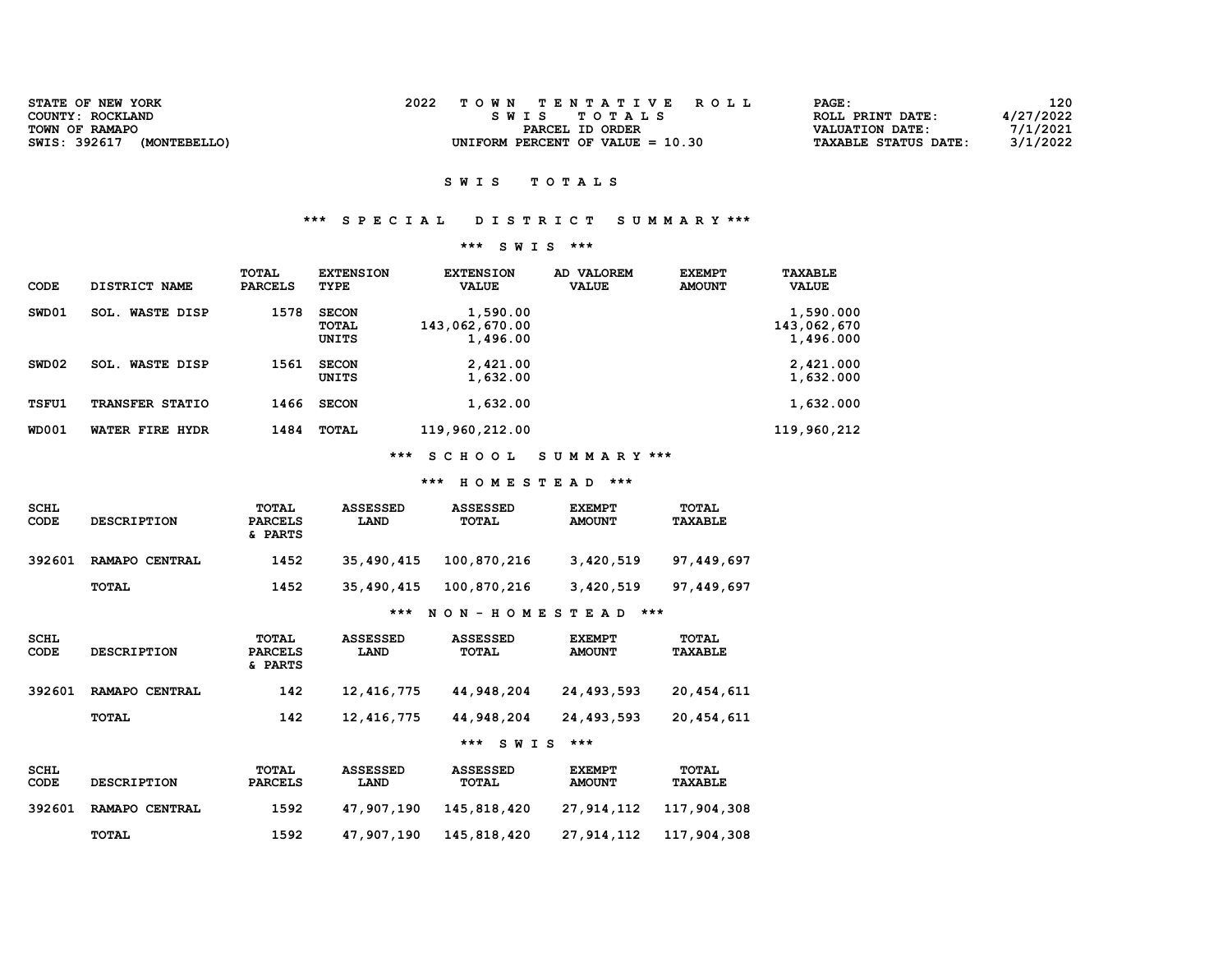| <b>STATE OF NEW YORK</b>     | TOWN TENTATIVE ROLL                | PAGE:                       | 121       |
|------------------------------|------------------------------------|-----------------------------|-----------|
| COUNTY: ROCKLAND             | SWIS TOTALS                        | ROLL PRINT DATE:            | 4/27/2022 |
| TOWN OF RAMAPO               | PARCEL ID ORDER                    | VALUATION DATE:             | 7/1/2021  |
| SWIS: 392617<br>(MONTEBELLO) | UNIFORM PERCENT OF VALUE $= 10.30$ | <b>TAXABLE STATUS DATE:</b> | 3/1/2022  |

#### SWIS TOTALS

### \*\*\* E X E M P T I O N S U M M A R Y \*\*\*

### \*\*\* H O M E S T E A D \*\*\*

| <b>CODE</b> | <b>DESCRIPTION</b>  | <b>TOTAL</b><br><b>PARCELS</b><br>& PARTS | <b>COUNTY</b> | <b>TOWN</b> | <b>VILLAGE</b> | <b>SCHOOL</b> |
|-------------|---------------------|-------------------------------------------|---------------|-------------|----------------|---------------|
| 13100       | CTY OWNED           | 1                                         | 98,900        | 98,900      | 98,900         | 98,900        |
| 13500       | TWN WTHIN           | $\overline{\mathbf{2}}$                   | 15,500        | 15,500      | 15,500         | 15,500        |
| 13650       | VILG OWNED          | 12                                        | 253,800       | 253,800     | 253,800        | 253,800       |
| 13730       | OUT-VILL            | $\mathbf{2}$                              | 900           | 900         | 900            | 900           |
| 13800       | <b>SCHOOL DIS</b>   | $\mathbf{1}$                              | 12,600        | 12,600      | 12,600         | 12,600        |
| 13870       | SPEC DISTS          | $\mathbf{1}$                              | 22,400        | 22,400      | 22,400         | 22,400        |
| 21600       | RS REL PRP          | 7                                         | 619,600       | 619,600     | 619,600        | 619,600       |
| 25110       | NONPRO C-P          | 1                                         | 907,200       | 907,200     | 907,200        | 907,200       |
| 25120       | NON-PROF O          | 1                                         | 6,100         | 6,100       | 6,100          | 6,100         |
| 25230       | NONPRO COR          | 4                                         | 377,200       | 377,200     | 377,200        | 377,200       |
| 33201       | CTY TAX SL          | $\mathbf 1$                               | 4,000         | 4,000       | 4,000          |               |
| 41103       | <b>VETERAN T</b>    | $\mathbf{1}$                              |               | 400         | 400            |               |
| 41112       | <b>VETERAN RC</b>   | $\mathbf{1}$                              | 2,088         |             |                |               |
| 41121       | WAR VET CT          | 55                                        | 438,578       | 438,578     | 438,578        |               |
| 41124       | WAR VET S           | 55                                        |               |             |                | 75,625        |
| 41131       | COMBAT CT           | 36                                        | 459,971       | 459,971     | 459,971        |               |
| 41134       | COMBAT <sub>S</sub> | 36                                        |               |             |                | 82,512        |
| 41141       | DIS.VET CT          | 18                                        | 277,534       | 277,534     | 277,534        |               |
| 41144       | DIS.VET S           | 18                                        |               |             |                | 73,922        |
| 41400       | <b>CLERGY</b>       | $\overline{2}$                            | 3,000         | 3,000       | 3,000          | 3,000         |
| 41661       | VOL FIRE & AMB      | $\overline{2}$                            | 688           | 688         | 688            |               |
| 41800       | AGED $C/T/S$        | 34                                        | 778,232       | 779,076     | 779,076        | 819,707       |
| 41834       | SR STAR             | 108                                       |               |             |                | 1,796,120     |
| 41854       | <b>RES STAR</b>     | 323                                       |               |             |                | 2,164,100     |
| 41900       | <b>DISABLE</b>      | 5                                         | 51,553        | 51,553      | 51,553         | 51,553        |
|             | <b>TOTAL</b>        | 727                                       | 4,329,844     | 4,329,000   | 4,329,000      | 7,380,739     |

\*\*\* N O N - H O M E S T E A D \*\*\*

|       |                     | <b>TOTAL</b>   |               |             |                |               |
|-------|---------------------|----------------|---------------|-------------|----------------|---------------|
| CODE  | <b>DESCRIPTION</b>  | <b>PARCELS</b> | <b>COUNTY</b> | <b>TOWN</b> | <b>VILLAGE</b> | <b>SCHOOL</b> |
|       |                     | & PARTS        |               |             |                |               |
| 13100 | <b>OWNED</b><br>CTY | 13             | 285,800       | 285,800     | 285,800        | 285,800       |
| 13500 | TWN WTHIN           | 10             | 1,199,600     | 1,199,600   | 1,199,600      | 1,199,600     |
| 13650 | VILG OWNED          | 4              | 255,600       | 255,600     | 255,600        | 255,600       |
| 13800 | SCHOOL DIS          | 4              | 13,306,600    | 13,306,600  | 13,306,600     | 13,306,600    |
| 13870 | <b>SPEC DISTS</b>   | 2              | 8,000         | 8,000       | 8,000          | 8,000         |
| 18020 | <b>MUN-IND-DV</b>   | 3              | 5,907,000     | 5,907,000   | 5,907,000      | 5,907,000     |
| 25110 | NONPRO C-P          | з              | 1,123,500     | 1,123,500   | 1,123,500      | 1,123,500     |
| 27350 | <b>CEMETERIES</b>   |                | 16,200        | 16,200      | 16,200         | 16,200        |
| 47100 | TELECOMM            | 4              | 28,293        | 28,293      | 28,293         | 28,293        |
| 47600 | <b>BUSI IMPRO</b>   |                | 63,000        | 63,000      | 63,000         | 63,000        |
| 50000 | WHOLLY EXEMPT       |                | 2,300,000     | 2,300,000   | 2,300,000      | 2,300,000     |
|       |                     |                |               |             |                |               |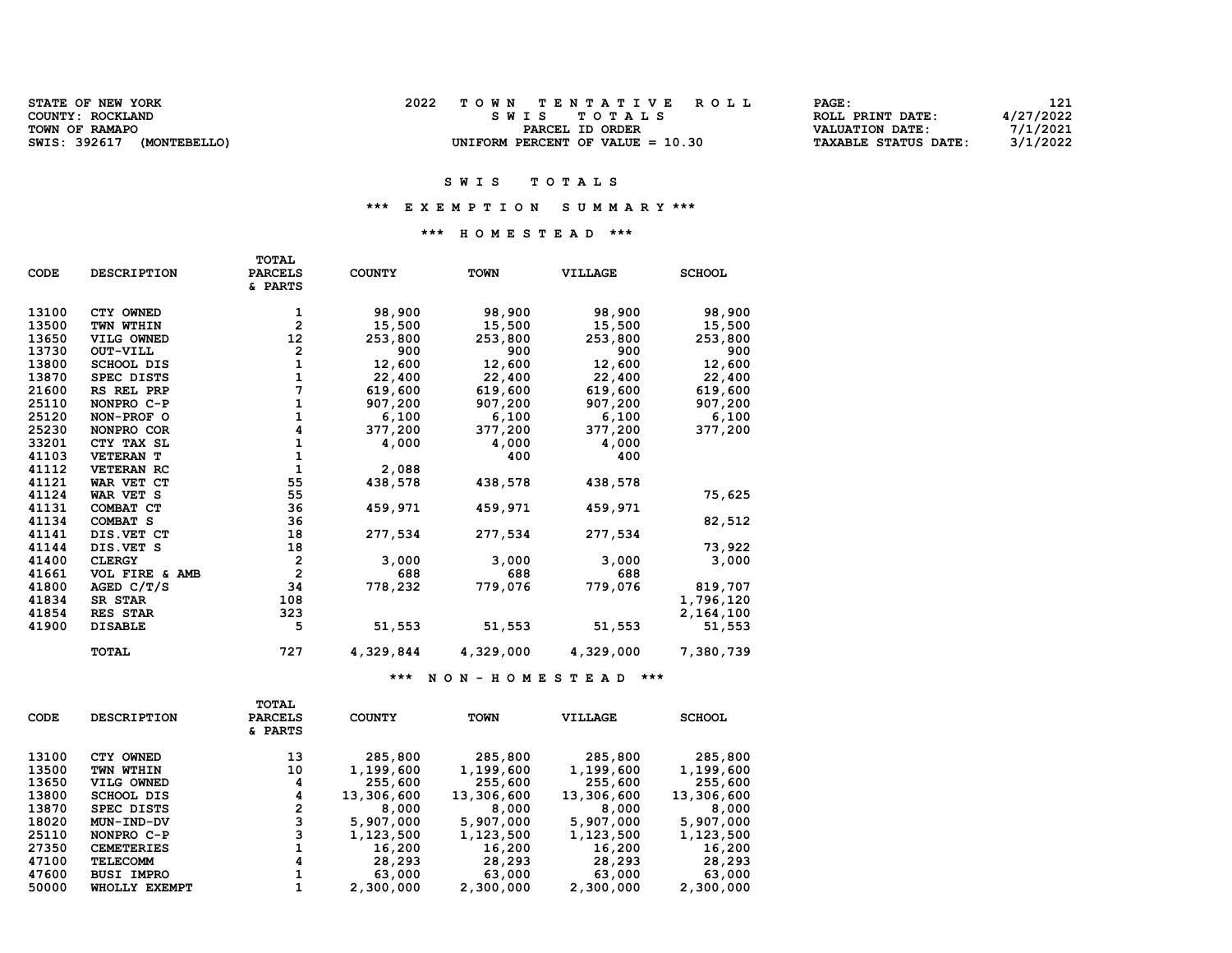| 2022<br>STATE OF NEW YORK           | TOWN TENTATIVE ROLL                | PAGE:                       | 122       |
|-------------------------------------|------------------------------------|-----------------------------|-----------|
| COUNTY: ROCKLAND                    | SWIS TOTALS                        | ROLL PRINT DATE:            | 4/27/2022 |
| TOWN OF RAMAPO                      | PARCEL ID ORDER                    | VALUATION DATE:             | 7/1/2021  |
| SWIS: 392617<br><b>(MONTEBELLO)</b> | UNIFORM PERCENT OF VALUE $= 10.30$ | <b>TAXABLE STATUS DATE:</b> | 3/1/2022  |

### SWIS TOTALS

### \*\*\* E X E M P T I O N S U M M A R Y \*\*\*

### \*\*\* N O N - H O M E S T E A D \*\*\*

| CODE | <b>DESCRIPTION</b> | TOTAL<br><b>PARCELS</b><br>& PARTS | <b>COUNTY</b> | <b>TOWN</b>  | <b>VILLAGE</b> | <b>SCHOOL</b> |
|------|--------------------|------------------------------------|---------------|--------------|----------------|---------------|
|      | TOTAL              | 46                                 | 24,493,593    | 24,493,593   | 24,493,593     | 24,493,593    |
|      |                    |                                    |               | *** SWIS *** |                |               |

|             |                    | TOTAL                   |               |              |                |               |
|-------------|--------------------|-------------------------|---------------|--------------|----------------|---------------|
| <b>CODE</b> | <b>DESCRIPTION</b> | <b>PARCELS</b>          | <b>COUNTY</b> | <b>TOWN</b>  | <b>VILLAGE</b> | <b>SCHOOL</b> |
| 13100       | CTY OWNED          | 14                      | 384,700       | 384,700      | 384,700        | 384,700       |
| 13500       | TWN WTHIN          | 12                      | 1,215,100     | 1,215,100    | 1,215,100      | 1,215,100     |
| 13650       | VILG OWNED         | 16                      | 509,400       | 509,400      | 509,400        | 509,400       |
| 13730       | OUT-VILL           | $\mathbf{2}$            | 900           | 900          | 900            | 900           |
| 13800       | <b>SCHOOL DIS</b>  | 5                       | 13,319,200    | 13, 319, 200 | 13, 319, 200   | 13,319,200    |
| 13870       | <b>SPEC DISTS</b>  | 3                       | 30,400        | 30,400       | 30,400         | 30,400        |
| 18020       | MUN-IND-DV         | 3                       | 5,907,000     | 5,907,000    | 5,907,000      | 5,907,000     |
| 21600       | RS REL PRP         | 7                       | 619,600       | 619,600      | 619,600        | 619,600       |
| 25110       | NONPRO C-P         | 4                       | 2,030,700     | 2,030,700    | 2,030,700      | 2,030,700     |
| 25120       | NON-PROF O         | $\mathbf{1}$            | 6,100         | 6,100        | 6,100          | 6,100         |
| 25230       | NONPRO COR         | 4                       | 377,200       | 377,200      | 377,200        | 377,200       |
| 27350       | <b>CEMETERIES</b>  | $\mathbf{1}$            | 16,200        | 16,200       | 16,200         | 16,200        |
| 33201       | CTY TAX SL         | $\mathbf{1}$            | 4,000         | 4,000        | 4,000          |               |
| 41103       | <b>VETERAN T</b>   | $\mathbf{1}$            |               | 400          | 400            |               |
| 41112       | <b>VETERAN RC</b>  | $\mathbf{1}$            | 2,088         |              |                |               |
| 41121       | WAR VET CT         | 55                      | 438,578       | 438,578      | 438,578        |               |
| 41124       | WAR VET S          | 55                      |               |              |                | 75,625        |
| 41131       | COMBAT CT          | 36                      | 459,971       | 459,971      | 459,971        |               |
| 41134       | <b>COMBAT S</b>    | 36                      |               |              |                | 82,512        |
| 41141       | DIS.VET CT         | 18                      | 277,534       | 277,534      | 277,534        |               |
| 41144       | DIS.VET S          | 18                      |               |              |                | 73,922        |
| 41400       | <b>CLERGY</b>      | $\overline{\mathbf{2}}$ | 3,000         | 3,000        | 3,000          | 3,000         |
| 41661       | VOL FIRE & AMB     | $\overline{2}$          | 688           | 688          | 688            |               |
| 41800       | AGED C/T/S         | 34                      | 778,232       | 779,076      | 779,076        | 819,707       |
| 41834       | SR STAR            | 108                     |               |              |                | 1,796,120     |
| 41854       | <b>RES STAR</b>    | 323                     |               |              |                | 2,164,100     |
| 41900       | <b>DISABLE</b>     | 5                       | 51,553        | 51,553       | 51,553         | 51,553        |
| 47100       | <b>TELECOMM</b>    | 4                       | 28,293        | 28,293       | 28,293         | 28,293        |
| 47600       | <b>BUSI IMPRO</b>  | $\mathbf{1}$            | 63,000        | 63,000       | 63,000         | 63,000        |
| 50000       | WHOLLY EXEMPT      | $\mathbf{1}$            | 2,300,000     | 2,300,000    | 2,300,000      | 2,300,000     |
|             | <b>TOTAL</b>       | 773                     | 28,823,437    | 28,822,593   |                | 31,874,332    |

\*\*\* G R A N D T O T A L S \*\*\*

### \*\*\* H O M E S T E A D \*\*\*

| ROLL       |                       | <b>TOTAL</b>                   | ASSESSED    | ASSESSED      | <b>COUNTY</b>  | <b>TOWN</b>                           | <b>SCHOOL</b>  | <b>SCHOOL</b>     |
|------------|-----------------------|--------------------------------|-------------|---------------|----------------|---------------------------------------|----------------|-------------------|
| <b>SEC</b> | <b>DESCRIPTION</b>    | <b>PARCELS</b><br><b>PARTS</b> | <b>LAND</b> | <b>TOTAL</b>  | <b>TAXABLE</b> | <b>TAXABLE</b>                        | <b>TAXABLE</b> | <b>AFTER STAR</b> |
|            | $m \times m \times m$ | .                              | 24.107.044  | 00. 200. U.S. | $AC$ 000 760   | 0 <sub>0</sub> 0 <sub>0</sub><br>$-1$ | 07.106.004     | 0.2, 0.12, 0.74   |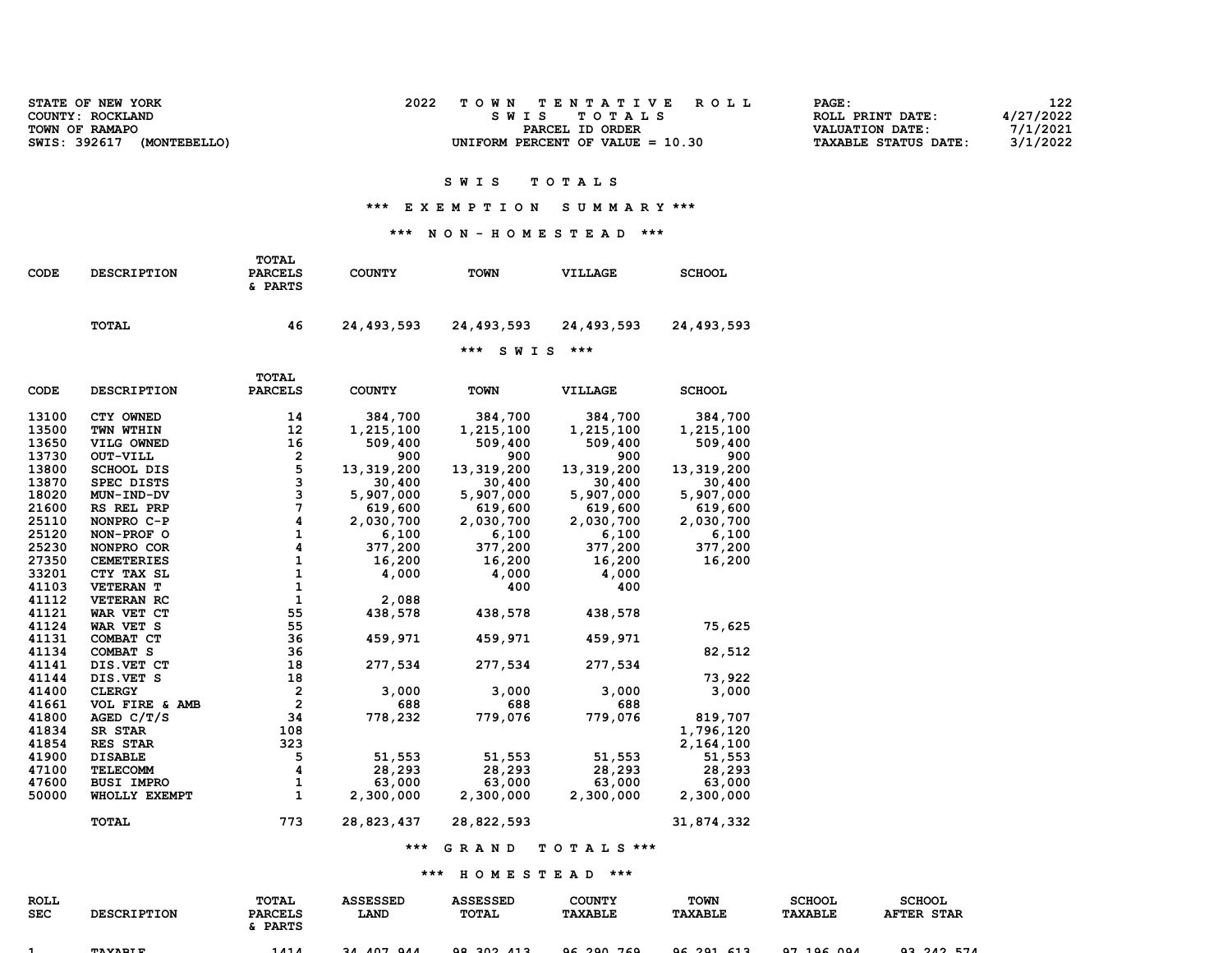| STATE OF NEW YORK            | TOWN TENTATIVE ROLL                | PAGE:                       | 123       |
|------------------------------|------------------------------------|-----------------------------|-----------|
| COUNTY: ROCKLAND             | TOTAL S<br>S W T S                 | ROLL PRINT DATE:            | 4/27/2022 |
| TOWN OF RAMAPO               | PARCEL ID ORDER                    | VALUATION DATE:             | 7/1/2021  |
| SWIS: 392617<br>(MONTEBELLO) | UNIFORM PERCENT OF VALUE $= 10.30$ | <b>TAXABLE STATUS DATE:</b> | 3/1/2022  |

### \*\*\* G R A N D T O T A L S \*\*\*

### \*\*\* H O M E S T E A D \*\*\*

| <b>ROLL</b><br><b>SEC</b> | <b>DESCRIPTION</b>                            | TOTAL<br><b>PARCELS</b><br>& PARTS | <b>ASSESSED</b><br>LAND      | ASSESSED<br>TOTAL              | <b>COUNTY</b><br><b>TAXABLE</b> | <b>TOWN</b><br><b>TAXABLE</b> | <b>SCHOOL</b><br><b>TAXABLE</b> | <b>SCHOOL</b><br><b>AFTER STAR</b> |
|---------------------------|-----------------------------------------------|------------------------------------|------------------------------|--------------------------------|---------------------------------|-------------------------------|---------------------------------|------------------------------------|
| 3<br>6<br>8               | STATE LAND<br>UTILITY & R.R.<br>WHOLLY EXEMPT | 34                                 | 136,871<br>40,000<br>905,600 | 209,383<br>40,220<br>2,318,200 | 209,383<br>40,220               | 209,383<br>40,220             | 209,383<br>40,220<br>4,000      | 209,383<br>40,220<br>4,000         |
|                           | ** GRAND TOTAL                                | 1452                               | 35,490,415                   | 100,870,216                    | 96,540,372                      | 96,541,216                    | 97,449,697                      | 93,496,177                         |

### \*\*\* N O N - H O M E S T E A D \*\*\*

| ROLL<br><b>SEC</b> | <b>DESCRIPTION</b> | TOTAL<br><b>PARCELS</b><br>& PARTS | <b>ASSESSED</b><br>LAND | <b>ASSESSED</b><br>TOTAL | <b>COUNTY</b><br><b>TAXABLE</b> | <b>TOWN</b><br><b>TAXABLE</b> | <b>SCHOOL</b><br>TAXABLE | <b>SCHOOL</b><br><b>AFTER STAR</b> |
|--------------------|--------------------|------------------------------------|-------------------------|--------------------------|---------------------------------|-------------------------------|--------------------------|------------------------------------|
|                    | TAXABLE            | 64                                 | 7,231,708               | 17,866,508               | 16,823,508                      | 16,823,508                    | 16,823,508               | 16,823,508                         |
| 3                  | STATE LAND         | 11                                 | 163,167                 | 163,167                  | 163,167                         | 163,167                       | 163,167                  | 163,167                            |
| 5                  | SPCL FRANCHISE     | 16                                 |                         | 2,767,551                | 2,767,551                       | 2,767,551                     | 2,767,551                | 2,767,551                          |
| 6                  | UTILITY & R.R.     | 11                                 | 208,700                 | 728,678                  | 700,385                         | 700,385                       | 700,385                  | 700,385                            |
| 8                  | WHOLLY EXEMPT      | 40                                 | 4,813,200               | 23,422,300               |                                 |                               |                          |                                    |
|                    | ** GRAND TOTAL     | 142                                | 12,416,775              | 44,948,204               | 20,454,611                      | 20,454,611                    | 20,454,611               | 20,454,611                         |

| <b>ROLL</b> |                       | TOTAL          | <b>ASSESSED</b> | <b>ASSESSED</b> | <b>COUNTY</b>  | <b>TOWN</b>    | <b>SCHOOL</b>  | <b>SCHOOL</b>     |
|-------------|-----------------------|----------------|-----------------|-----------------|----------------|----------------|----------------|-------------------|
| <b>SEC</b>  | <b>DESCRIPTION</b>    | <b>PARCELS</b> | LAND            | TOTAL           | <b>TAXABLE</b> | <b>TAXABLE</b> | <b>TAXABLE</b> | <b>AFTER STAR</b> |
|             | TAXABLE               | 1477           | 41,639,652      | 116,168,921     | 113, 114, 277  | 113, 115, 121  | 114,019,602    | 110,066,082       |
| 3           | <b>STATE LAND</b>     | 13             | 300,038         | 372,550         | 372,550        | 372,550        | 372,550        | 372,550           |
| 5.          | <b>SPCL FRANCHISE</b> | 16             |                 | 2,767,551       | 2,767,551      | 2,767,551      | 2,767,551      | 2,767,551         |
| 6           | UTILITY & R.R.        | 13             | 248,700         | 768,898         | 740,605        | 740,605        | 740,605        | 740,605           |
| 8           | WHOLLY EXEMPT         | 73             | 5,718,800       | 25,740,500      |                |                | 4,000          | 4,000             |
|             | ** GRAND TOTAL        | 1592           | 47,907,190      | 145,818,420     | 116,994,983    | 116,995,827    | 117,904,308    | 113,950,788       |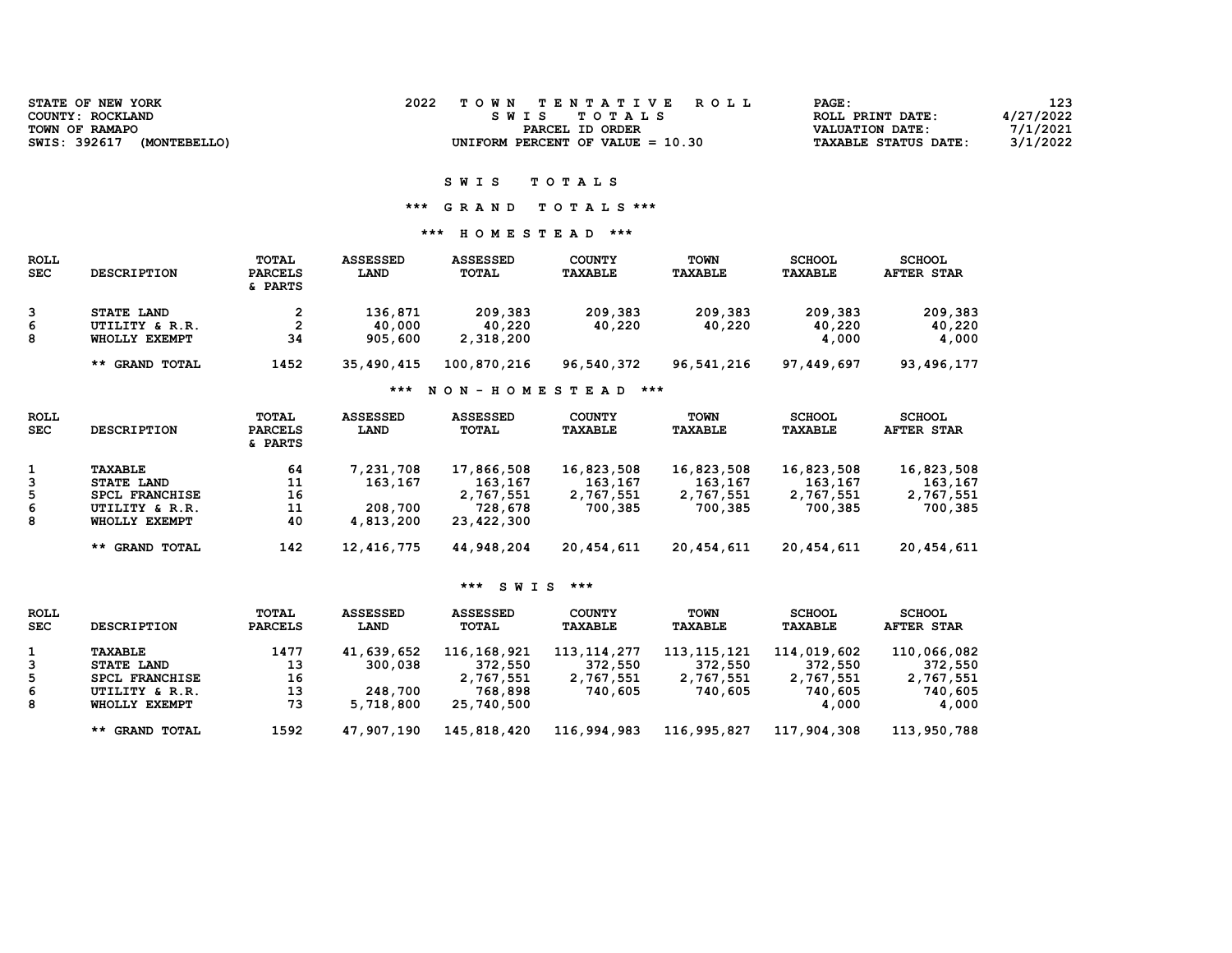| <b>STATE OF NEW YORK</b> | TOWN TENTATIVE ROLL                   | <b>PAGE :</b>               | 124       |
|--------------------------|---------------------------------------|-----------------------------|-----------|
| COUNTY: ROCKLAND         | T A X A B L E SECTION OF THE ROLL - 1 | ROLL PRINT DATE:            | 4/27/2022 |
| TOWN OF RAMAPO           | PARCEL ID ORDER                       | VALUATION DATE:             | 7/1/2021  |
| SWIS: 392619<br>(KASER)  | UNIFORM PERCENT OF VALUE $= 10.30$    | <b>TAXABLE STATUS DATE:</b> | 3/1/2022  |

### R O L L S E C T I O N T O T A L S

### \*\*\* S P E C I A L D I S T R I C T S U M M A R Y \*\*\*

| CODE         | DISTRICT NAME             | TOTAL<br><b>PARCELS</b> | <b>EXTENSION</b><br>TYPE              | <b>EXTENSION</b><br><b>VALUE</b> | AD VALOREM<br><b>VALUE</b> | <b>EXEMPT</b><br><b>AMOUNT</b> | <b>TAXABLE</b><br><b>VALUE</b>  |
|--------------|---------------------------|-------------------------|---------------------------------------|----------------------------------|----------------------------|--------------------------------|---------------------------------|
| AD001        | AMBULANCE DIST            | 313                     | <b>TOTAL</b>                          | 17,078,968.00                    |                            |                                | 17,078,968                      |
| <b>FP003</b> | MONSEY FD                 | 313                     | TOTAL                                 | 17,078,968.00                    |                            |                                | 17,078,968                      |
| PRTC         | PRORATA TOWN/CO           | $\mathbf{1}$            | <b>MOVE</b>                           | 6,317.88                         |                            |                                | 6,317.880                       |
| <b>PRTSC</b> | PRORATA SCHOOL            | $\mathbf{1}$            | <b>MOVE</b>                           | 7,618.34                         |                            |                                | 7,618.340                       |
| SD100        | SEWER DISTRICT            | 313                     | TOTAL<br>UNITS                        | 18,016,695.00<br>705.00          |                            |                                | 18,016,695<br>705.000           |
| SWD01        | <b>WASTE DISP</b><br>SOL. | 313                     | <b>SECON</b><br><b>TOTAL</b><br>UNITS | 699.00<br>18,016,695.00<br>50.00 |                            |                                | 699.000<br>18,016,695<br>50.000 |
| SWD02        | <b>SOL. WASTE DISP</b>    | 313                     | <b>SECON</b><br>UNITS                 | 705.00<br>702.00                 |                            |                                | 705.000<br>702.000              |
| TSFU1        | TRANSFER STATIO           | 313                     | <b>SECON</b>                          | 702.00                           |                            |                                | 702.000                         |
| <b>WD001</b> | WATER FIRE HYDR           | 313                     | TOTAL                                 | 17,078,968.00                    |                            |                                | 17,078,968                      |

### \*\*\* S C H O O L S U M M A R Y \*\*\*

| <b>SCHL</b><br>CODE | <b>DESCRIPTION</b>     | TOTAL<br><b>PARCELS</b> | ASSESSED<br><b>LAND</b> | ASSESSED<br>TOTAL | <b>EXEMPT</b><br><b>AMOUNT</b> | TOTAL<br><b>TAXABLE</b> |
|---------------------|------------------------|-------------------------|-------------------------|-------------------|--------------------------------|-------------------------|
| 392602              | <b>EAST RAMAPO CSD</b> | 313                     | 3,444,700               | 18,016,695        | 1,246,577                      | 16,770,118              |
|                     | TOTAL                  | 313                     | 3,444,700               | 18,016,695        | 1,246,577                      | 16,770,118              |

### \*\*\* E X E M P T I O N S U M M A R Y \*\*\*

|             |                    | <b>TOTAL</b>   |               |             |                |               |
|-------------|--------------------|----------------|---------------|-------------|----------------|---------------|
| <b>CODE</b> | <b>DESCRIPTION</b> | <b>PARCELS</b> | <b>COUNTY</b> | <b>TOWN</b> | <b>VILLAGE</b> | <b>SCHOOL</b> |
| 21600       | RS REL PRP         |                | 29,500        | 29,500      | 29,500         | 29,500        |
| 25110       | NONPRO C-P         |                | 115,100       | 115,100     | 115,100        | 115,100       |
| 25120       | NON-PROF O         | 8              | 822,627       | 822,627     | 822,627        | 822,627       |
| 28220       | COM DEV CP         | 1              | 47,100        | 47,100      | 47,100         | 47,100        |
| 41121       | WAR VET CT         |                | 8,595         | 8,595       | 8,595          |               |
| 41141       | DIS.VET CT         |                | 3,080         | 3,080       | 3,080          |               |
| 41400       | <b>CLERGY</b>      |                | 1,500         | 1,500       | 1,500          | 1,500         |
| 41800       | AGED $C/T/S$       | 7              | 224,913       | 224,913     | 224,913        | 230,750       |
| 41834       | SR STAR            | 9              |               |             |                | 150,480       |
| 41854       | RES STAR           | 25             |               |             |                | 167,500       |
|             | <b>TOTAL</b>       | 55             | 1,252,415     | 1,252,415   |                | 1,564,557     |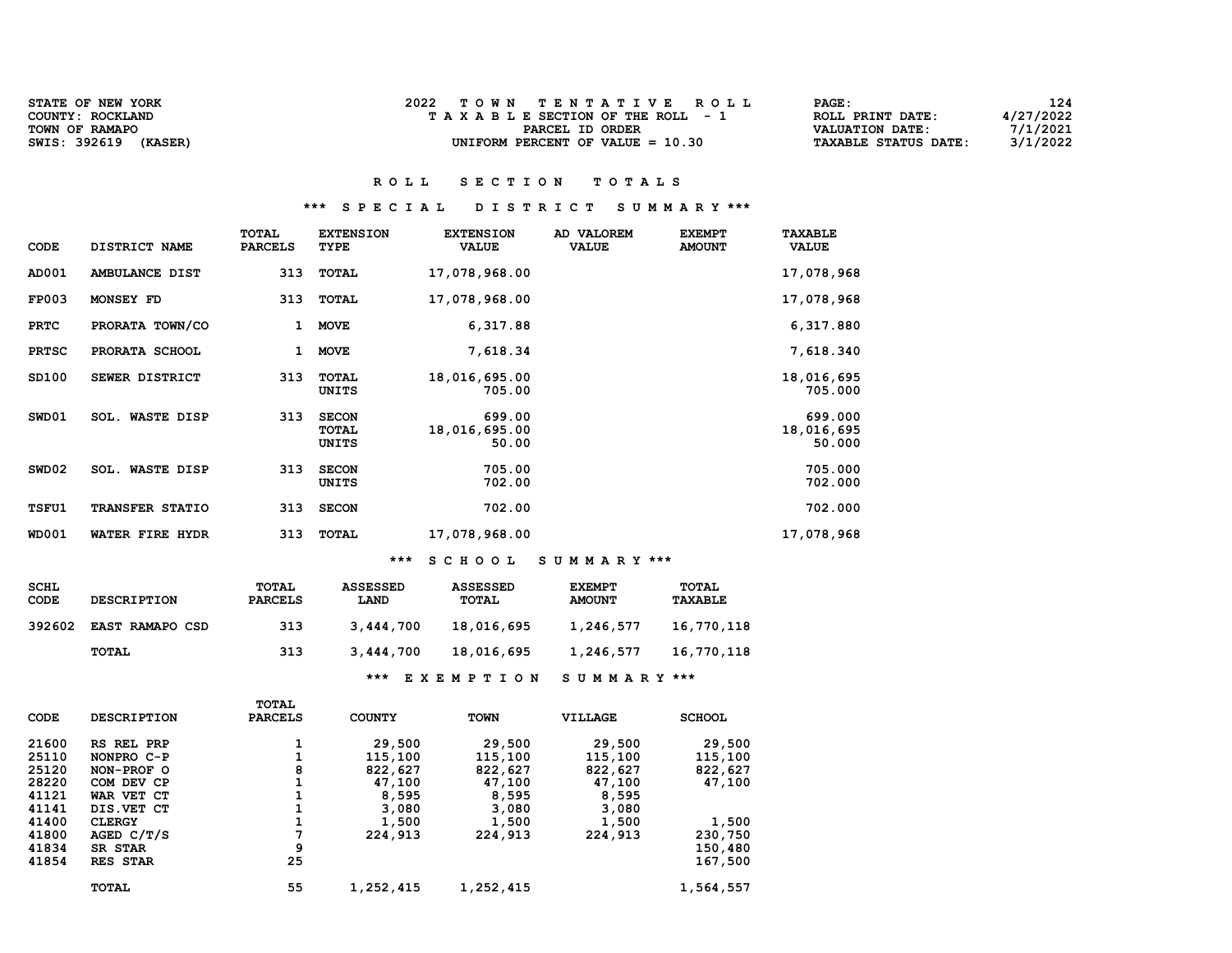| <b>STATE OF NEW YORK</b><br>COUNTY: ROCKLAND | 2022<br>TOWN TENTATIVE ROLL<br>T A X A B L E SECTION OF THE ROLL - 1 | 125<br>PAGE:<br>4/27/2022<br>ROLL PRINT DATE: |
|----------------------------------------------|----------------------------------------------------------------------|-----------------------------------------------|
| TOWN OF RAMAPO                               | PARCEL ID ORDER                                                      | 7/1/2021<br>VALUATION DATE:                   |
| SWIS: 392619<br>(KASER)                      | UNIFORM PERCENT OF VALUE $= 10.30$                                   | 3/1/2022<br><b>TAXABLE STATUS DATE:</b>       |
|                                              |                                                                      |                                               |

| <b>ROLL</b><br><b>SEC</b> | <b>DESCRIPTION</b>    | <b>TOTAL</b><br><b>PARCELS</b> | <b>ASSESSED</b><br><b>LAND</b> | ASSESSED<br><b>TOTAL</b> | <b>COUNTY</b><br><b>TAXABLE</b> | <b>TOWN</b><br><b>TAXABLE</b> | <b>SCHOOL</b><br>TAXABLE | <b>SCHOOL</b><br><b>AFTER STAR</b> |
|---------------------------|-----------------------|--------------------------------|--------------------------------|--------------------------|---------------------------------|-------------------------------|--------------------------|------------------------------------|
|                           | <b>TAXABLE</b>        | 313                            | 3,444,700                      | 18,016,695               | 16,764,280                      | 16,764,280                    | 16,770,118               | 16,575,998                         |
|                           | <b>** GRAND TOTAL</b> | 313                            | 3,444,700                      | 18,016,695               | 16,764,280                      | 16,764,280                    | 16,770,118               | 16,575,998                         |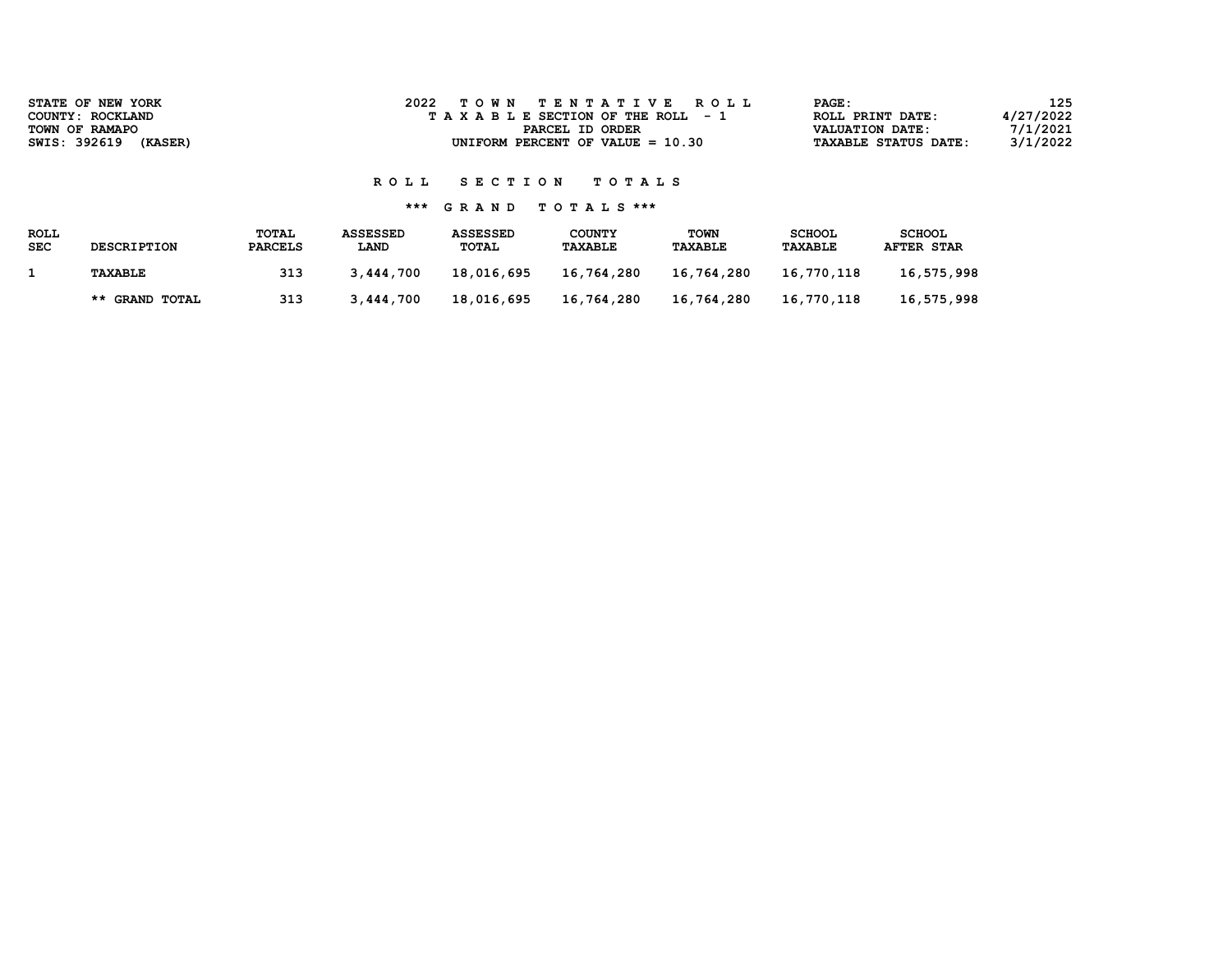| <b>STATE OF NEW YORK</b> | TOWN TENTATIVE ROLL                       | <b>PAGE :</b>               | 126       |
|--------------------------|-------------------------------------------|-----------------------------|-----------|
| COUNTY: ROCKLAND         | SPECIAL FRANCHISE SECTION OF THE ROLL - 5 | ROLL PRINT DATE:            | 4/27/2022 |
| TOWN OF RAMAPO           | PARCEL ID ORDER                           | <b>VALUATION DATE:</b>      | 7/1/2021  |
| SWIS: 392619<br>(KASER)  | UNIFORM PERCENT OF VALUE $= 10.30$        | <b>TAXABLE STATUS DATE:</b> | 3/1/2022  |

### \*\*\* S P E C I A L D I S T R I C T S U M M A R Y \*\*\*

| CODE              | DISTRICT NAME          | <b>TOTAL</b><br><b>PARCELS</b> | <b>EXTENSION</b><br>TYPE       | <b>EXTENSION</b><br><b>VALUE</b> | AD VALOREM<br><b>VALUE</b> | <b>EXEMPT</b><br><b>AMOUNT</b> | <b>TAXABLE</b><br><b>VALUE</b> |
|-------------------|------------------------|--------------------------------|--------------------------------|----------------------------------|----------------------------|--------------------------------|--------------------------------|
| AD001             | AMBULANCE DIST         | 5.                             | TOTAL                          | 544,132.00                       |                            |                                | 544,132                        |
| <b>FP003</b>      | MONSEY FD              | 5.                             | TOTAL                          | 544,132.00                       |                            |                                | 544,132                        |
| SD100             | SEWER DISTRICT         | 5.                             | TOTAL<br>UNITS                 | 544,132.00                       |                            |                                | 544,132                        |
| SWD01             | <b>SOL. WASTE DISP</b> | 5.                             | <b>SECON</b><br>TOTAL<br>UNITS | 544,132.00                       |                            |                                | 544,132                        |
| SWD <sub>02</sub> | <b>SOL. WASTE DISP</b> | 1                              | <b>SECON</b><br>UNITS          |                                  |                            |                                |                                |
| <b>WD001</b>      | WATER FIRE HYDR        | 5.                             | TOTAL                          | 544,132.00                       |                            |                                | 544,132                        |
|                   |                        |                                | $***$                          | <b>SCHOOL</b>                    | SUMMARY ***                |                                |                                |

| SCHL<br>CODE | <b>DESCRIPTION</b>     | <b>TOTAL</b><br><b>PARCELS</b> | <b>ASSESSED</b><br><b>LAND</b> | <b>ASSESSED</b><br><b>TOTAL</b> | <b>EXEMPT</b><br><b>AMOUNT</b> | TOTAL<br><b>TAXABLE</b> |
|--------------|------------------------|--------------------------------|--------------------------------|---------------------------------|--------------------------------|-------------------------|
| 392602       | <b>EAST RAMAPO CSD</b> | 5                              |                                | 544,132                         |                                | 544,132                 |
|              | TOTAL                  | π                              |                                | 544,132                         |                                | 544,132                 |

### \*\*\* E X E M P T I O N S U M M A R Y \*\*\*

|             |                    | TOTAL          |        |             |                |               |
|-------------|--------------------|----------------|--------|-------------|----------------|---------------|
| <b>CODE</b> | <b>DESCRIPTION</b> | <b>PARCELS</b> | COUNTY | <b>TOWN</b> | <b>VILLAGE</b> | <b>SCHOOL</b> |
|             |                    |                |        |             |                |               |

NO EXEMPTIONS AT THIS LEVEL

| <b>ROLL</b><br><b>SEC</b> | <b>DESCRIPTION</b>    | TOTAL<br><b>PARCELS</b> | <b>ASSESSED</b><br><b>LAND</b> | <b>ASSESSED</b><br>TOTAL | <b>COUNTY</b><br>TAXABLE | <b>TOWN</b><br><b>TAXABLE</b> | <b>SCHOOL</b><br><b>TAXABLE</b> | <b>SCHOOL</b><br><b>AFTER STAR</b> |
|---------------------------|-----------------------|-------------------------|--------------------------------|--------------------------|--------------------------|-------------------------------|---------------------------------|------------------------------------|
|                           | SPCL FRANCHISE        |                         |                                | 544,132                  | 544,132                  | 544,132                       | 544,132                         | 544,132                            |
|                           | <b>** GRAND TOTAL</b> |                         |                                | 544,132                  | 544,132                  | 544,132                       | 544,132                         | 544,132                            |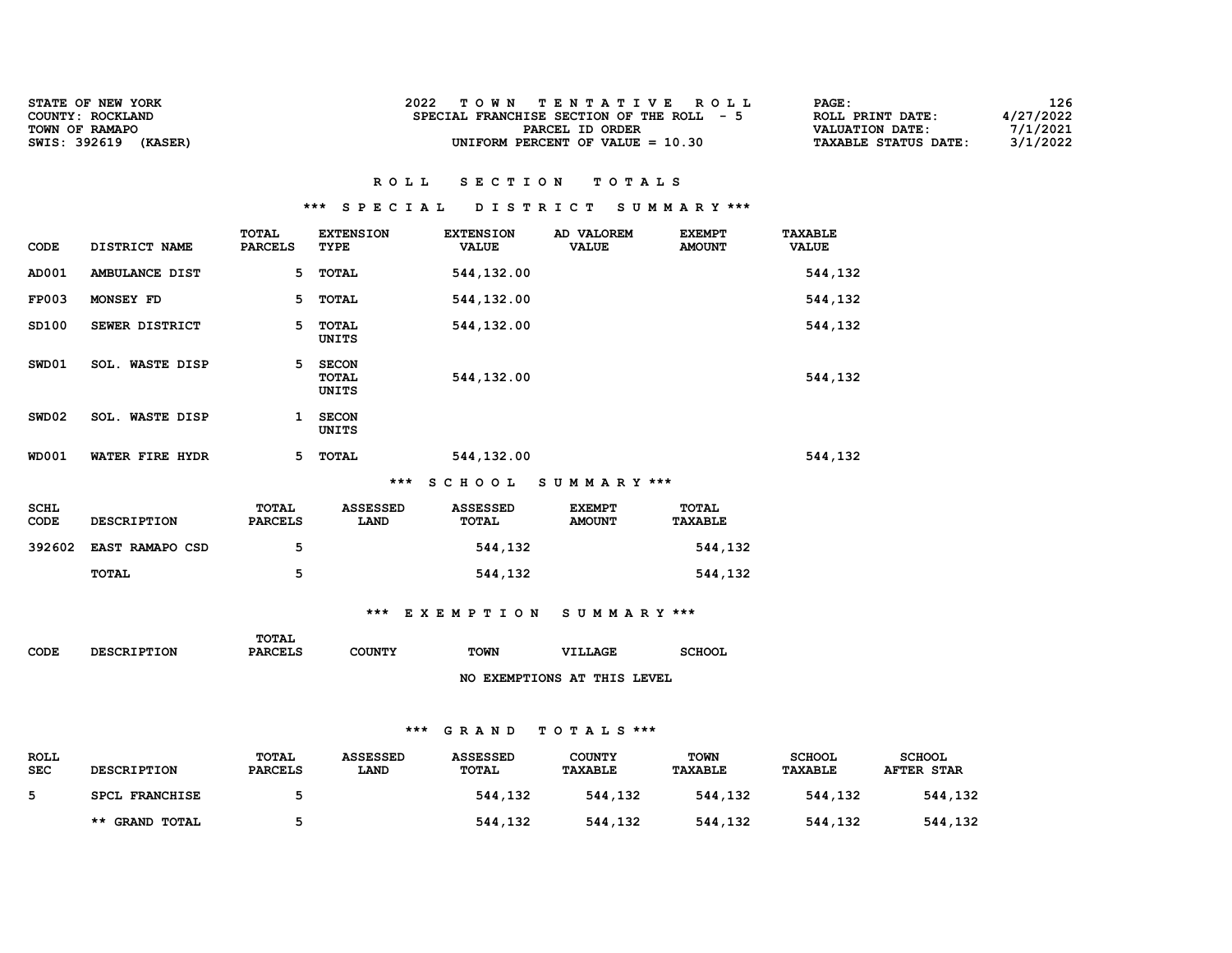| <b>STATE OF NEW YORK</b><br>COUNTY: ROCKLAND | 2022<br>TOWN TENTATIVE ROLL<br>UTILITY & R. R. SECTION OF THE ROLL - 6 | 127<br>PAGE:<br>4/27/2022<br>ROLL PRINT DATE:                          |
|----------------------------------------------|------------------------------------------------------------------------|------------------------------------------------------------------------|
| TOWN OF RAMAPO<br>SWIS: 392619<br>(KASER)    | PARCEL ID ORDER<br>UNIFORM PERCENT OF VALUE $= 10.30$                  | 7/1/2021<br>VALUATION DATE:<br>3/1/2022<br><b>TAXABLE STATUS DATE:</b> |

### \*\*\* S P E C I A L D I S T R I C T S U M M A R Y \*\*\*

| CODE         | DISTRICT NAME             | TOTAL<br><b>PARCELS</b> | <b>EXTENSION</b><br>TYPE       | <b>EXTENSION</b><br><b>VALUE</b> | AD VALOREM<br><b>VALUE</b> | <b>EXEMPT</b><br><b>AMOUNT</b> | <b>TAXABLE</b><br><b>VALUE</b> |
|--------------|---------------------------|-------------------------|--------------------------------|----------------------------------|----------------------------|--------------------------------|--------------------------------|
| AD001        | AMBULANCE DIST            | 3                       | <b>TOTAL</b>                   | 11,384.00                        |                            |                                | 11,384                         |
| <b>FP003</b> | MONSEY FD                 | 3                       | <b>TOTAL</b>                   | 11,384.00                        |                            |                                | 11,384                         |
| SD100        | SEWER DISTRICT            | 3                       | <b>TOTAL</b><br>UNITS          | 11,384.00                        |                            |                                | 11,384                         |
| SWD01        | <b>WASTE DISP</b><br>SOL. | 3                       | <b>SECON</b><br>TOTAL<br>UNITS | 11,384.00                        |                            |                                | 11,384                         |
| <b>WD001</b> | WATER FIRE HYDR           |                         | <b>TOTAL</b>                   | 11,384.00                        |                            |                                | 11,384                         |

### \*\*\* S C H O O L S U M M A R Y \*\*\*

| <b>SCHL</b><br>CODE | <b>DESCRIPTION</b>     | <b>TOTAL</b><br><b>PARCELS</b> | <b>ASSESSED</b><br><b>LAND</b> | <b>ASSESSED</b><br>TOTAL | <b>EXEMPT</b><br><b>AMOUNT</b> | <b>TOTAL</b><br><b>TAXABLE</b> |
|---------------------|------------------------|--------------------------------|--------------------------------|--------------------------|--------------------------------|--------------------------------|
| 392602              | <b>EAST RAMAPO CSD</b> | 3                              |                                | 11,384                   | 3,235                          | 8,149                          |
|                     | <b>TOTAL</b>           | ຈ                              |                                | 11,384                   | 3,235                          | 8,149                          |

### \*\*\* E X E M P T I O N S U M M A R Y \*\*\*

| CODE  | <b>DESCRIPTION</b> | TOTAL<br><b>PARCELS</b> | COUNTY | TOWN  | VILLAGE | <b>SCHOOL</b> |
|-------|--------------------|-------------------------|--------|-------|---------|---------------|
| 47100 | TELECOMM           |                         | 3,235  | 3,235 | 3,235   | 3,235         |
|       | <b>TOTAL</b>       |                         | 3,235  | 3,235 |         | 3,235         |

| <b>ROLL</b><br><b>SEC</b> | <b>DESCRIPTION</b> | <b>TOTAL</b><br><b>PARCELS</b> | <b>ASSESSED</b><br><b>LAND</b> | <b>ASSESSED</b><br>TOTAL | <b>COUNTY</b><br><b>TAXABLE</b> | <b>TOWN</b><br><b>TAXABLE</b> | <b>SCHOOL</b><br>TAXABLE | <b>SCHOOL</b><br><b>AFTER STAR</b> |
|---------------------------|--------------------|--------------------------------|--------------------------------|--------------------------|---------------------------------|-------------------------------|--------------------------|------------------------------------|
| 6                         | UTILITY & R.R.     |                                |                                | 11,384                   | 8,149                           | 8,149                         | 8,149                    | 8,149                              |
|                           | ** GRAND TOTAL     |                                |                                | 11,384                   | 8,149                           | 8,149                         | 8,149                    | 8,149                              |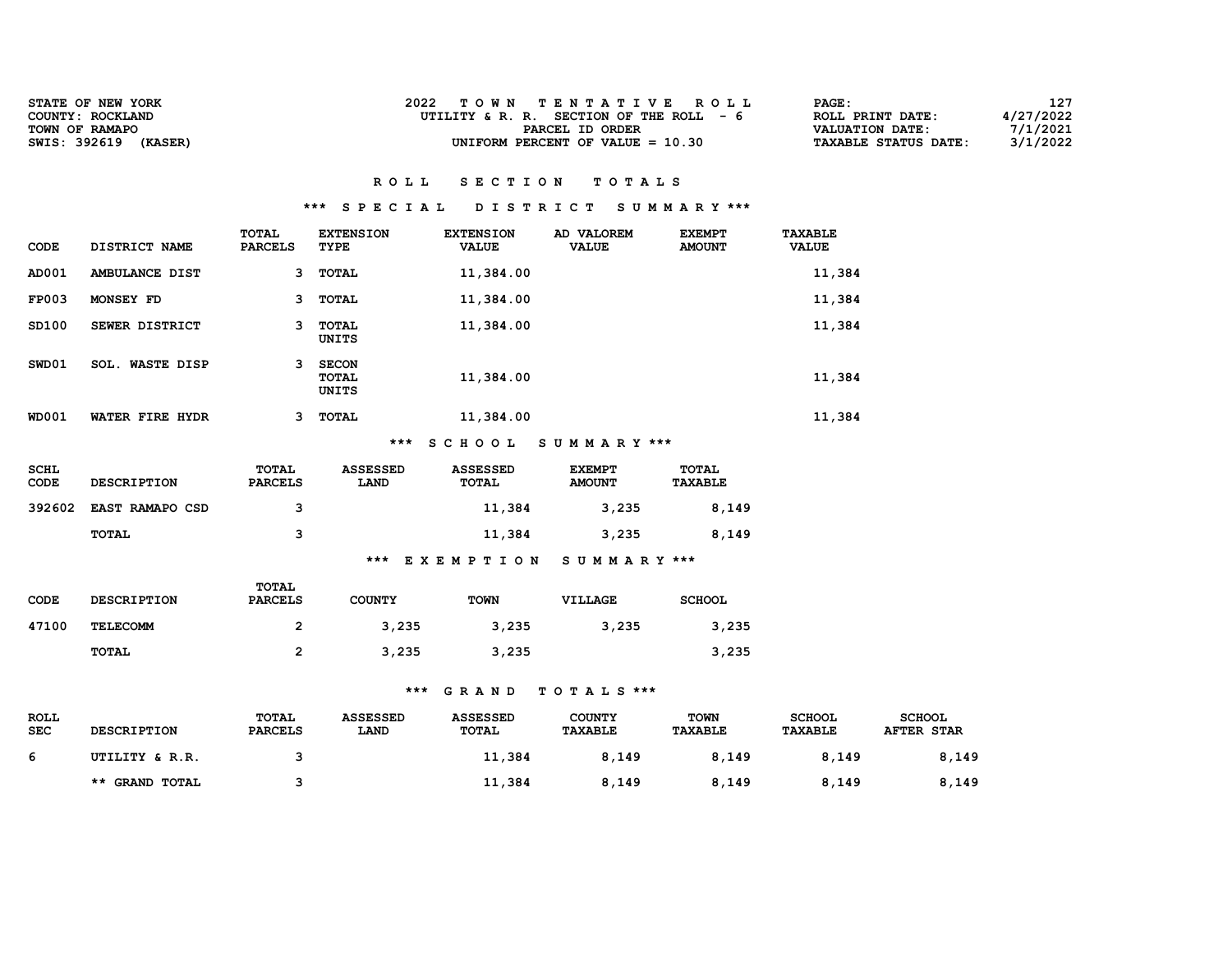| <b>STATE OF NEW YORK</b> | TOWN TENTATIVE ROLL                    | 128<br><b>PAGE :</b>                    |
|--------------------------|----------------------------------------|-----------------------------------------|
| COUNTY: ROCKLAND         | WHOLLY EXEMPT SECTION OF THE ROLL $-8$ | 4/27/2022<br>ROLL PRINT DATE:           |
| TOWN OF RAMAPO           | PARCEL ID ORDER                        | 7/1/2021<br>VALUATION DATE:             |
| SWIS: 392619<br>(KASER)  | UNIFORM PERCENT OF VALUE $= 10.30$     | 3/1/2022<br><b>TAXABLE STATUS DATE:</b> |

### R O L L S E C T I O N T O T A L S

### \*\*\* S P E C I A L D I S T R I C T S U M M A R Y \*\*\*

| CODE         | DISTRICT NAME          | TOTAL<br><b>PARCELS</b> | <b>EXTENSION</b><br>TYPE       | <b>EXTENSION</b><br><b>VALUE</b> | AD VALOREM<br><b>VALUE</b> | <b>EXEMPT</b><br><b>AMOUNT</b> | <b>TAXABLE</b><br><b>VALUE</b>  |
|--------------|------------------------|-------------------------|--------------------------------|----------------------------------|----------------------------|--------------------------------|---------------------------------|
| AD001        | AMBULANCE DIST         | 86                      | <b>TOTAL</b>                   | 2,020,771.00                     |                            |                                | 2,020,771                       |
| <b>FP003</b> | MONSEY FD              | 86                      | <b>TOTAL</b>                   | 2,020,771.00                     |                            |                                | 2,020,771                       |
| PRTC         | PRORATA TOWN/CO        | $\mathbf{1}$            | <b>MOVE</b>                    | 17,756.01                        |                            |                                | 17,756.010                      |
| <b>PRTSC</b> | PRORATA SCHOOL         | 1                       | <b>MOVE</b>                    | 22, 279.99                       |                            |                                | 22, 279.990                     |
| SD100        | SEWER DISTRICT         | 86                      | <b>TOTAL</b><br>UNITS          | 15,722,595.00<br>378.00          |                            |                                | 15,722,595<br>378.000           |
| SD120        | <b>GARBAGE DISPOSA</b> | 1                       | UNITS                          | 4.00                             |                            |                                | 4.000                           |
| SWD01        | SOL. WASTE DISP        | 86                      | <b>SECON</b><br>TOTAL<br>UNITS | 264.00<br>15,722,595.00<br>48.00 |                            |                                | 264.000<br>15,722,595<br>48.000 |
| SWD02        | SOL. WASTE DISP        | 86                      | <b>SECON</b><br>UNITS          | 378.00<br>284.00                 |                            |                                | 378.000<br>284.000              |
| <b>TSFU1</b> | TRANSFER STATIO        | 86                      | <b>SECON</b>                   | 284.00                           |                            |                                | 284.000                         |
| <b>WD001</b> | WATER FIRE HYDR        | 86                      | <b>TOTAL</b>                   | 2,020,771.00                     |                            |                                | 2,020,771                       |

### \*\*\* S C H O O L S U M M A R Y \*\*\*

| SCHL<br>CODE | <b>DESCRIPTION</b> | TOTAL<br><b>PARCELS</b> | <b>ASSESSED</b><br>LAND | <b>ASSESSED</b><br>TOTAL | <b>EXEMPT</b><br><b>AMOUNT</b> | TOTAL<br><b>TAXABLE</b> |
|--------------|--------------------|-------------------------|-------------------------|--------------------------|--------------------------------|-------------------------|
| 392602       | EAST RAMAPO CSD    | 86                      | 2,291,600               | 15,722,595               | 15,722,595                     |                         |
|              | TOTAL              | 86                      | 2,291,600               | 15,722,595               | 15,722,595                     |                         |
|              |                    |                         | ***                     | EXEMPTION                | SUMMARY ***                    |                         |

|       |                    | TOTAL          |               |             |                |               |
|-------|--------------------|----------------|---------------|-------------|----------------|---------------|
| CODE  | <b>DESCRIPTION</b> | <b>PARCELS</b> | <b>COUNTY</b> | <b>TOWN</b> | <b>VILLAGE</b> | <b>SCHOOL</b> |
| 13500 | TWN WTHIN          | 2              | 50,300        | 50,300      | 50,300         | 50,300        |
| 18080 | <b>MUN HSNG</b>    | 3              | 545,300       | 545,300     | 545,300        | 545,300       |
| 21600 | RS REL PRP         | 8              | 835,671       | 835,671     | 835,671        | 835,671       |
| 25110 | NONPRO C-P         | 9              | 1,973,529     | 1,973,529   | 1,973,529      | 1,973,529     |
| 25120 | NON-PROF O         | 57             | 11,677,995    | 11,677,995  | 11,677,995     | 11,677,995    |
| 28220 | COM DEV CP         | 9              | 639,800       | 639,800     | 639,800        | 639,800       |
|       | TOTAL              | 88             | 15,722,595    | 15,722,595  |                | 15,722,595    |

| ROLL       |                    | <b>TOTAL</b>   | <b>ASSESSED</b> | ASSESSED     | <b>COUNTY</b>  | <b>TOWN</b>    | <b>SCHOOL</b>  | <b>SCHOOL</b> |
|------------|--------------------|----------------|-----------------|--------------|----------------|----------------|----------------|---------------|
| <b>SEC</b> | <b>DESCRIPTION</b> | <b>PARCELS</b> | <b>LANT</b>     | <b>TOTAL</b> | <b>TAXABLE</b> | <b>TAXABLE</b> | <b>TAXABLE</b> | STAR<br>AFTER |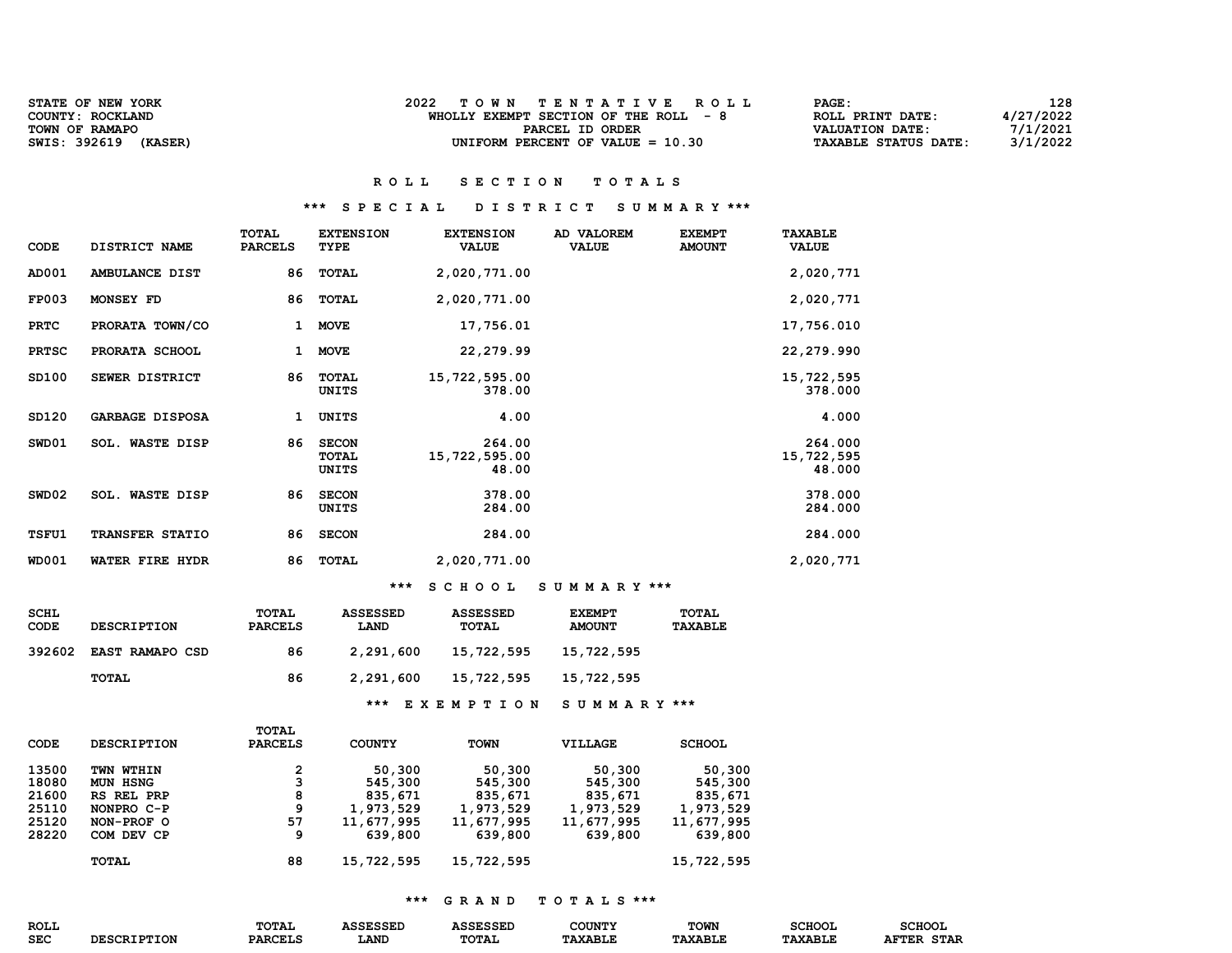|                    | STATE OF NEW YORK<br>COUNTY: ROCKLAND<br>TOWN OF RAMAPO<br>SWIS: 392619 (KASER) |                         | 2022                           |                          | TOWN TENTATIVE ROLL<br>WHOLLY EXEMPT SECTION OF THE ROLL $-8$<br>PARCEL ID ORDER<br>UNIFORM PERCENT OF VALUE $= 10.30$ |                        | PAGE:                           | ROLL PRINT DATE:<br><b>VALUATION DATE:</b><br><b>TAXABLE STATUS DATE:</b> | 129<br>4/27/2022<br>7/1/2021<br>3/1/2022 |
|--------------------|---------------------------------------------------------------------------------|-------------------------|--------------------------------|--------------------------|------------------------------------------------------------------------------------------------------------------------|------------------------|---------------------------------|---------------------------------------------------------------------------|------------------------------------------|
|                    |                                                                                 |                         | R O L L                        | <b>SECTION</b>           | TOTAL S                                                                                                                |                        |                                 |                                                                           |                                          |
|                    |                                                                                 |                         |                                |                          | *** GRAND TOTALS ***                                                                                                   |                        |                                 |                                                                           |                                          |
| ROLL<br><b>SEC</b> | <b>DESCRIPTION</b>                                                              | TOTAL<br><b>PARCELS</b> | <b>ASSESSED</b><br><b>LAND</b> | <b>ASSESSED</b><br>TOTAL | <b>COUNTY</b><br>TAXABLE                                                                                               | TOWN<br><b>TAXABLE</b> | <b>SCHOOL</b><br><b>TAXABLE</b> | <b>SCHOOL</b><br><b>AFTER STAR</b>                                        |                                          |

\*\* GRAND TOTAL 86 2,291,600 15,722,595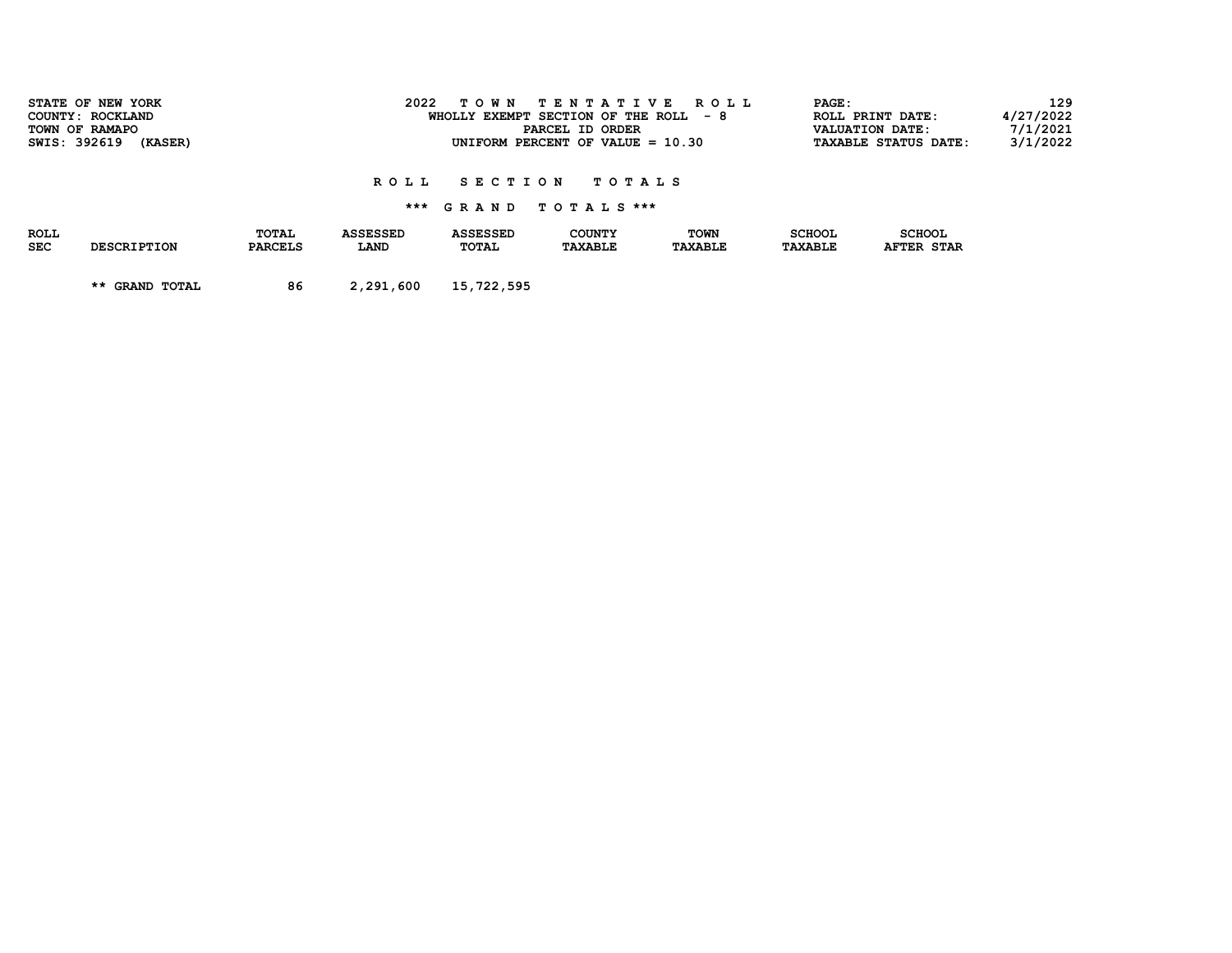| STATE OF NEW YORK<br>COUNTY: ROCKLAND | 2022<br>TOWN TENTATIVE ROLL<br>SWIS TOTALS | 130<br>PAGE:<br>4/27/2022<br>ROLL PRINT DATE: |
|---------------------------------------|--------------------------------------------|-----------------------------------------------|
| TOWN OF RAMAPO                        | PARCEL ID ORDER                            | 7/1/2021<br>VALUATION DATE:                   |
| SWIS: 392619<br>(KASER)               | UNIFORM PERCENT OF VALUE $= 10.30$         | 3/1/2022<br><b>TAXABLE STATUS DATE:</b>       |

### \*\*\* S P E C I A L D I S T R I C T S U M M A R Y \*\*\*

\*\*\* H O M E S T E A D \*\*\*

|                     |                                | TOTAL          | <b>XTENSION</b> | <b>EXTENSION</b> | <b>VALOREM</b><br>AD | <b>EXEMPT</b> | <b>TAXABLE</b> |
|---------------------|--------------------------------|----------------|-----------------|------------------|----------------------|---------------|----------------|
| <b>CODE</b><br>$ -$ | <b>DISTRICT</b><br><b>NAME</b> | <b>PARCELS</b> | TYPE            | <b>VALUE</b>     | <b>VALUE</b>         | <b>AMOUNT</b> | <b>VALUE</b>   |
|                     |                                | <b>DADTC</b>   |                 |                  |                      |               |                |

NO SPECIAL DISTRICT TOTALS AT THIS LEVEL

### \*\*\* S P E C I A L D I S T R I C T S U M M A R Y \*\*\*

#### \*\*\* N O N - H O M E S T E A D \*\*\*

|             |                           | TOTAL          | <b>NSION</b><br>™TRN< | <b>EXTENSION</b> | LOREM<br>VAT.<br>АC | <b>EXEMPT</b> | <b>TAXABLE</b> |
|-------------|---------------------------|----------------|-----------------------|------------------|---------------------|---------------|----------------|
| CODE<br>___ | חמד סחס דר<br><b>NAME</b> | <b>PARCELS</b> | TYPE                  | <b>VALUE</b>     | <b>VALUE</b>        | <b>AMOUNT</b> | <b>VALUE</b>   |
|             |                           | <b>DADMC</b>   |                       |                  |                     |               |                |

NO SPECIAL DISTRICT TOTALS AT THIS LEVEL

### \*\*\* S P E C I A L D I S T R I C T S U M M A R Y \*\*\*

| CODE         | DISTRICT NAME          | TOTAL<br><b>PARCELS</b> | <b>EXTENSION</b><br>TYPE       | <b>EXTENSION</b><br><b>VALUE</b> | <b>AD VALOREM</b><br><b>VALUE</b> | <b>EXEMPT</b><br><b>AMOUNT</b> | <b>TAXABLE</b><br><b>VALUE</b>  |
|--------------|------------------------|-------------------------|--------------------------------|----------------------------------|-----------------------------------|--------------------------------|---------------------------------|
| AD001        | AMBULANCE DIST         | 407                     | <b>TOTAL</b>                   | 19,655,255.00                    |                                   |                                | 19,655,255                      |
| <b>FP003</b> | MONSEY FD              | 407                     | TOTAL                          | 19,655,255.00                    |                                   |                                | 19,655,255                      |
| <b>PRTC</b>  | PRORATA TOWN/CO        | $\mathbf{2}$            | <b>MOVE</b>                    | 24,073.89                        |                                   |                                | 24,073.890                      |
| <b>PRTSC</b> | PRORATA SCHOOL         | $\overline{2}$          | <b>MOVE</b>                    | 29,898.33                        |                                   |                                | 29,898.330                      |
| SD100        | SEWER DISTRICT         | 407                     | <b>TOTAL</b><br>UNITS          | 34,294,806.00<br>1,083.00        |                                   |                                | 34,294,806<br>1,083.000         |
| SD120        | <b>GARBAGE DISPOSA</b> | 1                       | UNITS                          | 4.00                             |                                   |                                | 4.000                           |
| SWD01        | <b>SOL. WASTE DISP</b> | 407                     | <b>SECON</b><br>TOTAL<br>UNITS | 963.00<br>34,294,806.00<br>98.00 |                                   |                                | 963.000<br>34,294,806<br>98.000 |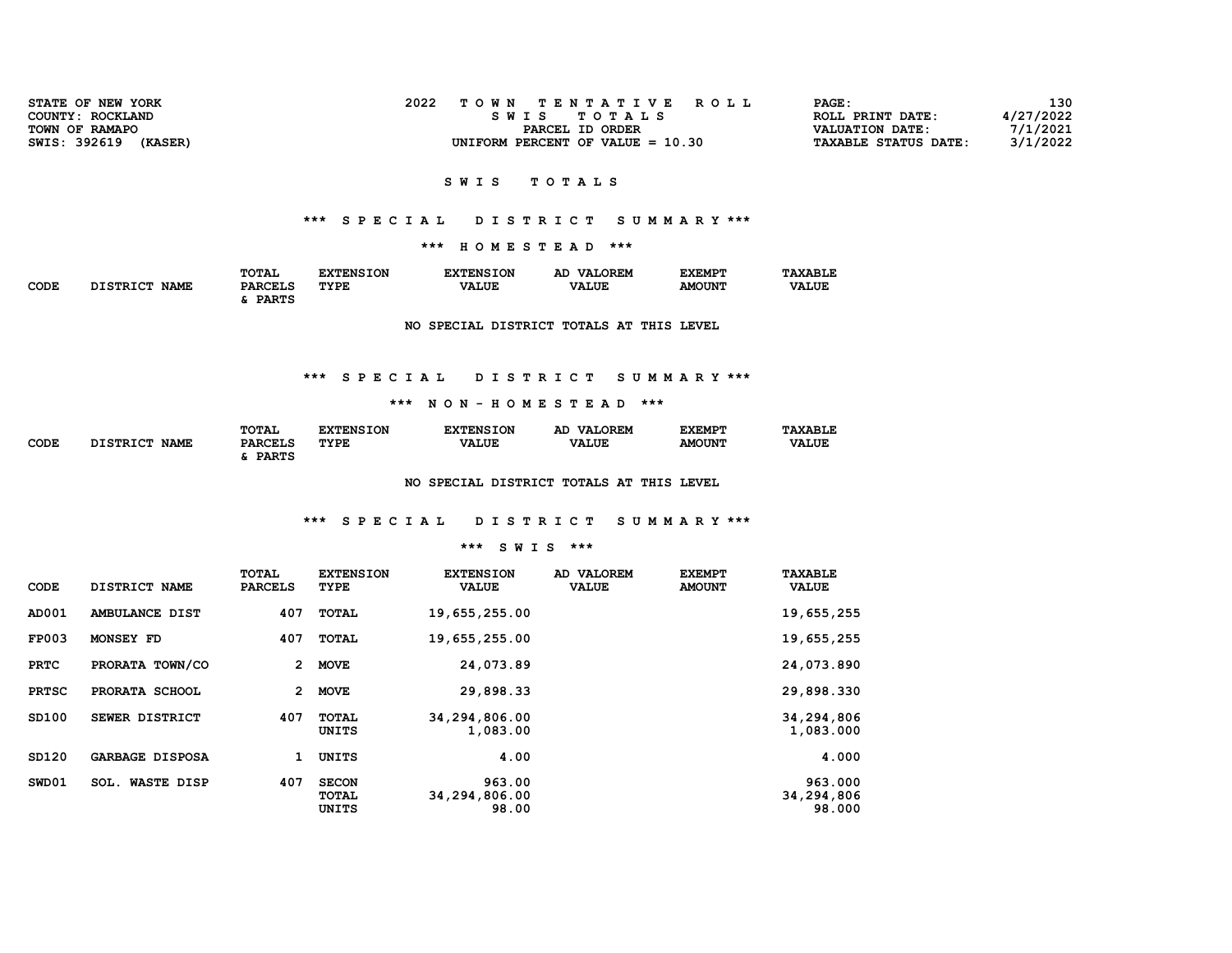| STATE OF NEW YORK       | TOWN TENTATIVE ROLL                | PAGE:                  | 131       |
|-------------------------|------------------------------------|------------------------|-----------|
| COUNTY: ROCKLAND        | SWIS TOTALS                        | ROLL PRINT DATE:       | 4/27/2022 |
| TOWN OF RAMAPO          | PARCEL ID ORDER                    | <b>VALUATION DATE:</b> | 7/1/2021  |
| SWIS: 392619<br>(KASER) | UNIFORM PERCENT OF VALUE $= 10.30$ | TAXABLE STATUS DATE:   | 3/1/2022  |

### \*\*\* S P E C I A L D I S T R I C T S U M M A R Y \*\*\*

### \*\*\* S W I S \*\*\*

| CODE              | DISTRICT NAME             | TOTAL<br><b>PARCELS</b> | <b>EXTENSION</b><br>TYPE | <b>EXTENSION</b><br><b>VALUE</b> | <b>VALOREM</b><br>AD.<br><b>VALUE</b> | <b>EXEMPT</b><br><b>AMOUNT</b> | TAXABLE<br><b>VALUE</b> |
|-------------------|---------------------------|-------------------------|--------------------------|----------------------------------|---------------------------------------|--------------------------------|-------------------------|
| SWD <sub>02</sub> | <b>WASTE DISP</b><br>SOL. | 400                     | <b>SECON</b><br>UNITS    | 1,083.00<br>986.00               |                                       |                                | 1,083.000<br>986.000    |
| <b>TSFU1</b>      | <b>TRANSFER STATIO</b>    | 399                     | <b>SECON</b>             | 986.00                           |                                       |                                | 986.000                 |
| <b>WD001</b>      | WATER FIRE HYDR           | 407                     | TOTAL                    | 19,655,255.00                    |                                       |                                | 19,655,255              |

\*\*\* S C H O O L S U M M A R Y \*\*\*

### \*\*\* H O M E S T E A D \*\*\*

| <b>SCHL</b><br>CODE | <b>DESCRIPTION</b>     | TOTAL<br><b>PARCELS</b><br>& PARTS | <b>ASSESSED</b><br><b>LAND</b> | <b>ASSESSED</b><br>TOTAL | <b>EXEMPT</b><br><b>AMOUNT</b> | <b>TOTAL</b><br>TAXABLE |
|---------------------|------------------------|------------------------------------|--------------------------------|--------------------------|--------------------------------|-------------------------|
| 392602              | <b>EAST RAMAPO CSD</b> | 222                                | 2,569,500                      | 16,260,690               | 5,940,123                      | 10,320,567              |
|                     | <b>TOTAL</b>           | 222                                | 2,569,500                      | 16,260,690               | 5,940,123                      | 10,320,567              |
|                     |                        |                                    | ***                            | NON - HOMESTEAD          | ***                            |                         |

| <b>SCHL</b><br><b>CODE</b> | <b>DESCRIPTION</b>     | <b>TOTAL</b><br><b>PARCELS</b><br>& PARTS | <b>ASSESSED</b><br>LAND        | <b>ASSESSED</b><br>TOTAL        | <b>EXEMPT</b><br><b>AMOUNT</b> | <b>TOTAL</b><br><b>TAXABLE</b> |
|----------------------------|------------------------|-------------------------------------------|--------------------------------|---------------------------------|--------------------------------|--------------------------------|
| 392602                     | <b>EAST RAMAPO CSD</b> | 185                                       | 3,166,800                      | 18,034,116                      | 11,032,284                     | 7,001,832                      |
|                            | <b>TOTAL</b>           | 185                                       | 3,166,800                      | 18,034,116                      | 11,032,284                     | 7,001,832                      |
|                            |                        |                                           |                                | ***<br><b>SWIS</b>              | $***$                          |                                |
| <b>SCHL</b><br><b>CODE</b> | <b>DESCRIPTION</b>     | TOTAL<br><b>PARCELS</b>                   | <b>ASSESSED</b><br><b>LAND</b> | <b>ASSESSED</b><br><b>TOTAL</b> | <b>EXEMPT</b><br><b>AMOUNT</b> | TOTAL<br><b>TAXABLE</b>        |
| 392602                     | <b>EAST RAMAPO CSD</b> | 407                                       | 5,736,300                      | 34,294,806                      | 16,972,407                     | 17,322,399                     |
|                            | <b>TOTAL</b>           | 407                                       | 5,736,300                      | 34,294,806                      | 16,972,407                     | 17,322,399                     |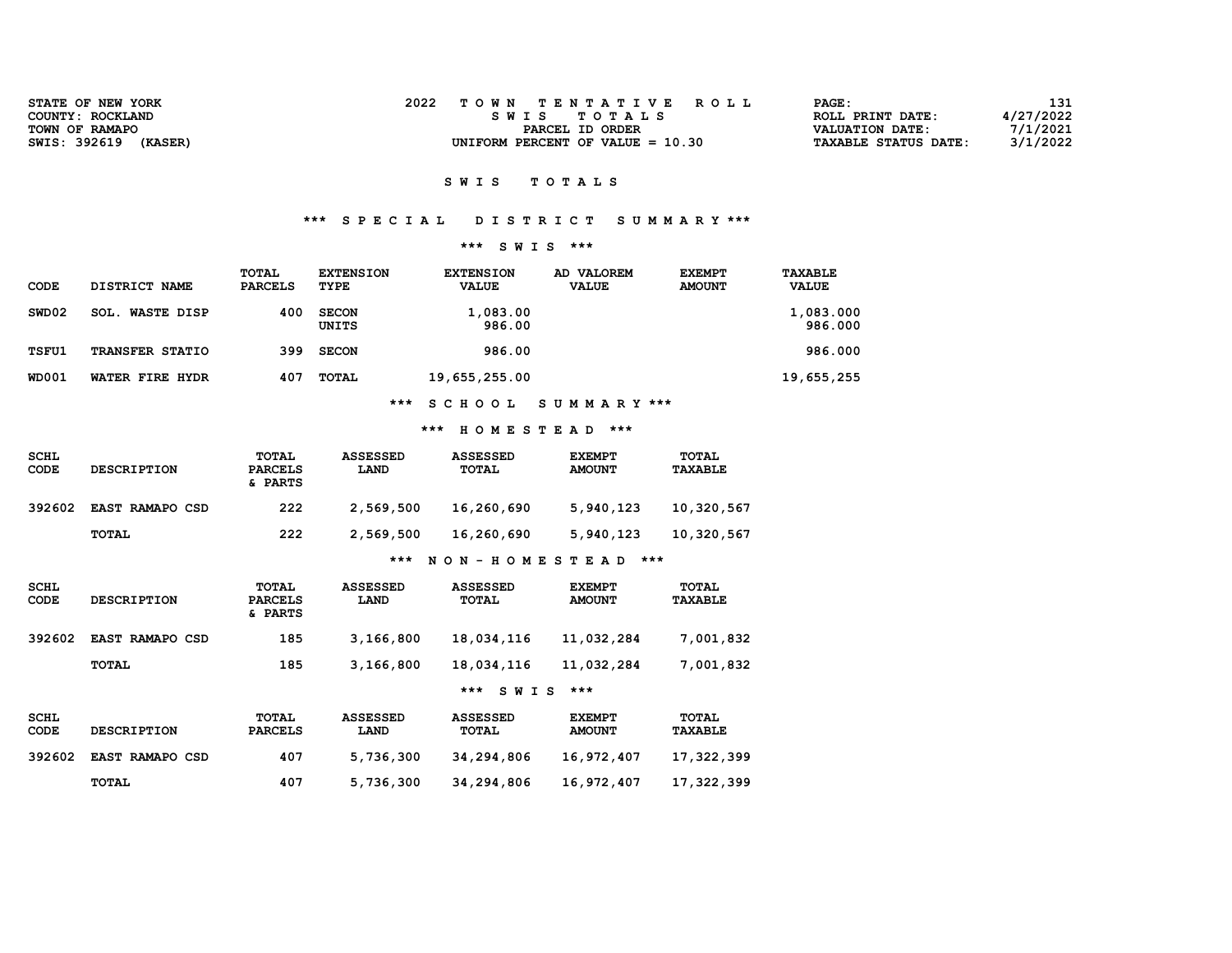| <b>STATE OF NEW YORK</b> | TOWN TENTATIVE ROLL                | PAGE:                       | 132       |
|--------------------------|------------------------------------|-----------------------------|-----------|
| COUNTY: ROCKLAND         | SWIS TOTALS                        | ROLL PRINT DATE:            | 4/27/2022 |
| TOWN OF RAMAPO           | PARCEL ID ORDER                    | VALUATION DATE:             | 7/1/2021  |
| SWIS: 392619<br>(KASER)  | UNIFORM PERCENT OF VALUE $= 10.30$ | <b>TAXABLE STATUS DATE:</b> | 3/1/2022  |

#### SWIS TOTALS

### \*\*\* E X E M P T I O N S U M M A R Y \*\*\*

### \*\*\* H O M E S T E A D \*\*\*

| <b>CODE</b> | <b>DESCRIPTION</b> | <b>TOTAL</b><br><b>PARCELS</b><br>& PARTS | <b>COUNTY</b> | <b>TOWN</b> | VILLAGE   | <b>SCHOOL</b> |
|-------------|--------------------|-------------------------------------------|---------------|-------------|-----------|---------------|
| 21600       | RS REL PRP         | 9                                         | 865,171       | 865,171     | 865,171   | 865,171       |
| 25110       | NONPRO C-P         | 5                                         | 655,029       | 655,029     | 655,029   | 655,029       |
| 25120       | NON-PROF O         | 36                                        | 3,838,523     | 3,838,523   | 3,838,523 | 3,838,523     |
| 28220       | COM DEV CP         | 5                                         | 415,100       | 415,100     | 415,100   | 415,100       |
| 41121       | WAR VET CT         |                                           | 8,595         | 8,595       | 8,595     |               |
| 41141       | DIS. VET CT        |                                           | 3,080         | 3,080       | 3,080     |               |
| 41400       | <b>CLERGY</b>      |                                           | 1,500         | 1,500       | 1,500     | 1,500         |
| 41800       | AGED $C/T/S$       | 5                                         | 158,963       | 158,963     | 158,963   | 164,800       |
| 41834       | <b>SR STAR</b>     | 9                                         |               |             |           | 150,480       |
| 41854       | <b>RES STAR</b>    | 25                                        |               |             |           | 167,500       |
|             | <b>TOTAL</b>       | 97                                        | 5,945,961     | 5,945,961   | 5,945,961 | 6,258,103     |

\*\*\* N O N - H O M E S T E A D \*\*\*

|             |                    | TOTAL          |               |                      |            |               |
|-------------|--------------------|----------------|---------------|----------------------|------------|---------------|
| <b>CODE</b> | <b>DESCRIPTION</b> | <b>PARCELS</b> | <b>COUNTY</b> | TOWN                 | VILLAGE    | <b>SCHOOL</b> |
|             |                    | & PARTS        |               |                      |            |               |
| 13500       | TWN WTHIN          | 2              | 50,300        | 50,300               | 50,300     | 50,300        |
| 18080       | MUN HSNG           | 3              | 545,300       | 545,300              | 545,300    | 545,300       |
| 25110       | NONPRO C-P         | 5              | 1,433,600     | 1,433,600            | 1,433,600  | 1,433,600     |
| 25120       | NON-PROF O         | 29             | 8,662,099     | 8,662,099            | 8,662,099  | 8,662,099     |
| 28220       | COM DEV CP         | 5              | 271,800       | 271,800              | 271,800    | 271,800       |
| 41800       | AGED $C/T/S$       | 2              | 65,950        | 65,950               | 65,950     | 65,950        |
| 47100       | <b>TELECOMM</b>    | 2              | 3,235         | 3,235                | 3,235      | 3,235         |
|             | <b>TOTAL</b>       | 48             | 11,032,284    | 11,032,284           | 11,032,284 | 11,032,284    |
|             |                    |                |               | $***$<br><b>SWIS</b> | $***$      |               |

|       |                    | <b>TOTAL</b>   |               |             |                |               |
|-------|--------------------|----------------|---------------|-------------|----------------|---------------|
| CODE  | <b>DESCRIPTION</b> | <b>PARCELS</b> | <b>COUNTY</b> | <b>TOWN</b> | <b>VILLAGE</b> | <b>SCHOOL</b> |
| 13500 | TWN WTHIN          | 2              | 50,300        | 50,300      | 50,300         | 50,300        |
| 18080 | MUN HSNG           | 3              | 545,300       | 545,300     | 545,300        | 545,300       |
| 21600 | RS REL PRP         | 9              | 865,171       | 865,171     | 865,171        | 865,171       |
| 25110 | NONPRO C-P         | 10             | 2,088,629     | 2,088,629   | 2,088,629      | 2,088,629     |
| 25120 | NON-PROF O         | 65             | 12,500,622    | 12,500,622  | 12,500,622     | 12,500,622    |
| 28220 | COM DEV CP         | 10             | 686,900       | 686,900     | 686,900        | 686,900       |
| 41121 | WAR VET CT         |                | 8,595         | 8,595       | 8,595          |               |
| 41141 | DIS. VET CT        |                | 3,080         | 3,080       | 3,080          |               |
| 41400 | <b>CLERGY</b>      |                | 1,500         | 1,500       | 1,500          | 1,500         |
| 41800 | AGED $C/T/S$       | 7              | 224,913       | 224,913     | 224,913        | 230,750       |
| 41834 | <b>SR STAR</b>     | 9              |               |             |                | 150,480       |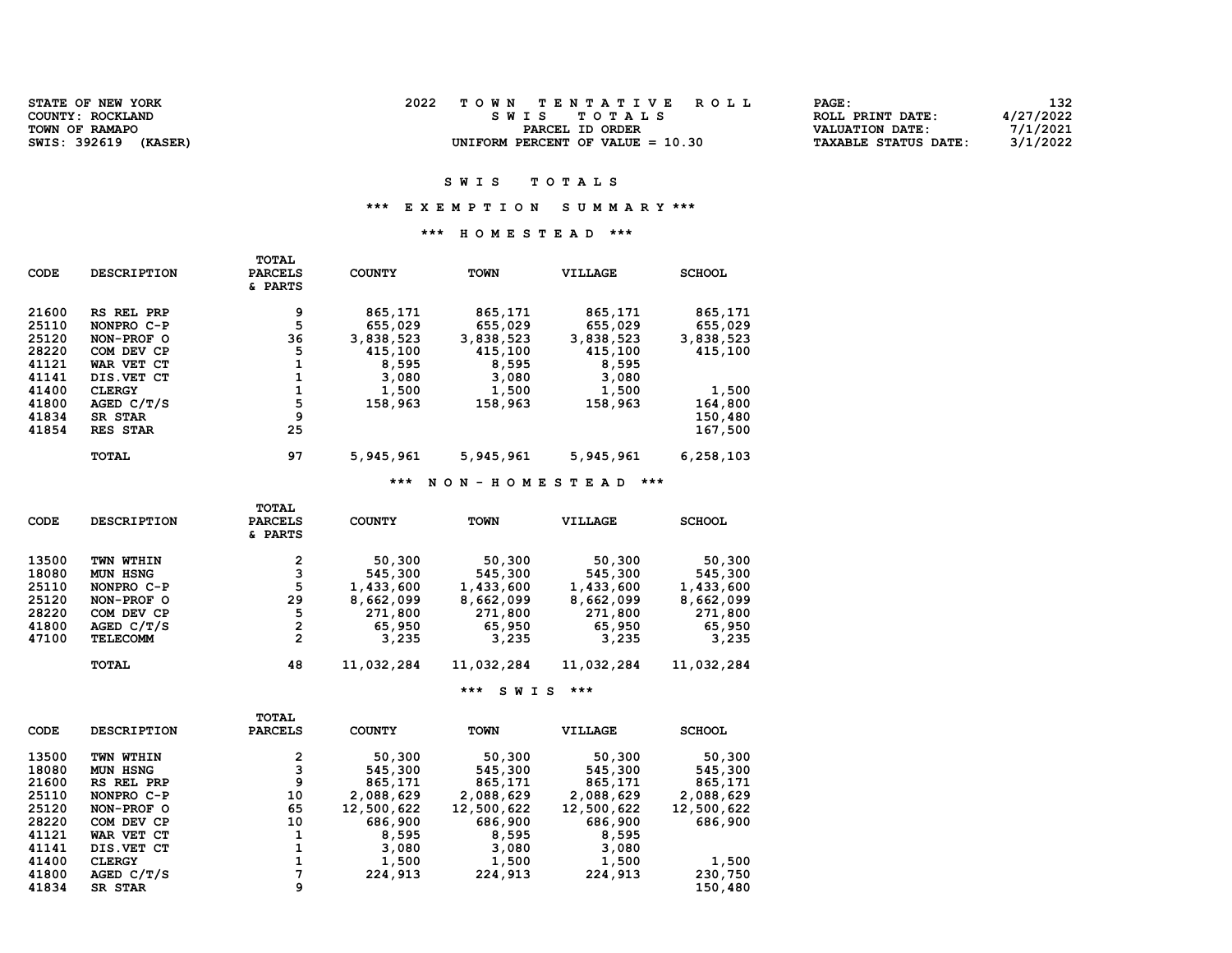| STATE OF NEW YORK       | 2022<br>TOWN TENTATIVE ROLL        | PAGE:                       | 133       |
|-------------------------|------------------------------------|-----------------------------|-----------|
| COUNTY: ROCKLAND        | SWIS TOTALS                        | ROLL PRINT DATE:            | 4/27/2022 |
| TOWN OF RAMAPO          | PARCEL ID ORDER                    | <b>VALUATION DATE:</b>      | 7/1/2021  |
| SWIS: 392619<br>(KASER) | UNIFORM PERCENT OF VALUE $= 10.30$ | <b>TAXABLE STATUS DATE:</b> | 3/1/2022  |
|                         |                                    |                             |           |

### \*\*\* E X E M P T I O N S U M M A R Y \*\*\*

### \*\*\* S W I S \*\*\*

| CODE           | <b>DESCRIPTION</b>          | TOTAL<br><b>PARCELS</b> | <b>COUNTY</b> | <b>TOWN</b> | VILLAGE    | <b>SCHOOL</b>    |
|----------------|-----------------------------|-------------------------|---------------|-------------|------------|------------------|
| 41854<br>47100 | RES STAR<br><b>TELECOMM</b> | 25<br>2                 | 3,235         | 3,235       | 3,235      | 167,500<br>3,235 |
|                | TOTAL                       | 145                     | 16,978,245    | 16,978,245  |            | 17,290,387       |
|                |                             |                         | ***           | GRAND       | TOTALS *** |                  |

### \*\*\* H O M E S T E A D \*\*\*

| <b>ROLL</b><br><b>SEC</b> | <b>DESCRIPTION</b>              | <b>TOTAL</b><br><b>PARCELS</b><br>& PARTS | <b>ASSESSED</b><br>LAND | <b>ASSESSED</b><br>TOTAL | <b>COUNTY</b><br><b>TAXABLE</b> | <b>TOWN</b><br><b>TAXABLE</b> | <b>SCHOOL</b><br><b>TAXABLE</b> | <b>SCHOOL</b><br><b>AFTER STAR</b> |
|---------------------------|---------------------------------|-------------------------------------------|-------------------------|--------------------------|---------------------------------|-------------------------------|---------------------------------|------------------------------------|
| 8                         | <b>TAXABLE</b><br>WHOLLY EXEMPT | 173<br>49                                 | 1,752,700<br>816,800    | 10,787,795<br>5,472,895  | 10,314,729                      | 10,314,729                    | 10,320,567                      | 10,126,447                         |
|                           | ** GRAND TOTAL                  | 222                                       | 2,569,500               | 16,260,690               | 10,314,729                      | 10,314,729                    | 10,320,567                      | 10,126,447                         |

### \*\*\* N O N - H O M E S T E A D \*\*\*

| ROLL<br><b>SEC</b> | <b>DESCRIPTION</b>               | TOTAL<br><b>PARCELS</b><br>& PARTS | <b>ASSESSED</b><br>LAND | <b>ASSESSED</b><br>TOTAL | <b>COUNTY</b><br><b>TAXABLE</b> | <b>TOWN</b><br><b>TAXABLE</b> | <b>SCHOOL</b><br>TAXABLE | <b>SCHOOL</b><br><b>AFTER STAR</b> |
|--------------------|----------------------------------|------------------------------------|-------------------------|--------------------------|---------------------------------|-------------------------------|--------------------------|------------------------------------|
| 5                  | TAXABLE<br><b>SPCL FRANCHISE</b> | 140                                | 1,692,000               | 7,228,900<br>544,132     | 6,449,551<br>544,132            | 6,449,551<br>544,132          | 6,449,551<br>544,132     | 6,449,551<br>544,132               |
| 6<br>8             | UTILITY & R.R.<br>WHOLLY EXEMPT  | 37                                 | 1,474,800               | 11,384<br>10,249,700     | 8,149                           | 8,149                         | 8,149                    | 8,149                              |
|                    | <b>** GRAND TOTAL</b>            | 185                                | 3,166,800               | 18,034,116               | 7,001,832                       | 7,001,832                     | 7,001,832                | 7,001,832                          |

| <b>ROLL</b><br><b>SEC</b> | <b>DESCRIPTION</b>                      | TOTAL<br><b>PARCELS</b> | <b>ASSESSED</b><br>LAND | <b>ASSESSED</b><br>TOTAL | <b>COUNTY</b><br><b>TAXABLE</b> | <b>TOWN</b><br><b>TAXABLE</b> | <b>SCHOOL</b><br><b>TAXABLE</b> | <b>SCHOOL</b><br><b>AFTER STAR</b> |
|---------------------------|-----------------------------------------|-------------------------|-------------------------|--------------------------|---------------------------------|-------------------------------|---------------------------------|------------------------------------|
| 5                         | <b>TAXABLE</b><br><b>SPCL FRANCHISE</b> | 313                     | 3,444,700               | 18,016,695<br>544,132    | 16,764,280<br>544,132           | 16,764,280<br>544,132         | 16,770,118<br>544,132           | 16,575,998<br>544,132              |
| -6<br>8                   | UTILITY & R.R.<br>WHOLLY EXEMPT         | 86                      | 2,291,600               | 11,384<br>15,722,595     | 8,149                           | 8,149                         | 8,149                           | 8,149                              |
|                           | ** GRAND TOTAL                          | 407                     | 5,736,300               | 34,294,806               | 17,316,561                      | 17,316,561                    | 17,322,399                      | 17, 128, 279                       |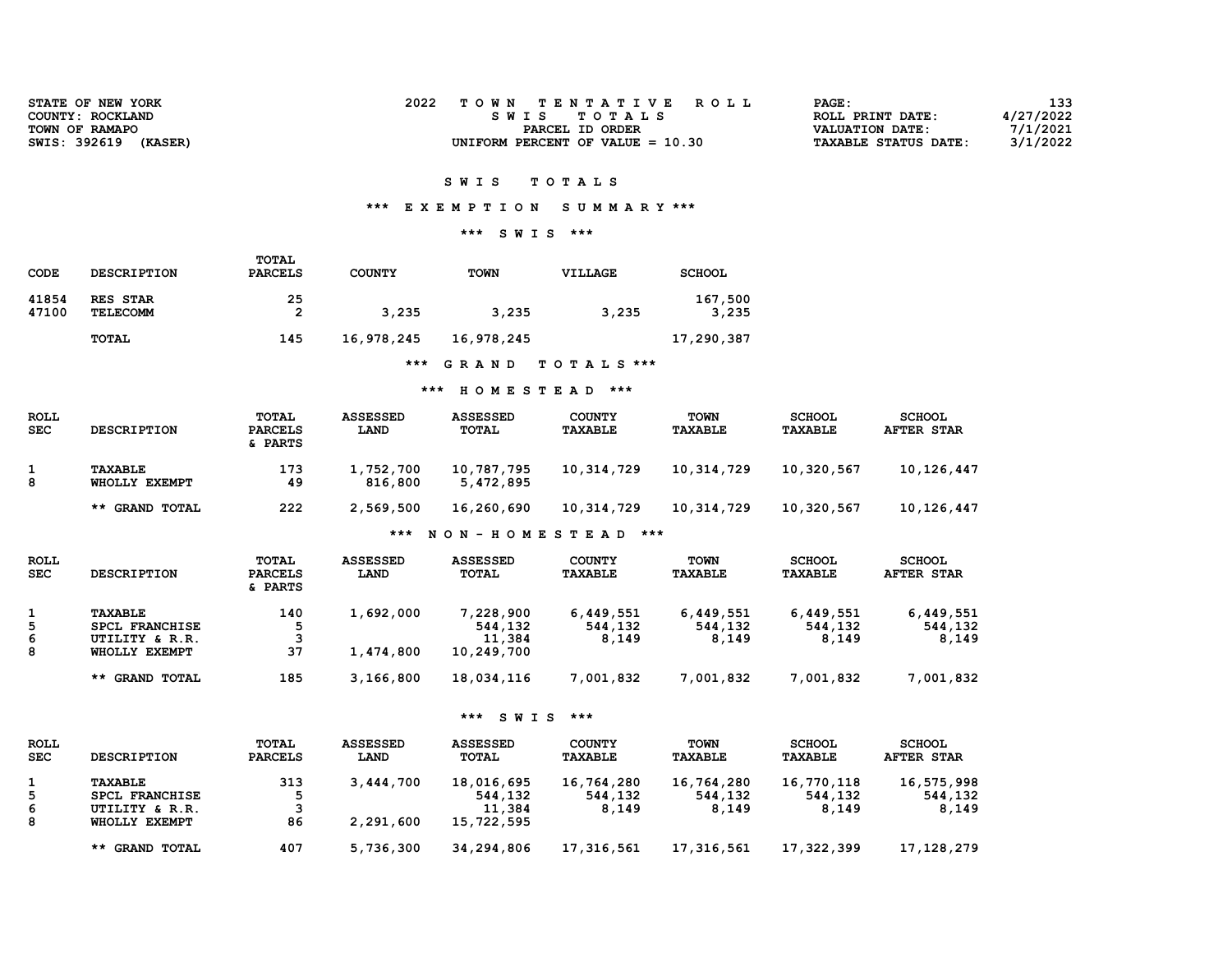| <b>STATE OF NEW YORK</b>         | 2022<br>TOWN TENTATIVE ROLL        | 134<br><b>PAGE :</b>                    |
|----------------------------------|------------------------------------|-----------------------------------------|
| COUNTY: ROCKLAND                 | TAXABLE SECTION OF THE ROLL - 1    | 4/27/2022<br>ROLL PRINT DATE:           |
| TOWN OF RAMAPO                   | PARCEL ID ORDER                    | 7/1/2021<br>VALUATION DATE:             |
| SWIS: 392621<br><b>(AIRMONT)</b> | UNIFORM PERCENT OF VALUE $= 10.30$ | 3/1/2022<br><b>TAXABLE STATUS DATE:</b> |

### \*\*\* S P E C I A L D I S T R I C T S U M M A R Y \*\*\*

| <b>CODE</b>  | DISTRICT NAME          | <b>TOTAL</b><br><b>PARCELS</b> | <b>EXTENSION</b><br><b>TYPE</b>       | <b>EXTENSION</b><br><b>VALUE</b>         | AD VALOREM<br><b>VALUE</b> | <b>EXEMPT</b><br><b>AMOUNT</b> | <b>TAXABLE</b><br><b>VALUE</b>        |
|--------------|------------------------|--------------------------------|---------------------------------------|------------------------------------------|----------------------------|--------------------------------|---------------------------------------|
| AD001        | AMBULANCE DIST         | 2656                           | <b>TOTAL</b>                          | 168, 180, 480.00                         |                            |                                | 168,180,480                           |
| AIG01        | <b>AIRMONT GARBAGE</b> | 2294                           | <b>UNITS</b>                          | 2,323.00                                 |                            |                                | 2,323.000                             |
| <b>FP003</b> | MONSEY FD              | 303                            | <b>TOTAL</b>                          | 18,508,297.00                            |                            |                                | 18,508,297                            |
| <b>FP004</b> | <b>TALLMAN FD</b>      | 2353                           | <b>TOTAL</b>                          | 149,672,183.00                           |                            |                                | 149,672,183                           |
| <b>PRTC</b>  | PRORATA TOWN/CO        | 26                             | <b>MOVE</b>                           | 46,157.47                                |                            |                                | 46,157.470                            |
| <b>PRTSC</b> | PRORATA SCHOOL         | 23                             | <b>MOVE</b>                           | 55,137.66                                |                            |                                | 55,137.660                            |
| SD100        | SEWER DISTRICT         | 2656                           | <b>TOTAL</b><br>UNITS                 | 168, 180, 480.00<br>3,748.00             |                            |                                | 168,180,480<br>3,748.000              |
| SD120        | <b>GARBAGE DISPOSA</b> | 13                             | UNITS                                 | 13.00                                    |                            |                                | 13.000                                |
| SWD01        | <b>SOL. WASTE DISP</b> | 2656                           | <b>SECON</b><br><b>TOTAL</b><br>UNITS | 2,647.00<br>168, 180, 480.00<br>2,364.00 |                            |                                | 2,647.000<br>168,180,480<br>2,364.000 |
| SWD02        | <b>SOL. WASTE DISP</b> | 2656                           | <b>SECON</b><br>UNITS                 | 3,757.00<br>2,776.00                     |                            |                                | 3,757.000<br>2,776.000                |
| TSFU1        | <b>TRANSFER STATIO</b> | 2599                           | <b>SECON</b>                          | 2,776.00                                 |                            |                                | 2,776.000                             |
| <b>WD001</b> | WATER FIRE HYDR        | 2649                           | <b>TOTAL</b>                          | 167,658,380.00                           |                            |                                | 167,658,380                           |

\*\*\* S C H O O L S U M M A R Y \*\*\*

| <b>SCHL</b> |                        | TOTAL          | <b>ASSESSED</b> | <b>ASSESSED</b>  | <b>EXEMPT</b> | <b>TOTAL</b> |
|-------------|------------------------|----------------|-----------------|------------------|---------------|--------------|
| CODE        | <b>DESCRIPTION</b>     | <b>PARCELS</b> | LAND            | TOTAL            | <b>AMOUNT</b> | TAXABLE      |
| 392601      | RAMAPO CENTRAL         | 2004           | 43,256,090      | 129,105,507      | 2,160,714     | 126,944,793  |
| 392602      | <b>EAST RAMAPO CSD</b> | 652            | 12,883,500      | 39,895,081       | 1,027,166     | 38,867,915   |
|             | <b>TOTAL</b>           | 2656           | 56,139,590      | 169,000,588      | 3,187,880     | 165,812,708  |
|             |                        |                | ***             | <b>EXEMPTION</b> | SUMMARY ***   |              |

| CODE  | <b>DESCRIPTION</b> | TOTAL<br><b>PARCELS</b> | <b>COUNTY</b> | <b>TOWN</b> | <b>VILLAGE</b> | <b>SCHOOL</b> |
|-------|--------------------|-------------------------|---------------|-------------|----------------|---------------|
| 21600 | RS REL PRP         |                         | 45,713        | 45,713      | 45,713         | 45,713        |
| 27350 | <b>CEMETERIES</b>  | 2                       | 687,696       | 687,696     | 687,696        | 687,696       |
| 41101 | <b>VETERAN CT</b>  | 3                       | 13,200        | 13,200      | 13,200         |               |
| 41121 | WAR VET CT         | 120                     | 809,126       | 809,126     | 809,126        |               |
| 41124 | WAR VET S          | 103                     |               |             |                | 141,625       |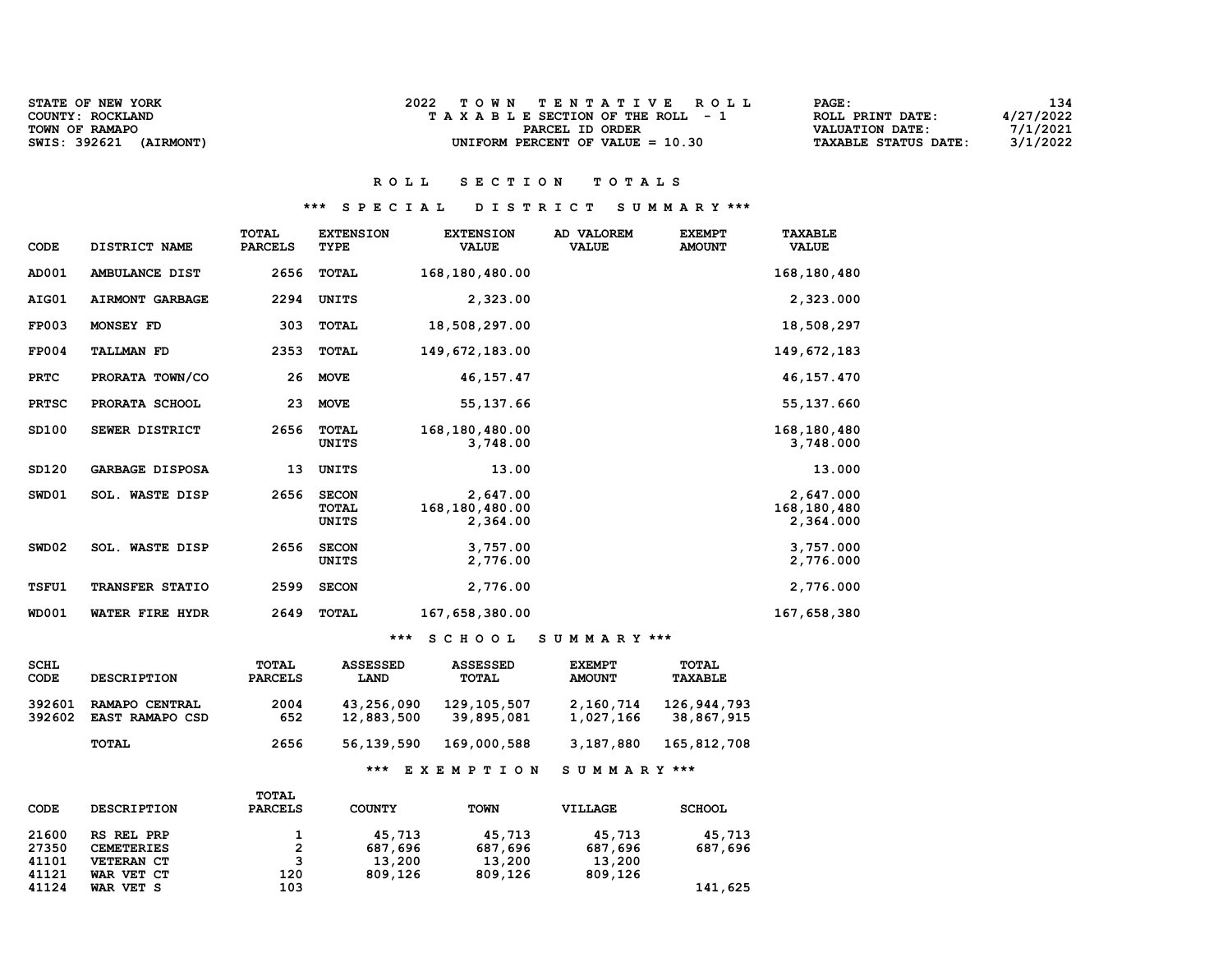| <b>STATE OF NEW YORK</b><br>COUNTY: ROCKLAND       | 2022<br>TOWN TENTATIVE ROLL<br>TAXABLE SECTION OF THE ROLL - 1 | <b>PAGE :</b><br>ROLL PRINT DATE:                     | 135<br>4/27/2022     |
|----------------------------------------------------|----------------------------------------------------------------|-------------------------------------------------------|----------------------|
| TOWN OF RAMAPO<br>SWIS: 392621<br><i>(AIRMONT)</i> | PARCEL ID ORDER<br>UNIFORM PERCENT OF VALUE $= 10.30$          | <b>VALUATION DATE:</b><br><b>TAXABLE STATUS DATE:</b> | 7/1/2021<br>3/1/2022 |

### \*\*\* E X E M P T I O N S U M M A R Y \*\*\*

|             |                    | TOTAL                   |               |             |           |               |
|-------------|--------------------|-------------------------|---------------|-------------|-----------|---------------|
| <b>CODE</b> | <b>DESCRIPTION</b> | <b>PARCELS</b>          | <b>COUNTY</b> | <b>TOWN</b> | VILLAGE   | <b>SCHOOL</b> |
|             |                    |                         |               |             |           |               |
| 41131       | COMBAT CT          | 59                      | 721,078       | 721,078     | 721,078   |               |
| 41134       | COMBAT S           | 51                      |               |             |           | 116,892       |
| 41141       | DIS. VET CT        | 31                      | 483,934       | 483,934     | 483,934   |               |
| 41144       | DIS.VET S          | 25                      |               |             |           | 106,880       |
| 41151       | VET - COLD WAR     | 4                       | 5,500         | 5,500       | 5,500     |               |
| 41400       | <b>CLERGY</b>      | 15                      | 22,500        | 22,500      | 22,500    | 22,500        |
| 41661       | VOL FIRE & AMB     | 7                       | 2,408         | 2,408       | 2,408     |               |
| 41800       | AGED C/T/S         | 86                      | 1,753,609     | 1,753,609   | 1,753,609 | 1,848,722     |
| 41801       | AGED C/T           | 1                       | 14,363        | 14,363      | 14,363    |               |
| 41834       | SR STAR            | 269                     |               |             |           | 4,449,488     |
| 41854       | RES STAR           | 699                     |               |             |           | 4,683,300     |
| 41900       | <b>DISABLE</b>     | 3                       | 32,890        | 32,890      | 32,890    | 32,890        |
| 41930       | DISABLE LI         | $\overline{\mathbf{c}}$ | 52,550        | 52,550      | 52,550    | 52,550        |
| 47600       | <b>BUSI IMPRO</b>  | 3                       | 132,412       | 132,412     | 132,412   | 132,412       |
|             | TOTAL              | 1484                    | 4,776,979     | 4,776,979   |           | 12,320,668    |

| <b>ROLL</b><br><b>SEC</b> | <b>DESCRIPTION</b>    | <b>TOTAL</b><br><b>PARCELS</b> | <b>ASSESSED</b><br><b>LAND</b> | ASSESSED<br>TOTAL | <b>COUNTY</b><br><b>TAXABLE</b> | TOWN<br><b>TAXABLE</b> | <b>SCHOOL</b><br>TAXABLE | <b>SCHOOL</b><br><b>AFTER STAR</b> |
|---------------------------|-----------------------|--------------------------------|--------------------------------|-------------------|---------------------------------|------------------------|--------------------------|------------------------------------|
|                           | TAXABLE               | 2656                           | 56.139.590                     | 169,000,588       | 164,223,609                     | 164,223,609            | 165,812,708              | 157,722,148                        |
|                           | <b>** GRAND TOTAL</b> | 2656                           | 56,139,590                     | 169,000,588       | 164,223,609                     | 164,223,609            | 165,812,708              | 157,722,148                        |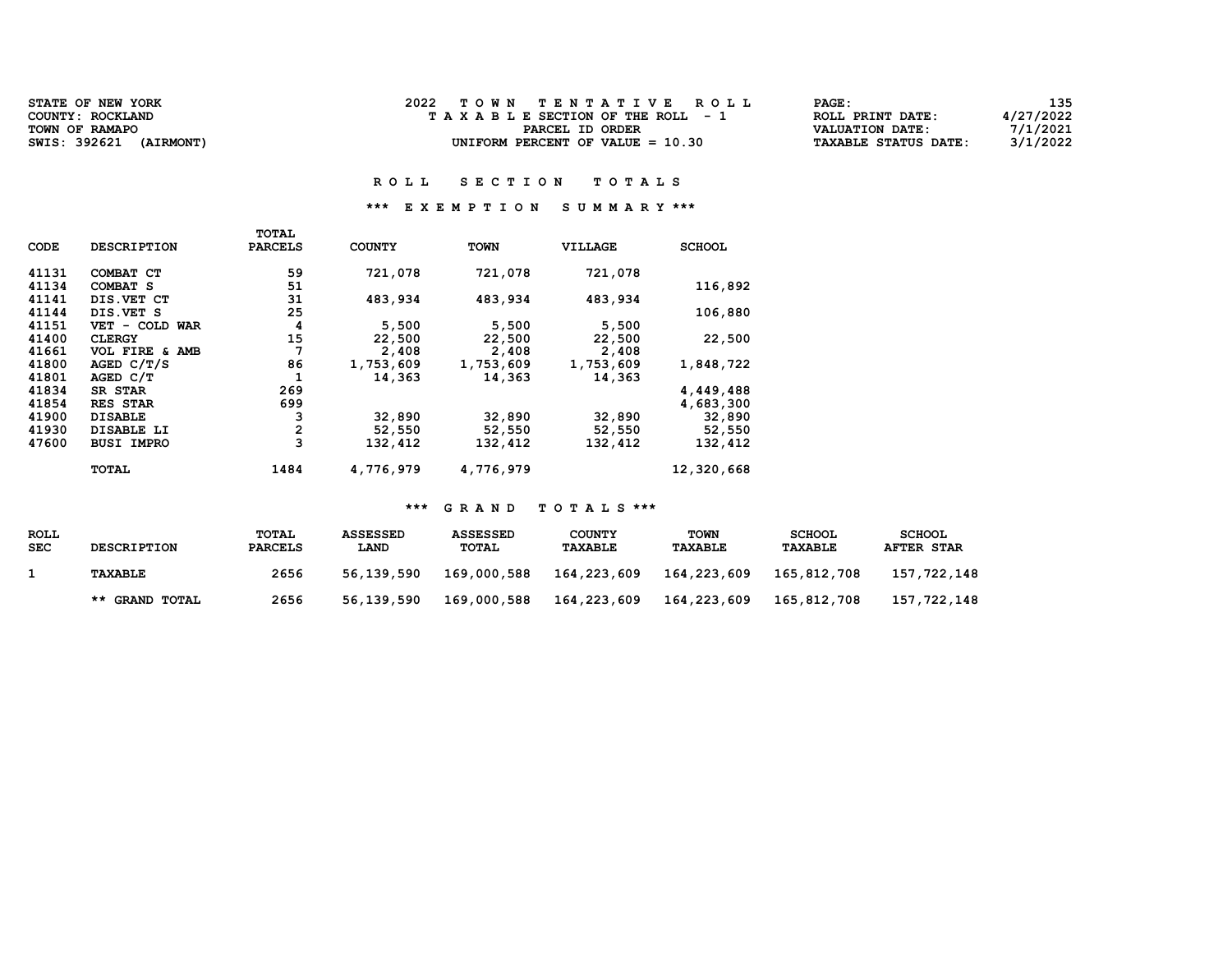| <b>STATE OF NEW YORK</b>  | TOWN TENTATIVE ROLL                         | PAGE:                       | 136       |
|---------------------------|---------------------------------------------|-----------------------------|-----------|
| COUNTY: ROCKLAND          | TAXABLE STATE LANDS SECTION OF THE ROLL - 3 | ROLL PRINT DATE:            | 4/27/2022 |
| TOWN OF RAMAPO            | PARCEL ID ORDER                             | VALUATION DATE:             | 7/1/2021  |
| SWIS: 392621<br>(AIRMONT) | UNIFORM PERCENT OF VALUE $= 10.30$          | <b>TAXABLE STATUS DATE:</b> | 3/1/2022  |

### \*\*\* S P E C I A L D I S T R I C T S U M M A R Y \*\*\*

| CODE         | DISTRICT NAME          | TOTAL<br><b>PARCELS</b> | <b>EXTENSION</b><br>TYPE | <b>EXTENSION</b><br><b>VALUE</b> | AD VALOREM<br><b>VALUE</b> | <b>EXEMPT</b><br><b>AMOUNT</b> | <b>TAXABLE</b><br><b>VALUE</b> |
|--------------|------------------------|-------------------------|--------------------------|----------------------------------|----------------------------|--------------------------------|--------------------------------|
| AD001        | AMBULANCE DIST         | 1                       | TOTAL                    | 95,411.00                        |                            |                                | 95,411                         |
| AIG01        | <b>AIRMONT GARBAGE</b> | ı                       | UNITS                    | 1.00                             |                            |                                | 1.000                          |
| <b>FP004</b> | <b>TALLMAN FD</b>      | 1                       | TOTAL                    | 95,411.00                        |                            |                                | 95,411                         |
| SD100        | SEWER DISTRICT         |                         | TOTAL<br>UNITS           | 95,411.00                        |                            |                                | 95,411                         |
| <b>WD001</b> | WATER FIRE HYDR        |                         | TOTAL                    | 95,411.00                        |                            |                                | 95,411                         |

### \*\*\* S C H O O L S U M M A R Y \*\*\*

| SCHL<br><b>CODE</b> | <b>DESCRIPTION</b> | <b>TOTAL</b><br><b>PARCELS</b> | <b>ASSESSED</b><br><b>LAND</b> | ASSESSED<br>TOTAL | <b>EXEMPT</b><br><b>AMOUNT</b> | <b>TOTAL</b><br><b>TAXABLE</b> |
|---------------------|--------------------|--------------------------------|--------------------------------|-------------------|--------------------------------|--------------------------------|
| 392601              | RAMAPO CENTRAL     |                                | 22,804                         | 95,411            |                                | 95,411                         |
|                     | TOTAL              |                                | 22,804                         | 95,411            |                                | 95,411                         |

### \*\*\* E X E M P T I O N S U M M A R Y \*\*\*

|             |                    | TOTAL          |               |             |                                 |               |
|-------------|--------------------|----------------|---------------|-------------|---------------------------------|---------------|
| <b>CODE</b> | <b>DESCRIPTION</b> | <b>PARCELS</b> | <b>COUNTY</b> | <b>TOWN</b> | VILLAGE                         | <b>SCHOOL</b> |
|             |                    |                |               |             |                                 |               |
|             |                    |                |               | NO.         | <b>EXEMPTIONS AT THIS LEVEL</b> |               |

| <b>ROLL</b><br><b>SEC</b> | <b>DESCRIPTION</b>    | TOTAL<br><b>PARCELS</b> | <b>ASSESSED</b><br><b>LAND</b> | <b>ASSESSED</b><br>TOTAL | <b>COUNTY</b><br><b>TAXABLE</b> | <b>TOWN</b><br><b>TAXABLE</b> | <b>SCHOOL</b><br><b>TAXABLE</b> | <b>SCHOOL</b><br><b>AFTER STAR</b> |
|---------------------------|-----------------------|-------------------------|--------------------------------|--------------------------|---------------------------------|-------------------------------|---------------------------------|------------------------------------|
|                           | <b>STATE LAND</b>     |                         | 22,804                         | 95,411                   | 95,411                          | 95,411                        | 95,411                          | 95,411                             |
|                           | <b>** GRAND TOTAL</b> |                         | 22,804                         | 95,411                   | 95,411                          | 95,411                        | 95,411                          | 95,411                             |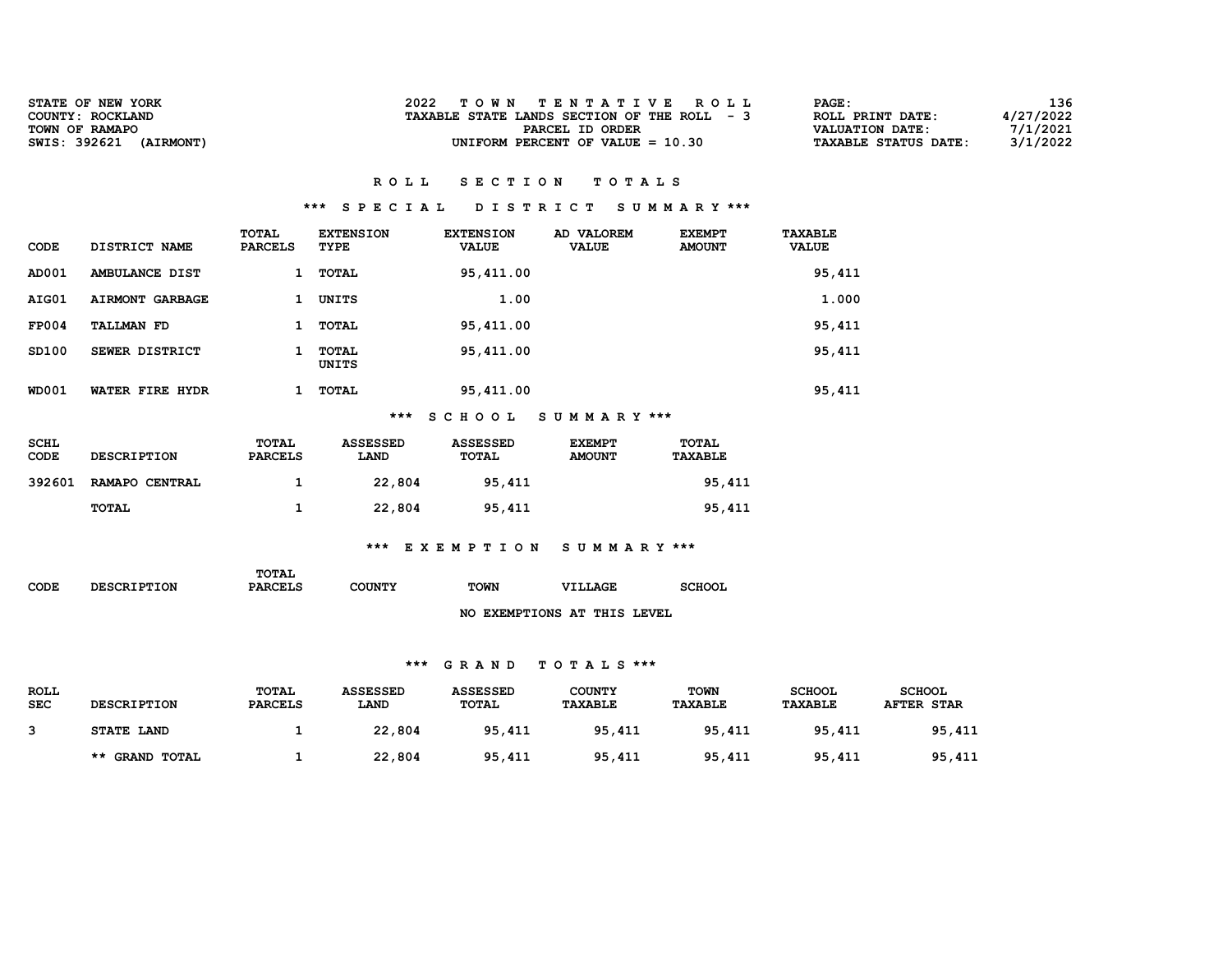| <b>STATE OF NEW YORK</b>           | 2022<br>TOWN TENTATIVE ROLL<br>SPECIAL FRANCHISE SECTION OF THE ROLL - 5 | 137<br>PAGE:<br>4/27/2022                              |
|------------------------------------|--------------------------------------------------------------------------|--------------------------------------------------------|
| COUNTY: ROCKLAND<br>TOWN OF RAMAPO | PARCEL ID ORDER                                                          | ROLL PRINT DATE:<br>7/1/2021<br><b>VALUATION DATE:</b> |
| SWIS: 392621<br><b>(AIRMONT)</b>   | UNIFORM PERCENT OF VALUE $= 10.30$                                       | 3/1/2022<br>TAXABLE STATUS DATE:                       |

### \*\*\* S P E C I A L D I S T R I C T S U M M A R Y \*\*\*

| CODE         | DISTRICT NAME          | TOTAL<br><b>PARCELS</b> | <b>EXTENSION</b><br><b>TYPE</b> | <b>EXTENSION</b><br><b>VALUE</b> | AD VALOREM<br><b>VALUE</b> | <b>EXEMPT</b><br><b>AMOUNT</b> | <b>TAXABLE</b><br><b>VALUE</b> |
|--------------|------------------------|-------------------------|---------------------------------|----------------------------------|----------------------------|--------------------------------|--------------------------------|
| AD001        | AMBULANCE DIST         | 13                      | TOTAL                           | 3,974,828.00                     |                            |                                | 3,974,828                      |
| <b>FP003</b> | MONSEY FD              | 7                       | TOTAL                           | 956,625.00                       |                            |                                | 956,625                        |
| <b>FP004</b> | <b>TALLMAN FD</b>      | 7                       | TOTAL                           | 3,018,203.00                     |                            |                                | 3,018,203                      |
| SD100        | SEWER DISTRICT         | 13                      | TOTAL<br>UNITS                  | 3,974,828.00                     |                            |                                | 3,974,828                      |
| SWD01        | <b>SOL. WASTE DISP</b> | 13                      | <b>SECON</b><br>TOTAL<br>UNITS  | 3,974,828.00                     |                            |                                | 3,974,828                      |
| <b>WD001</b> | WATER FIRE HYDR        | 13                      | TOTAL                           | 3,974,828.00                     |                            |                                | 3,974,828                      |

### \*\*\* S C H O O L S U M M A R Y \*\*\*

| <b>SCHL</b><br>CODE | <b>DESCRIPTION</b>                       | TOTAL<br><b>PARCELS</b> | <b>ASSESSED</b><br><b>LAND</b> | <b>ASSESSED</b><br><b>TOTAL</b> | <b>EXEMPT</b><br><b>AMOUNT</b> | <b>TOTAL</b><br><b>TAXABLE</b> |
|---------------------|------------------------------------------|-------------------------|--------------------------------|---------------------------------|--------------------------------|--------------------------------|
| 392601<br>392602    | RAMAPO CENTRAL<br><b>EAST RAMAPO CSD</b> | 6                       |                                | 2,981,459<br>993,369            |                                | 2,981,459<br>993,369           |
|                     | TOTAL                                    | 13                      |                                | 3,974,828                       |                                | 3,974,828                      |

### \*\*\* E X E M P T I O N S U M M A R Y \*\*\*

|                    |                  | <b>TOTAT</b><br>. |                                                                                                                                                                                                                                                                                                                                                                                                                                                                                                   |             |                               |  |
|--------------------|------------------|-------------------|---------------------------------------------------------------------------------------------------------------------------------------------------------------------------------------------------------------------------------------------------------------------------------------------------------------------------------------------------------------------------------------------------------------------------------------------------------------------------------------------------|-------------|-------------------------------|--|
| <b>CODE</b><br>___ | ON<br>יחרד<br>лғ | . הממר            | ייזורור<br>$\begin{array}{cccccccccccccc} \multicolumn{4}{c}{} & \multicolumn{4}{c}{} & \multicolumn{4}{c}{} & \multicolumn{4}{c}{} & \multicolumn{4}{c}{} & \multicolumn{4}{c}{} & \multicolumn{4}{c}{} & \multicolumn{4}{c}{} & \multicolumn{4}{c}{} & \multicolumn{4}{c}{} & \multicolumn{4}{c}{} & \multicolumn{4}{c}{} & \multicolumn{4}{c}{} & \multicolumn{4}{c}{} & \multicolumn{4}{c}{} & \multicolumn{4}{c}{} & \multicolumn{4}{c}{} & \multicolumn{4}{c}{} & \multicolumn{4}{c}{} & \$ | <b>TOWN</b> | $\sim$<br>--<br>$\sim$ $\sim$ |  |
|                    |                  |                   |                                                                                                                                                                                                                                                                                                                                                                                                                                                                                                   |             |                               |  |

NO EXEMPTIONS AT THIS LEVEL

| <b>ROLL</b><br><b>SEC</b> | <b>DESCRIPTION</b>    | TOTAL<br><b>PARCELS</b> | <b>ASSESSED</b><br><b>LAND</b> | ASSESSED<br><b>TOTAL</b> | <b>COUNTY</b><br><b>TAXABLE</b> | <b>TOWN</b><br><b>TAXABLE</b> | <b>SCHOOL</b><br>TAXABLE | <b>SCHOOL</b><br><b>AFTER STAR</b> |
|---------------------------|-----------------------|-------------------------|--------------------------------|--------------------------|---------------------------------|-------------------------------|--------------------------|------------------------------------|
|                           | <b>SPCL FRANCHISE</b> | 13                      |                                | 3,974,828                | 3,974,828                       | 3,974,828                     | 3,974,828                | 3,974,828                          |
|                           | ** GRAND TOTAL        |                         |                                | 3,974,828                | 3,974,828                       | 3,974,828                     | 3,974,828                | 3,974,828                          |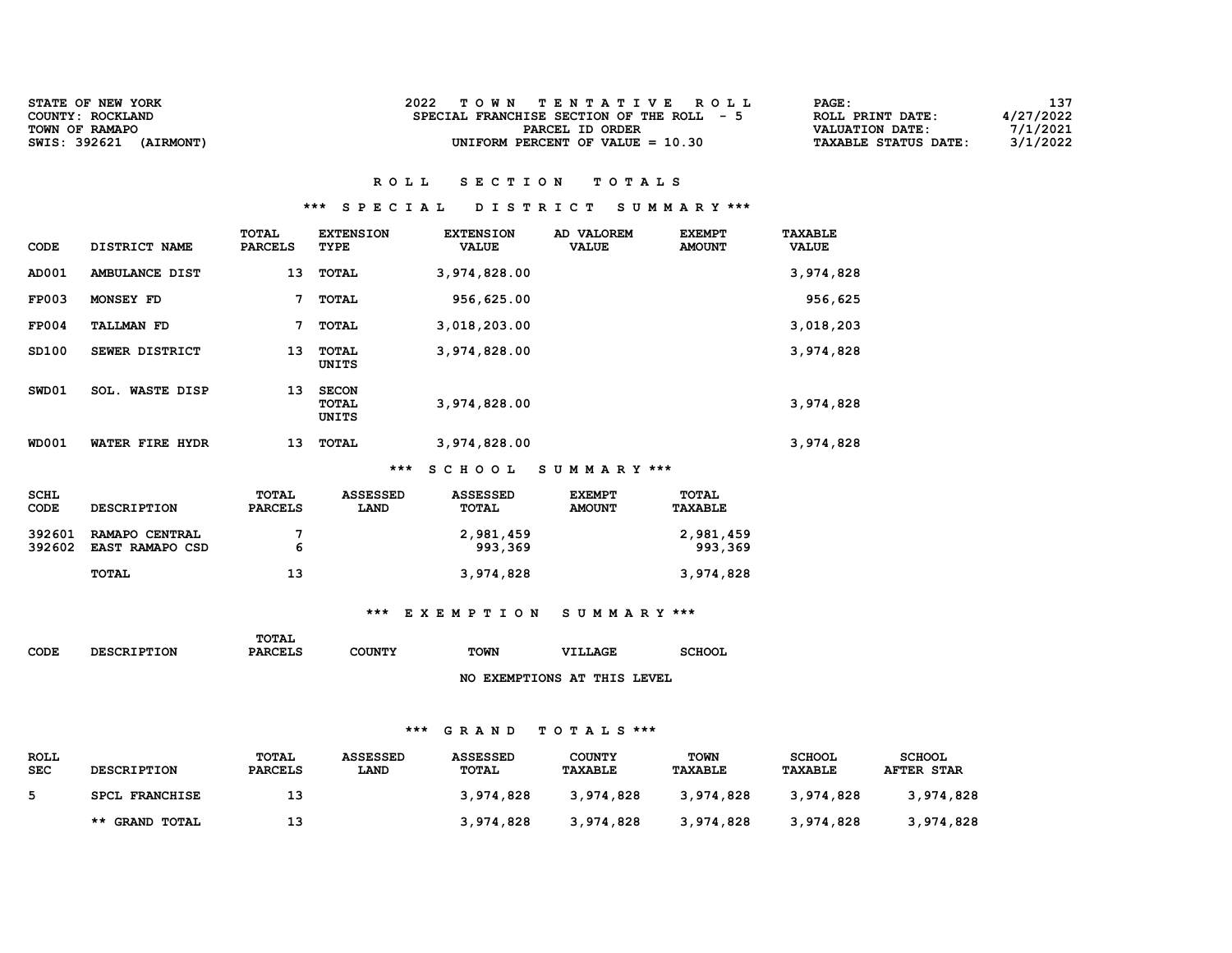| <b>STATE OF NEW YORK</b><br>COUNTY: ROCKLAND       | 2022<br>TOWN TENTATIVE ROLL<br>UTILITY & R. R. SECTION OF THE ROLL $-6$ | 138<br><b>PAGE :</b><br>4/27/2022<br>ROLL PRINT DATE:                  |
|----------------------------------------------------|-------------------------------------------------------------------------|------------------------------------------------------------------------|
| TOWN OF RAMAPO<br>SWIS: 392621<br><b>(AIRMONT)</b> | PARCEL ID ORDER<br>UNIFORM PERCENT OF VALUE $= 10.30$                   | 7/1/2021<br>VALUATION DATE:<br>3/1/2022<br><b>TAXABLE STATUS DATE:</b> |

### \*\*\* S P E C I A L D I S T R I C T S U M M A R Y \*\*\*

| CODE                | DISTRICT NAME                     | <b>TOTAL</b><br><b>PARCELS</b> | <b>EXTENSION</b><br>TYPE                     | <b>EXTENSION</b><br><b>VALUE</b> | AD VALOREM<br><b>VALUE</b>     | <b>EXEMPT</b><br><b>AMOUNT</b> | <b>TAXABLE</b><br><b>VALUE</b> |
|---------------------|-----------------------------------|--------------------------------|----------------------------------------------|----------------------------------|--------------------------------|--------------------------------|--------------------------------|
| AD001               | AMBULANCE DIST                    | 15                             | <b>TOTAL</b>                                 | 1,572,506.00                     |                                |                                | 1,572,506                      |
| <b>FP003</b>        | MONSEY FD                         | 3                              | <b>TOTAL</b>                                 | 4,831.00                         |                                |                                | 4,831                          |
| <b>FP004</b>        | <b>TALLMAN FD</b>                 | $12 \overline{ }$              | <b>TOTAL</b>                                 | 1,567,675.00                     |                                |                                | 1,567,675                      |
| SD100               | SEWER DISTRICT                    | 15                             | <b>TOTAL</b><br><b>UNITS</b>                 | 1,572,506.00                     |                                |                                | 1,572,506                      |
| SWD01               | SOL. WASTE DISP                   | 15                             | <b>SECON</b><br><b>TOTAL</b><br><b>UNITS</b> | 1,572,506.00                     |                                |                                | 1,572,506                      |
| SWD02               | SOL. WASTE DISP                   | 5.                             | <b>SECON</b><br><b>UNITS</b>                 |                                  |                                |                                |                                |
| <b>WD001</b>        | WATER FIRE HYDR                   | 15                             | <b>TOTAL</b>                                 | 1,572,506.00                     |                                |                                | 1,572,506                      |
|                     |                                   |                                | ***                                          | <b>SCHOOL</b>                    | SUMMARY ***                    |                                |                                |
| <b>SCHL</b><br>CODE | <b>DESCRIPTION</b>                | <b>TOTAL</b><br><b>PARCELS</b> | <b>ASSESSED</b><br>LAND                      | <b>ASSESSED</b><br>TOTAL         | <b>EXEMPT</b><br><b>AMOUNT</b> | <b>TOTAL</b><br><b>TAXABLE</b> |                                |
| 392601<br>392602    | RAMAPO CENTRAL<br>EAST RAMAPO CSD | 11<br>4                        | 97,200<br>7,200                              | 1,560,475<br>12,031              | 128,178<br>2,510               | 1,432,297<br>9,521             |                                |
|                     | <b>TOTAL</b>                      | 15                             | 104,400                                      | 1,572,506                        | 130,688                        | 1,441,818                      |                                |
|                     |                                   |                                |                                              | *** EXEMPTION                    | SUMMARY ***                    |                                |                                |
| <b>CODE</b>         | <b>DESCRIPTION</b>                | TOTAL<br><b>PARCELS</b>        | <b>COUNTY</b>                                | <b>TOWN</b>                      | VILLAGE                        | <b>SCHOOL</b>                  |                                |
| 47100               | <b>TELECOMM</b>                   | 4                              | 130,688                                      | 130,688                          | 130,688                        | 130,688                        |                                |
|                     | <b>TOTAL</b>                      | 4                              | 130,688                                      | 130,688                          |                                | 130,688                        |                                |
|                     |                                   |                                | ***                                          | <b>GRAND</b>                     | TOTALS ***                     |                                |                                |
| DOTT.               |                                   | <b>MOMAT</b>                   | <b>ACCROCED</b>                              | <b>BOODCOPP</b>                  | $CCTN$ T $N$                   | <b>MOLDIT</b>                  | 000000                         |

| <b>ROLL</b><br><b>SEC</b> | <b>DESCRIPTION</b>    | <b>TOTAL</b><br><b>PARCELS</b> | <b>ASSESSED</b><br><b>LAND</b> | <b>ASSESSED</b><br>TOTAL | <b>COUNTY</b><br>TAXABLE | <b>TOWN</b><br><b>TAXABLE</b> | <b>SCHOOL</b><br><b>TAXABLE</b> | <b>SCHOOL</b><br><b>AFTER STAR</b> |
|---------------------------|-----------------------|--------------------------------|--------------------------------|--------------------------|--------------------------|-------------------------------|---------------------------------|------------------------------------|
| -6                        | UTILITY & R.R.        | 15                             | 104,400                        | 1,572,506                | 1,441,818                | 1,441,818                     | 1,441,818                       | 1,441,818                          |
|                           | <b>** GRAND TOTAL</b> | 15                             | 104,400                        | 1,572,506                | 1,441,818                | 1,441,818                     | 1,441,818                       | 1,441,818                          |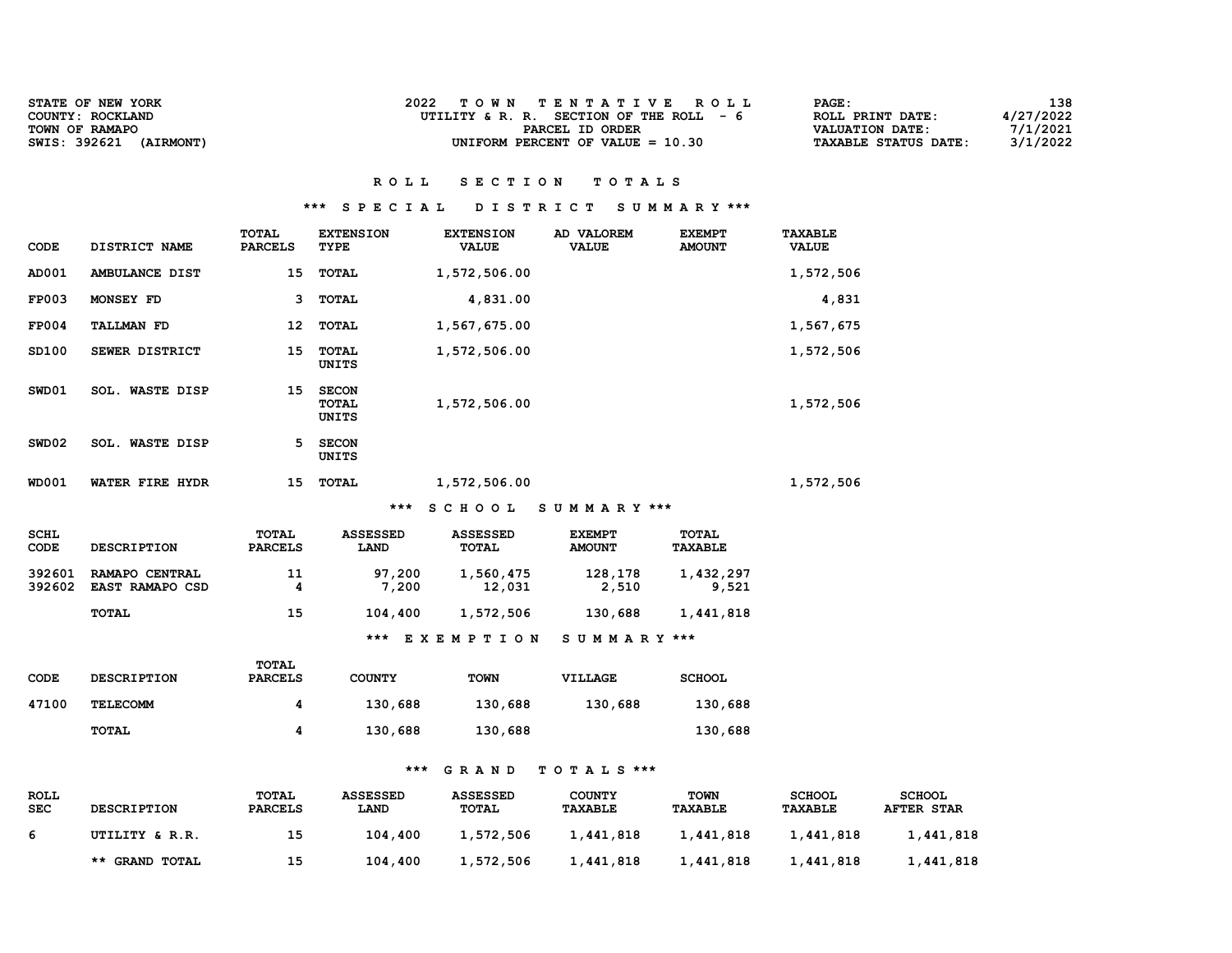| STATE OF NEW YORK                | TOWN TENTATIVE ROLL                   | 139<br>PAGE:                            |
|----------------------------------|---------------------------------------|-----------------------------------------|
| COUNTY: ROCKLAND                 | WHOLLY EXEMPT SECTION OF THE ROLL - 8 | 4/27/2022<br>ROLL PRINT DATE:           |
| TOWN OF RAMAPO                   | PARCEL ID ORDER                       | 7/1/2021<br>VALUATION DATE:             |
| SWIS: 392621<br><i>(AIRMONT)</i> | UNIFORM PERCENT OF VALUE $= 10.30$    | 3/1/2022<br><b>TAXABLE STATUS DATE:</b> |

### \*\*\* S P E C I A L D I S T R I C T S U M M A R Y \*\*\*

| CODE         | DISTRICT NAME          | <b>TOTAL</b><br><b>PARCELS</b> | <b>EXTENSION</b><br>TYPE                     | <b>EXTENSION</b><br><b>VALUE</b> | AD VALOREM<br><b>VALUE</b> | <b>EXEMPT</b><br><b>AMOUNT</b> | <b>TAXABLE</b><br><b>VALUE</b>  |  |
|--------------|------------------------|--------------------------------|----------------------------------------------|----------------------------------|----------------------------|--------------------------------|---------------------------------|--|
| AD001        | AMBULANCE DIST         | 109                            | TOTAL                                        | 3,370,999.00                     |                            |                                | 3,370,999                       |  |
| AIG01        | <b>AIRMONT GARBAGE</b> | 33                             | UNITS                                        | 34.00                            |                            |                                | 34.000                          |  |
| <b>FP003</b> | MONSEY FD              | 24                             | TOTAL                                        | 310,451.00                       |                            |                                | 310,451                         |  |
| <b>FP004</b> | <b>TALLMAN FD</b>      | 84                             | TOTAL                                        | 3,060,548.00                     |                            |                                | 3,060,548                       |  |
| <b>PRTC</b>  | PRORATA TOWN/CO        | 1                              | <b>MOVE</b>                                  | 11,042.12                        |                            |                                | 11,042.120                      |  |
| <b>PRTSC</b> | PRORATA SCHOOL         | 1                              | <b>MOVE</b>                                  | 15,535.51                        |                            |                                | 15,535.510                      |  |
| SD100        | SEWER DISTRICT         | 108                            | <b>TOTAL</b><br>UNITS                        | 13,032,374.00<br>307.00          |                            |                                | 13,032,374<br>307.000           |  |
| SWD01        | SOL. WASTE DISP        | 108                            | <b>SECON</b><br><b>TOTAL</b><br><b>UNITS</b> | 170.00<br>13,032,374.00<br>95.00 |                            |                                | 170.000<br>13,032,374<br>95.000 |  |
| SWD02        | SOL. WASTE DISP        | 108                            | <b>SECON</b><br>UNITS                        | 311.00<br>217.00                 |                            |                                | 311.000<br>217.000              |  |
| <b>TSFU1</b> | <b>TRANSFER STATIO</b> | 96                             | <b>SECON</b>                                 | 217.00                           |                            |                                | 217.000                         |  |
| <b>WD001</b> | WATER FIRE HYDR        | 107                            | TOTAL                                        | 3,370,999.00                     |                            |                                | 3,370,999                       |  |

### \*\*\* S C H O O L S U M M A R Y \*\*\*

| <b>SCHL</b> | <b>DESCRIPTION</b>     | TOTAL          | <b>ASSESSED</b> | <b>ASSESSED</b> | <b>EXEMPT</b> | TOTAL          |
|-------------|------------------------|----------------|-----------------|-----------------|---------------|----------------|
| CODE        |                        | <b>PARCELS</b> | <b>LAND</b>     | TOTAL           | <b>AMOUNT</b> | <b>TAXABLE</b> |
| 392601      | RAMAPO CENTRAL         | 73             | 2,631,000       | 10,853,070      | 10,853,070    |                |
| 392602      | <b>EAST RAMAPO CSD</b> | 36             | 2,635,200       | 4,668,204       | 4,668,204     |                |
|             | <b>TOTAL</b>           | 109            | 5,266,200       | 15,521,274      | 15,521,274    |                |

### \*\*\* E X E M P T I O N S U M M A R Y \*\*\*

|       |                    | <b>TOTAL</b>   |               |             |           |               |
|-------|--------------------|----------------|---------------|-------------|-----------|---------------|
| CODE  | <b>DESCRIPTION</b> | <b>PARCELS</b> | <b>COUNTY</b> | <b>TOWN</b> | VILLAGE   | <b>SCHOOL</b> |
| 13100 | CTY OWNED          | 6              | 201,700       | 201,700     | 201,700   | 201,700       |
| 13500 | TWN WTHIN          | 30             | 2,843,020     | 2,843,020   | 2,843,020 | 2,843,020     |
| 13650 | VILG OWNED         | 2              | 223,000       | 223,000     | 223,000   | 223,000       |
| 13800 | <b>SCHOOL DIS</b>  | 3              | 1,320,600     | 1,320,600   | 1,320,600 | 1,320,600     |
| 18080 | MUN HSNG           | 1              | 2,345,000     | 2,345,000   | 2,345,000 | 2,345,000     |
| 21600 | RS REL PRP         | 17             | 1,025,999     | 1,025,999   | 1,025,999 | 1,025,999     |
| 25110 | NONPRO C-P         | 12             | 970,931       | 970,931     | 970,931   | 970,931       |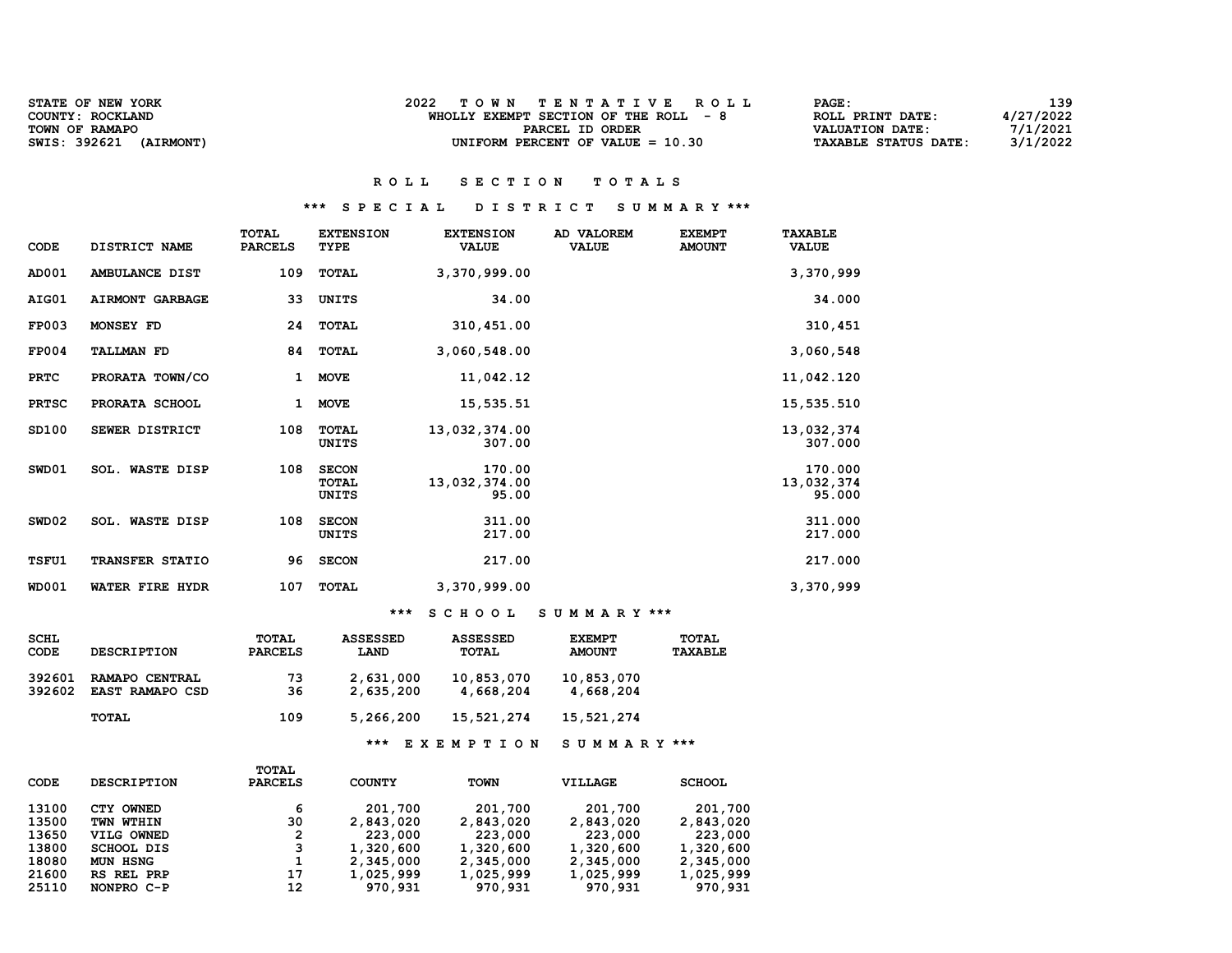| STATE OF NEW YORK         | 2022<br>TOWN TENTATIVE ROLL            | 140<br>PAGE:                            |
|---------------------------|----------------------------------------|-----------------------------------------|
| COUNTY: ROCKLAND          | WHOLLY EXEMPT SECTION OF THE ROLL $-8$ | 4/27/2022<br>ROLL PRINT DATE:           |
| TOWN OF RAMAPO            | PARCEL ID ORDER                        | 7/1/2021<br>VALUATION DATE:             |
| SWIS: 392621<br>(AIRMONT) | UNIFORM PERCENT OF VALUE $= 10.30$     | 3/1/2022<br><b>TAXABLE STATUS DATE:</b> |
|                           |                                        |                                         |

### \*\*\* E X E M P T I O N S U M M A R Y \*\*\*

|             |                    | TOTAL          |               |             |           |               |
|-------------|--------------------|----------------|---------------|-------------|-----------|---------------|
| <b>CODE</b> | <b>DESCRIPTION</b> | <b>PARCELS</b> | <b>COUNTY</b> | <b>TOWN</b> | VILLAGE   | <b>SCHOOL</b> |
| 25120       | NON-PROF O         | 20             | 2,431,500     | 2,431,500   | 2,431,500 | 2,431,500     |
| 25130       | NON-PRO CH         | 4              | 399,324       | 399,324     | 399,324   | 399,324       |
| 25230       | NONPRO COR         | 9              | 753,000       | 753,000     | 753,000   | 753,000       |
| 26400       | INC VOL FI         | 5              | 518,300       | 518,300     | 518,300   | 518,300       |
| 27200       | <b>RAIL SUB</b>    | 1              | 86,900        | 86,900      | 86,900    | 86,900        |
| 27350       | <b>CEMETERIES</b>  | 4              | 2,402,000     | 2,402,000   | 2,402,000 | 2,402,000     |
|             | <b>TOTAL</b>       | 114            | 15,521,274    | 15,521,274  |           | 15,521,274    |

| ROLL<br><b>SEC</b> | <b>DESCRIPTION</b>    | TOTAL<br><b>PARCELS</b> | <b>ASSESSED</b><br><b>LAND</b> | <b>ASSESSED</b><br>TOTAL | <b>COUNTY</b><br><b>TAXABLE</b> | <b>TOWN</b><br><b>TAXABLE</b> | <b>SCHOOL</b><br><b>TAXABLE</b> | <b>SCHOOL</b><br><b>AFTER STAR</b> |
|--------------------|-----------------------|-------------------------|--------------------------------|--------------------------|---------------------------------|-------------------------------|---------------------------------|------------------------------------|
| 8                  | WHOLLY EXEMPT         | 109                     | 5,266,200                      | 15,521,274               |                                 |                               |                                 |                                    |
|                    | <b>** GRAND TOTAL</b> | 109                     | 5,266,200                      | 15,521,274               |                                 |                               |                                 |                                    |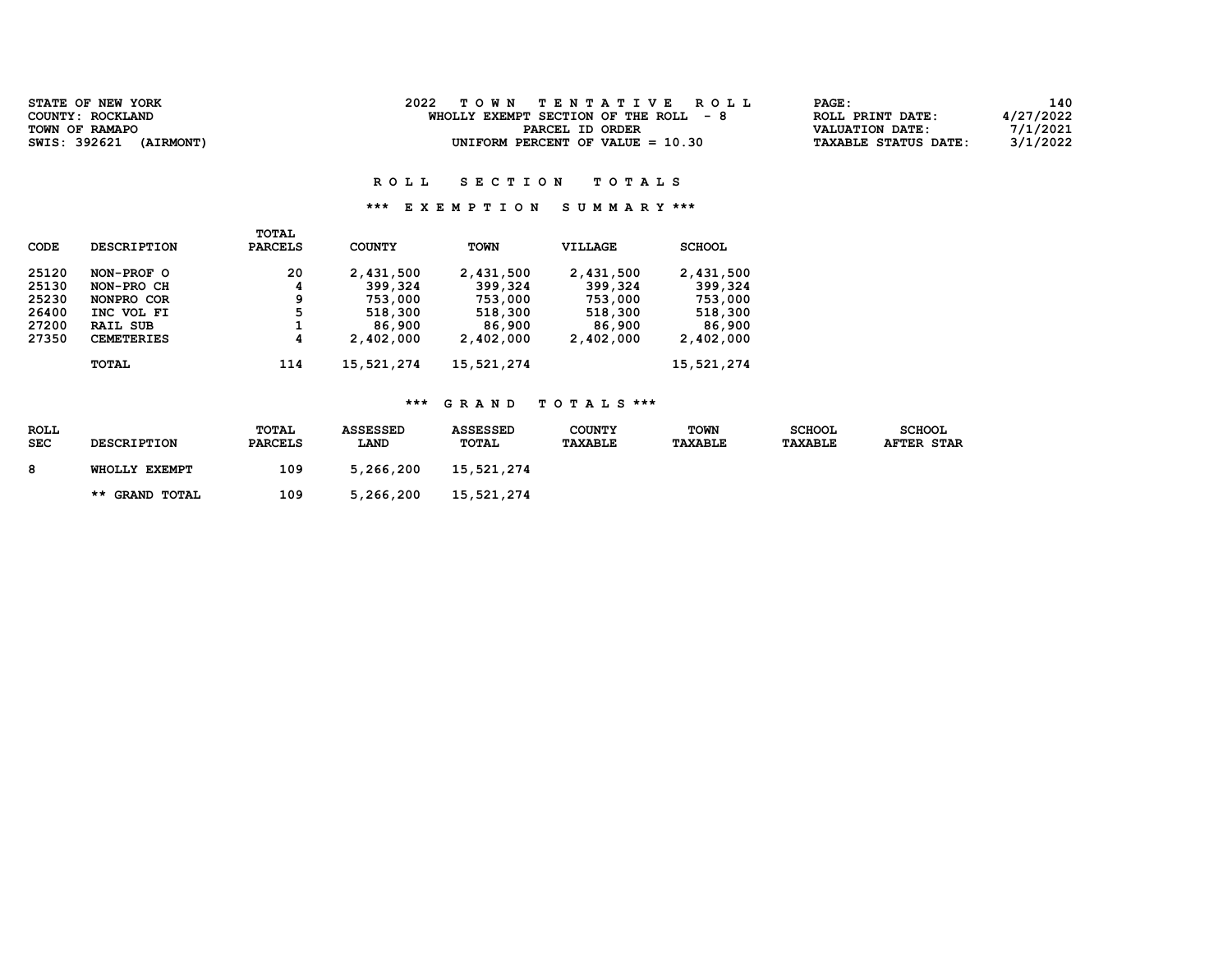| STATE OF NEW YORK<br>COUNTY: ROCKLAND<br>TOWN OF RAMAPO | 2022<br>TOWN TENTATIVE ROLL<br>SWIS TOTALS<br>PARCEL ID ORDER | PAGE:<br>ROLL PRINT DATE:<br>VALUATION DATE: | 141<br>4/27/2022<br>7/1/2021 |
|---------------------------------------------------------|---------------------------------------------------------------|----------------------------------------------|------------------------------|
| SWIS: 392621<br><i>(AIRMONT)</i>                        | UNIFORM PERCENT OF VALUE $= 10.30$                            | <b>TAXABLE STATUS DATE:</b>                  | 3/1/2022                     |

### \*\*\* S P E C I A L D I S T R I C T S U M M A R Y \*\*\*

\*\*\* H O M E S T E A D \*\*\*

|              |                                | TOTAL          | <b>XTENSION</b> | <b>EXTENSION</b> | LOREM<br>1721<br>AC | <b>EXEMPT</b> | <b>TAXABLE</b> |
|--------------|--------------------------------|----------------|-----------------|------------------|---------------------|---------------|----------------|
| CODE<br>$ -$ | <b>NAME</b><br><b>DISTRICT</b> | <b>PARCELS</b> | TYPE            | <b>VALUE</b>     | <b>VALUE</b>        | <b>AMOUNT</b> | <b>VALUE</b>   |
|              |                                | <b>DADTC</b>   |                 |                  |                     |               |                |

NO SPECIAL DISTRICT TOTALS AT THIS LEVEL

### \*\*\* S P E C I A L D I S T R I C T S U M M A R Y \*\*\*

#### \*\*\* N O N - H O M E S T E A D \*\*\*

|             |                           | TOTAL          | <b>NSION</b><br>™TRN< | <b>EXTENSION</b> | LOREM<br>VAT.<br>АC | <b>EXEMPT</b> | <b>TAXABLE</b> |
|-------------|---------------------------|----------------|-----------------------|------------------|---------------------|---------------|----------------|
| CODE<br>___ | חמד סחס דר<br><b>NAME</b> | <b>PARCELS</b> | TYPE                  | <b>VALUE</b>     | <b>VALUE</b>        | <b>AMOUNT</b> | <b>VALUE</b>   |
|             |                           | <b>DADMC</b>   |                       |                  |                     |               |                |

NO SPECIAL DISTRICT TOTALS AT THIS LEVEL

## \*\*\* S P E C I A L D I S T R I C T S U M M A R Y \*\*\*

| CODE         | DISTRICT NAME          | TOTAL<br><b>PARCELS</b> | <b>EXTENSION</b><br>TYPE | <b>EXTENSION</b><br><b>VALUE</b> | AD VALOREM<br><b>VALUE</b> | <b>EXEMPT</b><br><b>AMOUNT</b> | <b>TAXABLE</b><br><b>VALUE</b> |
|--------------|------------------------|-------------------------|--------------------------|----------------------------------|----------------------------|--------------------------------|--------------------------------|
| AD001        | AMBULANCE DIST         | 2794                    | TOTAL                    | 177, 194, 224.00                 |                            |                                | 177, 194, 224                  |
| AIG01        | <b>AIRMONT GARBAGE</b> | 2328                    | UNITS                    | 2,358.00                         |                            |                                | 2,358.000                      |
| <b>FP003</b> | MONSEY FD              | 337                     | <b>TOTAL</b>             | 19,780,204.00                    |                            |                                | 19,780,204                     |
| <b>FP004</b> | <b>TALLMAN FD</b>      | 2457                    | TOTAL                    | 157, 414, 020.00                 |                            |                                | 157, 414, 020                  |
| <b>PRTC</b>  | PRORATA TOWN/CO        | 27                      | <b>MOVE</b>              | 57,199.59                        |                            |                                | 57,199.590                     |
| <b>PRTSC</b> | PRORATA SCHOOL         | 24                      | <b>MOVE</b>              | 70,673.17                        |                            |                                | 70,673.170                     |
| SD100        | SEWER DISTRICT         | 2793                    | <b>TOTAL</b><br>UNITS    | 186,855,599.00<br>4,055.00       |                            |                                | 186,855,599<br>4,055.000       |
| SD120        | <b>GARBAGE DISPOSA</b> | 13                      | UNITS                    | 13.00                            |                            |                                | 13.000                         |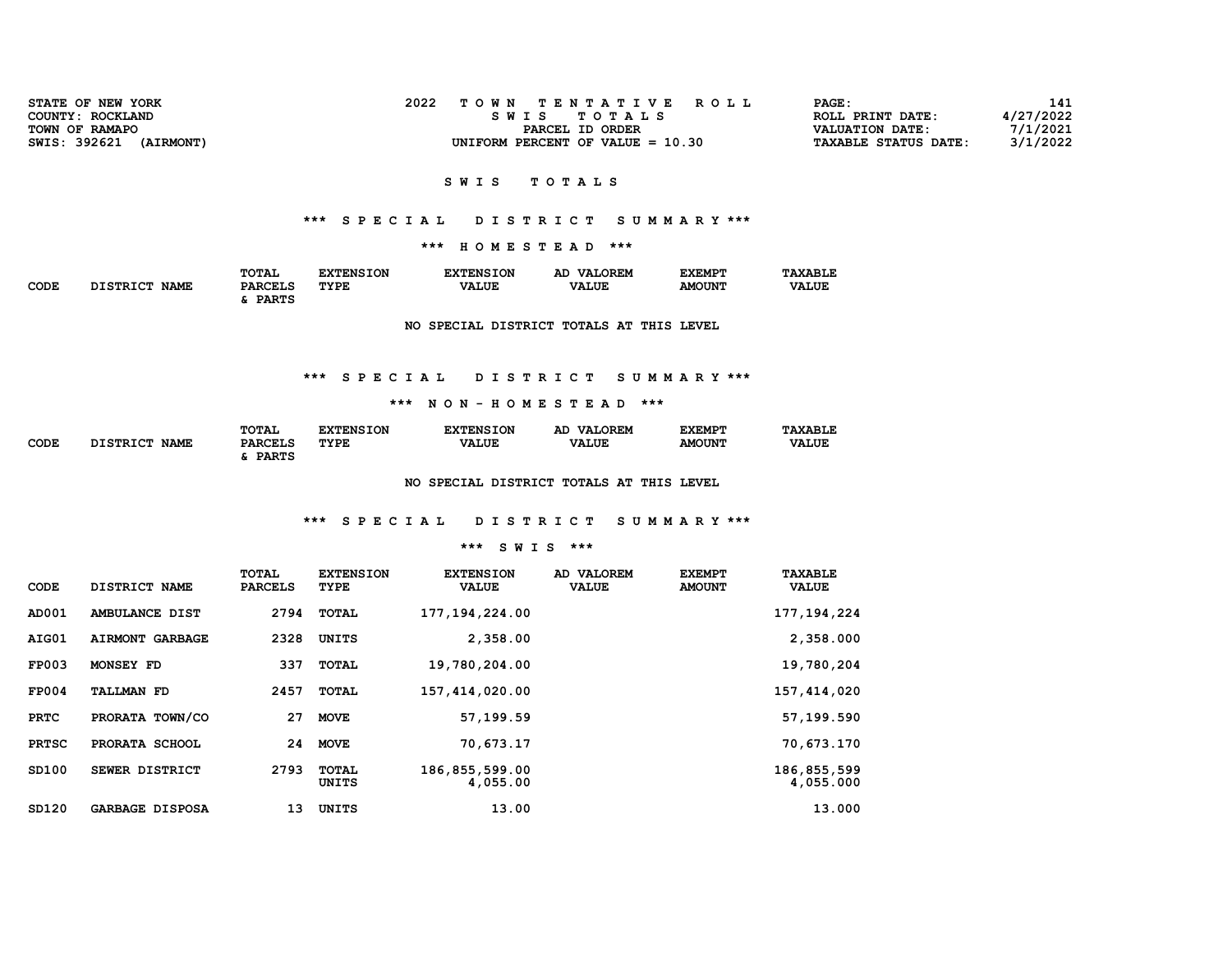| STATE OF NEW YORK         | TOWN TENTATIVE ROLL                | 142<br>PAGE:                       |
|---------------------------|------------------------------------|------------------------------------|
| COUNTY: ROCKLAND          | SWIS TOTALS                        | 4/27/2022<br>ROLL PRINT DATE:      |
| TOWN OF RAMAPO            | PARCEL ID ORDER                    | 7/1/2021<br><b>VALUATION DATE:</b> |
| SWIS: 392621<br>(AIRMONT) | UNIFORM PERCENT OF VALUE $= 10.30$ | 3/1/2022<br>TAXABLE STATUS DATE:   |
|                           |                                    |                                    |

### \*\*\* S P E C I A L D I S T R I C T S U M M A R Y \*\*\*

### \*\*\* S W I S \*\*\*

| CODE         | DISTRICT NAME             | TOTAL<br><b>PARCELS</b> | <b>EXTENSION</b><br>TYPE       | <b>EXTENSION</b><br><b>VALUE</b>       | AD VALOREM<br><b>VALUE</b> | <b>EXEMPT</b><br><b>AMOUNT</b> | TAXABLE<br><b>VALUE</b>               |
|--------------|---------------------------|-------------------------|--------------------------------|----------------------------------------|----------------------------|--------------------------------|---------------------------------------|
| SWD01        | <b>WASTE DISP</b><br>SOL. | 2792                    | <b>SECON</b><br>TOTAL<br>UNITS | 2,817.00<br>186,760,188.00<br>2,459.00 |                            |                                | 2,817.000<br>186,760,188<br>2,459.000 |
| SWD02        | <b>SOL. WASTE DISP</b>    | 2769                    | <b>SECON</b><br>UNITS          | 4,068.00<br>2,993.00                   |                            |                                | 4,068.000<br>2,993.000                |
| TSFU1        | <b>TRANSFER STATIO</b>    | 2695                    | <b>SECON</b>                   | 2,993.00                               |                            |                                | 2,993.000                             |
| <b>WD001</b> | WATER FIRE HYDR           | 2785                    | <b>TOTAL</b>                   | 176,672,124.00                         |                            |                                | 176,672,124                           |

\*\*\* S C H O O L S U M M A R Y \*\*\*

### \*\*\* H O M E S T E A D \*\*\*

| SCHL<br>CODE     | <b>DESCRIPTION</b>                | TOTAL<br><b>PARCELS</b><br>& PARTS | <b>ASSESSED</b><br>LAND  | <b>ASSESSED</b><br>TOTAL  | <b>EXEMPT</b><br><b>AMOUNT</b> | TOTAL<br><b>TAXABLE</b>  |
|------------------|-----------------------------------|------------------------------------|--------------------------|---------------------------|--------------------------------|--------------------------|
| 392601<br>392602 | RAMAPO CENTRAL<br>EAST RAMAPO CSD | 1733<br>662                        | 32,763,154<br>12,083,000 | 102,810,140<br>38,638,437 | 3,601,085<br>2,560,470         | 99,209,055<br>36,077,967 |
|                  | <b>TOTAL</b>                      | 2395                               | 44,846,154               | 141,448,577               | 6,161,555                      | 135,287,022              |
|                  |                                   |                                    | ***                      | NON - HOMESTEAD           | ***                            |                          |

| SCHL<br>CODE     | <b>DESCRIPTION</b>                       | <b>TOTAL</b><br><b>PARCELS</b><br>& PARTS | <b>ASSESSED</b><br>LAND | <b>ASSESSED</b><br>TOTAL | <b>EXEMPT</b><br><b>AMOUNT</b> | TOTAL<br><b>TAXABLE</b>   |
|------------------|------------------------------------------|-------------------------------------------|-------------------------|--------------------------|--------------------------------|---------------------------|
| 392601<br>392602 | RAMAPO CENTRAL<br><b>EAST RAMAPO CSD</b> | 363<br>36                                 | 13,243,940<br>3,442,900 | 41,785,782<br>6,930,248  | 9,540,877<br>3,137,410         | 32, 244, 905<br>3,792,838 |
|                  | <b>TOTAL</b>                             | 399                                       | 16,686,840              | 48,716,030               | 12,678,287                     | 36,037,743                |

| <b>SCHL</b> | <b>DESCRIPTION</b> | TOTAL          | <b>ASSESSED</b> | ASSESSED    | <b>EXEMPT</b> | <b>TOTAL</b> |
|-------------|--------------------|----------------|-----------------|-------------|---------------|--------------|
| CODE        |                    | <b>PARCELS</b> | <b>LAND</b>     | TOTAL       | <b>AMOUNT</b> | TAXABLE      |
| 392601      | RAMAPO CENTRAL     | 2096           | 46,007,094      | 144,595,922 | 13,141,962    | 131,453,960  |
| 392602      | EAST RAMAPO CSD    | 698            | 15,525,900      | 45,568,685  | 5,697,880     | 39,870,805   |
|             | TOTAL              | 2794           | 61,532,994      | 190,164,607 | 18,839,842    | 171,324,765  |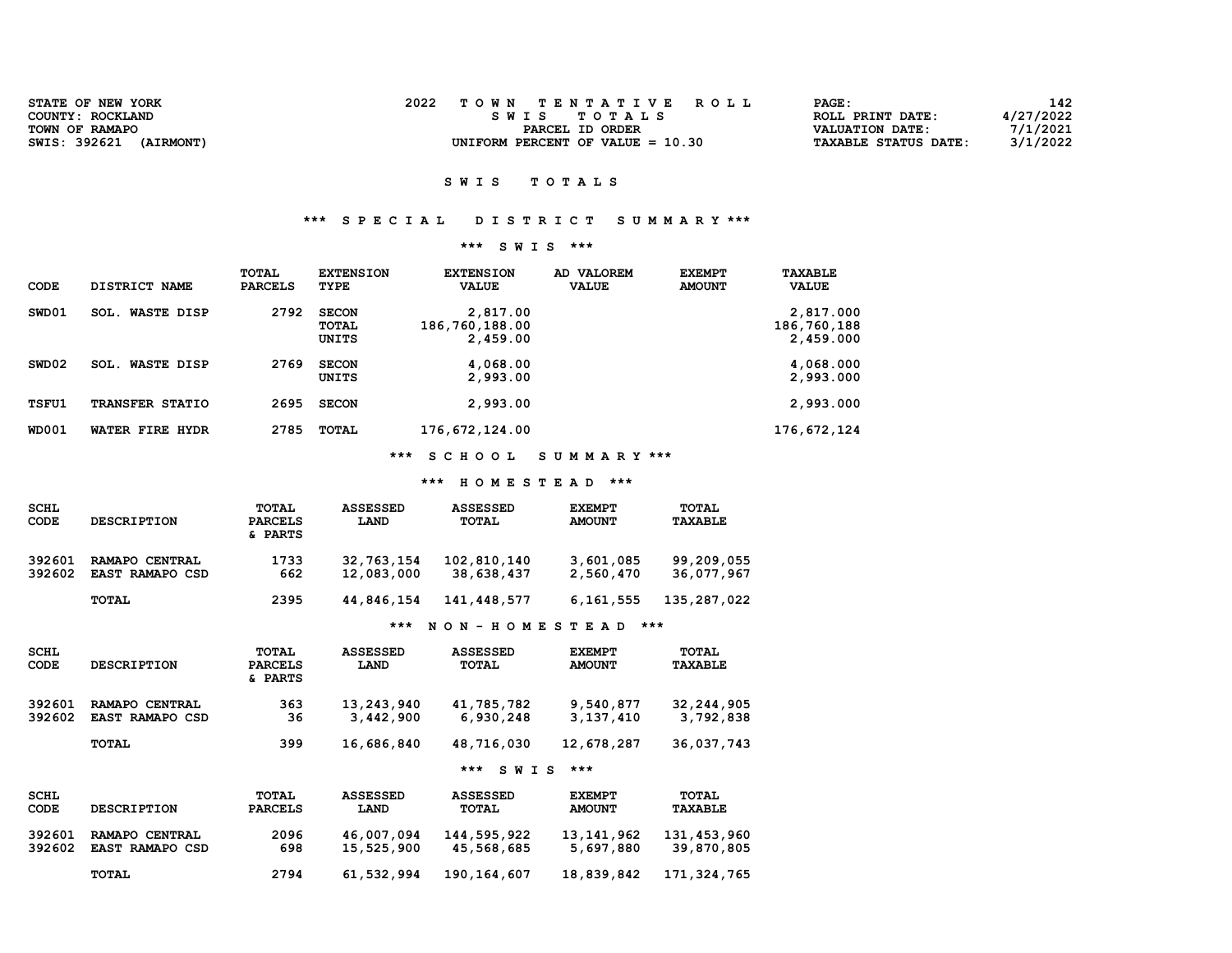| <b>STATE OF NEW YORK</b>         | TOWN TENTATIVE ROLL                | PAGE:                       | 143.      |
|----------------------------------|------------------------------------|-----------------------------|-----------|
| COUNTY: ROCKLAND                 | SWIS TOTALS                        | ROLL PRINT DATE:            | 4/27/2022 |
| TOWN OF RAMAPO                   | PARCEL ID ORDER                    | <b>VALUATION DATE:</b>      | 7/1/2021  |
| SWIS: 392621<br><b>(AIRMONT)</b> | UNIFORM PERCENT OF VALUE $= 10.30$ | <b>TAXABLE STATUS DATE:</b> | 3/1/2022  |

#### SWIS TOTALS

### \*\*\* E X E M P T I O N S U M M A R Y \*\*\*

### \*\*\* H O M E S T E A D \*\*\*

| <b>CODE</b> | <b>DESCRIPTION</b>  | TOTAL<br><b>PARCELS</b><br>& PARTS | <b>COUNTY</b> | <b>TOWN</b> | <b>VILLAGE</b> | <b>SCHOOL</b> |
|-------------|---------------------|------------------------------------|---------------|-------------|----------------|---------------|
| 13100       | CTY OWNED           | 4                                  | 111,700       | 111,700     | 111,700        | 111,700       |
| 13500       | TWN WTHIN           | 5                                  | 48,400        | 48,400      | 48,400         | 48,400        |
| 21600       | RS REL PRP          | 18                                 | 1,071,712     | 1,071,712   | 1,071,712      | 1,071,712     |
| 25110       | NONPRO C-P          | 10                                 | 709,131       | 709,131     | 709,131        | 709,131       |
| 25120       | NON-PROF O          | 11                                 | 1,235,700     | 1,235,700   | 1,235,700      | 1,235,700     |
| 25230       | NONPRO COR          | 8                                  | 602,500       | 602,500     | 602,500        | 602,500       |
| 26400       | INC VOL FI          | $\frac{4}{3}$                      | 348,300       | 348,300     | 348,300        | 348,300       |
| 41101       | <b>VETERAN CT</b>   |                                    | 13,200        | 13,200      | 13,200         |               |
| 41121       | WAR VET CT          | 84                                 | 677,102       | 677,102     | 677,102        |               |
| 41124       | WAR VET S           | 67                                 |               |             |                | 92,125        |
| 41131       | COMBAT CT           | 49                                 | 657,350       | 657,350     | 657,350        |               |
| 41134       | COMBAT <sub>S</sub> | 41                                 |               |             |                | 93,972        |
| 41141       | DIS. VET CT         | 27                                 | 463,083       | 463,083     | 463,083        |               |
| 41144       | DIS.VET S           | 21                                 |               |             |                | 95,628        |
| 41151       | VET - COLD WAR      | $\mathbf{2}$                       | 2,750         | 2,750       | 2,750          |               |
| 41400       | <b>CLERGY</b>       | 15                                 | 22,500        | 22,500      | 22,500         | 22,500        |
| 41661       | VOL FIRE & AMB      | 7                                  | 2,408         | 2,408       | 2,408          |               |
| 41800       | AGED C/T/S          | 66                                 | 1,565,281     | 1,565,281   | 1,565,281      | 1,644,447     |
| 41801       | AGED C/T            | 1                                  | 14,363        | 14,363      | 14,363         |               |
| 41834       | SR STAR             | 269                                |               |             |                | 4,449,488     |
| 41854       | RES STAR            | 699                                |               |             |                | 4,683,300     |
| 41900       | <b>DISABLE</b>      | з                                  | 32,890        | 32,890      | 32,890         | 32,890        |
| 41930       | DISABLE LI          | $\overline{2}$                     | 52,550        | 52,550      | 52,550         | 52,550        |
|             | <b>TOTAL</b>        | 1416                               | 7,630,920     | 7,630,920   | 7,630,920      | 15,294,343    |

\*\*\* N O N - H O M E S T E A D \*\*\*

| <b>CODE</b> | <b>DESCRIPTION</b> | TOTAL<br><b>PARCELS</b><br>& PARTS | <b>COUNTY</b> | <b>TOWN</b> | <b>VILLAGE</b> | <b>SCHOOL</b> |
|-------------|--------------------|------------------------------------|---------------|-------------|----------------|---------------|
| 13100       | CTY OWNED          | 2                                  | 90,000        | 90,000      | 90,000         | 90,000        |
| 13500       | TWN WTHIN          | 25                                 | 2,794,620     | 2,794,620   | 2,794,620      | 2,794,620     |
| 13650       | VILG OWNED         | 2                                  | 223,000       | 223,000     | 223,000        | 223,000       |
| 13800       | <b>SCHOOL DIS</b>  | 3                                  | 1,320,600     | 1,320,600   | 1,320,600      | 1,320,600     |
| 18080       | MUN HSNG           | 1                                  | 2,345,000     | 2,345,000   | 2,345,000      | 2,345,000     |
| 25110       | NONPRO C-P         | 2                                  | 261,800       | 261,800     | 261,800        | 261,800       |
| 25120       | NON-PROF O         | 9                                  | 1,195,800     | 1,195,800   | 1,195,800      | 1,195,800     |
| 25130       | NON-PRO CH         | 4                                  | 399,324       | 399,324     | 399,324        | 399,324       |
| 25230       | NONPRO COR         |                                    | 150,500       | 150,500     | 150,500        | 150,500       |
| 26400       | INC VOL FI         |                                    | 170,000       | 170,000     | 170,000        | 170,000       |
| 27200       | RAIL SUB           |                                    | 86,900        | 86,900      | 86,900         | 86,900        |
| 27350       | <b>CEMETERIES</b>  | 6                                  | 3,089,696     | 3,089,696   | 3,089,696      | 3,089,696     |
| 41121       | WAR VET CT         | 36                                 | 132,024       | 132,024     | 132,024        |               |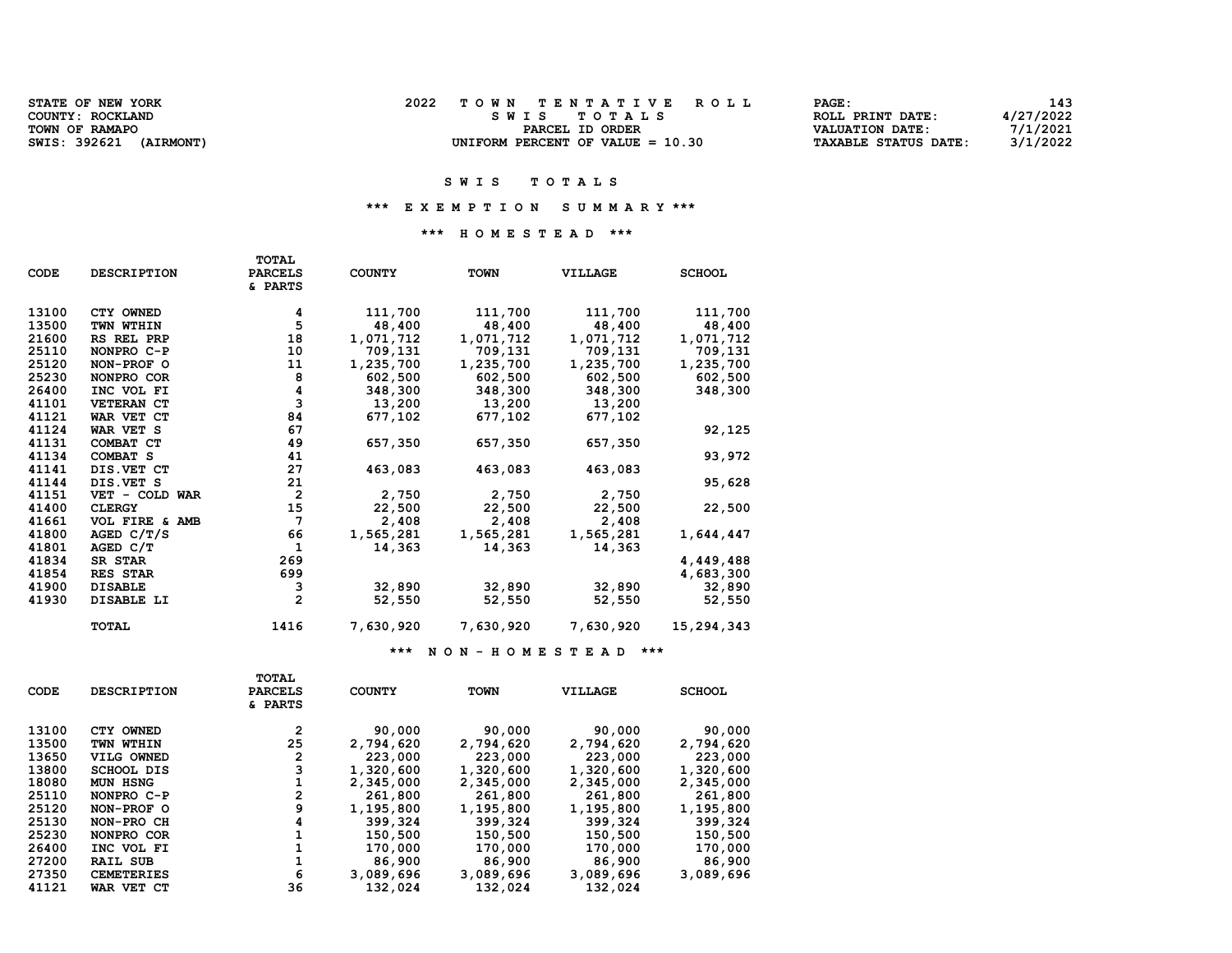| <b>STATE OF NEW YORK</b>         | TOWN TENTATIVE ROLL                | $\mathtt{PAGE}$ :           | 144       |
|----------------------------------|------------------------------------|-----------------------------|-----------|
| COUNTY: ROCKLAND                 | SWIS TOTALS                        | ROLL PRINT DATE:            | 4/27/2022 |
| TOWN OF RAMAPO                   | PARCEL ID ORDER                    | VALUATION DATE:             | 7/1/2021  |
| SWIS: 392621<br><b>(AIRMONT)</b> | UNIFORM PERCENT OF VALUE $= 10.30$ | <b>TAXABLE STATUS DATE:</b> | 3/1/2022  |

### SWIS TOTALS

### \*\*\* E X E M P T I O N S U M M A R Y \*\*\*

### \*\*\* N O N - H O M E S T E A D \*\*\*

| <b>CODE</b> | <b>DESCRIPTION</b> | TOTAL<br><b>PARCELS</b><br>& PARTS | <b>COUNTY</b> | <b>TOWN</b> | <b>VILLAGE</b> | <b>SCHOOL</b> |
|-------------|--------------------|------------------------------------|---------------|-------------|----------------|---------------|
| 41124       | WAR VET S          | 36                                 |               |             |                | 49,500        |
| 41131       | COMBAT CT          | 10                                 | 63,728        | 63,728      | 63,728         |               |
| 41134       | COMBAT S           | 10                                 |               |             |                | 22,920        |
| 41141       | DIS. VET CT        | 4                                  | 20,851        | 20,851      | 20,851         |               |
| 41144       | DIS. VET S         | 4                                  |               |             |                | 11,252        |
| 41151       | VET - COLD WAR     | 2                                  | 2,750         | 2,750       | 2,750          |               |
| 41800       | AGED C/T/S         | 20                                 | 188,328       | 188,328     | 188,328        | 204,275       |
| 47100       | <b>TELECOMM</b>    | 4                                  | 130,688       | 130,688     | 130,688        | 130,688       |
| 47600       | <b>BUSI IMPRO</b>  | 3                                  | 132,412       | 132,412     | 132,412        | 132,412       |
|             | <b>TOTAL</b>       | 186                                | 12,798,021    | 12,798,021  | 12,798,021     | 12,678,287    |

```
 *** S W I S ***
```

|             |                    | <b>TOTAL</b>   |               |             |                |               |
|-------------|--------------------|----------------|---------------|-------------|----------------|---------------|
| <b>CODE</b> | <b>DESCRIPTION</b> | <b>PARCELS</b> | <b>COUNTY</b> | <b>TOWN</b> | <b>VILLAGE</b> | <b>SCHOOL</b> |
| 13100       | CTY OWNED          | 6              | 201,700       | 201,700     | 201,700        | 201,700       |
| 13500       | TWN WTHIN          | 30             | 2,843,020     | 2,843,020   | 2,843,020      | 2,843,020     |
| 13650       | VILG OWNED         | 2              | 223,000       | 223,000     | 223,000        | 223,000       |
| 13800       | <b>SCHOOL DIS</b>  | 3              | 1,320,600     | 1,320,600   | 1,320,600      | 1,320,600     |
| 18080       | <b>MUN HSNG</b>    | $\mathbf{1}$   | 2,345,000     | 2,345,000   | 2,345,000      | 2,345,000     |
| 21600       | RS REL PRP         | 18             |               |             |                |               |
|             |                    |                | 1,071,712     | 1,071,712   | 1,071,712      | 1,071,712     |
| 25110       | NONPRO C-P         | 12             | 970,931       | 970,931     | 970,931        | 970,931       |
| 25120       | NON-PROF O         | 20             | 2,431,500     | 2,431,500   | 2,431,500      | 2,431,500     |
| 25130       | NON-PRO CH         | 4              | 399,324       | 399,324     | 399,324        | 399,324       |
| 25230       | NONPRO COR         | 9<br>5         | 753,000       | 753,000     | 753,000        | 753,000       |
| 26400       | INC VOL FI         |                | 518,300       | 518,300     | 518,300        | 518,300       |
| 27200       | <b>RAIL SUB</b>    | $\mathbf{1}$   | 86,900        | 86,900      | 86,900         | 86,900        |
| 27350       | <b>CEMETERIES</b>  | 6              | 3,089,696     | 3,089,696   | 3,089,696      | 3,089,696     |
| 41101       | <b>VETERAN CT</b>  | 3              | 13,200        | 13,200      | 13,200         |               |
| 41121       | WAR VET CT         | 120            | 809,126       | 809,126     | 809,126        |               |
| 41124       | WAR VET S          | 103            |               |             |                | 141,625       |
| 41131       | COMBAT CT          | 59             | 721,078       | 721,078     | 721,078        |               |
| 41134       | <b>COMBAT S</b>    | 51             |               |             |                | 116,892       |
| 41141       | DIS. VET CT        | 31             | 483,934       | 483,934     | 483,934        |               |
| 41144       | DIS.VET S          | 25             |               |             |                | 106,880       |
| 41151       | VET - COLD WAR     | 4              | 5,500         | 5,500       | 5,500          |               |
| 41400       | <b>CLERGY</b>      | 15             | 22,500        | 22,500      | 22,500         | 22,500        |
| 41661       | VOL FIRE & AMB     | 7              | 2,408         | 2,408       | 2,408          |               |
| 41800       | AGED $C/T/S$       | 86             | 1,753,609     | 1,753,609   | 1,753,609      | 1,848,722     |
| 41801       | AGED C/T           | 1              | 14,363        | 14,363      | 14,363         |               |
| 41834       | SR STAR            | 269            |               |             |                | 4,449,488     |
| 41854       | RES STAR           | 699            |               |             |                | 4,683,300     |
| 41900       | <b>DISABLE</b>     | 3              | 32,890        | 32,890      | 32,890         | 32,890        |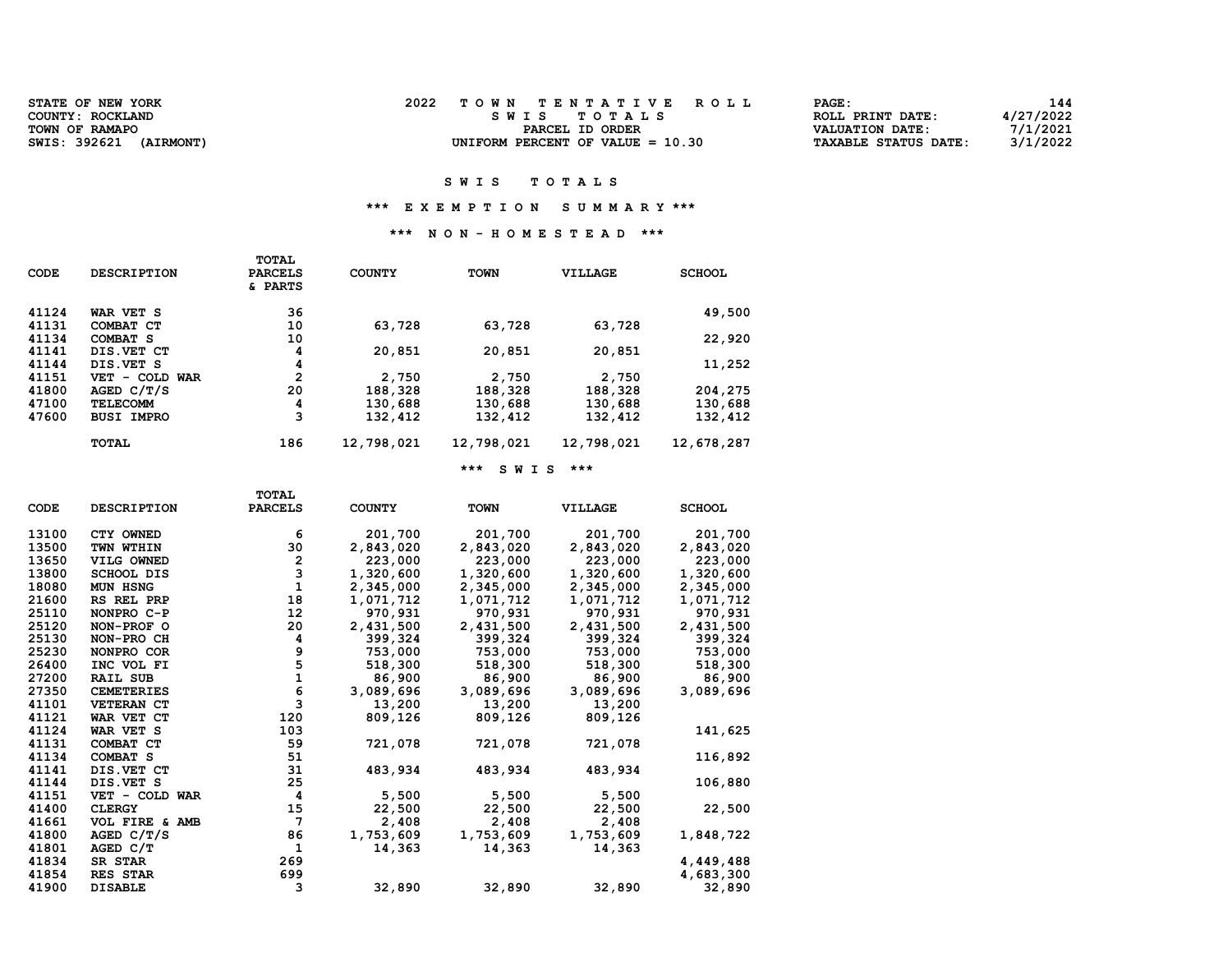| STATE OF NEW YORK         | 2022<br>TOWN TENTATIVE ROLL        | PAGE:                       | 145       |
|---------------------------|------------------------------------|-----------------------------|-----------|
| COUNTY: ROCKLAND          | SWIS TOTALS                        | ROLL PRINT DATE:            | 4/27/2022 |
| TOWN OF RAMAPO            | PARCEL ID ORDER                    | VALUATION DATE:             | 7/1/2021  |
| SWIS: 392621<br>(AIRMONT) | UNIFORM PERCENT OF VALUE $= 10.30$ | <b>TAXABLE STATUS DATE:</b> | 3/1/2022  |
|                           |                                    |                             |           |

## \*\*\* E X E M P T I O N S U M M A R Y \*\*\*

## \*\*\* S W I S \*\*\*

| CODE                    | <b>DESCRIPTION</b>                          | TOTAL<br><b>PARCELS</b> | <b>COUNTY</b>                | <b>TOWN</b>                  | VILLAGE                      | <b>SCHOOL</b>                |
|-------------------------|---------------------------------------------|-------------------------|------------------------------|------------------------------|------------------------------|------------------------------|
| 41930<br>47100<br>47600 | DISABLE LI<br>TELECOMM<br><b>BUSI IMPRO</b> | $\mathbf{2}$<br>4<br>3  | 52,550<br>130,688<br>132,412 | 52,550<br>130,688<br>132,412 | 52,550<br>130,688<br>132,412 | 52,550<br>130,688<br>132,412 |
|                         | <b>TOTAL</b>                                | 1602                    | 20,428,941                   | 20,428,941                   |                              | 27,972,630                   |

\*\*\* G R A N D T O T A L S \*\*\*

## \*\*\* H O M E S T E A D \*\*\*

| ROLL<br><b>SEC</b> | <b>DESCRIPTION</b>                            | TOTAL<br><b>PARCELS</b><br>& PARTS | <b>ASSESSED</b><br>LAND           | <b>ASSESSED</b><br>TOTAL           | <b>COUNTY</b><br><b>TAXABLE</b> | TOWN<br><b>TAXABLE</b> | <b>SCHOOL</b><br><b>TAXABLE</b> | <b>SCHOOL</b><br><b>AFTER STAR</b> |
|--------------------|-----------------------------------------------|------------------------------------|-----------------------------------|------------------------------------|---------------------------------|------------------------|---------------------------------|------------------------------------|
| 3<br>8             | TAXABLE<br><b>STATE LAND</b><br>WHOLLY EXEMPT | 2340<br>54                         | 43,701,950<br>22,804<br>1,121,400 | 137,271,436<br>95,411<br>4,081,730 | 133,722,246<br>95,411           | 133,722,246<br>95,411  | 135,191,611<br>95,411           | 127,101,051<br>95,411              |
|                    | ** GRAND TOTAL                                | 2395                               | 44,846,154                        | 141,448,577                        | 133,817,657                     | 133,817,657            | 135,287,022                     | 127, 196, 462                      |
|                    |                                               |                                    | ***                               | NON - HOMESTEAD                    |                                 | ***                    |                                 |                                    |

| <b>ROLL</b><br><b>SEC</b> | <b>DESCRIPTION</b>    | TOTAL<br><b>PARCELS</b><br>& PARTS | <b>ASSESSED</b><br>LAND | <b>ASSESSED</b><br>TOTAL | <b>COUNTY</b><br><b>TAXABLE</b> | TOWN<br><b>TAXABLE</b> | <b>SCHOOL</b><br><b>TAXABLE</b> | <b>SCHOOL</b><br><b>AFTER STAR</b> |
|---------------------------|-----------------------|------------------------------------|-------------------------|--------------------------|---------------------------------|------------------------|---------------------------------|------------------------------------|
|                           | TAXABLE               | 316                                | 12,437,640              | 31,729,152               | 30,501,363                      | 30,501,363             | 30,621,097                      | 30,621,097                         |
| 5.                        | <b>SPCL FRANCHISE</b> | 13                                 |                         | 3,974,828                | 3,974,828                       | 3,974,828              | 3,974,828                       | 3,974,828                          |
| 6                         | UTILITY & R.R.        | 15                                 | 104,400                 | 1,572,506                | 1,441,818                       | 1,441,818              | 1,441,818                       | 1,441,818                          |
| 8                         | WHOLLY EXEMPT         | 55                                 | 4,144,800               | 11,439,544               |                                 |                        |                                 |                                    |
|                           | ** GRAND TOTAL        | 399                                | 16,686,840              | 48,716,030               | 35,918,009                      | 35,918,009             | 36,037,743                      | 36,037,743                         |

## \*\*\* S W I S \*\*\*

| ROLL       |                    | TOTAL          | <b>ASSESSED</b> | ASSESSED    | <b>COUNTY</b> | TOWN           | <b>SCHOOL</b>  | <b>SCHOOL</b>     |
|------------|--------------------|----------------|-----------------|-------------|---------------|----------------|----------------|-------------------|
| <b>SEC</b> | <b>DESCRIPTION</b> | <b>PARCELS</b> | LAND            | TOTAL       | TAXABLE       | <b>TAXABLE</b> | <b>TAXABLE</b> | <b>AFTER STAR</b> |
|            | TAXABLE            | 2656           | 56,139,590      | 169,000,588 | 164,223,609   | 164,223,609    | 165,812,708    | 157,722,148       |
| 3          | STATE LAND         |                | 22,804          | 95,411      | 95,411        | 95,411         | 95,411         | 95,411            |
| 5.         | SPCL FRANCHISE     | 13             |                 | 3,974,828   | 3,974,828     | 3,974,828      | 3,974,828      | 3,974,828         |
| 6          | UTILITY & R.R.     | 15             | 104,400         | 1,572,506   | 1,441,818     | 1,441,818      | 1,441,818      | 1,441,818         |
| 8          | WHOLLY EXEMPT      | 109            | 5,266,200       | 15,521,274  |               |                |                |                   |
|            | ** GRAND TOTAL     | 2794           | 61,532,994      | 190,164,607 | 169,735,666   | 169,735,666    | 171,324,765    | 163,234,205       |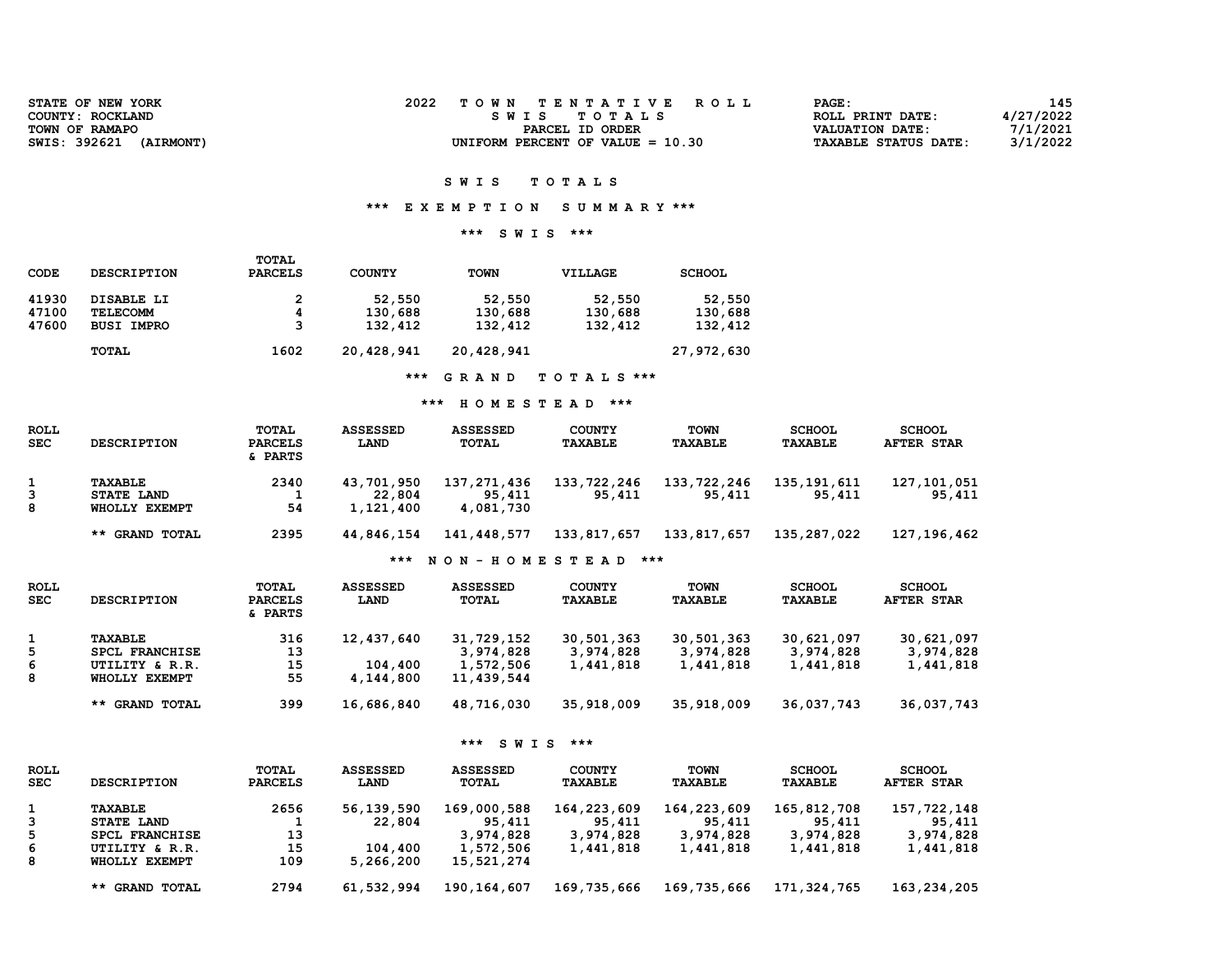| <b>STATE OF NEW YORK</b> | TOWN TENTATIVE ROLL                | 146<br><b>PAGE :</b>                    |
|--------------------------|------------------------------------|-----------------------------------------|
| COUNTY: ROCKLAND         | TAXABLE SECTION OF THE ROLL - 1    | 4/27/2022<br>ROLL PRINT DATE:           |
| TOWN OF RAMAPO           | PARCEL ID ORDER                    | 7/1/2021<br>VALUATION DATE:             |
| SWIS: 392689<br>(RAMAPO) | UNIFORM PERCENT OF VALUE $= 10.30$ | 3/1/2022<br><b>TAXABLE STATUS DATE:</b> |

# \*\*\* S P E C I A L D I S T R I C T S U M M A R Y \*\*\*

| CODE         | DISTRICT NAME          | <b>TOTAL</b><br><b>PARCELS</b> | <b>EXTENSION</b><br>TYPE | <b>EXTENSION</b><br><b>VALUE</b> | AD VALOREM<br><b>VALUE</b> | <b>EXEMPT</b><br><b>AMOUNT</b> | <b>TAXABLE</b><br><b>VALUE</b> |
|--------------|------------------------|--------------------------------|--------------------------|----------------------------------|----------------------------|--------------------------------|--------------------------------|
| AD001        | AMBULANCE DIST         | 8856                           | <b>TOTAL</b>             | 520, 238, 445.00                 |                            |                                | 520, 238, 445                  |
| <b>FP001</b> | <b>MOLESTON FD</b>     | 2732                           | <b>TOTAL</b>             | 150,604,679.00                   |                            |                                | 150,604,679                    |
| <b>FP002</b> | SPRING VALLEY N        | 242                            | <b>TOTAL</b>             | 10,578,729.00                    |                            |                                | 10,578,729                     |
| <b>FP003</b> | MONSEY FD              | 4103                           | <b>TOTAL</b>             | 263, 430, 312.00                 |                            |                                | 263,430,312                    |
| <b>FP004</b> | <b>TALLMAN FD</b>      | 960                            | <b>TOTAL</b>             | 56,027,960.00                    |                            |                                | 56,027,960                     |
| <b>FP005</b> | EAST SPRING VAL        | 168                            | <b>TOTAL</b>             | 6,320,000.00                     |                            |                                | 6,320,000                      |
| <b>FP007</b> | WEST SPRING VAL        | 291                            | <b>TOTAL</b>             | 12,397,362.00                    |                            |                                | 12,397,362                     |
| <b>FP008</b> | PARK CREST             | 197                            | <b>TOTAL</b>             | 5,992,900.00                     |                            |                                | 5,992,900                      |
| <b>FP009</b> | RAMAPO NR #1           | 9                              | <b>TOTAL</b>             | 1,077,260.00                     |                            |                                | 1,077,260                      |
| <b>FP010</b> | RAMAPO NR #2           | 137                            | <b>TOTAL</b>             | 13,158,096.00                    |                            |                                | 13, 158, 096                   |
| FP011        | <b>JOHNSONTOWN ROA</b> | 12                             | <b>TOTAL</b>             | 585,190.00                       |                            |                                | 585,190                        |
| FP012        | #3<br>RAMAPO FD        | 3                              | <b>TOTAL</b>             | 12,900.00                        |                            |                                | 12,900                         |
| <b>FP013</b> | RAMAPO FD #4           | 5                              | <b>TOTAL</b>             | 173,200.00                       |                            |                                | 173,200                        |
| <b>FP014</b> | RAMAPO FD #5           | 1                              | <b>TOTAL</b>             | 239,286.00                       |                            |                                | 239,286                        |
| GB001        | RAMAPO GARBAGE         | 8856                           | <b>TOTAL</b>             | 520, 313, 195.00                 |                            |                                | 520, 313, 195                  |
| <b>PRTC</b>  | PRORATA TOWN/CO        | 45                             | <b>MOVE</b>              | 163,723.46                       |                            |                                | 163,723.460                    |
| <b>PRTSC</b> | PRORATA SCHOOL         | 32                             | <b>MOVE</b>              | 243,044.80                       |                            |                                | 243,044.800                    |
| RLD01        | RAMAPO LIGHTING        | 8856                           | <b>TOTAL</b>             | 520, 313, 195.00                 |                            |                                | 520, 313, 195                  |
| SD100        | SEWER DISTRICT         | 8700                           | <b>TOTAL</b><br>UNITS    | 553, 914, 851.00<br>12,103.00    |                            |                                | 553, 914, 851<br>12,103.000    |
| SD101        | SEWER DISTRICT         | 68                             | TOTAL<br>UNITS           | 6,334,115.00<br>15.00            |                            |                                | 6,334,115<br>15.000            |
| SD102        | <b>SEWER DISTRICT</b>  | 17                             | TOTAL                    | 7,397,200.00                     |                            |                                | 7,397,200                      |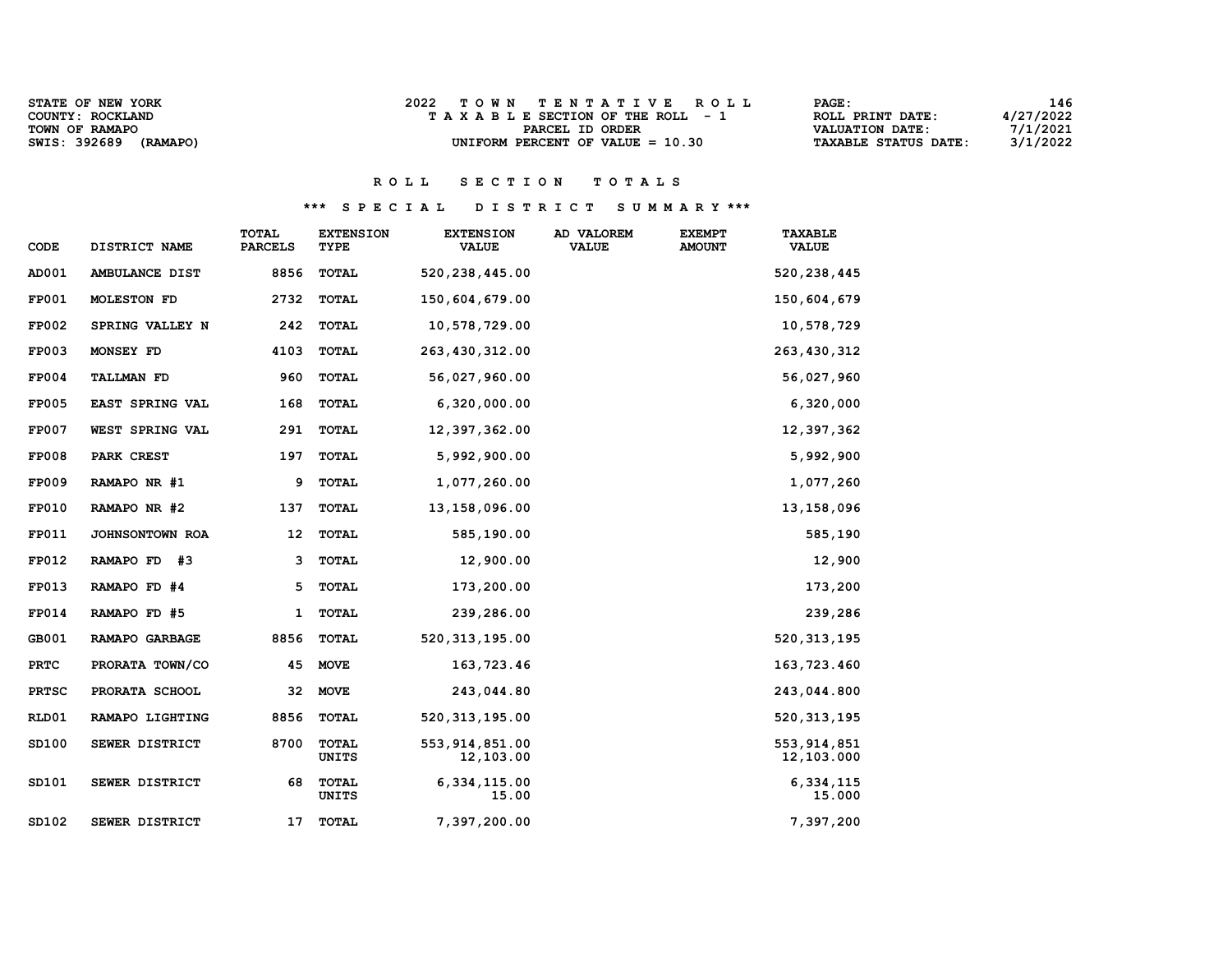| <b>STATE OF NEW YORK</b> | TOWN TENTATIVE ROLL                | 147<br><b>PAGE :</b>                    |
|--------------------------|------------------------------------|-----------------------------------------|
| COUNTY: ROCKLAND         | TAXABLE SECTION OF THE ROLL - 1    | 4/27/2022<br>ROLL PRINT DATE:           |
| TOWN OF RAMAPO           | PARCEL ID ORDER                    | 7/1/2021<br>VALUATION DATE:             |
| SWIS: 392689<br>(RAMAPO) | UNIFORM PERCENT OF VALUE $= 10.30$ | 3/1/2022<br><b>TAXABLE STATUS DATE:</b> |

## \*\*\* S P E C I A L D I S T R I C T S U M M A R Y \*\*\*

| CODE              | DISTRICT NAME             | TOTAL<br><b>PARCELS</b> | <b>EXTENSION</b><br>TYPE       | <b>EXTENSION</b><br><b>VALUE</b>        | AD VALOREM<br><b>VALUE</b> | <b>EXEMPT</b><br><b>AMOUNT</b> | <b>TAXABLE</b><br><b>VALUE</b>         |
|-------------------|---------------------------|-------------------------|--------------------------------|-----------------------------------------|----------------------------|--------------------------------|----------------------------------------|
|                   |                           |                         | <b>UNITS</b>                   | 388.00                                  |                            |                                | 388,000                                |
| SD120             | <b>GARBAGE DISPOSA</b>    | 35                      | UNITS                          | 416.00                                  |                            |                                | 416.000                                |
| SWD01             | <b>WASTE DISP</b><br>SOL. | 8856                    | <b>SECON</b><br>TOTAL<br>UNITS | 10,180.00<br>568,956,272.00<br>6,191.00 |                            |                                | 10,180.000<br>568,956,272<br>6,191.000 |
| SWD <sub>02</sub> | <b>WASTE DISP</b><br>SOL. | 8856                    | <b>SECON</b><br>UNITS          | 12,519.00<br>10,375.00                  |                            |                                | 12,519.000<br>10,375.000               |
| <b>TSFU1</b>      | <b>TRANSFER STATIO</b>    | 8486                    | <b>SECON</b>                   | 10,374.00                               |                            |                                | 10,374.000                             |
| <b>WD001</b>      | WATER FIRE HYDR           | 8527                    | <b>TOTAL</b>                   | 502, 435, 177.00                        |                            |                                | 502, 435, 177                          |

# \*\*\* S C H O O L S U M M A R Y \*\*\*

| SCHL   | <b>DESCRIPTION</b>     | TOTAL          | ASSESSED    | <b>ASSESSED</b> | <b>EXEMPT</b> | <b>TOTAL</b>   |
|--------|------------------------|----------------|-------------|-----------------|---------------|----------------|
| CODE   |                        | <b>PARCELS</b> | <b>LAND</b> | TOTAL           | <b>AMOUNT</b> | <b>TAXABLE</b> |
| 392601 | RAMAPO CENTRAL         | 845            | 20,899,411  | 86,664,051      | 31,035,793    | 55,628,258     |
| 392602 | <b>EAST RAMAPO CSD</b> | 8011           | 128,815,411 | 482,634,937     | 26,147,506    | 456,487,431    |
|        | <b>TOTAL</b>           | 8856           | 149,714,822 | 569,298,988     | 57, 183, 299  | 512, 115, 689  |
|        |                        |                |             |                 |               |                |

# \*\*\* E X E M P T I O N S U M M A R Y \*\*\*

|       |                    | TOTAL          |               |             |               |
|-------|--------------------|----------------|---------------|-------------|---------------|
| CODE  | <b>DESCRIPTION</b> | <b>PARCELS</b> | <b>COUNTY</b> | <b>TOWN</b> | <b>SCHOOL</b> |
| 13100 | CTY OWNED          | з              | 47,220,224    | 47,220,224  | 47,220,224    |
|       |                    | 3              |               |             |               |
| 13500 | TWN WTHIN          |                | 273,483       | 273,483     | 273,483       |
| 21600 | RS REL PRP         | 16             | 891,885       | 891,885     | 891,885       |
| 25110 | NONPRO C-P         | 3              | 550,787       | 550,787     | 550,787       |
| 25120 | NON-PROF O         | 6              | 302,333       | 302,333     | 302,333       |
| 26400 | INC VOL FI         |                | 296,250       | 296,250     | 296,250       |
| 28220 | COM DEV CP         |                | 184,931       | 184,931     | 184,931       |
| 41101 | <b>VETERAN CT</b>  | 1<br>3         | 5,400         | 5,400       |               |
| 41103 | <b>VETERAN T</b>   | 10             |               | 35,750      |               |
| 41112 | <b>VETERAN RC</b>  | 10             | 198,118       |             |               |
| 41121 | WAR VET CT         | 123            | 867,758       | 867,758     |               |
| 41124 | WAR VET S          | 18             |               |             | 24,063        |
| 41131 | COMBAT CT          | 62             | 775,100       | 775,100     |               |
| 41134 | COMBAT S           | 5              |               |             | 11,460        |
| 41141 | DIS. VET CT        | 33             | 431,953       | 431,203     |               |
| 41144 | DIS.VET S          | 2              |               |             | 8,459         |
| 41151 | VET - COLD WAR     | 5              | 6,875         | 6,875       |               |
| 41400 | <b>CLERGY</b>      | 72             | 108,000       | 108,000     | 108,000       |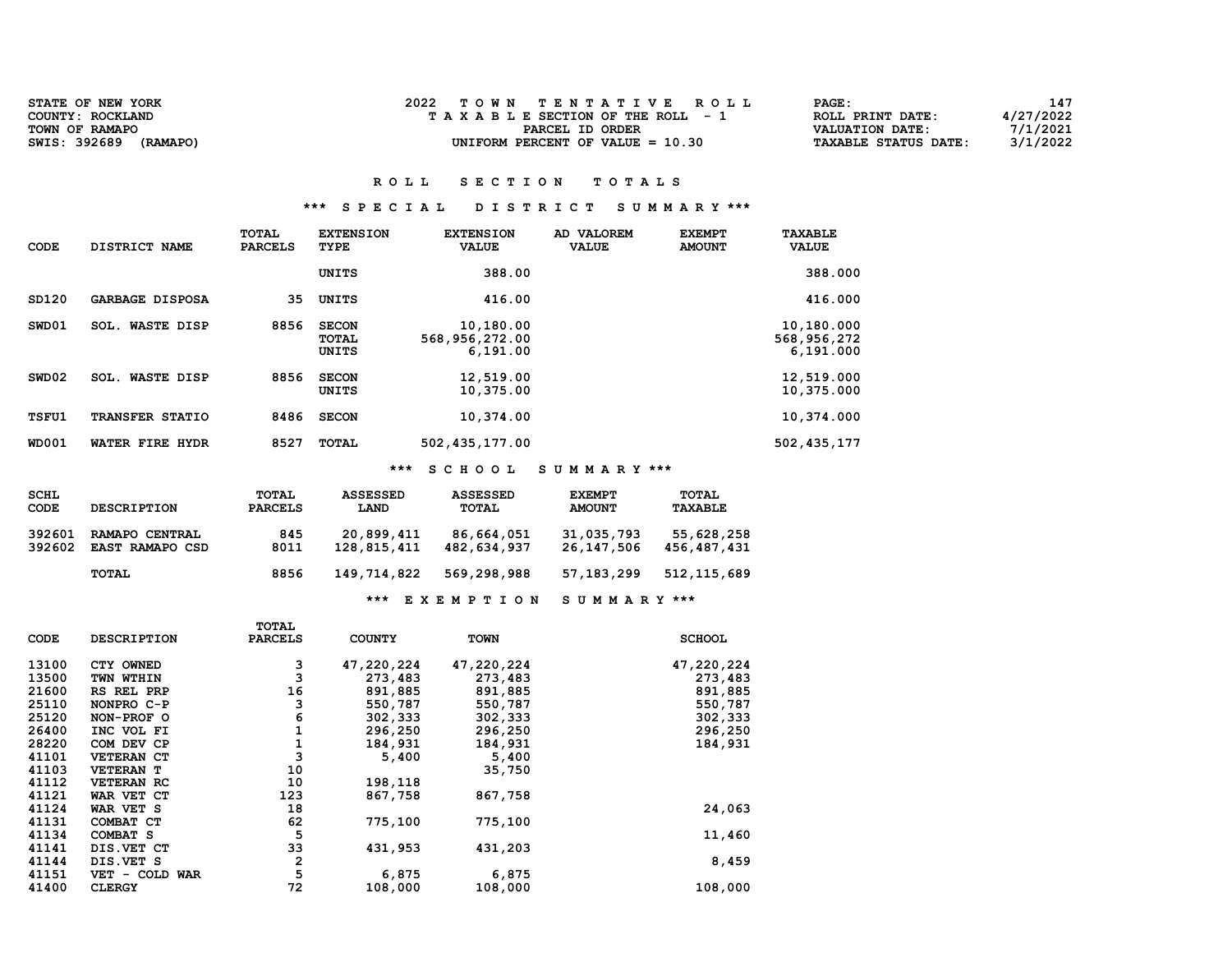| 2022<br>TOWN TENTATIVE ROLL<br>STATE OF NEW YORK               | 148<br>PAGE:                     |
|----------------------------------------------------------------|----------------------------------|
| T A X A B L E SECTION OF THE ROLL - 1                          | 4/27/2022                        |
| COUNTY: ROCKLAND                                               | ROLL PRINT DATE:                 |
| TOWN OF RAMAPO                                                 | 7/1/2021                         |
| PARCEL ID ORDER                                                | <b>VALUATION DATE:</b>           |
| SWIS: 392689<br>(RAMAPO)<br>UNIFORM PERCENT OF VALUE $= 10.30$ | 3/1/2022<br>TAXABLE STATUS DATE: |

## \*\*\* E X E M P T I O N S U M M A R Y \*\*\*

| <b>CODE</b> | <b>DESCRIPTION</b> | TOTAL<br><b>PARCELS</b> | <b>COUNTY</b> | <b>TOWN</b> | <b>SCHOOL</b> |
|-------------|--------------------|-------------------------|---------------|-------------|---------------|
| 41661       | VOL FIRE & AMB     | 14                      | 4,816         | 4,816       |               |
| 41720       | <b>AG-COUNTY</b>   | з                       | 460,324       | 460,324     | 460,324       |
| 41730       | AG-INDIVID         | 4                       | 65,702        | 65,702      | 65,702        |
| 41800       | AGED $C/T/S$       | 227                     | 5,699,664     | 5,713,119   | 5,806,017     |
| 41801       | AGED C/T           | 3                       | 63,860        | 63,860      |               |
| 41834       | SR STAR            | 573                     |               |             | 9,447,504     |
| 41854       | <b>RES STAR</b>    | 1952                    |               |             | 13,081,576    |
| 41900       | <b>DISABLE</b>     | 8                       | 161,685       | 161,685     | 161,685       |
| 41930       | DISABLE LI         | $\overline{2}$          | 48,100        | 48,100      | 48,100        |
| 47460       | Forest Land        | 57                      | 426,880       | 426,880     | 426,880       |
| 47600       | <b>BUSI IMPRO</b>  | 6                       | 342,716       | 342,716     | 342,716       |
|             | <b>TOTAL</b>       | 3225                    | 59,386,844    | 59,237,181  | 79,712,379    |

# \*\*\* G R A N D T O T A L S \*\*\*

| <b>ROLL</b><br><b>SEC</b> | <b>DESCRIPTION</b> | <b>TOTAL</b><br><b>PARCELS</b> | <b>ASSESSED</b><br>LAND | ASSESSED<br>TOTAL | <b>COUNTY</b><br><b>TAXABLE</b> | TOWN<br><b>TAXABLE</b> | <b>SCHOOL</b><br>TAXABLE | <b>SCHOOL</b><br><b>AFTER STAR</b> |
|---------------------------|--------------------|--------------------------------|-------------------------|-------------------|---------------------------------|------------------------|--------------------------|------------------------------------|
|                           | TAXABLE            | 8856                           | 149,714,822             | 569,298,988       | 509,912,144                     | 510,061,807            | 512,115,689              | 491,014,189                        |
|                           | ** GRAND TOTAL     | 8856                           | 149,714,822             | 569,298,988       | 509,912,144                     | 510,061,807            | 512, 115, 689            | 491,014,189                        |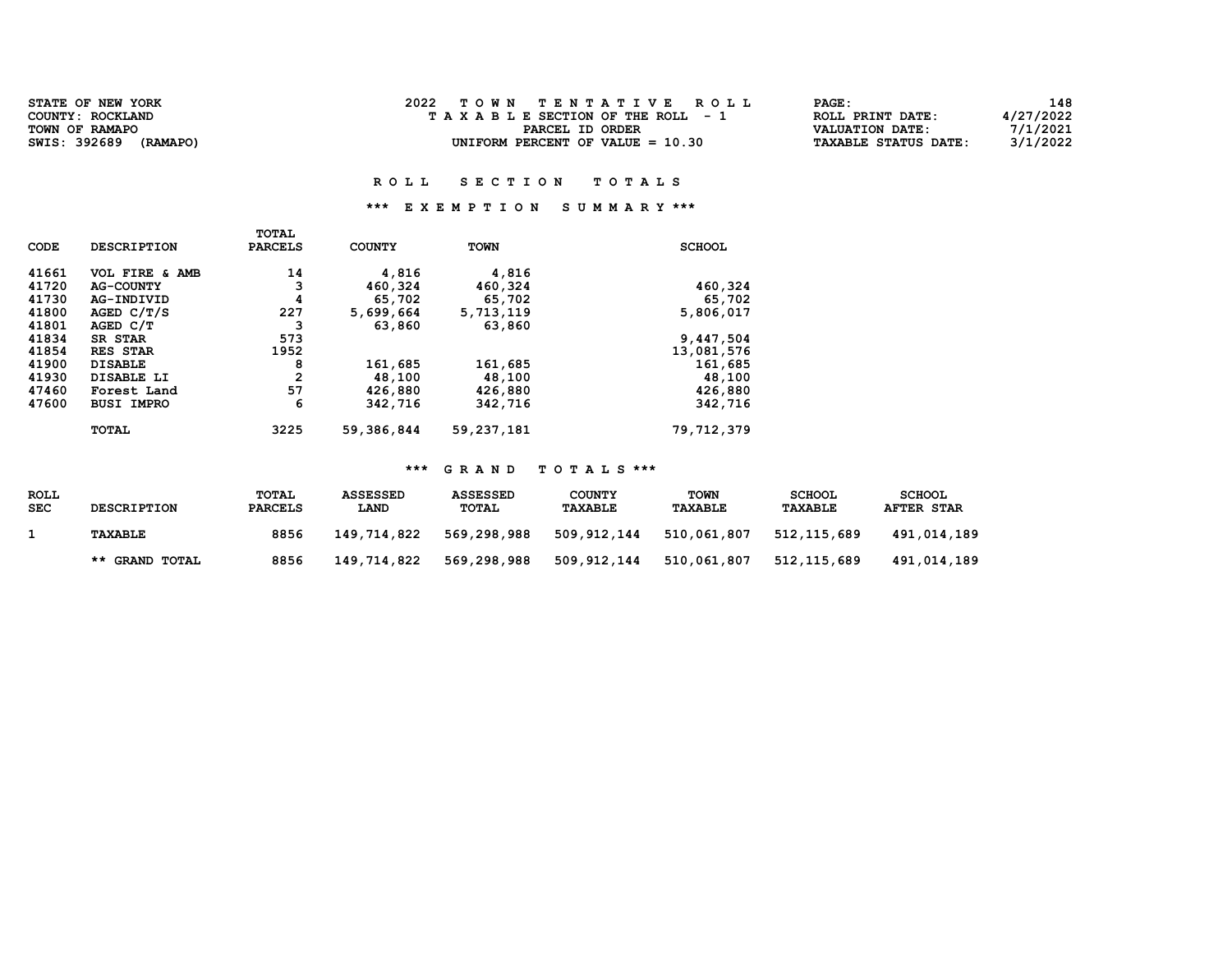| <b>STATE OF NEW YORK</b> | TOWN TENTATIVE ROLL                         | <b>PAGE :</b>               | 149       |
|--------------------------|---------------------------------------------|-----------------------------|-----------|
| COUNTY: ROCKLAND         | TAXABLE STATE LANDS SECTION OF THE ROLL - 3 | ROLL PRINT DATE:            | 4/27/2022 |
| TOWN OF RAMAPO           | PARCEL ID ORDER                             | <b>VALUATION DATE:</b>      | 7/1/2021  |
| SWIS: 392689<br>(RAMAPO) | UNIFORM PERCENT OF VALUE $= 10.30$          | <b>TAXABLE STATUS DATE:</b> | 3/1/2022  |

## \*\*\* S P E C I A L D I S T R I C T S U M M A R Y \*\*\*

| CODE         | DISTRICT NAME      | <b>TOTAL</b><br><b>PARCELS</b> | <b>EXTENSION</b><br><b>TYPE</b> | <b>EXTENSION</b><br><b>VALUE</b> | AD VALOREM<br><b>VALUE</b> | <b>EXEMPT</b><br><b>AMOUNT</b> | <b>TAXABLE</b><br><b>VALUE</b> |
|--------------|--------------------|--------------------------------|---------------------------------|----------------------------------|----------------------------|--------------------------------|--------------------------------|
| AD001        | AMBULANCE DIST     | 137                            | TOTAL                           | 18,208,381.00                    |                            |                                | 18,208,381                     |
| <b>FP001</b> | <b>MOLESTON FD</b> | 5                              | <b>TOTAL</b>                    | 596,539.00                       |                            |                                | 596,539                        |
| <b>FP004</b> | <b>TALLMAN FD</b>  | 38                             | <b>TOTAL</b>                    | 2,516,179.00                     |                            |                                | 2,516,179                      |
| <b>FP009</b> | RAMAPO NR #1       | 4                              | <b>TOTAL</b>                    | 581,194.00                       |                            |                                | 581,194                        |
| <b>FP011</b> | JOHNSONTOWN ROA    | з                              | TOTAL                           | 401,459.00                       |                            |                                | 401,459                        |
| <b>FP012</b> | RAMAPO FD #3       | 47                             | <b>TOTAL</b>                    | 10,160,765.00                    |                            |                                | 10,160,765                     |
| <b>FP013</b> | RAMAPO FD #4       | 35                             | <b>TOTAL</b>                    | 2,522,832.00                     |                            |                                | 2,522,832                      |
| <b>FP014</b> | RAMAPO FD #5       | 4                              | <b>TOTAL</b>                    | 1,429,413.00                     |                            |                                | 1,429,413                      |
| GB001        | RAMAPO GARBAGE     | 137                            | <b>TOTAL</b>                    | 18,208,381.00                    |                            |                                | 18,208,381                     |
| RLD01        | RAMAPO LIGHTING    | 137                            | <b>TOTAL</b>                    | 18,208,381.00                    |                            |                                | 18,208,381                     |
| SD100        | SEWER DISTRICT     | 8                              | TOTAL<br>UNITS                  | 1,273,229.00                     |                            |                                | 1,273,229                      |
| SD101        | SEWER DISTRICT     | 4                              | <b>TOTAL</b><br><b>UNITS</b>    | 581,194.00                       |                            |                                | 581,194                        |
| <b>WD001</b> | WATER FIRE HYDR    | 8                              | <b>TOTAL</b>                    | 801,148.00                       |                            |                                | 801,148                        |
|              |                    |                                |                                 | ***<br><b>SCHOOL</b>             | SUMMARY ***                |                                |                                |

| SCHL   | <b>DESCRIPTION</b> | TOTAL          | ASSESSED    | <b>ASSESSED</b> | <b>EXEMPT</b> | TOTAL          |
|--------|--------------------|----------------|-------------|-----------------|---------------|----------------|
| CODE   |                    | <b>PARCELS</b> | <b>LAND</b> | TOTAL           | <b>AMOUNT</b> | <b>TAXABLE</b> |
| 392601 | RAMAPO CENTRAL     | 87             | 12,458,853  | 12,458,853      |               | 12,458,853     |
| 392602 | EAST RAMAPO CSD    | 50             | 5,579,911   | 5,749,528       |               | 5,749,528      |
|        | TOTAL              | 137            | 18,038,764  | 18,208,381      |               | 18,208,381     |

## \*\*\* E X E M P T I O N S U M M A R Y \*\*\*

|             |                    | TOTAL          |        |                             |               |
|-------------|--------------------|----------------|--------|-----------------------------|---------------|
| <b>CODE</b> | <b>DESCRIPTION</b> | <b>PARCELS</b> | COUNTY | <b>TOWN</b>                 | <b>SCHOOL</b> |
|             |                    |                |        |                             |               |
|             |                    |                |        | NO EXEMPTIONS AT THIS LEVEL |               |

## \*\*\* G R A N D T O T A L S \*\*\*

| <b>ROLI</b> | <b>TOTAT</b> | --<br>.    |              | TATITI | $m \wedge m$<br>ww | ---             |
|-------------|--------------|------------|--------------|--------|--------------------|-----------------|
| <b>SEC</b>  |              | <b>ANL</b> | <b>momni</b> |        |                    | CH <sub>m</sub> |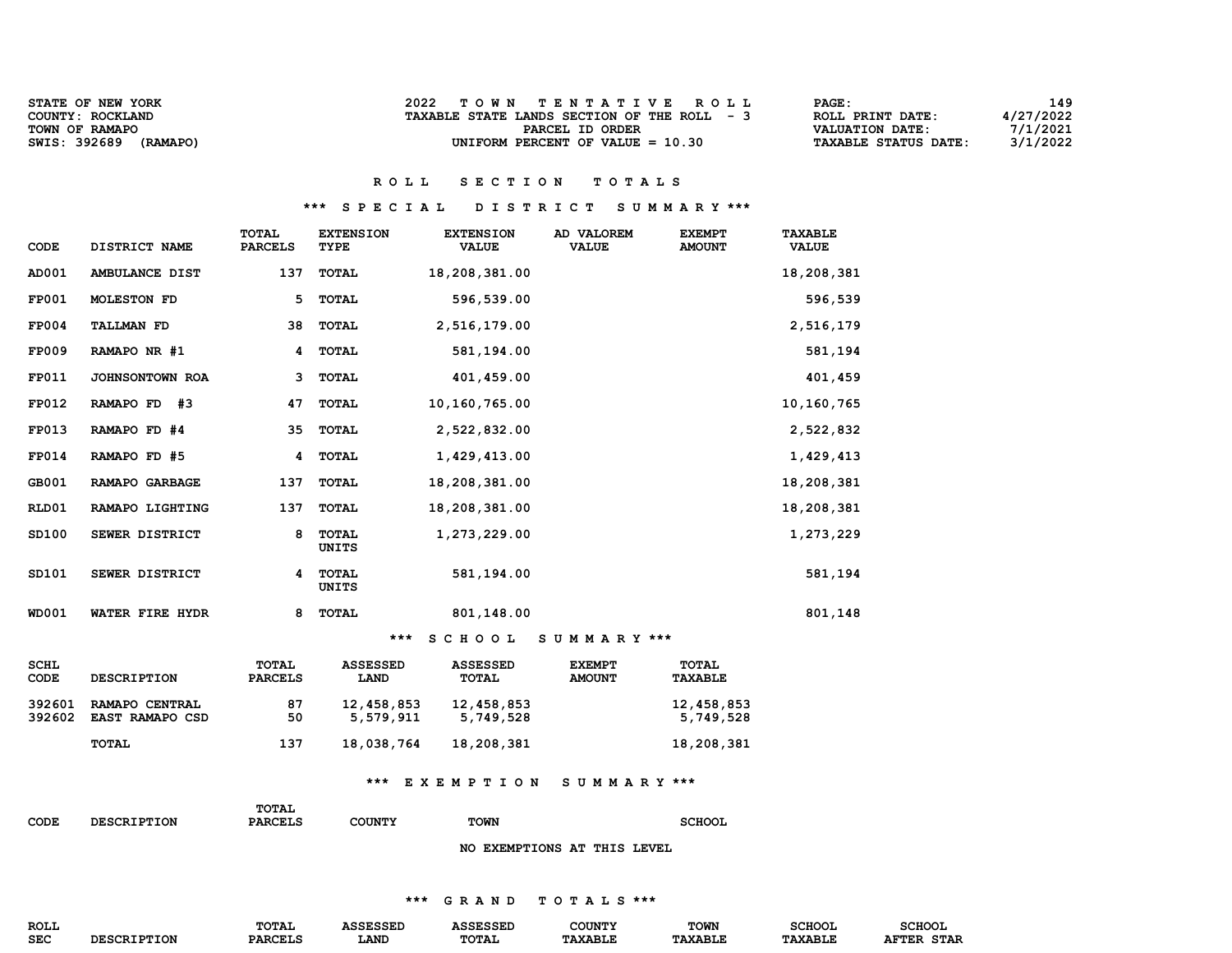|                    | STATE OF NEW YORK<br>COUNTY: ROCKLAND<br>TOWN OF RAMAPO<br>SWIS: 392689 (RAMAPO) |                                | 2022                    |                          | TOWN TENTATIVE ROLL<br>TAXABLE STATE LANDS SECTION OF THE ROLL - 3<br>PARCEL ID ORDER<br>UNIFORM PERCENT OF VALUE $= 10.30$ |                               | PAGE:                    | ROLL PRINT DATE:<br>VALUATION DATE:<br><b>TAXABLE STATUS DATE:</b> | 150<br>4/27/2022<br>7/1/2021<br>3/1/2022 |
|--------------------|----------------------------------------------------------------------------------|--------------------------------|-------------------------|--------------------------|-----------------------------------------------------------------------------------------------------------------------------|-------------------------------|--------------------------|--------------------------------------------------------------------|------------------------------------------|
|                    |                                                                                  |                                | R O L L                 | <b>SECTION</b>           | TOTAL S                                                                                                                     |                               |                          |                                                                    |                                          |
|                    |                                                                                  |                                |                         |                          | *** GRAND TOTALS ***                                                                                                        |                               |                          |                                                                    |                                          |
| ROLL<br><b>SEC</b> | <b>DESCRIPTION</b>                                                               | <b>TOTAL</b><br><b>PARCELS</b> | <b>ASSESSED</b><br>LAND | <b>ASSESSED</b><br>TOTAL | COUNTY<br><b>TAXABLE</b>                                                                                                    | <b>TOWN</b><br><b>TAXABLE</b> | <b>SCHOOL</b><br>TAXABLE | <b>SCHOOL</b><br><b>AFTER STAR</b>                                 |                                          |

| ** GRAND TOTAL | 137 | 18,038,764 | 18,208,381 | 18,208,381 | 18,208,381 | 18,208,381 | 18,208,381 |
|----------------|-----|------------|------------|------------|------------|------------|------------|
|----------------|-----|------------|------------|------------|------------|------------|------------|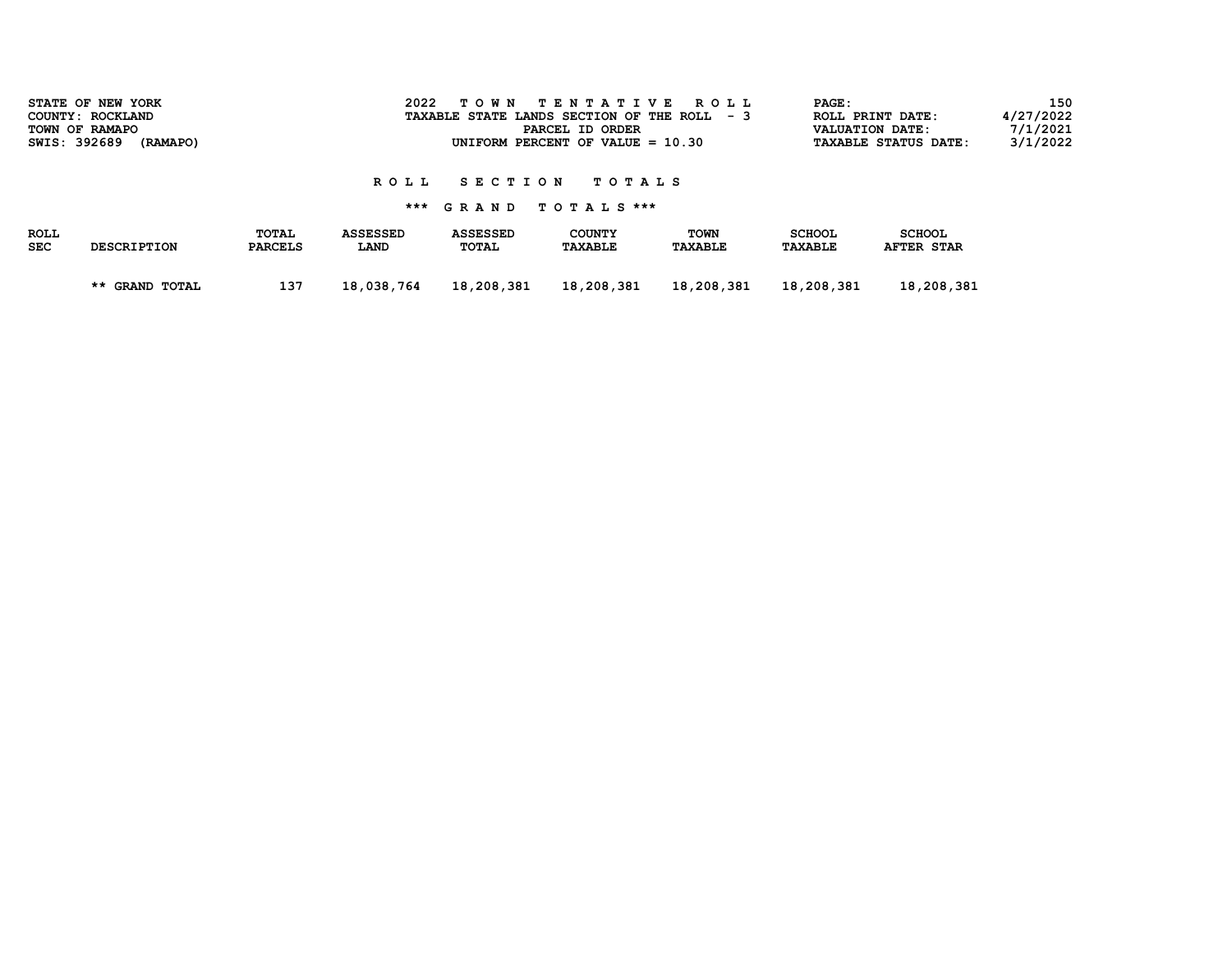| STATE OF NEW YORK        | 2022<br>TOWN TENTATIVE ROLL               | 151<br>PAGE:                            |
|--------------------------|-------------------------------------------|-----------------------------------------|
| COUNTY: ROCKLAND         | SPECIAL FRANCHISE SECTION OF THE ROLL - 5 | 4/27/2022<br>ROLL PRINT DATE:           |
| TOWN OF RAMAPO           | PARCEL ID ORDER                           | 7/1/2021<br>VALUATION DATE:             |
| SWIS: 392689<br>(RAMAPO) | UNIFORM PERCENT OF VALUE $= 10.30$        | 3/1/2022<br><b>TAXABLE STATUS DATE:</b> |

# \*\*\* S P E C I A L D I S T R I C T S U M M A R Y \*\*\*

| <b>CODE</b>  | DISTRICT NAME          | TOTAL<br><b>PARCELS</b>        | <b>EXTENSION</b><br><b>TYPE</b>       | <b>EXTENSION</b><br><b>VALUE</b> | AD VALOREM<br><b>VALUE</b>     | <b>EXEMPT</b><br><b>AMOUNT</b> | <b>TAXABLE</b><br><b>VALUE</b> |
|--------------|------------------------|--------------------------------|---------------------------------------|----------------------------------|--------------------------------|--------------------------------|--------------------------------|
| AD001        | AMBULANCE DIST         | 44                             | TOTAL                                 | 14,955,709.00                    |                                |                                | 14,955,709                     |
| <b>FP001</b> | <b>MOLESTON FD</b>     | 8                              | TOTAL                                 | 4,378,350.00                     |                                |                                | 4,378,350                      |
| <b>FP002</b> | SPRING VALLEY N        | 6                              | <b>TOTAL</b>                          | 121,573.00                       |                                |                                | 121,573                        |
| <b>FP003</b> | MONSEY FD              | 18                             | <b>TOTAL</b>                          | 4,088,607.00                     |                                |                                | 4,088,607                      |
| <b>FP004</b> | <b>TALLMAN FD</b>      | 29                             | TOTAL                                 | 4,408,032.00                     |                                |                                | 4,408,032                      |
| <b>FP005</b> | EAST SPRING VAL        | 6                              | TOTAL                                 | 82,956.00                        |                                |                                | 82,956                         |
| <b>FP006</b> | SOUTH SPRING VA        | 8                              | <b>TOTAL</b>                          | 1,686,433.00                     |                                |                                | 1,686,433                      |
| <b>FP007</b> | WEST SPRING VAL        | 6                              | TOTAL                                 | 92,968.00                        |                                |                                | 92,968                         |
| <b>FP008</b> | PARK CREST             | 6                              | <b>TOTAL</b>                          | 22,884.00                        |                                |                                | 22,884                         |
| <b>FP009</b> | RAMAPO NR #1           | 7                              | <b>TOTAL</b>                          | 11,325.00                        |                                |                                | 11,325                         |
| <b>FP010</b> | RAMAPO NR #2           | 8                              | TOTAL                                 | 49,319.00                        |                                |                                | 49,319                         |
| <b>FP011</b> | JOHNSONTOWN ROA        | 4                              | TOTAL                                 | 13,271.00                        |                                |                                | 13,271                         |
| GB001        | RAMAPO GARBAGE         | 44                             | <b>TOTAL</b>                          | 14,955,709.00                    |                                |                                | 14,955,709                     |
| RLD01        | RAMAPO LIGHTING        | 44                             | <b>TOTAL</b>                          | 14,955,709.00                    |                                |                                | 14,955,709                     |
| SD100        | SEWER DISTRICT         | 44                             | <b>TOTAL</b><br>UNITS                 | 14,955,709.00                    |                                |                                | 14,955,709                     |
| SWD01        | SOL. WASTE DISP        | 44                             | <b>SECON</b><br><b>TOTAL</b><br>UNITS | 14,955,709.00                    |                                |                                | 14,955,709                     |
| SWD02        | SOL. WASTE DISP        | 26                             | <b>SECON</b><br>UNITS                 |                                  |                                |                                |                                |
| <b>TSFU1</b> | <b>TRANSFER STATIO</b> | 24                             | <b>SECON</b>                          |                                  |                                |                                |                                |
| <b>WD001</b> | WATER FIRE HYDR        | 44                             | <b>TOTAL</b>                          | 13,564,224.00                    |                                |                                | 13,564,224                     |
|              |                        |                                | ***                                   | <b>SCHOOL</b>                    | SUMMARY ***                    |                                |                                |
| SCHL<br>CODE | <b>DESCRIPTION</b>     | <b>TOTAL</b><br><b>PARCELS</b> | <b>ASSESSED</b><br><b>LAND</b>        | <b>ASSESSED</b><br>TOTAL         | <b>EXEMPT</b><br><b>AMOUNT</b> | TOTAL<br><b>TAXABLE</b>        |                                |
| 392601       | RAMAPO CENTRAL         | 22                             |                                       | 4,187,596                        |                                | 4,187,596                      |                                |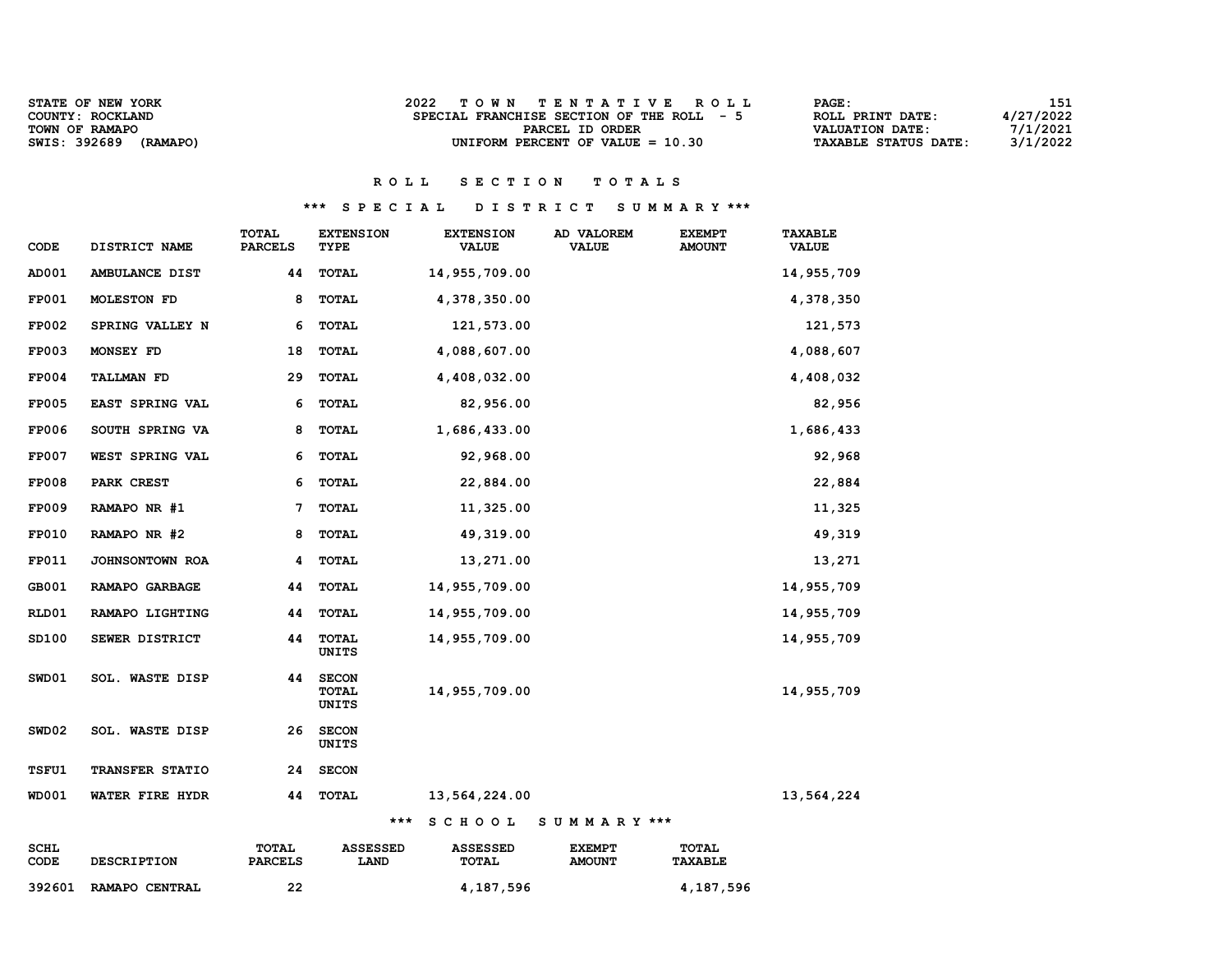| <b>STATE OF NEW YORK</b> | 2022<br>TOWN TENTATIVE ROLL               | 152<br><b>PAGE :</b>                    |
|--------------------------|-------------------------------------------|-----------------------------------------|
| COUNTY: ROCKLAND         | SPECIAL FRANCHISE SECTION OF THE ROLL - 5 | 4/27/2022<br>ROLL PRINT DATE:           |
| TOWN OF RAMAPO           | PARCEL ID ORDER                           | 7/1/2021<br>VALUATION DATE:             |
| SWIS: 392689<br>(RAMAPO) | UNIFORM PERCENT OF VALUE $= 10.30$        | 3/1/2022<br><b>TAXABLE STATUS DATE:</b> |

## \*\*\* S C H O O L S U M M A R Y \*\*\*

| <b>SCHL</b><br>CODE | <b>DESCRIPTION</b>     | <b>TOTAL</b><br><b>PARCELS</b> | <b>ASSESSED</b><br><b>LAND</b> | <b>ASSESSED</b><br><b>TOTAL</b> | <b>EXEMPT</b><br><b>AMOUNT</b> | <b>TOTAL</b><br><b>TAXABLE</b> |
|---------------------|------------------------|--------------------------------|--------------------------------|---------------------------------|--------------------------------|--------------------------------|
| 392602              | <b>EAST RAMAPO CSD</b> | 22                             |                                | 10,768,113                      |                                | 10,768,113                     |
|                     | <b>TOTAL</b>           | 44                             |                                | 14,955,709                      |                                | 14,955,709                     |

## \*\*\* E X E M P T I O N S U M M A R Y \*\*\*

|      |                    | TOTAL          |        |                                        |               |
|------|--------------------|----------------|--------|----------------------------------------|---------------|
| CODE | <b>DESCRIPTION</b> | <b>PARCELS</b> | COUNTY | <b>TOWN</b>                            | <b>SCHOOL</b> |
|      |                    |                |        |                                        |               |
|      |                    |                |        | <b>EXEMPTIONS AT THIS LEVEL</b><br>NO. |               |

## \*\*\* G R A N D T O T A L S \*\*\*

| <b>ROLL</b><br><b>SEC</b> | <b>DESCRIPTION</b> | <b>TOTAL</b><br><b>PARCELS</b> | <b>ASSESSED</b><br><b>LAND</b> | <b>ASSESSED</b><br>TOTAL | <b>COUNTY</b><br><b>TAXABLE</b> | TOWN<br><b>TAXABLE</b> | <b>SCHOOL</b><br>TAXABLE | <b>SCHOOL</b><br><b>AFTER STAR</b> |
|---------------------------|--------------------|--------------------------------|--------------------------------|--------------------------|---------------------------------|------------------------|--------------------------|------------------------------------|
|                           | SPCL FRANCHISE     | 44                             |                                | 14,955,709               | 14,955,709                      | 14,955,709             | 14,955,709               | 14,955,709                         |
|                           | ** GRAND TOTAL     | 44                             |                                | 14,955,709               | 14,955,709                      | 14,955,709             | 14,955,709               | 14,955,709                         |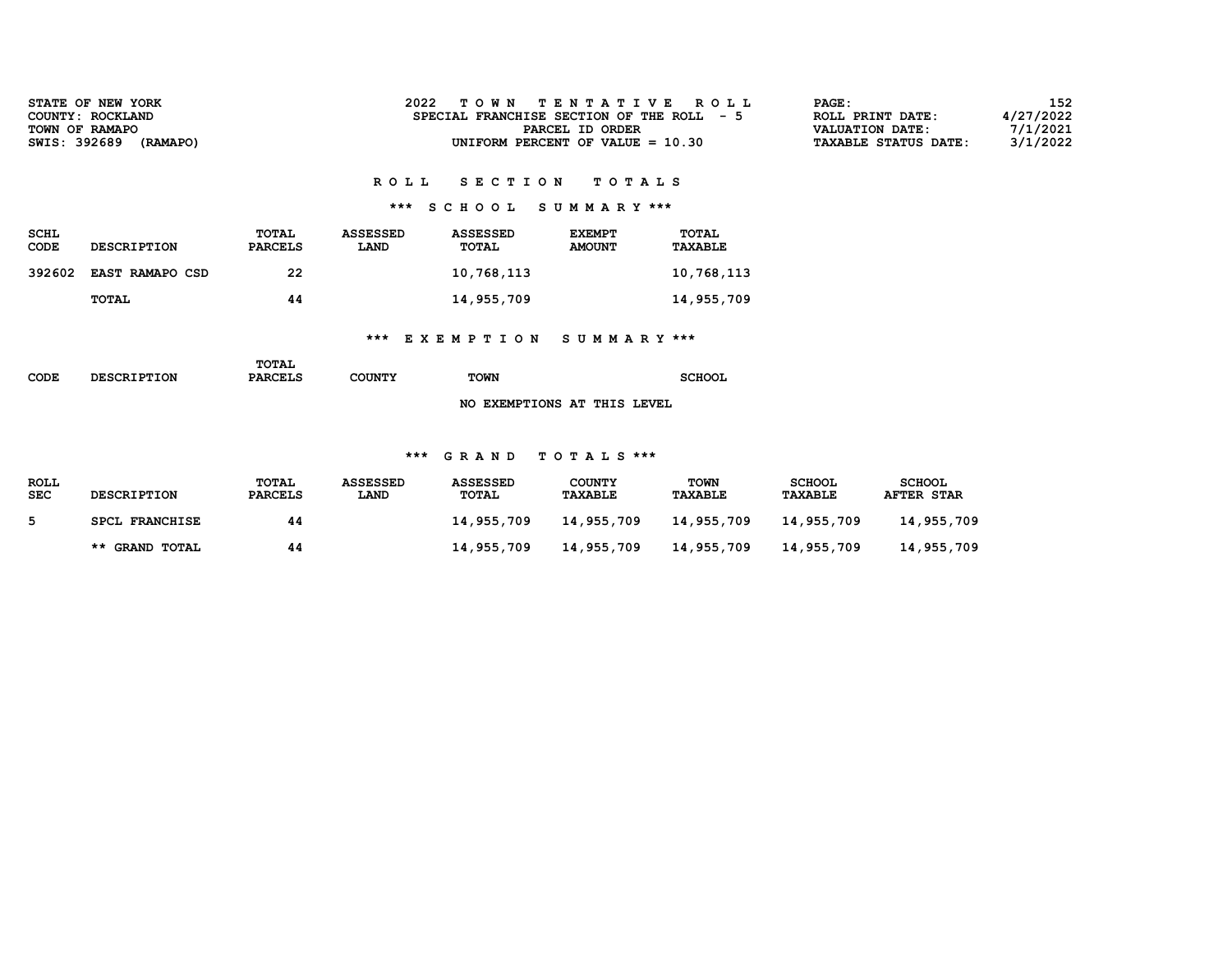| STATE OF NEW YORK        | TOWN TENTATIVE ROLL                      | 153.<br><b>PAGE :</b>                   |
|--------------------------|------------------------------------------|-----------------------------------------|
| COUNTY: ROCKLAND         | UTILITY & R. R. SECTION OF THE ROLL $-6$ | 4/27/2022<br>ROLL PRINT DATE:           |
| TOWN OF RAMAPO           | PARCEL ID ORDER                          | 7/1/2021<br>VALUATION DATE:             |
| SWIS: 392689<br>(RAMAPO) | UNIFORM PERCENT OF VALUE $= 10.30$       | 3/1/2022<br><b>TAXABLE STATUS DATE:</b> |

# \*\*\* S P E C I A L D I S T R I C T S U M M A R Y \*\*\*

| CODE         | DISTRICT NAME          | TOTAL<br><b>PARCELS</b> | <b>EXTENSION</b><br>TYPE              | <b>EXTENSION</b><br><b>VALUE</b> | AD VALOREM<br><b>VALUE</b> | <b>EXEMPT</b><br><b>AMOUNT</b> | <b>TAXABLE</b><br><b>VALUE</b> |
|--------------|------------------------|-------------------------|---------------------------------------|----------------------------------|----------------------------|--------------------------------|--------------------------------|
| AD001        | AMBULANCE DIST         | 100                     | <b>TOTAL</b>                          | 36,963,695.00                    |                            |                                | 36, 963, 695                   |
| <b>FP001</b> | <b>MOLESTON FD</b>     | 42                      | <b>TOTAL</b>                          | 6,666,919.00                     |                            |                                | 6,666,919                      |
| <b>FP002</b> | SPRING VALLEY N        | 12                      | <b>TOTAL</b>                          | 28,121.00                        |                            |                                | 28,121                         |
| <b>FP003</b> | MONSEY FD              | 30                      | <b>TOTAL</b>                          | 1,910,639.00                     |                            |                                | 1,910,639                      |
| <b>FP004</b> | <b>TALLMAN FD</b>      | 41                      | <b>TOTAL</b>                          | 5,916,087.00                     |                            |                                | 5,916,087                      |
| <b>FP005</b> | EAST SPRING VAL        | 12                      | <b>TOTAL</b>                          | 10,620.00                        |                            |                                | 10,620                         |
| <b>FP006</b> | SOUTH SPRING VA        | 12                      | <b>TOTAL</b>                          | 110,560.00                       |                            |                                | 110,560                        |
| <b>FP007</b> | WEST SPRING VAL        | 12                      | <b>TOTAL</b>                          | 10,420.00                        |                            |                                | 10,420                         |
| <b>FP008</b> | PARK CREST             | 12                      | <b>TOTAL</b>                          | 2,630.00                         |                            |                                | 2,630                          |
| <b>FP009</b> | RAMAPO NR #1           | 23                      | <b>TOTAL</b>                          | 18,545,868.00                    |                            |                                | 18,545,868                     |
| <b>FP010</b> | RAMAPO NR #2           | 28                      | <b>TOTAL</b>                          | 2,275,900.00                     |                            |                                | 2,275,900                      |
| FP011        | JOHNSONTOWN ROA        | 14                      | <b>TOTAL</b>                          | 12,390.00                        |                            |                                | 12,390                         |
| GB001        | RAMAPO GARBAGE         | 100                     | <b>TOTAL</b>                          | 36, 963, 695.00                  |                            |                                | 36, 963, 695                   |
| RLD01        | RAMAPO LIGHTING        | 100                     | <b>TOTAL</b>                          | 36,963,695.00                    |                            |                                | 36, 963, 695                   |
| SD100        | SEWER DISTRICT         | 91                      | <b>TOTAL</b><br><b>UNITS</b>          | 30,501,449.00<br>2.00            |                            |                                | 30,501,449<br>2.000            |
| SD101        | <b>SEWER DISTRICT</b>  | 9                       | <b>TOTAL</b><br>UNITS                 | 6,462,246.00                     |                            |                                | 6,462,246                      |
| SWD01        | SOL. WASTE DISP        | 99                      | <b>SECON</b><br>TOTAL<br><b>UNITS</b> | 36, 367, 095.00                  |                            |                                | 36, 367, 095                   |
| SWD02        | SOL. WASTE DISP        | 90                      | <b>SECON</b><br><b>UNITS</b>          | 2.00<br>2.00                     |                            |                                | 2.000<br>2.000                 |
| <b>TSFU1</b> | <b>TRANSFER STATIO</b> | 74                      | <b>SECON</b>                          | 2.00                             |                            |                                | 2.000                          |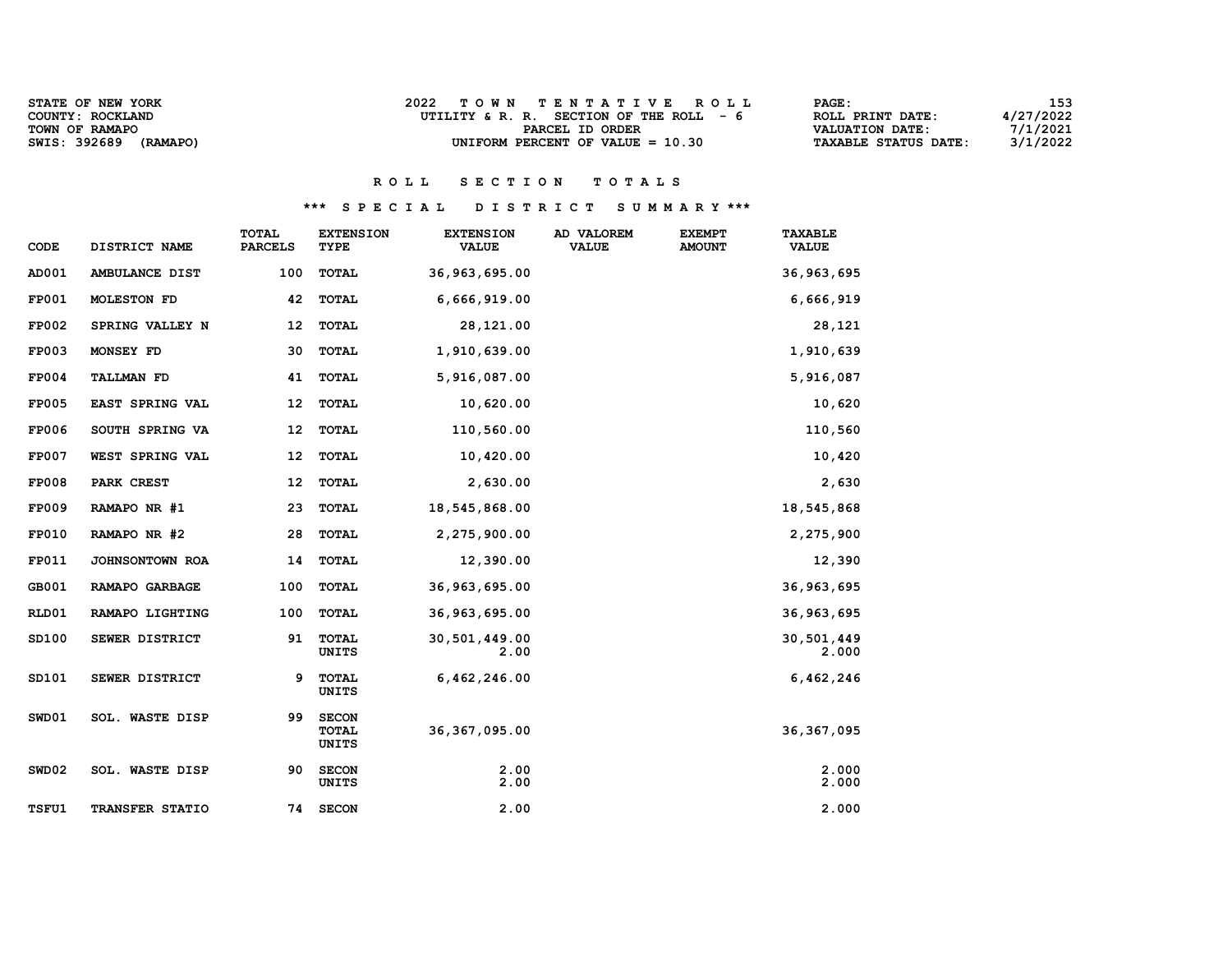| STATE OF NEW YORK        | TOWN TENTATIVE ROLL                      | 154<br>PAGE:                            |
|--------------------------|------------------------------------------|-----------------------------------------|
| COUNTY: ROCKLAND         | UTILITY & R. R. SECTION OF THE ROLL $-6$ | 4/27/2022<br>ROLL PRINT DATE:           |
| TOWN OF RAMAPO           | PARCEL ID ORDER                          | 7/1/2021<br>VALUATION DATE:             |
| SWIS: 392689<br>(RAMAPO) | UNIFORM PERCENT OF VALUE $= 10.30$       | 3/1/2022<br><b>TAXABLE STATUS DATE:</b> |

# \*\*\* S P E C I A L D I S T R I C T S U M M A R Y \*\*\*

| CODE             | DISTRICT NAME                                     | TOTAL<br><b>PARCELS</b>        | <b>EXTENSION</b><br>TYPE          | <b>EXTENSION</b><br><b>VALUE</b>       | AD VALOREM<br><b>VALUE</b>     | <b>EXEMPT</b><br><b>AMOUNT</b>         | TAXABLE<br><b>VALUE</b> |
|------------------|---------------------------------------------------|--------------------------------|-----------------------------------|----------------------------------------|--------------------------------|----------------------------------------|-------------------------|
| <b>WD001</b>     | WATER FIRE HYDR                                   | 100                            | TOTAL                             | 35,258,436.00                          |                                |                                        | 35,258,436              |
|                  |                                                   |                                | ***                               | S C H O O L                            | SUMMARY ***                    |                                        |                         |
| SCHL<br>CODE     | <b>DESCRIPTION</b>                                | <b>TOTAL</b><br><b>PARCELS</b> | <b>ASSESSED</b><br>LAND           | <b>ASSESSED</b><br>TOTAL               | <b>EXEMPT</b><br><b>AMOUNT</b> | <b>TOTAL</b><br><b>TAXABLE</b>         |                         |
| 392601<br>392602 | RAMAPO CENTRAL<br><b>EAST RAMAPO CSD</b><br>TOTAL | 53<br>48<br>101                | 1,395,827<br>795,000<br>2,190,827 | 27,138,458<br>10,804,951<br>37,943,409 | 67,904<br>183,014<br>250,918   | 27,070,554<br>10,621,937<br>37,692,491 |                         |
|                  |                                                   |                                | ***                               | <b>EXEMPTION</b>                       | SUMMARY ***                    |                                        |                         |

| <b>CODE</b> | <b>DESCRIPTION</b> | TOTAL<br><b>PARCELS</b> | <b>COUNTY</b> | <b>TOWN</b> | <b>SCHOOL</b> |
|-------------|--------------------|-------------------------|---------------|-------------|---------------|
| 47100       | <b>TELECOMM</b>    | 8                       | 250,918       | 250,918     | 250,918       |
|             | TOTAL              | 8                       | 250,918       | 250,918     | 250,918       |

## \*\*\* G R A N D T O T A L S \*\*\*

| <b>ROLL</b><br><b>SEC</b> | <b>DESCRIPTION</b> | TOTAL<br><b>PARCELS</b> | <b>ASSESSED</b><br><b>LAND</b> | ASSESSED<br><b>TOTAL</b> | COUNTY<br>TAXABLE | <b>TOWN</b><br><b>TAXABLE</b> | <b>SCHOOL</b><br>TAXABLE | <b>SCHOOL</b><br><b>AFTER STAR</b> |
|---------------------------|--------------------|-------------------------|--------------------------------|--------------------------|-------------------|-------------------------------|--------------------------|------------------------------------|
| - 6                       | UTILITY & R.R.     | 101                     | 2,190,827                      | 37,943,409               | 37,692,491        | 37,692,491                    | 37,692,491               | 37,692,491                         |
|                           | ** GRAND TOTAL     | 101                     | 2,190,827                      | 37,943,409               | 37,692,491        | 37,692,491                    | 37,692,491               | 37,692,491                         |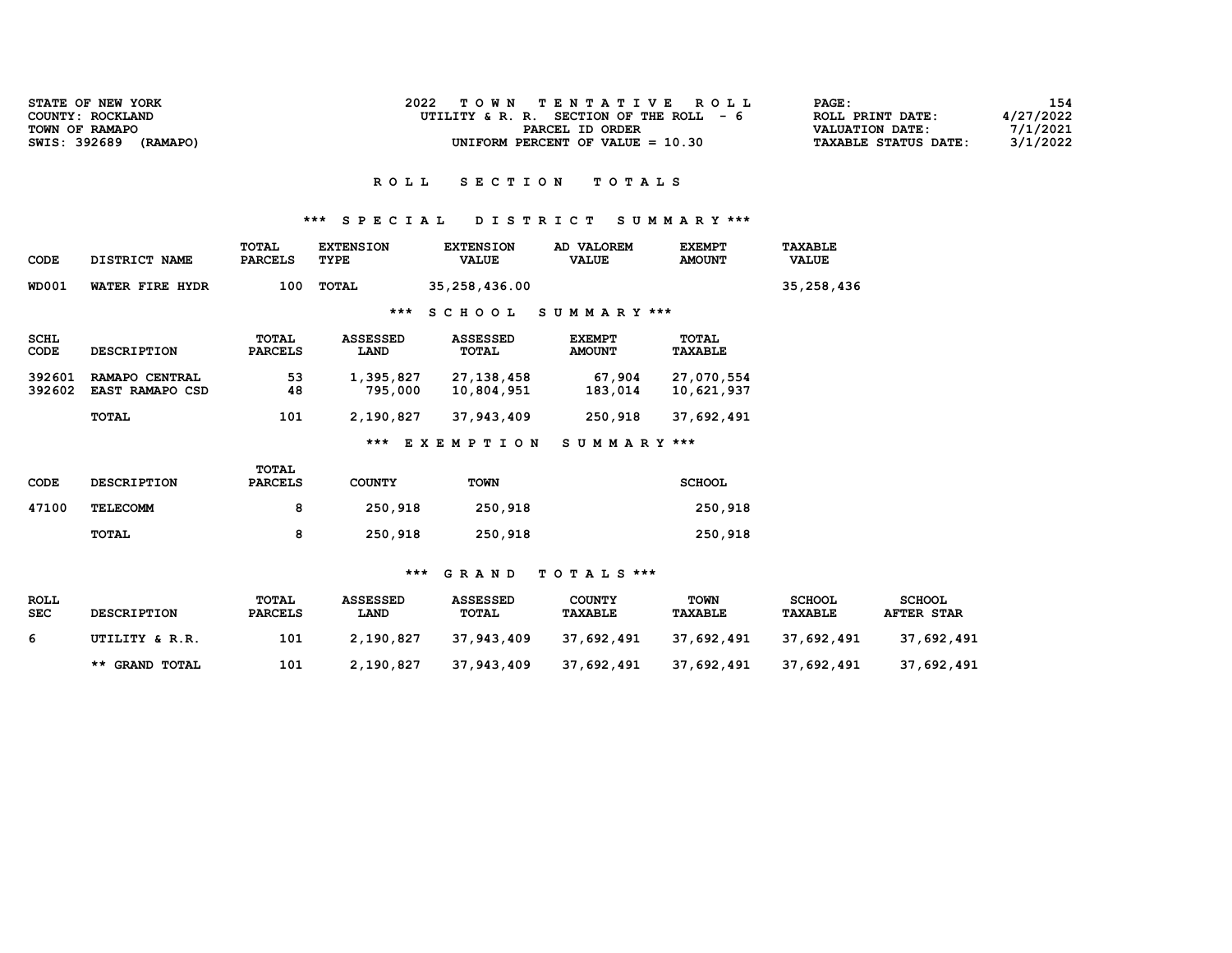| STATE OF NEW YORK        | TOWN TENTATIVE ROLL                    | PAGE :                      | 155.      |
|--------------------------|----------------------------------------|-----------------------------|-----------|
| COUNTY: ROCKLAND         | WHOLLY EXEMPT SECTION OF THE ROLL $-8$ | ROLL PRINT DATE:            | 4/27/2022 |
| TOWN OF RAMAPO           | PARCEL ID ORDER                        | VALUATION DATE:             | 7/1/2021  |
| SWIS: 392689<br>(RAMAPO) | UNIFORM PERCENT OF VALUE $= 10.30$     | <b>TAXABLE STATUS DATE:</b> | 3/1/2022  |

# R O L L S E C T I O N T O T A L S

# \*\*\* S P E C I A L D I S T R I C T S U M M A R Y \*\*\*

| CODE         | DISTRICT NAME          | TOTAL<br><b>PARCELS</b> | <b>EXTENSION</b><br>TYPE | <b>EXTENSION</b><br><b>VALUE</b> | AD VALOREM<br><b>VALUE</b> | <b>EXEMPT</b><br><b>AMOUNT</b> | <b>TAXABLE</b><br><b>VALUE</b> |
|--------------|------------------------|-------------------------|--------------------------|----------------------------------|----------------------------|--------------------------------|--------------------------------|
| AD001        | AMBULANCE DIST         | 871                     | <b>TOTAL</b>             | 22, 181, 907.00                  |                            |                                | 22, 181, 907                   |
| <b>FP001</b> | <b>MOLESTON FD</b>     | 128                     | <b>TOTAL</b>             | 2,762,787.00                     |                            |                                | 2,762,787                      |
| <b>FP002</b> | SPRING VALLEY N        | 14                      | <b>TOTAL</b>             |                                  |                            |                                |                                |
| <b>FP003</b> | MONSEY FD              | 321                     | <b>TOTAL</b>             | 6,972,775.00                     |                            |                                | 6,972,775                      |
| <b>FP004</b> | <b>TALLMAN FD</b>      | 66                      | <b>TOTAL</b>             | 8,300,734.00                     |                            |                                | 8,300,734                      |
| <b>FP007</b> | WEST SPRING VAL        | 9                       | <b>TOTAL</b>             | 365,800.00                       |                            |                                | 365,800                        |
| <b>FP008</b> | PARK CREST             | 2                       | <b>TOTAL</b>             |                                  |                            |                                |                                |
| <b>FP009</b> | RAMAPO NR #1           | 22                      | <b>TOTAL</b>             |                                  |                            |                                |                                |
| <b>FP010</b> | RAMAPO NR #2           | 312                     | <b>TOTAL</b>             | 297,800.00                       |                            |                                | 297,800                        |
| FP011        | JOHNSONTOWN ROA        | 3                       | <b>TOTAL</b>             | 104,460.00                       |                            |                                | 104,460                        |
| <b>FP012</b> | -#3<br>RAMAPO FD       | 2                       | <b>TOTAL</b>             | 1,741,006.00                     |                            |                                | 1,741,006                      |
| <b>FP014</b> | RAMAPO FD #5           | 2                       | <b>TOTAL</b>             | 1,636,545.00                     |                            |                                | 1,636,545                      |
| GB001        | RAMAPO GARBAGE         | 870                     | <b>TOTAL</b>             | 20, 114, 622.00                  |                            |                                | 20, 114, 622                   |
| <b>PRTC</b>  | PRORATA TOWN/CO        | 2                       | <b>MOVE</b>              | 5,841.12                         |                            |                                | 5,841.120                      |
| <b>PRTSC</b> | PRORATA SCHOOL         | 2                       | <b>MOVE</b>              | 6,496.42                         |                            |                                | 6,496.420                      |
| RLD01        | RAMAPO LIGHTING        | 871                     | <b>TOTAL</b>             | 22, 252, 022.00                  |                            |                                | 22, 252, 022                   |
| SD100        | SEWER DISTRICT         | 535                     | <b>TOTAL</b><br>UNITS    | 92, 152, 900.00<br>1,675.00      |                            |                                | 92, 152, 900<br>1,675.000      |
| SD101        | SEWER DISTRICT         | 26                      | TOTAL<br><b>UNITS</b>    | 4,851,462.00<br>35.00            |                            |                                | 4,851,462<br>35.000            |
| SD102        | SEWER DISTRICT         | 294                     | <b>TOTAL</b><br>UNITS    | 2,296,200.00<br>2.00             |                            |                                | 2,296,200<br>2.000             |
| SD120        | <b>GARBAGE DISPOSA</b> | 2                       | UNITS                    | 2.00                             |                            |                                | 2.000                          |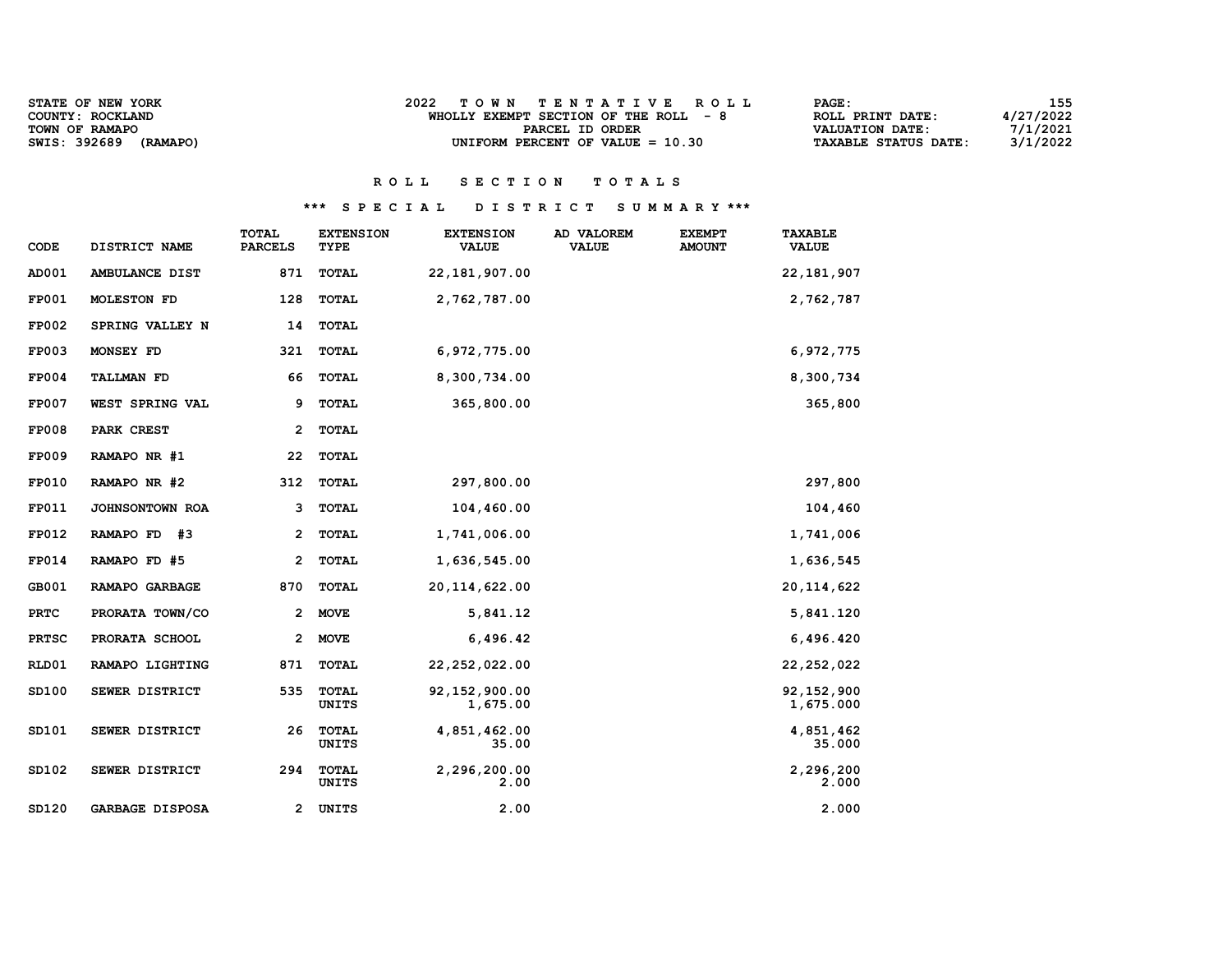| STATE OF NEW YORK        | TOWN TENTATIVE ROLL                    | PAGE :                      | 156       |
|--------------------------|----------------------------------------|-----------------------------|-----------|
| COUNTY: ROCKLAND         | WHOLLY EXEMPT SECTION OF THE ROLL $-8$ | ROLL PRINT DATE:            | 4/27/2022 |
| TOWN OF RAMAPO           | PARCEL ID ORDER                        | VALUATION DATE:             | 7/1/2021  |
| SWIS: 392689<br>(RAMAPO) | UNIFORM PERCENT OF VALUE $= 10.30$     | <b>TAXABLE STATUS DATE:</b> | 3/1/2022  |

# \*\*\* S P E C I A L D I S T R I C T S U M M A R Y \*\*\*

| CODE         | DISTRICT NAME             | TOTAL<br><b>PARCELS</b> | <b>EXTENSION</b><br>TYPE       | <b>EXTENSION</b><br><b>VALUE</b>  | AD VALOREM<br><b>VALUE</b> | <b>EXEMPT</b><br><b>AMOUNT</b> | <b>TAXABLE</b><br><b>VALUE</b>   |
|--------------|---------------------------|-------------------------|--------------------------------|-----------------------------------|----------------------------|--------------------------------|----------------------------------|
| SWD01        | <b>WASTE DISP</b><br>SOL. | 863                     | <b>SECON</b><br>TOTAL<br>UNITS | 844.00<br>99,364,962.00<br>755.00 |                            |                                | 844.000<br>99,364,962<br>755.000 |
| SWD02        | <b>WASTE DISP</b><br>SOL. | 862                     | <b>SECON</b><br>UNITS          | 1,712.00<br>972.00                |                            |                                | 1,712.000<br>972.000             |
| TSFU1        | <b>TRANSFER STATIO</b>    | 484                     | <b>SECON</b>                   | 979.00                            |                            |                                | 979.000                          |
| <b>WD001</b> | WATER FIRE HYDR           | 508                     | TOTAL                          | 21,669,107.00                     |                            |                                | 21,669,107                       |

\*\*\* S C H O O L S U M M A R Y \*\*\*

| <b>SCHL</b> | <b>DESCRIPTION</b>     | TOTAL          | <b>ASSESSED</b> | <b>ASSESSED</b> | <b>EXEMPT</b> | TOTAL          |
|-------------|------------------------|----------------|-----------------|-----------------|---------------|----------------|
| CODE        |                        | <b>PARCELS</b> | LAND            | TOTAL           | <b>AMOUNT</b> | <b>TAXABLE</b> |
| 392601      | RAMAPO CENTRAL         | 380            | 6,292,162       | 22,881,902      | 22,881,902    |                |
| 392602      | <b>EAST RAMAPO CSD</b> | 491            | 16,792,262      | 77,978,601      | 77,978,601    |                |
|             | <b>TOTAL</b>           | 871            | 23,084,424      | 100,860,503     | 100,860,503   |                |

## \*\*\* E X E M P T I O N S U M M A R Y \*\*\*

|       |                    | <b>TOTAL</b>   |               |             |               |
|-------|--------------------|----------------|---------------|-------------|---------------|
| CODE  | <b>DESCRIPTION</b> | <b>PARCELS</b> | <b>COUNTY</b> | <b>TOWN</b> | <b>SCHOOL</b> |
|       |                    |                |               |             |               |
| 12100 | N Y STATE          | 5              | 42,100        | 42,100      | 42,100        |
| 13100 | CTY OWNED          | 50             | 3,517,600     | 3,517,600   | 3,517,600     |
| 13500 | TWN WTHIN          | 61             | 9,364,262     | 9,364,262   | 9,364,262     |
| 13650 | VILG OWNED         | $\overline{2}$ | 50,600        | 50,600      | 50,600        |
| 13800 | <b>SCHOOL DIS</b>  | 5              | 4,679,700     | 4,679,700   | 4,679,700     |
| 13870 | SPEC DISTS         | 11             | 876,000       | 876,000     | 876,000       |
| 18020 | MUN-IND-DV         | 1              | 3,482,011     | 3,482,011   | 3,482,011     |
| 18080 | MUN HSNG           | 6              | 9,122,915     | 9,122,915   | 9,122,915     |
| 21600 | RS REL PRP         | 105            | 9,173,896     | 9,173,896   | 9,173,896     |
| 25110 | NONPRO C-P         | 401            | 19,169,563    | 19,169,563  | 19,169,563    |
| 25120 | NON-PROF O         | 182            | 36,060,690    | 36,060,690  | 36,060,690    |
| 25130 | NON-PRO CH         | 3              | 230,800       | 230,800     | 230,800       |
| 25210 | NONPRO H&C         | 1              | 51,900        | 51,900      | 51,900        |
| 25230 | NONPRO COR         | 23             | 2,015,610     | 2,015,610   | 2,015,610     |
| 25300 | NON-PROFIT         | 3              | 40,700        | 40,700      | 40,700        |
| 26100 | <b>VETS ORGNS</b>  | 1              | 89,700        | 89,700      | 89,700        |
| 26400 | INC VOL FI         | 9              | 499,415       | 499,415     | 499,415       |
| 27200 | <b>RAIL SUB</b>    | 3              | 730,841       | 730,841     | 730,841       |
| 27350 | <b>CEMETERIES</b>  | 5              | 35,300        | 35,300      | 35,300        |
| 28110 | UDC PROJ           | 6              | 442,800       | 442,800     | 442,800       |
| 28220 | COM DEV CP         | 14             | 473,200       | 473,200     | 473,200       |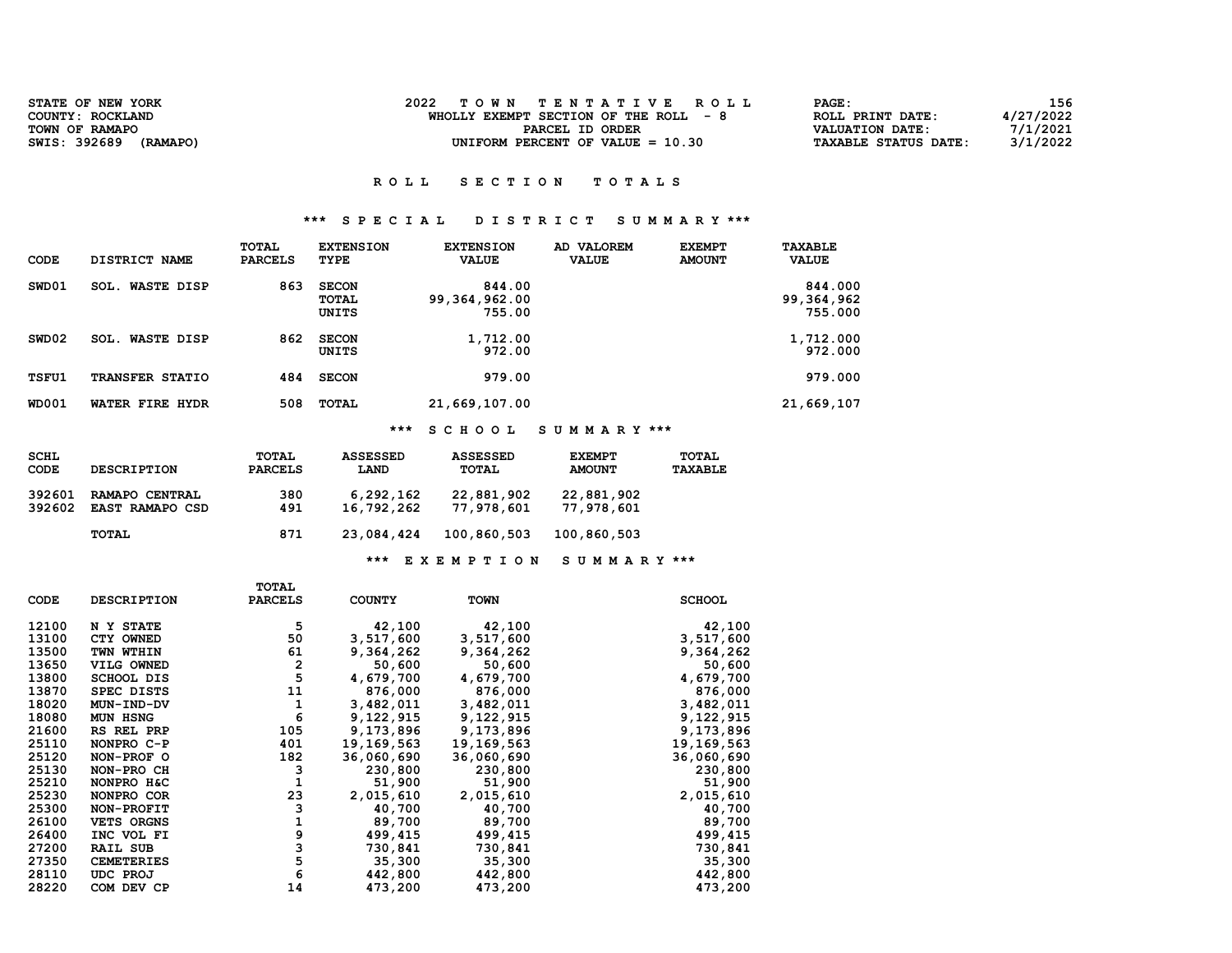| SWIS: 392689              | STATE OF NEW YORK<br>COUNTY: ROCKLAND<br>TOWN OF RAMAPO<br>(RAMAPO) |                                | 2022                    | <b>TOWN</b>              | TENTATIVE<br>WHOLLY EXEMPT SECTION OF THE ROLL<br>PARCEL ID ORDER<br>UNIFORM PERCENT OF VALUE = 10.30 | ROLL<br>- 8                   | PAGE:                           | ROLL PRINT DATE:<br><b>VALUATION DATE:</b><br><b>TAXABLE STATUS DATE:</b> | 157<br>4/27/2022<br>7/1/2021<br>3/1/2022 |
|---------------------------|---------------------------------------------------------------------|--------------------------------|-------------------------|--------------------------|-------------------------------------------------------------------------------------------------------|-------------------------------|---------------------------------|---------------------------------------------------------------------------|------------------------------------------|
|                           |                                                                     |                                | ROLL                    | <b>SECTION</b>           | TOTALS                                                                                                |                               |                                 |                                                                           |                                          |
|                           |                                                                     |                                | ***                     | EXEMPTION                | SUMMARY ***                                                                                           |                               |                                 |                                                                           |                                          |
| CODE                      | <b>DESCRIPTION</b>                                                  | <b>TOTAL</b><br><b>PARCELS</b> | <b>COUNTY</b>           | <b>TOWN</b>              |                                                                                                       | <b>SCHOOL</b>                 |                                 |                                                                           |                                          |
| 50000                     | WHOLLY EXEMPT                                                       | 1                              | 710,900                 | 710,900                  |                                                                                                       | 710,900                       |                                 |                                                                           |                                          |
|                           | TOTAL                                                               | 898                            | 100,860,503             | 100,860,503              |                                                                                                       | 100,860,503                   |                                 |                                                                           |                                          |
|                           |                                                                     |                                |                         | *** GRAND                | TOTALS ***                                                                                            |                               |                                 |                                                                           |                                          |
| <b>ROLL</b><br><b>SEC</b> | <b>DESCRIPTION</b>                                                  | TOTAL<br><b>PARCELS</b>        | <b>ASSESSED</b><br>LAND | <b>ASSESSED</b><br>TOTAL | <b>COUNTY</b><br><b>TAXABLE</b>                                                                       | <b>TOWN</b><br><b>TAXABLE</b> | <b>SCHOOL</b><br><b>TAXABLE</b> | <b>SCHOOL</b><br><b>AFTER STAR</b>                                        |                                          |
| 8                         | WHOLLY EXEMPT                                                       | 871                            | 23,084,424              | 100,860,503              |                                                                                                       |                               |                                 |                                                                           |                                          |

\*\* GRAND TOTAL 871 23,084,424 100,860,503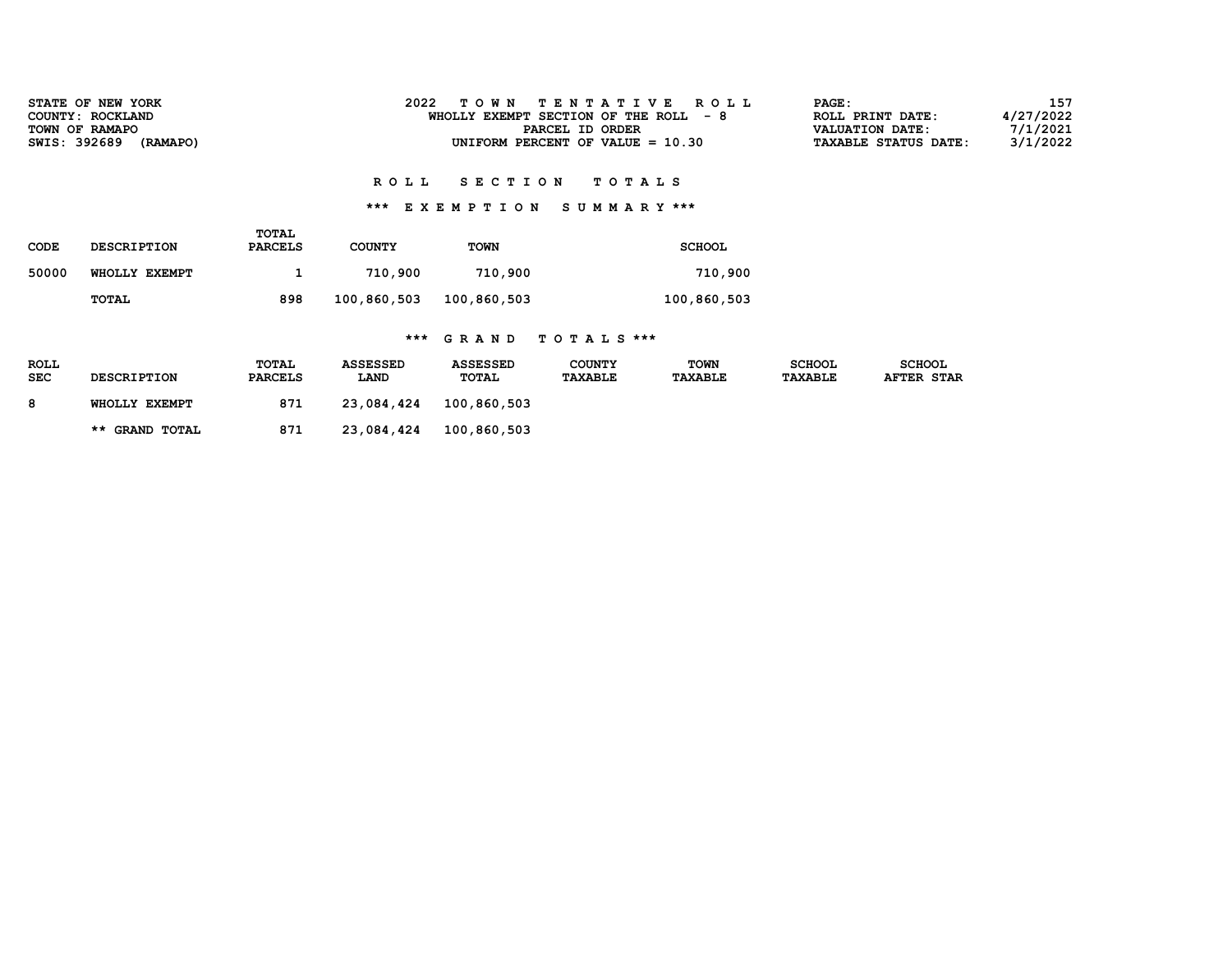| COUNTY: ROCKLAND<br>SWIS TOTALS                                | ROLL PRINT DATE:            | 4/27/2022 |
|----------------------------------------------------------------|-----------------------------|-----------|
| TOWN OF RAMAPO<br>PARCEL ID ORDER                              | VALUATION DATE:             | 7/1/2021  |
| SWIS: 392689<br>(RAMAPO)<br>UNIFORM PERCENT OF VALUE $= 10.30$ | <b>TAXABLE STATUS DATE:</b> | 3/1/2022  |

## \*\*\* S P E C I A L D I S T R I C T S U M M A R Y \*\*\*

\*\*\* H O M E S T E A D \*\*\*

|              |                                | TOTAL          | <b>XTENSION</b> | <b>EXTENSION</b> | LOREM<br>17 A 1<br>AC | <b>EXEMPT</b> | <b>TAXABLE</b> |
|--------------|--------------------------------|----------------|-----------------|------------------|-----------------------|---------------|----------------|
| CODE<br>$ -$ | <b>NAME</b><br><b>DISTRICT</b> | <b>PARCELS</b> | TYPE            | <b>VALUE</b>     | <b>VALUE</b>          | <b>AMOUNT</b> | <b>VALUE</b>   |
|              |                                | <b>DADTC</b>   |                 |                  |                       |               |                |

NO SPECIAL DISTRICT TOTALS AT THIS LEVEL

## \*\*\* S P E C I A L D I S T R I C T S U M M A R Y \*\*\*

### \*\*\* N O N - H O M E S T E A D \*\*\*

|             |                           | TOTAL          | <b>NSION</b><br>™TRN< | <b>EXTENSION</b> | LOREM<br>VAT.<br>АC | <b>EXEMPT</b> | <b>TAXABLE</b> |
|-------------|---------------------------|----------------|-----------------------|------------------|---------------------|---------------|----------------|
| CODE<br>___ | חמד סחס דר<br><b>NAME</b> | <b>PARCELS</b> | TYPE                  | <b>VALUE</b>     | <b>VALUE</b>        | <b>AMOUNT</b> | <b>VALUE</b>   |
|             |                           | <b>DADMC</b>   |                       |                  |                     |               |                |

NO SPECIAL DISTRICT TOTALS AT THIS LEVEL

# \*\*\* S P E C I A L D I S T R I C T S U M M A R Y \*\*\*

#### \*\*\* S W I S \*\*\*

| <b>CODE</b>  | DISTRICT NAME          | TOTAL<br><b>PARCELS</b> | <b>EXTENSION</b><br><b>TYPE</b> | <b>EXTENSION</b><br><b>VALUE</b> | AD VALOREM<br><b>VALUE</b> | <b>EXEMPT</b><br><b>AMOUNT</b> | <b>TAXABLE</b><br><b>VALUE</b> |
|--------------|------------------------|-------------------------|---------------------------------|----------------------------------|----------------------------|--------------------------------|--------------------------------|
| AD001        | AMBULANCE DIST         | 10008                   | TOTAL                           | 612, 548, 137.00                 |                            |                                | 612, 548, 137                  |
| <b>FP001</b> | <b>MOLESTON FD</b>     | 2915                    | TOTAL                           | 165,009,274.00                   |                            |                                | 165,009,274                    |
| <b>FP002</b> | SPRING VALLEY N        | 274                     | TOTAL                           | 10,728,423.00                    |                            |                                | 10,728,423                     |
| <b>FP003</b> | MONSEY FD              | 4472                    | TOTAL                           | 276,402,333.00                   |                            |                                | 276,402,333                    |
| <b>FP004</b> | <b>TALLMAN FD</b>      | 1134                    | TOTAL                           | 77,168,992.00                    |                            |                                | 77,168,992                     |
| <b>FP005</b> | <b>EAST SPRING VAL</b> | 186                     | <b>TOTAL</b>                    | 6,413,576.00                     |                            |                                | 6,413,576                      |
| <b>FP006</b> | SOUTH SPRING VA        | 20                      | <b>TOTAL</b>                    | 1,796,993.00                     |                            |                                | 1,796,993                      |
| <b>FP007</b> | WEST SPRING VAL        | 318                     | TOTAL                           | 12,866,550.00                    |                            |                                | 12,866,550                     |
| <b>FP008</b> | PARK CREST             | 217                     | <b>TOTAL</b>                    | 6,018,414.00                     |                            |                                | 6,018,414                      |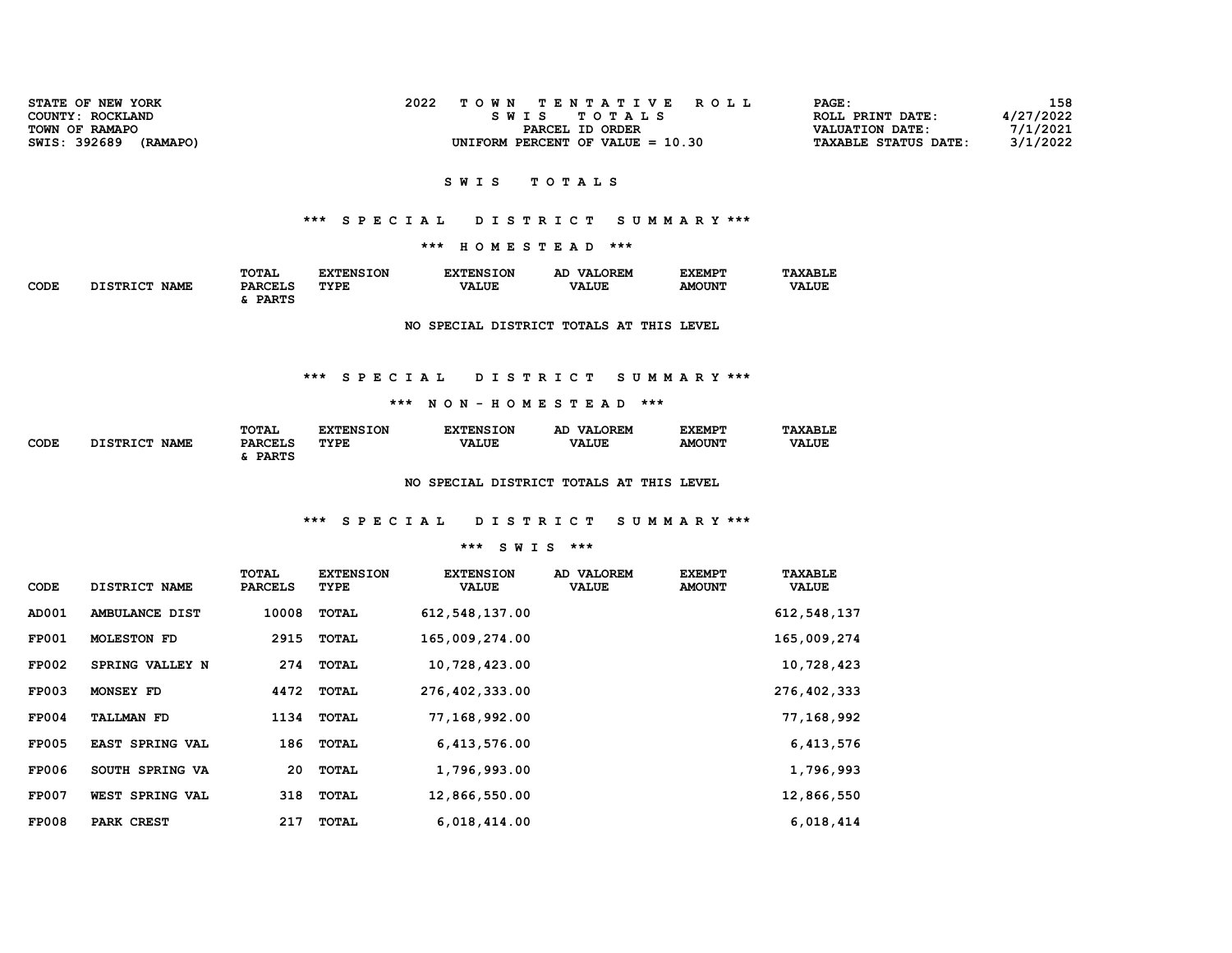| STATE OF NEW YORK        | 2022<br>TOWN TENTATIVE ROLL        | 159<br>PAGE:                       |
|--------------------------|------------------------------------|------------------------------------|
| COUNTY: ROCKLAND         | SWIS TOTALS                        | 4/27/2022<br>ROLL PRINT DATE:      |
| TOWN OF RAMAPO           | PARCEL ID ORDER                    | 7/1/2021<br><b>VALUATION DATE:</b> |
| SWIS: 392689<br>(RAMAPO) | UNIFORM PERCENT OF VALUE $= 10.30$ | 3/1/2022<br>TAXABLE STATUS DATE:   |
|                          |                                    |                                    |

# \*\*\* S P E C I A L D I S T R I C T S U M M A R Y \*\*\*

## \*\*\* S W I S \*\*\*

| <b>CODE</b>  | DISTRICT NAME          | TOTAL<br><b>PARCELS</b> | <b>EXTENSION</b><br><b>TYPE</b>              | <b>EXTENSION</b><br><b>VALUE</b>        | AD VALOREM<br><b>VALUE</b> | <b>EXEMPT</b><br><b>AMOUNT</b> | <b>TAXABLE</b><br><b>VALUE</b>         |
|--------------|------------------------|-------------------------|----------------------------------------------|-----------------------------------------|----------------------------|--------------------------------|----------------------------------------|
| <b>FP009</b> | RAMAPO NR #1           | 65                      | TOTAL                                        | 20, 215, 647.00                         |                            |                                | 20, 215, 647                           |
| <b>FP010</b> | RAMAPO NR #2           | 485                     | <b>TOTAL</b>                                 | 15,781,115.00                           |                            |                                | 15,781,115                             |
| FP011        | JOHNSONTOWN ROA        | 36                      | <b>TOTAL</b>                                 | 1,116,770.00                            |                            |                                | 1,116,770                              |
| <b>FP012</b> | - #3<br>RAMAPO FD      | 52                      | <b>TOTAL</b>                                 | 11,914,671.00                           |                            |                                | 11,914,671                             |
| <b>FP013</b> | RAMAPO FD #4           | 40                      | <b>TOTAL</b>                                 | 2,696,032.00                            |                            |                                | 2,696,032                              |
| <b>FP014</b> | RAMAPO FD #5           | 7                       | <b>TOTAL</b>                                 | 3,305,244.00                            |                            |                                | 3,305,244                              |
| GB001        | RAMAPO GARBAGE         | 10007                   | <b>TOTAL</b>                                 | 610, 555, 602.00                        |                            |                                | 610, 555, 602                          |
| <b>PRTC</b>  | PRORATA TOWN/CO        | 47                      | <b>MOVE</b>                                  | 169,564.58                              |                            |                                | 169,564.580                            |
| <b>PRTSC</b> | PRORATA SCHOOL         | 34                      | <b>MOVE</b>                                  | 249,541.22                              |                            |                                | 249,541.220                            |
| RLD01        | RAMAPO LIGHTING        | 10008                   | <b>TOTAL</b>                                 | 612, 693, 002.00                        |                            |                                | 612,693,002                            |
| SD100        | SEWER DISTRICT         | 9378                    | <b>TOTAL</b><br><b>UNITS</b>                 | 692,798,138.00<br>13,780.00             |                            |                                | 692,798,138<br>13,780.000              |
| SD101        | SEWER DISTRICT         | 107                     | <b>TOTAL</b><br><b>UNITS</b>                 | 18,229,017.00<br>50.00                  |                            |                                | 18,229,017<br>50.000                   |
| SD102        | SEWER DISTRICT         | 311                     | <b>TOTAL</b><br>UNITS                        | 9,693,400.00<br>390.00                  |                            |                                | 9,693,400<br>390.000                   |
| SD120        | <b>GARBAGE DISPOSA</b> | 37                      | UNITS                                        | 418.00                                  |                            |                                | 418.000                                |
| SWD01        | SOL. WASTE DISP        | 9862                    | <b>SECON</b><br><b>TOTAL</b><br><b>UNITS</b> | 11,024.00<br>719,644,038.00<br>6,946.00 |                            |                                | 11,024.000<br>719,644,038<br>6,946.000 |
| SWD02        | SOL. WASTE DISP        | 9834                    | <b>SECON</b><br>UNITS                        | 14,233.00<br>11,349.00                  |                            |                                | 14,233.000<br>11,349.000               |
| TSFU1        | TRANSFER STATIO        | 9068                    | <b>SECON</b>                                 | 11,355.00                               |                            |                                | 11,355.000                             |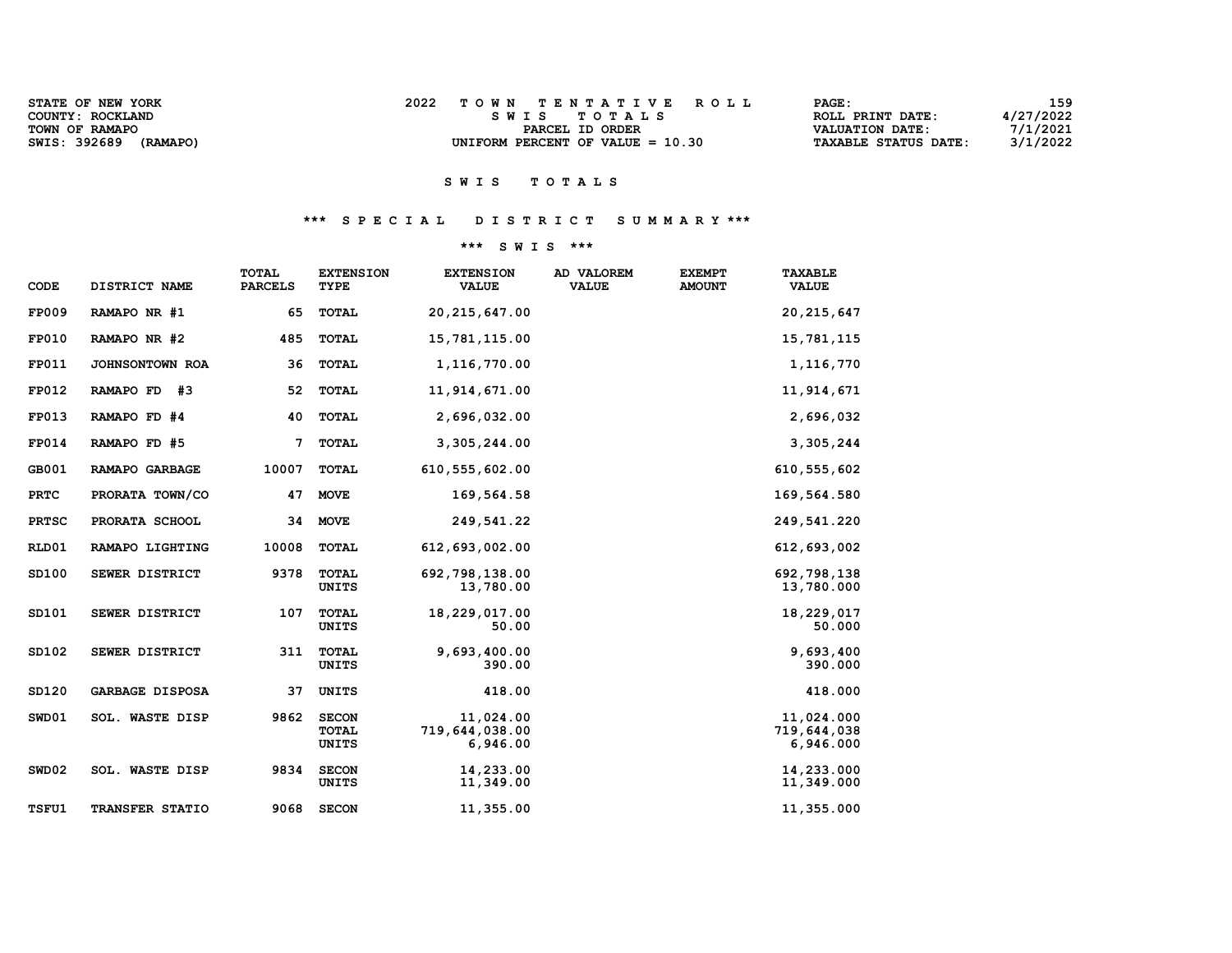|                                                                                               | STATE OF NEW YORK | TOWN TENTATIVE ROLL<br>PAGE: | 160       |
|-----------------------------------------------------------------------------------------------|-------------------|------------------------------|-----------|
| COUNTY: ROCKLAND                                                                              | SWIS TOTALS       | ROLL PRINT DATE:             | 4/27/2022 |
| TOWN OF RAMAPO<br>PARCEL ID ORDER<br>VALUATION DATE:                                          |                   |                              | 7/1/2021  |
| SWIS: 392689<br>UNIFORM PERCENT OF VALUE $= 10.30$<br>(RAMAPO)<br><b>TAXABLE STATUS DATE:</b> |                   |                              | 3/1/2022  |

## \*\*\* S P E C I A L D I S T R I C T S U M M A R Y \*\*\*

## \*\*\* S W I S \*\*\*

| <b>CODE</b> | DISTRICT NAME   | TOTAL<br><b>PARCELS</b> | <b>EXTENSION</b><br>TYPE | <b>EXTENSION</b><br><b>VALUE</b> | AD VALOREM<br><b>VALUE</b> | <b>EXEMPT</b><br><b>AMOUNT</b> | TAXABLE<br><b>VALUE</b> |
|-------------|-----------------|-------------------------|--------------------------|----------------------------------|----------------------------|--------------------------------|-------------------------|
| WD001       | WATER FIRE HYDR | 9187                    | <b>TOTAL</b>             | 573,728,092.00                   |                            |                                | 573,728,092             |

# \*\*\* S C H O O L S U M M A R Y \*\*\*

## \*\*\* H O M E S T E A D \*\*\*

| <b>SCHL</b><br><b>CODE</b>          | <b>DESCRIPTION</b>                       | <b>TOTAL</b><br><b>PARCELS</b><br>& PARTS | <b>ASSESSED</b><br>LAND   | <b>ASSESSED</b><br>TOTAL  | <b>EXEMPT</b><br><b>AMOUNT</b> | <b>TOTAL</b><br><b>TAXABLE</b> |
|-------------------------------------|------------------------------------------|-------------------------------------------|---------------------------|---------------------------|--------------------------------|--------------------------------|
| 392601<br>392602                    | RAMAPO CENTRAL<br><b>EAST RAMAPO CSD</b> | 802<br>7454                               | 17,040,073<br>113,683,993 | 49,419,239<br>439,322,704 | 4,537,912<br>45,402,656        | 44,881,327<br>393,920,048      |
|                                     | <b>TOTAL</b>                             | 8256                                      | 130,724,066               | 488,741,943               | 49,940,568                     | 438,801,375                    |
|                                     |                                          |                                           | ***                       | NON-HOMESTEAD             |                                | $***$                          |
| <b>SCHL</b><br>$\sim$ $\sim$ $\sim$ | -----------                              | <b>TOTAL</b><br>-------                   | <b>ASSESSED</b><br>----   | <b>ASSESSED</b><br>-----  | <b>EXEMPT</b><br>---------     | TOTAL<br>-------               |

| CODE             | <b>DESCRIPTION</b>                | <b>PARCELS</b><br>& PARTS | <b>LAND</b>              | <b>TOTAL</b>               | <b>AMOUNT</b>            | <b>TAXABLE</b>           |
|------------------|-----------------------------------|---------------------------|--------------------------|----------------------------|--------------------------|--------------------------|
| 392601<br>392602 | RAMAPO CENTRAL<br>EAST RAMAPO CSD | 587<br>1170               | 24,006,180<br>38,298,591 | 103,911,621<br>148,613,426 | 49,447,687<br>58,906,465 | 54,463,934<br>89,706,961 |
|                  | TOTAL                             | 1757                      | 62,304,771               | 252,525,047                | 108,354,152              | 144,170,895              |

## \*\*\* S W I S \*\*\*

| <b>SCHL</b> | <b>DESCRIPTION</b> | TOTAL          | <b>ASSESSED</b> | <b>ASSESSED</b> | <b>EXEMPT</b> | TOTAL          |
|-------------|--------------------|----------------|-----------------|-----------------|---------------|----------------|
| <b>CODE</b> |                    | <b>PARCELS</b> | LAND            | TOTAL           | <b>AMOUNT</b> | <b>TAXABLE</b> |
| 392601      | RAMAPO CENTRAL     | 1387           | 41,046,253      | 153,330,860     | 53,985,599    | 99,345,261     |
| 392602      | EAST RAMAPO CSD    | 8622           | 151,982,584     | 587,936,130     | 104,309,121   | 483,627,009    |
|             | <b>TOTAL</b>       | 10009          | 193,028,837     | 741,266,990     | 158,294,720   | 582,972,270    |
|             |                    |                | ***             | EXEMPTION       | SUMMARY ***   |                |

# \*\*\* H O M E S T E A D \*\*\*

| CODE  | <b>DESCRIPTION</b> | <b>TOTAL</b><br><b>PARCELS</b><br>PARTS | COUNTY | <b>TOWN</b> | <b>VILLAGE</b> | <b>SCHOOL</b> |
|-------|--------------------|-----------------------------------------|--------|-------------|----------------|---------------|
| 12100 | N Y STATE          |                                         | 17,400 | 17,400      | 17,400         | 17,400        |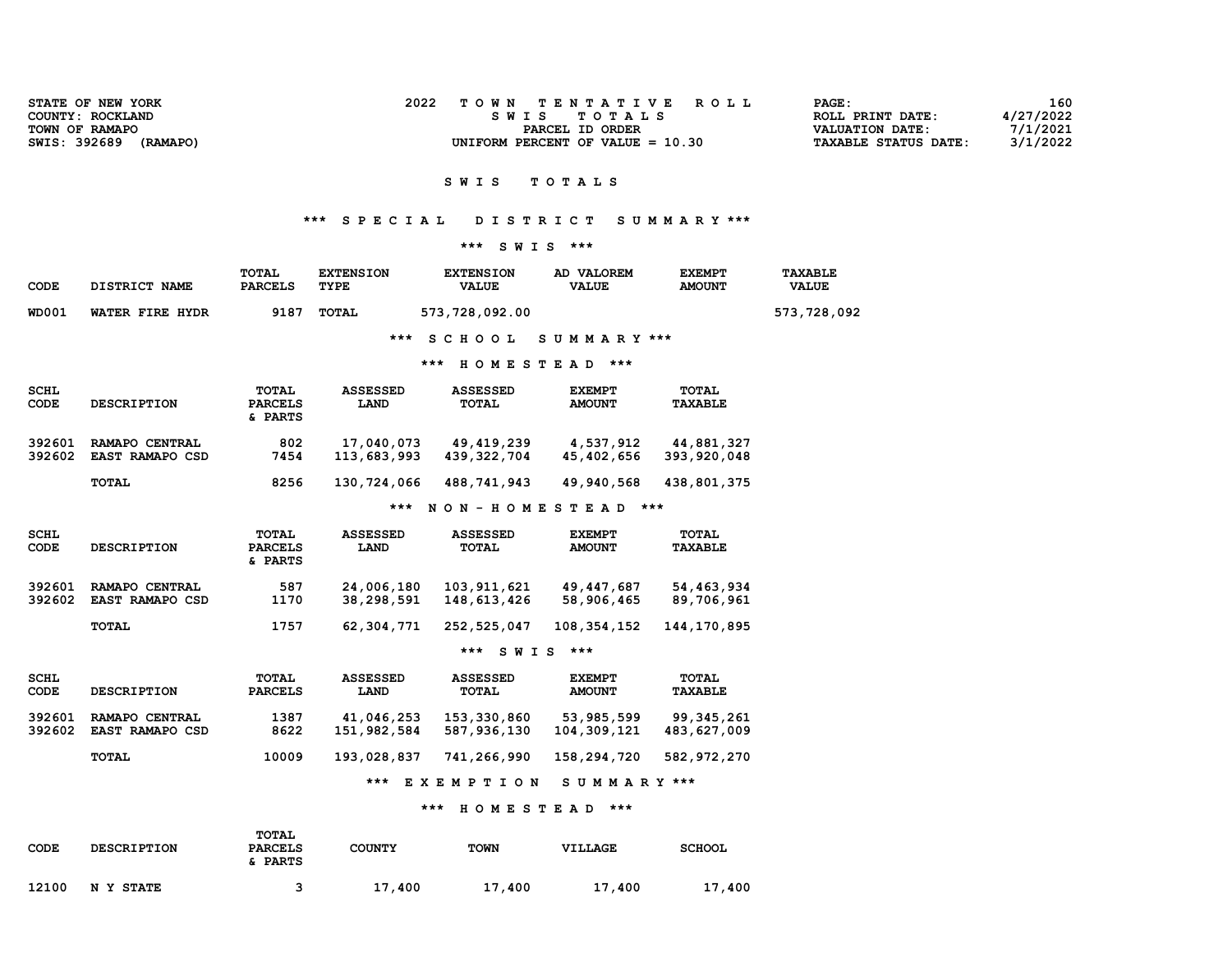| STATE OF NEW YORK        | 2022<br>TOWN TENTATIVE ROLL        | <b>PAGE:</b>                | 161       |
|--------------------------|------------------------------------|-----------------------------|-----------|
| COUNTY: ROCKLAND         | TOTAL S<br>S W I S                 | ROLL PRINT DATE:            | 4/27/2022 |
| TOWN OF RAMAPO           | PARCEL ID ORDER                    | <b>VALUATION DATE:</b>      | 7/1/2021  |
| SWIS: 392689<br>(RAMAPO) | UNIFORM PERCENT OF VALUE = $10.30$ | <b>TAXABLE STATUS DATE:</b> | 3/1/2022  |

#### SWIS TOTALS

## \*\*\* E X E M P T I O N S U M M A R Y \*\*\*

## \*\*\* H O M E S T E A D \*\*\*

| CODE  | <b>DESCRIPTION</b> | <b>PARCELS</b><br>& PARTS | <b>COUNTY</b> | <b>TOWN</b>  | VILLAGE      | <b>SCHOOL</b> |
|-------|--------------------|---------------------------|---------------|--------------|--------------|---------------|
| 13100 | CTY OWNED          | 36                        | 1,550,700     | 1,550,700    | 1,550,700    | 1,550,700     |
| 13500 | TWN WTHIN          | 29                        | 939,100       | 939,100      | 939,100      | 939,100       |
| 13800 | <b>SCHOOL DIS</b>  | 1                         | 600           | 600          | 600          | 600           |
| 21600 | RS REL PRP         | 109                       | 9,300,413     | 9,300,413    | 9,300,413    | 9,300,413     |
| 25110 | NONPRO C-P         | 79                        | 9, 111, 471   | 9,111,471    | 9, 111, 471  | 9, 111, 471   |
| 25120 | NON-PROF O         | 159                       | 20, 120, 142  | 20,120,142   | 20, 120, 142 | 20,120,142    |
| 25130 | NON-PRO CH         | 2                         | 159,400       | 159,400      | 159,400      | 159,400       |
| 25210 | NONPRO H&C         | 1                         | 51,900        | 51,900       | 51,900       | 51,900        |
| 25230 | NONPRO COR         | 19                        | 1,581,510     | 1,581,510    | 1,581,510    | 1,581,510     |
| 25300 | NON-PROFIT         | 3                         | 40,700        | 40,700       | 40,700       | 40,700        |
| 26400 | INC VOL FI         | 6                         | 197,515       | 197,515      | 197,515      | 197,515       |
| 27350 | <b>CEMETERIES</b>  | $\mathbf 1$               | 100           | 100          | 100          | 100           |
| 28110 | UDC PROJ           | 5                         | 185,800       | 185,800      | 185,800      | 185,800       |
| 28220 | COM DEV CP         | 4                         | 395,731       | 395,731      | 395,731      | 395,731       |
| 41101 | <b>VETERAN CT</b>  | 3                         | 5,400         | 5,400        | 5,400        |               |
| 41103 | <b>VETERAN T</b>   | 10                        |               | 35,750       | 35,750       |               |
| 41112 | <b>VETERAN RC</b>  | 10                        | 198,118       |              |              |               |
| 41121 | WAR VET CT         | 105                       | 805,553       | 805,553      | 805,553      |               |
| 41124 | WAR VET S          | 18                        |               |              |              | 24,063        |
| 41131 | COMBAT CT          | 60                        | 759,350       | 759,350      | 759,350      |               |
| 41134 | <b>COMBAT S</b>    | 5                         |               |              |              | 11,460        |
| 41141 | DIS.VET CT         | 30                        | 420,288       | 419,538      | 419,538      |               |
| 41144 | DIS.VET S          | 2                         |               |              |              | 8,459         |
| 41151 | VET - COLD WAR     | 5                         | 6,875         | 6,875        | 6,875        |               |
| 41400 | <b>CLERGY</b>      | 70                        | 105,000       | 105,000      | 105,000      | 105,000       |
| 41661 | VOL FIRE & AMB     | 14                        | 4,816         | 4,816        | 4,816        |               |
| 41720 | <b>AG-COUNTY</b>   | 1                         | 231,756       | 231,756      | 231,756      | 231,756       |
| 41730 | AG-INDIVID         | 4                         | 65,702        | 65,702       | 65,702       | 65,702        |
| 41800 | AGED C/T/S         | 209                       | 5,509,303     | 5,522,758    | 5,522,758    | 5,606,039     |
| 41801 | AGED C/T           | 3                         | 63,860        | 63,860       | 63,860       |               |
| 41834 | SR STAR            | 573                       |               |              |              | 9,447,504     |
| 41854 | <b>RES STAR</b>    | 1952                      |               |              |              | 13,081,576    |
| 41900 | <b>DISABLE</b>     | 8                         | 161,685       | 161,685      | 161,685      | 161,685       |
| 41930 | DISABLE LI         | 2                         | 48,100        | 48,100       | 48,100       | 48,100        |
| 47600 | <b>BUSI IMPRO</b>  | $\mathbf{1}$              | 25,822        | 25,822       | 25,822       | 25,822        |
|       | TOTAL              | 3542                      | 52,064,110    | 51, 914, 447 | 51, 914, 447 | 72,469,648    |

TOTAL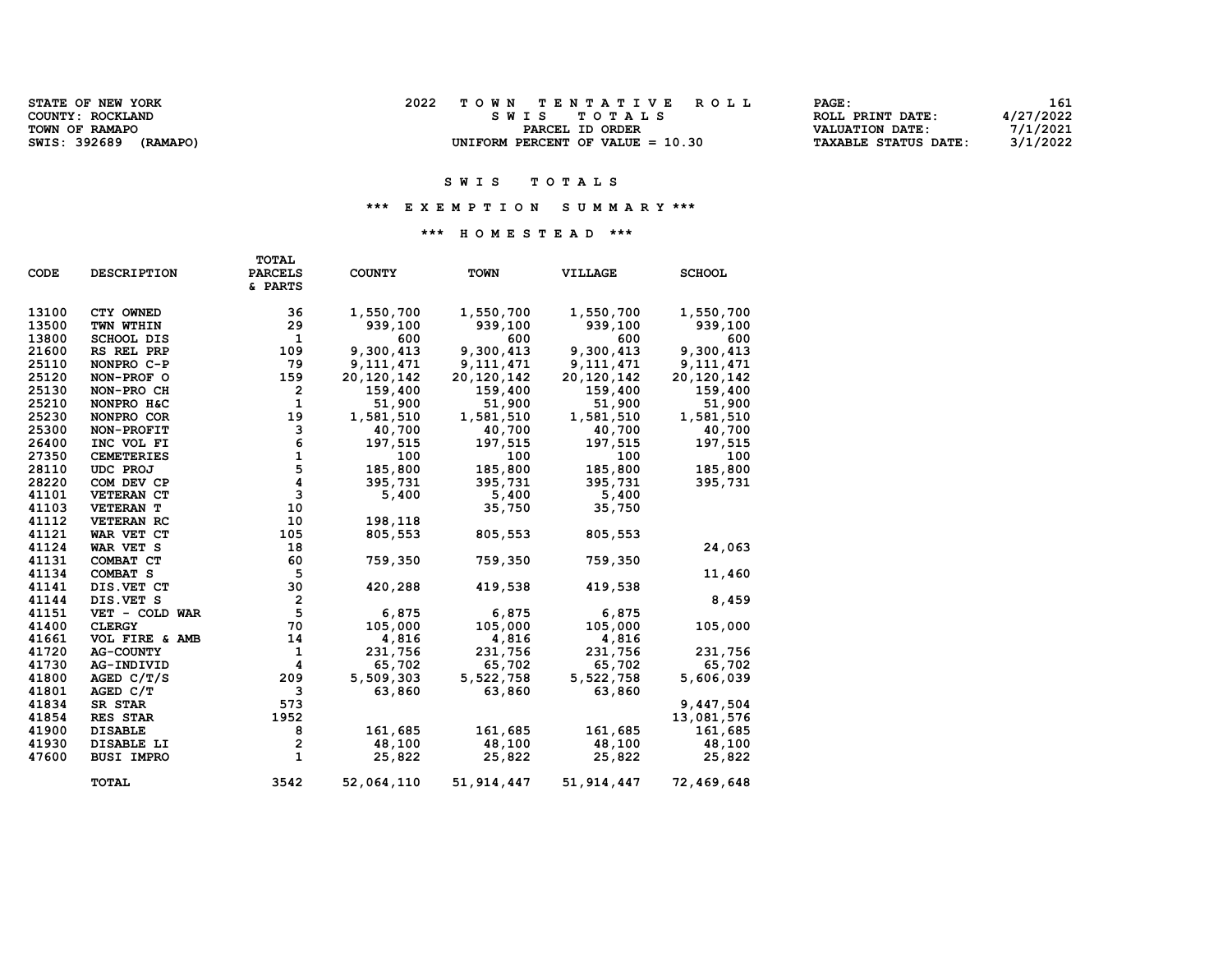| STATE OF NEW YORK        | 2022<br>TOWN TENTATIVE ROLL        | PAGE:                       | 162       |
|--------------------------|------------------------------------|-----------------------------|-----------|
| COUNTY: ROCKLAND         | SWIS TOTALS                        | ROLL PRINT DATE:            | 4/27/2022 |
| TOWN OF RAMAPO           | PARCEL ID ORDER                    | VALUATION DATE:             | 7/1/2021  |
| SWIS: 392689<br>(RAMAPO) | UNIFORM PERCENT OF VALUE $= 10.30$ | <b>TAXABLE STATUS DATE:</b> | 3/1/2022  |

#### SWIS TOTALS

## \*\*\* E X E M P T I O N S U M M A R Y \*\*\*

## \*\*\* N O N - H O M E S T E A D \*\*\*

| <b>CODE</b> | <b>DESCRIPTION</b> | <b>PARCELS</b><br>& PARTS | <b>COUNTY</b> | <b>TOWN</b>  | <b>VILLAGE</b> | <b>SCHOOL</b> |
|-------------|--------------------|---------------------------|---------------|--------------|----------------|---------------|
|             |                    |                           |               |              |                |               |
| 12100       | N Y STATE          | 2                         | 24,700        | 24,700       | 24,700         | 24,700        |
| 13100       | CTY OWNED          | 17                        | 49, 187, 124  | 49, 187, 124 | 49, 187, 124   | 49, 187, 124  |
| 13500       | TWN WTHIN          | 35                        | 8,698,645     | 8,698,645    | 8,698,645      | 8,698,645     |
| 13650       | VILG OWNED         | 2                         | 50,600        | 50,600       | 50,600         | 50,600        |
| 13800       | <b>SCHOOL DIS</b>  | 4                         | 4,679,100     | 4,679,100    | 4,679,100      | 4,679,100     |
| 13870       | SPEC DISTS         | 11                        | 876,000       | 876,000      | 876,000        | 876,000       |
| 18020       | MUN-IND-DV         | 1                         | 3,482,011     | 3,482,011    | 3,482,011      | 3,482,011     |
| 18080       | <b>MUN HSNG</b>    | 6                         | 9,122,915     | 9,122,915    | 9,122,915      | 9,122,915     |
| 21600       | RS REL PRP         | 12                        | 765,368       | 765,368      | 765,368        | 765,368       |
| 25110       | NONPRO C-P         | 325                       | 10,608,879    | 10,608,879   | 10,608,879     | 10,608,879    |
| 25120       | NON-PROF O         | 29                        | 16,242,881    | 16,242,881   | 16,242,881     | 16,242,881    |
| 25130       | NON-PRO CH         | 1                         | 71,400        | 71,400       | 71,400         | 71,400        |
| 25230       | NONPRO COR         | 4                         | 434,100       | 434,100      | 434,100        | 434,100       |
| 26100       | VETS ORGNS         | 1                         | 89,700        | 89,700       | 89,700         | 89,700        |
| 26400       | INC VOL FI         | 4                         | 598,150       | 598,150      | 598,150        | 598,150       |
| 27200       | <b>RAIL SUB</b>    | 3                         | 730,841       | 730,841      | 730,841        | 730,841       |
| 27350       | <b>CEMETERIES</b>  | 4                         | 35,200        | 35,200       | 35,200         | 35,200        |
| 28110       | UDC PROJ           | $\mathbf{1}$              | 257,000       | 257,000      | 257,000        | 257,000       |
| 28220       | COM DEV CP         | 11                        | 262,400       | 262,400      | 262,400        | 262,400       |
| 41121       | WAR VET CT         | 18                        | 62,205        | 62,205       | 62,205         |               |
| 41131       | COMBAT CT          | 2                         | 15,750        | 15,750       | 15,750         |               |
| 41141       | DIS.VET CT         | 3                         | 11,665        | 11,665       | 11,665         |               |
| 41400       | <b>CLERGY</b>      | 2                         | 3,000         | 3,000        | 3,000          | 3,000         |
| 41720       | <b>AG-COUNTY</b>   | $\overline{2}$            | 228,568       | 228,568      | 228,568        | 228,568       |
| 41800       | AGED $C/T/S$       | 18                        | 190,361       | 190,361      | 190,361        | 199,978       |
| 47100       | TELECOMM           | 8                         | 250,918       | 250,918      | 250,918        | 250,918       |
| 47460       | Forest Land        | 57                        | 426,880       | 426,880      | 426,880        | 426,880       |
| 47600       | <b>BUSI IMPRO</b>  | 5                         | 316,894       | 316,894      | 316,894        | 316,894       |
| 50000       | WHOLLY EXEMPT      | $\mathbf{1}$              | 710,900       | 710,900      | 710,900        | 710,900       |
|             | TOTAL              | 589                       | 108,434,155   | 108,434,155  | 108, 434, 155  | 108,354,152   |

TOTAL

\*\*\* S W I S \*\*\*

|       |                    | TOTAL          |               |             |               |
|-------|--------------------|----------------|---------------|-------------|---------------|
| CODE  | <b>DESCRIPTION</b> | <b>PARCELS</b> | <b>COUNTY</b> | <b>TOWN</b> | <b>SCHOOL</b> |
| 12100 | N Y STATE          | 5              | 42,100        | 42,100      | 42,100        |
| 13100 | CTY OWNED          | 53             | 50,737,824    | 50,737,824  | 50,737,824    |
| 13500 | TWN WTHIN          | 64             | 9,637,745     | 9,637,745   | 9,637,745     |
| 13650 | VILG OWNED         | 2              | 50,600        | 50,600      | 50,600        |
| 13800 | <b>SCHOOL DIS</b>  | 5              | 4,679,700     | 4,679,700   | 4,679,700     |
| 13870 | <b>SPEC DISTS</b>  | 11             | 876,000       | 876,000     | 876,000       |
| 18020 | MUN-IND-DV         |                | 3,482,011     | 3,482,011   | 3,482,011     |
| 18080 | MUN HSNG           | 6              | 9,122,915     | 9,122,915   | 9,122,915     |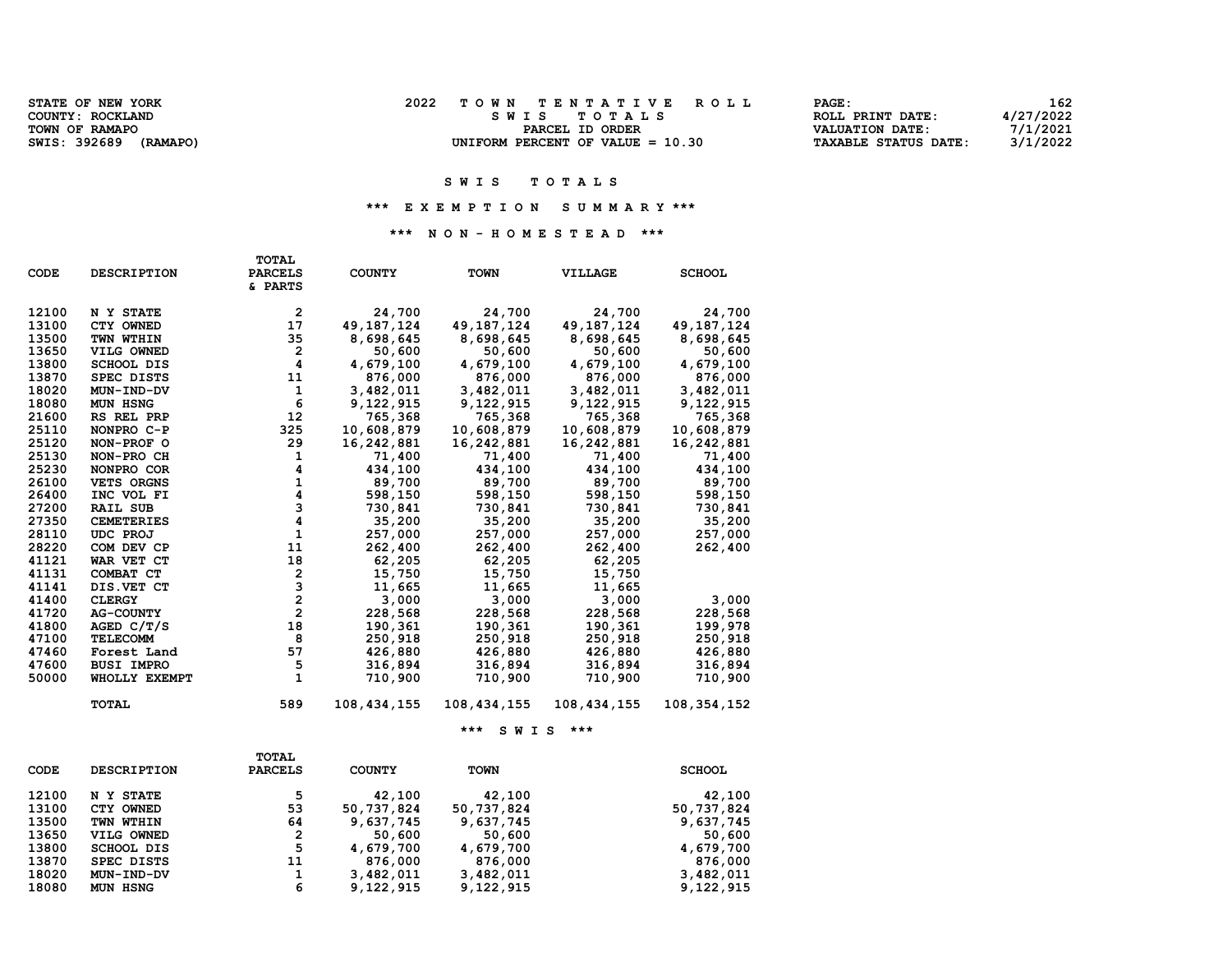| STATE OF NEW YORK     |  |
|-----------------------|--|
| COUNTY: ROCKLAND      |  |
| TOWN OF RAMAPO        |  |
| SWIS: 392689 (RAMAPO) |  |

| STATE OF NEW YORK        | TOWN TENTATIVE ROLL                | 163<br>$\mathtt{PAGE}$ :                |
|--------------------------|------------------------------------|-----------------------------------------|
| COUNTY: ROCKLAND         | SWIS TOTALS                        | 4/27/2022<br>ROLL PRINT DATE:           |
| TOWN OF RAMAPO           | PARCEL ID ORDER                    | 7/1/2021<br>VALUATION DATE:             |
| SWIS: 392689<br>(RAMAPO) | UNIFORM PERCENT OF VALUE $= 10.30$ | 3/1/2022<br><b>TAXABLE STATUS DATE:</b> |

# SWIS TOTALS

## \*\*\* E X E M P T I O N S U M M A R Y \*\*\*

## \*\*\* S W I S \*\*\*

| CODE  | <b>DESCRIPTION</b> | <b>PARCELS</b> | <b>COUNTY</b> | <b>TOWN</b>   | <b>SCHOOL</b> |
|-------|--------------------|----------------|---------------|---------------|---------------|
| 21600 | RS REL PRP         | 121            | 10,065,781    | 10,065,781    | 10,065,781    |
| 25110 | NONPRO C-P         | 404            | 19,720,350    | 19,720,350    | 19,720,350    |
| 25120 | NON-PROF O         | 188            | 36, 363, 023  | 36, 363, 023  | 36, 363, 023  |
| 25130 | NON-PRO CH         | з              | 230,800       | 230,800       | 230,800       |
| 25210 | NONPRO H&C         | 1              | 51,900        | 51,900        | 51,900        |
| 25230 | NONPRO COR         | 23             | 2,015,610     | 2,015,610     | 2,015,610     |
| 25300 | NON-PROFIT         | 3              | 40,700        | 40,700        | 40,700        |
| 26100 | VETS ORGNS         | 1              | 89,700        | 89,700        | 89,700        |
| 26400 | INC VOL FI         | 10             | 795,665       | 795,665       | 795,665       |
| 27200 | <b>RAIL SUB</b>    | 3              | 730,841       | 730,841       | 730,841       |
| 27350 | <b>CEMETERIES</b>  | 5              | 35,300        | 35,300        | 35,300        |
| 28110 | UDC PROJ           | 6              | 442,800       | 442,800       | 442,800       |
| 28220 | COM DEV CP         | 15             | 658,131       | 658,131       | 658,131       |
| 41101 | VETERAN CT         | 3              | 5,400         | 5,400         |               |
| 41103 | <b>VETERAN T</b>   | 10             |               | 35,750        |               |
| 41112 | <b>VETERAN RC</b>  | 10             | 198,118       |               |               |
| 41121 | WAR VET CT         | 123            | 867,758       | 867,758       |               |
| 41124 | WAR VET S          | 18             |               |               | 24,063        |
| 41131 | COMBAT CT          | 62             | 775,100       | 775,100       |               |
| 41134 | <b>COMBAT S</b>    | 5              |               |               | 11,460        |
| 41141 | DIS.VET CT         | 33             | 431,953       | 431,203       |               |
| 41144 | DIS.VET S          | 2              |               |               | 8,459         |
| 41151 | VET - COLD WAR     | 5              | 6,875         | 6,875         |               |
| 41400 | <b>CLERGY</b>      | 72             | 108,000       | 108,000       | 108,000       |
| 41661 | VOL FIRE & AMB     | 14             | 4,816         | 4,816         |               |
| 41720 | <b>AG-COUNTY</b>   | 3              | 460,324       | 460,324       | 460,324       |
| 41730 | AG-INDIVID         | 4              | 65,702        | 65,702        | 65,702        |
| 41800 | AGED $C/T/S$       | 227            | 5,699,664     | 5,713,119     | 5,806,017     |
| 41801 | AGED C/T           | 3              | 63,860        | 63,860        |               |
| 41834 | SR STAR            | 573            |               |               | 9,447,504     |
| 41854 | RES STAR           | 1952           |               |               | 13,081,576    |
| 41900 | <b>DISABLE</b>     | 8              | 161,685       | 161,685       | 161,685       |
| 41930 | DISABLE LI         | 2              | 48,100        | 48,100        | 48,100        |
| 47100 | <b>TELECOMM</b>    | 8              | 250,918       | 250,918       | 250,918       |
| 47460 | Forest Land        | 57             | 426,880       | 426,880       | 426,880       |
| 47600 | <b>BUSI IMPRO</b>  | 6              | 342,716       | 342,716       | 342,716       |
| 50000 | WHOLLY EXEMPT      | $\mathbf{1}$   | 710,900       | 710,900       | 710,900       |
|       | TOTAL              | 4131           | 160,498,265   | 160, 348, 602 | 180,823,800   |
|       |                    |                | ***           | GRAND         | TOTALS ***    |

TOTAL

## \*\*\* H O M E S T E A D \*\*\*

| <b>ROLL</b><br><b>SEC</b> | <b>DESCRIPTION</b> | TOTAL<br><b>PARCELS</b><br>& PARTS | <b>ASSESSED</b><br><b>LAND</b> | <b>ASSESSED</b><br>TOTAL | <b>COUNTY</b><br><b>TAXABLE</b> | <b>TOWN</b><br><b>TAXABLE</b> | <b>SCHOOL</b><br><b>TAXABLE</b> | <b>SCHOOL</b><br><b>AFTER STAR</b> |
|---------------------------|--------------------|------------------------------------|--------------------------------|--------------------------|---------------------------------|-------------------------------|---------------------------------|------------------------------------|
|                           | <b>TAXABLE</b>     | 7834                               | 120,768,473                    | 446,150,479              | 435,838,690                     | 435,988,353                   | 437,962,232                     | 416,860,732                        |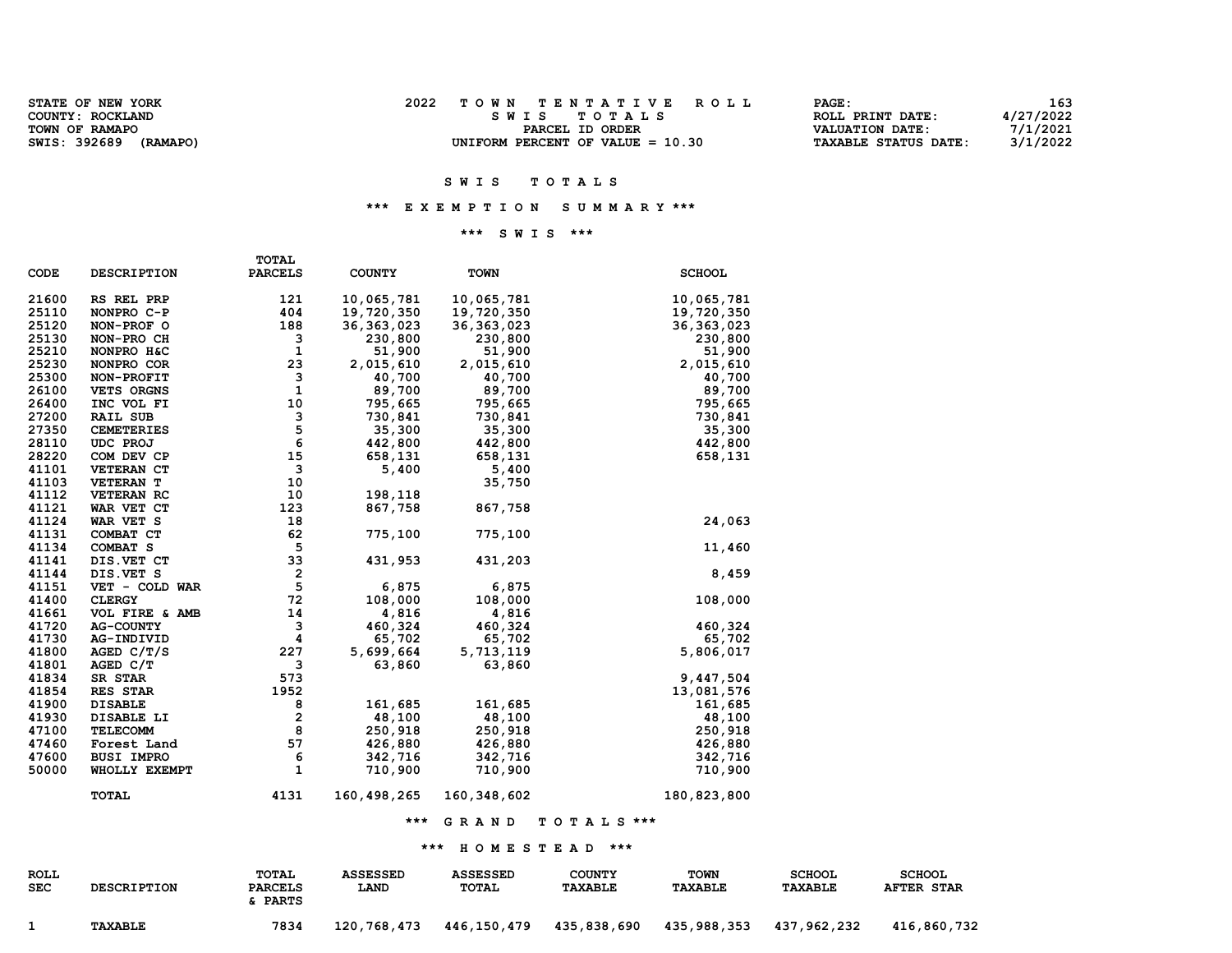| STATE OF NEW YORK        | TOWN TENTATIVE ROLL                | PAGE:                       | 164       |
|--------------------------|------------------------------------|-----------------------------|-----------|
| COUNTY: ROCKLAND         | TOTAL S<br>S W T S                 | ROLL PRINT DATE:            | 4/27/2022 |
| TOWN OF RAMAPO           | PARCEL ID ORDER                    | VALUATION DATE:             | 7/1/2021  |
| SWIS: 392689<br>(RAMAPO) | UNIFORM PERCENT OF VALUE $= 10.30$ | <b>TAXABLE STATUS DATE:</b> | 3/1/2022  |

# \*\*\* G R A N D T O T A L S \*\*\*

## \*\*\* H O M E S T E A D \*\*\*

| <b>ROLL</b><br><b>SEC</b> | <b>DESCRIPTION</b>                                          | TOTAL<br><b>PARCELS</b><br>& PARTS | <b>ASSESSED</b><br>LAND | <b>ASSESSED</b><br>TOTAL        | <b>COUNTY</b><br><b>TAXABLE</b> | <b>TOWN</b><br><b>TAXABLE</b> | <b>SCHOOL</b><br>TAXABLE | <b>SCHOOL</b><br><b>AFTER STAR</b> |
|---------------------------|-------------------------------------------------------------|------------------------------------|-------------------------|---------------------------------|---------------------------------|-------------------------------|--------------------------|------------------------------------|
| 3<br>5.<br>8              | <b>STATE LAND</b><br><b>SPCL FRANCHISE</b><br>WHOLLY EXEMPT | ב<br>6<br>411                      | 581,291<br>9,374,302    | 750,908<br>88,235<br>41,752,321 | 750,908<br>88,235               | 750,908<br>88,235             | 750,908<br>88,235        | 750,908<br>88,235                  |
|                           | ** GRAND TOTAL                                              | 8256                               | 130,724,066             | 488,741,943                     | 436,677,833                     | 436,827,496                   | 438,801,375              | 417,699,875                        |

## \*\*\* N O N - H O M E S T E A D \*\*\*

| <b>ROLL</b> |                    | TOTAL                     | <b>ASSESSED</b> | <b>ASSESSED</b> | <b>COUNTY</b>  | <b>TOWN</b>    | <b>SCHOOL</b>  | <b>SCHOOL</b>     |
|-------------|--------------------|---------------------------|-----------------|-----------------|----------------|----------------|----------------|-------------------|
| <b>SEC</b>  | <b>DESCRIPTION</b> | <b>PARCELS</b><br>& PARTS | LAND            | TOTAL           | <b>TAXABLE</b> | <b>TAXABLE</b> | <b>TAXABLE</b> | <b>AFTER STAR</b> |
|             | <b>TAXABLE</b>     | 1026                      | 28,946,349      | 123, 148, 509   | 74,073,454     | 74,073,454     | 74, 153, 457   | 74, 153, 457      |
| 3           | STATE LAND         | 132                       | 17,457,473      | 17,457,473      | 17,457,473     | 17,457,473     | 17,457,473     | 17,457,473        |
| 5           | SPCL FRANCHISE     | 38                        |                 | 14,867,474      | 14,867,474     | 14,867,474     | 14,867,474     | 14,867,474        |
| 6           | UTILITY & R.R.     | 101                       | 2,190,827       | 37,943,409      | 37,692,491     | 37,692,491     | 37,692,491     | 37,692,491        |
| 8           | WHOLLY EXEMPT      | 460                       | 13,710,122      | 59,108,182      |                |                |                |                   |
|             | ** GRAND TOTAL     | 1757                      | 62,304,771      | 252,525,047     | 144,090,892    | 144,090,892    | 144, 170, 895  | 144, 170, 895     |

# \*\*\* S W I S \*\*\*

| <b>ROLL</b> |                       | TOTAL          | <b>ASSESSED</b> | <b>ASSESSED</b> | <b>COUNTY</b>  | <b>TOWN</b>    | <b>SCHOOL</b> | <b>SCHOOL</b>     |
|-------------|-----------------------|----------------|-----------------|-----------------|----------------|----------------|---------------|-------------------|
| <b>SEC</b>  | <b>DESCRIPTION</b>    | <b>PARCELS</b> | LAND            | TOTAL           | <b>TAXABLE</b> | <b>TAXABLE</b> | TAXABLE       | <b>AFTER STAR</b> |
|             | <b>TAXABLE</b>        | 8856           | 149,714,822     | 569,298,988     | 509,912,144    | 510,061,807    | 512, 115, 689 | 491,014,189       |
| 3           | <b>STATE LAND</b>     | 137            | 18,038,764      | 18,208,381      | 18,208,381     | 18,208,381     | 18,208,381    | 18,208,381        |
| 5.          | <b>SPCL FRANCHISE</b> | 44             |                 | 14,955,709      | 14,955,709     | 14,955,709     | 14,955,709    | 14,955,709        |
| 6           | UTILITY & R.R.        | 101            | 2,190,827       | 37,943,409      | 37,692,491     | 37,692,491     | 37,692,491    | 37,692,491        |
| 8           | WHOLLY EXEMPT         | 871            | 23,084,424      | 100,860,503     |                |                |               |                   |
|             | ** GRAND TOTAL        | 10009          | 193,028,837     | 741,266,990     | 580,768,725    | 580,918,388    | 582,972,270   | 561,870,770       |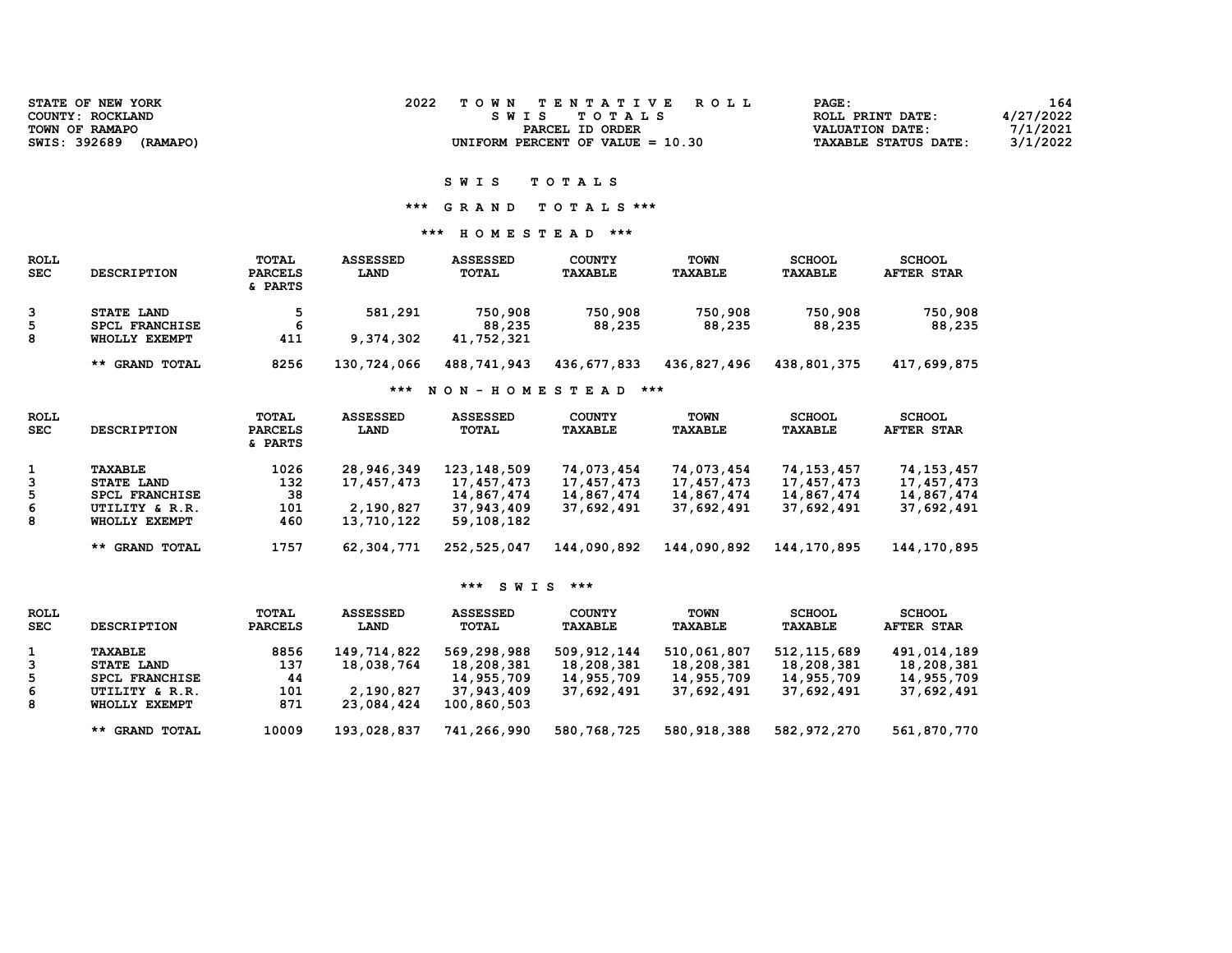| SWIS: 3926   | STATE OF NEW YORK<br>COUNTY: ROCKLAND<br>TOWN OF RAMAPO |                                                                       | 2022<br><b>TOWN</b><br>M U N I C I P A L I T Y        | TENTATIVE ROLL<br>TOTAL S<br>PARCEL ID ORDER                 | PAGE:<br>ROLL PRINT DATE:<br><b>VALUATION DATE:</b><br><b>TAXABLE STATUS DATE:</b> | 165<br>4/27/2022<br>7/1/2021<br>3/1/2022 |
|--------------|---------------------------------------------------------|-----------------------------------------------------------------------|-------------------------------------------------------|--------------------------------------------------------------|------------------------------------------------------------------------------------|------------------------------------------|
|              |                                                         |                                                                       | M U N I C I P A L I T Y                               | T O T A L S                                                  |                                                                                    |                                          |
|              |                                                         |                                                                       | *** SPECIAL                                           | DISTRICT SUMMARY ***                                         |                                                                                    |                                          |
| <b>CODE</b>  | DISTRICT NAME                                           | TOTAL<br><b>EXTENSION</b><br><b>PARCELS</b><br>TYPE<br>& PARTS        | *** HOMESTEAD ***<br><b>EXTENSION</b><br><b>VALUE</b> | <b>EXEMPT</b><br>AD VALOREM<br><b>VALUE</b><br><b>AMOUNT</b> | <b>TAXABLE</b><br><b>VALUE</b>                                                     |                                          |
|              |                                                         |                                                                       |                                                       | NO SPECIAL DISTRICT TOTALS AT THIS LEVEL                     |                                                                                    |                                          |
|              |                                                         |                                                                       | *** SPECIAL<br>*** NON-HOMESTEAD ***                  | DISTRICT SUMMARY ***                                         |                                                                                    |                                          |
| CODE         | DISTRICT NAME                                           | TOTAL<br><b>EXTENSION</b><br><b>PARCELS</b><br><b>TYPE</b><br>& PARTS | <b>EXTENSION</b><br><b>VALUE</b>                      | <b>EXEMPT</b><br>AD VALOREM<br><b>VALUE</b><br><b>AMOUNT</b> | <b>TAXABLE</b><br><b>VALUE</b>                                                     |                                          |
|              |                                                         |                                                                       |                                                       | NO SPECIAL DISTRICT TOTALS AT THIS LEVEL                     |                                                                                    |                                          |
|              |                                                         |                                                                       | *** SPECIAL<br>*** MUNICIPALITY ***                   | DISTRICT SUMMARY ***                                         |                                                                                    |                                          |
| CODE         | DISTRICT NAME                                           | TOTAL<br><b>EXTENSION</b><br><b>PARCELS</b><br><b>TYPE</b>            | <b>EXTENSION</b><br><b>VALUE</b>                      | <b>EXEMPT</b><br>AD VALOREM<br><b>VALUE</b><br><b>AMOUNT</b> | <b>TAXABLE</b><br><b>VALUE</b>                                                     |                                          |
| AD001        | AMBULANCE DIST                                          | 31497<br>TOTAL                                                        | 1,793,209,488.00                                      |                                                              | 1,793,209,488                                                                      |                                          |
| AIG01        | <b>AIRMONT GARBAGE</b>                                  | 2328<br>UNITS                                                         | 2,358.00                                              |                                                              | 2,358.000                                                                          |                                          |
| <b>FP001</b> | <b>MOLESTON FD</b>                                      | 7015<br><b>TOTAL</b>                                                  | 397, 319, 629.00                                      |                                                              | 397, 319, 629                                                                      |                                          |

 FP002 SPRING VALLEY N 481 TOTAL 16,606,118.00 16,606,118 FP003 MONSEY FD 7030 TOTAL 415,808,522.00 415,808,522 FP004 TALLMAN FD 5302 TOTAL 370,405,374.00 370,405,374 FP005 EAST SPRING VAL 186 TOTAL 6,413,576.00 6,413,576 FP006 SOUTH SPRING VA 2021 TOTAL 127,339,727.00 127,339,727 FP007 WEST SPRING VAL 318 TOTAL 12,866,550.00 12,866,550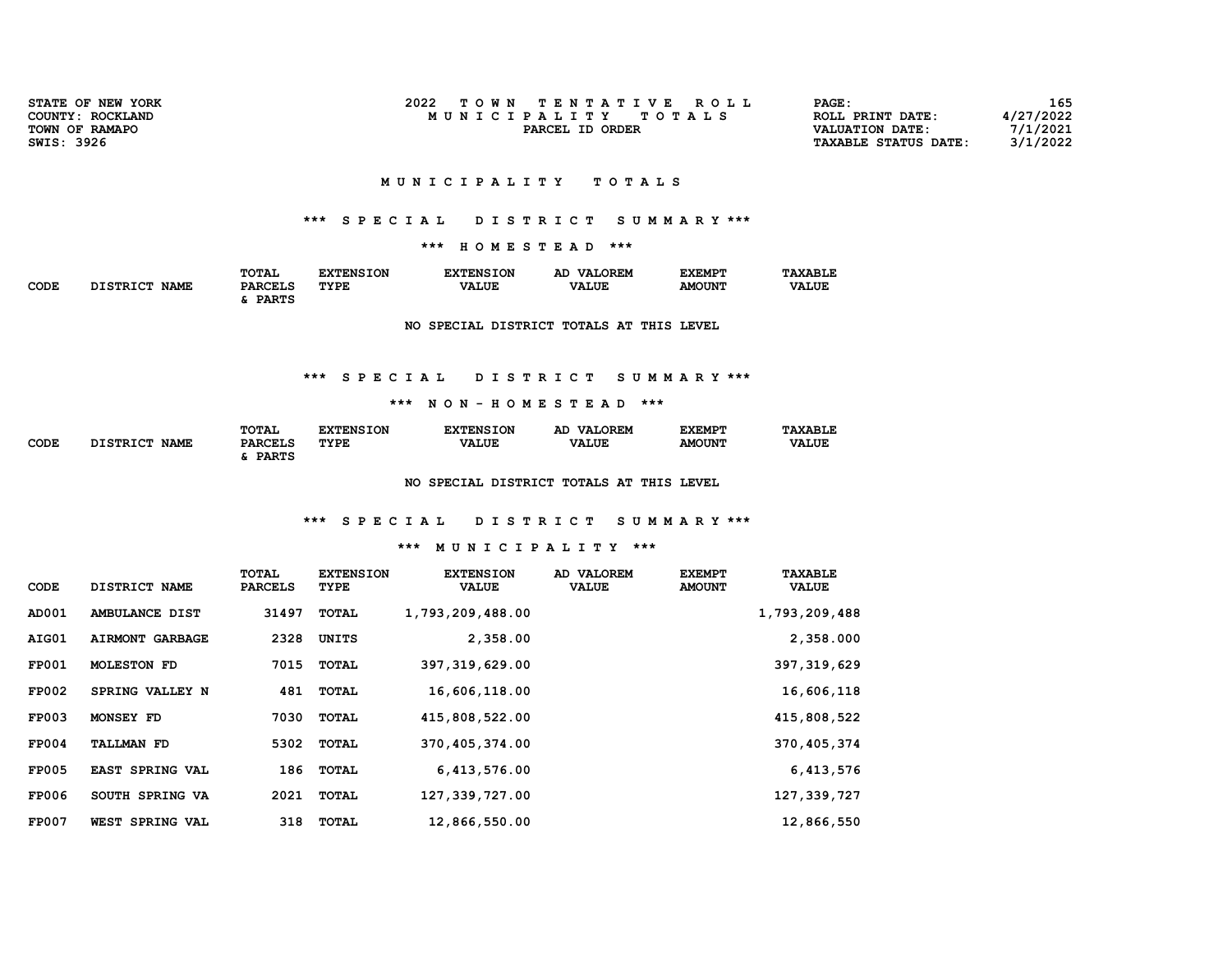| <b>STATE OF NEW YORK</b> | 2022<br>TOWN TENTATIVE ROLL | 166<br>PAGE:                            |
|--------------------------|-----------------------------|-----------------------------------------|
| <b>COUNTY: ROCKLAND</b>  | MUNICIPALITY TOTALS         | 1/27/2022<br>ROLL PRINT DATE:           |
| TOWN OF RAMAPO           | PARCEL ID ORDER             | 7/1/2021<br><b>VALUATION DATE:</b>      |
| SWIS: 3926               |                             | 3/1/2022<br><b>TAXABLE STATUS DATE:</b> |

## M U N I C I P A L I T Y T O T A L S

# \*\*\* S P E C I A L D I S T R I C T S U M M A R Y \*\*\*

## \*\*\* M U N I C I P A L I T Y \*\*\*

| <b>CODE</b>  | DISTRICT NAME         | <b>TOTAL</b><br><b>PARCELS</b> | <b>EXTENSION</b><br><b>TYPE</b> | <b>EXTENSION</b><br><b>VALUE</b> | AD VALOREM<br><b>VALUE</b> | <b>EXEMPT</b><br><b>AMOUNT</b> | <b>TAXABLE</b><br><b>VALUE</b> |
|--------------|-----------------------|--------------------------------|---------------------------------|----------------------------------|----------------------------|--------------------------------|--------------------------------|
| <b>FP008</b> | PARK CREST            | 217                            | <b>TOTAL</b>                    | 6,018,414.00                     |                            |                                | 6,018,414                      |
| <b>FP009</b> | RAMAPO NR #1          | 68                             | <b>TOTAL</b>                    | 20, 215, 647.00                  |                            |                                | 20, 215, 647                   |
| <b>FP010</b> | RAMAPO NR #2          | 487                            | <b>TOTAL</b>                    | 15,781,115.00                    |                            |                                | 15,781,115                     |
| FP011        | JOHNSONTOWN ROA       | 36                             | <b>TOTAL</b>                    | 1,116,770.00                     |                            |                                | 1,116,770                      |
| <b>FP012</b> | RAMAPO FD<br>#3       | 52                             | <b>TOTAL</b>                    | 11,914,671.00                    |                            |                                | 11,914,671                     |
| <b>FP013</b> | RAMAPO FD #4          | 40                             | <b>TOTAL</b>                    | 2,696,032.00                     |                            |                                | 2,696,032                      |
| <b>FP014</b> | RAMAPO FD #5          | 7                              | <b>TOTAL</b>                    | 3,305,244.00                     |                            |                                | 3,305,244                      |
| GB001        | <b>RAMAPO GARBAGE</b> | 10007                          | <b>TOTAL</b>                    | 610, 555, 602.00                 |                            |                                | 610, 555, 602                  |
| NHG01        | NEW HEMPSTEAD G       | 1268                           | <b>UNITS</b>                    | 1,272.00                         |                            |                                | 1,272.000                      |
| <b>PRTC</b>  | PRORATA TOWN/CO       | 179                            | <b>MOVE</b>                     | 467,197.14                       |                            |                                | 467, 197. 140                  |
| <b>PRTSC</b> | PRORATA SCHOOL        | 141                            | <b>MOVE</b>                     | 701,188.67                       |                            |                                | 701,188.670                    |
| RLD01        | RAMAPO LIGHTING       | 10008                          | <b>TOTAL</b>                    | 612, 693, 002.00                 |                            |                                | 612,693,002                    |
| <b>S102L</b> | <b>WESTERN RAMAPO</b> | 29                             | <b>UNITS</b>                    | 29.00                            |                            |                                | 29.000                         |
| SD002        | SEWER DISTRICT        | 1152                           | <b>TOTAL</b><br><b>UNITS</b>    | 64,074,899.00<br>1,884.00        |                            |                                | 64,074,899<br>1,884.000        |
| SD009        | SEWER DISTRICT        | 450                            | <b>TOTAL</b><br><b>UNITS</b>    | 29, 361, 782.00<br>441.00        |                            |                                | 29, 361, 782<br>441.000        |
| SD100        | SEWER DISTRICT        | 19997                          | TOTAL<br><b>UNITS</b>           | 1,487,217,464.00<br>28,044.00    |                            |                                | 1,487,217,464<br>28,044.000    |
| SD101        | SEWER DISTRICT        | 1874                           | <b>TOTAL</b><br>UNITS           | 96,652,859.00<br>1,556.00        |                            |                                | 96,652,859<br>1,556.000        |
| SD102        | SEWER DISTRICT        | 314                            | <b>TOTAL</b>                    | 10,787,950.00                    |                            |                                | 10,787,950                     |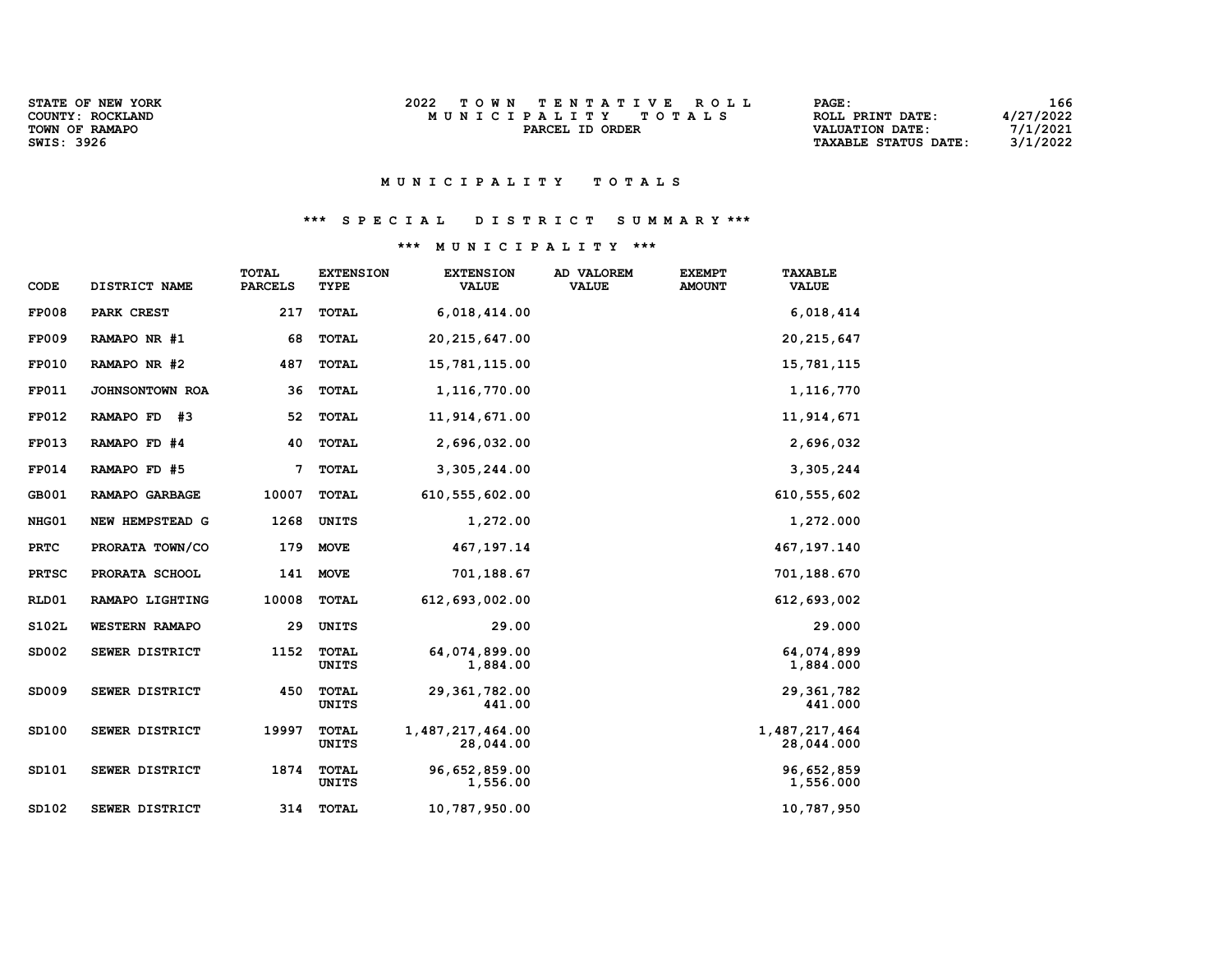| <b>STATE OF NEW YORK</b> | 2022<br>TOWN TENTATIVE ROLL        | PAGE:                       | 167       |
|--------------------------|------------------------------------|-----------------------------|-----------|
| <b>COUNTY: ROCKLAND</b>  | M U N I C I P A L I T Y<br>TOTAL S | ROLL PRINT DATE:            | 4/27/2022 |
| TOWN OF RAMAPO           | PARCEL ID ORDER                    | VALUATION DATE:             | 7/1/2021  |
| SWIS: 3926               |                                    | <b>TAXABLE STATUS DATE:</b> | 3/1/2022  |

## \*\*\* S P E C I A L D I S T R I C T S U M M A R Y \*\*\*

## \*\*\* M U N I C I P A L I T Y \*\*\*

| <b>CODE</b>  | DISTRICT NAME                 | <b>TOTAL</b><br><b>PARCELS</b> | <b>EXTENSION</b><br><b>TYPE</b>       | <b>EXTENSION</b><br><b>VALUE</b>           | <b>AD VALOREM</b><br><b>VALUE</b> | <b>EXEMPT</b><br><b>AMOUNT</b> | <b>TAXABLE</b><br><b>VALUE</b>            |
|--------------|-------------------------------|--------------------------------|---------------------------------------|--------------------------------------------|-----------------------------------|--------------------------------|-------------------------------------------|
|              |                               |                                | UNITS                                 | 430.00                                     |                                   |                                | 430.000                                   |
| SD120        | <b>GARBAGE DISPOSA</b>        | 244                            | <b>UNITS</b>                          | 629.00                                     |                                   |                                | 629.000                                   |
| SD140        | SEWER DISTRICT                | 49                             | <b>TOTAL</b><br><b>UNITS</b>          | 3,011,928.00<br>50.00                      |                                   |                                | 3,011,928<br>50.000                       |
| SD145        | <b>POMONA</b><br><b>SEWER</b> | 450                            | <b>UNITS</b>                          | 441.00                                     |                                   |                                | 441.000                                   |
| SLG01        | SLOATSBURG GARB               | 948                            | <b>UNITS</b>                          | 1,062.00                                   |                                   |                                | 1,062.000                                 |
| SVG01        | S V GARBAGE DIS               | 2246                           | <b>UNITS</b>                          | 2,725.00                                   |                                   |                                | 2,725.000                                 |
| SVR04        | VILL SP VALLEY                | 3904                           | <b>TOTAL</b><br><b>UNITS</b>          | 218,564,272.00<br>11,039.50                |                                   |                                | 218,564,272<br>11,039.500                 |
| SWD01        | <b>SOL. WASTE DISP</b>        | 31282                          | <b>SECON</b><br><b>TOTAL</b><br>UNITS | 40,195.00<br>2,099,331,450.00<br>22,968.00 |                                   |                                | 40,195.000<br>2,099,331,450<br>22,968.000 |
| SWD02        | <b>SOL. WASTE DISP</b>        | 31115                          | <b>SECON</b><br>UNITS                 | 49,977.50<br>41,194.00                     |                                   |                                | 49,977.500<br>41,194.000                  |
| <b>TSFU1</b> | <b>TRANSFER STATIO</b>        | 29301                          | <b>SECON</b>                          | 41,202.00                                  |                                   |                                | 41,202.000                                |
| <b>WD001</b> | WATER FIRE HYDR               | 21330                          | <b>TOTAL</b>                          | 1,336,086,050.00                           |                                   |                                | 1,336,086,050                             |
| WHG01        | WESLEY HILLS GA               | 1557                           | UNITS                                 | 1,572.00                                   |                                   |                                | 1,572.000                                 |

\*\*\* S C H O O L S U M M A R Y \*\*\*

### \*\*\* H O M E S T E A D \*\*\*

| <b>SCHL</b><br><b>CODE</b> | <b>DESCRIPTION</b>                       | <b>TOTAL</b><br><b>PARCELS</b><br>& PARTS | <b>ASSESSED</b><br>LAND    | <b>ASSESSED</b><br><b>TOTAL</b> | <b>EXEMPT</b><br><b>AMOUNT</b> | <b>TOTAL</b><br><b>TAXABLE</b> |
|----------------------------|------------------------------------------|-------------------------------------------|----------------------------|---------------------------------|--------------------------------|--------------------------------|
| 392601<br>392602           | RAMAPO CENTRAL<br><b>EAST RAMAPO CSD</b> | 7538<br>17121                             | 129,918,734<br>269,843,426 | 397, 277, 017<br>993, 535, 926  | 23,066,021<br>89,229,728       | 374,210,996<br>904,306,198     |
|                            | <b>TOTAL</b>                             | 24659                                     |                            | 399, 762, 160 1, 390, 812, 943  | 112, 295, 749 1, 278, 517, 194 |                                |
|                            |                                          |                                           | ***                        | NON-HOMESTEAD                   | ***                            |                                |
| <b>SCHL</b><br>CODE        | <b>DESCRIPTION</b>                       | <b>TOTAL</b><br><b>PARCELS</b><br>& PARTS | <b>ASSESSED</b><br>LAND    | <b>ASSESSED</b><br><b>TOTAL</b> | <b>EXEMPT</b><br><b>AMOUNT</b> | <b>TOTAL</b><br><b>TAXABLE</b> |

STATE OF NEW YORK COUNTY: ROCKLAND<br>TOWN OF RAMAPO

392601 RAMAPO CENTRAL 3034 77,528,685 339,543,449 146,375,432 193,168,017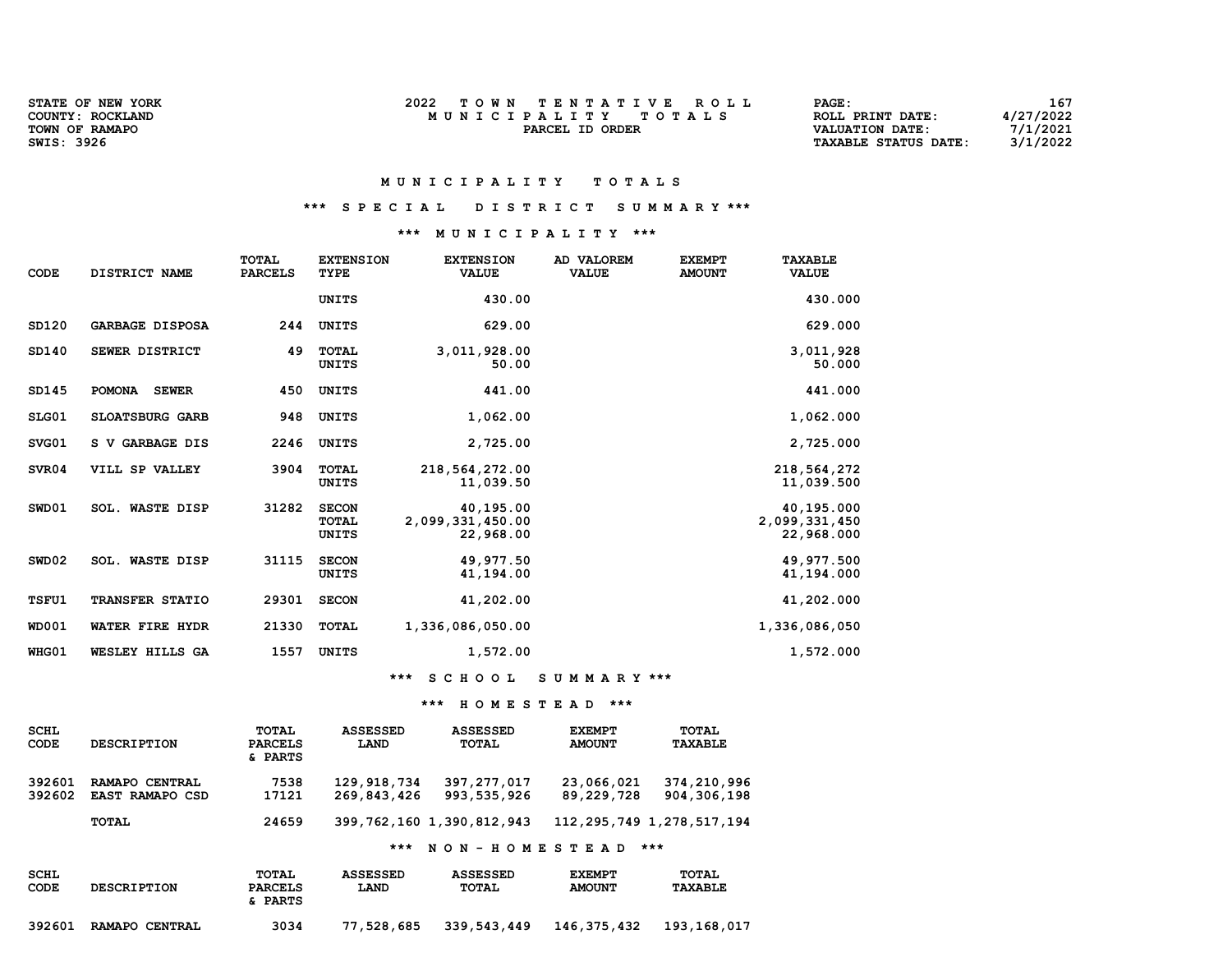| STATE OF NEW YORK | 2022<br>TOWN TENTATIVE ROLL | 168<br><b>PAGE :</b>                    |
|-------------------|-----------------------------|-----------------------------------------|
| COUNTY: ROCKLAND  | MUNICIPALITY TOTALS         | 4/27/2022<br>ROLL PRINT DATE:           |
| TOWN OF RAMAPO    | PARCEL ID ORDER             | 7/1/2021<br>VALUATION DATE:             |
| SWIS: 3926        |                             | 3/1/2022<br><b>TAXABLE STATUS DATE:</b> |
|                   |                             |                                         |

\*\*\* S C H O O L S U M M A R Y \*\*\*

\*\*\* N O N - H O M E S T E A D \*\*\*

| SCHL<br><b>CODE</b> | <b>DESCRIPTION</b>     | TOTAL<br><b>PARCELS</b><br>& PARTS | <b>ASSESSED</b><br>LAND | <b>ASSESSED</b><br>TOTAL | <b>EXEMPT</b><br><b>AMOUNT</b> | TOTAL<br><b>TAXABLE</b> |
|---------------------|------------------------|------------------------------------|-------------------------|--------------------------|--------------------------------|-------------------------|
| 392602              | <b>EAST RAMAPO CSD</b> | 3816                               | 101,801,278             | 401,581,964              | 164,284,009                    | 237, 297, 955           |
|                     | TOTAL                  | 6850                               | 179,329,963             | 741, 125, 413            | 310,659,441                    | 430,465,972             |
|                     |                        |                                    | ***                     | MUNICIPALITY             | ***                            |                         |
| 00117               |                        | $m \wedge m \wedge r$              | <b>30000000</b>         | <b>30000000</b>          | <b>BYBYDD</b>                  | <b>MOMAT</b>            |

| SCHL<br>CODE     | <b>DESCRIPTION</b>                | TOTAL<br><b>PARCELS</b> | ASSESSED<br><b>LAND</b> | ASSESSED<br>TOTAL                        | <b>EXEMPT</b><br><b>AMOUNT</b> | TOTAL<br><b>TAXABLE</b>                       |
|------------------|-----------------------------------|-------------------------|-------------------------|------------------------------------------|--------------------------------|-----------------------------------------------|
| 392601<br>392602 | RAMAPO CENTRAL<br>EAST RAMAPO CSD | 10566<br>20932          | 207,447,419             | 736,820,466<br>371,644,704 1,395,117,890 | 169,441,453                    | 567,379,013<br>253, 513, 737 1, 141, 604, 153 |
|                  | <b>TOTAL</b>                      | 31498                   |                         | 579,092,123 2,131,938,356                |                                | 422, 955, 190 1, 708, 983, 166                |
|                  |                                   |                         |                         |                                          |                                |                                               |

\*\*\* E X E M P T I O N S U M M A R Y \*\*\*

\*\*\* H O M E S T E A D \*\*\*

|       |                    | <b>TOTAL</b>   |               |             |                |               |
|-------|--------------------|----------------|---------------|-------------|----------------|---------------|
| CODE  | <b>DESCRIPTION</b> | <b>PARCELS</b> | <b>COUNTY</b> | <b>TOWN</b> | <b>VILLAGE</b> | <b>SCHOOL</b> |
|       |                    | & PARTS        |               |             |                |               |
|       |                    |                |               |             |                |               |
| 12100 | N Y STATE          | 3              | 17,400        | 17,400      | 17,400         | 17,400        |
| 13100 | CTY OWNED          | 105            | 2,316,400     | 2,316,400   | 2,316,400      | 2,316,400     |
| 13500 | TWN WTHIN          | 57             | 1,850,400     | 1,850,400   | 1,850,400      | 1,850,400     |
| 13650 | VILG OWNED         | 81             | 1,599,900     | 1,599,900   | 1,599,900      | 1,599,900     |
| 13730 | OUT-VILL           | $\overline{2}$ | 900           | 900         | 900            | 900           |
| 13800 | SCHOOL DIS         | 9              | 161,200       | 161,200     | 161,200        | 161,200       |
| 13870 | SPEC DISTS         | 10             | 4,448,400     | 4,448,400   | 4,448,400      | 4,448,400     |
| 18120 | <b>PUB HOUSING</b> | 58             | 397,300       | 397,300     | 397,300        | 397,300       |
| 21600 | RS REL PRP         | 262            | 19,419,281    | 19,419,281  | 19,419,281     | 19,419,281    |
| 25110 | NONPRO C-P         | 178            | 19,081,788    | 19,081,788  | 19,081,788     | 19,081,788    |
| 25120 | NON-PROF O         | 315            | 35, 473, 818  | 35,473,818  | 35, 473, 818   | 35,473,818    |
| 25130 | NON-PRO CH         | 8              | 440,800       | 440,800     | 440,800        | 440,800       |
| 25210 | NONPRO H&C         | 6              | 374,000       | 374,000     | 374,000        | 374,000       |
| 25230 | NONPRO COR         | 67             | 5,210,014     | 5,210,014   | 5,210,014      | 5,210,014     |
| 25300 | NON-PROFIT         | 7              | 569,000       | 569,000     | 569,000        | 569,000       |
| 26250 | HISTOR SOC         | $\mathbf{1}$   | 500           | 500         | 500            | 500           |
| 26400 | INC VOL FI         | 13             | 710,415       | 710,415     | 710,415        | 710,415       |
| 27350 | <b>CEMETERIES</b>  | $\overline{2}$ | 600           | 600         | 600            | 600           |
| 28110 | UDC PROJ           | 9              | 730,000       | 730,000     | 730,000        | 730,000       |
| 28220 | COM DEV CP         | 12             | 970,331       | 970,331     | 970,331        | 970,331       |
| 33201 | CTY TAX SL         | 10             | 71,100        | 71,100      | 71,100         |               |
| 41101 | <b>VETERAN CT</b>  | 15             | 47,600        | 47,600      | 42,950         |               |
| 41103 | <b>VETERAN T</b>   | 28             |               | 74,350      | 73,450         |               |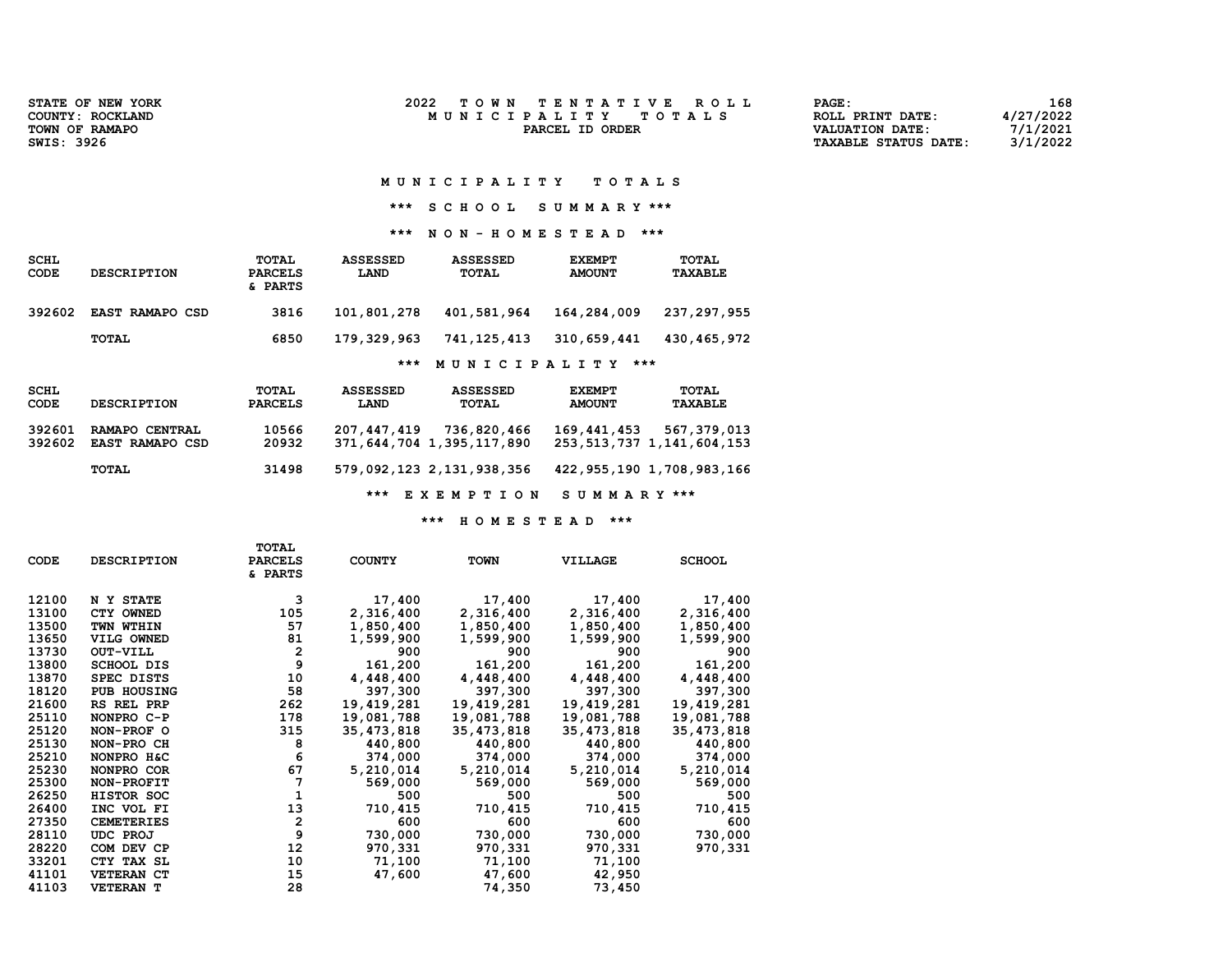| STATE OF NEW YORK |  |
|-------------------|--|
| COUNTY: ROCKLAND  |  |
| TOWN OF RAMAPO    |  |
| SWIS: 3926        |  |

| <b>STATE OF NEW YORK</b> | TOWN TENTATIVE ROLL | 169<br>PAGE:                            |
|--------------------------|---------------------|-----------------------------------------|
| COUNTY: ROCKLAND         | MUNICIPALITY TOTALS | 4/27/2022<br>ROLL PRINT DATE:           |
| TOWN OF RAMAPO           | PARCEL ID ORDER     | 7/1/2021<br><b>VALUATION DATE:</b>      |
| SWIS: 3926               |                     | 3/1/2022<br><b>TAXABLE STATUS DATE:</b> |

## \*\*\* E X E M P T I O N S U M M A R Y \*\*\*

## \*\*\* H O M E S T E A D \*\*\*

| CODE  | <b>DESCRIPTION</b> | <b>PARCELS</b><br>& PARTS | <b>COUNTY</b> | <b>TOWN</b> | <b>VILLAGE</b> | <b>SCHOOL</b> |
|-------|--------------------|---------------------------|---------------|-------------|----------------|---------------|
|       |                    |                           |               |             |                |               |
| 41107 | <b>VETERAN V</b>   | 3                         |               |             | 5,550          |               |
| 41112 | <b>VETERAN RC</b>  | 28                        | 402,323       |             |                |               |
| 41121 | WAR VET CT         | 401                       | 3,021,133     | 3,021,133   | 2,646,373      |               |
| 41122 | WAR VET C          | 179                       | 1,316,643     |             |                |               |
| 41123 | WAR VET T          | 178                       |               | 1,309,908   | 1,309,908      |               |
| 41124 | WAR VET S          | 306                       |               |             |                | 419,376       |
| 41127 | WAR VET V          | 60                        |               |             | 82,500         |               |
| 41131 | COMBAT CT          | 227                       | 2,841,525     | 2,841,525   | 2,488,421      |               |
| 41132 | COMBAT C           | 122                       | 1,434,958     |             |                |               |
| 41133 | COMBAT T           | 122                       |               | 1,434,958   | 1,434,958      |               |
| 41134 | COMBAT S           | 186                       |               |             |                | 426,312       |
| 41137 | COMBAT V           | 32                        |               |             | 73,344         |               |
| 41141 | DIS.VET CT         | 117                       | 1,732,603     | 1,731,853   | 1,535,095      |               |
| 41142 | DIS.VET C          | 66                        | 846,538       |             |                |               |
| 41143 | DIS.VET T          | 67                        |               | 847,883     | 847,883        |               |
| 41144 | DIS.VET S          | 100                       |               |             |                | 419,166       |
| 41147 | DIS.VET V          | 16                        |               |             | 65,893         |               |
| 41151 | VET - COLD WAR     | 23                        | 31,625        | 31,625      | 31,625         |               |
| 41171 | DIS. VET - COLD    | $\mathbf{2}$              | 9,168         | 9,168       | 9,168          |               |
| 41400 | <b>CLERGY</b>      | 154                       | 231,000       | 231,000     | 231,000        | 231,000       |
| 41661 | VOL FIRE & AMB     | 50                        | 17,200        | 17,200      | 17,200         |               |
| 41720 | <b>AG-COUNTY</b>   | 1                         | 231,756       | 231,756     | 231,756        | 231,756       |
| 41730 | AG-INDIVID         | 6                         | 144,428       | 144,428     | 144,428        | 144,428       |
| 41800 | AGED C/T/S         | 673                       | 15,035,110    | 15,072,516  | 15, 112, 480   | 15,692,725    |
| 41801 | AGED C/T           | 9                         | 171,023       | 171,023     | 171,023        |               |
| 41834 | SR STAR            | 2163                      |               |             |                | 36, 331, 241  |
| 41854 | <b>RES STAR</b>    | 6925                      |               |             |                | 49,543,917    |
| 41900 | <b>DISABLE</b>     | 27                        | 359,678       | 359,678     | 359,678        | 359,678       |
| 41910 | DISABLED CRIME     | 1                         | 5,800         | 5,800       | 5,800          | 5,800         |
| 41930 | DISABLE LI         | 23                        | 537,453       | 537,453     | 537,453        | 549,989       |
| 47600 | <b>BUSI IMPRO</b>  | 2                         | 43,072        | 43,072      | 43,072         | 43,072        |
|       | TOTAL              | 13527                     | 122,304,183   | 122,007,476 | 121, 344, 555  | 198, 170, 907 |

TOTAL

## \*\*\* N O N - H O M E S T E A D \*\*\*

| CODE  | <b>DESCRIPTION</b> | TOTAL<br><b>PARCELS</b><br>& PARTS | <b>COUNTY</b> | <b>TOWN</b> | <b>VILLAGE</b> | <b>SCHOOL</b> |
|-------|--------------------|------------------------------------|---------------|-------------|----------------|---------------|
| 12100 | N Y STATE          | 13                                 | 121,600       | 121,600     | 121,600        | 121,600       |
| 13100 | CTY OWNED          | 48                                 | 53,710,016    | 53,710,016  | 53,710,016     | 53,710,016    |
| 13500 | TWN WTHIN          | 105                                | 15,363,669    | 15,363,669  | 15,363,669     | 15,363,669    |
| 13650 | VILG OWNED         | 95                                 | 12,215,510    | 12,215,510  | 12,215,510     | 12,215,510    |
| 13800 | <b>SCHOOL DIS</b>  | 36                                 | 46,982,758    | 46,982,758  | 46,982,758     | 46,982,758    |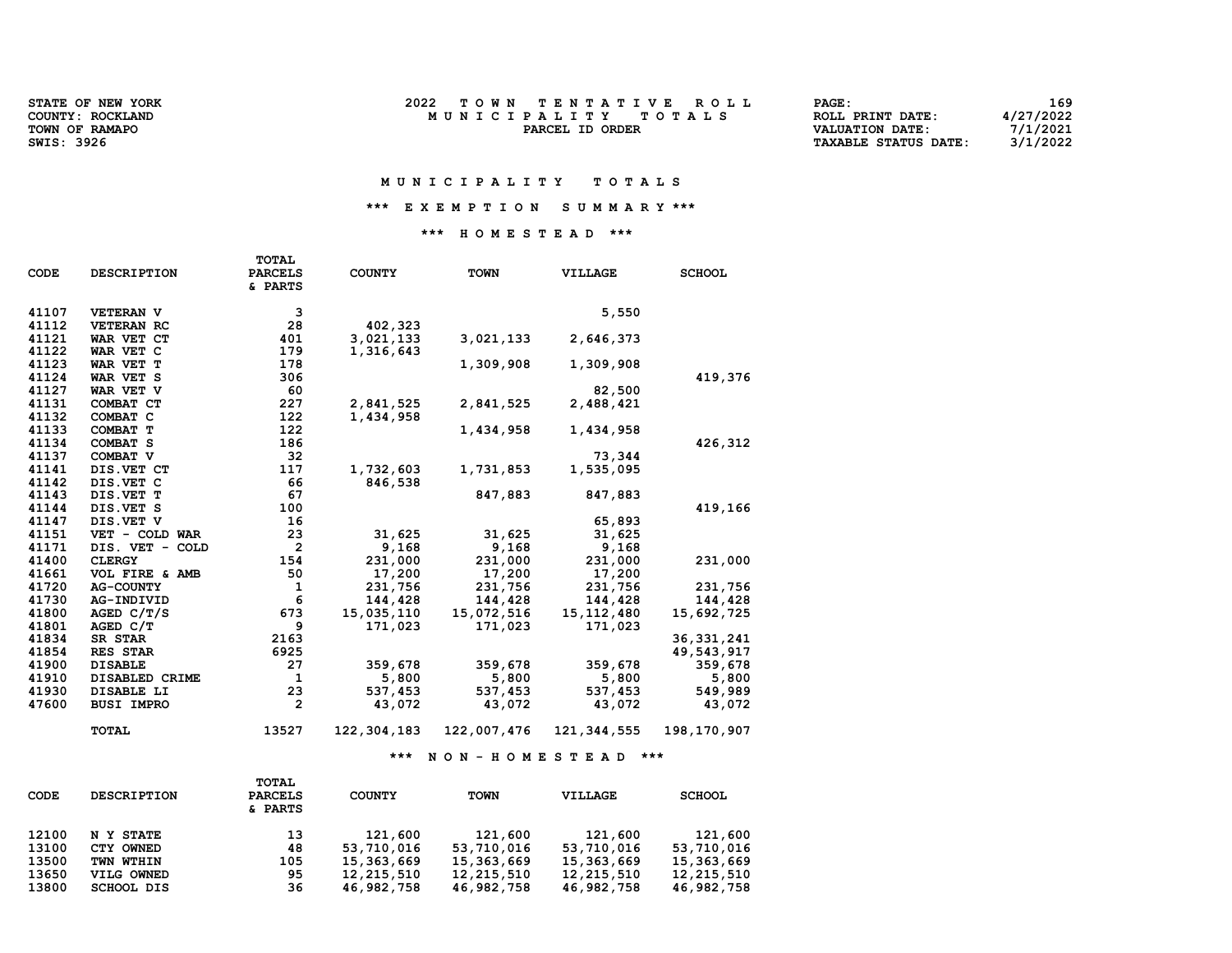| <b>STATE OF NEW YORK</b> | 2022<br>TOWN TENTATIVE ROLL | 170<br>PAGE:                            |
|--------------------------|-----------------------------|-----------------------------------------|
| <b>COUNTY: ROCKLAND</b>  | MUNICIPALITY TOTALS         | 4/27/2022<br>ROLL PRINT DATE:           |
| TOWN OF RAMAPO           | PARCEL ID ORDER             | 7/1/2021<br><b>VALUATION DATE:</b>      |
| SWIS: 3926               |                             | 3/1/2022<br><b>TAXABLE STATUS DATE:</b> |

#### M U N I C I P A L I T Y T O T A L S

## \*\*\* E X E M P T I O N S U M M A R Y \*\*\*

## \*\*\* N O N - H O M E S T E A D \*\*\*

| CODE           | <b>DESCRIPTION</b>       | <b>PARCELS</b><br>& PARTS    | <b>COUNTY</b>        | <b>TOWN</b>          | <b>VILLAGE</b>       | <b>SCHOOL</b>        |
|----------------|--------------------------|------------------------------|----------------------|----------------------|----------------------|----------------------|
| 13850          | <b>BOCES</b>             | 1                            | 25,000               | 25,000               | 25,000               | 25,000               |
| 13870          | SPEC DISTS               | 14                           | 892,000              | 892,000              | 892,000              | 892,000              |
| 14110          | US PROP                  | 3                            | 527,500              | 527,500              | 527,500              | 527,500              |
| 18020          | MUN-IND-DV               | 6                            | 16,200,811           | 16,200,811           | 16,200,811           | 16,200,811           |
| 18040          | <b>URBAN RNWL</b>        | $\mathbf{2}$                 | 3,491,000            | 3,491,000            | 3,491,000            | 3,491,000            |
| 18080          | MUN HSNG                 | 16                           | 17,511,715           | 17,511,715           | 17,511,715           | 17,511,715           |
| 21600          | RS REL PRP               | 29                           | 2,498,246            | 2,498,246            | 2,498,246            | 2,498,246            |
| 25110          | NONPRO C-P               | 396                          | 24,083,971           | 24,083,971           | 24,083,971           | 24,083,971           |
| 25120          | NON-PROF O               | 124                          | 59,601,379           | 59,601,379           | 59,601,379           | 59,601,379           |
| 25130          | NON-PRO CH               | 13                           | 3,853,224            | 3,853,224            | 3,853,224            | 3,853,224            |
| 25210          | NONPRO H&C               | 4                            | 16,748,172           | 16,748,172           | 16,748,172           | 16,748,172           |
| 25230          | NONPRO COR               | 17                           | 2,934,232            | 2,934,232            | 2,934,232            | 2,934,232            |
| 25300          | <b>NON-PROFIT</b>        | 3                            | 489,600              | 489,600              | 489,600              | 489,600              |
| 25400          | FRAT ORGNS               | $\mathbf{1}$                 | 53,000               | 53,000               | 53,000               | 53,000               |
| 26100          | VETS ORGNS               | 3                            | 364,700              | 364,700              | 364,700              | 364,700              |
| 26400          | INC VOL FI               | 9                            | 1,601,900            | 1,601,900            | 1,601,900            | 1,601,900            |
| 27200          | <b>RAIL SUB</b>          | 15                           | 1,573,969            | 1,573,969            | 1,573,969            | 1,573,969            |
| 27350          | <b>CEMETERIES</b>        | 34                           | 3,831,296            | 3,831,296            | 3,831,296            | 3,831,296            |
| 28110          | UDC PROJ                 | 10                           | 14,873,000           | 14,873,000           | 14,873,000           | 14,873,000           |
| 28120          | NON-PRO CO               | $\mathbf{1}$                 | 1,022,635            | 1,022,635            | 1,022,635            | 1,022,635            |
| 28220          | COM DEV CP               | 18                           | 2,510,526            | 2,510,526            | 2,510,526            | 2,510,526            |
| 29500          | PERF ARTS                | 1                            | 64,800               | 64,800               | 64,800               | 64,800               |
| 33201          | CTY TAX SL               | 1                            | 2,812                | 2,812                | 2,812                |                      |
| 41103          | <b>VETERAN T</b>         | $\mathbf{1}$                 |                      | 300                  | 300                  |                      |
| 41112          | VETERAN RC               | $\mathbf{1}$                 | 681                  |                      |                      |                      |
| 41121          | WAR VET CT               | 63                           | 213,942              | 213,942              | 213,942              |                      |
| 41122          | WAR VET C                | 80                           | 269,900              |                      |                      |                      |
| 41123          | WAR VET T                | 80                           |                      | 269,900              | 269,900              |                      |
| 41124          | WAR VET S                | 115                          |                      |                      |                      | 164,807              |
| 41131          | COMBAT CT                | 21                           | 109,865              | 109,865              | 109,865              |                      |
| 41132          | COMBAT C                 | 38                           | 209,575              |                      |                      |                      |
| 41133          | COMBAT T                 | 38                           |                      | 209,575              | 209,575              |                      |
| 41134          | COMBAT <sub>S</sub>      | 45                           |                      |                      |                      | 110,016              |
| 41141          | DIS.VET CT               | 12                           | 52,359               | 52,359               | 52,359               |                      |
| 41142          | DIS.VET C                | 18                           | 109,380              |                      |                      |                      |
| 41143          | DIS.VET T                | 18                           |                      | 109,380              | 109,380              |                      |
| 41144          | DIS.VET S                | 22                           |                      |                      |                      | 74,376               |
| 41151          | VET - COLD WAR           | 5                            | 6,875                | 6,875                | 6,875                |                      |
| 41400          | <b>CLERGY</b>            | 7<br>$\mathbf 1$             | 10,500               | 10,500               | 10,500               | 10,500               |
| 41661          | VOL FIRE & AMB           |                              | 344                  | 344                  | 344                  |                      |
| 41720          | <b>AG-COUNTY</b>         | $\overline{\mathbf{2}}$<br>4 | 228,568              | 228,568              | 228,568              | 228,568              |
| 41730<br>41800 | AG-INDIVID<br>AGED C/T/S | 174                          | 210,385<br>1,728,752 | 210,385<br>1,728,752 | 210,385<br>1,728,752 | 210,385<br>1,802,861 |
| 41801          | AGED C/T                 |                              |                      |                      |                      |                      |
| 41930          |                          | 1<br>4                       | 2,884<br>27,487      | 2,884<br>27,487      | 2,884<br>27,487      | 27,487               |
|                | DISABLE LI               |                              |                      |                      |                      |                      |

TOTAL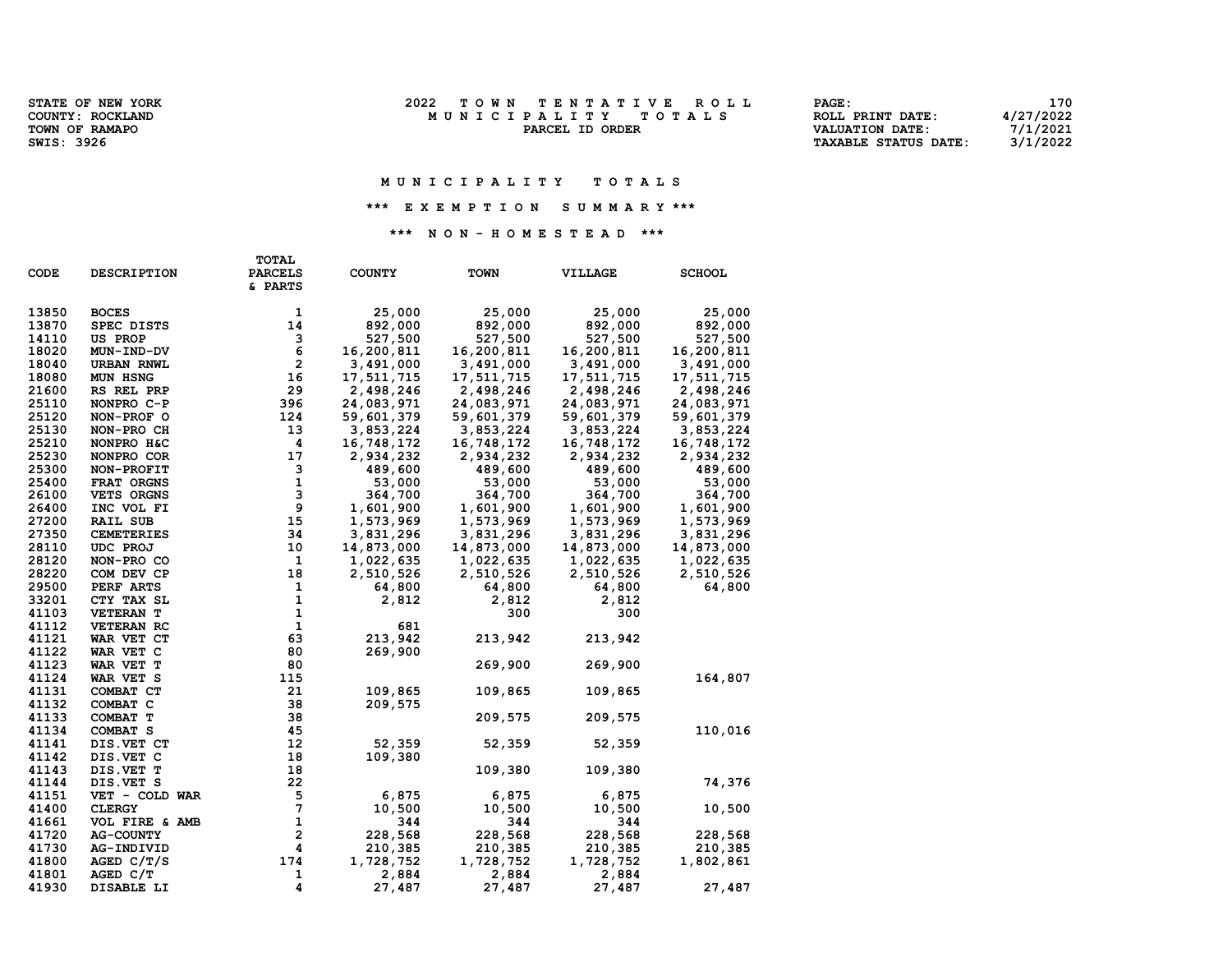| <b>STATE OF NEW YORK</b> | 2022<br>TOWN TENTATIVE ROLL        | 171<br>PAGE:                            |
|--------------------------|------------------------------------|-----------------------------------------|
| <b>COUNTY: ROCKLAND</b>  | M U N I C I P A L I T Y<br>TOTAL S | 4/27/2022<br>ROLL PRINT DATE:           |
| TOWN OF RAMAPO           | PARCEL ID ORDER                    | 7/1/2021<br>VALUATION DATE:             |
| SWIS: 3926               |                                    | 3/1/2022<br><b>TAXABLE STATUS DATE:</b> |

#### M U N I C I P A L I T Y T O T A L S

## \*\*\* E X E M P T I O N S U M M A R Y \*\*\*

## \*\*\* N O N - H O M E S T E A D \*\*\*

| CODE                             | <b>DESCRIPTION</b>                                                   | TOTAL<br><b>PARCELS</b><br>& PARTS | <b>COUNTY</b>                              | <b>TOWN</b>                                | VILLAGE                                    | <b>SCHOOL</b>                              |
|----------------------------------|----------------------------------------------------------------------|------------------------------------|--------------------------------------------|--------------------------------------------|--------------------------------------------|--------------------------------------------|
| 47100<br>47460<br>47600<br>50000 | <b>TELECOMM</b><br>Forest Land<br><b>BUSI IMPRO</b><br>WHOLLY EXEMPT | 40<br>57<br>12<br>2                | 888,093<br>426,880<br>558,339<br>3,010,900 | 888,093<br>426,880<br>558,339<br>3,010,900 | 888,093<br>426,880<br>558,339<br>3,010,900 | 888,093<br>426,880<br>558,339<br>3,010,900 |
|                                  | <b>TOTAL</b>                                                         | 1879                               | 311, 214, 750                              | 311, 214, 369                              | 311, 214, 369                              | 310,659,441                                |

## \*\*\* M U N I C I P A L I T Y \*\*\*

|             |                    | <b>TOTAL</b>            |               |              |                |               |
|-------------|--------------------|-------------------------|---------------|--------------|----------------|---------------|
| <b>CODE</b> | <b>DESCRIPTION</b> | <b>PARCELS</b>          | <b>COUNTY</b> | <b>TOWN</b>  | <b>VILLAGE</b> | <b>SCHOOL</b> |
| 12100       | N Y STATE          | 16                      | 139,000       | 139,000      | 139,000        | 139,000       |
| 13100       | CTY OWNED          | 153                     | 56,026,416    | 56,026,416   | 56,026,416     | 56,026,416    |
| 13500       | TWN WTHIN          | 162                     | 17,214,069    | 17,214,069   | 17,214,069     | 17,214,069    |
| 13650       | VILG OWNED         | 176                     | 13,815,410    | 13,815,410   | 13,815,410     | 13,815,410    |
| 13730       | OUT-VILL           | $\mathbf{2}$            | 900           | 900          | 900            | 900           |
| 13800       | <b>SCHOOL DIS</b>  | 45                      | 47,143,958    | 47, 143, 958 | 47, 143, 958   | 47, 143, 958  |
| 13850       | <b>BOCES</b>       | 1                       | 25,000        | 25,000       | 25,000         | 25,000        |
| 13870       | SPEC DISTS         | 24                      | 5,340,400     | 5,340,400    | 5,340,400      | 5,340,400     |
| 14110       | <b>US PROP</b>     | з                       | 527,500       | 527,500      | 527,500        | 527,500       |
| 18020       | MUN-IND-DV         | 6                       | 16,200,811    | 16,200,811   | 16,200,811     | 16,200,811    |
| 18040       | <b>URBAN RNWL</b>  | $\overline{\mathbf{2}}$ | 3,491,000     | 3,491,000    | 3,491,000      | 3,491,000     |
| 18080       | <b>MUN HSNG</b>    | 16                      | 17,511,715    | 17,511,715   | 17,511,715     | 17,511,715    |
| 18120       | <b>PUB HOUSING</b> | 58                      | 397,300       | 397,300      | 397,300        | 397,300       |
| 21600       | RS REL PRP         | 291                     | 21,917,527    | 21,917,527   | 21, 917, 527   | 21,917,527    |
| 25110       | NONPRO C-P         | 574                     | 43, 165, 759  | 43, 165, 759 | 43, 165, 759   | 43, 165, 759  |
| 25120       | NON-PROF O         | 439                     | 95,075,197    | 95,075,197   | 95,075,197     | 95,075,197    |
| 25130       | NON-PRO CH         | 21                      | 4,294,024     | 4,294,024    | 4,294,024      | 4,294,024     |
| 25210       | NONPRO H&C         | 10                      | 17, 122, 172  | 17, 122, 172 | 17, 122, 172   | 17,122,172    |
| 25230       | NONPRO COR         | 84                      | 8,144,246     | 8,144,246    | 8,144,246      | 8,144,246     |
| 25300       | NON-PROFIT         | 10                      | 1,058,600     | 1,058,600    | 1,058,600      | 1,058,600     |
| 25400       | FRAT ORGNS         | 1                       | 53,000        | 53,000       | 53,000         | 53,000        |
| 26100       | <b>VETS ORGNS</b>  | 3                       | 364,700       | 364,700      | 364,700        | 364,700       |
| 26250       | HISTOR SOC         | $\mathbf{1}$            | 500           | 500          | 500            | 500           |
| 26400       | INC VOL FI         | 22                      | 2,312,315     | 2,312,315    | 2,312,315      | 2,312,315     |
| 27200       | <b>RAIL SUB</b>    | 15                      | 1,573,969     | 1,573,969    | 1,573,969      | 1,573,969     |
| 27350       | <b>CEMETERIES</b>  | 36                      | 3,831,896     | 3,831,896    | 3,831,896      | 3,831,896     |
| 28110       | <b>UDC PROJ</b>    | 19                      | 15,603,000    | 15,603,000   | 15,603,000     | 15,603,000    |
| 28120       | NON-PRO CO         | 1                       | 1,022,635     | 1,022,635    | 1,022,635      | 1,022,635     |
| 28220       | COM DEV CP         | 30                      | 3,480,857     | 3,480,857    | 3,480,857      | 3,480,857     |
| 29500       | PERF ARTS          | 1                       | 64,800        | 64,800       | 64,800         | 64,800        |
| 33201       | CTY TAX SL         | 11                      | 73,912        | 73,912       | 73,912         |               |
| 41101       | VETERAN CT         | 15                      | 47,600        | 47,600       | 42,950         |               |
| 41103       | <b>VETERAN T</b>   | 29                      |               | 74,650       | 73,750         |               |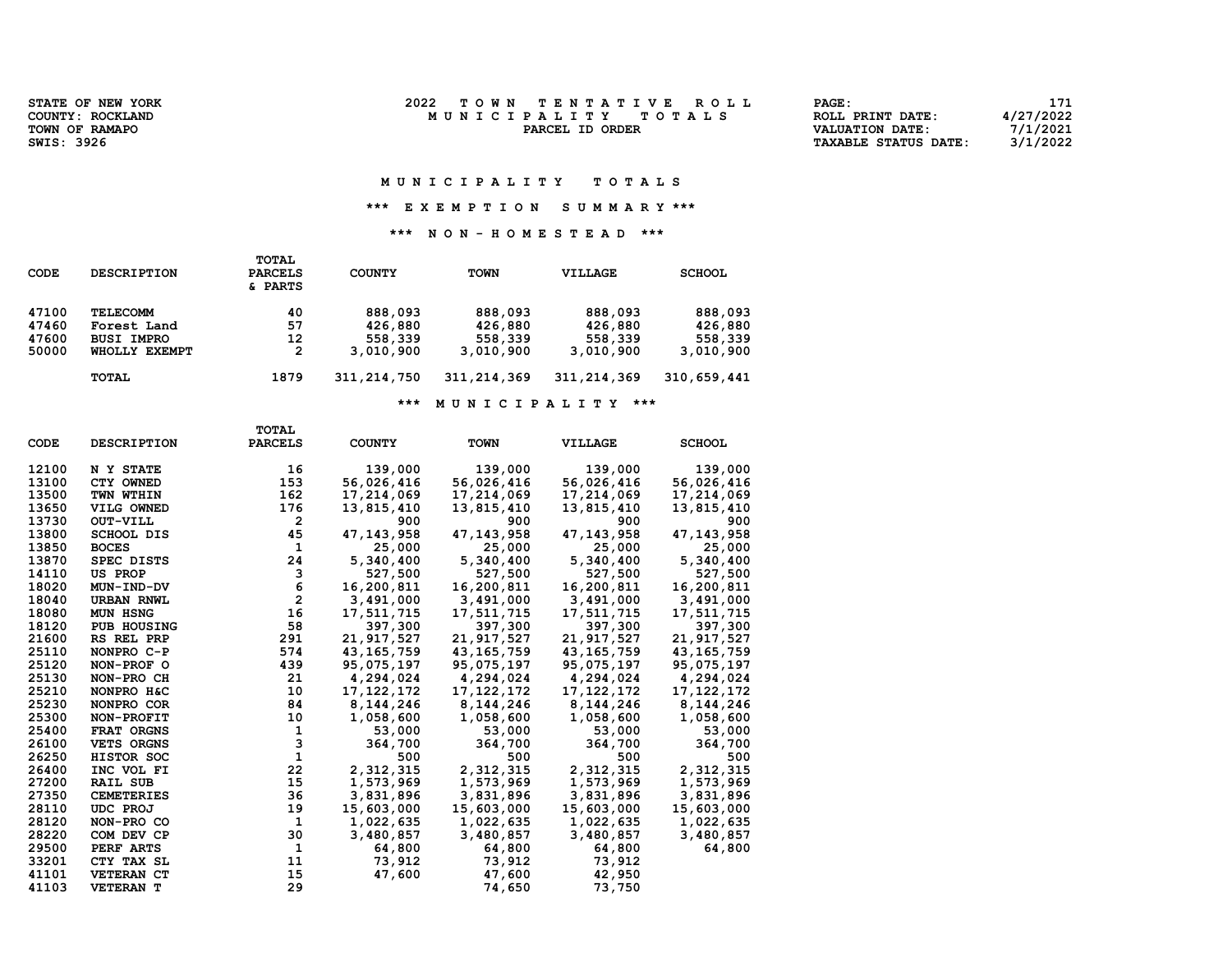| STATE OF NEW YORK |  |
|-------------------|--|
| COUNTY: ROCKLAND  |  |
| TOWN OF RAMAPO    |  |
| <b>SWIS: 3926</b> |  |

| <b>STATE OF NEW YORK</b> | 2022<br>TOWN TENTATIVE ROLL | 172<br>PAGE:                            |
|--------------------------|-----------------------------|-----------------------------------------|
| <b>COUNTY: ROCKLAND</b>  | MUNICIPALITY TOTALS         | 4/27/2022<br>ROLL PRINT DATE:           |
| TOWN OF RAMAPO           | PARCEL ID ORDER             | 7/1/2021<br><b>VALUATION DATE:</b>      |
| SWIS: 3926               |                             | 3/1/2022<br><b>TAXABLE STATUS DATE:</b> |

## \*\*\* E X E M P T I O N S U M M A R Y \*\*\*

## \*\*\* M U N I C I P A L I T Y \*\*\*

|       |                   | <b>TOTAL</b>   |               |               |                |               |
|-------|-------------------|----------------|---------------|---------------|----------------|---------------|
| CODE  | DESCRIPTION       | <b>PARCELS</b> | <b>COUNTY</b> | <b>TOWN</b>   | <b>VILLAGE</b> | <b>SCHOOL</b> |
| 41107 | <b>VETERAN V</b>  | 3              |               |               | 5,550          |               |
| 41112 | VETERAN RC        | 29             | 403,004       |               |                |               |
| 41121 | WAR VET CT        | 464            | 3,235,075     | 3,235,075     | 2,860,315      |               |
| 41122 | WAR VET C         | 259            | 1,586,543     |               |                |               |
| 41123 | WAR VET T         | 258            |               | 1,579,808     | 1,579,808      |               |
| 41124 | WAR VET S         | 421            |               |               |                | 584,183       |
| 41127 | WAR VET V         | 60             |               |               | 82,500         |               |
| 41131 | COMBAT CT         | 248            | 2,951,390     | 2,951,390     | 2,598,286      |               |
| 41132 | COMBAT C          | 160            | 1,644,533     |               |                |               |
| 41133 | COMBAT T          | 160            |               | 1,644,533     | 1,644,533      |               |
| 41134 | <b>COMBAT S</b>   | 231            |               |               |                | 536,328       |
| 41137 | COMBAT V          | 32             |               |               | 73,344         |               |
| 41141 | DIS.VET CT        | 129            | 1,784,962     | 1,784,212     | 1,587,454      |               |
| 41142 | DIS.VET C         | 84             | 955,918       |               |                |               |
| 41143 | DIS.VET T         | 85             |               | 957,263       | 957,263        |               |
| 41144 | DIS.VET S         | 122            |               |               |                | 493,542       |
| 41147 | DIS.VET V         | 16             |               |               | 65,893         |               |
| 41151 | VET - COLD WAR    | 28             | 38,500        | 38,500        | 38,500         |               |
| 41171 | DIS. VET - COLD   | 2              | 9,168         | 9,168         | 9,168          |               |
| 41400 | <b>CLERGY</b>     | 161            | 241,500       | 241,500       | 241,500        | 241,500       |
| 41661 | VOL FIRE & AMB    | 51             | 17,544        | 17,544        | 17,544         |               |
| 41720 | <b>AG-COUNTY</b>  | 3              | 460,324       | 460,324       |                | 460,324       |
| 41730 | AG-INDIVID        | 10             | 354,813       | 354,813       | 354,813        | 354,813       |
| 41800 | AGED $C/T/S$      | 847            | 16,763,862    | 16,801,268    | 16,841,232     | 17,495,586    |
| 41801 | AGED C/T          | 10             | 173,907       | 173,907       | 173,907        |               |
| 41834 | SR STAR           | 2163           |               |               |                | 36, 331, 241  |
| 41854 | RES STAR          | 6925           |               |               |                | 49,543,917    |
| 41900 | <b>DISABLE</b>    | 27             | 359,678       | 359,678       | 359,678        | 359,678       |
| 41910 | DISABLED CRIME    | $\mathbf{1}$   | 5,800         | 5,800         | 5,800          | 5,800         |
| 41930 | DISABLE LI        | 27             | 564,940       | 564,940       | 564,940        | 577,476       |
| 47100 | TELECOMM          | 40             | 888,093       | 888,093       | 888,093        | 888,093       |
| 47460 | Forest Land       | 57             | 426,880       | 426,880       |                | 426,880       |
| 47600 | <b>BUSI IMPRO</b> | 14             | 601,411       | 601,411       | 601,411        | 601,411       |
| 50000 | WHOLLY EXEMPT     | $\overline{2}$ | 3,010,900     | 3,010,900     | 3,010,900      | 3,010,900     |
|       | <b>TOTAL</b>      | 15406          | 433,518,933   | 433, 221, 845 | 432,558,924    | 508,830,348   |
|       |                   |                | ***           | GRAND         | TOTALS ***     |               |

## \*\*\* H O M E S T E A D \*\*\*

| ROLL<br><b>SEC</b> | <b>DESCRIPTION</b> | TOTAL<br><b>PARCELS</b><br>& PARTS | <b>ASSESSED</b><br>LAND | <b>ASSESSED</b><br><b>TOTAL</b> | <b>COUNTY</b><br>TAXABLE | <b>TOWN</b><br><b>TAXABLE</b> | <b>SCHOOL</b><br><b>TAXABLE</b>                                                   | <b>SCHOOL</b><br><b>AFTER STAR</b> |
|--------------------|--------------------|------------------------------------|-------------------------|---------------------------------|--------------------------|-------------------------------|-----------------------------------------------------------------------------------|------------------------------------|
|                    | <b>TAXABLE</b>     | 23535                              |                         |                                 |                          |                               | 376,414,355 1,298,871,254 1,266,509,640 1,266,806,347 1,276,446,974 1,205,860,629 |                                    |